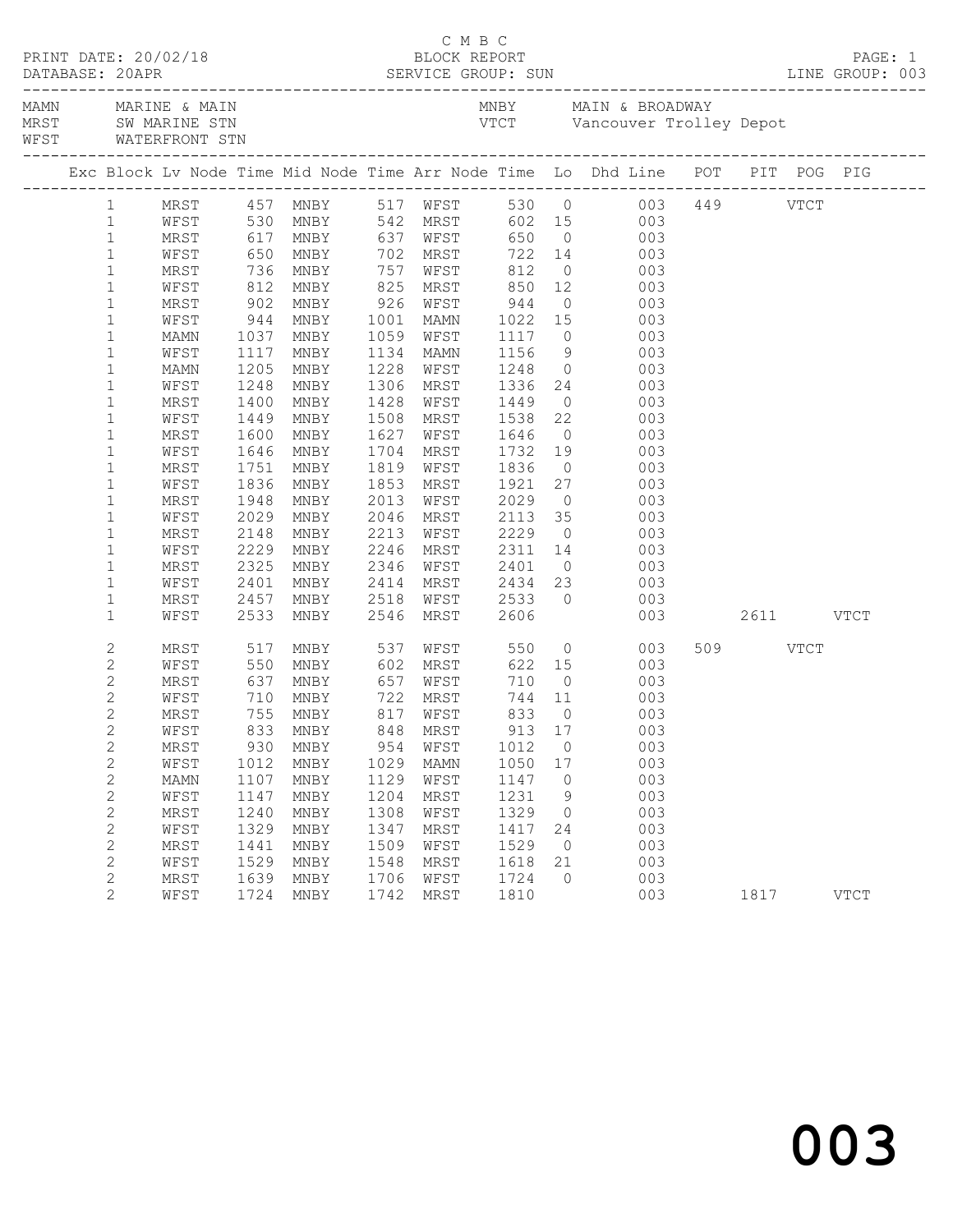# C M B C<br>BLOCK REPORT

| PRINT DATE: 20/02/18<br>DATABASE: 20APR |                |               |      |           |                                                                                                        | BLOCK REPORT<br>SERVICE GROUP: SUN<br>------------------------------------- |         |                | ------------------------------                                     |     |          |             | PAGE: 2<br>LINE GROUP: 003 |
|-----------------------------------------|----------------|---------------|------|-----------|--------------------------------------------------------------------------------------------------------|-----------------------------------------------------------------------------|---------|----------------|--------------------------------------------------------------------|-----|----------|-------------|----------------------------|
|                                         |                |               |      |           |                                                                                                        |                                                                             |         |                | Exc Block Lv Node Time Mid Node Time Arr Node Time Lo Dhd Line POT |     |          | PIT POG PIG |                            |
|                                         | 3              | MRST 537 MNBY |      |           |                                                                                                        | 557 WFST 610 0                                                              |         |                | 003                                                                | 529 | VTCT     |             |                            |
|                                         | 3              | WFST          |      | 610 MNBY  | 622                                                                                                    | MRST                                                                        | 642 14  |                | 003                                                                |     |          |             |                            |
|                                         | $\mathsf 3$    | MRST          |      | 656 MNBY  | 717                                                                                                    | WFST                                                                        | 730     | $\overline{0}$ | 003                                                                |     |          |             |                            |
|                                         | $\mathfrak{Z}$ | WFST          | 730  | MNBY      | $\begin{array}{c} \n \stackrel{1}{\cancel{0}} \\ \n 835 \\ \n \stackrel{1}{\cancel{0}} \n \end{array}$ | MRST                                                                        | 804     | 9              | 003                                                                |     |          |             |                            |
|                                         | $\mathfrak{Z}$ | MRST          | 813  | MNBY      |                                                                                                        | WFST                                                                        | 851 0   |                | 003                                                                |     |          |             |                            |
|                                         | 3              | WFST          | 851  | MNBY      | 907                                                                                                    | MRST                                                                        | 932     | 9              | 003                                                                |     |          |             |                            |
|                                         | $\mathsf 3$    | MRST          | 941  | MNBY      | 1006                                                                                                   | WFST                                                                        | 1024    | $\Omega$       | 003                                                                |     |          |             |                            |
|                                         | $\mathcal{S}$  | WFST          | 1024 | MNBY      | 1041                                                                                                   | MRST                                                                        | 1106    | 26             | 003                                                                |     |          |             |                            |
|                                         | $\mathfrak{Z}$ | MRST          | 1132 | MNBY      | 1158                                                                                                   | WFST                                                                        | 1217    | $\overline{0}$ | 003                                                                |     |          |             |                            |
|                                         | 3              | WFST          | 1217 | MNBY      | 1235                                                                                                   | MAMN                                                                        | 1259 15 |                | 003                                                                |     |          |             |                            |
|                                         | $\mathfrak{Z}$ | MAMN          | 1314 | MNBY      | 1338                                                                                                   | WFST                                                                        | 1359    | $\overline{0}$ | 003                                                                |     |          |             |                            |
|                                         | $\mathfrak{Z}$ | WFST          | 1359 | MNBY      | 1416                                                                                                   | MAMN                                                                        | 1442    | 14             | 003                                                                |     |          |             |                            |
|                                         | $\mathfrak{Z}$ | MAMN          | 1456 | MNBY      | 1519                                                                                                   | WFST                                                                        | 1539    | $\overline{0}$ | 003                                                                |     |          |             |                            |
|                                         | 3              | WFST          | 1539 | MNBY      | 1558                                                                                                   | MAMN                                                                        | 1622    | - 11           | 003                                                                |     |          |             |                            |
|                                         | $\mathsf 3$    | MAMN          | 1633 | MNBY      | 1656                                                                                                   | WFST                                                                        | 1714    | $\overline{0}$ | 003                                                                |     |          |             |                            |
|                                         | $\mathfrak{Z}$ | WFST          | 1714 | MNBY      | 1732                                                                                                   | MAMN                                                                        | 1756    | 12             | 003                                                                |     |          |             |                            |
|                                         | $\mathcal{S}$  | MAMN          | 1808 | MNBY      | 1832                                                                                                   | WFST                                                                        | 1849    | $\overline{0}$ | 003                                                                |     |          |             |                            |
|                                         | 3              | WFST          | 1849 | MNBY      | 1906                                                                                                   | MAMN                                                                        | 1930    | 5              | 003                                                                |     |          |             |                            |
|                                         | 3              | MAMN          | 1935 | MNBY      | 1957                                                                                                   | WFST                                                                        | 2014    | $\overline{0}$ | 003                                                                |     |          |             |                            |
|                                         | $\mathfrak{Z}$ | WFST          | 2014 | MNBY      | 2031                                                                                                   | MAMN                                                                        | 2055    | 12             | 003                                                                |     |          |             |                            |
|                                         | $\mathcal{S}$  | MAMN          | 2107 | MNBY      | 2128                                                                                                   | WFST                                                                        | 2144    | $\overline{0}$ | 003                                                                |     |          |             |                            |
|                                         | $\mathfrak{Z}$ | WFST          | 2144 | MNBY      | 2201                                                                                                   | MRST                                                                        | 2226    | 13             | 003                                                                |     |          |             |                            |
|                                         | 3              | MRST          | 2239 | MNBY      | 2300                                                                                                   | WFST                                                                        | 2315    | $\bigcirc$     | 003                                                                |     |          |             |                            |
|                                         | 3              | WFST          | 2315 | MNBY      | 2329                                                                                                   | MRST                                                                        | 2352    |                | 003                                                                |     |          | 2357 VTCT   |                            |
|                                         | 4              | MRST          | 557  | MNBY      | 617                                                                                                    | WFST                                                                        | 630     | $\overline{0}$ | 003                                                                |     | 549 VTCT |             |                            |
|                                         | 4              | WFST          | 630  | MNBY      | 642                                                                                                    | MRST                                                                        | 702     | 14             | 003                                                                |     |          |             |                            |
|                                         | 4              | MRST          | 716  | MNBY      | 737                                                                                                    | WFST                                                                        | 752     | $\bigcirc$     | 003                                                                |     |          |             |                            |
|                                         | 4              | WFST          | 752  | MNBY      | 804                                                                                                    | MRST                                                                        | 828     | 19             | 003                                                                |     |          |             |                            |
|                                         | 4              | MRST          | 847  | MNBY      | 911                                                                                                    | WFST                                                                        | 929     | $\overline{0}$ | 003                                                                |     |          |             |                            |
|                                         | 4              | WFST          | 929  | MNBY      | 945                                                                                                    | MRST                                                                        | 1010    | 14             | 003                                                                |     |          |             |                            |
|                                         | 4              | MRST          | 1024 | MNBY      | 1049                                                                                                   | WFST                                                                        | 1107    | $\overline{0}$ | 003                                                                |     |          |             |                            |
|                                         | 4              | WFST          | 1107 | MNBY      | 1124                                                                                                   | MRST                                                                        | 1149    | 21             | 003                                                                |     |          |             |                            |
|                                         | 4              | MRST          | 1210 | MNBY      | 1238                                                                                                   | WFST                                                                        | 1258    | $\overline{0}$ | 003                                                                |     |          |             |                            |
|                                         | 4              | WFST          | 1258 | MNBY      | 1316                                                                                                   | MAMN                                                                        | 1342    | 12             | 003                                                                |     |          |             |                            |
|                                         | 4              | MAMN          | 1354 | MNBY      | 1418                                                                                                   | WFST                                                                        | 1439    | $\overline{0}$ | 003                                                                |     |          |             |                            |
|                                         | 4              | WFST          | 1439 | MNBY      | 1457                                                                                                   | <b>MAMN</b>                                                                 | 1522 14 |                | 003                                                                |     |          |             |                            |
|                                         | $\overline{4}$ | MAMN          |      | 1536 MNBY | 1559                                                                                                   | WFST                                                                        | 1618    | $\Omega$       | 003                                                                |     |          |             |                            |

| 4 | WF ST | TTO \ | MNRX | 1124 | MKST.       | エエタン | 21          | UU3 |     |      |             |
|---|-------|-------|------|------|-------------|------|-------------|-----|-----|------|-------------|
| 4 | MRST  | 1210  | MNBY | 1238 | WFST        | 1258 | $\circ$     | 003 |     |      |             |
| 4 | WFST  | 1258  | MNBY | 1316 | <b>MAMN</b> | 1342 | 12          | 003 |     |      |             |
| 4 | MAMN  | 1354  | MNBY | 1418 | WFST        | 1439 | $\circ$     | 003 |     |      |             |
| 4 | WFST  | 1439  | MNBY | 1457 | <b>MAMN</b> | 1522 | 14          | 003 |     |      |             |
| 4 | MAMN  | 1536  | MNBY | 1559 | WFST        | 1618 | $\circ$     | 003 |     |      |             |
| 4 | WFST  | 1618  | MNBY | 1637 | MAMN        | 1700 | 19          | 003 |     |      |             |
| 4 | MAMN  | 1719  | MNBY | 1743 | WFST        | 1800 | $\mathbf 0$ | 003 |     |      |             |
| 4 | WFST  | 1800  | MNBY | 1818 | MAMN        | 1842 | 22          | 003 |     |      |             |
| 4 | MAMN  | 1904  | MNBY | 1928 | WFST        | 1945 | $\circ$     | 003 |     |      |             |
| 4 | WFST  | 1945  | MNBY | 2002 | MAMN        | 2026 | 11          | 003 |     |      |             |
| 4 | MAMN  | 2037  | MNBY | 2058 | WFST        | 2114 | 0           | 003 |     |      |             |
| 4 | WFST  | 2114  | MNBY | 2131 | MRST        | 2157 | 8           | 003 |     |      |             |
| 4 | MRST  | 2205  | MNBY | 2230 | WFST        | 2246 | $\Omega$    | 003 |     |      |             |
| 4 | WFST  | 2246  | MNBY | 2300 | MRST        | 2324 |             | 003 |     | 2329 | <b>VTCT</b> |
| 5 | MRST  | 830   | MNBY | 853  | WFST        | 909  | $\circ$     | 003 | 822 |      | <b>VTCT</b> |
| 5 | WFST  | 909   | MNBY | 925  | <b>MAMN</b> | 946  | 10          | 003 |     |      |             |
| 5 | MAMN  | 956   | MNBY | 1018 | WFST        | 1036 | $\circ$     | 003 |     |      |             |
| 5 | WFST  | 1036  | MNBY | 1053 | <b>MAMN</b> | 1114 | 12          | 003 |     |      |             |
| 5 | MAMN  | 1126  | MNBY | 1148 | WFST        | 1207 | $\circ$     | 003 |     |      |             |
| 5 | WFST  | 1207  | MNBY | 1224 | MRST        | 1251 | 9           | 003 |     |      |             |
| 5 | MRST  | 1300  | MNBY | 1328 | WFST        | 1349 | 0           | 003 |     |      |             |
| 5 | WFST  | 1349  | MNBY | 1406 | MRST        | 1438 | 24          | 003 |     |      |             |
| 5 | MRST  | 1502  | MNBY | 1529 | WFST        | 1549 | $\circ$     | 003 |     |      |             |
|   |       |       |      |      |             |      |             |     |     |      |             |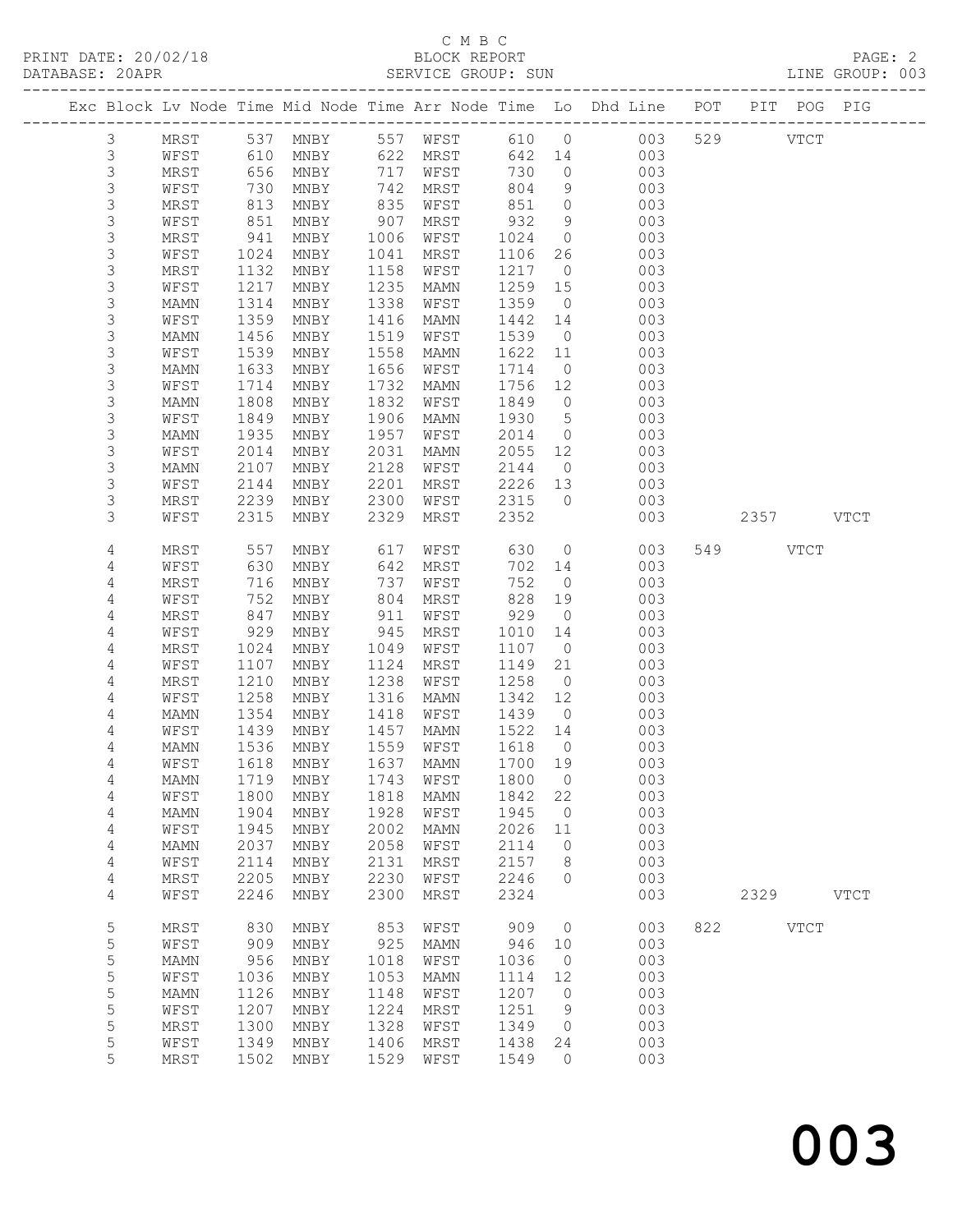#### C M B C<br>BLOCK REPORT SERVICE GROUP: SUN

|  |                |              |              |                               |              |              |              |                          | Exc Block Lv Node Time Mid Node Time Arr Node Time Lo Dhd Line POT |               |           | PIT POG PIG |
|--|----------------|--------------|--------------|-------------------------------|--------------|--------------|--------------|--------------------------|--------------------------------------------------------------------|---------------|-----------|-------------|
|  | 5 <sup>5</sup> |              |              | WFST 1549 MNBY 1608 MRST 1636 |              |              |              |                          |                                                                    | 003 1641 VTCT |           |             |
|  | 6              | MRST         | 917          | MNBY                          |              | 941 WFST     | 959 0        |                          | 003                                                                |               | 909 VTCT  |             |
|  | 6              | WFST         | 959          | MNBY                          | 1016         | MRST         | 1041         | 13                       | 003                                                                |               |           |             |
|  | 6              | MRST         | 1054         | MNBY                          | 1119         | WFST         | 1137         | $\overline{0}$           | 003                                                                |               |           |             |
|  | 6              | WFST         | 1137         | MNBY                          | 1154         | MAMN         | 1216         | 18                       | 003                                                                |               |           |             |
|  | 6              | MAMN         | 1234         | MNBY                          | 1258         | WFST         | 1318         | $\overline{0}$           | 003                                                                |               |           |             |
|  | 6              | WFST         | 1318         | MNBY                          | 1336         | MAMN         | 1402         | 13                       | 003                                                                |               |           |             |
|  | 6              | MAMN         | 1415         | MNBY                          | 1439         | WFST         | 1459         | $\overline{0}$           | 003                                                                |               |           |             |
|  | 6              | WFST         | 1459         | MNBY                          | 1518         | MAMN         | 1542         | 14                       | 003                                                                |               |           |             |
|  | 6              | MAMN         | 1556         | MNBY                          | 1619         | WFST         | 1638         | $\overline{0}$           | 003                                                                |               |           |             |
|  | 6              | WFST         | 1638         | MNBY                          | 1657         | MAMN         | 1720         | 23                       | 003                                                                |               |           |             |
|  | 6              | MAMN         | 1743         | MNBY                          | 1807         | WFST         | 1824         | $\overline{0}$           | 003                                                                |               |           |             |
|  | 6              | WFST         | 1824         | MNBY                          | 1841         | MRST         | 1909         |                          | 003                                                                |               | 1915 VTCT |             |
|  | 7              | MRST         | 1004         | MNBY                          | 1029         | WFST         | 1047         | $\overline{0}$           | 003                                                                |               | 956 VTCT  |             |
|  | 7              | WFST         | 1047         | MNBY                          | 1104         | MRST         | 1129         | 22                       | 003                                                                |               |           |             |
|  | 7              | MRST         | 1151         | MNBY                          | 1218         | WFST         | 1238         | $\overline{0}$           | 003                                                                |               |           |             |
|  | 7              | WFST         | 1238         | MNBY                          | 1256         | MAMN         | 1320         | 14                       | 003                                                                |               |           |             |
|  | 7              | MAMN         | 1334         | MNBY                          | 1358         | WFST         | 1419         | $\overline{0}$           | 003                                                                |               |           |             |
|  | 7              | WFST         | 1419         | MNBY                          | 1437         | MAMN         | 1502         | 14                       | 003                                                                |               |           |             |
|  | 7              | MAMN         | 1516         | MNBY                          | 1539         | WFST         | 1558         | $\overline{0}$           | 003                                                                |               |           |             |
|  | 7              | WFST         | 1558         | MNBY                          | 1617         | MAMN         | 1640         | 15                       | 003                                                                |               |           |             |
|  | 7              | MAMN         | 1655         | MNBY                          | 1718         | WFST         | 1736         | $\overline{0}$           | 003                                                                |               |           |             |
|  | 7              | WFST         | 1736         | MNBY                          | 1754         | MAMN         | 1818         | 16                       | 003                                                                |               |           |             |
|  | 7              | MAMN         | 1834         | MNBY                          | 1858         | WFST         | 1915         | $\overline{0}$           | 003                                                                |               |           |             |
|  | 7              | WFST         | 1915         | MNBY                          | 1932         | MAMN         | 1956         | 11                       | 003                                                                |               |           |             |
|  | 7              | MAMN         | 2007         | MNBY                          | 2028         | WFST         | 2044         | $\overline{0}$           | 003                                                                |               |           |             |
|  | 7              | WFST         | 2044         | MNBY                          | 2101         | MAMN         | 2125         | 12                       | 003                                                                |               |           |             |
|  | 7              | MAMN         | 2137         | MNBY                          | 2158         | WFST         | 2214         | $\overline{0}$           | 003                                                                |               |           |             |
|  | 7              | WFST         | 2214         | MNBY                          | 2231         | MRST         | 2256         | 13                       | 003                                                                |               |           |             |
|  | 7              | MRST         | 2309         | MNBY                          | 2330         | WFST         | 2345         | $\overline{0}$           | 003                                                                |               |           |             |
|  | 7              | WFST         | 2345         | MNBY                          | 2359         | MRST         | 2422         | 5                        | 003                                                                |               |           |             |
|  | 7              | MRST         | 2427         | MNBY                          | 2448         | WFST         | 2503         | $\Omega$                 | 003                                                                |               |           |             |
|  | $7\phantom{.}$ | WFST         | 2503         | MNBY                          | 2516         | MRST         | 2536         |                          | 003                                                                |               | 2541 VTCT |             |
|  | 8              | MRST         | 1014         | MNBY                          | 1039         | WFST         | 1057         | $\overline{0}$           |                                                                    | 003 1006 VTCT |           |             |
|  | 8              | WFST         | 1057         | MNBY                          | 1114         | MAMN         | 1135 10      |                          | 003                                                                |               |           |             |
|  | $\,8\,$        | MAMN         | 1145         | MNBY                          |              | 1208 WFST    | 1228         | $\overline{0}$           | 003                                                                |               |           |             |
|  | 8              | WFST         |              | 1228 MNBY 1246 MRST 1314 26   |              |              |              |                          | 003                                                                |               |           |             |
|  | 8              | MRST         | 1340         | MNBY                          | 1408         | WFST         | 1429         | $\overline{\phantom{0}}$ | 003                                                                |               |           |             |
|  | 8              | WFST         | 1429         | MNBY                          | 1447         | MRST         | 1518         | 24                       | 003                                                                |               |           |             |
|  | $\,8\,$        | MRST         | 1542         | MNBY                          | 1609         | WFST         | 1628         | $\overline{0}$           | 003                                                                |               |           |             |
|  | 8              | WFST         | 1628         | MNBY                          | 1647         | MRST         | 1715         | 11                       | 003                                                                |               |           |             |
|  | 8              | MRST         | 1726         | MNBY                          | 1754         | WFST         | 1811         | $\overline{0}$           | 003                                                                |               |           |             |
|  | 8              | WFST<br>MRST | 1811<br>1917 | MNBY                          | 1829<br>1943 | MRST         | 1857<br>2000 | 20<br>$\overline{0}$     | 003<br>003                                                         |               |           |             |
|  | $\,8\,$<br>8   | WFST         | 2000         | MNBY<br>MNBY                  | 2017         | WFST<br>MRST | 2045         | 33                       | 003                                                                |               |           |             |
|  | 8              | MRST         | 2118         | $\operatorname{MNBY}$         | 2143         | WFST         | 2159         | $\overline{0}$           | 003                                                                |               |           |             |
|  | 8              | WFST         | 2159         | MNBY                          | 2216         | MRST         | 2241         | 13                       | 003                                                                |               |           |             |
|  | 8              | MRST         | 2254         | MNBY                          | 2315         | WFST         | 2330         | $\circ$                  | 003                                                                |               |           |             |
|  | $\,8\,$        | WFST         | 2330         | MNBY                          | 2344         | MRST         | 2407         |                          | 003                                                                |               | 2412      | <b>VTCT</b> |
|  |                |              |              |                               |              |              |              |                          |                                                                    |               |           |             |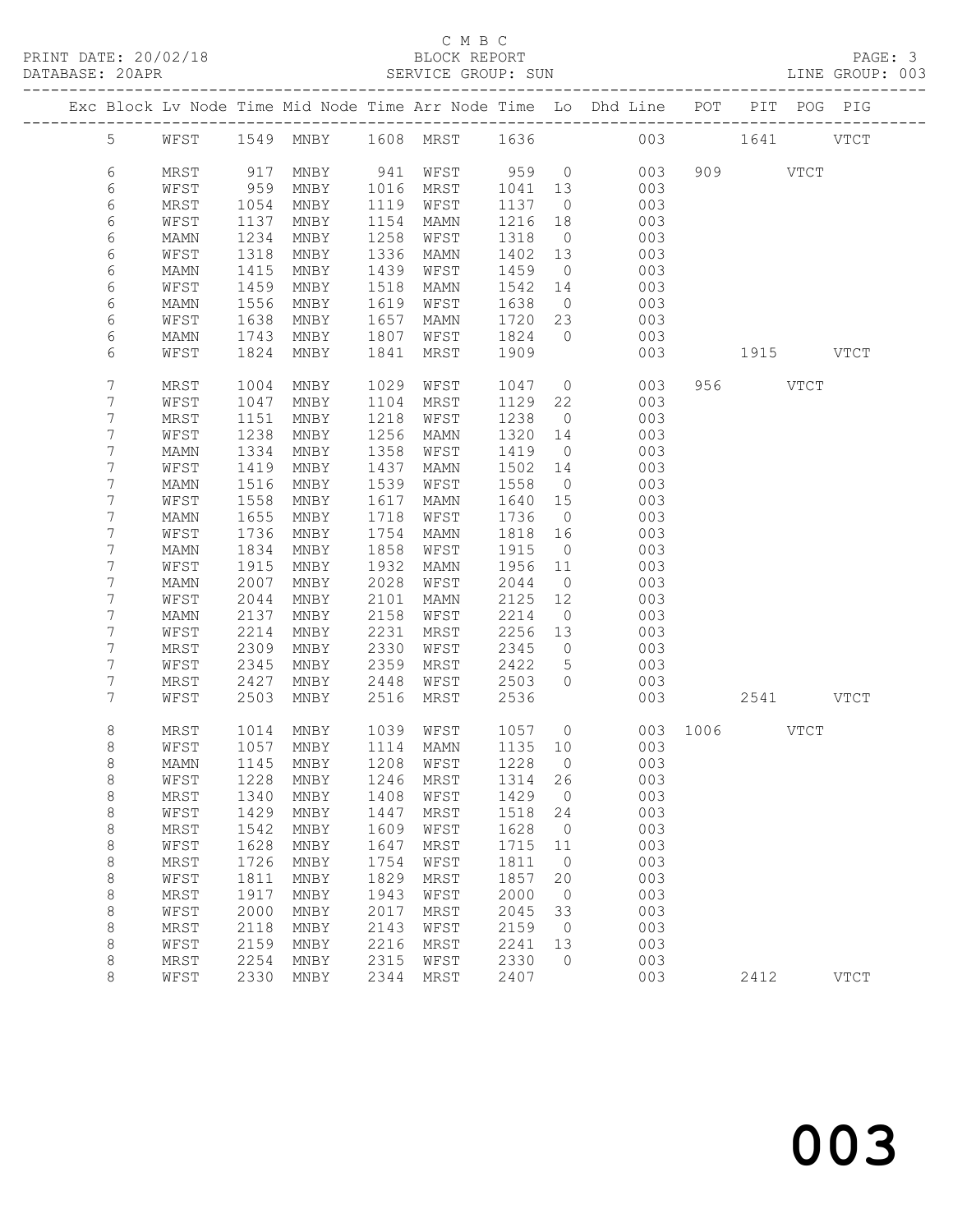#### C M B C<br>BLOCK REPORT SERVICE GROUP: SUN

|  |             |             |      |                       |      |             |                |                | Exc Block Lv Node Time Mid Node Time Arr Node Time Io Dhd Line POT |               |           | PIT POG PIG |  |
|--|-------------|-------------|------|-----------------------|------|-------------|----------------|----------------|--------------------------------------------------------------------|---------------|-----------|-------------|--|
|  | 9           | MRST        | 1044 | MNBY                  | 1109 |             | -------------- |                | WFST 1127 0 003 1036 VTCT                                          |               |           |             |  |
|  | 9           | WFST        | 1127 | MNBY                  | 1144 | MRST        | 1210 10        |                | 003                                                                |               |           |             |  |
|  | 9           | MRST        | 1220 | MNBY                  | 1248 | WFST        | 1308           | $\overline{0}$ | 003                                                                |               |           |             |  |
|  | 9           | WFST        | 1308 | MNBY                  | 1326 | MRST        | 1356           | 25             | 003                                                                |               |           |             |  |
|  | 9           | MRST        | 1421 | MNBY                  | 1449 | WFST        | 1509           | $\overline{0}$ | 003                                                                |               |           |             |  |
|  | $\mathsf 9$ | WFST        | 1509 | MNBY                  | 1528 | MRST        | 1558           | 21             | 003                                                                |               |           |             |  |
|  | 9           | MRST        | 1619 | MNBY                  | 1646 | WFST        | 1704           | $\overline{0}$ | 003                                                                |               |           |             |  |
|  | 9           | WFST        | 1704 | MNBY                  | 1722 | MRST        | 1750           | 27             | 003                                                                |               |           |             |  |
|  | 9           | MRST        | 1817 | MNBY                  | 1845 | WFST        | 1902           | $\overline{0}$ | 003                                                                |               |           |             |  |
|  | 9           | WFST        | 1902 | MNBY                  | 1919 | MRST        | 1947           | 31             | 003                                                                |               |           |             |  |
|  | 9           | MRST        | 2018 | MNBY                  | 2043 | WFST        | 2059           | $\overline{0}$ | 003                                                                |               |           |             |  |
|  | 9           | WFST        | 2059 | MNBY                  | 2116 | MRST        | 2142           |                | 003                                                                |               | 2147 VTCT |             |  |
|  | 10          | MRST        | 1112 | MNBY                  | 1138 | WFST        | 1157           |                | $\overline{0}$                                                     | 003 1104 VTCT |           |             |  |
|  | 10          | WFST        | 1157 | MNBY                  | 1214 | <b>MAMN</b> | 1237 17        |                | 003                                                                |               |           |             |  |
|  | 10          | MAMN        | 1254 | MNBY                  | 1318 | WFST        | 1339           | $\overline{0}$ | 003                                                                |               |           |             |  |
|  | 10          | WFST        | 1339 | MNBY                  | 1357 | MAMN        | 1423           | 12             | 003                                                                |               |           |             |  |
|  | 10          | MAMN        | 1435 | MNBY                  | 1459 | WFST        | 1519           | $\overline{0}$ | 003                                                                |               |           |             |  |
|  | 10          | WFST        | 1519 | MNBY                  | 1538 | MAMN        | 1602           | 11             | 003                                                                |               |           |             |  |
|  | 10          | <b>MAMN</b> | 1613 | MNBY                  | 1636 | WFST        | 1655           | $\bigcirc$     | 003                                                                |               |           |             |  |
|  | 10          | WFST        | 1655 | MNBY                  | 1713 | MRST        | 1741           |                | 003                                                                |               | 1748 VTCT |             |  |
|  | 11          | MRST        | 1320 | MNBY                  | 1348 | WFST        | 1409           |                | $\overline{0}$<br>003                                              | 1312 VTCT     |           |             |  |
|  | 11          | WFST        | 1409 | MNBY                  | 1426 | MRST        | 1458           | 24             | 003                                                                |               |           |             |  |
|  | 11          | MRST        | 1522 | MNBY                  | 1549 | WFST        | 1608           | $\overline{0}$ | 003                                                                |               |           |             |  |
|  | 11          | WFST        | 1608 | MNBY                  | 1627 | MRST        | 1655           | 8 <sup>8</sup> | 003                                                                |               |           |             |  |
|  | 11          | MRST        | 1703 | MNBY                  | 1731 | WFST        | 1748           | $\overline{0}$ | 003                                                                |               |           |             |  |
|  | 11          | WFST        | 1748 | $\operatorname{MNBY}$ | 1806 | MRST        | 1834           | 11             | 003                                                                |               |           |             |  |
|  | 11          | MRST        | 1845 | MNBY                  | 1913 | WFST        | 1930           | $\overline{0}$ | 003                                                                |               |           |             |  |
|  | 11          | WFST        | 1930 | MNBY                  | 1947 | MRST        | 2015           | 33             | 003                                                                |               |           |             |  |
|  | 11          | MRST        | 2048 | MNBY                  | 2113 | WFST        | 2129           | $\overline{0}$ | 003                                                                |               |           |             |  |
|  | 11          | WFST        | 2129 | MNBY                  | 2146 | <b>MAMN</b> | 2210           | 14             | 003                                                                |               |           |             |  |
|  | 11          | MAMN        | 2224 | MNBY                  | 2245 | WFST        | 2301           | $\overline{0}$ | 003                                                                |               |           |             |  |
|  | 11          | WFST        | 2301 | MNBY                  | 2315 | MRST        | 2339           | 16             | 003                                                                |               |           |             |  |
|  | 11          | MRST        | 2355 | MNBY                  | 2416 | WFST        | 2431           | $\bigcirc$     | 003                                                                |               |           |             |  |
|  | 11          | WFST        | 2431 | MNBY                  | 2444 | MRST        | 2504           |                | 003                                                                |               | 2509 VTCT |             |  |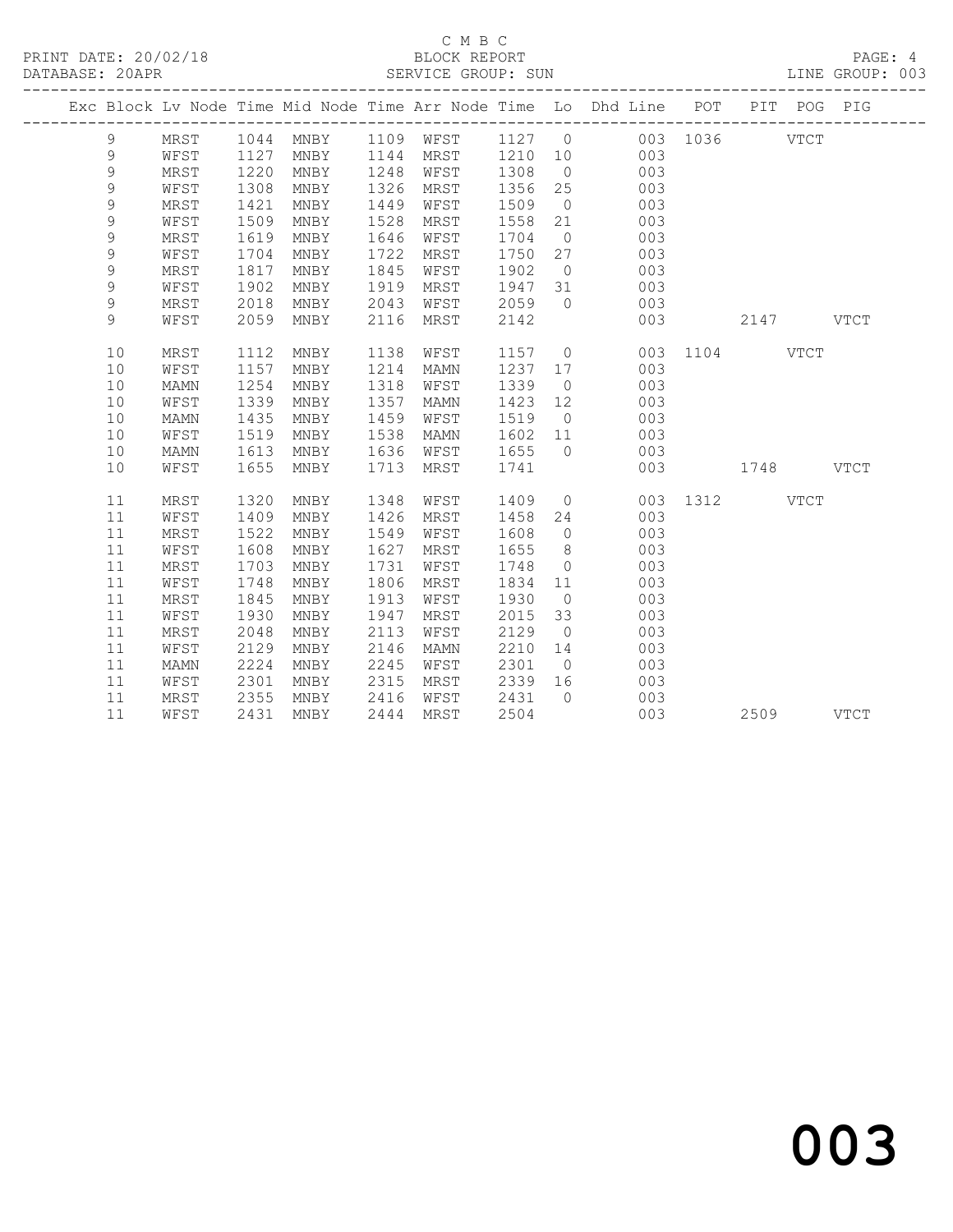|                                                                      |                                                                                                                                       |                                                                                  |                                                                                                                                                      |                                                                                   | C M B C                                                                                                                        |                                                                                   |                                                       | LINE GROUP: 004                                                                                                                                                                                                                                                                                                                                                                                                                                                                                                                                                                  |          | PAGE: 5       |  |
|----------------------------------------------------------------------|---------------------------------------------------------------------------------------------------------------------------------------|----------------------------------------------------------------------------------|------------------------------------------------------------------------------------------------------------------------------------------------------|-----------------------------------------------------------------------------------|--------------------------------------------------------------------------------------------------------------------------------|-----------------------------------------------------------------------------------|-------------------------------------------------------|----------------------------------------------------------------------------------------------------------------------------------------------------------------------------------------------------------------------------------------------------------------------------------------------------------------------------------------------------------------------------------------------------------------------------------------------------------------------------------------------------------------------------------------------------------------------------------|----------|---------------|--|
|                                                                      |                                                                                                                                       |                                                                                  |                                                                                                                                                      |                                                                                   |                                                                                                                                |                                                                                   |                                                       | 5 AV & GRANVILLE ST AND ALMA & 10 AV NORTH AL10 ALMA & 10 AV ALMA & 10 AV ALMA & 10 AV ALMA & 10 AV ALMA & 10 AV ALMA & 10 AV ALMA & 10 AV ALMA & 10 AV ALMA & 10 AV ALMA & 10 AV ALMA & 10 AV ALMA & 10 AV ALMA & 10 AV ALMA                                                                                                                                                                                                                                                                                                                                                    |          |               |  |
|                                                                      |                                                                                                                                       |                                                                                  |                                                                                                                                                      |                                                                                   |                                                                                                                                |                                                                                   |                                                       | Exc Block Lv Node Time Mid Node Time Arr Node Time Lo Dhd Line POT PIT POG PIG                                                                                                                                                                                                                                                                                                                                                                                                                                                                                                   |          |               |  |
| 11<br>11<br>11<br>11<br>11<br>11<br>11<br>11<br>11<br>11<br>12<br>12 | <b>BLLP</b><br><b>ETRE</b><br>ULP1<br><b>ETRE</b><br>ULP1<br>ETRE<br>ULP1<br><b>ETRE</b><br>ULP1<br>ETRE<br>GRDM<br>ETRE              | 1218                                                                             | 1832 CLOV 1904 ULP1 1930                                                                                                                             |                                                                                   |                                                                                                                                |                                                                                   |                                                       | $\begin{tabular}{lcccccc} 11 & & GRDM & & 609 & NADU & & ETRE & & 626 & 5 & & 004 & 546 & & VTCT \\ 11 & ETRE & & 631 & CLOV & & 657 & BLLP & & 712 & 21 & & 004 & & \\ \end{tabular}$<br>733 5GRN 751 ETRE 818 17 004<br>835 CLOV 905 ULP1 927 24 004<br>951 5GRN 1016 ETRE 1046 14 004<br>1100 CLOV 1134 ULP1 1159 19 004<br>5GRN 1246 ETRE 1319 10 004<br>1329 CLOV 1404 ULP1 1435 13 004<br>1448 5GRN 1516 ETRE 1551 8 004<br>1559 CLOV 1634 ULP1 1706 10 004<br>1716 5GRN 1746 ETRE 1819 13 004<br>004 2007 VTCT<br>643 NADU ETRE 701 8 004<br>709 CLOV 737 BLLP 752 11 004 | 620 VTCT |               |  |
| 12<br>12<br>12<br>12<br>12<br>12<br>12<br>12<br>12<br>12<br>12<br>12 | BLLP<br>ETRE<br>ULP1<br>ETRE<br>ULP1<br>ETRE<br>ULP1<br>ETRE<br>ULP1<br>ETRE<br>ULP1<br>CMHA                                          | 1233<br>1344<br>1502<br>1731                                                     | 5GRN<br>5GRN                                                                                                                                         |                                                                                   | 1301 ETRE                                                                                                                      |                                                                                   |                                                       | 803 5GRN 821 ETRE 848 9 004<br>857 CLOV 927 ULP1 949 21 004<br>1010 5GRN 1036 ETRE 1106 9 004<br>1115 CLOV 1149 ULP1 1214 19 004<br>1336 8 004<br>CLOV 1419 ULP1 1450 12 004<br>5GRN 1531 ETRE 1606 8 004<br>1614 CLOV 1649 ULP1 1721 10 004<br>1801 ETRE 1834 13 004<br>1847 CLOV 1919 ULP1 1945 12 004<br>1957 5GRN 2024 CMHA 2038 5 004<br>2043 CLOV 2056 ULP1 2121 004 2158 VTCT                                                                                                                                                                                             |          |               |  |
| 13<br>13<br>13<br>13<br>13<br>13<br>13<br>13<br>13<br>13<br>13<br>13 | <b>BLLP</b><br><b>ETRE</b><br><b>BLLP</b><br><b>ETRE</b><br>ULP1<br><b>ETRE</b><br>ULP1<br><b>ETRE</b><br>ULP1<br><b>ETRE</b><br>ULP1 | 704<br>806<br>856<br>955<br>1103<br>1215<br>1333<br>1444<br>1600<br>1715<br>1825 | BYGR 645 AL10<br>5GRN<br>$\mathtt{CLOV}$<br>5GRN<br>$\mathtt{CLOV}$<br>5GRN<br>$\mathtt{CLOV}$<br>5GRN<br><b>CLOV</b><br>5GRN<br><b>CLOV</b><br>A10N | 722<br>834<br>916<br>1027<br>1130<br>1249<br>1401<br>1519<br>1631<br>1749<br>1836 | <b>ETRE</b><br><b>BLLP</b><br><b>ETRE</b><br>ULP1<br><b>ETRE</b><br>ULP1<br><b>ETRE</b><br>ULP1<br><b>ETRE</b><br>ULP1<br>GRBY | 749<br>851<br>944<br>1050<br>1202<br>1318<br>1436<br>1550<br>1704<br>1818<br>1847 | 17<br>5<br>11<br>13<br>13<br>15<br>8<br>10<br>11<br>7 | 653 BLLP 659 5 014 624 VTCT<br>004<br>004<br>004<br>004<br>004<br>004<br>004<br>004<br>004<br>004<br>014                                                                                                                                                                                                                                                                                                                                                                                                                                                                         | 1904     | $_{\rm VTCT}$ |  |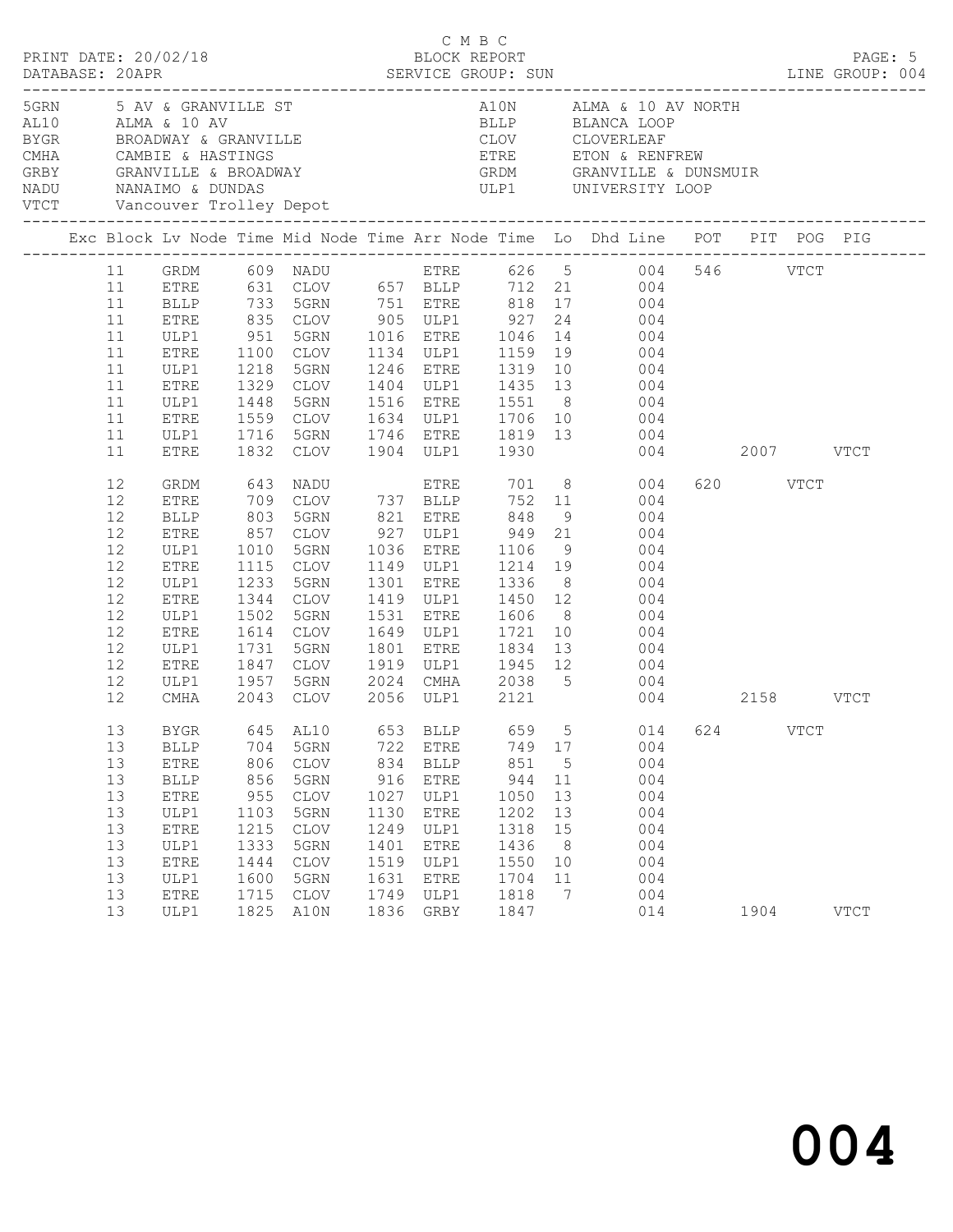# C M B C<br>BLOCK REPORT

LINE GROUP: 004

|          |              |                                            |                                     |              |                                                   |              |                 | Exc Block Lv Node Time Mid Node Time Arr Node Time Lo Dhd Line POT |     |           | PIT POG PIG |             |
|----------|--------------|--------------------------------------------|-------------------------------------|--------------|---------------------------------------------------|--------------|-----------------|--------------------------------------------------------------------|-----|-----------|-------------|-------------|
| 14       | GRDM         |                                            |                                     |              |                                                   |              |                 |                                                                    |     | 650 VTCT  |             |             |
| 14       | <b>ETRE</b>  |                                            |                                     |              |                                                   |              |                 |                                                                    |     |           |             |             |
| 14       | <b>BLLP</b>  |                                            |                                     |              | 851 ETRE                                          | 918 17       |                 |                                                                    |     |           |             |             |
| 14       | ETRE         | 935                                        | CLOV                                |              | 1007 ULP1                                         | 1030         | 15              | 004                                                                |     |           |             |             |
| 14       | ULP1         |                                            | 5GRN                                |              | 1112 ETRE                                         | 1144         | 16              | 004                                                                |     |           |             |             |
| 14       | ETRE         | 1045<br>1200                               | CLOV                                |              | 1234 ULP1                                         | 1303 15      |                 | 004                                                                |     |           |             |             |
| 14       | ULP1         | 1318                                       | 5GRN                                |              | 1346 ETRE                                         |              |                 | 1421 8<br>004                                                      |     |           |             |             |
| 14       | <b>ETRE</b>  | 1429                                       | CLOV                                |              | 1504 ULP1                                         | 1535         |                 | 10<br>004                                                          |     |           |             |             |
| 14       | ULP1         | 1545                                       | 5GRN                                |              | 1616 ETRE                                         | 1649         | 11              | 004                                                                |     |           |             |             |
| 14       | ETRE         | 1700                                       | CLOV                                |              | 1734 ULP1                                         | 1803         | 16              | 004                                                                |     |           |             |             |
| 14       | ULP1         | 1819                                       | 5GRN                                | 1849         | ETRE                                              | 1920         | $7\overline{ }$ | 004                                                                |     |           |             |             |
| 14       | ETRE         | 1927                                       | CLOV                                |              | 1956 ULP1                                         | 2021 17      |                 | 004                                                                |     |           |             |             |
| 14       | ULP1         | 2038                                       | 5GRN                                | 2104         | CMHA                                              | 2118         | $5\overline{)}$ | 004                                                                |     |           |             |             |
| 14       | CMHA         | 2123                                       | CLOV                                |              | 2136 ULP1                                         | 2201         | 5 <sup>5</sup>  | 004                                                                |     |           |             |             |
| 14       | ULP1         | 2206                                       | 5GRN                                |              | 2227 CMHA                                         | 2240         | 5 <sup>5</sup>  | 004                                                                |     |           |             |             |
| 14       | CMHA         | 2245                                       | CLOV                                | 2257         | ULP1                                              | 2321         | 5 <sup>5</sup>  | 004                                                                |     |           |             |             |
| 14       | ULP1         | 2326                                       | 5GRN                                |              | 2349 CMHA                                         | 2402         | 5 <sup>5</sup>  | 004                                                                |     |           |             |             |
| 14       | CMHA         | 2407                                       | CLOV                                | 2421         | ULP1                                              | 2442         |                 | 004                                                                |     | 2512 VTCT |             |             |
|          |              |                                            |                                     |              |                                                   |              |                 |                                                                    |     |           |             |             |
| 15       | BYGR         | 853                                        | AL10                                |              | 905 BLLP                                          | 911          |                 | 5 <sub>1</sub><br>014                                              |     | 832 VTCT  |             |             |
| 15       | <b>BLLP</b>  | 916                                        | 5GRN                                |              | 936 ETRE                                          | 1004 10      |                 | 004                                                                |     |           |             |             |
| 15       | ETRE         | 1014                                       | CLOV                                |              | 1047 ULP1                                         | 1110         | 9               | 004                                                                |     |           |             |             |
| 15       | ULP1         | 1119                                       | 5GRN                                |              | 1146 ETRE                                         | 1218 11      |                 | 004                                                                |     |           |             |             |
| 15       | ${\tt ETRE}$ | 1229                                       | CLOV                                |              | 1304 ULP1                                         | 1335 13      |                 | 004                                                                |     |           |             |             |
| 15       | ULP1         | 1348                                       | 5GRN                                |              | 1416 ETRE                                         | 1451         | 8 <sup>8</sup>  | 004                                                                |     |           |             |             |
| 15       | ${\tt ETRE}$ | 1459                                       | CLOV                                |              | 1534 ULP1                                         | 1605         | 10              | 004                                                                |     |           |             |             |
| 15       | ULP1         | 1615                                       | 5GRN                                | 1646         | ETRE                                              | 1719         | 13              | 004                                                                |     |           |             |             |
| 15       | ${\tt ETRE}$ | 1732                                       | CLOV                                | 1804         | ULP1                                              | 1831         | 10              | 004                                                                |     |           |             |             |
| 15       | ULP1         | 1841                                       | 5GRN                                | 1909         | ETRE                                              | 1939         | 8 <sup>8</sup>  | 004                                                                |     |           |             |             |
| 15       | ETRE         | 1947                                       | CLOV                                | 2016         | ULP1                                              | 2041 17      |                 | 004                                                                |     |           |             |             |
| 15       | ULP1         | 2058                                       | 5GRN                                | 2124         | CMHA                                              | 2138 5       |                 | 004                                                                |     |           |             |             |
| 15       | CMHA         | 2143                                       | CLOV                                | 2156         | ULP1                                              | 2221 5       |                 | 004                                                                |     |           |             |             |
| 15       | ULP1         | 2226                                       | 5GRN                                | 2247         | CMHA                                              | 2300         | 5 <sup>5</sup>  | 004                                                                |     |           |             |             |
| 15       | CMHA         | 2305                                       | CLOV                                | 2317         | ULP1                                              | 2339         | 12              | 004                                                                |     |           |             |             |
| 15       | ULP1         | 2351                                       | 5GRN                                | 2414         | CMHA                                              | 2426         |                 |                                                                    | 004 | 2451 VTCT |             |             |
| 16       | GRDM         | 852                                        | NADU                                |              | ETRE 910 5                                        |              |                 | 004                                                                |     | 827 VTCT  |             |             |
| 16       | ETRE         |                                            | CLOV                                |              |                                                   |              |                 | 004                                                                |     |           |             |             |
| 16       | ULP1         | $\begin{array}{c} 915 \\ 1028 \end{array}$ | 5GRN                                |              | 947 ULP1 1010 18<br>1054 ETRE 1124 6<br>1054 ETRE | 1124 6       |                 | 004                                                                |     |           |             |             |
|          |              |                                            | 16 ETRE 1130 CLOV 1204 ULP1 1231 17 |              |                                                   |              |                 | 004                                                                |     |           |             |             |
| 16       | ULP1         | 1248                                       | 5GRN                                | 1316         | ETRE                                              | 1351         | 8               | 004                                                                |     |           |             |             |
| 16       | ETRE         | 1359                                       | CLOV                                | 1434         | ULP1                                              | 1505         | 12              | 004                                                                |     |           |             |             |
| 16       | ULP1         | 1517                                       | 5GRN                                | 1546         | ETRE                                              | 1621         | 8               | 004                                                                |     |           |             |             |
| 16       | ETRE         | 1629                                       | <b>CLOV</b>                         | 1704         | ULP1                                              | 1733         | 13              | 004                                                                |     |           |             |             |
| 16       | ULP1         | 1746                                       | 5GRN                                | 1816         | ETRE                                              | 1849         |                 | 004                                                                |     | 1931      |             | <b>VTCT</b> |
|          |              |                                            |                                     |              |                                                   |              |                 |                                                                    |     |           |             |             |
| 17       | <b>BYGR</b>  | 913                                        | AL10                                | 925          | <b>BLLP</b>                                       | 931          | 5               | 014                                                                | 852 |           | <b>VTCT</b> |             |
| 17       | <b>BLLP</b>  | 936                                        | 5GRN                                | 956          | <b>ETRE</b>                                       | 1024         | 6               | 004                                                                |     |           |             |             |
| 17       | ETRE         | 1030                                       | $\mathtt{CLOV}$                     | 1104         | ULP1                                              | 1128         | 21              | 004                                                                |     |           |             |             |
| 17       | ULP1         | 1149                                       | 5GRN                                | 1216         | ETRE                                              | 1248         | 11              | 004                                                                |     |           |             |             |
| 17       | ${\tt ETRE}$ | 1259                                       | <b>CLOV</b>                         | 1334         | ULP1                                              | 1405         | 13              | 004                                                                |     |           |             |             |
| 17<br>17 | ULP1         | 1418<br>1529                               | 5GRN<br>$\mathtt{CLOV}$             | 1446<br>1604 | <b>ETRE</b>                                       | 1521<br>1636 | 8               | 004<br>004                                                         |     |           |             |             |
| 17       | ${\tt ETRE}$ | 1645                                       |                                     | 1716         | ULP1                                              |              | $\overline{9}$  | 004                                                                |     |           |             |             |
| 17       | ULP1<br>ETRE | 1802                                       | 5GRN<br><b>CLOV</b>                 | 1834         | <b>ETRE</b><br>ULP1                               | 1749<br>1901 | 13<br>20        | 004                                                                |     |           |             |             |
| 17       | ULP1         | 1921                                       | 5GRN                                | 1949         | ${\tt ETRE}$                                      | 2019         |                 | 004                                                                |     | 2059      |             | <b>VTCT</b> |
|          |              |                                            |                                     |              |                                                   |              |                 |                                                                    |     |           |             |             |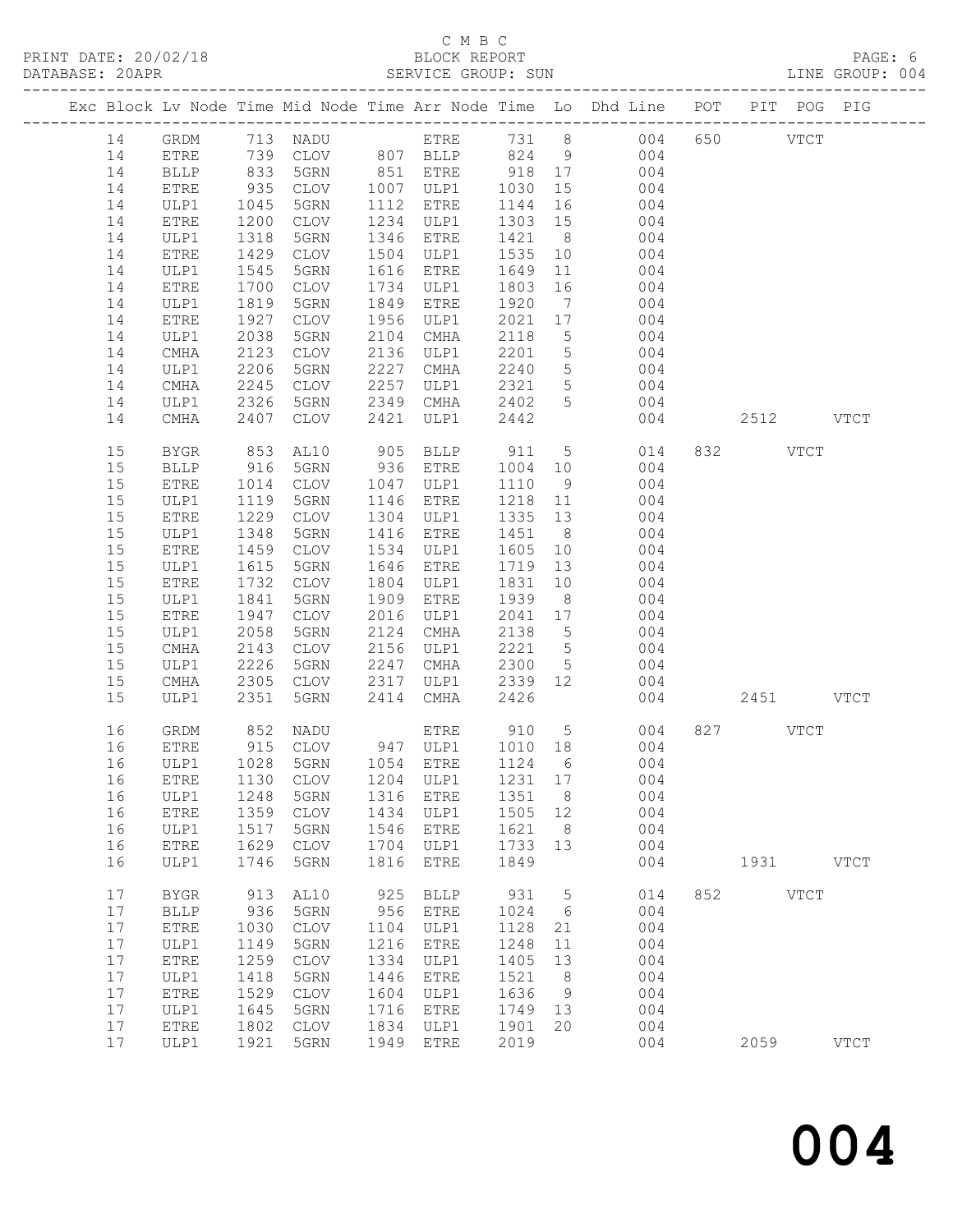#### C M B C<br>BLOCK REPORT SERVICE GROUP: SUN

|  |          |                   |              |                                                            |              |              |              |                                    | Exc Block Lv Node Time Mid Node Time Arr Node Time Lo Dhd Line POT |               |           | PIT POG PIG |  |
|--|----------|-------------------|--------------|------------------------------------------------------------|--------------|--------------|--------------|------------------------------------|--------------------------------------------------------------------|---------------|-----------|-------------|--|
|  | 18       | GRDM              |              | 1019 NADU                                                  |              |              |              |                                    | ETRE 1038 7 004                                                    |               | 954 VTCT  |             |  |
|  | 18       | ETRE              |              | 1045 CLOV 1119 ULP1 1143 20<br>1203 5GRN 1231 ETRE 1304 10 |              |              |              |                                    | 004                                                                |               |           |             |  |
|  | 18       | ULP1              |              |                                                            |              |              |              |                                    | 004                                                                |               |           |             |  |
|  | 18       | ETRE              | 1314         | CLOV                                                       |              | 1349 ULP1    | 1420         | 13                                 | 004                                                                |               |           |             |  |
|  | 18       | ULP1              | 1433         | 5GRN                                                       | 1501         | ETRE         | 1536         | 8 <sup>8</sup>                     | 004                                                                |               |           |             |  |
|  | 18       | ETRE              | 1544         | CLOV                                                       | 1619         | ULP1         | 1651         | 9                                  | 004                                                                |               |           |             |  |
|  | 18       | ULP1              | 1700         | 5GRN                                                       | 1731         | ETRE         | 1804         | 13                                 | 004                                                                |               |           |             |  |
|  | 18       | ETRE              | 1817         | CLOV                                                       | 1849         | ULP1         | 1916         | 26                                 | 004                                                                |               |           |             |  |
|  | 18       | ULP1              | 1942         | 5GRN                                                       | 2009         | CMHA         | 2023         |                                    | 004                                                                | 2048 VTCT     |           |             |  |
|  | 19       | GRDM              | 1119         | NADU                                                       |              | ETRE         | 1139         |                                    | $6\overline{6}$                                                    | 004 1054 VTCT |           |             |  |
|  | 19       | <b>ETRE</b>       | 1145         | CLOV                                                       |              | 1219 ULP1    | 1246         | 17                                 | 004                                                                |               |           |             |  |
|  | 19       | ULP1              | 1303         | 5GRN                                                       | 1331         | ETRE         | 1406         | 8 <sup>8</sup>                     | 004                                                                |               |           |             |  |
|  | 19       | ${\tt ETRE}$      | 1414         | CLOV                                                       | 1449         | ULP1         | 1520         | 11                                 | 004                                                                |               |           |             |  |
|  | 19       | ULP1              | 1531         | 5GRN                                                       | 1601         | ETRE         | 1636         | 8 <sup>8</sup>                     | 004                                                                |               |           |             |  |
|  | 19       | ETRE              | 1644         | CLOV                                                       | 1719         | ULP1         | 1748         | 13                                 | 004                                                                |               |           |             |  |
|  | 19       | ULP1              | 1801         | 5GRN                                                       | 1831         | ETRE         | 1902         | 5                                  | 004                                                                |               |           |             |  |
|  | 19       | ${\tt ETRE}$      | 1907         | CLOV                                                       | 1936         | ULP1         | 2001         | 16                                 | 004                                                                |               |           |             |  |
|  | 19<br>19 | ULP1<br>$\rm CMA$ | 2017<br>2103 | 5GRN<br>CLOV                                               | 2044<br>2116 | CMHA         | 2058<br>2141 | $5\phantom{.0}$<br>$5\phantom{.0}$ | 004<br>004                                                         |               |           |             |  |
|  | 19       | ULP1              | 2146         | 5GRN                                                       | 2207         | ULP1<br>CMHA | 2220         | $5\overline{)}$                    | 004                                                                |               |           |             |  |
|  | 19       | $\rm CMA$         | 2225         | CLOV                                                       | 2237         | ULP1         | 2301         | $5\overline{)}$                    | 004                                                                |               |           |             |  |
|  | 19       | ULP1              | 2306         | 5GRN                                                       | 2329         | CMHA         | 2342         | $5^{\circ}$                        | 004                                                                |               |           |             |  |
|  | 19       | CMHA              | 2347         | CLOV                                                       | 2359         | ULP1         | 2421         |                                    |                                                                    | 004           | 2455 VTCT |             |  |
|  | 20       | <b>BYGR</b>       | 1105         | AL10                                                       | 1117         | ULP1         | 1129         |                                    | 5 <sub>5</sub>                                                     | 014 1044 VTCT |           |             |  |
|  | 20       | ULP1              | 1134         | 5GRN                                                       | 1201         | <b>ETRE</b>  | 1233         | 11                                 | 004                                                                |               |           |             |  |
|  | 20       | ETRE              | 1244         | CLOV                                                       | 1319         | ULP1         | 1350         | 13                                 | 004                                                                |               |           |             |  |
|  | 20       | ULP1              | 1403         | 5GRN                                                       | 1431         | ETRE         | 1506         | 8 <sup>8</sup>                     | 004                                                                |               |           |             |  |
|  | 20       | ETRE              | 1514         | CLOV                                                       | 1549         | ULP1         | 1621         | 9                                  | 004                                                                |               |           |             |  |
|  | 20       | ULP1              | 1630         | 5GRN                                                       | 1701         | ETRE         | 1734         | 13                                 | 004                                                                |               |           |             |  |
|  | 20       | ETRE              | 1747         | CLOV                                                       | 1819         | ULP1         | 1846         | 15                                 | 004                                                                |               |           |             |  |
|  | 20       | ULP1              | 1901         | 5GRN                                                       | 1929         | ETRE         | 1959         | 8 <sup>8</sup>                     | 004                                                                |               |           |             |  |
|  | 20       | <b>ETRE</b>       | 2007         | CLOV                                                       | 2036         | ULP1         | 2101         | 17                                 | 004                                                                |               |           |             |  |
|  | 20       | ULP1              | 2118         | 5GRN                                                       | 2144         | CMHA         | 2158         | $6\overline{6}$                    | 004                                                                |               |           |             |  |
|  | 20       | CMHA              | 2204         | CLOV                                                       | 2216         | ULP1         | 2240         | $5\overline{)}$                    | 004                                                                |               |           |             |  |
|  | 20       | ULP1              | 2245         | 5GRN                                                       | 2308         | CMHA         | 2321         | $5^{\circ}$                        | 004                                                                |               |           |             |  |
|  | 20       | CMHA              |              | 2326 CLOV                                                  | 2338         | ULP1         | 2400         |                                    |                                                                    | 004 00        | 2434 VTCT |             |  |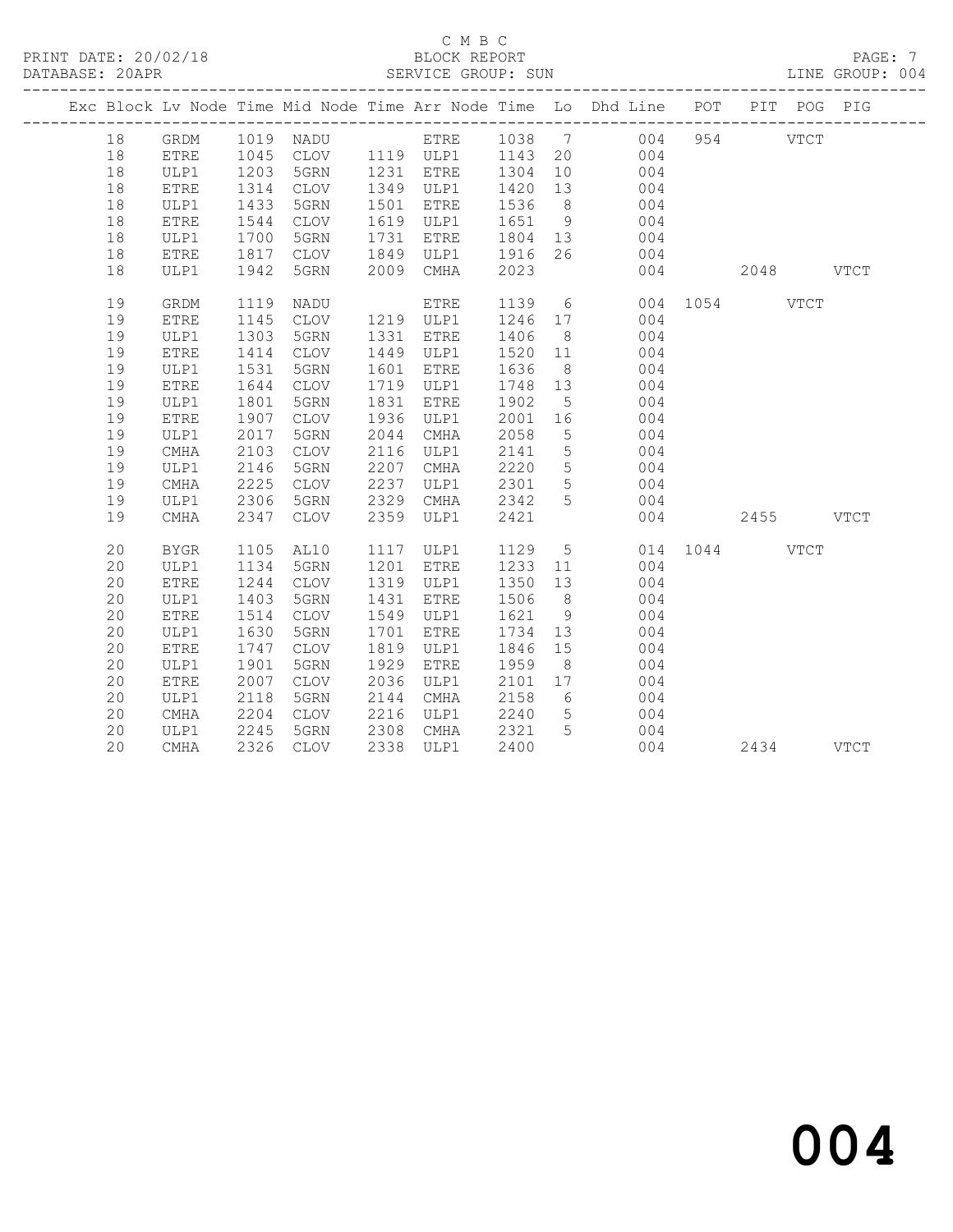|                  |                                                              |                              |                              |                                                                                                                    | C M B C      |                              |                                        |                                                                                                                                                                                                                                                     |           |  |
|------------------|--------------------------------------------------------------|------------------------------|------------------------------|--------------------------------------------------------------------------------------------------------------------|--------------|------------------------------|----------------------------------------|-----------------------------------------------------------------------------------------------------------------------------------------------------------------------------------------------------------------------------------------------------|-----------|--|
| ________________ |                                                              | BURRARD & ROBSON             |                              |                                                                                                                    |              |                              |                                        | BURO BURRARD & ROBSON CADN NB CAMBIE ST NS DUNSMUIR<br>CADS SB CAMBIE ST NS DUNSMUIR<br>DADW DAVIE & DENMAN DADE DAVIE & DENMAN<br>DADW DAVIE & DENMAN DAMW DAVIE & MAINLAND<br>DAPF DAVIE NS PACIFIC<br>VTCT Vancouver Trolley Depot<br>P          |           |  |
|                  |                                                              |                              |                              |                                                                                                                    |              |                              |                                        | Exc Block Lv Node Time Mid Node Time Arr Node Time Lo Dhd Line POT PIT POG PIG                                                                                                                                                                      |           |  |
|                  | $\mathbf{1}$<br>$\mathbf{1}$<br>$\mathbf{1}$                 |                              |                              |                                                                                                                    |              |                              |                                        | ROBR 632<br>DADE 638 DAPF 647 CADN 653 9 006<br>CADN 702<br>DADE 715 DAPF 726 CADN 732 10 006<br>CADN 742<br>DADE 715 DAPF 726 CADN 732 10 006<br>CADN 742<br>DADE 75 0 005<br>DADE 755 DAPF 806 CADN 812 7 006<br>CADN 819<br>CADN 819<br>DADE 835 |           |  |
|                  | $\mathbf{1}$<br>$\mathbf{1}$<br>$\mathbf{1}$<br>$\mathbf{1}$ |                              |                              |                                                                                                                    |              |                              |                                        |                                                                                                                                                                                                                                                     |           |  |
|                  | $1\,$<br>$\mathbf{1}$<br>$\mathbf{1}$<br>$\mathbf{1}$        | DADE<br>CADN<br>DADE<br>CADN | 835<br>908<br>925<br>953     | DADE DADE<br>DAPF 846 CADN<br>DAPF 936 CADN                                                                        | DADE<br>DADE | 852<br>925<br>943<br>1010    | $\overline{0}$<br>10<br>$\overline{0}$ | 16 006<br>005<br>006<br>005                                                                                                                                                                                                                         |           |  |
|                  | $\mathbf{1}$<br>$\mathbf{1}$<br>$\mathbf{1}$                 | DADE<br>CADN<br>DADE         | 1010<br>1040<br>1100         | DAPF 1021 CADN<br>DADE<br>DAPF 1113 CADN                                                                           |              | 1028 12<br>1100<br>1121      | $\overline{0}$                         | 006<br>005<br>$\frac{6}{7}$<br>006                                                                                                                                                                                                                  |           |  |
|                  | $\mathbf{1}$<br>$\mathbf{1}$<br>$\mathbf{1}$<br>$\mathbf{1}$ | CADN<br>DADE<br>CADN<br>DADE | 1128<br>1148<br>1221<br>1244 | DAPE 1115 CADN<br>DADE DAPE 1201 CADN<br>DADE DAPE 1257 CADN<br>DAPE 1353 CADN<br>DAPE 1353 CADN<br>DAPE 1449 CADN |              | 1148<br>1209<br>1244<br>1305 | 11                                     | $\begin{matrix}0\\12\end{matrix}$<br>005<br>006<br>$\overline{0}$<br>005<br>- 006                                                                                                                                                                   |           |  |
|                  | $\mathbf{1}$<br>$\mathbf 1$<br>$\mathbf{1}$<br>$\mathbf{1}$  | CADN<br>DADE<br>CADN<br>DADE | 1316<br>1340<br>1411<br>1436 |                                                                                                                    |              | 1340<br>1402<br>1436<br>1458 | 9<br>$\overline{0}$<br>9               | $\overline{0}$<br>005<br>006<br>005<br>006                                                                                                                                                                                                          |           |  |
|                  | $\mathbf{1}$<br>$\mathbf{1}$<br>$\mathbf{1}$                 | CADN<br>DADE<br>CADN         | 1507<br>1532<br>1603         | DADE<br>DAPF 1546 CADN<br>DADE                                                                                     |              | 1532<br>1555<br>1628         |                                        | $\begin{array}{ccc}\n0 & 0 & 0 \\ 0 & 0 & 0\n\end{array}$<br>8 006<br>0 005                                                                                                                                                                         |           |  |
|                  | $\mathbf{1}$<br>$\mathbf{1}$<br>$\mathbf{1}$<br>$\mathbf{1}$ | DADE<br>CADN<br>DADE<br>CADN | 1628<br>1658<br>1723<br>1751 | DAPE 1642 CADN<br>DAPE 1642 CADN<br>DAPE 1737 CADN<br>DAPE 1737 CADN                                               |              | 1650<br>1723<br>1745<br>1815 | $\overline{0}$                         | $\begin{matrix} 8 \\ 0 \end{matrix}$<br>- 006<br>005<br>$\frac{6}{1}$<br>006<br>005                                                                                                                                                                 |           |  |
|                  | $\mathbf{1}$<br>$\mathbf{1}$<br>$\mathbf{1}$                 | DADE<br>CADN<br>DADE         | 1815<br>1851<br>1915         | DAPF 1829 CADN<br>DAPF 1929 CADN<br>DAPF 1929 CADN                                                                 |              | 1837<br>1915<br>1937         | $\overline{0}$                         | 14 006<br>005<br>6 006                                                                                                                                                                                                                              |           |  |
|                  | 1<br>$\mathbf{1}$<br>$\mathbf 1$<br>$\mathbf{1}$             | CADN<br>DADE<br>CADN<br>DADE | 1943<br>2005<br>2033         | DAPF 2017 CADN<br>DADE<br>2055 DAPF 2107 CADN                                                                      | DADE         | 2005<br>2024<br>2055<br>2113 | $\Omega$                               | $\begin{array}{ccc} 0 & \quad & 005 \\ 9 & \quad & 006 \end{array}$<br>005<br>006                                                                                                                                                                   | 2142 VTCT |  |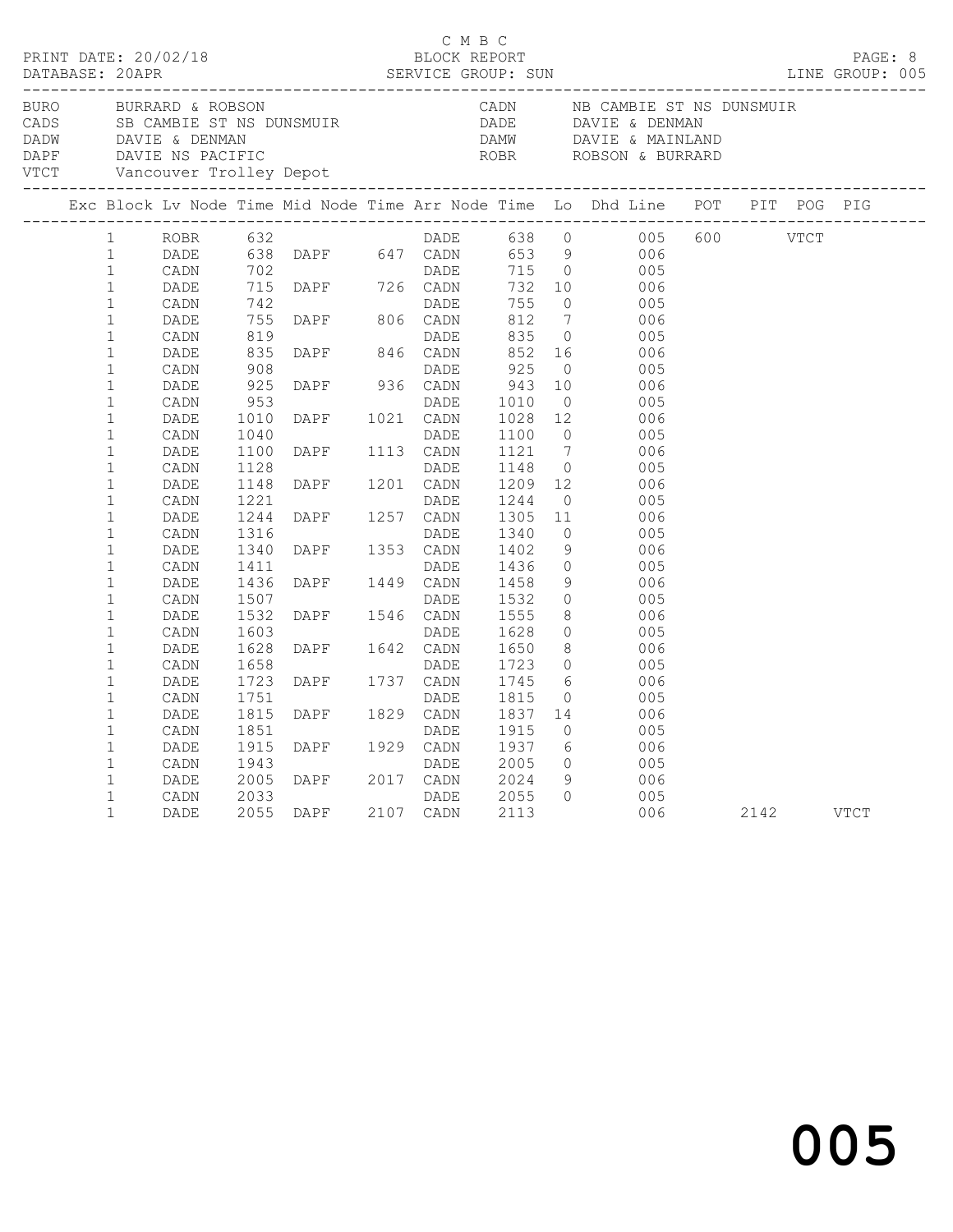### C M B C<br>BLOCK REPORT

#### SERVICE GROUP: SUN

PRINT DATE: 20/02/18 BLOCK REPORT PAGE: 9

|                      |                 |            |                     |           |                                   |                 | Exc Block Lv Node Time Mid Node Time Arr Node Time Lo Dhd Line POT PIT POG PIG |           |  |
|----------------------|-----------------|------------|---------------------|-----------|-----------------------------------|-----------------|--------------------------------------------------------------------------------|-----------|--|
| $\mathbf{2}^{\circ}$ |                 |            |                     |           |                                   |                 | CADN 642 DADE 655 0 005 614 VTCT                                               |           |  |
| $\mathbf{2}$         | DADE            |            |                     |           |                                   |                 | 710 12 006                                                                     |           |  |
| $\mathbf{2}$         | CADN            |            |                     |           | 735                               | $\overline{0}$  | 005                                                                            |           |  |
| $\mathbf{2}$         | DADE            |            | 735 DAPF 746 CADN   |           | 752                               | $7\phantom{0}$  | 006                                                                            |           |  |
| $\mathbf{2}$         | CADN            | 759        |                     |           | 815                               | $\overline{0}$  | 005                                                                            |           |  |
| $\sqrt{2}$           | DADE            |            |                     |           | 832                               | 6               | 006                                                                            |           |  |
| $\mathbf{2}$         | CADN            | 838        |                     | DADE      | 855                               | $\overline{0}$  | 005                                                                            |           |  |
| 2                    | DADE            | 855<br>923 | DAPF 906 CADN       |           | 913                               | 10              | 006                                                                            |           |  |
| $\sqrt{2}$           | CADN            |            |                     | DADE      | 940                               | $\overline{0}$  | 005                                                                            |           |  |
| $\sqrt{2}$           | DADE            | 940        | DAPF                | 951 CADN  | 958                               | $5\overline{)}$ | 006                                                                            |           |  |
| $\mathbf{2}$         | CADN            | 1003       |                     | DADE      | 1020 0<br>1038 10                 |                 | 005                                                                            |           |  |
| $\mathbf{2}$         | DADE            | 1020       | DAPF 1031 CADN      |           |                                   |                 | 006                                                                            |           |  |
| $\mathbf{2}$         | CADN            | 1048       |                     | DADE      | 1108                              | $\overline{0}$  | 005                                                                            |           |  |
| $\mathbf{2}$         | DADE            | 1108       | DAPF 1121 CADN      |           | 1129                              | $7\phantom{0}$  | 006                                                                            |           |  |
| $\mathbf{2}$         | CADN            | 1136       |                     | DADE      | 1156                              | $\overline{0}$  | 005                                                                            |           |  |
| $\mathbf{2}$         | DADE            | 1156       | <b>DAPF</b>         | 1209 CADN | 1217 12                           |                 | 006                                                                            |           |  |
| $\mathbf{2}$         | CADN            | 1229       |                     | DADE      | 1252                              | $\overline{0}$  | 005                                                                            |           |  |
| $\mathbf{2}$         | DADE            | 1252       | DAPF 1305 CADN      |           | $\overline{1313}$ $\overline{11}$ |                 | 006                                                                            |           |  |
| $\mathbf{2}$         | CADN            | 1324       |                     | DADE      | 1348                              | $\overline{0}$  | 005                                                                            |           |  |
| $\mathbf{2}$         | DADE            | 1348       | DAPF 1401 CADN      |           | 1410                              | 9               | 006                                                                            |           |  |
| $\sqrt{2}$           | CADN            | 1419       |                     | DADE      | 1444                              | $\overline{0}$  | 005                                                                            |           |  |
| $\mathbf{2}$         | DADE            | 1444       | DAPF 1457 CADN      |           | 1506                              | 9               | 006                                                                            |           |  |
| $\sqrt{2}$           | CADN            | 1515       |                     | DADE      | 1540                              | $\overline{0}$  | 005                                                                            |           |  |
| $\mathbf{2}$         | DADE            |            | 1540 DAPF 1554 CADN |           | 1603                              | 8 <sup>8</sup>  | 006                                                                            |           |  |
| $\mathbf{2}$         | CADN            | 1611       |                     | DADE      | 1636                              | $\overline{0}$  | 005                                                                            |           |  |
| $\mathbf{2}$         | DADE            | 1636       | DAPF 1650 CADN      |           | 1658                              | 9               | 006                                                                            |           |  |
| $\mathbf{2}$         | CADN            | 1707       |                     | DADE      | 1731                              | $\overline{0}$  | 005                                                                            |           |  |
| $\mathbf{2}$         | DADE            | 1731       | DAPF 1745 CADN      |           | 1753                              | 8 <sup>8</sup>  | 006                                                                            |           |  |
| $\mathbf{2}$         | CADN            | 1801       |                     | DADE      | 1825                              | $\overline{0}$  | 005                                                                            |           |  |
| $\mathbf{2}$         | DADE            | 1825       | DAPF 1839 CADN      |           | 1847 14                           |                 | 006                                                                            |           |  |
| $\mathbf{2}$         | $\mathtt{CADN}$ | 1901       |                     | DADE      | 1925<br>$1947$ 6                  | $\overline{0}$  | 005                                                                            |           |  |
| $\mathbf{2}$         | DADE            | 1925       | DAPF 1939 CADN      |           |                                   |                 | 006                                                                            |           |  |
| $\mathbf{2}$         | CADN            | 1953       |                     | DADE      | 2015                              | $\overline{0}$  | 005                                                                            |           |  |
| $\sqrt{2}$           | DADE            | 2015       | DAPF                | 2027 CADN | 2034                              | 12              | 006                                                                            |           |  |
| $\mathbf{2}$         | CADN            | 2046       |                     | DADE      | 2105                              | $\overline{0}$  | 005                                                                            |           |  |
| $\mathbf{2}$         | DADE            | 2105       | DAPF                | 2117 CADN | 2123                              | 8 <sup>8</sup>  | 006                                                                            |           |  |
| 2                    | CADN            | 2131       |                     | DADE      | 2150                              | $\overline{0}$  | 005                                                                            |           |  |
| $\mathbf{2}$         | DADE            | 2150       | <b>DAPF</b>         | 2202 CADN | 2208                              | 9               | 006                                                                            |           |  |
| $\mathbf{2}$         | CADN            | 2217       |                     | DADE      | 2235                              | $\overline{0}$  | 005                                                                            |           |  |
| $\sqrt{2}$           | DADE            | 2235       | DAPF                | 2247 CADN | 2253 10<br>2320 0                 |                 | 006                                                                            |           |  |
| $\sqrt{2}$           | CADN            | 2303       |                     | DADE      |                                   |                 | 005                                                                            |           |  |
| 2                    | DADE            |            | 2320 DAPF 2330 CADN |           | 2336                              |                 | 006                                                                            | 2405 VTCT |  |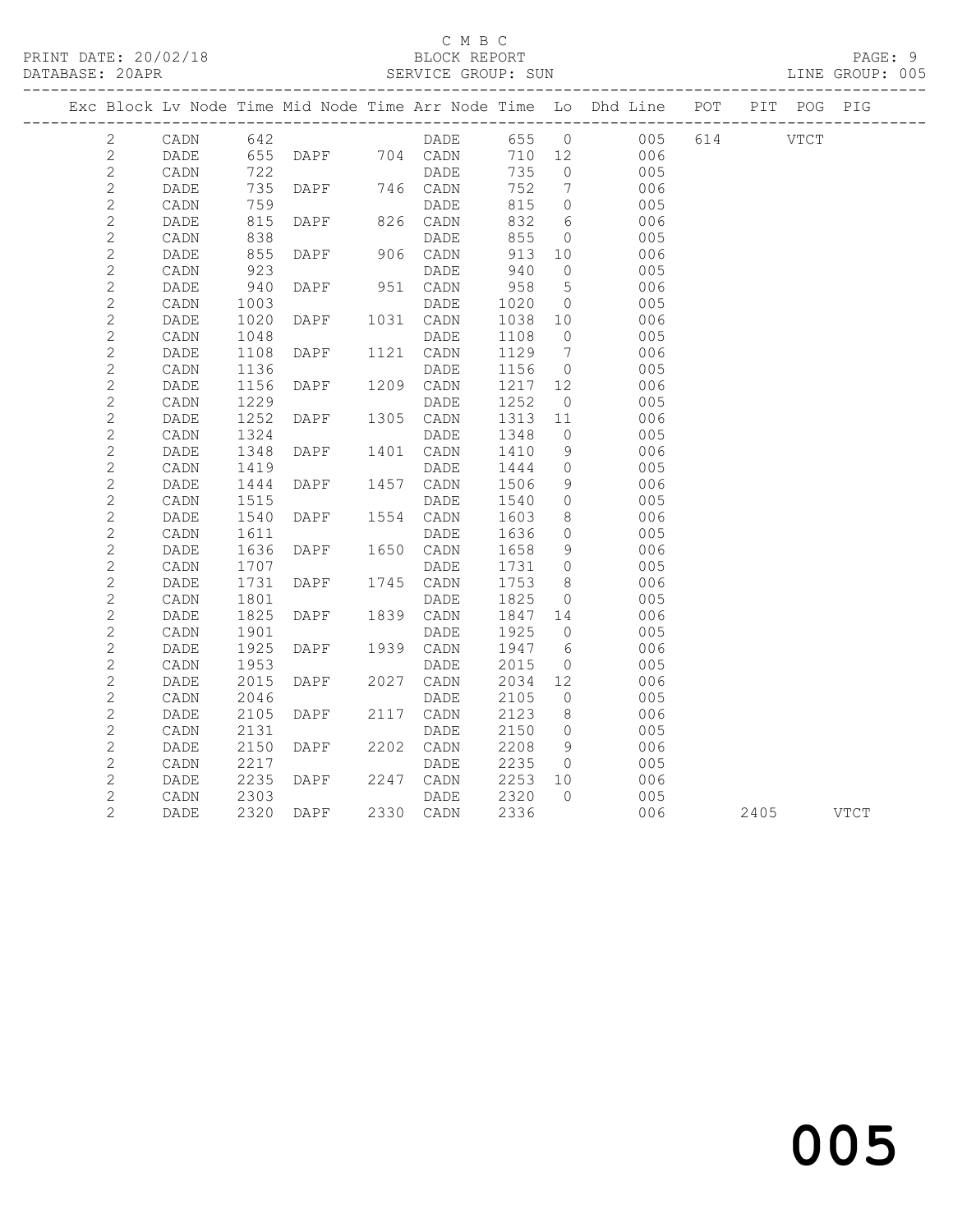#### C M B C<br>BLOCK REPORT

#### SERVICE GROUP: SUN

|  |   |      |      |      |      |                                |      |                 | Exc Block Lv Node Time Mid Node Time Arr Node Time Lo Dhd Line POT |          | PIT POG PIG |  |
|--|---|------|------|------|------|--------------------------------|------|-----------------|--------------------------------------------------------------------|----------|-------------|--|
|  | 3 | CADN | 853  |      |      | ----------------------<br>DADE |      |                 | 005<br>910 0                                                       | 825 VTCT |             |  |
|  | 3 | DADE | 910  |      |      | DAPF 921 CADN                  | 928  |                 | 10<br>006                                                          |          |             |  |
|  | 3 | CADN | 938  |      |      | DADE                           | 955  |                 | $\overline{0}$<br>005                                              |          |             |  |
|  | 3 | DADE | 955  | DAPF |      | 1006 CADN                      | 1013 | 8 <sup>1</sup>  | 006                                                                |          |             |  |
|  | 3 | CADN | 1021 |      |      | DADE                           | 1040 | $\bigcirc$      | 005                                                                |          |             |  |
|  | 3 | DADE | 1040 | DAPF | 1051 | CADN                           | 1059 | 13              | 006                                                                |          |             |  |
|  | 3 | CADN | 1112 |      |      | DADE                           | 1132 |                 | $\overline{0}$<br>005                                              |          |             |  |
|  | 3 | DADE | 1132 | DAPF | 1145 | CADN                           | 1153 | $7\overline{ }$ | 006                                                                |          |             |  |
|  | 3 | CADN | 1200 |      |      | DADE                           | 1220 | $\bigcirc$      | 005                                                                |          |             |  |
|  | 3 | DADE | 1220 | DAPF | 1233 | CADN                           | 1241 | 12              | 006                                                                |          |             |  |
|  | 3 | CADN | 1253 |      |      | DADE                           | 1316 |                 | $\overline{0}$<br>005                                              |          |             |  |
|  | 3 | DADE | 1316 | DAPF | 1329 | CADN                           | 1338 | - 9             | 006                                                                |          |             |  |
|  | 3 | CADN | 1347 |      |      | DADE                           | 1412 | $\circ$         | 005                                                                |          |             |  |
|  | 3 | DADE | 1412 | DAPF | 1425 | CADN                           | 1434 | 9               | 006                                                                |          |             |  |
|  | 3 | CADN | 1443 |      |      | DADE                           | 1508 |                 | $\Omega$<br>005                                                    |          |             |  |
|  | 3 | DADE | 1508 | DAPF | 1522 | CADN                           | 1531 | 8               | 006                                                                |          |             |  |
|  | 3 | CADN | 1539 |      |      | DADE                           | 1604 | $\Omega$        | 005                                                                |          |             |  |
|  | 3 | DADE | 1604 | DAPF | 1618 | CADN                           | 1626 | 9               | 006                                                                |          |             |  |
|  | 3 | CADN | 1635 |      |      | DADE                           | 1700 | $\Omega$        | 005                                                                |          |             |  |
|  | 3 | DADE | 1700 | DAPF | 1714 | CADN                           | 1722 | - 9             | 006                                                                |          |             |  |
|  | 3 | CADN | 1731 |      |      | DADE                           | 1755 | $\Omega$        | 005                                                                |          |             |  |
|  | 3 | DADE | 1755 | DAPF | 1809 | CADN                           | 1817 | 14              | 006                                                                |          |             |  |
|  | 3 | CADN | 1831 |      |      | DADE                           | 1855 |                 | $\Omega$<br>005                                                    |          |             |  |
|  | 3 | DADE | 1855 | DAPF | 1909 | CADN                           | 1917 | 6               | 006                                                                |          |             |  |
|  | 3 | CADN | 1923 |      |      | DADE                           | 1945 | $\Omega$        | 005                                                                |          |             |  |
|  | 3 | DADE | 1945 | DAPF | 1957 | CADN                           | 2004 | 9               | 006                                                                |          |             |  |
|  | 3 | CADN | 2013 |      |      | DADE                           | 2035 | $\Omega$        | 005                                                                |          |             |  |

3 DADE 2035 DAPF 2047 CADN 2053 006 2122 VTCT

# and the contract of  $\sim$  005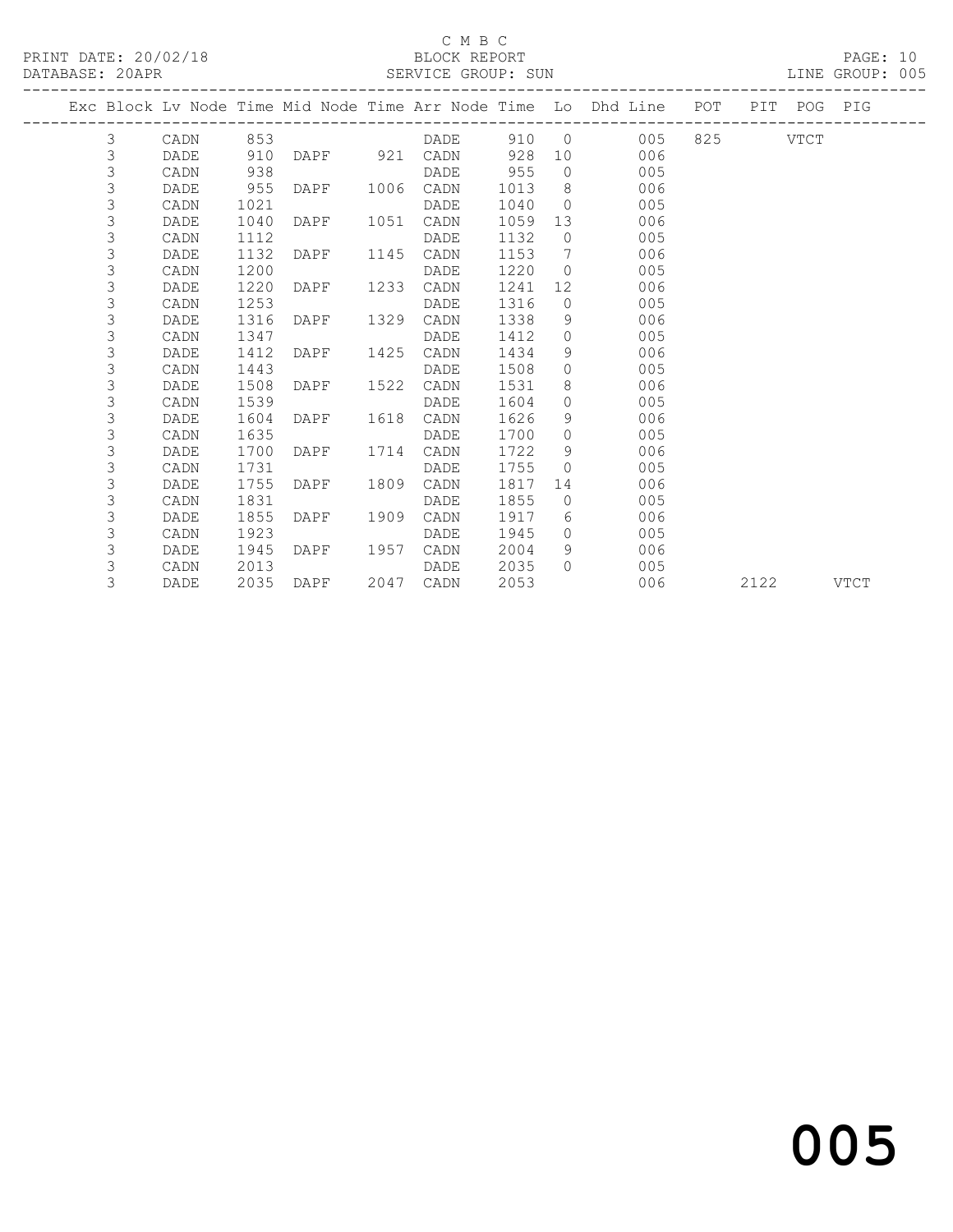#### C M B C<br>BLOCK REPORT

PAGE: 11<br>LINE GROUP: 005

|  |                |      |              |                 |                                       |      |                | Exc Block Lv Node Time Mid Node Time Arr Node Time Lo Dhd Line POT PIT POG PIG |  |           |  |
|--|----------------|------|--------------|-----------------|---------------------------------------|------|----------------|--------------------------------------------------------------------------------|--|-----------|--|
|  | 4              | CADN | 1011         |                 |                                       |      |                | DADE 1030 0 005 943 VTCT                                                       |  |           |  |
|  | $\overline{4}$ | DADE |              |                 | DAPF 1041 CADN 1049 15<br>DADE 1124 0 |      |                | 006                                                                            |  |           |  |
|  | $\overline{4}$ | CADN | 1030<br>1104 |                 |                                       |      |                | 005                                                                            |  |           |  |
|  | $\overline{4}$ | DADE | 1124         | DAPF            | 1137 CADN                             | 1145 | $\overline{7}$ | 006                                                                            |  |           |  |
|  | 4              | CADN | 1152         |                 | DADE                                  | 1212 | $\overline{0}$ | 005                                                                            |  |           |  |
|  | 4              | DADE | 1212         | DAPF 1225 CADN  |                                       | 1233 | 12             | 006                                                                            |  |           |  |
|  | $\sqrt{4}$     | CADN | 1245         |                 | DADE                                  | 1308 | $\overline{0}$ | 005                                                                            |  |           |  |
|  | 4              | DADE | 1308         | DAPF            | 1321 CADN                             | 1330 | 9              | 006                                                                            |  |           |  |
|  | 4              | CADN | 1339         |                 | DADE                                  | 1404 | $\overline{0}$ | 005                                                                            |  |           |  |
|  | 4              | DADE | 1404         | DAPF            | 1417 CADN                             | 1426 | 9              | 006                                                                            |  |           |  |
|  | 4              | CADN | 1435         |                 | DADE                                  | 1500 | $\overline{0}$ | 005                                                                            |  |           |  |
|  | 4              | DADE | 1500         | DAPF            | 1514 CADN                             | 1523 | 8              | 006                                                                            |  |           |  |
|  | $\overline{4}$ | CADN | 1531         |                 | DADE                                  | 1556 | $\overline{0}$ | 005                                                                            |  |           |  |
|  | 4              | DADE | 1556         | DAPF            | 1610 CADN                             | 1618 | 9              | 006                                                                            |  |           |  |
|  | 4              | CADN | 1627         |                 | DADE                                  | 1652 | $\bigcirc$     | 005                                                                            |  |           |  |
|  | 4              | DADE | 1652         | DAPF            | 1706 CADN                             | 1714 | 9              | 006                                                                            |  |           |  |
|  | 4              | CADN | 1723         |                 | DADE                                  | 1747 | $\overline{0}$ | 005                                                                            |  |           |  |
|  | 4              | DADE | 1747         | DAPF            | 1801 CADN                             | 1809 | 12             | 006                                                                            |  |           |  |
|  | 4              | CADN | 1821         |                 | DADE                                  | 1845 | $\overline{0}$ | 005                                                                            |  |           |  |
|  | 4              | DADE | 1845         | DAPF            | 1859 CADN                             | 1907 | 6              | 006                                                                            |  |           |  |
|  | 4              | CADN | 1913         |                 | DADE                                  | 1935 | $\overline{0}$ | 005                                                                            |  |           |  |
|  | 4              | DADE | 1935         | DAPF            | 1947 CADN                             | 1954 | 9              | 006                                                                            |  |           |  |
|  | 4              | CADN | 2003         |                 | DADE                                  | 2025 | $\overline{0}$ | 005                                                                            |  |           |  |
|  | 4              | DADE | 2025         | DAPF            | 2037 CADN                             | 2044 | 17             | 006                                                                            |  |           |  |
|  | 4              | CADN | 2101         |                 | DADE                                  | 2120 | $\overline{0}$ | 005                                                                            |  |           |  |
|  | 4              | DADE | 2120         | $\texttt{DAPF}$ | 2132 CADN                             | 2138 | 9              | 006                                                                            |  |           |  |
|  | 4              | CADN | 2147         |                 | DADE                                  | 2205 | $\overline{0}$ | 005                                                                            |  |           |  |
|  | 4              | DADE | 2205         | DAPF            | 2217 CADN                             | 2223 | - 9            | 006                                                                            |  |           |  |
|  | 4              | CADN | 2232         |                 | DADE                                  | 2250 | $\overline{0}$ | 005                                                                            |  |           |  |
|  | 4              | DADE | 2250         | DAPF 2302 CADN  |                                       | 2308 | 10             | 006                                                                            |  |           |  |
|  | 4              | CADN | 2318         |                 | DADE                                  | 2335 | $\overline{0}$ | 005                                                                            |  |           |  |
|  | 4              | DADE | 2335         | DAPF            | 2345 CADN                             | 2351 | $\overline{7}$ | 006                                                                            |  |           |  |
|  | 4              | CADN | 2358         |                 | DADE                                  | 2410 | $\overline{0}$ | 005                                                                            |  |           |  |
|  | 4              | DADE | 2410         | DAPF            | 2420 CADN                             | 2426 | 12             | 006                                                                            |  |           |  |
|  | 4              | CADN | 2438         |                 | DADE                                  | 2450 | $\overline{0}$ | 005                                                                            |  |           |  |
|  | 4              | DADE | 2450         | DAPF 2500 CADN  |                                       | 2506 | 12             | 006                                                                            |  |           |  |
|  | 4              | CADN | 2518         |                 | DADE                                  | 2530 | $\bigcirc$     | 005                                                                            |  |           |  |
|  | 4              | DADE | 2530         | DAPF            | 2540 CADN                             | 2546 |                | 006                                                                            |  | 2615 VTCT |  |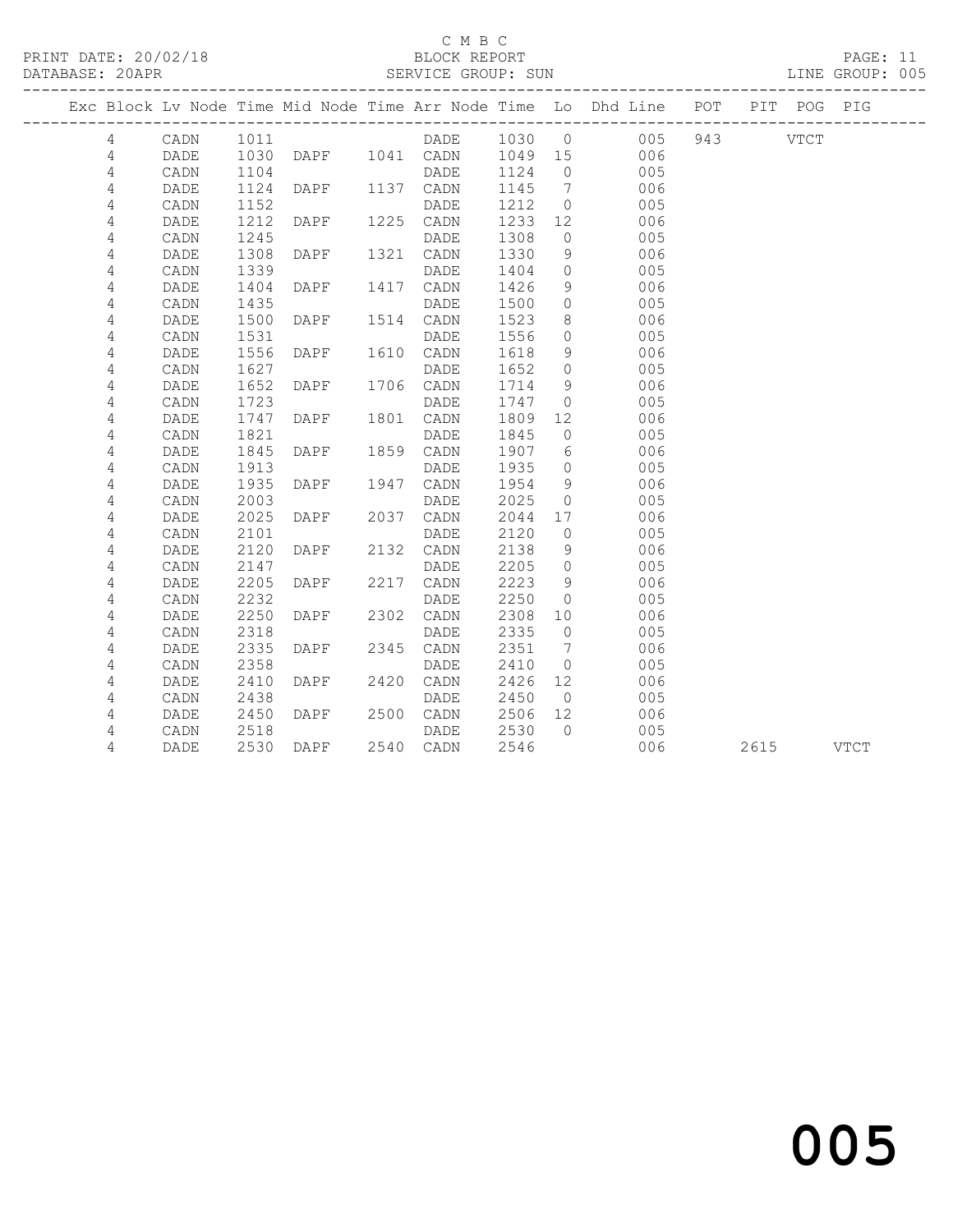#### C M B C<br>BLOCK REPORT

PAGE: 12<br>LINE GROUP: 005

|  |             |              |              |                |      |                   |              |                                  | Exc Block Lv Node Time Mid Node Time Arr Node Time Lo Dhd Line POT PIT POG PIG |          |           |             |
|--|-------------|--------------|--------------|----------------|------|-------------------|--------------|----------------------------------|--------------------------------------------------------------------------------|----------|-----------|-------------|
|  |             |              |              |                |      |                   |              |                                  |                                                                                |          |           |             |
|  | 5           | CADN         | 1031         |                |      | DADE              | 1050 0       |                                  | 005 1003 VTCT                                                                  |          |           |             |
|  | 5           | DADE         | 1050         | DAPF 1101 CADN |      |                   | 1109 11      |                                  | 006                                                                            |          |           |             |
|  | $\mathsf S$ | CADN         | 1120         |                |      | DADE              | 1140         | $\overline{0}$                   | 005                                                                            |          |           |             |
|  | 5           | DADE         | 1140         | DAPF           |      | 1153 CADN         | 1201         | 7                                | 006                                                                            |          |           |             |
|  | 5           | CADN         | 1208         |                |      | DADE              | 1228         | $\overline{0}$                   | 005                                                                            |          |           |             |
|  | 5           | DADE         | 1228         | DAPF           |      | 1241 CADN         | 1249         | 12                               | 006                                                                            |          |           |             |
|  | 5           | CADN         | 1301         |                |      | DADE              | 1324         | $\circ$                          | 005                                                                            |          |           |             |
|  | 5           | DADE         | 1324         | DAPF           | 1337 | CADN              | 1346         | 9                                | 006                                                                            |          |           |             |
|  | 5           | CADN         | 1355         |                |      | DADE              | 1420         | $\circ$                          | 005                                                                            |          |           |             |
|  | 5           | DADE         | 1420         | DAPF           | 1433 | CADN              | 1442         | 9                                | 006                                                                            |          |           |             |
|  | 5           | CADN         | 1451         |                |      | DADE              | 1516         | $\circ$                          | 005                                                                            |          |           |             |
|  | 5           | DADE         | 1516         | DAPF           | 1530 | CADN              | 1539         | 8                                | 006                                                                            |          |           |             |
|  | 5           | CADN         | 1547         |                |      | DADE              | 1612         | $\circ$                          | 005                                                                            |          |           |             |
|  | 5           | DADE         | 1612         | DAPF           | 1626 | CADN              | 1634         | 9                                | 006                                                                            |          |           |             |
|  | $\mathsf S$ | CADN         | 1643         |                |      | DADE              | 1708         | $\circ$                          | 005                                                                            |          |           |             |
|  | 5<br>5      | DADE         | 1708         | DAPF           |      | 1722 CADN<br>DADE | 1730<br>1805 | 11<br>$\overline{0}$             | 006<br>005                                                                     |          |           |             |
|  | 5           | CADN         | 1741         |                | 1819 |                   | 1827         |                                  | 006                                                                            |          |           |             |
|  | $\mathsf S$ | DADE<br>CADN | 1805<br>1841 | DAPF           |      | CADN<br>DADE      | 1905         | 14<br>$\circ$                    | 005                                                                            |          |           |             |
|  | 5           | DADE         | 1905         | DAPF           |      | 1919 CADN         | 1927         | 6                                | 006                                                                            |          |           |             |
|  | 5           | CADN         | 1933         |                |      | DADE              | 1955         | $\circ$                          | 005                                                                            |          |           |             |
|  | 5           | DADE         | 1955         | DAPF           | 2007 | CADN              | 2014         | 9                                | 006                                                                            |          |           |             |
|  | 5           | CADN         | 2023         |                |      | DADE              | 2045         | $\circ$                          | 005                                                                            |          |           |             |
|  | 5           | DADE         | 2045         | DAPF           |      | 2057 CADN         | 2103         | 13                               | 006                                                                            |          |           |             |
|  | 5           | CADN         | 2116         |                |      | DADE              | 2135         | $\overline{0}$                   | 005                                                                            |          |           |             |
|  | 5           | DADE         | 2135         | DAPF           | 2147 | CADN              | 2153         | 9                                | 006                                                                            |          |           |             |
|  | 5           | CADN         | 2202         |                |      | DADE              | 2220         | $\overline{0}$                   | 005                                                                            |          |           |             |
|  | 5           | DADE         | 2220         | DAPF           |      | 2232 CADN         | 2238         | 10                               | 006                                                                            |          |           |             |
|  | 5           | CADN         | 2248         |                |      | DADE              | 2305         | $\overline{0}$                   | 005                                                                            |          |           |             |
|  | 5           | DADE         | 2305         | DAPF           | 2315 | CADN              | 2321         | 12                               | 006                                                                            |          |           |             |
|  | 5           | CADN         | 2333         |                |      | DADE              | 2350         | $\overline{0}$                   | 005                                                                            |          |           |             |
|  | 5           | DADE         | 2350         | DAPF           | 2400 | CADN              | 2406         | 12                               | 006                                                                            |          |           |             |
|  | 5           | CADN         | 2418         |                |      | DADE              | 2430         | $\overline{0}$                   | 005                                                                            |          |           |             |
|  | 5           | DADE         | 2430         | DAPF           | 2440 | CADN              | 2446         | 12                               | 006                                                                            |          |           |             |
|  | 5           | CADN         | 2458         |                |      | DADE              | 2510         | $\bigcirc$                       | 005                                                                            |          |           |             |
|  | 5           | DADE         | 2510         | DAPF           |      | 2520 CADN         | 2526         |                                  | 006                                                                            |          | 2555 VTCT |             |
|  |             |              |              |                |      |                   |              |                                  |                                                                                |          |           |             |
|  | 6<br>6      | CADN<br>DADE | 1056<br>1116 | DAPF 1129 CADN |      | DADE              | 1116<br>1137 | $\overline{0}$<br>$\overline{7}$ | 006                                                                            | 005 1028 | VTCT      |             |
|  | 6           | CADN 1144    |              |                |      | DADE 1204 0       |              |                                  | 005                                                                            |          |           |             |
|  | 6           | DADE         | 1204         | DAPF           | 1217 | CADN              | 1225         | 12                               | 006                                                                            |          |           |             |
|  | 6           | CADN         | 1237         |                |      | DADE              | 1300         | 0                                | 005                                                                            |          |           |             |
|  | 6           | DADE         | 1300         | DAPF           | 1313 | CADN              | 1322         | 10                               | 006                                                                            |          |           |             |
|  | 6           | CADN         | 1332         |                |      | DADE              | 1356         | 0                                | 005                                                                            |          |           |             |
|  | 6           | DADE         | 1356         | DAPF           | 1409 | CADN              | 1418         | 9                                | 006                                                                            |          |           |             |
|  | 6           | CADN         | 1427         |                |      | DADE              | 1452         | 0                                | 005                                                                            |          |           |             |
|  | 6           | DADE         | 1452         | <b>DAPF</b>    | 1505 | CADN              | 1514         | 9                                | 006                                                                            |          |           |             |
|  | 6           | CADN         | 1523         |                |      | DADE              | 1548         | 0                                | 005                                                                            |          |           |             |
|  | 6           | DADE         | 1548         | DAPF           | 1602 | CADN              | 1610         | 9                                | 006                                                                            |          |           |             |
|  | 6           | CADN         | 1619         |                |      | DADE              | 1644         | 0                                | 005                                                                            |          |           |             |
|  | 6           | DADE         | 1644         | DAPF           | 1658 | CADN              | 1706         | 9                                | 006                                                                            |          |           |             |
|  | $\epsilon$  | CADN         | 1715         |                |      | DADE              | 1739         | 0                                | 005                                                                            |          |           |             |
|  | 6           | DADE         | 1739         | DAPF           | 1753 | CADN              | 1801         | 10                               | 006                                                                            |          |           |             |
|  | 6           | CADN         | 1811         |                |      | $\mathtt{DADE}$   | 1835         | $\mathbf 0$                      | 005                                                                            |          |           |             |
|  | 6           | DADE         | 1835         | DAPF           | 1849 | CADN              | 1857         |                                  | 006                                                                            |          | 1926      | <b>VTCT</b> |
|  |             |              |              |                |      |                   |              |                                  |                                                                                |          |           |             |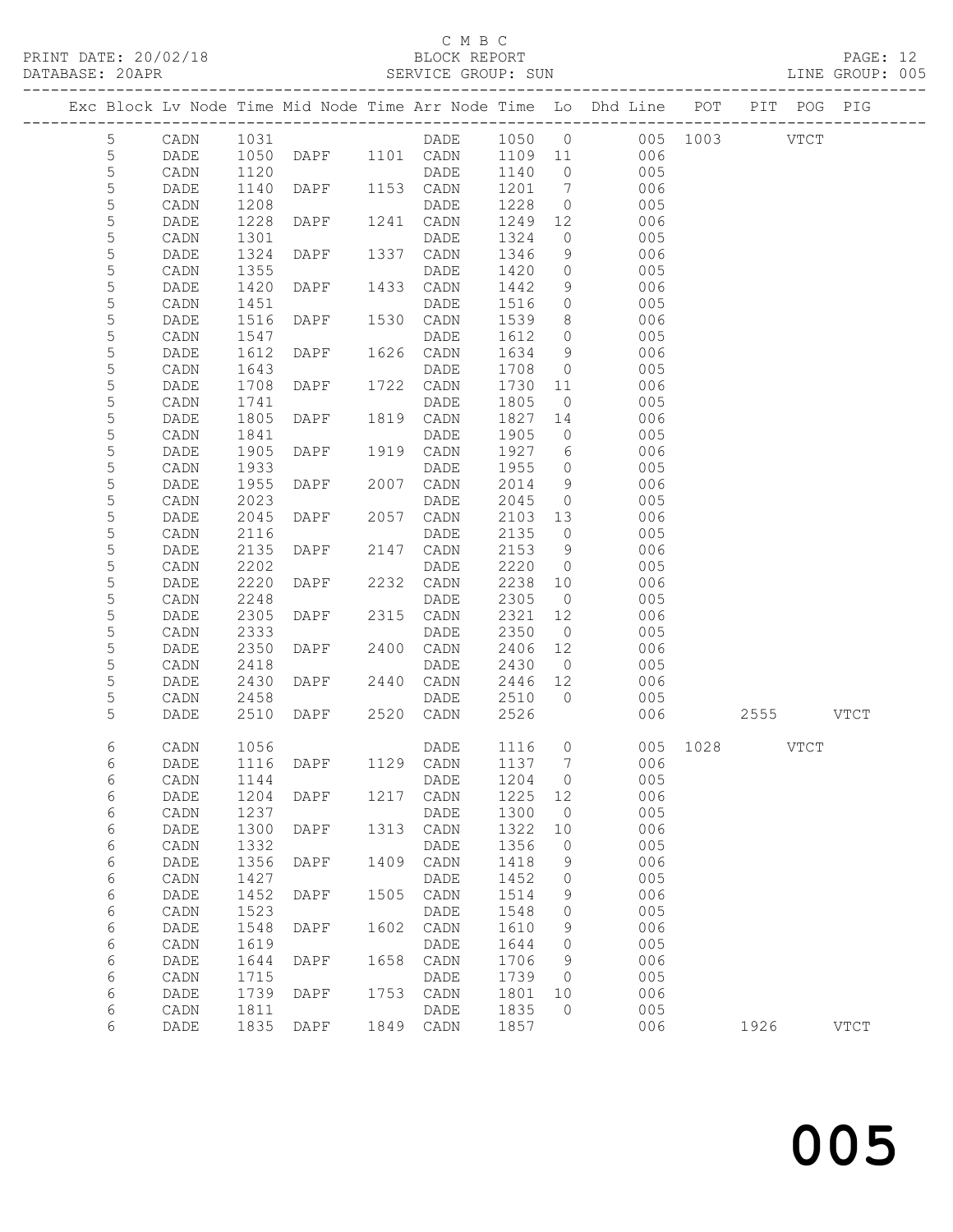# C M B C<br>BLOCK REPORT<br>SERVICE GROUP: SUN

|  | DATABASE: 20APR  |                 |      |             |      | SERVICE GROUP: SUN |         |                 |                                                                                |          |             |           | LINE GROUP: 005 |
|--|------------------|-----------------|------|-------------|------|--------------------|---------|-----------------|--------------------------------------------------------------------------------|----------|-------------|-----------|-----------------|
|  |                  |                 |      |             |      |                    |         |                 | Exc Block Lv Node Time Mid Node Time Arr Node Time Lo Dhd Line POT PIT POG PIG |          |             |           |                 |
|  | 7                | CADN            | 1213 |             |      | DADE               | 1236 0  |                 |                                                                                | 005 1145 | <b>VTCT</b> |           |                 |
|  | 7                | DADE            | 1236 | DAPF        |      | 1249 CADN          | 1257 11 |                 | 006                                                                            |          |             |           |                 |
|  | 7                | CADN            | 1308 |             |      | DADE               | 1332    | $\overline{0}$  | 005                                                                            |          |             |           |                 |
|  | 7                | DADE            | 1332 | DAPF        |      | 1345 CADN          | 1354    | 9               | 006                                                                            |          |             |           |                 |
|  | 7                | CADN            | 1403 |             |      | DADE               | 1428    | $\circ$         | 005                                                                            |          |             |           |                 |
|  | 7                | DADE            | 1428 | DAPF        |      | 1441 CADN          | 1450    | 9               | 006                                                                            |          |             |           |                 |
|  | $\boldsymbol{7}$ | CADN            | 1459 |             |      | DADE               | 1524    | $\circ$         | 005                                                                            |          |             |           |                 |
|  | $\overline{7}$   | $\mathtt{DADE}$ | 1524 | DAPF        |      | 1538 CADN          | 1547    | 8               | 006                                                                            |          |             |           |                 |
|  | $\overline{7}$   | CADN            | 1555 |             |      | DADE               | 1620    | $\overline{0}$  | 005                                                                            |          |             |           |                 |
|  | 7                | DADE            | 1620 | DAPF        |      | 1634 CADN          | 1642    | 8               | 006                                                                            |          |             |           |                 |
|  | $\boldsymbol{7}$ | CADN            | 1650 |             |      | DADE               | 1715    | $\circ$         | 005                                                                            |          |             |           |                 |
|  | 7                | DADE            | 1715 | DAPF        | 1729 | CADN               | 1737    |                 | 006                                                                            |          |             | 1806 VTCT |                 |
|  | 20               | CADS            | 618  | DAMW        | 623  | DADW               | 630     | $\overline{0}$  | 006                                                                            |          | 550 VTCT    |           |                 |
|  | 20               | DADW            | 630  |             |      | CADS               | 645     | 13              | 005                                                                            |          |             |           |                 |
|  | 20               | CADS            | 658  | DAMW        |      | 703 DADW           | 710     | $\overline{0}$  | 006                                                                            |          |             |           |                 |
|  | 20               | DADW            | 710  |             |      | CADS               | 725     | 13              | 005                                                                            |          |             |           |                 |
|  | 20               | CADS            | 738  | DAMW        |      | 743 DADW           | 750     | $\overline{0}$  | 006                                                                            |          |             |           |                 |
|  | 20               | DADW            | 750  |             |      | CADS               | 807     | 10              | 005                                                                            |          |             |           |                 |
|  | 20               | $\mathtt{CADS}$ | 817  | DAMW        |      | 822 DADW           | 830     | $\overline{0}$  | 006                                                                            |          |             |           |                 |
|  | 20               | DADW            | 830  |             |      | CADS               | 847     | 10              | 005                                                                            |          |             |           |                 |
|  | 20               | $\mathtt{CADS}$ | 857  | DAMW        |      | 902 DADW           | 910     | $\overline{0}$  | 006                                                                            |          |             |           |                 |
|  | 20               | DADW            | 910  |             |      | CADS               | 929     | 15              | 005                                                                            |          |             |           |                 |
|  | 20               | CADS            | 944  | DAMW        | 950  | DADW               | 1000    | $\overline{0}$  | 006                                                                            |          |             |           |                 |
|  | 20               | DADW            | 1000 |             |      | CADS               | 1020    | 12              | 005                                                                            |          |             |           |                 |
|  | 20               | $\mathtt{CADS}$ | 1032 | DAMW        | 1038 | DADW               | 1048    | $\overline{0}$  | 006                                                                            |          |             |           |                 |
|  | 20               | DADW            | 1048 |             |      | CADS               | 1108    | 12              | 005                                                                            |          |             |           |                 |
|  | 20               | CADS            | 1120 | DAMW        | 1126 | DADW               | 1136    | $\overline{0}$  | 006                                                                            |          |             |           |                 |
|  | 20               | DADW            | 1136 |             |      | CADS               | 1156    | 11              | 005                                                                            |          |             |           |                 |
|  | 20               | CADS            | 1207 | DAMW        | 1213 | DADW               | 1224    | $\overline{0}$  | 006                                                                            |          |             |           |                 |
|  | 20               | DADW            | 1224 |             |      | CADS               | 1246    | 8 <sup>8</sup>  | 005                                                                            |          |             |           |                 |
|  | 20               | $\mathtt{CADS}$ | 1254 | DAMW        | 1300 | DADW               | 1312    | $\overline{0}$  | 006                                                                            |          |             |           |                 |
|  | 20               | DADW            | 1312 |             |      | CADS               | 1336    | 13              | 005                                                                            |          |             |           |                 |
|  | 20               | CADS            | 1349 | DAMW        | 1356 | DADW               | 1408    | $\overline{0}$  | 006                                                                            |          |             |           |                 |
|  | 20               | DADW            | 1408 |             |      | CADS               | 1433    | 12 <sup>°</sup> | 005                                                                            |          |             |           |                 |
|  | 20               | CADS            | 1445 | <b>DAMW</b> | 1452 | DADW               | 1504    | $\overline{0}$  | 006                                                                            |          |             |           |                 |
|  | 20               | DADW            | 1504 |             |      | CADS               | 1530    | 11              | 005                                                                            |          |             |           |                 |
|  | 20               | $\mathtt{CADS}$ | 1541 | DAMW        | 1548 | DADW               | 1600    | $\overline{0}$  | 006                                                                            |          |             |           |                 |
|  | 20               | DADW            | 1600 |             |      | CADS               | 1625    | 12              | 005                                                                            |          |             |           |                 |
|  | 20               | CADS            | 1637 | DAMW        | 1644 | DADW               | 1656    | $\overline{0}$  | 006                                                                            |          |             |           |                 |
|  | 20               |                 | 1656 |             |      |                    | 1721    | $5\phantom{.0}$ |                                                                                |          |             |           |                 |
|  | 20               | DADW            | 1726 |             |      | CADS               | 1745    | $\Omega$        | 005<br>006                                                                     |          |             |           |                 |
|  |                  | CADS            |      | DAMW        | 1733 | DADW               |         |                 |                                                                                |          |             |           |                 |
|  | 20               | DADW            | 1745 |             |      | CADS               | 1809    |                 | 005                                                                            |          | 1834 VTCT   |           |                 |
|  |                  |                 |      |             |      |                    |         |                 |                                                                                |          |             |           |                 |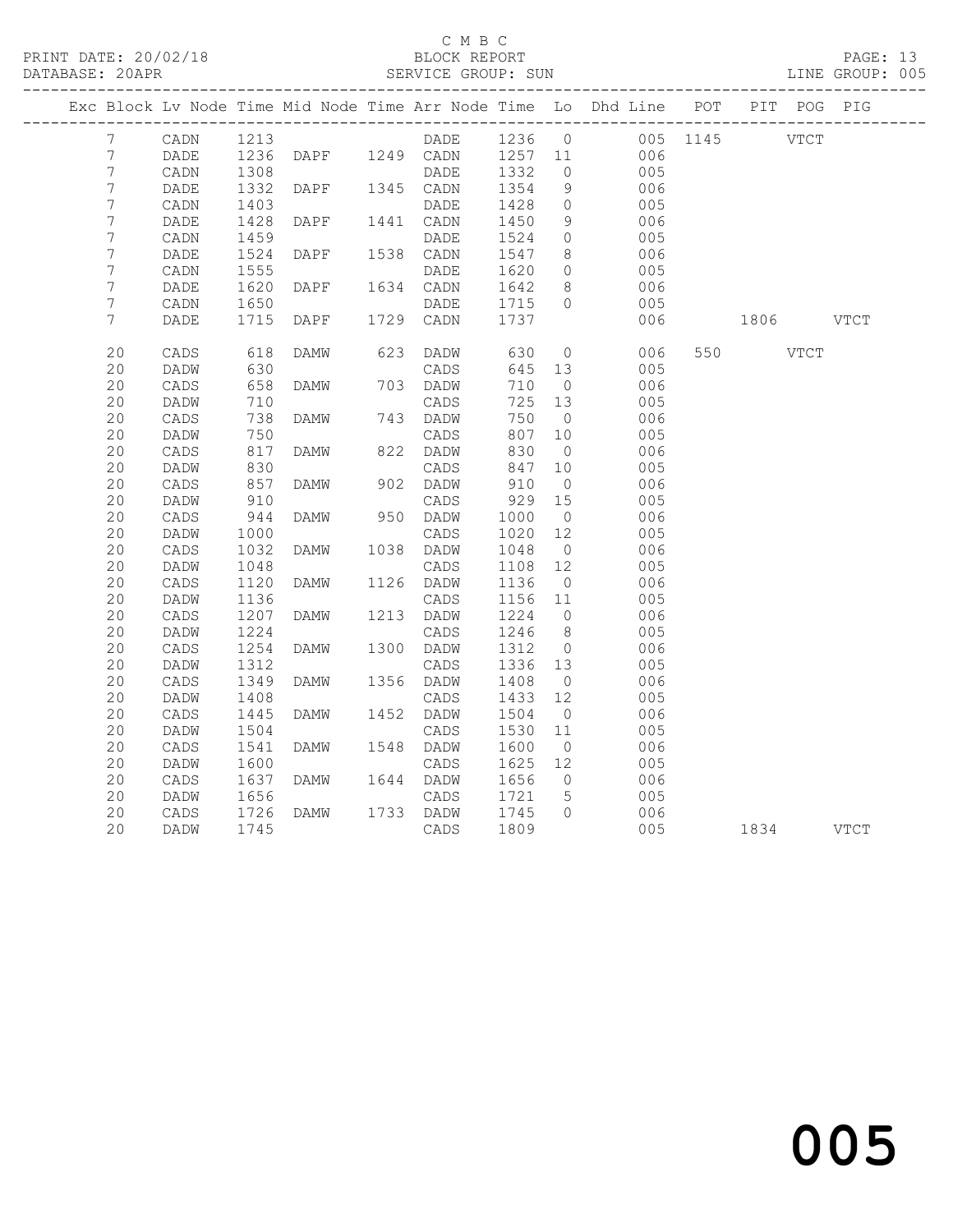### C M B C<br>BLOCK REPORT

PAGE: 14<br>LINE GROUP: 005

|  |    |      |      |          |      |           |        |                | Exc Block Lv Node Time Mid Node Time Arr Node Time Lo Dhd Line POT |      | PIT POG PIG |             |
|--|----|------|------|----------|------|-----------|--------|----------------|--------------------------------------------------------------------|------|-------------|-------------|
|  | 21 | CADS |      | 638 DAMW |      | 643 DADW  |        |                | 650 0<br>006 -                                                     |      | VTCT        |             |
|  | 21 | DADW | 650  |          |      | CADS      | 705 13 |                | 005                                                                |      |             |             |
|  | 21 | CADS | 718  | DAMW     | 723  | DADW      | 730    | $\bigcirc$     | 006                                                                |      |             |             |
|  | 21 | DADW | 730  |          |      | CADS      | 747    | 11             | 005                                                                |      |             |             |
|  | 21 | CADS | 758  | DAMW     | 803  | DADW      | 810    | $\bigcirc$     | 006                                                                |      |             |             |
|  | 21 | DADW | 810  |          |      | CADS      | 827    | 10             | 005                                                                |      |             |             |
|  | 21 | CADS | 837  | DAMW     | 842  | DADW      | 850    | $\bigcirc$     | 006                                                                |      |             |             |
|  | 21 | DADW | 850  |          |      | CADS      | 907    | 10             | 005                                                                |      |             |             |
|  | 21 | CADS | 917  | DAMW     | 922  | DADW      | 930    | $\overline{0}$ | 006                                                                |      |             |             |
|  | 21 | DADW | 930  |          |      | CADS      | 950    | 14             | 005                                                                |      |             |             |
|  | 21 | CADS | 1004 | DAMW     | 1010 | DADW      | 1020   | $\overline{0}$ | 006                                                                |      |             |             |
|  | 21 | DADW | 1020 |          |      | CADS      | 1040   | 16             | 005                                                                |      |             |             |
|  | 21 | CADS | 1056 | DAMW     | 1102 | DADW      | 1112   | $\overline{0}$ | 006                                                                |      |             |             |
|  | 21 | DADW | 1112 |          |      | CADS      | 1132   | 11             | 005                                                                |      |             |             |
|  | 21 | CADS | 1143 | DAMW     | 1149 | DADW      | 1200   | $\circ$        | 006                                                                |      |             |             |
|  | 21 | DADW | 1200 |          |      | CADS      | 1222   | 8 <sup>8</sup> | 005                                                                |      |             |             |
|  | 21 | CADS | 1230 | DAMW     | 1236 | DADW      | 1248   | $\overline{0}$ | 006                                                                |      |             |             |
|  | 21 | DADW | 1248 |          |      | CADS      | 1310   | 8 <sup>8</sup> | 005                                                                |      |             |             |
|  | 21 | CADS | 1318 | DAMW     | 1324 | DADW      | 1336   | $\Omega$       | 006                                                                |      |             |             |
|  | 21 | DADW | 1336 |          |      | CADS      | 1401   | 12             | 005                                                                |      |             |             |
|  | 21 | CADS | 1413 | DAMW     | 1420 | DADW      | 1432   | $\bigcirc$     | 006                                                                |      |             |             |
|  | 21 | DADW | 1432 |          |      | CADS      | 1458   | 11             | 005                                                                |      |             |             |
|  | 21 | CADS | 1509 | DAMW     | 1516 | DADW      | 1528   | $\overline{0}$ | 006                                                                |      |             |             |
|  | 21 | DADW | 1528 |          |      | CADS      | 1554   | 11             | 005                                                                |      |             |             |
|  | 21 | CADS | 1605 | DAMW     | 1612 | DADW      | 1624   | $\overline{0}$ | 006                                                                |      |             |             |
|  | 21 | DADW | 1624 |          |      | CADS      | 1649   | 9              | 005                                                                |      |             |             |
|  | 21 | CADS | 1658 | DAMW     | 1705 | DADW      | 1717   | $\Omega$       | 006                                                                |      |             |             |
|  | 21 | DADW | 1717 |          |      | CADS      | 1741   | 8              | 005                                                                |      |             |             |
|  | 21 | CADS | 1749 | DAMW     |      | 1756 DADW | 1808   | $\Omega$       | 006                                                                |      |             |             |
|  | 21 | DADW | 1808 |          |      | CADS      | 1832   |                | 005                                                                | 1857 |             | <b>VTCT</b> |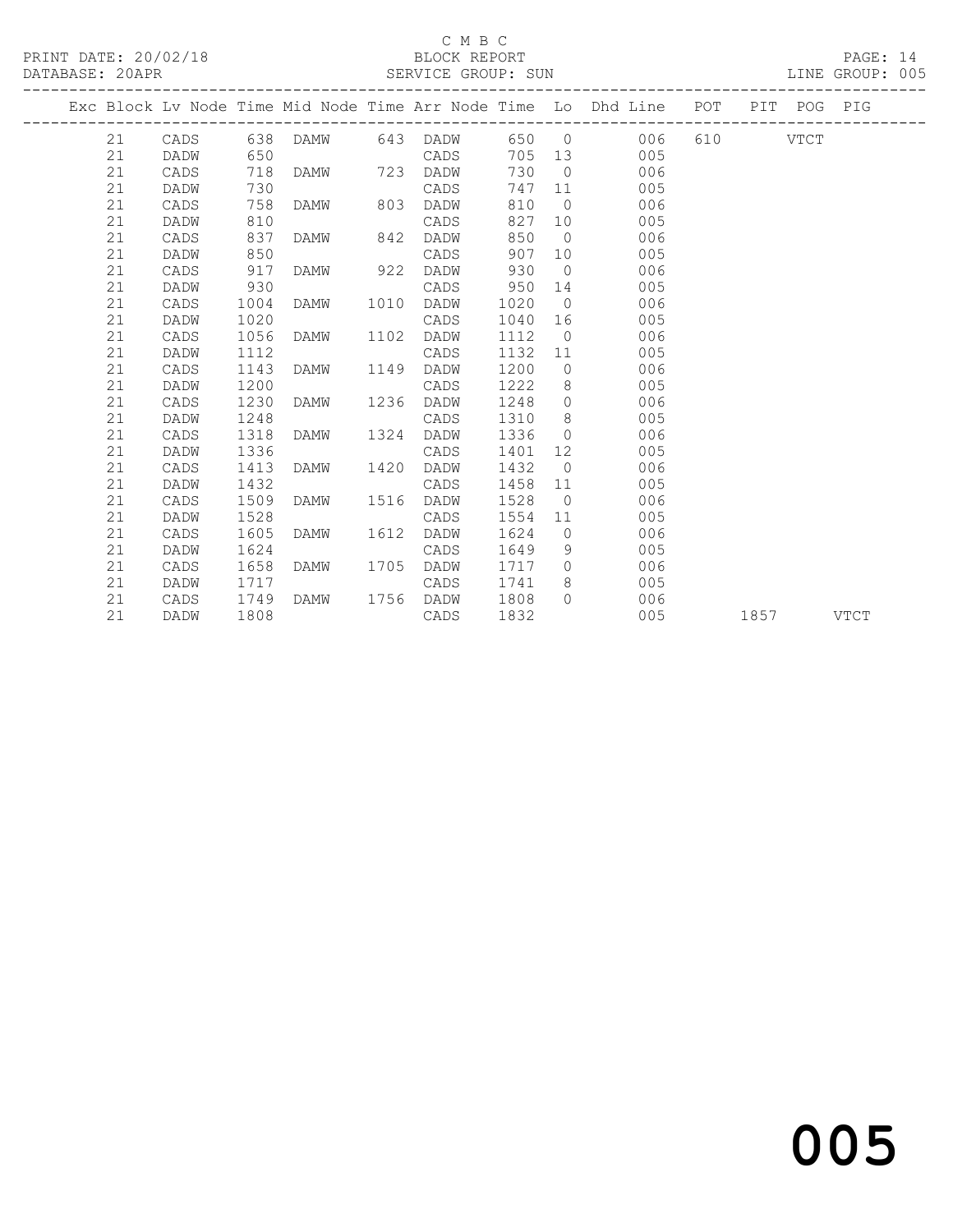### C M B C<br>BLOCK REPORT

#### SERVICE GROUP: SU

|                      | <u>U 11 D U </u>   |                 |  |
|----------------------|--------------------|-----------------|--|
| PRINT DATE: 20/02/18 | BLOCK REPORT       | PAGE: 15        |  |
| DATABASE: 20APR      | SERVICE GROUP: SUN | LINE GROUP: 005 |  |

|             | ---------------------- |      |                                           |      |           |         |                 | Exc Block Lv Node Time Mid Node Time Arr Node Time Lo Dhd Line POT |               | PIT POG PIG |  |
|-------------|------------------------|------|-------------------------------------------|------|-----------|---------|-----------------|--------------------------------------------------------------------|---------------|-------------|--|
| 22          | CADS                   |      |                                           |      |           |         |                 | 006 904 VTCT                                                       |               |             |  |
| 22          | DADW                   |      |                                           |      |           |         |                 | 005                                                                |               |             |  |
| 22          | CADS                   |      | 1014 DAMW 1020 DADW                       |      |           | 1030    | $\overline{0}$  | 006                                                                |               |             |  |
| 22          | DADW                   | 1030 |                                           |      | CADS      | 1050    | 14              | 005                                                                |               |             |  |
| 22          | CADS                   | 1104 | DAMW                                      |      | 1110 DADW | 1120    | $\overline{0}$  | 006                                                                |               |             |  |
| 22          | DADW                   | 1120 |                                           |      | CADS      | 1140    | 11              | 005                                                                |               |             |  |
| $2\sqrt{2}$ | CADS                   | 1151 | DAMW                                      |      | 1157 DADW | 1208    | $\overline{0}$  | 006                                                                |               |             |  |
| $2\sqrt{2}$ | DADW                   | 1208 |                                           |      | CADS      | 1230    | 8 <sup>8</sup>  | 005                                                                |               |             |  |
| $2\sqrt{2}$ | CADS                   | 1238 | DAMW                                      |      | 1244 DADW | 1256    | $\circ$         | 006                                                                |               |             |  |
| 22          | DADW                   | 1256 |                                           |      | CADS      | 1318    | 8 <sup>8</sup>  | 005                                                                |               |             |  |
| $2\sqrt{2}$ | CADS                   | 1326 | DAMW                                      |      | 1332 DADW | 1344    | $\overline{0}$  | 006                                                                |               |             |  |
| 22          | DADW                   | 1344 |                                           |      | CADS      | 1409    | 12              | 005                                                                |               |             |  |
| $2\sqrt{2}$ | CADS                   | 1421 | DAMW                                      |      | 1428 DADW | 1440    | $\overline{0}$  | 006                                                                |               |             |  |
| 22          | DADW                   | 1440 |                                           |      | CADS      | 1506    | 11              | 005                                                                |               |             |  |
| $2\sqrt{2}$ | CADS                   | 1517 | DAMW                                      |      | 1524 DADW | 1536    | $\overline{0}$  | 006                                                                |               |             |  |
| 22          | DADW                   | 1536 |                                           |      | CADS      | 1602    | 11              | 005                                                                |               |             |  |
| $2\sqrt{2}$ | CADS                   | 1613 | DAMW                                      |      | 1620 DADW | 1632    | $\circ$         | 006                                                                |               |             |  |
| $2\sqrt{2}$ | DADW                   | 1632 |                                           |      | CADS      | 1657    | 8               | 005                                                                |               |             |  |
| $2\sqrt{2}$ | CADS                   | 1705 | DAMW                                      |      | 1712 DADW | 1724    | $\circ$         | 006                                                                |               |             |  |
| 22          | DADW                   | 1724 |                                           |      | CADS      | 1748    | 9               | 005                                                                |               |             |  |
| 22          | CADS                   | 1757 | DAMW                                      |      | 1804 DADW | 1816    | $\circ$         | 006                                                                |               |             |  |
| 22          | DADW                   | 1816 |                                           |      | CADS      | 1840    | $7\overline{ }$ | 005                                                                |               |             |  |
| 22          | CADS                   | 1847 | DAMW                                      |      | 1854 DADW | 1905    | $\circ$         | 006                                                                |               |             |  |
| $2\sqrt{2}$ | DADW                   | 1905 |                                           |      | CADS      | 1928    | 9               | 005                                                                |               |             |  |
| 22          | CADS                   | 1937 | DAMW                                      |      | 1944 DADW | 1955    | $\circ$         | 006                                                                |               |             |  |
| $2\sqrt{2}$ | DADW                   | 1955 |                                           |      | CADS      | 2018    | $5^{\circ}$     | 005                                                                |               |             |  |
| 22          | CADS                   | 2023 | DAMW                                      |      | 2029 DADW | 2039    | $\circ$         | 006                                                                |               |             |  |
| 22          | DADW                   | 2039 |                                           |      | CADS      | 2102    | 12              | 005                                                                |               |             |  |
| 22          | CADS                   | 2114 | DAMW                                      | 2120 | DADW      | 2130    | $\overline{0}$  | 006                                                                |               |             |  |
| 22          | DADW                   | 2130 |                                           |      | CADS      | 2151    | 8               | 005                                                                |               |             |  |
| 22          | CADS                   | 2159 | DAMW                                      |      | 2205 DADW | 2215    | $\circ$         | 006                                                                |               |             |  |
| $2\sqrt{2}$ | DADW                   | 2215 |                                           |      | CADS      | 2235    | 9               | 005                                                                |               |             |  |
| 22          | CADS                   | 2244 | DAMW                                      |      | 2250 DADW | 2300    | $\overline{0}$  | 006                                                                |               |             |  |
| 22          | DADW                   | 2300 |                                           |      | CADS      | 2319    | 10              | 005                                                                |               |             |  |
| 22          | CADS                   | 2329 | DAMW                                      |      | 2335 DADW | 2345    | $\overline{0}$  | 006                                                                |               |             |  |
| 22          | <b>DADW</b>            | 2345 |                                           |      | CADS      | 2402    |                 | 005                                                                |               | 2427 VTCT   |  |
|             |                        |      |                                           |      |           |         |                 |                                                                    |               |             |  |
| 23          | CADS                   | 1048 | DAMW                                      |      | 1054 DADW | 1104    | $\overline{0}$  |                                                                    | 006 1020 VTCT |             |  |
| 23          | DADW                   | 1104 |                                           |      | CADS      | 1124 12 |                 | 005                                                                |               |             |  |
|             |                        |      | 23  CADS  1136  DAMW  1142  DADW  1152  0 |      |           |         |                 | 006                                                                |               |             |  |
| 23          | DADW                   | 1152 |                                           |      | CADS      | 1212    | 10              | 005                                                                |               |             |  |
| 23          | CADS                   | 1222 | <b>DAMW</b>                               | 1228 | DADW      | 1240    | $\circ$         | 006                                                                |               |             |  |
| 23          | DADW                   | 1240 |                                           |      | CADS      | 1302    | 8               | 005                                                                |               |             |  |
| 23          | CADS                   | 1310 | DAMW                                      | 1316 | DADW      | 1328    | $\circ$         | 006                                                                |               |             |  |
| 23          | DADW                   | 1328 |                                           |      | CADS      | 1352    | 13              | 005                                                                |               |             |  |
| 23          | CADS                   | 1405 | <b>DAMW</b>                               | 1412 | DADW      | 1424    | $\circ$         | 006                                                                |               |             |  |
| 23          | DADW                   | 1424 |                                           |      | CADS      | 1449    | 12              | 005                                                                |               |             |  |
| 23          | CADS                   | 1501 | DAMW                                      | 1508 | DADW      | 1520    | $\overline{0}$  | 006                                                                |               |             |  |
| 23          | DADW                   | 1520 |                                           |      | CADS      | 1546    | 11              | 005                                                                |               |             |  |
| 23          | CADS                   | 1557 | DAMW                                      | 1604 | DADW      | 1616    | $\circ$         | 006                                                                |               |             |  |
| 23          | DADW                   | 1616 |                                           |      | CADS      | 1641    | 10              | 005                                                                |               |             |  |
| 23          | $\mathtt{CADS}$        | 1651 | <b>DAMW</b>                               | 1658 | DADW      | 1710    | $\circ$         | 006                                                                |               |             |  |
| 23          | DADW                   | 1710 |                                           |      | CADS      | 1734    | $7\phantom{.0}$ | 005                                                                |               |             |  |
| 23          | CADS                   | 1741 | <b>DAMW</b>                               | 1748 | DADW      | 1800    | $\circ$         | 006                                                                |               |             |  |
| 23          | DADW                   | 1800 |                                           |      | CADS      | 1824    | 12              | 005                                                                |               |             |  |
| 23          | CADS                   | 1836 | DAMW                                      |      | 1843 DADW | 1855    | $\circ$         | 006                                                                |               |             |  |
| 23          | DADW                   | 1855 |                                           |      | CADS      | 1919    | 8               | 005                                                                |               |             |  |

and the contract of  $\sim$  005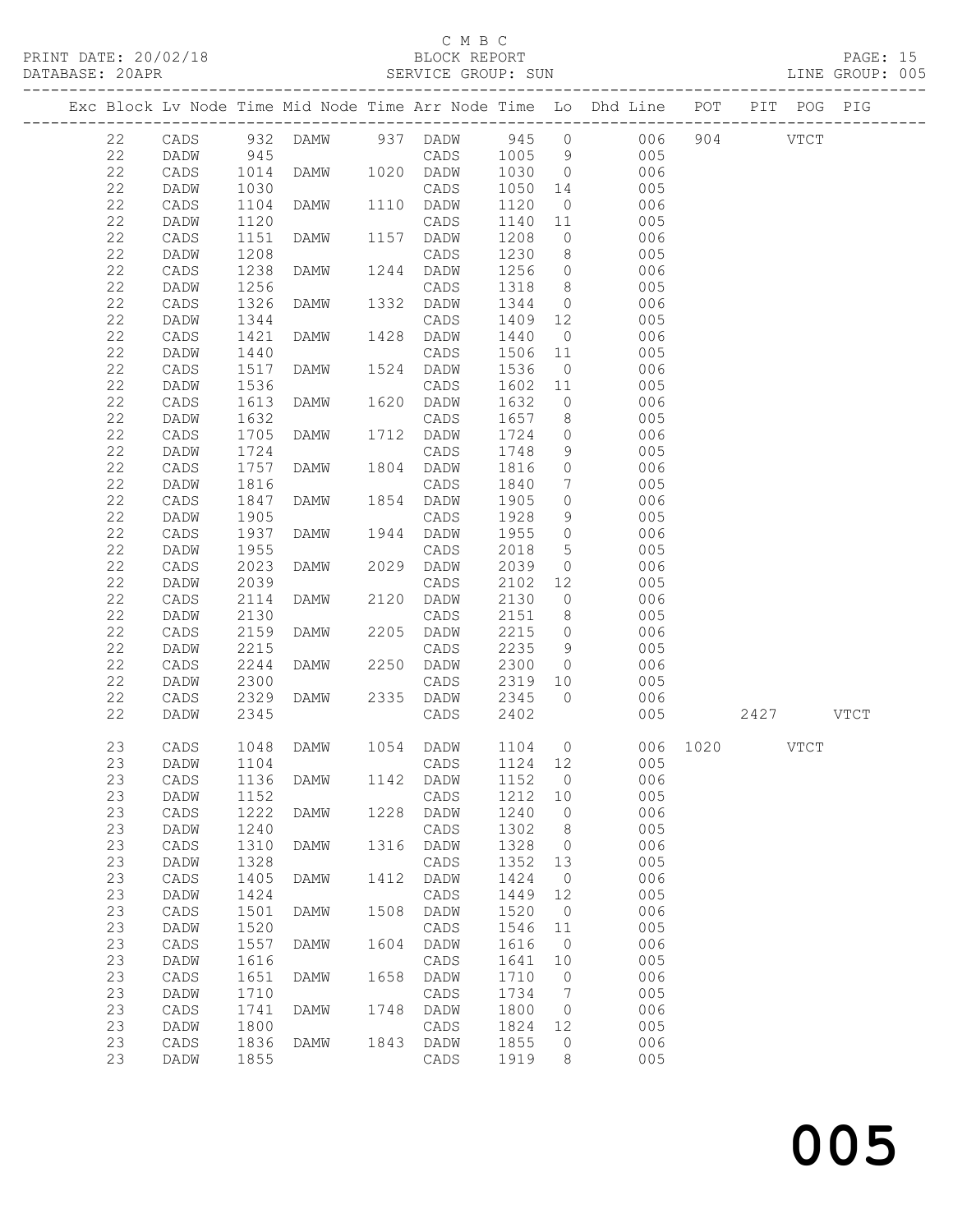#### C M B C<br>BLOCK REPORT

#### PRINT DATE: 20/02/18 BLOCK REPORT PAGE: 16 SERVICE GROUP: SUN

|  |    |      |      |           |      |           |         |                | Exc Block Lv Node Time Mid Node Time Arr Node Time Lo Dhd Line POT PIT POG PIG |             |             |
|--|----|------|------|-----------|------|-----------|---------|----------------|--------------------------------------------------------------------------------|-------------|-------------|
|  | 23 | CADS |      |           |      |           |         |                | 1927 DAMW 1934 DADW 1945 0 006                                                 |             |             |
|  | 23 | DADW | 1945 |           |      | CADS      | 2008    |                | 005                                                                            | 2033 — 2033 | <b>VTCT</b> |
|  |    |      |      |           |      |           |         |                |                                                                                |             |             |
|  | 24 | CADS | 1024 | DAMW 1030 |      | DADW      |         |                | 1040 0 006                                                                     | 956 VTCT    |             |
|  | 24 | DADW | 1040 |           |      | CADS      | 1100 12 |                | 005                                                                            |             |             |
|  | 24 | CADS | 1112 | DAMW      | 1118 | DADW      | 1128    |                | 006<br>$\overline{O}$                                                          |             |             |
|  | 24 | DADW | 1128 |           |      | CADS      | 1148    | 11             | 005                                                                            |             |             |
|  | 24 | CADS | 1159 | DAMW      | 1205 | DADW      | 1216    | $\overline{0}$ | 006                                                                            |             |             |
|  | 24 | DADW | 1216 |           |      | CADS      | 1238    |                | $8 \overline{)}$<br>005                                                        |             |             |
|  | 24 | CADS | 1246 | DAMW      | 1252 | DADW      | 1304    | $\overline{0}$ | 006                                                                            |             |             |
|  | 24 | DADW | 1304 |           |      | CADS      | 1328    |                | 13<br>005                                                                      |             |             |
|  | 24 | CADS | 1341 | DAMW      | 1348 | DADW      | 1400    |                | 006<br>$\overline{0}$                                                          |             |             |
|  | 24 | DADW | 1400 |           |      | CADS      | 1425    | 12             | 005                                                                            |             |             |
|  | 24 | CADS | 1437 | DAMW      | 1444 | DADW      | 1456    | $\overline{0}$ | 006                                                                            |             |             |
|  | 24 | DADW | 1456 |           |      | CADS      | 1522 11 |                | 005                                                                            |             |             |
|  | 24 | CADS | 1533 | DAMW      | 1540 | DADW      | 1552    | $\overline{0}$ | 006                                                                            |             |             |
|  | 24 | DADW | 1552 |           |      | CADS      | 1618    |                | 005<br>11                                                                      |             |             |
|  | 24 | CADS | 1629 | DAMW      |      | 1636 DADW | 1648    | $\overline{0}$ | 006                                                                            |             |             |
|  | 24 | DADW | 1648 |           |      | CADS      | 1713 6  |                | 005                                                                            |             |             |
|  | 24 | CADS | 1719 | DAMW      | 1726 | DADW      | 1738    | $\overline{0}$ | 006                                                                            |             |             |
|  | 24 | DADW | 1738 |           |      | CADS      | 1802    | 14             | 005                                                                            |             |             |
|  | 24 | CADS | 1816 | DAMW      | 1823 | DADW      | 1835    | $\overline{0}$ | 006                                                                            |             |             |
|  | 24 | DADW | 1835 |           |      | CADS      | 1859    |                | $8\degree$<br>005                                                              |             |             |
|  | 24 | CADS | 1907 | DAMW      | 1914 | DADW      | 1925    | $\overline{0}$ | 006                                                                            |             |             |
|  | 24 | DADW | 1925 |           |      | CADS      | 1948    | 11             | 005                                                                            |             |             |
|  | 24 | CADS | 1959 | DAMW      | 2005 | DADW      | 2015    |                | 006<br>$\overline{0}$                                                          |             |             |
|  | 24 | DADW | 2015 |           |      | CADS      | 2038    | 9 <sup>°</sup> | 005                                                                            |             |             |
|  | 24 | CADS | 2047 | DAMW      | 2053 | DADW      | 2103    | $\Omega$       | 006                                                                            |             |             |
|  | 24 | DADW | 2103 |           |      | CADS      | 2124    |                | 005                                                                            | 2149        | VTCT        |

# and the contract of  $\sim$  005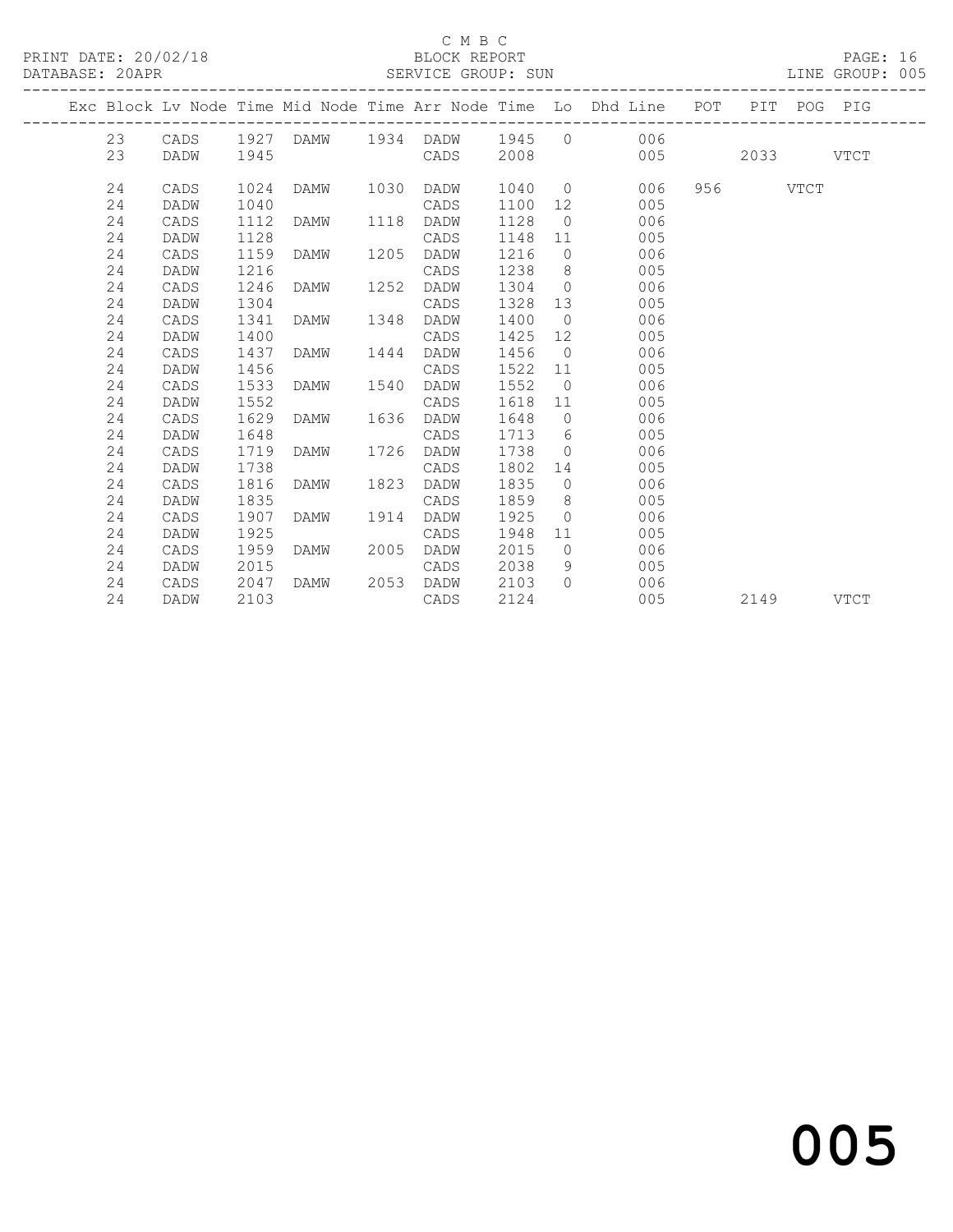#### C M B C<br>BLOCK REPORT

PAGE: 17<br>LINE GROUP: 005

|    |                 |      |                |                     |         |                | Exc Block Lv Node Time Mid Node Time Arr Node Time Lo Dhd Line POT PIT POG PIG |      |      |
|----|-----------------|------|----------------|---------------------|---------|----------------|--------------------------------------------------------------------------------|------|------|
| 25 |                 |      |                |                     |         |                | CADS 954 DAMW 1000 DADW 1010 0 006 926 VTCT                                    |      |      |
| 25 | <b>DADW</b>     | 1010 |                |                     |         |                | CADS 1030 10 005                                                               |      |      |
| 25 | CADS            | 1040 |                | DAMW 1046 DADW 1056 |         | $\overline{0}$ | 006                                                                            |      |      |
| 25 | DADW            | 1056 |                | CADS                | 1116 12 |                | 005                                                                            |      |      |
| 25 | CADS            | 1128 | DAMW 1134 DADW |                     | 1144    | $\overline{0}$ | 006                                                                            |      |      |
| 25 | DADW            | 1144 |                | CADS                | 1204 10 |                | 005                                                                            |      |      |
| 25 | CADS            | 1214 | DAMW           | 1220 DADW           | 1232    | $\overline{0}$ | 006                                                                            |      |      |
| 25 | DADW            | 1232 |                | CADS                | 1254 8  |                | 005                                                                            |      |      |
| 25 | CADS            | 1302 |                |                     | 1320 0  |                | 006                                                                            |      |      |
| 25 | DADW            | 1320 |                | CADS                | 1344 13 |                | 005                                                                            |      |      |
| 25 | CADS            | 1357 | DAMW 1404 DADW |                     | 1416    | $\overline{0}$ | 006                                                                            |      |      |
| 25 | DADW            | 1416 |                | CADS                | 1441 12 |                | 005                                                                            |      |      |
| 25 | CADS            | 1453 | DAMW 1500 DADW |                     | 1512    | $\overline{0}$ | 006                                                                            |      |      |
| 25 | DADW            | 1512 |                | CADS                | 1538 11 |                | 005                                                                            |      |      |
| 25 | CADS            | 1549 | DAMW           | 1556 DADW           | 1608    | $\overline{0}$ | 006                                                                            |      |      |
| 25 | DADW            | 1608 | DAMW 1651      | CADS                | 1633 11 |                | 005                                                                            |      |      |
| 25 | CADS            | 1644 | DAMW           | 1651 DADW           | 1703 0  |                | 006                                                                            |      |      |
| 25 | DADW            | 1703 |                | CADS                | 1727 6  |                | 005                                                                            |      |      |
| 25 | $\mathtt{CADS}$ | 1733 | DAMW           | 1740 DADW           | 1752    | $\overline{0}$ | 006                                                                            |      |      |
| 25 | DADW            | 1752 |                | CADS                | 1816 10 |                | 005                                                                            |      |      |
| 25 | CADS            | 1826 | DAMW 1833 DADW |                     | 1845    | $\overline{0}$ | 006                                                                            |      |      |
| 25 | DADW            | 1845 |                | CADS                | 1909    | 8 <sup>8</sup> | 005                                                                            |      |      |
| 25 | CADS            | 1917 | DAMW           | 1924 DADW           | 1935    | $\overline{0}$ | 006                                                                            |      |      |
| 25 | DADW            | 1935 | DAMW 2017      | CADS                | 1958 13 |                | 005                                                                            |      |      |
| 25 | CADS            | 2011 | DAMW           | 2017 DADW           | 2027    | $\overline{0}$ | 006                                                                            |      |      |
| 25 | DADW            | 2027 |                | CADS                | 2050    | 9              | 005                                                                            |      |      |
| 25 | CADS            | 2059 | DAMW           | 2105 DADW           | 2115    | $\overline{0}$ | 006                                                                            |      |      |
| 25 | DADW            | 2115 |                | CADS                | 2136    | 8 <sup>8</sup> | 005                                                                            |      |      |
| 25 | CADS            | 2144 | DAMW           | 2150 DADW           | 2200    | $\overline{0}$ | 006                                                                            |      |      |
| 25 | DADW            | 2200 |                | CADS                | 2220    | 9              | 005                                                                            |      |      |
| 25 | CADS            | 2229 | DAMW           | 2235 DADW           | 2245    | $\overline{0}$ | 006                                                                            |      |      |
| 25 | DADW            | 2245 | DAMW 2320      | CADS                | 2305    | 9              | 005                                                                            |      |      |
| 25 | CADS            | 2314 | DAMW           | 2320 DADW           | 2330    | $\overline{0}$ | 006                                                                            |      |      |
| 25 | DADW            | 2330 |                | CADS                | 2349    | 16             | 005                                                                            |      |      |
| 25 | CADS            | 2405 | DAMW           | 2411 DADW           | 2420    | $\overline{0}$ | 006                                                                            |      |      |
| 25 | DADW            | 2420 |                | CADS                | 2437    | 8 <sup>8</sup> | 005                                                                            |      |      |
| 25 | CADS            | 2445 | DAMW           | 2451 DADW           | 2500    | $\overline{0}$ | 006                                                                            |      |      |
| 25 | DADW            | 2500 |                | CADS                | 2517    | 8 <sup>8</sup> | 005                                                                            |      |      |
| 25 | CADS            | 2525 | DAMW           | 2531 DADW           | 2540    | $\bigcap$      | 006                                                                            |      |      |
| 25 | DADW            | 2540 |                | BURO                | 2547    |                | 005                                                                            | 2614 | VTCT |

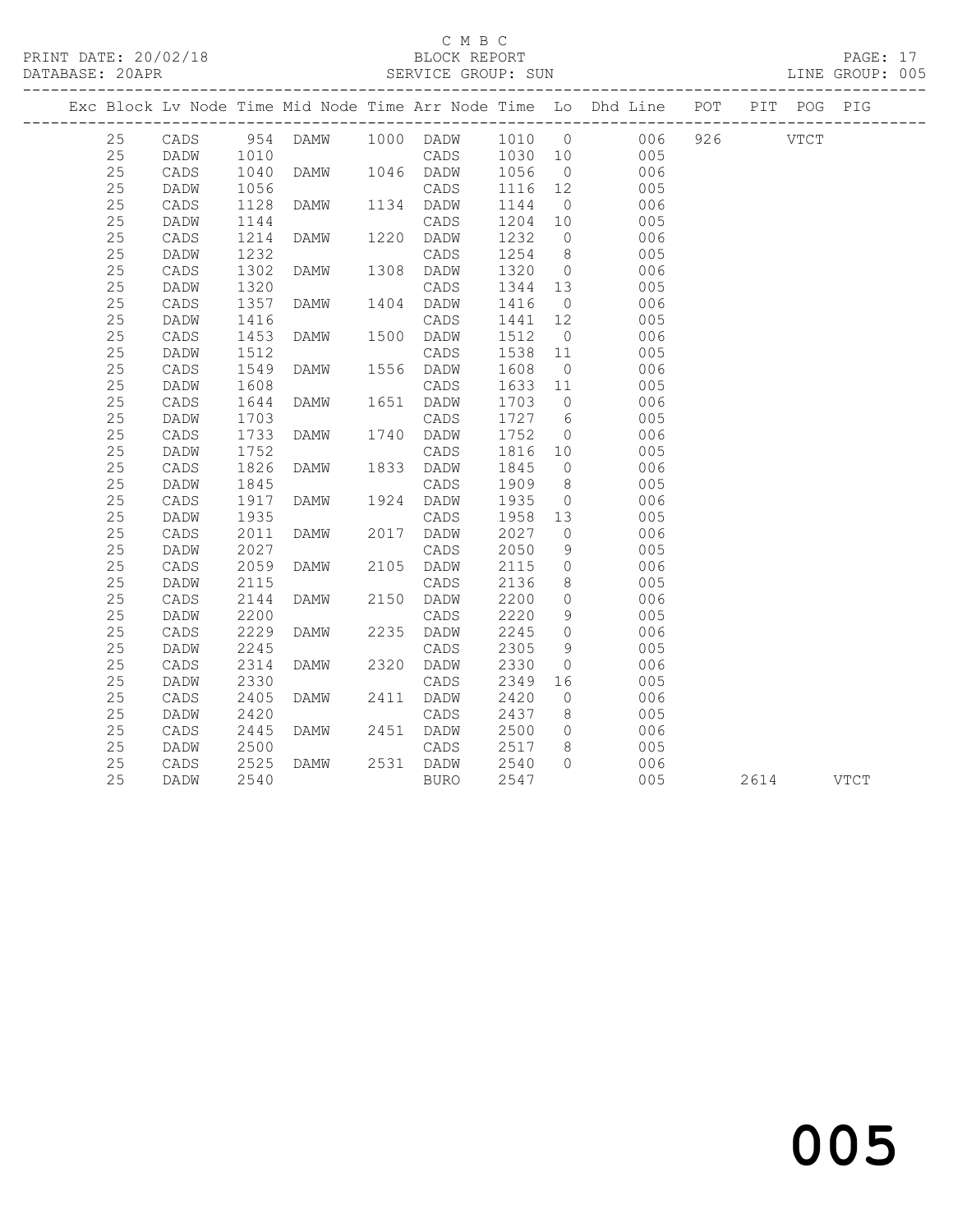#### C M B C<br>BLOCK REPORT

#### SERVICE GROUP: SUN

|    |      |      |      |      |           |         |                | Exc Block Lv Node Time Mid Node Time Arr Node Time Lo Dhd Line POT |               |      | PIT POG PIG |      |
|----|------|------|------|------|-----------|---------|----------------|--------------------------------------------------------------------|---------------|------|-------------|------|
| 26 | CADS | 1334 | DAMW |      | 1340 DADW | 1352 0  |                |                                                                    | 006 1306 VTCT |      |             |      |
| 26 | DADW | 1352 |      |      | CADS      | 1417 12 |                | 005                                                                |               |      |             |      |
| 26 | CADS | 1429 | DAMW | 1436 | DADW      | 1448    | $\overline{0}$ | 006                                                                |               |      |             |      |
| 26 | DADW | 1448 |      |      | CADS      | 1514    | 11             | 005                                                                |               |      |             |      |
| 26 | CADS | 1525 | DAMW | 1532 | DADW      | 1544    | $\overline{0}$ | 006                                                                |               |      |             |      |
| 26 | DADW | 1544 |      |      | CADS      | 1610    | 11             | 005                                                                |               |      |             |      |
| 26 | CADS | 1621 | DAMW | 1628 | DADW      | 1640    | $\overline{0}$ | 006                                                                |               |      |             |      |
| 26 | DADW | 1640 |      |      | CADS      | 1705    | 7              | 005                                                                |               |      |             |      |
| 26 | CADS | 1712 | DAMW | 1719 | DADW      | 1731    | $\circ$        | 006                                                                |               |      |             |      |
| 26 | DADW | 1731 |      |      | CADS      | 1755    | 11             | 005                                                                |               |      |             |      |
| 26 | CADS | 1806 | DAMW | 1813 | DADW      | 1825    | $\overline{0}$ | 006                                                                |               |      |             |      |
| 26 | DADW | 1825 |      |      | CADS      | 1849    | 8 <sup>8</sup> | 005                                                                |               |      |             |      |
| 26 | CADS | 1857 | DAMW | 1904 | DADW      | 1915    | $\overline{0}$ | 006                                                                |               |      |             |      |
| 26 | DADW | 1915 |      |      | CADS      | 1938    | 11             | 005                                                                |               |      |             |      |
| 26 | CADS | 1949 | DAMW | 1955 | DADW      | 2005    | $\circ$        | 006                                                                |               |      |             |      |
| 26 | DADW | 2005 |      |      | CADS      | 2028    | 7              | 005                                                                |               |      |             |      |
| 26 | CADS | 2035 | DAMW | 2041 | DADW      | 2051    | $\Omega$       | 006                                                                |               |      |             |      |
| 26 | DADW | 2051 |      |      | CADS      | 2114    | 15             | 005                                                                |               |      |             |      |
| 26 | CADS | 2129 | DAMW | 2135 | DADW      | 2145    | $\circ$        | 006                                                                |               |      |             |      |
| 26 | DADW | 2145 |      |      | CADS      | 2206    | 8              | 005                                                                |               |      |             |      |
| 26 | CADS | 2214 | DAMW | 2220 | DADW      | 2230    | $\circ$        | 006                                                                |               |      |             |      |
| 26 | DADW | 2230 |      |      | CADS      | 2250    | 9              | 005                                                                |               |      |             |      |
| 26 | CADS | 2259 | DAMW | 2305 | DADW      | 2315    | $\circ$        | 006                                                                |               |      |             |      |
| 26 | DADW | 2315 |      |      | CADS      | 2334    | 11             | 005                                                                |               |      |             |      |
| 26 | CADS | 2345 | DAMW | 2351 | DADW      | 2400    | $\circ$        | 006                                                                |               |      |             |      |
| 26 | DADW | 2400 |      |      | CADS      | 2417    | 8              | 005                                                                |               |      |             |      |
| 26 | CADS | 2425 | DAMW | 2431 | DADW      | 2440    | $\circ$        | 006                                                                |               |      |             |      |
| 26 | DADW | 2440 |      |      | CADS      | 2457    | 8              | 005                                                                |               |      |             |      |
| 26 | CADS | 2505 | DAMW | 2511 | DADW      | 2520    | $\circ$        | 006                                                                |               |      |             |      |
| 26 | DADW | 2520 |      |      | CADS      | 2537    | 8              | 005                                                                |               |      |             |      |
| 26 | CADS | 2545 | DAMW | 2551 | DADW      | 2600    | $\cap$         | 006                                                                |               |      |             |      |
| 26 | DADW | 2600 |      |      | BURO      | 2607    |                | 005                                                                |               | 2634 |             | VTCT |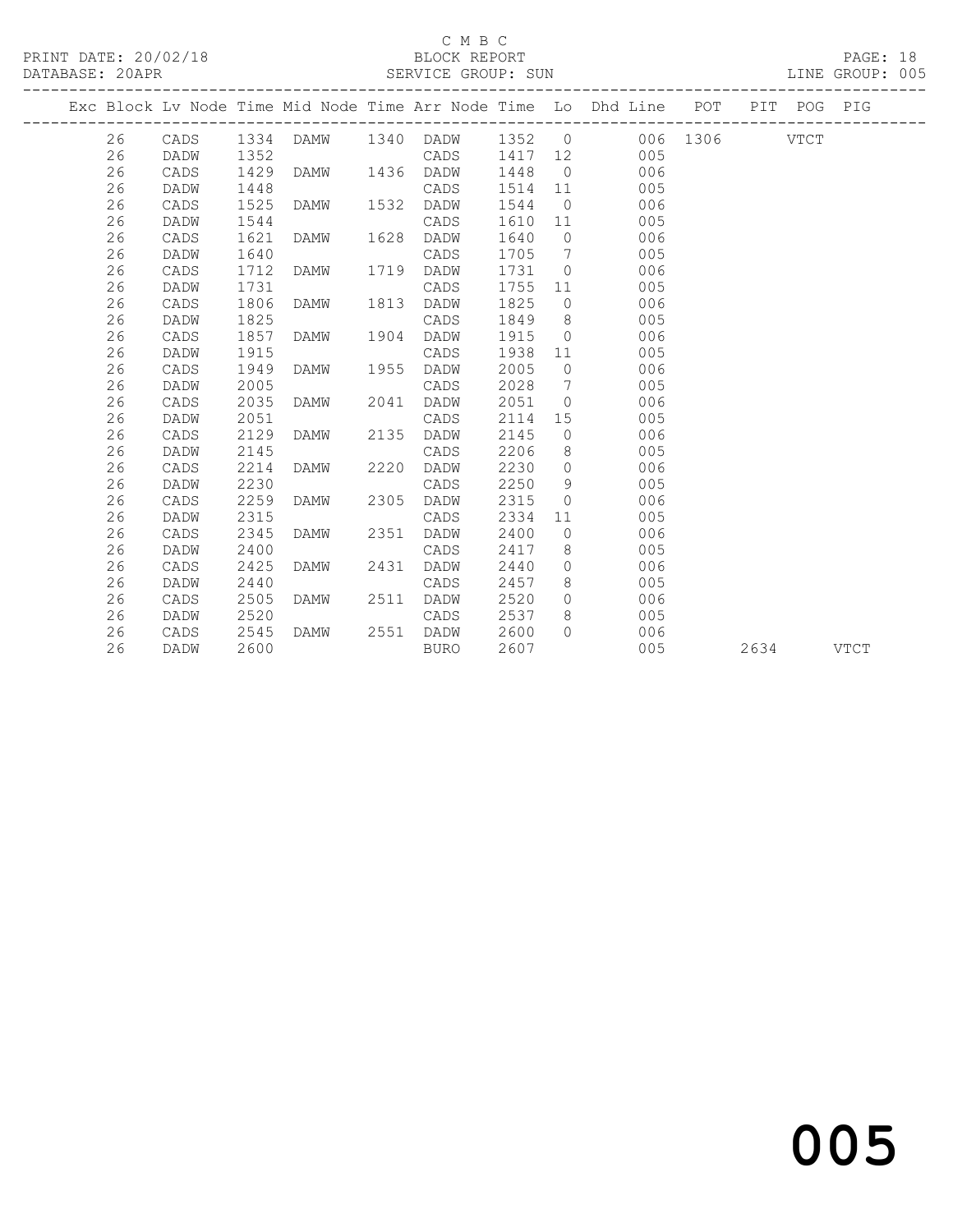|                                                                                  |                                                                                                                                           |                                                                                     |                                                                                                                                                                                                                        |                                                                           |                                                                                                              |                                                                            |                                                         | 5 AV & GRANVILLE ST AN B W 41 AV FS DUNBAR ST AND HOWE & DUNSMUIR<br>FRIM PENDER & HAMILTON TO VICT Vancouver Trolley Depot<br>TRIM PENDER & HAMILTON VICT Vancouver Trolley Depot                                                                                                                                                                    |               |              |             |                            |  |
|----------------------------------------------------------------------------------|-------------------------------------------------------------------------------------------------------------------------------------------|-------------------------------------------------------------------------------------|------------------------------------------------------------------------------------------------------------------------------------------------------------------------------------------------------------------------|---------------------------------------------------------------------------|--------------------------------------------------------------------------------------------------------------|----------------------------------------------------------------------------|---------------------------------------------------------|-------------------------------------------------------------------------------------------------------------------------------------------------------------------------------------------------------------------------------------------------------------------------------------------------------------------------------------------------------|---------------|--------------|-------------|----------------------------|--|
|                                                                                  |                                                                                                                                           |                                                                                     |                                                                                                                                                                                                                        |                                                                           |                                                                                                              |                                                                            |                                                         | Exc Block Lv Node Time Mid Node Time Arr Node Time Lo Dhd Line POT PIT POG PIG                                                                                                                                                                                                                                                                        |               |              |             |                            |  |
| 31<br>31<br>31<br>31<br>31<br>31<br>31<br>31<br>31                               | NAST<br>$\texttt{DULP}$<br>NAST<br>DULP<br>NAST                                                                                           | 1310                                                                                | 1146 PNHM<br>5GRN<br>1430 PNHM<br>1555 5GRN<br>1715 PNHM                                                                                                                                                               |                                                                           | 1744 DULP 1829                                                                                               |                                                                            |                                                         | 31 DULP 546 5GRN 606 NAST 638 9 007 524 VTCT<br>NAST 647 PNHM 711 DULP 741 5 007<br>1214 DULP 1254 16 007<br>1337 NAST 1422 8 007<br>1500 DULP 1546 9 007<br>1624 NAST 1707 8 007                                                                                                                                                                     | 007 1849 VTCT |              |             |                            |  |
| 32<br>32<br>32<br>32<br>32<br>32<br>32<br>32<br>32<br>32<br>32<br>32<br>32<br>32 | NAST<br>DULP<br>NAST<br><b>DULP</b><br>NAST<br>$\texttt{DULP}$<br>NAST<br>DULP<br>NAST<br>DULP<br>NAST<br>DULP<br>NAST<br>$\texttt{DULP}$ | 923<br>1032<br>1156<br>1315<br>1440<br>1559<br>1727<br>1844<br>2016<br>2129<br>2237 | 817 PNHM<br>5GRN<br>PNHM<br>5GRN<br>PNHM<br>5GRN<br>PNHM<br>5GRN<br>PNHM<br>5GRN<br>PNHM<br>5GRN                                                                                                                       | 841<br>1912<br>2155                                                       | DULP 912 11<br>946 NAST<br>1100 DULP<br>1222 NAST<br>1507 NAST 1552<br>1629 DULP<br>1754 NAST                | 1025                                                                       |                                                         | 613 PNHM       637 DULP       707     9            007<br>716   5GRN       736   NAST       811     6             007<br>007<br>$7\overline{ }$<br>007<br>1139  17  007<br>1305  10  007<br>1345 DULP 1429 11 007<br>7 007<br>DULP 1954 22 007<br>2039 NAST 2118 11 007<br>2155 DULP 2231 6 007<br>2259 NAST 2336 15 007<br>2415 DULP 2448 007<br>007 |               | 542 VTCT     |             |                            |  |
| 32<br>33<br>33<br>33<br>33<br>33<br>33<br>33<br>33<br>33<br>33<br>33<br>33       | NAST<br>DULP<br>NAST<br>DULP<br>NAST<br>DULP<br>DULP<br>NAST<br>DULP<br>NAST<br>DULP<br><b>NAST</b><br>DULP                               | 2351<br>1340<br>1500<br>1625<br>1746<br>1914<br>2027<br>2157                        | PNHM<br>616 5GRN       636   NAST        709    7<br>716   PNHM        740   DULP       811     5<br>816   5GRN        836   NAST        915   23<br>1056 5GRN<br>5GRN<br>PNHM<br>5GRN<br>PNHM<br>5GRN<br>PNHM<br>5GRN | 1407<br>1530<br>1654<br>1814<br>1939<br>2054<br>2219                      | 2415 DULP 2448<br>1122 NAST<br>NAST<br>$\texttt{DULP}$<br>NAST<br><b>DULP</b><br>NAST<br><b>DULP</b><br>NAST | 1205 12<br>1452<br>1616<br>1737<br>1857<br>2020<br>2132<br>2256            | 8<br>9<br>9<br>17<br>$7\phantom{.0}$<br>25<br>13        | 007<br>007<br>$23$ 007<br>938 PNHM 1005 DULP 1040 16 007<br>007<br>33 NAST 1217 PNHM 1245 DULP 1327 13 007<br>007<br>007<br>007<br>007<br>007<br>007<br>007                                                                                                                                                                                           | 007 2503 VTCT | 554 VTCT     |             |                            |  |
| 33<br>34<br>34<br>34<br>34<br>34<br>34<br>34<br>34<br>34                         | NAST<br>DULP<br>NAST<br>DULP<br>NAST<br>$\texttt{DULP}$<br>NAST<br>DULP<br>NAST<br>DULP                                                   | 2309<br>646<br>747<br>903<br>1017<br>1141<br>1300<br>1425<br>1544<br>1712           | PNHM<br>5GRN<br>PNHM<br>5GRN<br>PNHM<br>5GRN<br>PNHM<br>5GRN<br>PNHM<br>5GRN                                                                                                                                           | 2335<br>706<br>811<br>926<br>1045<br>1207<br>1330<br>1452<br>1614<br>1739 | DULP<br>NAST<br>DULP<br>NAST<br>DULP<br>NAST<br>DULP<br>NAST<br>DULP<br>NAST                                 | 2409<br>741<br>842<br>1005<br>1122<br>1250<br>1414<br>1537<br>1702<br>1821 | 6<br>21<br>12<br>19<br>10<br>11<br>$\overline{7}$<br>10 | 007<br>007<br>007<br>007<br>007<br>007<br>007<br>007<br>007<br>007                                                                                                                                                                                                                                                                                    | 624           | 2424<br>1857 | <b>VTCT</b> | <b>VTCT</b><br><b>VTCT</b> |  |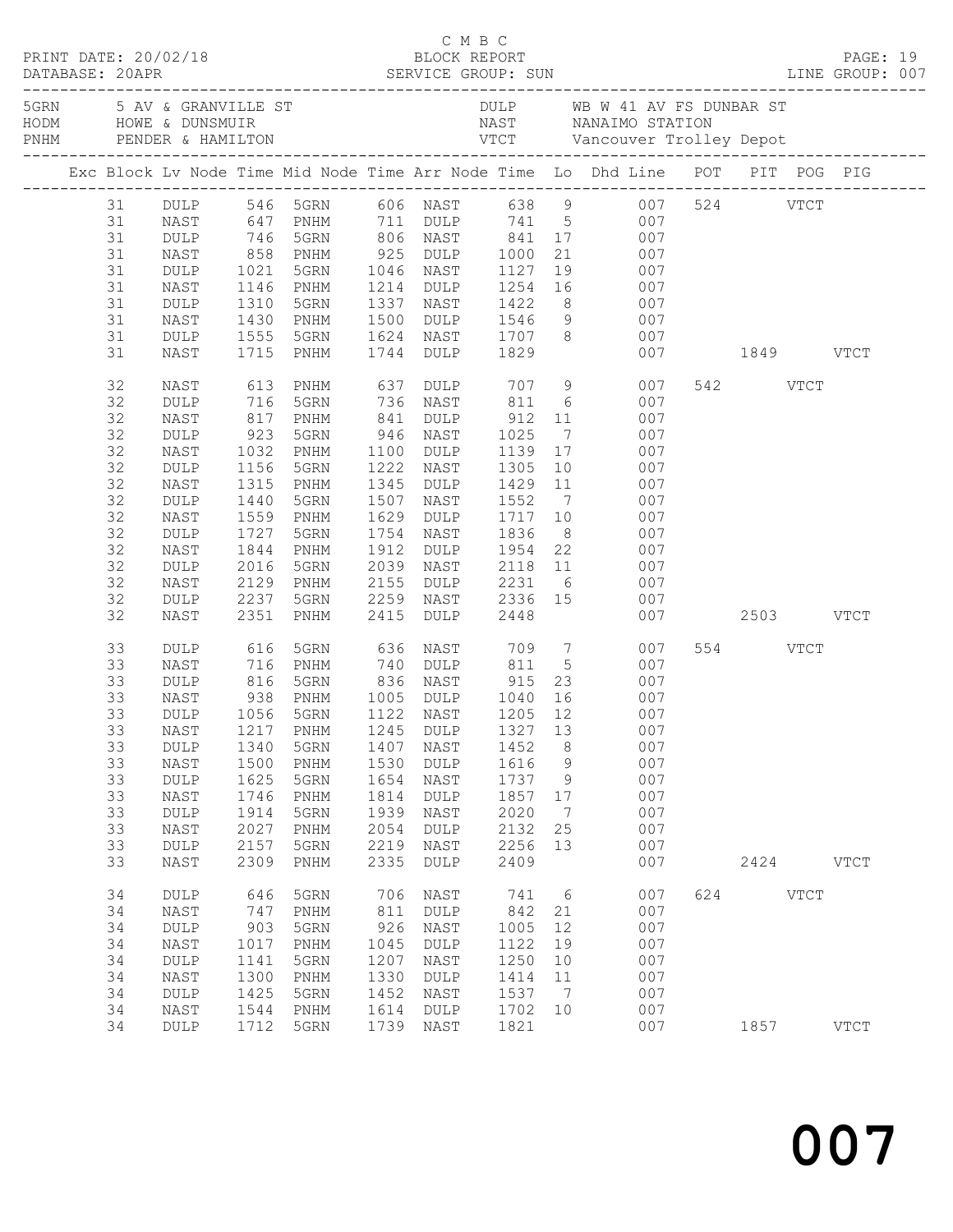#### C M B C<br>BLOCK REPORT SERVICE GROUP: SUN

|    |             |      |      |      |           |         |                | Exc Block Lv Node Time Mid Node Time Arr Node Time Lo Dhd Line POT |     | PIT POG PIG |             |
|----|-------------|------|------|------|-----------|---------|----------------|--------------------------------------------------------------------|-----|-------------|-------------|
| 35 | NAST        |      |      |      |           |         |                |                                                                    |     | <b>VTCT</b> |             |
| 35 | DULP        |      |      |      |           |         |                |                                                                    |     |             |             |
| 35 | NAST        | 1116 | PNHM | 1144 | DULP      | 1224    | 16             | 007                                                                |     |             |             |
| 35 | DULP        | 1240 | 5GRN | 1307 | NAST      | 1350    | 10             | 007                                                                |     |             |             |
| 35 | NAST        | 1400 | PNHM | 1430 | DULP      | 1514    | 11             | 007                                                                |     |             |             |
| 35 | DULP        | 1525 | 5GRN | 1552 | NAST      | 1637    | 8 <sup>8</sup> | 007                                                                |     |             |             |
| 35 | NAST        | 1645 | PNHM | 1714 | DULP      | 1759    | 13             | 007                                                                |     |             |             |
| 35 | DULP        | 1812 | 5GRN | 1839 | NAST      | 1921    | 6              | 007                                                                |     |             |             |
| 35 | NAST        | 1927 | PNHM | 1954 | DULP      | 2033    | 23             | 007                                                                |     |             |             |
| 35 | DULP        | 2056 | 5GRN | 2119 | NAST      | 2158    | 11             | 007                                                                |     |             |             |
| 35 | NAST        | 2209 | PNHM | 2235 | DULP      | 2311    | 8 <sup>8</sup> | 007                                                                |     |             |             |
| 35 | <b>DULP</b> | 2319 | 5GRN | 2339 | NAST      | 2416    |                | 007                                                                |     | 2452 VTCT   |             |
| 36 | DULP        | 843  | 5GRN | 906  | NAST      | 945     |                | 12<br>007                                                          |     | 821 VTCT    |             |
| 36 | NAST        | 957  | PNHM | 1025 | DULP      | 1102    | 9              | 007                                                                |     |             |             |
| 36 | <b>DULP</b> | 1111 | 5GRN | 1137 | NAST      | 1220    | 10             | 007                                                                |     |             |             |
| 36 | NAST        | 1230 | PNHM | 1300 | DULP      | 1344    | 11             | 007                                                                |     |             |             |
| 36 | DULP        | 1355 | 5GRN | 1422 | NAST      | 1507    | $\overline{7}$ | 007                                                                |     |             |             |
| 36 | NAST        | 1514 | PNHM | 1544 | DULP      | 1632    | 9              | 007                                                                |     |             |             |
| 36 | DULP        | 1641 | 5GRN | 1709 | NAST      | 1751 13 |                | 007                                                                |     |             |             |
| 36 | NAST        | 1804 | PNHM | 1832 | DULP      | 1915    | 19             | 007                                                                |     |             |             |
| 36 | DULP        | 1934 | 5GRN | 1959 | NAST      | 2040    | $\overline{7}$ | 007                                                                |     |             |             |
| 36 | NAST        | 2047 | PNHM | 2114 | DULP      | 2152    | 25             | 007                                                                |     |             |             |
| 36 | DULP        | 2217 | 5GRN | 2239 | NAST      | 2316    | 15             | 007                                                                |     |             |             |
| 36 | NAST        | 2331 | PNHM | 2355 | DULP      | 2428    | 10             | 007                                                                |     |             |             |
| 36 | <b>DULP</b> | 2438 | 5GRN | 2459 | NAST      | 2534    |                | 007                                                                |     | 2604 VTCT   |             |
| 37 | NAST        | 918  | PNHM | 945  | DULP      | 1020    |                | 20<br>007                                                          |     | 847 VTCT    |             |
| 37 | DULP        | 1040 | 5GRN | 1106 | NAST      | 1149    | 12             | 007                                                                |     |             |             |
| 37 | NAST        | 1201 | PNHM | 1229 | DULP      | 1311    | 14             | 007                                                                |     |             |             |
| 37 | DULP        | 1325 | 5GRN | 1352 | NAST      | 1437    | 8 <sup>8</sup> | 007                                                                |     |             |             |
| 37 | NAST        | 1445 | PNHM | 1515 | DULP      | 1601    | 9              | 007                                                                |     |             |             |
| 37 | DULP        | 1610 | 5GRN | 1639 | NAST      | 1722    | 9              | 007                                                                |     |             |             |
| 37 | NAST        | 1731 | PNHM | 1759 | DULP      | 1842    | 12             | 007                                                                |     |             |             |
| 37 | DULP        | 1854 | 5GRN | 1919 | NAST      | 2000    | $\overline{7}$ | 007                                                                |     |             |             |
| 37 | NAST        | 2007 | PNHM | 2034 | DULP      | 2113    | 23             | 007                                                                |     |             |             |
| 37 | DULP        | 2136 | 5GRN | 2159 | NAST      | 2238    | 11             | 007                                                                |     |             |             |
| 37 | NAST        | 2249 | PNHM | 2315 | DULP      | 2349    | 19             | 007                                                                |     |             |             |
| 37 | <b>DULP</b> | 2408 | 5GRN |      | 2429 NAST | 2504 17 |                | 007                                                                |     |             |             |
| 37 | NAST        |      |      |      |           |         |                | 2521 PNHM 2543 HODM 2547 007                                       |     | 2611        | <b>VTCT</b> |
| 38 | <b>DULP</b> | 943  | 5GRN | 1006 | NAST      | 1045    | 16             | 007                                                                | 921 | <b>VTCT</b> |             |
| 38 | NAST        | 1101 | PNHM | 1129 | DULP      | 1209    | 16             | 007                                                                |     |             |             |
| 38 | DULP        | 1225 | 5GRN | 1252 | NAST      | 1336    | - 9            | 007                                                                |     |             |             |
| 38 | NAST        | 1345 | PNHM | 1415 | DULP      | 1459    | 11             | 007                                                                |     |             |             |
| 38 | DULP        | 1510 | 5GRN | 1537 | NAST      | 1622    | 8              | 007                                                                |     |             |             |
| 38 | NAST        | 1630 | PNHM | 1659 | DULP      | 1744    | 13             | 007                                                                |     |             |             |
| 38 | DULP        | 1757 | 5GRN | 1824 | NAST      | 1906    |                | 007                                                                |     | 1942        | <b>VTCT</b> |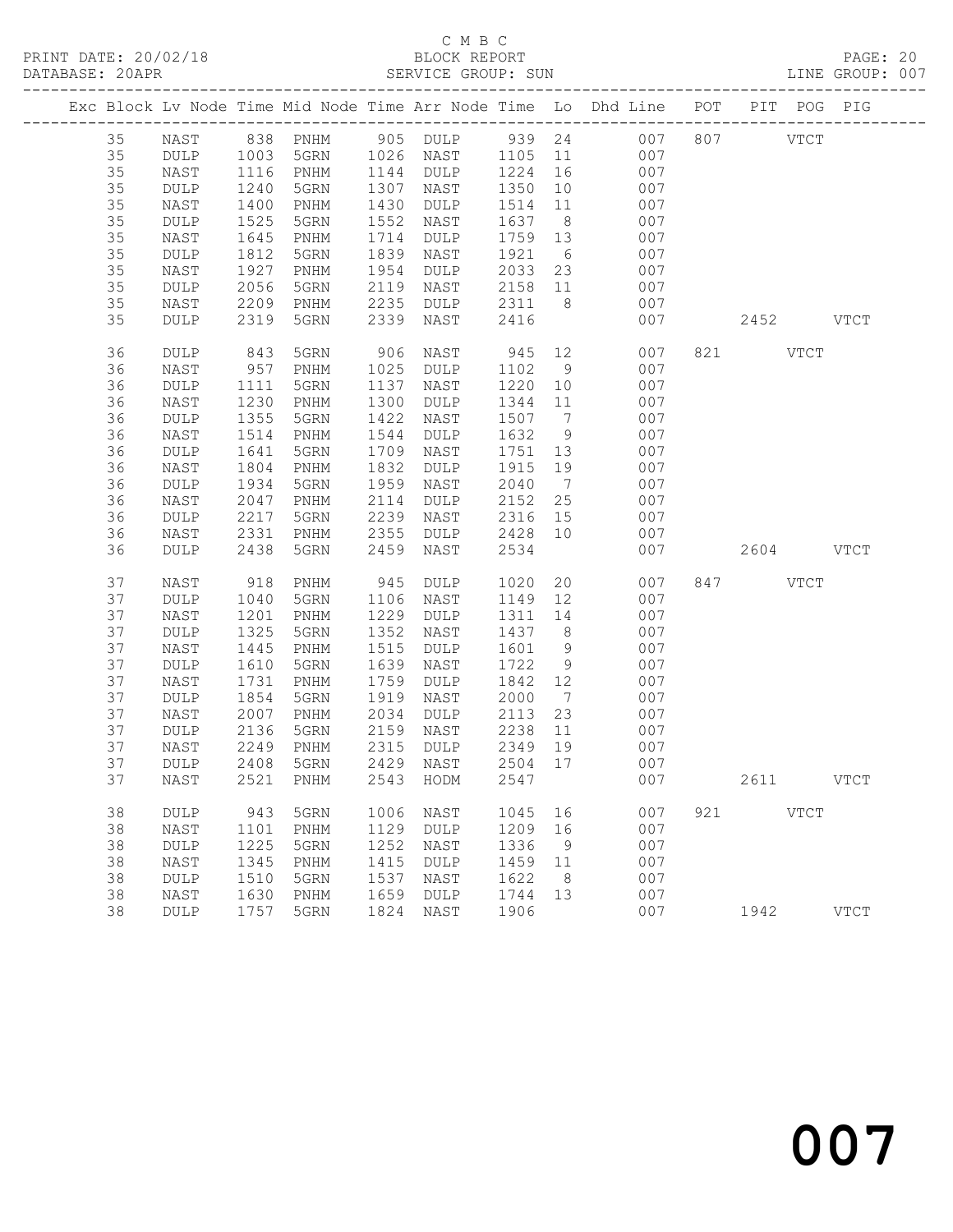#### C M B C<br>BLOCK REPORT SERVICE GROUP: SUN

| Exc Block Lv Node Time Mid Node Time Arr Node Time Lo Dhd Line POT PIT POG PIG<br>39<br>007 1013<br>NAST<br>1047 PNHM<br>1115 DULP<br>1154 16<br>39<br>1237<br>1210<br>1321<br>9<br>007<br><b>DULP</b><br>5GRN<br>NAST<br>39<br>1330<br>1400<br>1444<br>11<br>007<br>NAST<br>PNHM<br><b>DULP</b><br>39<br>1455<br>5GRN<br>1522<br>1607<br>007<br><b>DULP</b><br>NAST<br>8 <sup>8</sup><br>39<br>1615<br>1644<br>1730<br>12<br>007<br>NAST<br>PNHM<br>DULP<br>39<br>1742<br>1809<br>1851<br>007<br><b>DULP</b><br>5GRN<br>NAST<br>16<br>39<br>1907<br>1934<br>2013<br>23<br>007<br>NAST<br>PNHM<br><b>DULP</b><br>39<br>2059<br><b>DULP</b><br>2036<br>5GRN<br>2138<br>007<br>NAST<br>11<br>39<br>2251<br>8 <sup>8</sup><br>2149<br>2215<br>007<br>NAST<br>PNHM<br><b>DULP</b><br>39<br>2259<br>2319<br>2356<br>5GRN<br>007<br><b>DULP</b><br>NAST<br>12<br>39<br>2430<br>2408<br>2507<br>007<br>PNHM<br><b>DULP</b><br>2522<br>NAST<br>40<br>1131<br>1159<br>1239<br>16<br>007<br>1057<br>NAST<br>PNHM<br><b>DULP</b> |             |
|-----------------------------------------------------------------------------------------------------------------------------------------------------------------------------------------------------------------------------------------------------------------------------------------------------------------------------------------------------------------------------------------------------------------------------------------------------------------------------------------------------------------------------------------------------------------------------------------------------------------------------------------------------------------------------------------------------------------------------------------------------------------------------------------------------------------------------------------------------------------------------------------------------------------------------------------------------------------------------------------------------------------------|-------------|
|                                                                                                                                                                                                                                                                                                                                                                                                                                                                                                                                                                                                                                                                                                                                                                                                                                                                                                                                                                                                                       |             |
|                                                                                                                                                                                                                                                                                                                                                                                                                                                                                                                                                                                                                                                                                                                                                                                                                                                                                                                                                                                                                       | VTCT        |
|                                                                                                                                                                                                                                                                                                                                                                                                                                                                                                                                                                                                                                                                                                                                                                                                                                                                                                                                                                                                                       |             |
|                                                                                                                                                                                                                                                                                                                                                                                                                                                                                                                                                                                                                                                                                                                                                                                                                                                                                                                                                                                                                       |             |
|                                                                                                                                                                                                                                                                                                                                                                                                                                                                                                                                                                                                                                                                                                                                                                                                                                                                                                                                                                                                                       |             |
|                                                                                                                                                                                                                                                                                                                                                                                                                                                                                                                                                                                                                                                                                                                                                                                                                                                                                                                                                                                                                       |             |
|                                                                                                                                                                                                                                                                                                                                                                                                                                                                                                                                                                                                                                                                                                                                                                                                                                                                                                                                                                                                                       |             |
|                                                                                                                                                                                                                                                                                                                                                                                                                                                                                                                                                                                                                                                                                                                                                                                                                                                                                                                                                                                                                       |             |
|                                                                                                                                                                                                                                                                                                                                                                                                                                                                                                                                                                                                                                                                                                                                                                                                                                                                                                                                                                                                                       |             |
|                                                                                                                                                                                                                                                                                                                                                                                                                                                                                                                                                                                                                                                                                                                                                                                                                                                                                                                                                                                                                       |             |
|                                                                                                                                                                                                                                                                                                                                                                                                                                                                                                                                                                                                                                                                                                                                                                                                                                                                                                                                                                                                                       |             |
|                                                                                                                                                                                                                                                                                                                                                                                                                                                                                                                                                                                                                                                                                                                                                                                                                                                                                                                                                                                                                       | <b>VTCT</b> |
|                                                                                                                                                                                                                                                                                                                                                                                                                                                                                                                                                                                                                                                                                                                                                                                                                                                                                                                                                                                                                       | VTCT        |
| 1255<br>1322<br>40<br>5GRN<br>1405<br>10<br>007<br><b>DULP</b><br>NAST                                                                                                                                                                                                                                                                                                                                                                                                                                                                                                                                                                                                                                                                                                                                                                                                                                                                                                                                                |             |
| 1415<br>1445<br>40<br>1529<br>10<br>007<br>NAST<br>PNHM<br><b>DULP</b>                                                                                                                                                                                                                                                                                                                                                                                                                                                                                                                                                                                                                                                                                                                                                                                                                                                                                                                                                |             |
| 1539<br>1608<br>007<br>40<br><b>DULP</b><br>5GRN<br>NAST<br>1651<br>9                                                                                                                                                                                                                                                                                                                                                                                                                                                                                                                                                                                                                                                                                                                                                                                                                                                                                                                                                 |             |
| 1700<br>1729<br>18<br>007<br>40<br>1814<br>NAST<br>PNHM<br>DULP                                                                                                                                                                                                                                                                                                                                                                                                                                                                                                                                                                                                                                                                                                                                                                                                                                                                                                                                                       |             |
| 1832<br>1859<br>1941<br>6<br>007<br>40<br>DULP<br>5GRN<br>NAST                                                                                                                                                                                                                                                                                                                                                                                                                                                                                                                                                                                                                                                                                                                                                                                                                                                                                                                                                        |             |
| 40<br>1947<br>2014<br>2053<br>23<br>007<br>NAST<br>PNHM<br>DULP                                                                                                                                                                                                                                                                                                                                                                                                                                                                                                                                                                                                                                                                                                                                                                                                                                                                                                                                                       |             |
| 2139<br>2218<br>007<br>40<br><b>DULP</b><br>2116<br>5GRN<br>NAST<br>11                                                                                                                                                                                                                                                                                                                                                                                                                                                                                                                                                                                                                                                                                                                                                                                                                                                                                                                                                |             |
| 2229<br>2255<br>2329<br>007<br>40<br>NAST<br>9<br>PNHM<br><b>DULP</b>                                                                                                                                                                                                                                                                                                                                                                                                                                                                                                                                                                                                                                                                                                                                                                                                                                                                                                                                                 |             |
| 40<br>2338<br>2359<br>2434<br>007<br><b>DULP</b><br>5GRN<br>NAST<br>5                                                                                                                                                                                                                                                                                                                                                                                                                                                                                                                                                                                                                                                                                                                                                                                                                                                                                                                                                 |             |
| 2439<br>2501<br>2534<br>007<br>40<br>NAST<br>PNHM<br><b>DULP</b><br>2549                                                                                                                                                                                                                                                                                                                                                                                                                                                                                                                                                                                                                                                                                                                                                                                                                                                                                                                                              | <b>VTCT</b> |
| 1126<br>1152<br>1235<br>10<br>1102<br>41<br>5GRN<br>007<br>DULP<br>NAST                                                                                                                                                                                                                                                                                                                                                                                                                                                                                                                                                                                                                                                                                                                                                                                                                                                                                                                                               | VTCT        |
| 1245<br>1315<br>007<br>41<br>1359<br>11<br>NAST<br>PNHM<br><b>DULP</b>                                                                                                                                                                                                                                                                                                                                                                                                                                                                                                                                                                                                                                                                                                                                                                                                                                                                                                                                                |             |
| 1437<br>1522<br>41<br>1410<br>5GRN<br>7<br>007<br><b>DULP</b><br>NAST                                                                                                                                                                                                                                                                                                                                                                                                                                                                                                                                                                                                                                                                                                                                                                                                                                                                                                                                                 |             |
| 41<br>1529<br>1559<br>1647<br>9<br>007<br>NAST<br>PNHM<br><b>DULP</b>                                                                                                                                                                                                                                                                                                                                                                                                                                                                                                                                                                                                                                                                                                                                                                                                                                                                                                                                                 |             |
| 1656<br>1724<br>1806<br>18<br>007<br>41<br><b>DULP</b><br>5GRN<br>NAST                                                                                                                                                                                                                                                                                                                                                                                                                                                                                                                                                                                                                                                                                                                                                                                                                                                                                                                                                |             |
| 22<br>1824<br>1852<br>1934<br>007<br>41<br>NAST<br>PNHM<br><b>DULP</b>                                                                                                                                                                                                                                                                                                                                                                                                                                                                                                                                                                                                                                                                                                                                                                                                                                                                                                                                                |             |
| 9<br><b>DULP</b><br>1956<br>5GRN<br>2019<br>2058<br>007<br>41<br>NAST                                                                                                                                                                                                                                                                                                                                                                                                                                                                                                                                                                                                                                                                                                                                                                                                                                                                                                                                                 |             |
| 41<br>2107<br>2134<br>2212<br>007<br>2227<br>NAST<br>PNHM<br><b>DULP</b>                                                                                                                                                                                                                                                                                                                                                                                                                                                                                                                                                                                                                                                                                                                                                                                                                                                                                                                                              |             |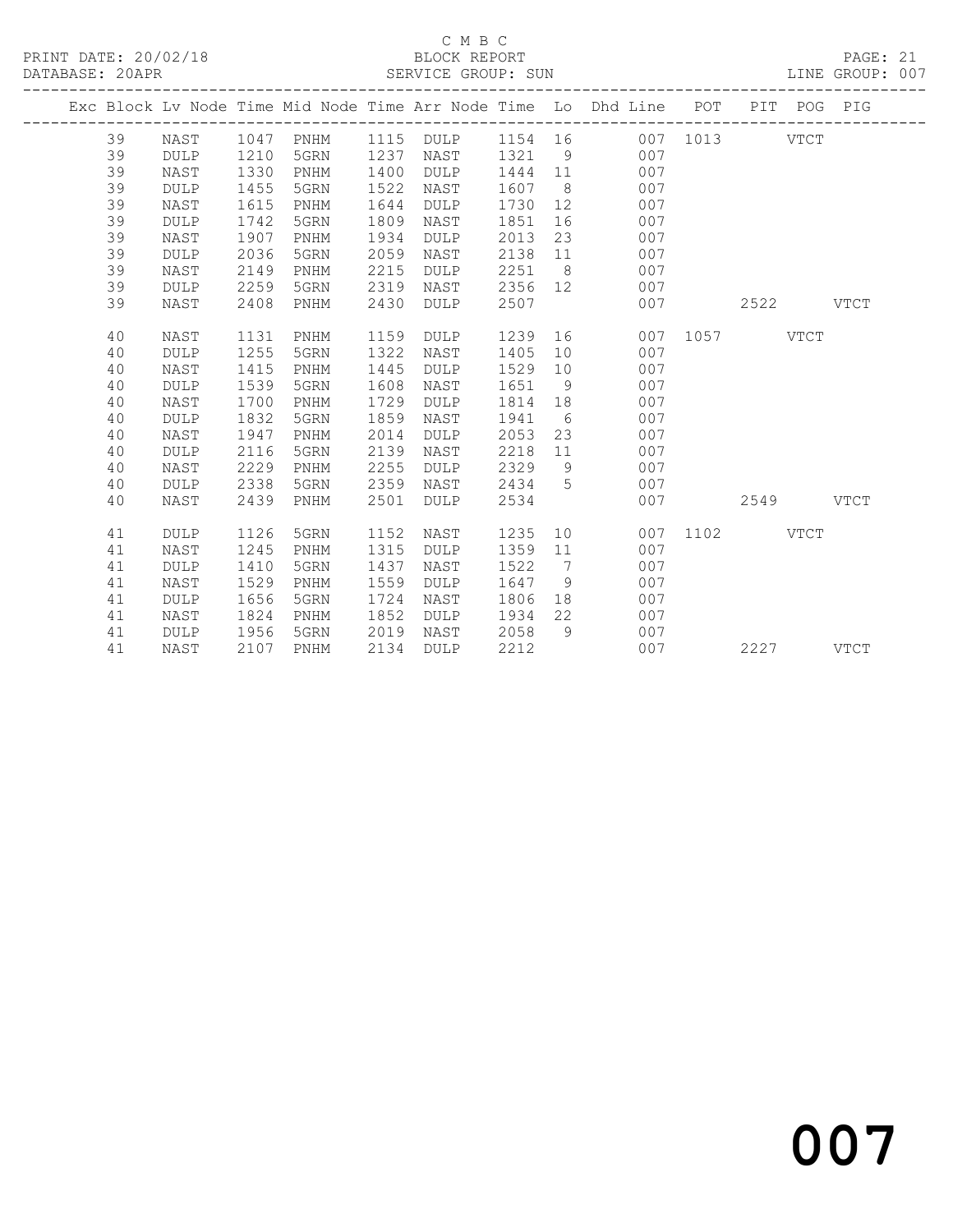|                              |                                                                                                                                                                                                                                        |      |                                  |      |                        | C M B C           |                |                                              |               |          |             |  |
|------------------------------|----------------------------------------------------------------------------------------------------------------------------------------------------------------------------------------------------------------------------------------|------|----------------------------------|------|------------------------|-------------------|----------------|----------------------------------------------|---------------|----------|-------------|--|
|                              | A FRANCH AND THE SERIES AND THE RESERVE SERIES OF THE RESERVE SERIES FRASER TERMINUS<br>FAIS FRASER & 41 AV-SOUTH FRTE FRASER TERMINUS<br>FITE WATERFRONT STN<br>TICT Vancouver Trolley Depot WEST WATERFRONT STN<br>----------------- |      |                                  |      |                        |                   |                |                                              |               |          |             |  |
|                              | Exc Block Lv Node Time Mid Node Time Arr Node Time Lo Dhd Line POT PIT POG PIG                                                                                                                                                         |      |                                  |      |                        |                   |                |                                              |               |          |             |  |
| $1 \quad$                    |                                                                                                                                                                                                                                        |      |                                  |      |                        |                   |                | WFST 532 BYKY 545 FRTE 602 15 008 502 VTCT   |               |          |             |  |
| $\mathbf{1}$                 | FRTE                                                                                                                                                                                                                                   |      | 617 BYKY 637 WFST                |      |                        |                   |                | 650 0 008                                    |               |          |             |  |
| $\mathbf{1}$                 | WFST                                                                                                                                                                                                                                   |      | 650 BYKY 703 FRTE                |      |                        |                   |                | 721 16 008                                   |               |          |             |  |
| $\mathbf{1}$                 | FRTE                                                                                                                                                                                                                                   |      |                                  |      |                        |                   |                |                                              |               |          |             |  |
| $\mathbf{1}$                 | WFST                                                                                                                                                                                                                                   |      |                                  |      |                        |                   |                |                                              |               |          |             |  |
| $\mathbf 1$                  | FRTE                                                                                                                                                                                                                                   |      |                                  |      |                        |                   |                |                                              |               |          |             |  |
| $\mathbf{1}$                 | WFST                                                                                                                                                                                                                                   | 928  |                                  |      |                        |                   |                | BYKY 943 FRTE 1005 10 008                    |               |          |             |  |
| $\mathbf 1$<br>$\mathbf{1}$  | FRTE                                                                                                                                                                                                                                   |      | 1015 BYKY<br>1059 BYKY           |      | 1040 WFST              |                   |                | 1059 0 008<br>1139 12 008                    |               |          |             |  |
| $\mathbf 1$                  | WFST<br>FRTE                                                                                                                                                                                                                           |      | 1151 BYKY                        |      | 1114 FRTE<br>1218 WFST | 1237              |                | $\overline{O}$<br>008                        |               |          |             |  |
| $\mathbf 1$                  | WFST                                                                                                                                                                                                                                   |      | 1237 BYKY                        |      | 1254 FRTE              | 1320 11           |                | 008                                          |               |          |             |  |
| $\mathbf 1$                  | FRTE                                                                                                                                                                                                                                   | 1331 | BYKY                             |      | 1358 WFST              |                   |                |                                              |               |          |             |  |
| $\mathbf 1$                  | WFST                                                                                                                                                                                                                                   |      | 1418 BYKY                        |      | 1436 FRTE              |                   |                | 1418 0 008<br>1504 9 008<br>1559 0 008       |               |          |             |  |
| $\mathbf 1$                  | FRTE                                                                                                                                                                                                                                   |      | 1513 BYKY                        |      |                        | 1539 WFST 1559    |                |                                              |               |          |             |  |
| $\mathbf 1$                  | WFST                                                                                                                                                                                                                                   | 1559 | <b>BYKY</b>                      |      |                        | 1617 FRTE 1644 13 |                | 008                                          |               |          |             |  |
| $\mathbf 1$                  | FRTE                                                                                                                                                                                                                                   | 1657 |                                  |      | 1721 WFST              |                   |                | $\overline{0}$<br>008                        |               |          |             |  |
| $\mathbf 1$                  | WFST                                                                                                                                                                                                                                   |      |                                  |      |                        |                   | $\overline{5}$ | 008                                          |               |          |             |  |
| $\mathbf{1}$                 | FRTE                                                                                                                                                                                                                                   |      |                                  |      |                        |                   |                |                                              | 008 1854 VTCT |          |             |  |
| 2                            | F41S                                                                                                                                                                                                                                   |      |                                  |      |                        | 552               |                | $5 - 5$<br>008                               |               | 529 VTCT |             |  |
| $\overline{c}$               | FRTE                                                                                                                                                                                                                                   |      |                                  |      |                        | 630               | $\overline{0}$ | 008                                          |               |          |             |  |
| $\mathbf{2}$                 | WFST                                                                                                                                                                                                                                   |      |                                  |      |                        | 700               |                | 17<br>008                                    |               |          |             |  |
| $\mathbf{2}$                 | FRTE                                                                                                                                                                                                                                   | 717  | BYKY 737                         |      | WFST                   | 751               | $\overline{0}$ | 008                                          |               |          |             |  |
| $\mathbf{2}$                 | WFST                                                                                                                                                                                                                                   |      | 751 BYKY<br>835 BYKY<br>912 BYKY |      | 805 FRTE               | 826               | 9              | 008                                          |               |          |             |  |
| $\mathbf{2}$                 | FRTE                                                                                                                                                                                                                                   |      |                                  |      | 857 WFST               | 912<br>949        |                | $\begin{array}{c} 0 \\ 7 \end{array}$<br>008 |               |          |             |  |
| $\mathbf{2}$                 | WFST                                                                                                                                                                                                                                   |      |                                  |      | 927 FRTE               |                   |                | 008                                          |               |          |             |  |
| $\mathbf{2}$                 | FRTE                                                                                                                                                                                                                                   |      | 956 BYKY                         |      | 1020 WFST              | 1038              | $\overline{0}$ | 008                                          |               |          |             |  |
| $\mathbf{2}$                 | WFST                                                                                                                                                                                                                                   | 1038 | BYKY                             | 1053 | FRTE                   | 1117              |                | $7\overline{ }$<br>008                       |               |          |             |  |
| $\mathbf{2}$<br>$\mathbf{2}$ | FRTE                                                                                                                                                                                                                                   |      | 1124 BYKY<br>1208 BYKY           |      |                        |                   |                | 008<br>008                                   |               |          |             |  |
| $\mathbf{2}$                 | WFST<br>FRTE                                                                                                                                                                                                                           |      | 1301 BYKY 1328 WFST 1349         |      |                        |                   |                | $0$ 008                                      |               |          |             |  |
| $\overline{2}$               | WFST                                                                                                                                                                                                                                   |      | 1349 BYKY                        |      |                        | 1406 FRTE 1434    | 9              | 008                                          |               |          |             |  |
| $\mathbf{2}$                 |                                                                                                                                                                                                                                        |      | FRTE 1443 BYKY 1509 WFST 1529 0  |      |                        |                   |                | 008                                          |               |          |             |  |
| $\mathbf{2}$                 | WFST                                                                                                                                                                                                                                   | 1529 | BYKY                             | 1547 | FRTE                   | 1615              | 10             | 008                                          |               |          |             |  |
| $\sqrt{2}$                   | FRTE                                                                                                                                                                                                                                   | 1625 | BYKY                             | 1651 | WFST                   | 1709              | 0              | 008                                          |               |          |             |  |
| $\sqrt{2}$                   | WFST                                                                                                                                                                                                                                   | 1709 | BYKY                             | 1727 | FRTE                   | 1753              | 8              | 008                                          |               |          |             |  |
| $\sqrt{2}$                   | FRTE                                                                                                                                                                                                                                   | 1801 | BYKY                             | 1825 | WFST                   | 1843              | 0              | 008                                          |               |          |             |  |
| $\sqrt{2}$                   | WFST                                                                                                                                                                                                                                   | 1843 | <b>BYKY</b>                      | 1900 | ${\tt FRTE}$           | 1926              | 9              | 008                                          |               |          |             |  |
| $\sqrt{2}$                   | FRTE                                                                                                                                                                                                                                   | 1935 | BYKY                             | 1957 | WFST                   | 2014              | $\circ$        | 008                                          |               |          |             |  |
| $\sqrt{2}$                   | WFST                                                                                                                                                                                                                                   | 2014 | <b>BYKY</b>                      | 2031 | FRTE                   | 2054              | 11             | 008                                          |               |          |             |  |
| $\sqrt{2}$                   | FRTE                                                                                                                                                                                                                                   | 2105 | <b>BYKY</b>                      | 2126 | WFST                   | 2141              | 0              | 008                                          |               |          |             |  |
| $\overline{c}$               | WFST                                                                                                                                                                                                                                   | 2141 | BYKY                             | 2158 | FRTE                   | 2221              | 15             | 008                                          |               |          |             |  |
| $\sqrt{2}$                   | FRTE                                                                                                                                                                                                                                   | 2236 | BYKY                             | 2256 | WFST                   | 2311              | $\circ$        | 008                                          |               |          |             |  |
| $\sqrt{2}$                   | WFST                                                                                                                                                                                                                                   | 2311 | BYKY                             | 2327 | FRTE                   | 2348              | 5              | 008                                          |               |          |             |  |
| 2                            | FRTE                                                                                                                                                                                                                                   | 2353 | BYKY                             |      | 41FR                   | 2400              |                | 008                                          |               | 2415     | <b>VTCT</b> |  |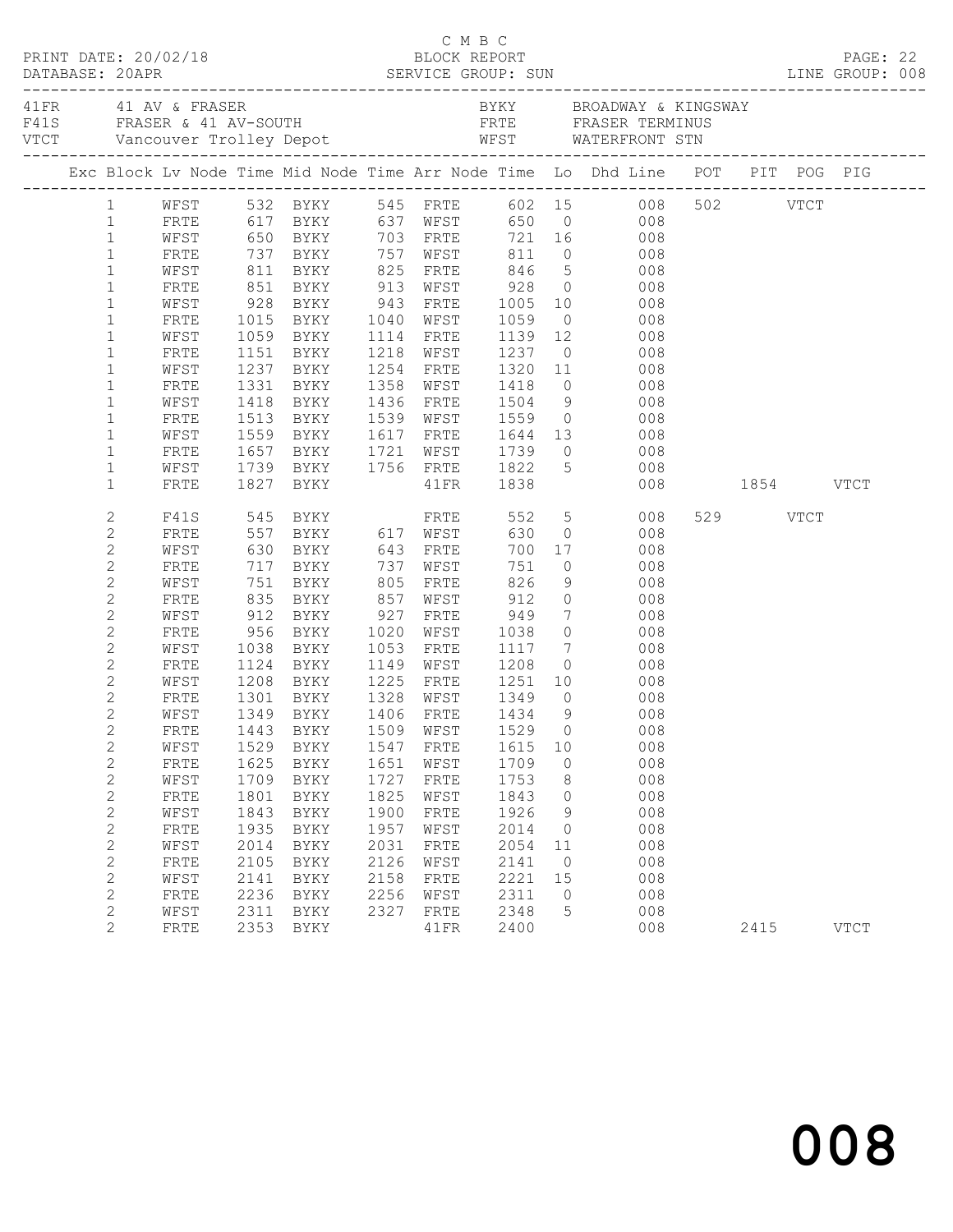# C M B C<br>BLOCK REPORT

|                    |              |              |              |              | ب سیت ب      |                   |                | PRINT DATE: 20/02/18<br>BLOCK REPORT BLOCK PERT SUN DATABASE: 20APR SERVICE GROUP: SUN DATABASE: 20APR DATABASE: 20APR |     |           |             |             |  |
|--------------------|--------------|--------------|--------------|--------------|--------------|-------------------|----------------|------------------------------------------------------------------------------------------------------------------------|-----|-----------|-------------|-------------|--|
|                    |              |              |              |              |              |                   |                | Exc Block Lv Node Time Mid Node Time Arr Node Time Lo Dhd Line POT PIT POG PIG                                         |     |           |             |             |  |
| $\mathcal{S}$      | WFST         |              |              |              |              |                   |                | 552 BYKY 605 FRTE 622 15 008 522 VTCT                                                                                  |     |           |             |             |  |
| $\mathfrak{Z}$     | FRTE         |              |              |              |              |                   |                |                                                                                                                        |     |           |             |             |  |
| $\mathsf 3$        | WFST         |              |              |              |              |                   |                |                                                                                                                        |     |           |             |             |  |
| $\mathfrak{Z}$     | FRTE         |              |              |              |              |                   |                |                                                                                                                        |     |           |             |             |  |
| 3                  | WFST         | 832          | BYKY         | 846          | FRTE         |                   |                | 907 12 008                                                                                                             |     |           |             |             |  |
| $\mathfrak{Z}$     | FRTE         | 919<br>958   | BYKY         | 941          | WFST         | 958               |                | $\begin{array}{ccc} 0 & \hspace{1.5cm} & 008 \\ 9 & \hspace{1.5cm} & 008 \end{array}$                                  |     |           |             |             |  |
| $\mathsf 3$        | WFST         |              | BYKY         | 1013         | FRTE         | 1036              | 9              |                                                                                                                        |     |           |             |             |  |
| $\mathfrak{Z}$     | FRTE         | 1045         | BYKY         | 1110         | WFST         |                   |                | 1129000008                                                                                                             |     |           |             |             |  |
| 3                  | WFST         | 1129         | BYKY         | 1144         | FRTE         |                   |                | 1209 12 008                                                                                                            |     |           |             |             |  |
| $\mathfrak{Z}$     | FRTE         | 1221         | BYKY         | 1248         | WFST         | 1309              |                | $\begin{array}{ccc} 0 & \hspace{1.5cm} & 008 \\ 7 & \hspace{1.5cm} & 008 \end{array}$                                  |     |           |             |             |  |
| $\mathsf 3$        | WFST         | 1309         | BYKY         | 1326         | FRTE         | 1354 7            |                |                                                                                                                        |     |           |             |             |  |
| $\mathfrak{Z}$     | FRTE         | 1401         | BYKY         | 1428         | WFST         | 1448              |                | $\begin{matrix} 0 & 0 & 0 \\ 0 & 0 & 0 \end{matrix}$                                                                   |     |           |             |             |  |
| 3                  | WFST         | 1448         | BYKY         | 1506         | FRTE         |                   |                | 1534 11 008                                                                                                            |     |           |             |             |  |
| 3                  | FRTE         | 1545         | BYKY         | 1611         | WFST         | 1629              |                | $\overline{O}$<br>008                                                                                                  |     |           |             |             |  |
| $\mathsf 3$        | WFST         | 1629         | BYKY         | 1647         | FRTE         | 1714 14<br>1810 0 |                | 008                                                                                                                    |     |           |             |             |  |
| 3                  | FRTE         | 1728         | BYKY         | 1752         | WFST         |                   |                | 008                                                                                                                    |     |           |             |             |  |
| $\mathfrak{Z}$     | WFST         | 1810         | BYKY         | 1827         | FRTE         |                   |                | 1853 15 008                                                                                                            |     |           |             |             |  |
| 3                  | FRTE         | 1908         | BYKY         | 1930         | WFST         |                   |                | 1947 0 008                                                                                                             |     |           |             |             |  |
| $\mathsf 3$        | WFST         | 1947         | BYKY         | 2004         | FRTE         |                   |                | $\begin{array}{cccc} 2028 & & 7 & & & 008 \\ 2111 & & 0 & & & 008 \end{array}$                                         |     |           |             |             |  |
| 3                  | FRTE         | 2035         | BYKY         | 2056         | WFST         |                   |                | 2151 15 008                                                                                                            |     |           |             |             |  |
| $\mathcal{S}$<br>3 | WFST         | 2111         | BYKY         | 2128         | FRTE         |                   |                |                                                                                                                        |     |           |             |             |  |
| 3                  | FRTE<br>WFST | 2206<br>2241 | BYKY<br>BYKY | 2226<br>2257 | WFST<br>FRTE | 2241<br>2318      |                | $0$ 008                                                                                                                |     |           |             |             |  |
| 3                  | FRTE         | 2323         | BYKY         |              | 41FR         | 2331              |                | 5 008<br>008                                                                                                           |     | 2346 VTCT |             |             |  |
|                    |              |              |              |              |              |                   |                |                                                                                                                        |     |           |             |             |  |
| 4                  | WFST         | 612          | BYKY         | 625          | FRTE 642     |                   |                | 15 008                                                                                                                 |     | 542 VTCT  |             |             |  |
| 4                  | FRTE         | 657          | BYKY         | 717          | WFST         |                   | 731 0          | 008                                                                                                                    |     |           |             |             |  |
| 4                  | WFST         | 731          | BYKY         | 744          | FRTE         | 804               | 11             | 008                                                                                                                    |     |           |             |             |  |
| 4                  | FRTE         | 815          | BYKY         | 837          | WFST         | 852               |                | $\overline{0}$<br>008                                                                                                  |     |           |             |             |  |
| 4                  | WFST         | 852          | BYKY         | 907          | FRTE         |                   |                | 929 15 008                                                                                                             |     |           |             |             |  |
| 4                  | FRTE         | 944          | BYKY         | 1008         | WFST         | 1026              | $\overline{0}$ | 008                                                                                                                    |     |           |             |             |  |
| 4                  | WFST         | 1026         | BYKY         | 1041         | FRTE         | 1105              | 10             | 008                                                                                                                    |     |           |             |             |  |
| 4                  | FRTE         | 1115         | BYKY         | 1140         | WFST         | 1159              |                | $\overline{0}$<br>008                                                                                                  |     |           |             |             |  |
| 4                  | WFST         | 1159         | BYKY         | 1214         | FRTE         | 1239 12           |                | 008                                                                                                                    |     |           |             |             |  |
| 4                  | FRTE         | 1251         | BYKY         | 1318         | WFST         | 1339              |                | $0$ 008                                                                                                                |     |           |             |             |  |
| 4                  | WFST         | 1339         | BYKY         | 1356         | FRTE         | 1424 8            |                | $\begin{array}{cccc} 1424 & 8 & 008 \\ 1519 & 0 & 008 \end{array}$                                                     |     |           |             |             |  |
| 4                  | FRTE         |              | 1432 BYKY    |              | 1459 WFST    |                   |                |                                                                                                                        |     |           |             |             |  |
| 4                  | WFST         | 1519         | <b>BYKY</b>  | 1537         | FRTE         | 1605              | 10             | 008                                                                                                                    |     |           |             |             |  |
| 4                  | ${\tt FRTE}$ | 1615         | BYKY         | 1641         | WFST         | 1659              | 0              | 008                                                                                                                    |     |           |             |             |  |
| 4                  | WFST         | 1659         | BYKY         | 1717         | FRTE         | 1743              | 5              | 008                                                                                                                    |     |           |             |             |  |
| 4                  | FRTE         | 1748         | BYKY         |              | 41FR         | 1759              |                | 008                                                                                                                    |     | 1815      |             | <b>VTCT</b> |  |
| 5                  | F41S         | 852          | BYKY         |              | FRTE         | 900               | 5              | 008                                                                                                                    | 835 |           | <b>VTCT</b> |             |  |
| 5                  | FRTE         | 905          | BYKY         | 927          | WFST         | 944               | 0              | 008                                                                                                                    |     |           |             |             |  |
| 5                  | WFST         | 944          | BYKY         | 959          | FRTE         | 1021              | 14             | 008                                                                                                                    |     |           |             |             |  |
| 5                  | FRTE         | 1035         | BYKY         | 1100         | WFST         | 1119              | 0              | 008                                                                                                                    |     |           |             |             |  |
| 5                  | WFST         | 1119         | BYKY         | 1134         | FRTE         | 1159              | 12             | 008                                                                                                                    |     |           |             |             |  |
| 5                  | FRTE         | 1211         | BYKY         | 1238         | WFST         | 1259              | 0              | 008                                                                                                                    |     |           |             |             |  |
| 5                  | WFST         | 1259         | BYKY         | 1316         | ${\tt FRTE}$ | 1342              | 9              | 008                                                                                                                    |     |           |             |             |  |
| 5                  | FRTE         | 1351         | BYKY         | 1418         | WFST         | 1438              | 0              | 008                                                                                                                    |     |           |             |             |  |
| 5                  | WFST         | 1438         | BYKY         | 1456         | FRTE         | 1524              | 9              | 008                                                                                                                    |     |           |             |             |  |
| 5                  | FRTE         | 1533         | BYKY         | 1559         | WFST         | 1619              | 0              | 008                                                                                                                    |     |           |             |             |  |
| 5                  | WFST         | 1619         | BYKY         | 1637         | ${\tt FRTE}$ | 1704              | 13             | 008                                                                                                                    |     |           |             |             |  |
| 5                  | ${\tt FRTE}$ | 1717         | BYKY         | 1741         | WFST         | 1759              | 0              | 008                                                                                                                    |     |           |             |             |  |
| 5                  | WFST         | 1759         | BYKY         | 1816         | FRTE         | 1842              | 12             | 008                                                                                                                    |     |           |             |             |  |
| 5                  | FRTE         | 1854         | BYKY         | 1916         | WFST         | 1934              | 0              | 008                                                                                                                    |     |           |             |             |  |

5 WFST 1934 BYKY 1951 FRTE 2015 5 008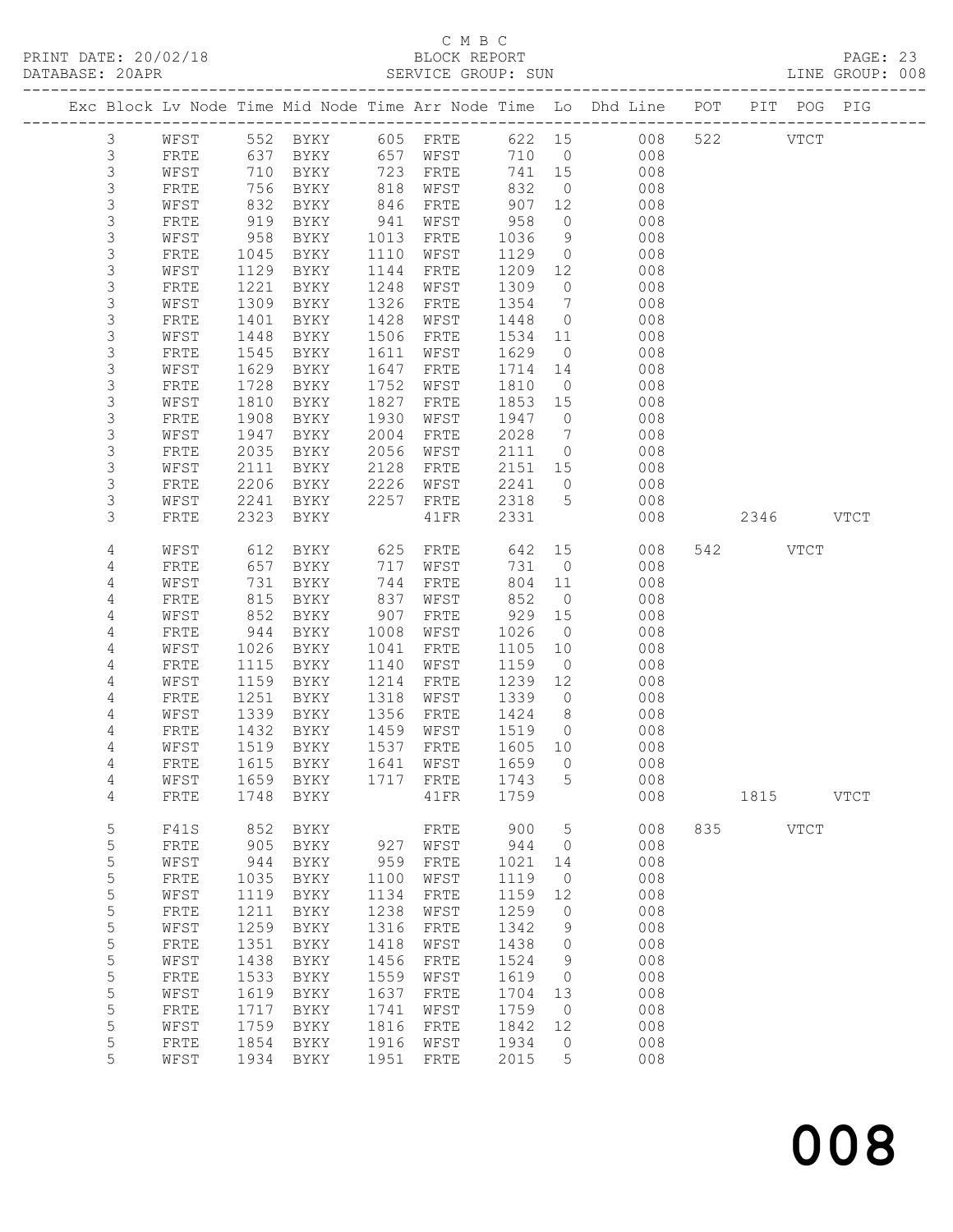#### C M B C<br>BLOCK REPORT SERVICE GROUP: SUN

|  |                  |              |              |                     |              |                   |              |                      | Exc Block Lv Node Time Mid Node Time Arr Node Time Lo Dhd Line POT PIT POG PIG |               |      |
|--|------------------|--------------|--------------|---------------------|--------------|-------------------|--------------|----------------------|--------------------------------------------------------------------------------|---------------|------|
|  | 5 FRTE           |              |              | 2020 BYKY 41FR 2029 |              |                   |              |                      |                                                                                | 008 2045 VTCT |      |
|  |                  |              |              |                     |              |                   |              |                      |                                                                                |               |      |
|  | 6                | F41S         | 918          | BYKY                |              | FRTE 926 7        |              |                      | 008                                                                            | 901 VTCT      |      |
|  | 6                | FRTE         | 933          | BYKY                |              | 955 WFST          | 1013         | $\overline{0}$       | 008                                                                            |               |      |
|  | $\epsilon$<br>6  | WFST         | 1013         | BYKY                |              | 1028 FRTE<br>WFST | 1051         | 14                   | 008                                                                            |               |      |
|  | 6                | FRTE<br>WFST | 1105<br>1149 | BYKY<br>BYKY        | 1130<br>1204 | FRTE              | 1149<br>1229 | $\overline{0}$<br>12 | 008<br>008                                                                     |               |      |
|  | 6                | FRTE         | 1241         | BYKY                | 1308         | WFST              | 1329         | $\overline{0}$       | 008                                                                            |               |      |
|  | $\epsilon$       | WFST         | 1329         | BYKY                | 1346         | FRTE              | 1414         | 8 <sup>8</sup>       | 008                                                                            |               |      |
|  | 6                | FRTE         | 1422         | BYKY                | 1449         | WFST              | 1509         | $\overline{0}$       | 008                                                                            |               |      |
|  | 6                | WFST         | 1509         | BYKY                | 1527         | FRTE              | 1555         | 10                   | 008                                                                            |               |      |
|  | 6                | FRTE         | 1605         | BYKY                | 1631         | WFST              | 1649         | $\overline{0}$       | 008                                                                            |               |      |
|  | 6                | WFST         | 1649         | BYKY                | 1707         | ${\tt FRTE}$      | 1733         | 16                   | 008                                                                            |               |      |
|  | 6                | FRTE         | 1749         | BYKY                | 1813         | WFST              | 1831         | $\overline{0}$       | 008                                                                            |               |      |
|  | 6                | WFST         | 1831         | BYKY                | 1848         | FRTE              | 1914         | 8 <sup>8</sup>       | 008                                                                            |               |      |
|  | 6                | ${\tt FRTE}$ | 1922         | BYKY                | 1944         | WFST              | 2001         | $\overline{0}$       | 008                                                                            |               |      |
|  | 6                | WFST         | 2001         | BYKY                | 2018         | FRTE              | 2041         | 9                    | 008                                                                            |               |      |
|  | $\epsilon$       | FRTE         | 2050         | BYKY                | 2111         | WFST              | 2126         | $\overline{0}$       | 008                                                                            |               |      |
|  | 6                | WFST         | 2126         | BYKY                | 2143         | FRTE              | 2206         | 15                   | 008                                                                            |               |      |
|  | 6                | FRTE         | 2221         | BYKY                | 2241         | WFST              | 2256         | $\overline{0}$       | 008                                                                            |               |      |
|  | 6                | WFST         | 2256         | BYKY                | 2312         | FRTE              | 2333         | 11                   | 008                                                                            |               |      |
|  | 6                | FRTE         | 2344         | BYKY                | 2401         | WFST              | 2414         | $\overline{0}$       | 008                                                                            |               |      |
|  | 6                | WFST         | 2414         | BYKY                | 2430         | FRTE              | 2451         | $5\overline{)}$      | 008                                                                            |               |      |
|  | 6                | FRTE         | 2456         | BYKY                | 2512         | WFST              | 2524         | $\bigcirc$           | 008                                                                            |               |      |
|  | 6                | WFST         | 2524         | BYKY                | 2540         | FRTE              | 2600         | 5                    | 008                                                                            |               |      |
|  | 6                | FRTE         | 2605         | BYKY                |              | 41FR              | 2611         |                      | 008                                                                            | 2625 VTCT     |      |
|  |                  |              |              |                     |              |                   |              |                      |                                                                                |               |      |
|  | $\overline{7}$   | F41S         | 951          | BYKY                |              | FRTE              | 1000         | $5\overline{)}$      | 008                                                                            | 934 VTCT      |      |
|  | 7                | FRTE         | 1005         | BYKY                |              | 1030 WFST         | 1049         | $\overline{0}$       | 008                                                                            |               |      |
|  | 7                | WFST         | 1049         | BYKY                |              | 1104 FRTE         | 1129         | 13                   | 008                                                                            |               |      |
|  | 7                | FRTE         | 1142         | BYKY                | 1209         | WFST              | 1228         | $\overline{0}$       | 008                                                                            |               |      |
|  | $\boldsymbol{7}$ | WFST         | 1228         | BYKY                | 1245         | FRTE              | 1311         | 10                   | 008                                                                            |               |      |
|  | 7                | FRTE         | 1321         | BYKY                | 1348         | WFST              | 1408         | $\overline{0}$       | 008                                                                            |               |      |
|  | $\overline{7}$   | WFST         | 1408         | BYKY                | 1426         | FRTE              | 1454         | 9                    | 008                                                                            |               |      |
|  | 7                | FRTE         | 1503         | BYKY                | 1529         | WFST              | 1549         | $\overline{0}$       | 008                                                                            |               |      |
|  | 7                | WFST         | 1549         | BYKY                | 1607         | FRTE              | 1634         | 13                   | 008                                                                            |               |      |
|  | $\overline{7}$   | FRTE         | 1647         | BYKY                | 1711         | WFST              | 1729         | $\overline{0}$       | 008                                                                            |               |      |
|  | 7                | WFST         | 1729         | BYKY                | 1746         | FRTE              | 1812         | 16                   | 008                                                                            |               |      |
|  | $\boldsymbol{7}$ | FRTE         | 1828         | BYKY                | 1850         | WFST              | 1908         | $\overline{0}$       | 008                                                                            |               |      |
|  | 7                | WFST         | 1908         | BYKY                | 1925         | FRTE              | 1949         | 14                   | 008                                                                            |               |      |
|  | $\overline{7}$   | ${\tt FRTE}$ | 2003         | BYKY                | 2025         | WFST              | 2042         | $\overline{0}$       | 008                                                                            |               |      |
|  | $\overline{7}$   | WFST         | 2042         | BYKY                | 2059         | FRTE              | 2122 13      |                      | 008                                                                            |               |      |
|  | 7                | FRTE         | 2135         | BYKY                | 2156         | WFST              | 2211         | $\overline{0}$       | 008                                                                            |               |      |
|  | $\overline{7}$   | WFST         | 2211         | BYKY                |              | 2228 FRTE         | 2251         | 5                    | 008                                                                            |               |      |
|  | 7                | FRTE         | 2256         | BYKY                |              | 41FR              | 2304         |                      | 008                                                                            | 2320          | VTCT |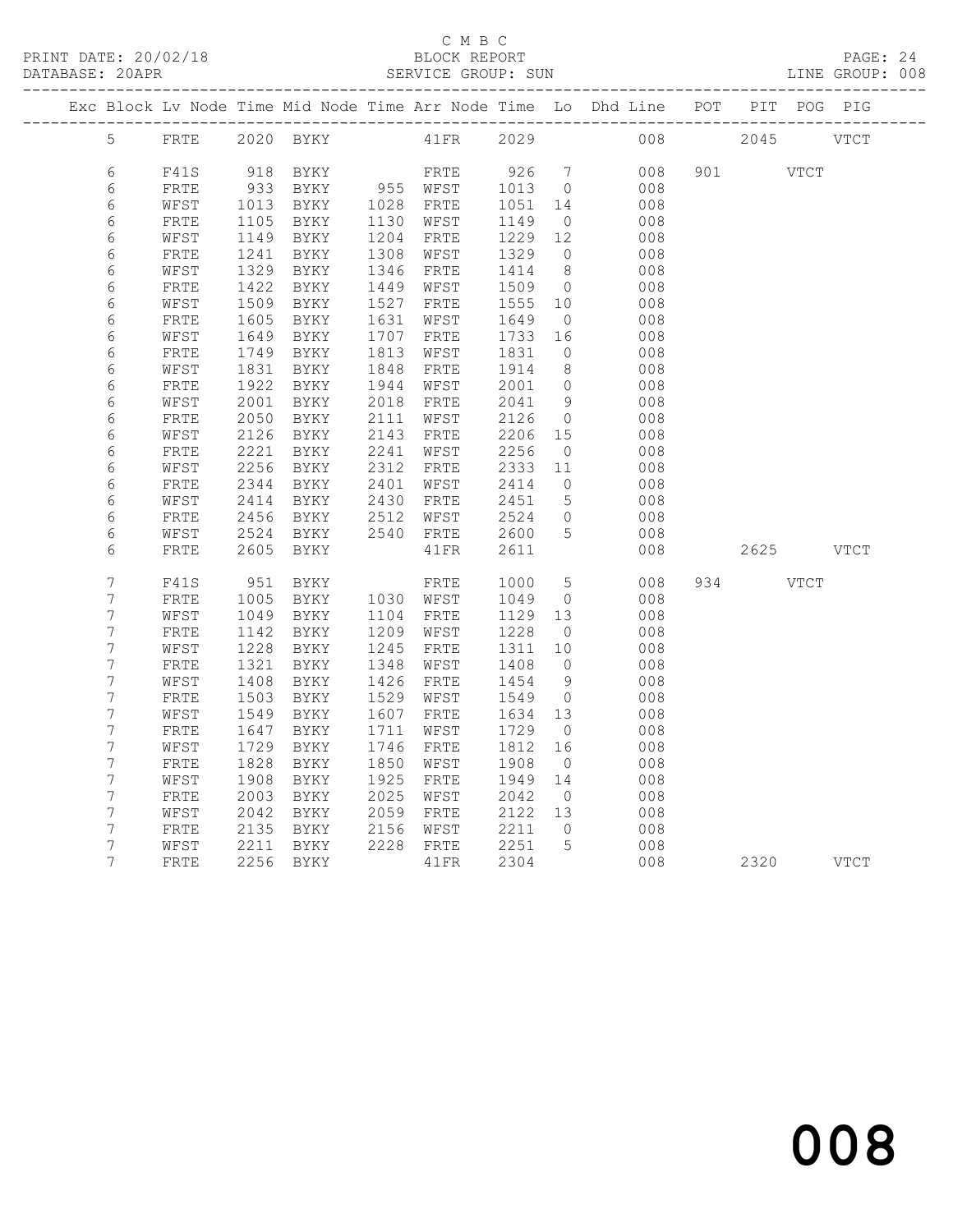# C M B C<br>BLOCK REPORT<br>SERVICE GROUP: SUN

| Exc Block Lv Node Time Mid Node Time Arr Node Time Lo Dhd Line POT PIT POG PIG |                      |              |                     |              |                      |              |                                      |                              |           |      |               |  |
|--------------------------------------------------------------------------------|----------------------|--------------|---------------------|--------------|----------------------|--------------|--------------------------------------|------------------------------|-----------|------|---------------|--|
| 8                                                                              | F41S                 |              | 1009 BYKY           |              |                      |              |                                      | FRTE 1018 7 008 952 VTCT     |           |      |               |  |
| 8                                                                              | FRTE                 |              | 1025 BYKY 1050 WFST |              |                      | 1109 0       |                                      | 008                          |           |      |               |  |
| $\,8\,$                                                                        | WFST                 |              | 1109 BYKY           |              | 1124 FRTE            |              |                                      | 008                          |           |      |               |  |
| 8                                                                              | FRTE                 | 1201         | BYKY                |              | 1228 WFST            |              |                                      | 008                          |           |      |               |  |
| 8                                                                              | WFST                 | 1247         | BYKY                | 1304         | FRTE                 | 1330 11      |                                      | 008                          |           |      |               |  |
| 8                                                                              | FRTE                 | 1341         | BYKY                | 1408         | WFST                 | 1428         |                                      | $\overline{0}$<br>008        |           |      |               |  |
| 8                                                                              | WFST                 | 1428         | BYKY                | 1446         | FRTE                 | 1514         | $\begin{matrix} 9 \\ 0 \end{matrix}$ | 008                          |           |      |               |  |
| $\,8\,$                                                                        | FRTE                 | 1523         | BYKY                | 1549         | WFST                 | 1609         |                                      | 008                          |           |      |               |  |
| 8                                                                              | WFST                 | 1609         | BYKY                | 1627         | FRTE                 | 1654         | 13                                   | 008                          |           |      |               |  |
| 8                                                                              | FRTE                 | 1707         | BYKY                | 1731         | WFST                 | 1749         | $\circ$                              | 008                          |           |      |               |  |
| 8                                                                              | WFST                 | 1749         | BYKY                | 1806         | FRTE                 | 1832         | 9                                    | 008                          |           |      |               |  |
| $\,8\,$                                                                        | FRTE                 | 1841         | BYKY                | 1903         | WFST                 | 1921         | $\overline{0}$                       | 008                          |           |      |               |  |
| 8                                                                              | WFST                 | 1921         | BYKY                | 1938         | FRTE                 | 2002         | 17                                   | 008                          |           |      |               |  |
| 8                                                                              | FRTE                 | 2019         | BYKY                | 2040         | WFST                 | 2055         | $\overline{0}$                       | 008                          |           |      |               |  |
| 8                                                                              | WFST                 | 2055         | BYKY                | 2112         | FRTE                 | 2135         | 16                                   | 008                          |           |      |               |  |
| 8                                                                              | FRTE                 | 2151         | BYKY                | 2211         | WFST                 | 2226         | $\overline{0}$                       | 008                          |           |      |               |  |
| 8                                                                              | WFST                 | 2226         | BYKY                | 2243         | FRTE                 | 2306         |                                      | 9<br>008                     |           |      |               |  |
| 8                                                                              | FRTE                 | 2315         | BYKY                | 2333         | WFST                 | 2347         |                                      | 008<br>$\overline{0}$        |           |      |               |  |
| 8                                                                              | WFST                 | 2347         | BYKY                |              | 2403 FRTE            | 2424         | 5 <sub>5</sub>                       | 008                          |           |      |               |  |
| 8                                                                              | FRTE                 | 2429         | BYKY                |              | 41FR                 | 2436         |                                      | 008                          | 2451 VTCT |      |               |  |
| 9                                                                              | F41S                 | 1040         | BYKY                |              | FRTE                 | 1049         |                                      | $6\overline{}$<br>008        | 1023 VTCT |      |               |  |
| 9                                                                              | FRTE                 | 1055         | BYKY                | 1120 WFST    |                      | 1139         | $\overline{0}$                       | 008                          |           |      |               |  |
| $\mathsf 9$                                                                    | WFST                 | 1139         | BYKY                | 1154         | FRTE                 | 1219         | 12                                   | 008                          |           |      |               |  |
| 9                                                                              | FRTE                 | 1231         | BYKY                | 1258         | WFST                 | 1319         | $\overline{0}$                       | 008                          |           |      |               |  |
| 9                                                                              | WFST                 | 1319         | BYKY                | 1336         | FRTE                 | 1404         | $7\phantom{.0}$                      | 008                          |           |      |               |  |
| 9                                                                              | FRTE                 | 1411         | BYKY                | 1438         | WFST                 | 1458         | $\circ$                              | 008                          |           |      |               |  |
| $\mathsf 9$                                                                    | WFST                 | 1458         | BYKY                | 1516         | FRTE                 | 1544         | 11                                   | 008                          |           |      |               |  |
| 9                                                                              | FRTE                 | 1555         | BYKY                | 1621         | WFST                 | 1639         | $\overline{0}$                       | 008                          |           |      |               |  |
| 9                                                                              | WFST                 | 1639         | BYKY                | 1657         | FRTE                 | 1724         | 14                                   | 008                          |           |      |               |  |
| 9<br>9                                                                         | FRTE<br>WFST         | 1738<br>1820 | BYKY<br>BYKY        | 1802<br>1837 | WFST<br>FRTE         | 1820<br>1903 | $5 -$                                | 008<br>$\overline{0}$<br>008 |           |      |               |  |
| 9                                                                              | FRTE                 | 1908         | BYKY                |              | 41FR                 | 1917         |                                      | 008                          | 1933 VTCT |      |               |  |
|                                                                                |                      |              |                     |              |                      |              |                                      |                              |           |      |               |  |
| 10                                                                             | F41S                 |              | 1117 BYKY           |              | FRTE                 | 1127         |                                      | 7 008 1059 VTCT              |           |      |               |  |
| 10                                                                             | FRTE                 |              | 1134 BYKY           | 1159 WFST    |                      | 1218         | $\Omega$                             | 008                          |           |      |               |  |
| 10                                                                             | WFST                 | 1218         | BYKY                | 1235         | ${\tt FRTE}$         | 1301         | 10                                   | 008                          |           |      |               |  |
| 10                                                                             | FRTE                 | 1311         | BYKY                | 1338         | WFST                 | 1358         | $\circ$                              | 008                          |           |      |               |  |
| 10                                                                             | WFST                 | 1358         | BYKY                | 1415         | FRTE                 | 1443         | 10                                   | 008                          |           |      |               |  |
| 10                                                                             | ${\tt FRTE}$         | 1453<br>1539 | BYKY                | 1519<br>1557 | WFST<br>${\tt FRTE}$ | 1539<br>1626 | $\circ$                              | 008<br>008                   |           |      |               |  |
| 10<br>10                                                                       | WFST<br>${\tt FRTE}$ | 1638         | BYKY<br>BYKY        | 1702         | WFST                 | 1720         | 12<br>$\circ$                        | 008                          |           |      |               |  |
| 10                                                                             | WFST                 | 1720         | BYKY                | 1737         | ${\tt FRTE}$         | 1803         | 12                                   | 008                          |           |      |               |  |
| 10                                                                             | ${\tt FRTE}$         | 1815         | BYKY                | 1837         | WFST                 | 1855         | $\circ$                              | 008                          |           |      |               |  |
| 10                                                                             | WFST                 | 1855         | BYKY                | 1912         | ${\tt FRTE}$         | 1938         | 10                                   | 008                          |           |      |               |  |
| 10                                                                             | ${\tt FRTE}$         | 1948         | $\rm BYKY$          | 2010         | WFST                 | 2027         | $\circ$                              | 008                          |           |      |               |  |
| 10                                                                             | WFST                 | 2027         | BYKY                | 2044         | FRTE                 | 2107         | 13                                   | 008                          |           |      |               |  |
| 10                                                                             | ${\tt FRTE}$         | 2120         | BYKY                | 2141         | WFST                 | 2156         | $\circ$                              | 008                          |           |      |               |  |
| 10                                                                             | WFST                 | 2156         | <b>BYKY</b>         | 2213         | FRTE                 | 2236         | 18                                   | 008                          |           |      |               |  |
| 10                                                                             | ${\tt FRTE}$         | 2254         | BYKY                | 2312         | WFST                 | 2326         | $\circ$                              | 008                          |           |      |               |  |
| 10                                                                             | WFST                 | 2326         | BYKY                | 2342         | FRTE                 | 2403         | 12                                   | 008                          |           |      |               |  |
| 10                                                                             | FRTE                 | 2415         | BYKY                | 2432         | WFST                 | 2445         | 0                                    | 008                          |           |      |               |  |
| 10                                                                             | WFST                 | 2445         | <b>BYKY</b>         | 2501         | FRTE                 | 2521         | 5                                    | 008                          |           |      |               |  |
| 10                                                                             | ${\tt FRTE}$         | 2526         | BYKY                | 2542         | WFST                 | 2554         | 0                                    | 008                          |           |      |               |  |
| 10                                                                             | WFST                 | 2554         | BYKY                | 2610         | FRTE                 | 2630         | 5                                    | 008                          |           |      |               |  |
| 10                                                                             | FRTE                 | 2635         | BYKY                |              | 41FR                 | 2641         |                                      | 008                          |           | 2655 | $_{\rm VTCT}$ |  |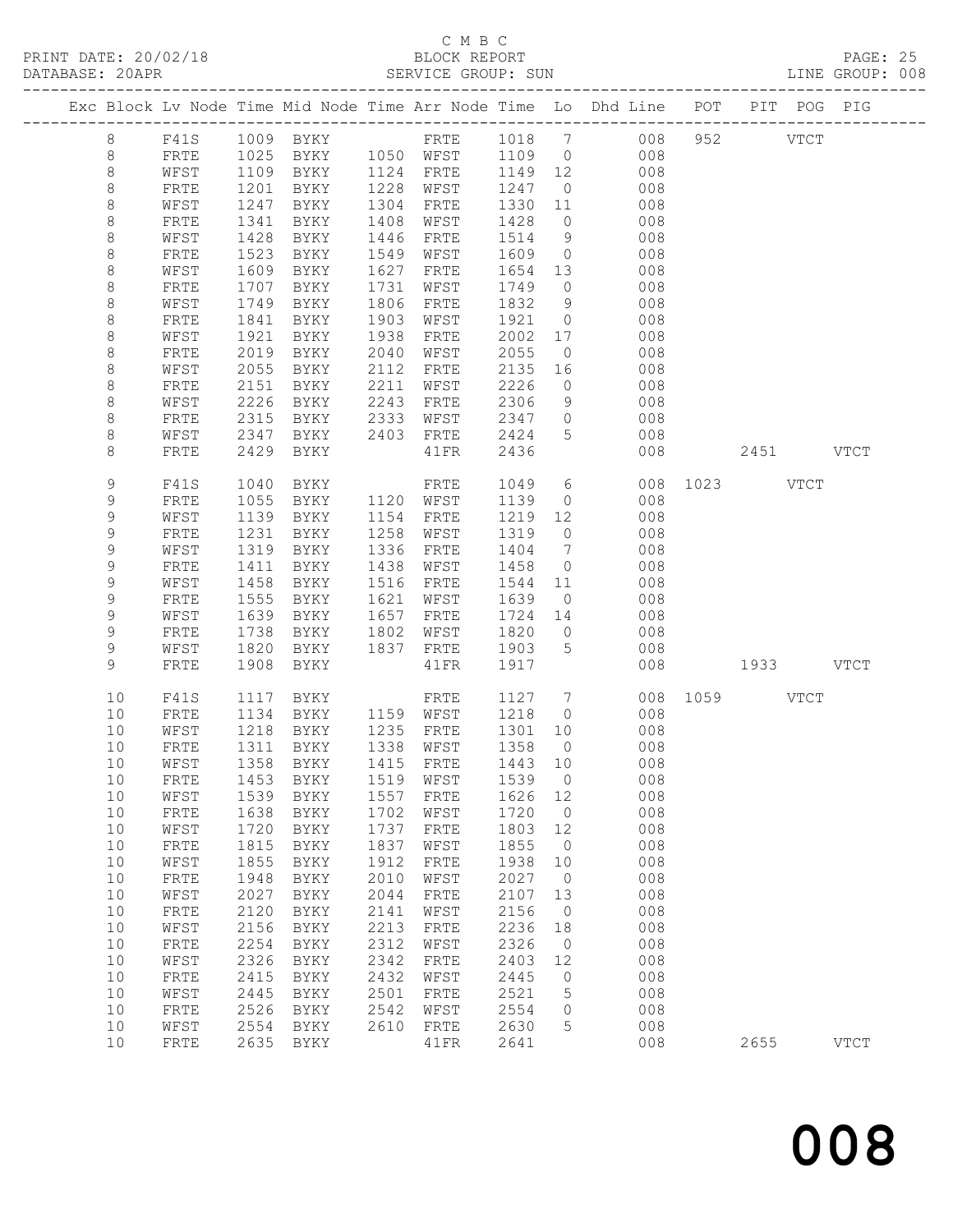|  |                                                                                  | PRINT DATE: 20/02/18                                                                                                     |      |                                                          |  | C M B C<br>BLOCK REPORT |  | DATABASE: 20APR SERVICE GROUP: SUN LINE GROUP: 009                                                                                                                                                                                                                                                                                                                                                                                                                                |  | PAGE: 26    |  |
|--|----------------------------------------------------------------------------------|--------------------------------------------------------------------------------------------------------------------------|------|----------------------------------------------------------|--|-------------------------|--|-----------------------------------------------------------------------------------------------------------------------------------------------------------------------------------------------------------------------------------------------------------------------------------------------------------------------------------------------------------------------------------------------------------------------------------------------------------------------------------|--|-------------|--|
|  |                                                                                  | VTCT Vancouver Trolley Depot                                                                                             |      |                                                          |  |                         |  |                                                                                                                                                                                                                                                                                                                                                                                                                                                                                   |  |             |  |
|  |                                                                                  |                                                                                                                          |      |                                                          |  |                         |  | Exc Block Lv Node Time Mid Node Time Arr Node Time Lo Dhd Line POT PIT POG PIG                                                                                                                                                                                                                                                                                                                                                                                                    |  |             |  |
|  | 11<br>11<br>11<br>11<br>11<br>11<br>11<br>11<br>11<br>11<br>11<br>11<br>11<br>11 | 10FI<br><b>BDLP</b><br>10FI<br><b>BDLP</b><br><b>BYAL</b><br>GRCO<br>BYAL<br>GRCO<br><b>BYAL</b><br><b>BDLP</b>          |      | 1318 BYOA                                                |  |                         |  | 11 MH-E 445 OA41 453 OA12 502 0 017 443 VTCT<br>0212 502<br>BYMN 517 10FI 529 5 009<br>BYMN 517 10FI 529 5 009<br>BDLP 605 BYOA 626 10FI 632 5 009<br>637 BYKY 649 BDLP 703 5 009<br>708 BYOA 730 10FI 736 5 009<br>741 BYKY 754 BDLP 810 18 009<br>828 BYOA 850 AL10 904 14 009<br>918 BYKY 941 GRCO 949 10 009<br>959 BYOA 1018 AL10 1034 15 009<br>1049 BYKY 1115 GRCO 1126 7 009<br>1133 BYOA 1155 AL10 1212 13 009<br>1225 BYKY 1253 BDLP 1313 5 009<br>1350 AL10 1408 9 009 |  |             |  |
|  | 11<br>11<br>11<br>11<br>11<br>11<br>11<br>11<br>11<br>11<br>11<br>11             | BYAL<br>GRCO<br>BYAL<br><b>BDLP</b><br>BYAL<br>GRCO<br>BYAL<br>BDLP<br><b>BYAL</b><br>BDLP<br><b>BYAL</b><br><b>BDLP</b> | 1831 | 1417 BYKY<br>1650 BYOA<br>BYOA<br>1918 BYKY<br>2013 BYOA |  |                         |  | 1447 GRCO 1457 8 009<br>1505 BYOA 1526 AL10 1544 10 009<br>1554 BYKY 1624 BDLP 1644 6 009<br>1650 BYOA 1717 AL10 1735 12 009<br>1747 BYKY 1814 GRCO 1825 6 009<br>1852 AL10 1907 11 009<br>1942 BDLP 2000 13 009<br>2037 AL10 2052 7 009<br>2059 BYKY 2121 BDLP 2139 15 009<br>2154 BYOA 2216 AL10 2229 10 009<br>2239 BYKY      2259   BDLP       2315   11              009<br>2326   BYOA       2347   AL10       2358                                 009<br>009 2420         |  | <b>VTCT</b> |  |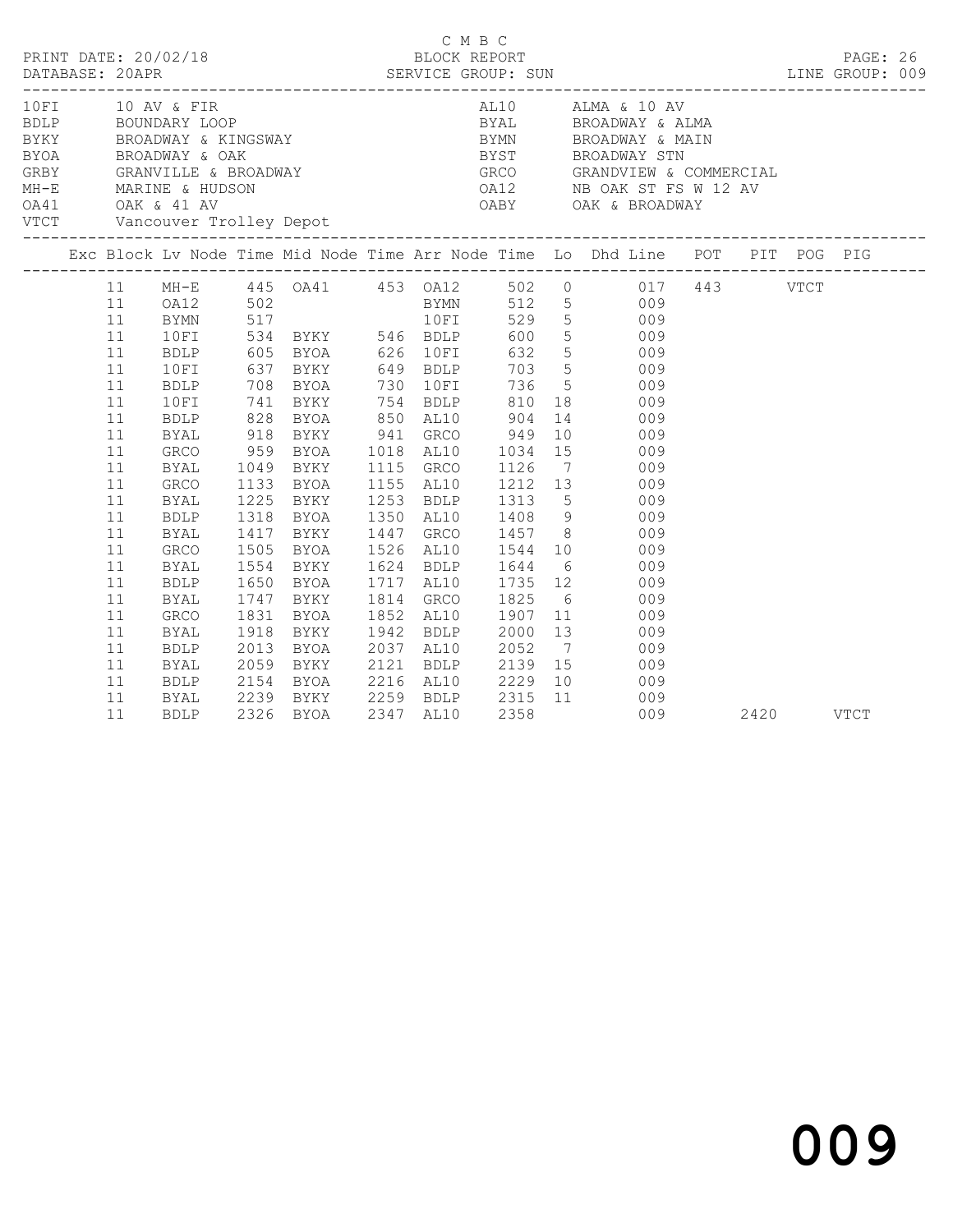#### C M B C<br>BLOCK REPORT SERVICE GROUP: SUN

|    |              |      |               |      |             |      |                 | Exc Block Lv Node Time Mid Node Time Arr Node Time Lo Dhd Line POT PIT POG PIG                                                                                                                                                                                                                                                          |     |             |           |  |
|----|--------------|------|---------------|------|-------------|------|-----------------|-----------------------------------------------------------------------------------------------------------------------------------------------------------------------------------------------------------------------------------------------------------------------------------------------------------------------------------------|-----|-------------|-----------|--|
| 12 | $MH-E$       |      | 502 OA41      |      |             |      |                 | 510 OA12 519 0 017 500 VTCT                                                                                                                                                                                                                                                                                                             |     |             |           |  |
| 12 | OA12         | 519  | BYKY          |      | 526 BDLP    |      |                 | 540 5                                                                                                                                                                                                                                                                                                                                   |     |             |           |  |
| 12 | <b>BDLP</b>  | 545  | BYOA          | 606  | 10FI        | 612  |                 | $\begin{array}{ccc} 5 & 0 & 0 \\ 5 & 0 & 0 \\ 5 & 0 & 0 \\ 0 & 0 & 0 \\ 0 & 0 & 0 \\ 0 & 0 & 0 \\ 0 & 0 & 0 \\ 0 & 0 & 0 \\ 0 & 0 & 0 \\ 0 & 0 & 0 \\ 0 & 0 & 0 \\ 0 & 0 & 0 \\ 0 & 0 & 0 \\ 0 & 0 & 0 \\ 0 & 0 & 0 \\ 0 & 0 & 0 \\ 0 & 0 & 0 \\ 0 & 0 & 0 \\ 0 & 0 & 0 \\ 0 & 0 & 0 \\ 0 & 0 & 0 \\ 0 & 0 & 0 \\ 0 & 0 & 0 \\ 0 & 0 &$ |     |             |           |  |
| 12 | 10FI         | 617  | BYKY          | 629  | BDLP        | 643  |                 |                                                                                                                                                                                                                                                                                                                                         |     |             |           |  |
| 12 | BDLP         | 648  | BYOA          | 710  | 10FI        | 716  |                 |                                                                                                                                                                                                                                                                                                                                         |     |             |           |  |
| 12 | 10FI         | 721  | BYKY          |      | 734 BDLP    | 750  |                 | 18<br>009                                                                                                                                                                                                                                                                                                                               |     |             |           |  |
| 12 | <b>BDLP</b>  | 808  | BYOA          | 830  | 10FI        | 836  |                 | 5 <sub>5</sub><br>009                                                                                                                                                                                                                                                                                                                   |     |             |           |  |
| 12 | 10FI         | 841  | BYKY          | 855  | GRCO        | 903  |                 | 16<br>009                                                                                                                                                                                                                                                                                                                               |     |             |           |  |
| 12 | GRCO         | 919  | BYOA          | 936  | AL10        | 951  |                 | 8 <sup>1</sup><br>009                                                                                                                                                                                                                                                                                                                   |     |             |           |  |
| 12 | <b>BYAL</b>  | 959  | BYKY          | 1024 | GRCO        | 1033 |                 | $\begin{array}{c} 6 \\ 12 \end{array}$<br>009                                                                                                                                                                                                                                                                                           |     |             |           |  |
| 12 | GRCO         | 1039 | BYOA          | 1059 | AL10        | 1115 |                 | 009                                                                                                                                                                                                                                                                                                                                     |     |             |           |  |
| 12 | BYAL         | 1127 | BYKY          | 1153 | BDLP        | 1213 | $6\overline{6}$ | 009                                                                                                                                                                                                                                                                                                                                     |     |             |           |  |
| 12 | <b>BDLP</b>  | 1219 | BYOA          | 1249 | AL10        | 1306 | 11              | 009                                                                                                                                                                                                                                                                                                                                     |     |             |           |  |
| 12 | BYAL         | 1317 | BYKY          | 1346 | GRCO        | 1356 | 10              | 009                                                                                                                                                                                                                                                                                                                                     |     |             |           |  |
| 12 | GRCO         | 1406 | BYOA          | 1428 | AL10        | 1446 | 8 <sup>8</sup>  | 009                                                                                                                                                                                                                                                                                                                                     |     |             |           |  |
| 12 | <b>BYAL</b>  | 1454 | BYKY          | 1524 | <b>BDLP</b> | 1544 | 5 <sup>5</sup>  | 009                                                                                                                                                                                                                                                                                                                                     |     |             |           |  |
| 12 | <b>BDLP</b>  | 1549 | BYOA          | 1618 | AL10        | 1636 | 11              | 009                                                                                                                                                                                                                                                                                                                                     |     |             |           |  |
| 12 | BYAL         | 1647 | BYKY          | 1717 | GRCO        | 1728 |                 | $6\overline{6}$<br>009                                                                                                                                                                                                                                                                                                                  |     |             |           |  |
| 12 | GRCO         | 1734 | BYOA          | 1753 | AL10        | 1808 |                 | $8 - 8$<br>009                                                                                                                                                                                                                                                                                                                          |     |             |           |  |
| 12 | <b>BYAL</b>  | 1816 | BYKY          | 1843 | <b>BDLP</b> | 1902 | 11              | 009                                                                                                                                                                                                                                                                                                                                     |     |             |           |  |
| 12 | <b>BDLP</b>  | 1913 | BYOA          | 1938 | AL10        | 1953 |                 | $\frac{1}{5}$<br>009                                                                                                                                                                                                                                                                                                                    |     |             |           |  |
| 12 | <b>BYAL</b>  | 1958 | BYKY          | 2022 | <b>BDLP</b> | 2040 | 14              | 009                                                                                                                                                                                                                                                                                                                                     |     |             |           |  |
| 12 | <b>BDLP</b>  | 2054 | BYOA          | 2117 | AL10        | 2131 |                 | 8 <sup>1</sup><br>009                                                                                                                                                                                                                                                                                                                   |     |             |           |  |
| 12 | <b>BYAL</b>  | 2139 | BYKY          | 2201 | <b>BDLP</b> | 2219 | 15              | 009                                                                                                                                                                                                                                                                                                                                     |     |             |           |  |
| 12 | <b>BDLP</b>  | 2234 | BYOA          | 2256 | AL10        | 2307 |                 | 009                                                                                                                                                                                                                                                                                                                                     |     |             | 2329 VTCT |  |
| 13 | $MH-E$       | 508  | OA41 516 OA12 |      |             | 525  | $\overline{0}$  | 017                                                                                                                                                                                                                                                                                                                                     | 506 | <b>VTCT</b> |           |  |
| 13 | OA12         | 525  |               |      | <b>BYMN</b> | 535  | $5\overline{)}$ | 009                                                                                                                                                                                                                                                                                                                                     |     |             |           |  |
| 13 | <b>BYMN</b>  | 540  |               |      | 10FI        | 552  |                 | $5^{\circ}$<br>009                                                                                                                                                                                                                                                                                                                      |     |             |           |  |
| 13 | 10FI         | 557  | BYKY 609 BDLP |      |             | 623  |                 | 5 <sub>5</sub><br>009                                                                                                                                                                                                                                                                                                                   |     |             |           |  |
| 13 | <b>BDLP</b>  | 628  | BYOA          | 649  | 10FI        | 655  |                 | $5 - 5$<br>009                                                                                                                                                                                                                                                                                                                          |     |             |           |  |
| 13 | 10FI         | 700  | BYKY          | 713  | BDLP        | 729  | 19              | 009                                                                                                                                                                                                                                                                                                                                     |     |             |           |  |
| 13 | <b>BDLP</b>  | 748  | BYOA          | 810  | 10FI        | 816  | $5\overline{)}$ | 009                                                                                                                                                                                                                                                                                                                                     |     |             |           |  |
| 13 | 10FI         | 821  | BYKY          | 835  | GRCO        | 843  | 16              | 009                                                                                                                                                                                                                                                                                                                                     |     |             |           |  |
| 13 | ${\tt GRCO}$ | 859  | BYOA          | 916  | AL10        | 931  |                 | 8 <sup>8</sup><br>009                                                                                                                                                                                                                                                                                                                   |     |             |           |  |
| 13 | BYAL         | 939  | BYKY          | 1002 | GRCO        | 1011 |                 | 009<br>$8 \overline{)}$                                                                                                                                                                                                                                                                                                                 |     |             |           |  |
| 13 | GRCO         | 1019 | BYOA          | 1038 | AL10        | 1054 | 10              | 009                                                                                                                                                                                                                                                                                                                                     |     |             |           |  |
| 13 | <b>BYAL</b>  |      | 1104 BYKY     | 1130 | GRCO        | 1141 | 8               | 009                                                                                                                                                                                                                                                                                                                                     |     |             |           |  |

 13 GRCO 1149 BYOA 1211 AL10 1228 12 009 13 BYAL 1240 BYKY 1308 BDLP 1328 5 009 13 BDLP 1333 BYOA 1405 AL10 1423 9 009 13 BYAL 1432 BYKY 1502 GRCO 1512 8 009 13 GRCO 1520 BYOA 1541 AL10 1559 11 009 13 BYAL 1610 BYKY 1640 BDLP 1700 5 009

13 BDLP 1705 BYOA 1732 AL10 1750 009 1812 VTCT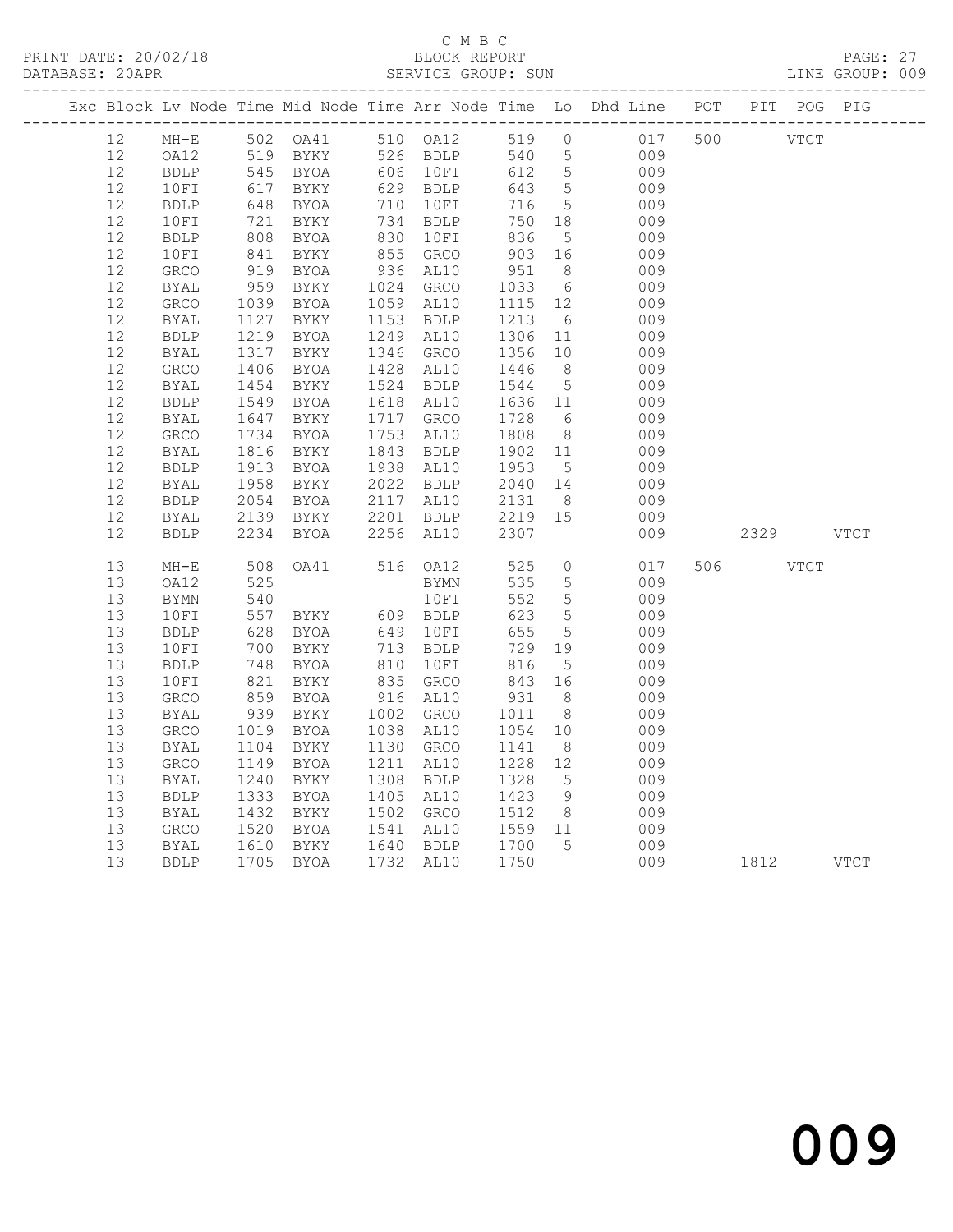#### C M B C<br>BLOCK REPORT SERVICE GROUP: SUN

|          |              |              |                                |              |                                     |         |                                  | Exc Block Lv Node Time Mid Node Time Arr Node Time Lo Dhd Line POT PIT POG PIG |           |             |             |
|----------|--------------|--------------|--------------------------------|--------------|-------------------------------------|---------|----------------------------------|--------------------------------------------------------------------------------|-----------|-------------|-------------|
| 14       |              |              |                                |              |                                     |         |                                  | 0A12 659 BYKY 706 BDLP 720 8 009                                               | 639 VTCT  |             |             |
| 14       | BDLP         |              | 728 BYOA                       |              | 750 10FI                            |         |                                  | 756 5 009                                                                      |           |             |             |
| 14       | 10FI         | 801          |                                |              | BYKY 814 BDLP 830 14                |         |                                  | 009                                                                            |           |             |             |
| 14       | BDLP         | 844          | BYOA                           |              | 906 AL10                            | 920     | 8 <sup>8</sup>                   | 009                                                                            |           |             |             |
| 14       | BYAL         | 928          | BYKY                           |              | 951 BDLP                            | 1010 11 |                                  | 009                                                                            |           |             |             |
| 14       | <b>BDLP</b>  | 1021         | BYOA                           |              | 1049 AL10                           | 1105    |                                  | 14 009                                                                         |           |             |             |
| 14       | BYAL         | 1119         | BYKY                           |              | 1145 GRCO                           | 1156    |                                  | 009<br>8                                                                       |           |             |             |
| 14       | GRCO         | 1204         | BYOA                           |              | 1226 AL10                           | 1243 12 |                                  | 009                                                                            |           |             |             |
| 14       | BYAL         | 1255         | BYKY                           |              | 1323 BDLP                           | 1343    | $5\overline{)}$                  | 009                                                                            |           |             |             |
| 14       | <b>BDLP</b>  | 1348         | BYOA                           |              | 1420 AL10                           | 1438    | 9                                | 009                                                                            |           |             |             |
| 14       | BYAL         | 1447         | BYKY                           |              | 1517 GRCO                           |         |                                  | 1528 7<br>009                                                                  |           |             |             |
| 14       | GRCO         | 1535         | BYOA                           |              | 1556 AL10                           | 1614 10 |                                  | 009                                                                            |           |             |             |
| 14       | BYAL         | 1624         | BYKY                           |              | 1654 BDLP                           | 1714    | 6                                | 009                                                                            |           |             |             |
| 14       | <b>BDLP</b>  |              | 1720 BYOA                      |              | 1746 AL10                           | 1803    |                                  | 009                                                                            | 1825 VTCT |             |             |
| 15       | OA12         | 832          | BYKY                           | 841          | BDLP                                | 857     | $6\overline{6}$                  | 009                                                                            | 812       | <b>VTCT</b> |             |
| 15       | <b>BDLP</b>  | 903<br>949   | BYOA                           |              | 926 AL10                            | 941     | 8 <sup>8</sup>                   | 009                                                                            |           |             |             |
| 15       | BYAL         |              | BYKY                           |              | 1014 BDLP                           | 1033    | 8 <sup>8</sup>                   | 009                                                                            |           |             |             |
| 15       | BDLP         | 1041         | BYOA                           |              | 1109 AL10                           | 1125    | 9                                | 009                                                                            |           |             |             |
| 15       | BYAL         | 1134         | BYKY                           | 1200         | GRCO                                | 1211    | 9                                | 009                                                                            |           |             |             |
| 15       | GRCO         | 1220         | BYOA                           |              | 1242 AL10                           | 1259 11 |                                  | 009                                                                            |           |             |             |
| 15       | BYAL         | 1310         | BYKY                           |              | 1338 BDLP                           | 1358    | $5\overline{)}$                  | 009                                                                            |           |             |             |
| 15       | ${\tt BDLP}$ | 1403         | BYOA                           |              | 1435 AL10                           | 1453    | 9                                | 009                                                                            |           |             |             |
| 15       | BYAL         | 1502         | BYKY                           |              | 1532 GRCO                           | 1543    | $7\overline{ }$                  | 009                                                                            |           |             |             |
| 15       | GRCO         | 1550         | BYOA                           |              | 1611 AL10                           | 1629 10 |                                  | 009                                                                            |           |             |             |
| 15       | BYAL         | 1639         | BYKY                           |              | 1709 BDLP                           | 1729 5  |                                  | 009                                                                            |           |             |             |
| 15       | BDLP         | 1734         | <b>BYOA</b>                    | 1800         | AL10                                | 1817    | 8 <sup>8</sup>                   | 009                                                                            |           |             |             |
| 15       | BYAL         | 1825         | BYKY                           |              | 1852 GRCO 1904                      |         | $5^{\circ}$                      | 009                                                                            |           |             |             |
| 15       | GRCO         | 1909         | BYOA                           |              | 1930 AL10                           | 1945    |                                  | 009                                                                            | 2007 VTCT |             |             |
| 16       | OA12         | 849          | BYKY                           |              | 858 BDLP                            | 914     | 9                                | 009                                                                            | 829 VTCT  |             |             |
| 16       | <b>BDLP</b>  | 923          | BYOA                           |              | 948 AL10                            | 1003    | $6\overline{6}$                  | 009                                                                            |           |             |             |
| 16       | BYAL         | 1009         | BYKY                           |              | 1034 BDLP                           | 1053    | $\overline{7}$                   | 009                                                                            |           |             |             |
| 16       | <b>BDLP</b>  | 1100         | BYOA                           |              | 1130 AL10                           | 1147    | 9                                | 009                                                                            |           |             |             |
| 16       | BYAL         | 1156         | BYKY                           |              | 1223 BDLP                           | 1243    | $7\overline{ }$                  | 009                                                                            |           |             |             |
| 16       | BDLP         | 1250         | BYOA                           |              | 1320 AL10                           | 1338    | 9                                | 009                                                                            |           |             |             |
| 16       | BYAL         | 1347         | BYKY                           |              | 1416 GRCO                           | 1426    | 9                                | 009                                                                            |           |             |             |
| 16       | GRCO         |              | 1435 BYOA<br>1524 BYKY<br>BYOA |              | 1458 AL10<br>1554 BDLP              | 1516    | 8 <sup>8</sup><br>$\overline{7}$ | 009                                                                            |           |             |             |
| 16       | BYAL         |              |                                |              |                                     | 1614    |                                  | 009                                                                            |           |             |             |
|          |              |              | BYKY                           |              | 16 BDLP 1621 BYOA 1648 AL10 1706 12 | 1756    |                                  | 009                                                                            |           |             |             |
| 16<br>16 | BYAL<br>GRCO | 1718<br>1809 | BYOA                           | 1745<br>1828 | GRCO<br>AL10                        | 1843    | 13<br>14                         | 009<br>009                                                                     |           |             |             |
| 16       | <b>BYAL</b>  | 1857         | BYKY                           | 1921         | <b>BDLP</b>                         | 1939    | 14                               | 009                                                                            |           |             |             |
| 16       | ${\tt BDLP}$ | 1953         | <b>BYOA</b>                    | 2017         | AL10                                | 2032    | $6\overline{6}$                  | 009                                                                            |           |             |             |
| 16       | BYAL         | 2038         | BYKY                           | 2102         | <b>BDLP</b>                         | 2120    | 13                               | 009                                                                            |           |             |             |
| 16       | <b>BDLP</b>  | 2133         | <b>BYOA</b>                    | 2156         | AL10                                | 2210    | $\overline{7}$                   | 009                                                                            |           |             |             |
| 16       | BYAL         | 2217         | BYKY                           | 2237         | <b>BDLP</b>                         | 2253    | 5                                | 009                                                                            |           |             |             |
| 16       | <b>BDLP</b>  | 2258         | BYST                           | 2306         | OABY                                | 2319    |                                  | 009                                                                            | 2336      |             | <b>VTCT</b> |
|          |              |              |                                |              |                                     |         |                                  |                                                                                |           |             |             |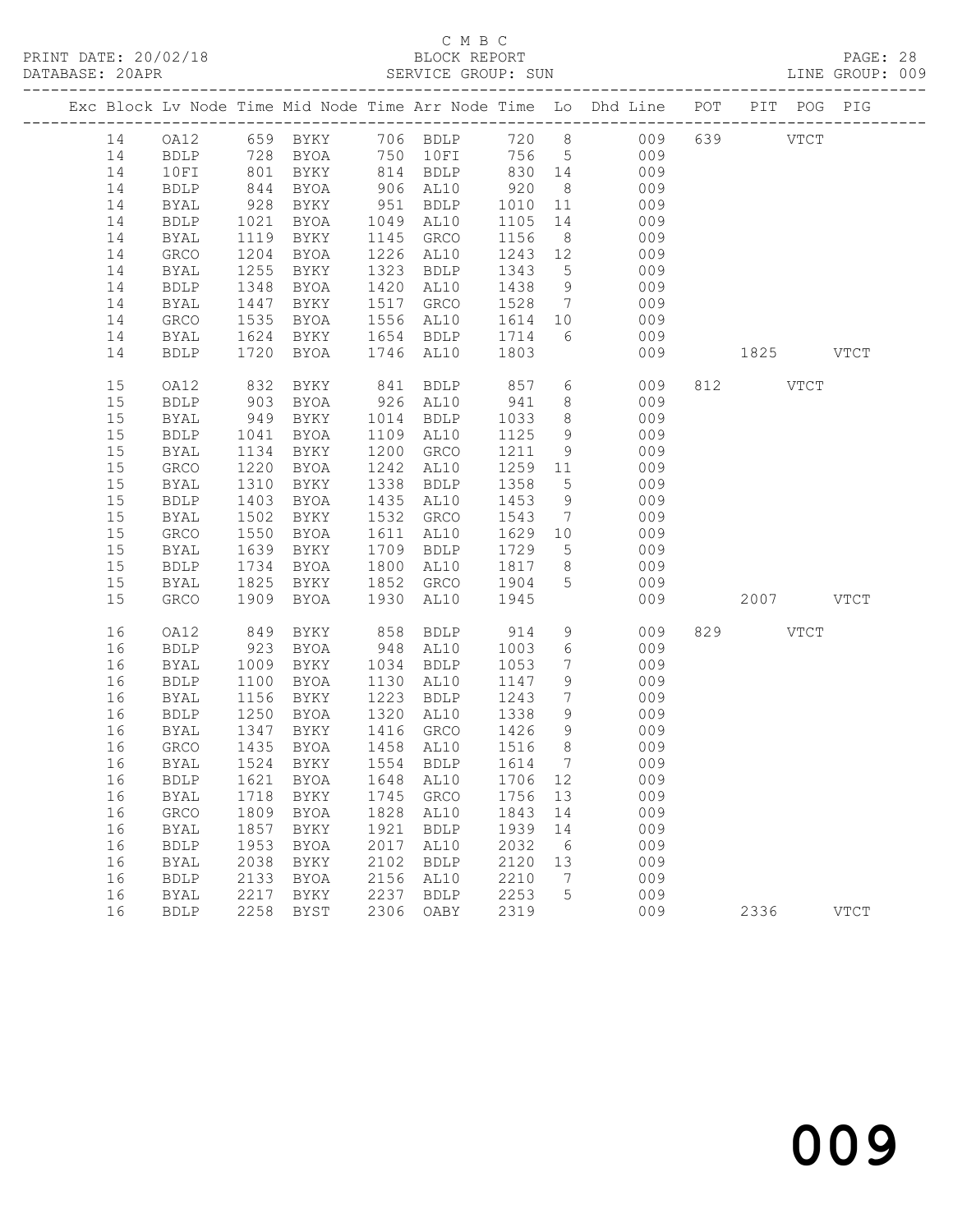# C M B C<br>BLOCK REPORT

| DATABASE: 20APR |          |                      |              |                        |              | SERVICE GROUP: SUN                       |              |                 | LINE GROUP: 009                                                                |           |             |  |
|-----------------|----------|----------------------|--------------|------------------------|--------------|------------------------------------------|--------------|-----------------|--------------------------------------------------------------------------------|-----------|-------------|--|
|                 |          |                      |              |                        |              |                                          |              |                 | Exc Block Lv Node Time Mid Node Time Arr Node Time Lo Dhd Line POT PIT POG PIG |           |             |  |
|                 |          |                      |              |                        |              |                                          |              |                 | 17 10FI 856 BYKY 910 BDLP 926 17 009 838 VTCT                                  |           |             |  |
|                 | 17       | <b>BDLP</b>          |              |                        |              |                                          |              |                 | 943 BYOA 1008 AL10 1023 6 009                                                  |           |             |  |
|                 | 17       | BYAL                 |              |                        |              |                                          |              |                 | 1029 BYKY 1055 GRCO 1104 14 009                                                |           |             |  |
|                 | 17       | GRCO                 | 1118         | BYOA                   |              | 1140 AL10                                | 1157 6       |                 | 009                                                                            |           |             |  |
|                 | 17       | BYAL                 | 1203         | BYKY                   |              | 1230 GRCO                                |              |                 | $1240$ $11$ 009                                                                |           |             |  |
|                 | 17       | GRCO                 | 1251         | BYOA                   |              | 1313 AL10                                | 1331         |                 | 8 009                                                                          |           |             |  |
|                 | 17       | BYAL                 | 1339         | BYKY                   |              | 1408 BDLP                                | 1428         |                 | 6 009                                                                          |           |             |  |
|                 | 17       | <b>BDLP</b>          | 1434         | BYOA                   |              | 1505 AL10                                | 1523 9       |                 | 009                                                                            |           |             |  |
|                 | 17       | BYAL                 | 1532         | BYKY                   |              | 1602 GRCO                                | 1613 8       |                 | 009                                                                            |           |             |  |
|                 | 17       | GRCO                 | 1621         | BYOA                   |              | 1641 AL10                                |              |                 | 1659 10<br>009                                                                 |           |             |  |
|                 | 17       | BYAL                 | 1709         | BYKY                   |              | 1737 BDLP                                | 1757         | 12              | 009                                                                            |           |             |  |
|                 | 17       | <b>BDLP</b>          | 1809         | <b>BYST</b>            |              | 1818 OABY                                | 1835         |                 | 009                                                                            | 1854 VTCT |             |  |
|                 | 18       | BYAL                 | 858          | BYKY                   | 921          | GRCO                                     | 929          |                 | 10<br>009                                                                      | 828 VTCT  |             |  |
|                 | 18       | GRCO                 | 939          | BYOA                   |              | 958 AL10                                 | 1013         | $5\overline{)}$ | 009                                                                            |           |             |  |
|                 | 18       | BYAL                 | 1018         | BYKY                   |              | 1044 GRCO                                | 1053 5       |                 | 009                                                                            |           |             |  |
|                 | 18       | GRCO                 | 1058         | BYOA                   |              | 1120 AL10                                | 1137 11      |                 | 009                                                                            |           |             |  |
|                 | 18       | BYAL                 | 1148         | BYKY                   |              | 1215 GRCO                                | 1225         | 10              | 009                                                                            |           |             |  |
|                 | 18       | GRCO                 | 1235         | BYOA                   |              | 1257 AL10                                | 1314         | 10              | 009                                                                            |           |             |  |
|                 | 18       | <b>BYAL</b>          | 1324         | BYKY                   |              | 1353 BDLP                                | 1413         | 6               | 009                                                                            |           |             |  |
|                 | 18       | <b>BDLP</b>          | 1419         | BYOA                   |              | 1450 AL10                                | 1508 9       |                 | 009                                                                            |           |             |  |
|                 | 18       | BYAL                 | 1517         | BYKY                   |              | 1547 GRCO                                | 1558         |                 | $7\overline{ }$<br>009                                                         |           |             |  |
|                 | 18       | GRCO                 | 1605         | BYOA                   |              | 1626 AL10                                | 1644         | 10              | 009                                                                            |           |             |  |
|                 | 18       | BYAL                 | 1654         | BYKY                   |              | 1724 BDLP                                | 1744         | 8 <sup>8</sup>  | 009                                                                            |           |             |  |
|                 | 18       | <b>BDLP</b>          | 1752         | BYOA                   |              | 1818 AL10                                | 1833 14      |                 | 009                                                                            |           |             |  |
|                 | 18       | BYAL                 | 1847         | BYKY                   |              | 1911 GRCO                                | 1923 6       |                 | 009                                                                            |           |             |  |
|                 | 18       | GRCO                 | 1929         | BYOA                   |              | 1948 AL10                                | 2003         | $5\overline{)}$ | 009                                                                            |           |             |  |
|                 | 18       | BYAL                 | 2008         | BYKY                   |              | 2032 GRCO                                | 2043         | $7\overline{ }$ | 009                                                                            |           |             |  |
|                 | 18       | GRCO                 | 2050         | BYOA                   |              | 2107 AL10                                | 2121 8       |                 | 009                                                                            |           |             |  |
|                 | 18       | BYAL                 | 2129         | BYKY                   |              | 2151 GRCO                                | 2200         | 10              | 009                                                                            |           |             |  |
|                 | 18       | GRCO                 | 2210         | BYOA                   | 2225         | AL10                                     | 2236         |                 | 009                                                                            | 2258 VTCT |             |  |
|                 | 19       | BYAL                 | 909          |                        |              | BYKY 931 BDLP 947<br>BYOA 1028 AL10 1044 |              |                 | 14<br>009                                                                      | 839 VTCT  |             |  |
|                 | 19       | BDLP                 | 1001         | BYOA                   |              | 1028 AL10                                | 1044         | 13              | 009                                                                            |           |             |  |
|                 | 19       | BYAL                 | 1057         | BYKY                   |              | 1123 BDLP                                | 1143         | 5 <sup>5</sup>  | 009                                                                            |           |             |  |
|                 | 19       | <b>BDLP</b>          | 1148         | BYOA                   |              | 1218 AL10                                | 1235 12      |                 | 009                                                                            |           |             |  |
|                 | 19       | BYAL                 |              | 1247 BYKY<br>1336 BYOA |              | 1315 GRCO                                | 1325 11      |                 | 009                                                                            |           |             |  |
|                 | 19       | GRCO                 |              |                        |              | 1358 AL10                                | $1416$ 8     |                 | 009                                                                            |           |             |  |
|                 | 19       |                      |              |                        |              |                                          |              |                 | BYAL 1424 BYKY 1454 BDLP 1514 5 009                                            |           |             |  |
|                 | 19       | <b>BDLP</b>          | 1519         | BYOA                   | 1548         | AL10                                     | 1606         | 11              | 009                                                                            |           |             |  |
|                 | 19       | <b>BYAL</b>          | 1617         | BYKY                   | 1647         | GRCO                                     | 1658         | $\overline{7}$  | 009                                                                            |           |             |  |
|                 | 19       | GRCO                 | 1705         | BYOA                   | 1725         | AL10                                     | 1743         | 13              | 009                                                                            |           |             |  |
|                 | 19       | <b>BYAL</b>          | 1756         | BYKY                   | 1823         | <b>BDLP</b>                              | 1842         | 10              | 009                                                                            |           |             |  |
|                 | 19       | ${\tt BDLP}$         | 1852         | BYOA                   | 1920         | AL10                                     | 1935         | 13              | 009                                                                            |           |             |  |
|                 | 19       | <b>BYAL</b>          | 1948         | BYKY                   | 2012         | GRCO                                     | 2023         | $6\overline{6}$ | 009                                                                            |           |             |  |
|                 | 19       | ${\tt GRCO}$         | 2029         | BYOA                   | 2047         | AL10                                     | 2102         | $\overline{7}$  | 009                                                                            |           |             |  |
|                 | 19       | <b>BYAL</b>          | 2109         | BYKY                   | 2131         | GRCO                                     | 2140         | $\overline{9}$  | 009                                                                            |           |             |  |
|                 | 19       | GRCO                 | 2149         | BYOA                   | 2206         | AL10                                     | 2220         | 8 <sup>8</sup>  | 009                                                                            |           |             |  |
|                 | 19       | <b>BYAL</b>          | 2228         | BYKY                   | 2249         | ${\tt GRCO}$                             | 2258         | 19              | 009                                                                            |           |             |  |
|                 | 19       | ${\tt GRCO}$         | 2317         | <b>BYOA</b>            | 2332         | AL10                                     | 2345         | 15              | 009                                                                            |           |             |  |
|                 | 19       | <b>BYAL</b>          | 2400         | BYKY                   | 2419         | ${\tt GRCO}$                             | 2427         | 19              | 009                                                                            |           |             |  |
|                 | 19       | GRCO                 | 2446         | BYOA                   | 2459         | 10FI                                     | 2502         | $5^{\circ}$     | 009                                                                            |           |             |  |
|                 | 19<br>19 | 10FI<br>${\tt GRCO}$ | 2507<br>2542 | BYKY<br><b>BYMN</b>    | 2519<br>2550 | GRCO<br>GRBY                             | 2527<br>2557 | 15              | 009<br>009                                                                     | 2612      | <b>VTCT</b> |  |
|                 |          |                      |              |                        |              |                                          |              |                 |                                                                                |           |             |  |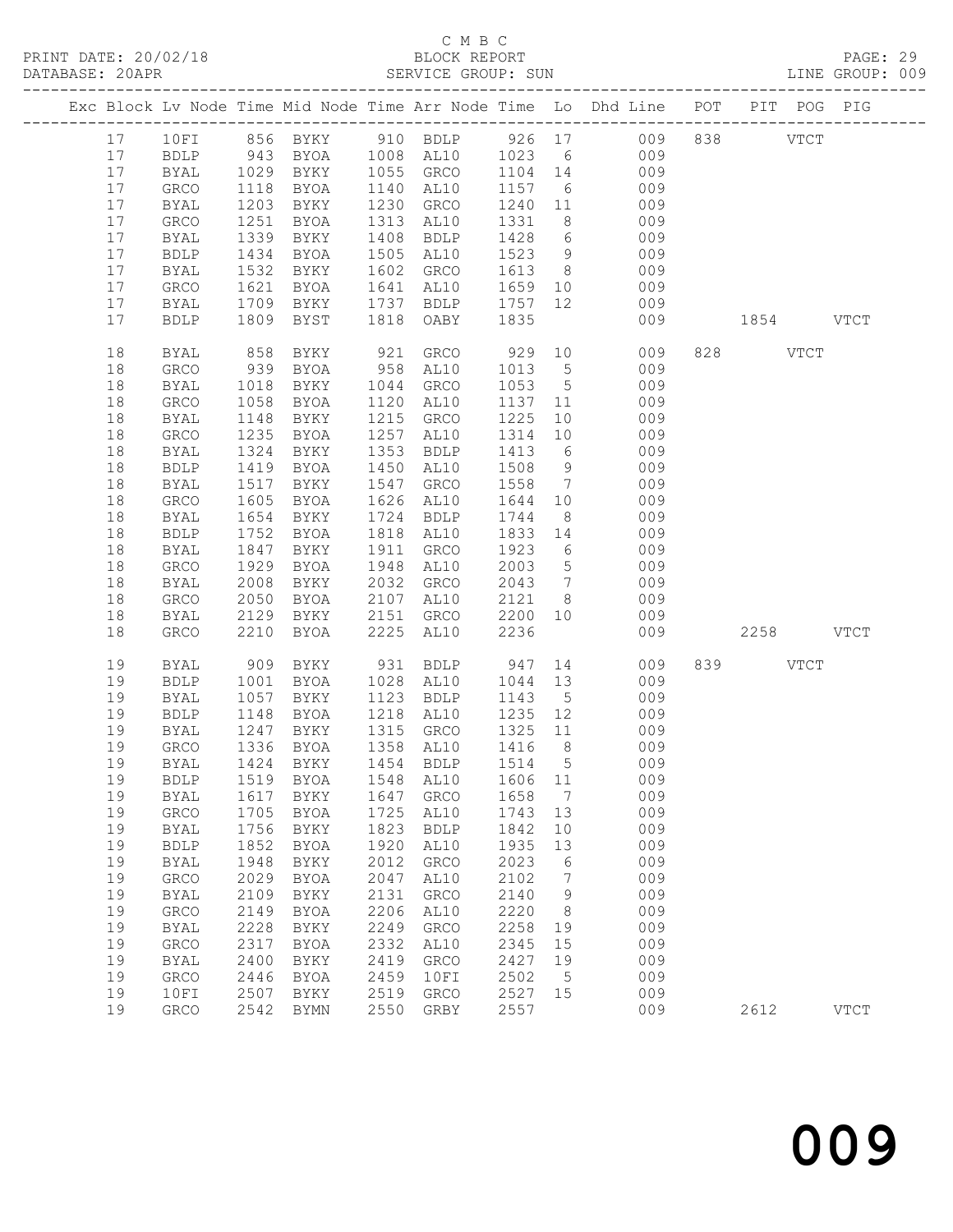## C M B C<br>BLOCK REPORT

| DATABASE: 20APR |             |             |      |                        |      | SERVICE GROUP: SUN               |                              |                 |                                                                                |               |      |           | LINE GROUP: 009 |  |
|-----------------|-------------|-------------|------|------------------------|------|----------------------------------|------------------------------|-----------------|--------------------------------------------------------------------------------|---------------|------|-----------|-----------------|--|
|                 |             |             |      |                        |      |                                  |                              |                 | Exc Block Lv Node Time Mid Node Time Arr Node Time Lo Dhd Line POT PIT POG PIG |               |      |           |                 |  |
|                 | 20          |             |      |                        |      |                                  |                              |                 | OA12 1043 BYKY 1053 BDLP 1112 5 009 1023 VTCT                                  |               |      |           |                 |  |
|                 | 20          | <b>BDLP</b> |      |                        |      |                                  |                              |                 | 1117 BYOA 1147 AL10 1204 7 009                                                 |               |      |           |                 |  |
|                 | 20          | <b>BYAL</b> | 1211 | BYKY                   |      | 1238 BDLP 1258<br>1335 AL10 1353 |                              | $7\overline{ }$ | 009                                                                            |               |      |           |                 |  |
|                 | 20          | <b>BDLP</b> | 1305 | BYOA                   |      |                                  |                              | 9               | 009                                                                            |               |      |           |                 |  |
|                 | 20          | BYAL        | 1402 | BYKY                   |      | 1431 GRCO                        | 1441                         | 9               | 009                                                                            |               |      |           |                 |  |
|                 | 20          | GRCO        | 1450 | BYOA                   |      | 1511 AL10                        | 1529                         | 10              | 009                                                                            |               |      |           |                 |  |
|                 | 20          | BYAL        | 1539 | BYKY                   |      | 1609 BDLP                        | 1629                         | $7\overline{ }$ | 009                                                                            |               |      |           |                 |  |
|                 | 20          | BDLP        | 1636 | BYOA                   |      | 1703 AL10                        | 1721 10                      |                 | 009                                                                            |               |      |           |                 |  |
|                 | 20          | BYAL        |      | 1731 BYKY              |      | 1758 GRCO                        | 1809                         |                 | $5 - 5$<br>009                                                                 |               |      |           |                 |  |
|                 | 20          | GRCO        |      | 1814 BYMN              |      | 1825 OABY                        | 1832                         |                 | 009                                                                            | 1851 VTCT     |      |           |                 |  |
|                 | 21          | BYAL        | 1039 | BYKY                   |      | 1105 BDLP                        | 1125                         |                 | 8                                                                              | 009 1009 VTCT |      |           |                 |  |
|                 | 21          | BDLP        | 1133 | BYOA                   |      | 1203 AL10                        | 1220                         |                 | 12<br>009                                                                      |               |      |           |                 |  |
|                 | 21          | BYAL        | 1232 | BYKY                   |      | 1300 GRCO                        | 1310                         | 11              | 009                                                                            |               |      |           |                 |  |
|                 | 21          | GRCO        | 1321 | BYOA                   |      | 1343 AL10                        | 1401                         | 8 <sup>8</sup>  | 009                                                                            |               |      |           |                 |  |
|                 | 21          | BYAL        | 1409 | BYKY                   | 1438 | BDLP                             | 1458                         | $6\overline{6}$ | 009                                                                            |               |      |           |                 |  |
|                 | 21          | BDLP        | 1504 | BYOA                   |      | 1533 AL10                        | 1551 11                      |                 | 009                                                                            |               |      |           |                 |  |
|                 | 21          | BYAL        | 1602 | BYKY                   |      | 1632 GRCO                        | 1643                         | $7\overline{ }$ | 009                                                                            |               |      |           |                 |  |
|                 | 21          | GRCO        | 1650 | BYOA                   |      | 1710 AL10                        | 1728                         | 12              | 009                                                                            |               |      |           |                 |  |
|                 | 21          | BYAL        | 1740 | BYKY                   | 1807 | BDLP                             | 1826                         | $6\overline{6}$ | 009                                                                            |               |      |           |                 |  |
|                 | 21          | <b>BDLP</b> | 1832 | BYOA                   |      | 1900 AL10                        | 1915                         | 13              | 009                                                                            |               |      |           |                 |  |
|                 | 21          | BYAL        | 1928 | BYKY                   |      | 1952 GRCO                        | 2004                         | $5\overline{)}$ | 009                                                                            |               |      |           |                 |  |
|                 | 21          | GRCO        | 2009 | BYOA                   |      | 2027 AL10                        | 2042                         | $\overline{7}$  | 009                                                                            |               |      |           |                 |  |
|                 | 21          | BYAL        | 2049 | BYKY                   |      | 2111 GRCO                        | 2120                         | 10              | 009                                                                            |               |      |           |                 |  |
|                 | 21          | GRCO        | 2130 | BYOA                   |      | 2147 AL10                        | 2201                         | 8 <sup>8</sup>  | 009                                                                            |               |      |           |                 |  |
|                 | 21          | BYAL        | 2209 | BYKY                   | 2230 | GRCO                             | 2239                         | 11              | 009                                                                            |               |      |           |                 |  |
|                 | 21          | GRCO        | 2250 | BYOA                   |      | 2306 AL10                        | 2319                         | $6\overline{6}$ | 009                                                                            |               |      |           |                 |  |
|                 | 21          | BYAL        | 2325 | BYKY                   |      | 2344 GRCO                        | 2352                         | 28              | 009                                                                            |               |      |           |                 |  |
|                 | 21          | <b>GRCO</b> | 2420 | BYOA                   |      | 2433 AL10                        | 2444                         |                 | 009                                                                            |               |      | 2506 VTCT |                 |  |
|                 | 22          | BYAL        | 1112 | BYKY                   |      | 1138 BDLP                        | 1158                         |                 | $6\overline{6}$                                                                | 009 1042 VTCT |      |           |                 |  |
|                 | 22          | <b>BDLP</b> | 1204 | BYOA                   |      | 1234 AL10                        | 1251                         | 11              | 009                                                                            |               |      |           |                 |  |
|                 | 22          | BYAL        | 1302 | BYKY                   |      | 1330 GRCO                        | 1340                         | 11              | 009                                                                            |               |      |           |                 |  |
|                 | 22          | GRCO        | 1351 | BYOA                   | 1413 | AL10                             | 1431                         | 8 <sup>8</sup>  | 009                                                                            |               |      |           |                 |  |
|                 | 22          | BYAL        | 1439 | BYKY                   |      | 1509 BDLP                        | 1529                         | $5^{\circ}$     | 009                                                                            |               |      |           |                 |  |
|                 | 22          | BDLP        | 1534 | BYOA                   |      | 1603 AL10                        | 1621                         | 11              | 009                                                                            |               |      |           |                 |  |
|                 | 22          | BYAL        |      | 1632 DINI<br>1720 BYOA |      | 1702 GRCO                        | 1713<br>$\frac{1}{1}$ 754 12 | $\overline{7}$  | 009<br>009                                                                     |               |      |           |                 |  |
|                 | 22          | GRCO        |      |                        |      | 1739 AL10                        |                              |                 |                                                                                |               |      |           |                 |  |
|                 |             |             |      |                        |      |                                  |                              |                 | 22 BYAL 1806 BYKY 1833 GRCO 1844 5 009                                         |               |      |           |                 |  |
|                 | 22          | GRCO        | 1849 | BYOA                   | 1910 | AL10                             | 1925                         | 13              | 009                                                                            |               |      |           |                 |  |
|                 | 22          | BYAL        | 1938 | BYKY                   | 2002 | BDLP                             | 2020                         | 13              | 009                                                                            |               |      |           |                 |  |
|                 | 22          | <b>BDLP</b> | 2033 | BYOA                   | 2057 | AL10                             | 2112                         | $\overline{7}$  | 009                                                                            |               |      |           |                 |  |
|                 | 22          | BYAL        | 2119 | BYKY                   | 2141 | <b>BDLP</b>                      | 2159                         | 15              | 009                                                                            |               |      |           |                 |  |
|                 | 22          | <b>BDLP</b> | 2214 | BYOA                   | 2236 | AL10                             | 2249                         | 6               | 009                                                                            |               |      |           |                 |  |
|                 | $2\sqrt{2}$ | BYAL        | 2255 | BYKY                   | 2314 | ${\tt GRCO}$                     | 2322                         | 25              | 009                                                                            |               |      |           |                 |  |
|                 | 22          | GRCO        | 2347 | BYOA                   | 2402 | AL10                             | 2415                         | $5\phantom{.0}$ | 009                                                                            |               |      |           |                 |  |
|                 | 22          | BYAL        | 2420 | BYKY                   | 2439 | <b>BDLP</b>                      | 2453                         | 5               | 009                                                                            |               |      |           |                 |  |
|                 | 22          | <b>BDLP</b> | 2458 | BYOA                   | 2517 | 10FI                             | 2522                         | 5               | 009                                                                            |               |      |           |                 |  |
|                 | 22          | 10FI        | 2527 | BYKY                   | 2539 | <b>BDLP</b>                      | 2553                         | 5               | 009                                                                            |               |      |           |                 |  |
|                 | 22          | <b>BDLP</b> | 2558 | BYST                   | 2606 | GRBY                             | 2619                         |                 | 009                                                                            |               | 2634 |           | <b>VTCT</b>     |  |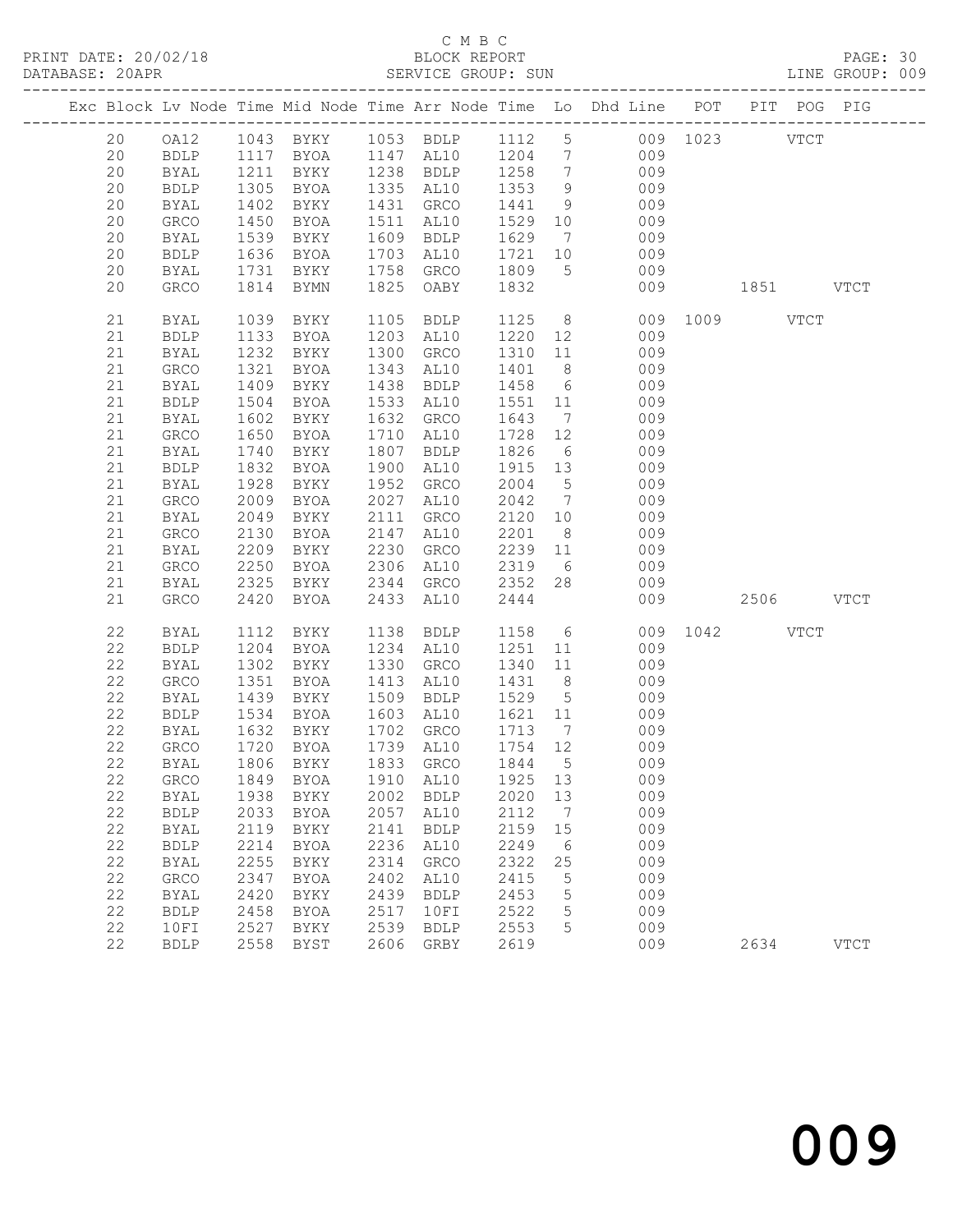# C M B C<br>BLOCK REPORT

PAGE: 31<br>LINE GROUP: 009

|  |    |             |      |             |      |             |         |                 | Exc Block Lv Node Time Mid Node Time Arr Node Time Lo Dhd Line POT |      |      | PIT POG PIG |             |
|--|----|-------------|------|-------------|------|-------------|---------|-----------------|--------------------------------------------------------------------|------|------|-------------|-------------|
|  | 23 | BYAL        | 1142 | BYKY        |      | 1208 BDLP   |         |                 | 1228 7 009 1112                                                    |      |      | <b>VTCT</b> |             |
|  | 23 | <b>BDLP</b> | 1235 | BYOA        |      | 1305 AL10   | 1322 10 |                 | 009                                                                |      |      |             |             |
|  | 23 | <b>BYAL</b> | 1332 | BYKY        | 1401 | GRCO        | 1411    | 9               | 009                                                                |      |      |             |             |
|  | 23 | GRCO        | 1420 | BYOA        | 1443 | AL10        | 1501    | 8 <sup>8</sup>  | 009                                                                |      |      |             |             |
|  | 23 | <b>BYAL</b> | 1509 | BYKY        | 1539 | <b>BDLP</b> | 1559    | $5\overline{)}$ | 009                                                                |      |      |             |             |
|  | 23 | <b>BDLP</b> | 1604 | BYOA        | 1633 | AL10        | 1651    | 11              | 009                                                                |      |      |             |             |
|  | 23 | <b>BYAL</b> | 1702 | BYKY        | 1730 | GRCO        | 1741    | 9               | 009                                                                |      |      |             |             |
|  | 23 | GRCO        | 1750 | BYOA        | 1809 | AL10        | 1824    | 12              | 009                                                                |      |      |             |             |
|  | 23 | <b>BYAL</b> | 1836 | BYKY        | 1903 | <b>BDLP</b> | 1922    | 10              | 009                                                                |      |      |             |             |
|  | 23 | <b>BDLP</b> | 1932 | <b>BYOA</b> | 1957 | AL10        | 2012    | 6               | 009                                                                |      |      |             |             |
|  | 23 | <b>BYAL</b> | 2018 | BYKY        | 2042 | <b>BDLP</b> | 2100    | 14              | 009                                                                |      |      |             |             |
|  | 23 | <b>BDLP</b> | 2114 | BYOA        | 2137 | AL10        | 2151    | 8 <sup>8</sup>  | 009                                                                |      |      |             |             |
|  | 23 | <b>BYAL</b> | 2159 | BYKY        | 2221 | <b>BDLP</b> | 2237    | 19              | 009                                                                |      |      |             |             |
|  | 23 | <b>BDLP</b> | 2256 | BYOA        | 2317 | AL10        | 2330    | 10              | 009                                                                |      |      |             |             |
|  | 23 | <b>BYAL</b> | 2340 | BYKY        | 2359 | <b>BDLP</b> | 2415    | 10              | 009                                                                |      |      |             |             |
|  | 23 | <b>BDLP</b> | 2425 | BYST        | 2433 | GRBY        | 2446    |                 | 009                                                                |      | 2501 |             | <b>VTCT</b> |
|  |    |             |      |             |      |             |         |                 |                                                                    |      |      |             |             |
|  | 24 | <b>BYAL</b> | 1218 | BYKY        | 1246 | <b>GRCO</b> | 1256    |                 | 10<br>009                                                          | 1148 |      | <b>VTCT</b> |             |
|  | 24 | <b>GRCO</b> | 1306 | <b>BYOA</b> | 1328 | AL10        | 1346    | 8 <sup>8</sup>  | 009                                                                |      |      |             |             |
|  | 24 | BYAL        | 1354 | BYKY        | 1423 | <b>BDLP</b> | 1443    | 6               | 009                                                                |      |      |             |             |
|  | 24 | <b>BDLP</b> | 1449 | BYOA        | 1518 | AL10        | 1536    | 11              | 009                                                                |      |      |             |             |
|  | 24 | <b>BYAL</b> | 1547 | BYKY        | 1617 | GRCO        | 1628    | 8               | 009                                                                |      |      |             |             |
|  | 24 | <b>GRCO</b> | 1636 | BYOA        | 1656 | AL10        | 1714    | 11              | 009                                                                |      |      |             |             |
|  | 24 | BYAL        | 1725 | BYKY        | 1752 | <b>BDLP</b> | 1811    | 6               | 009                                                                |      |      |             |             |
|  | 24 | <b>BDLP</b> | 1817 | BYOA        | 1845 | AL10        | 1900    | 8               | 009                                                                |      |      |             |             |
|  | 24 | <b>BYAL</b> | 1908 | BYKY        | 1932 | <b>GRCO</b> | 1944    | $5\overline{)}$ | 009                                                                |      |      |             |             |
|  | 24 | GRCO        | 1949 | BYOA        | 2007 | AL10        | 2022    | $6\overline{6}$ | 009                                                                |      |      |             |             |
|  | 24 | <b>BYAL</b> | 2028 | BYKY        | 2052 | GRCO        | 2103    | $7\overline{ }$ | 009                                                                |      |      |             |             |
|  | 24 | <b>GRCO</b> | 2110 | <b>BYOA</b> | 2127 | AL10        | 2141    | 9               | 009                                                                |      |      |             |             |
|  | 24 | BYAL        | 2150 | BYKY        | 2211 | GRCO        | 2220    | 10              | 009                                                                |      |      |             |             |
|  | 24 | GRCO        | 2230 | <b>BYOA</b> | 2246 | AL10        | 2259    | 11              | 009                                                                |      |      |             |             |
|  | 24 | <b>BYAL</b> | 2310 | BYKY        | 2329 | <b>BDLP</b> | 2345    | 13              | 009                                                                |      |      |             |             |
|  | 24 | <b>BDLP</b> | 2358 | BYOA        | 2417 | AL10        | 2430    | 10              | 009                                                                |      |      |             |             |
|  | 24 | BYAL        | 2440 | BYKY        | 2459 | <b>BDLP</b> | 2513    | 8 <sup>8</sup>  | 009                                                                |      |      |             |             |
|  | 24 | <b>BDLP</b> | 2521 | BYOA        | 2540 | 10FI        | 2545    | 5               | 009                                                                |      |      |             |             |
|  | 24 | 10FI        | 2550 | BYKY        | 2602 | <b>BDLP</b> | 2616    | 5               | 009                                                                |      |      |             |             |
|  | 24 | <b>BDLP</b> | 2621 | <b>BYST</b> | 2629 | GRBY        | 2642    |                 | 009                                                                |      | 2657 |             | <b>VTCT</b> |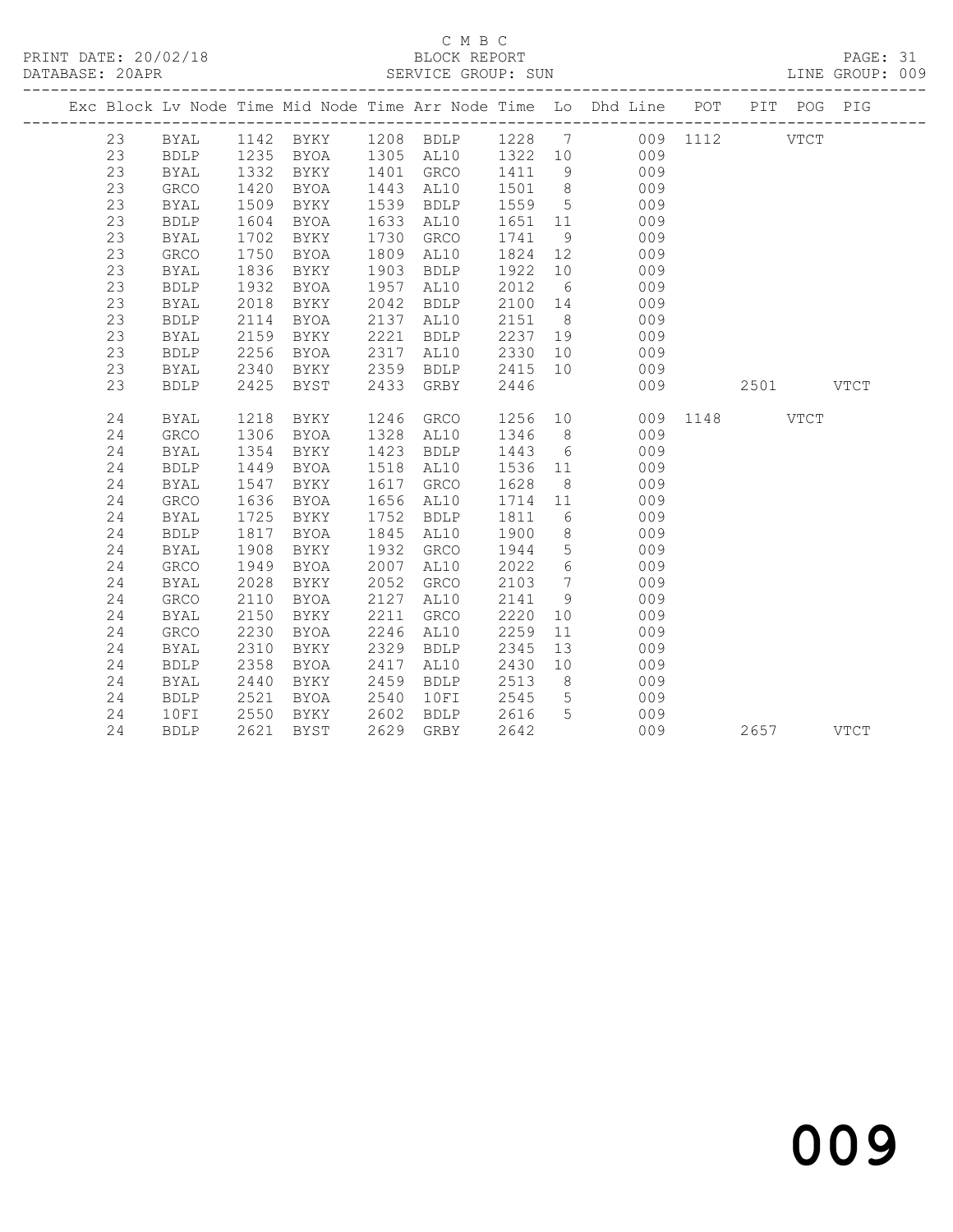|                              |              |              |                                     |              |                                |              |                | Exc Block Lv Node Time Mid Node Time Arr Node Time Lo Dhd Line POT PIT POG PIG                |          |      |             |  |
|------------------------------|--------------|--------------|-------------------------------------|--------------|--------------------------------|--------------|----------------|-----------------------------------------------------------------------------------------------|----------|------|-------------|--|
|                              |              |              |                                     |              |                                |              |                | 1 MRST 520 GRBY 543 RIHA 554 0 010 512 VTCT                                                   |          |      |             |  |
| $\mathbf{1}$                 |              |              |                                     |              |                                |              |                | RIHA 554 GRBY 605 MRST 625 12 010                                                             |          |      |             |  |
| $\mathbf{1}$                 | MRST         |              | 637 GRBY 701 RIHA                   |              |                                |              |                | 714 0 010                                                                                     |          |      |             |  |
| $\mathbf{1}$                 | RIHA         |              |                                     |              |                                |              |                | 714 GRBY 725 MRST 745 17 010<br>802 GRBY 826 RIHA 839 0 010<br>839 GRBY 851 MRST 915 9 010    |          |      |             |  |
| $\mathbf{1}$                 | MRST         |              |                                     |              |                                |              |                |                                                                                               |          |      |             |  |
| $\mathbf{1}$<br>$\mathbf{1}$ | RIHA<br>MRST |              |                                     |              |                                |              |                | $0$ 010                                                                                       |          |      |             |  |
| $\mathbf{1}$                 | RIHA         | 924          | GRBY 953 RIHA 1009                  |              | 1022 MRST                      |              |                |                                                                                               |          |      |             |  |
| $\mathbf{1}$                 | MRST         |              | 1009 GRBY<br>1102 GRBY<br>1102 GRBY |              |                                |              |                | 1022 MRST 1050 12 010<br>1133 RIHA 1150 0 010                                                 |          |      |             |  |
| $\mathbf 1$                  | RIHA         |              | 1150 GRBY                           |              | 1207 MRST 1238                 |              |                | 22 010                                                                                        |          |      |             |  |
| $\mathbf{1}$                 | MRST         | 1300         | GRBY                                |              | 1333 RIHA 1350                 |              |                | $0$ 010                                                                                       |          |      |             |  |
| $\mathbf 1$                  | RIHA         | 1350         | GRBY                                |              |                                |              |                |                                                                                               |          |      |             |  |
| $\mathbf{1}$                 | MRST         | 1458         | GRBY                                |              |                                |              |                | 1407 MRST 1439 19 010<br>1533 RIHA 1550 0 010                                                 |          |      |             |  |
| $\mathbf 1$                  | RIHA         |              | 1550 GRBY                           |              | 1609 MRST 1644 19              |              |                | 010                                                                                           |          |      |             |  |
| $\mathbf{1}$                 | MRST         | 1703         | GRBY                                |              | 1734 RIHA 1750                 |              | $\overline{0}$ | 010                                                                                           |          |      |             |  |
| $\mathbf 1$                  | RIHA         | 1750         | GRBY                                |              | 1808 MRST                      | 1839         |                | 10 010                                                                                        |          |      |             |  |
| $\mathbf{1}$                 | MRST         | 1849         | GRBY                                |              |                                |              |                | 1919 RIHA 1935 0 010<br>1950 MRST 2018 12 010                                                 |          |      |             |  |
| $\mathbf{1}$                 | RIHA         |              | 1935 GRBY                           |              |                                |              |                |                                                                                               |          |      |             |  |
| $\mathbf{1}$                 | MRST         | 2030         | GRBY                                |              | 2054 RIHA 2109                 |              |                | $0$ 010                                                                                       |          |      |             |  |
| $\mathbf 1$                  | RIHA         |              | 2109 GRBY                           |              |                                |              |                |                                                                                               |          |      |             |  |
| $\mathbf{1}$<br>$\mathbf 1$  | MRST<br>RIHA |              | 2210 GRBY<br>2210 GRBY<br>2249 GRBY |              |                                |              |                | 2124 MRST 2149 21 010<br>2234 RIHA 2249 0 010<br>2303 MRST 2327 010<br>010<br>$010$ 2332 VTCT |          |      |             |  |
| 2                            | MRST         | 540          | GRBY                                |              | 603 RIHA 614                   |              |                | 0 0 0 0 0 0 $\sqrt{ }$                                                                        | 532 VTCT |      |             |  |
| $\mathbf{2}$                 | RIHA         |              |                                     |              |                                |              |                | 010                                                                                           |          |      |             |  |
| $\mathbf{2}$                 | MRST         |              | 614 GRBY<br>657 GRBY                |              | 625 MRST<br>721 RIHA           |              |                | 645 12<br>734 0<br>010                                                                        |          |      |             |  |
| $\mathbf{2}$                 | RIHA         | 734          | GRBY                                |              | 746 MRST                       | 806          | 10             | 010                                                                                           |          |      |             |  |
| $\mathbf{2}$                 | MRST         | 816          | GRBY                                |              | 840 RIHA                       | 854          |                | $0\qquad \qquad 010$                                                                          |          |      |             |  |
| $\mathbf{2}$                 | RIHA         |              | 854 GRBY<br>937 GRBY                |              | 906 MRST 930<br>1006 RIHA 1022 |              |                | $\begin{array}{ccc} 7 & \quad & 010 \\ 0 & \quad & 010 \end{array}$                           |          |      |             |  |
| $\mathbf{2}$                 | MRST         |              |                                     |              |                                |              |                |                                                                                               |          |      |             |  |
| $\mathbf{2}$                 | RIHA         |              | 1022 GRBY 1035 MRST 1103 14         |              |                                |              |                | 010                                                                                           |          |      |             |  |
| $\overline{c}$               | MRST         |              | 1117 GRBY 1149 RIHA 1205            |              |                                |              | $\overline{0}$ | 010                                                                                           |          |      |             |  |
| $\overline{2}$               |              |              | RIHA 1205 GRBY 1222 MRST 1253 22    |              |                                |              | $\mathbf 0$    | 010                                                                                           |          |      |             |  |
| $\mathbf 2$<br>$\mathbf{2}$  | MRST<br>RIHA | 1315<br>1405 | GRBY<br>GRBY                        | 1348<br>1422 | RIHA<br>MRST                   | 1405<br>1454 | 20             | 010<br>010                                                                                    |          |      |             |  |
| $\mathbf{2}$                 | MRST         | 1514         | GRBY                                | 1549         | RIHA                           | 1605         | 0              | 010                                                                                           |          |      |             |  |
| $\mathbf{2}$                 | RIHA         | 1605         | ${\tt GRBY}$                        | 1624         | MRST                           | 1659         | 19             | 010                                                                                           |          |      |             |  |
| $\mathbf{2}$                 | MRST         | 1718         | GRBY                                | 1749         | RIHA                           | 1805         | $\circ$        | 010                                                                                           |          |      |             |  |
| $\mathbf{2}$                 | RIHA         | 1805         | GRBY                                | 1823         | MRST                           | 1852         | 13             | 010                                                                                           |          |      |             |  |
| $\mathbf{2}$                 | MRST         | 1905         | GRBY                                | 1935         | RIHA                           | 1951         | 0              | 010                                                                                           |          |      |             |  |
| $\mathbf{2}$                 | RIHA         | 1951         | ${\tt GRBY}$                        | 2006         | MRST                           | 2034         | 16             | 010                                                                                           |          |      |             |  |
| $\mathbf{2}$                 | MRST         | 2050         | GRBY                                | 2114         | RIHA                           | 2129         | $\circ$        | 010                                                                                           |          |      |             |  |
| $\mathbf 2$                  | RIHA         | 2129         | GRBY                                | 2144         | MRST                           | 2209         | 23             | 010                                                                                           |          |      |             |  |
| $\mathbf 2$                  | MRST         | 2232         | GRBY                                | 2256         | RIHA                           | 2309         | 0              | 010                                                                                           |          |      |             |  |
| $\mathbf 2$                  | RIHA         | 2309         | GRBY                                | 2323         | MRST                           | 2346         | 9              | 010                                                                                           |          |      |             |  |
| $\overline{c}$               | MRST         | 2355         | GRBY                                | 2419         | RIHA                           | 2432         | 3              | 010                                                                                           |          |      |             |  |
| $\overline{2}$               | RIHA         | 2435         | GRBY                                | 2450         | MRST                           | 2511         |                | 010                                                                                           |          | 2516 | <b>VTCT</b> |  |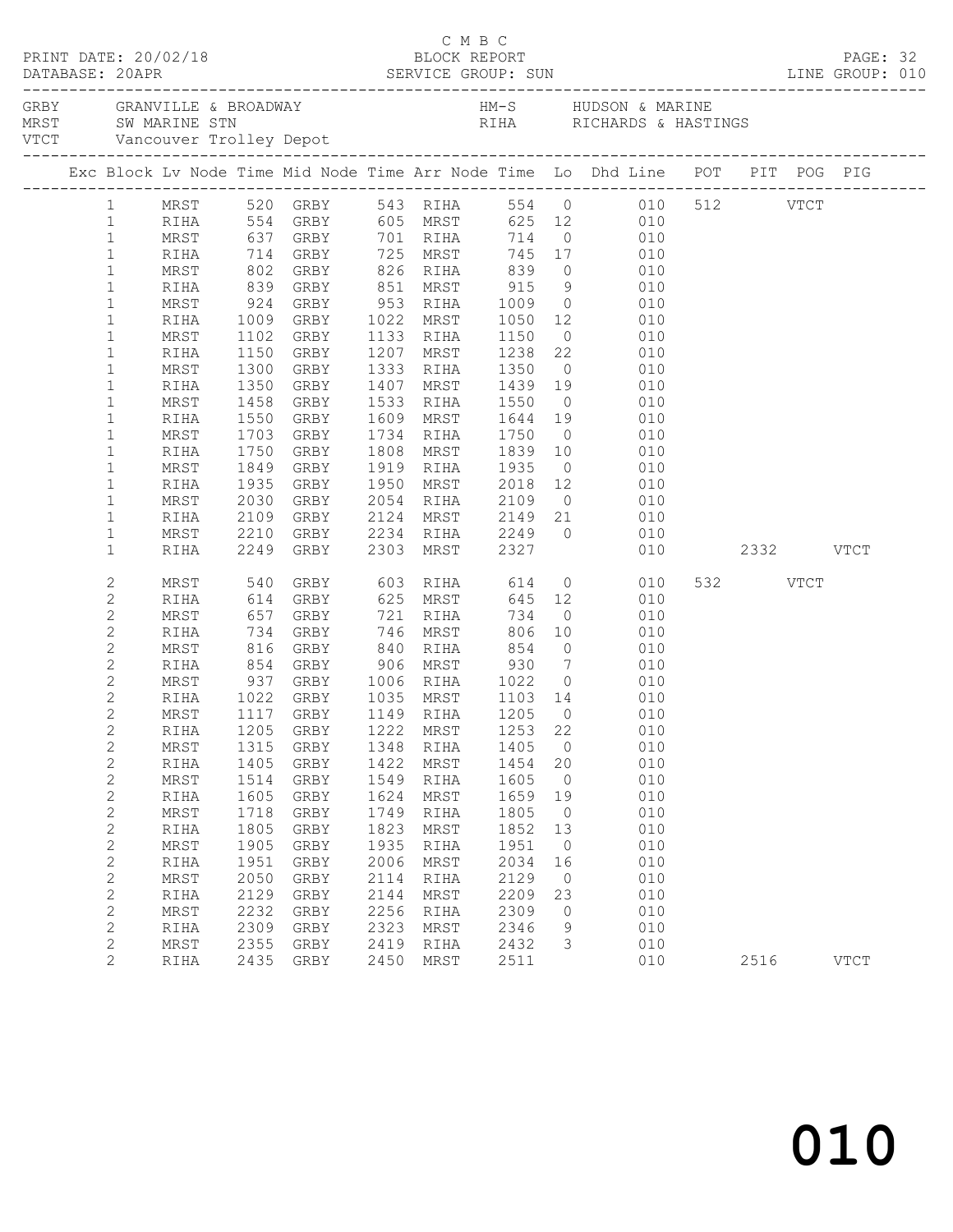# C M B C<br>BLOCK REPORT

PAGE: 33<br>LINE GROUP: 010

|             |              |              |              |              |              |              |                      | Exc Block Lv Node Time Mid Node Time Arr Node Time Lo Dhd Line POT | PIT POG PIG |             |             |
|-------------|--------------|--------------|--------------|--------------|--------------|--------------|----------------------|--------------------------------------------------------------------|-------------|-------------|-------------|
| 3           | MRST         |              |              |              |              |              |                      | 600 GRBY 623 RIHA 634 0 010                                        | 552         | <b>VTCT</b> |             |
| $\mathsf 3$ | RIHA         |              | 634 GRBY     |              | 645 MRST     | 705 12       |                      | 010                                                                |             |             |             |
| $\mathsf 3$ | MRST         | 717          | GRBY         |              | 741 RIHA     | 754          | $\overline{0}$       | 010                                                                |             |             |             |
| 3           | RIHA         | 754          | GRBY         |              | 806 MRST     | 826 19       |                      | 010                                                                |             |             |             |
| 3           | MRST         | 845          | GRBY         | 910          | RIHA         | 924          | $\overline{0}$       | 010                                                                |             |             |             |
| $\mathsf 3$ | RIHA         | 924          | GRBY         | 936          | MRST         | 1001         | 16                   | 010                                                                |             |             |             |
| 3           | MRST         | 1017         | GRBY         | 1048         | RIHA         | 1105         | $\overline{0}$       | 010                                                                |             |             |             |
| 3           | RIHA         | 1105         | GRBY         | 1120         | MRST         | 1151         | 10                   | 010                                                                |             |             |             |
| 3           | MRST         | 1201         | GRBY         | 1234         | RIHA         | 1250         | $\overline{0}$       | 010                                                                |             |             |             |
| $\mathsf 3$ | RIHA         | 1250         | GRBY         | 1307         | MRST         | 1339         | 20                   | 010                                                                |             |             |             |
| 3<br>3      | MRST<br>RIHA | 1359<br>1450 | GRBY<br>GRBY | 1433<br>1508 | RIHA<br>MRST | 1450<br>1542 | $\overline{0}$<br>20 | 010<br>010                                                         |             |             |             |
| 3           | MRST         | 1602         | GRBY         | 1634         | RIHA         | 1650         | $\overline{0}$       | 010                                                                |             |             |             |
| 3           | RIHA         | 1650         | GRBY         | 1708         | MRST         | 1741         | 22                   | 010                                                                |             |             |             |
| $\mathsf 3$ | MRST         | 1803         | GRBY         | 1834         | RIHA         | 1850         | $\overline{0}$       | 010                                                                |             |             |             |
| 3           | RIHA         | 1850         | GRBY         | 1907         | MRST         | 1935         | 19                   | 010                                                                |             |             |             |
| 3           | MRST         | 1954         | GRBY         | 2020         | RIHA         | 2036         | $\overline{0}$       | 010                                                                |             |             |             |
| $\mathsf 3$ | RIHA         | 2036         | GRBY         | 2051         | MRST         | 2118         | 12                   | 010                                                                |             |             |             |
| 3           | MRST         | 2130         | GRBY         | 2154         | RIHA         | 2209         | $\overline{0}$       | 010                                                                |             |             |             |
| 3           | RIHA         | 2209         | GRBY         | 2223         | MRST         | 2247         | 25                   | 010                                                                |             |             |             |
| $\mathsf 3$ | MRST         | 2312         | GRBY         | 2336         | RIHA         | 2349         | $\bigcirc$           | 010                                                                |             |             |             |
| 3           | RIHA         | 2349         | GRBY         | 2403         | MRST         | 2426         |                      | 010                                                                | 2431 VTCT   |             |             |
|             |              |              |              |              |              |              |                      |                                                                    |             |             |             |
| 4           | MRST         | 617          | GRBY         | 641          | RIHA         | 654          | $\overline{0}$       | 010                                                                | 609         | VTCT        |             |
| 4           | RIHA         | 654          | GRBY         |              | 705 MRST     | 725          | 9                    | 010                                                                |             |             |             |
| 4           | MRST         | 734          | GRBY         | 758          | RIHA         | 811          | $\overline{0}$       | 010                                                                |             |             |             |
| 4           | RIHA         | 811          | GRBY         | 823          | MRST         | 843          | 14                   | 010                                                                |             |             |             |
| 4           | MRST         | 857          | GRBY         | 923          | RIHA         | 939          | $\overline{0}$       | 010                                                                |             |             |             |
| 4           | RIHA         | 939          | GRBY         | 952          | MRST         | 1018         | 14                   | 010                                                                |             |             |             |
| 4           | MRST         | 1032         | GRBY         | 1103         | RIHA         | 1120         | $\overline{0}$       | 010                                                                |             |             |             |
| 4           | RIHA         | 1120         | GRBY         | 1135         | MRST         | 1206         | 10                   | 010                                                                |             |             |             |
| 4           | MRST         | 1216         | GRBY         | 1249         | RIHA         | 1305         | $\overline{0}$       | 010                                                                |             |             |             |
| 4           | RIHA         | 1305         | GRBY         | 1322         | MRST         | 1354         | 20                   | 010<br>010                                                         |             |             |             |
| 4<br>4      | MRST<br>RIHA | 1414<br>1505 | GRBY<br>GRBY | 1448<br>1523 | RIHA<br>MRST | 1505<br>1557 | $\overline{0}$<br>21 | 010                                                                |             |             |             |
| 4           | MRST         | 1618         | GRBY         | 1649         | RIHA         | 1705         | $\overline{0}$       | 010                                                                |             |             |             |
| 4           | RIHA         | 1705         | GRBY         | 1723         | MRST         | 1756         | 23                   | 010                                                                |             |             |             |
| 4           | MRST         | 1819         | GRBY         |              | 1849 RIHA    | 1905         | $\overline{0}$       | 010                                                                |             |             |             |
| 4           | RIHA         | 1905         | GRBY         |              | 1922 MRST    | 1950 19      |                      | 010                                                                |             |             |             |
| 4           | MRST         |              | 2009 GRBY    |              | 2035 RIHA    | 2051 0       |                      | 010                                                                |             |             |             |
| 4           | RIHA         | 2051         | GRBY         | 2106         | MRST         | 2133         | 17                   | 010                                                                |             |             |             |
| 4           | MRST         | 2150         | GRBY         | 2214         | RIHA         | 2229         | $\circ$              | 010                                                                |             |             |             |
| 4           | RIHA         | 2229         | GRBY         | 2243         | MRST         | 2307         | 18                   | 010                                                                |             |             |             |
| 4           | MRST         | 2325         | GRBY         | 2349         | RIHA         | 2402         | 3                    | 010                                                                |             |             |             |
| 4           | RIHA         | 2405         | GRBY         | 2420         | MRST         | 2441         | 14                   | 010                                                                |             |             |             |
| 4           | MRST         | 2455         | GRBY         | 2519         | RIHA         | 2532         | 3                    | 010                                                                |             |             |             |
| 4           | RIHA         | 2535         | GRBY         | 2550         | $HM-S$       | 2606         |                      | 010                                                                | 2608        |             | <b>VTCT</b> |
|             |              |              |              |              |              |              |                      |                                                                    |             |             |             |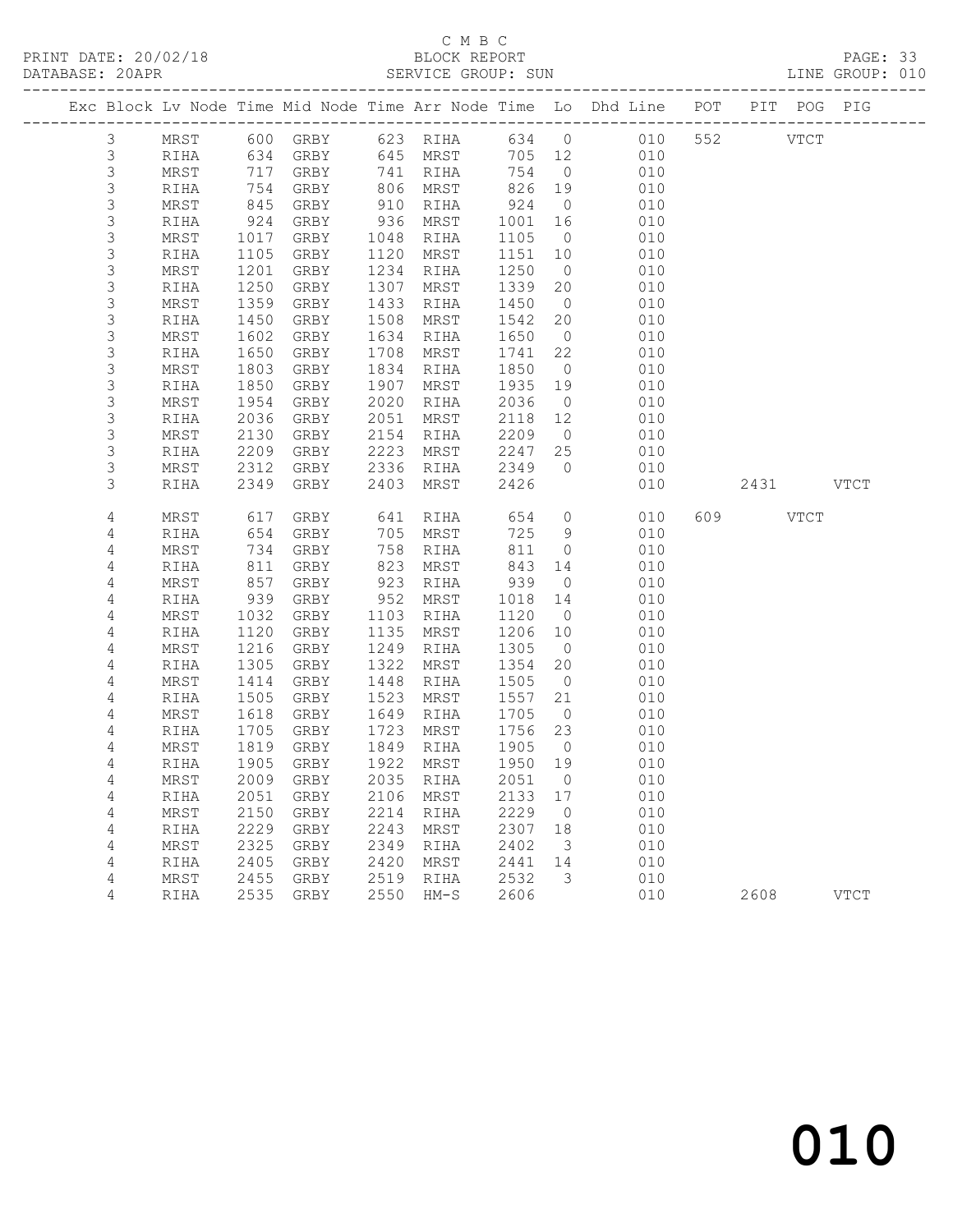## C M B C<br>BLOCK REPORT

PAGE: 34<br>LINE GROUP: 010

|  |                  |              |              |                             |              |                |              |                | Exc Block Lv Node Time Mid Node Time Arr Node Time Lo Dhd Line POT PIT POG PIG |      |                    |             |
|--|------------------|--------------|--------------|-----------------------------|--------------|----------------|--------------|----------------|--------------------------------------------------------------------------------|------|--------------------|-------------|
|  | $5\phantom{.0}$  | MRST         |              | 749 GRBY                    | 813          | RIHA           | 826          | $\circ$        | 010                                                                            |      | 741<br><b>VTCT</b> |             |
|  | 5                | RIHA         | 826          | GRBY                        | 838          | MRST           | 902          | 9              | 010                                                                            |      |                    |             |
|  | 5                | MRST         | 911          | GRBY                        | 938          | RIHA           | 954          | $\overline{0}$ | 010                                                                            |      |                    |             |
|  | 5                | RIHA         | 954          | GRBY                        | 1007         | MRST           | 1033         | 14             | 010                                                                            |      |                    |             |
|  | 5                | MRST         | 1047         | GRBY                        | 1118         | RIHA           | 1135         | $\overline{0}$ | 010                                                                            |      |                    |             |
|  | 5                | RIHA         | 1135         | GRBY                        | 1152         | MRST           | 1223         | 22             | 010                                                                            |      |                    |             |
|  | $\mathsf S$      | MRST         | 1245         | GRBY                        | 1318         | RIHA           | 1335         | $\overline{0}$ | 010                                                                            |      |                    |             |
|  | 5                | RIHA         | 1335         | GRBY                        | 1352         | MRST           | 1424         | 19             | 010                                                                            |      |                    |             |
|  | 5                | MRST         | 1443         | GRBY                        | 1518         | RIHA           | 1535         | $\overline{0}$ | 010                                                                            |      |                    |             |
|  | 5                | RIHA         | 1535         | GRBY                        | 1554         | MRST           | 1629         | 19             | 010                                                                            |      |                    |             |
|  | 5                | MRST         | 1648         | GRBY                        | 1719         | RIHA           | 1735         | $\overline{0}$ | 010                                                                            |      |                    |             |
|  | 5                | RIHA         | 1735         | GRBY                        | 1753         | MRST           | 1826         |                | 010                                                                            |      | 1833 VTCT          |             |
|  |                  |              |              |                             |              |                |              |                |                                                                                |      |                    |             |
|  | 6                | MRST         | 830          | GRBY                        | 855          | RIHA           | 909          | $\circ$        | 010                                                                            |      | 822 VTCT           |             |
|  | 6                | RIHA         | 909          | GRBY                        | 921          | MRST           | 946          | 17             | 010                                                                            |      |                    |             |
|  | 6                | MRST         | 1003         | GRBY                        | 1033         | RIHA           | 1050         | $\overline{0}$ | 010                                                                            |      |                    |             |
|  | 6                | RIHA         | 1050         | GRBY                        | 1104         | MRST           | 1134         | 12             | 010                                                                            |      |                    |             |
|  | 6                | MRST         | 1146         | GRBY                        | 1219         | RIHA           | 1235         | $\overline{0}$ | 010                                                                            |      |                    |             |
|  | 6                | RIHA         | 1235         | GRBY                        | 1252         | MRST           | 1324         | 20             | 010                                                                            |      |                    |             |
|  | 6                | MRST         | 1344         | GRBY                        | 1418         | RIHA           | 1435         | $\overline{0}$ | 010                                                                            |      |                    |             |
|  | 6                | RIHA         | 1435         | GRBY                        | 1453         | MRST           | 1527         | 20             | 010                                                                            |      |                    |             |
|  | 6                | MRST         | 1547         | GRBY                        | 1619         | RIHA           | 1635         | $\overline{0}$ | 010                                                                            |      |                    |             |
|  | 6                | RIHA         | 1635         | GRBY                        | 1653         | MRST           | 1726         | 22             | 010                                                                            |      |                    |             |
|  | 6                | MRST         | 1748         | GRBY                        | 1819         | RIHA           | 1835         | $\overline{0}$ | 010                                                                            |      |                    |             |
|  | 6                | RIHA         | 1835         | GRBY                        | 1852         | MRST           | 1920         | 18             | 010                                                                            |      |                    |             |
|  | 6                | MRST         | 1938         | GRBY                        | 2005         | RIHA           | 2021         | $\overline{0}$ | 010                                                                            |      |                    |             |
|  | 6                | RIHA         | 2021         | GRBY                        | 2036         | MRST           | 2103         | 7              | 010                                                                            |      |                    |             |
|  | 6                | MRST         | 2110         | GRBY                        | 2134         | RIHA           | 2149         | $\overline{0}$ | 010                                                                            |      |                    |             |
|  | 6                | RIHA         | 2149         | GRBY                        | 2204         | MRST           | 2229         | 23             | 010                                                                            |      |                    |             |
|  | 6                | MRST         | 2252         | GRBY                        | 2316         | RIHA           | 2329         | $\overline{0}$ | 010                                                                            |      |                    |             |
|  | 6                | RIHA<br>MRST | 2329<br>2425 | GRBY                        | 2343<br>2449 | MRST           | 2406         | 19<br>3        | 010<br>010                                                                     |      |                    |             |
|  | 6<br>6           |              | 2505         | GRBY                        | 2520         | RIHA<br>$HM-S$ | 2502<br>2536 |                | 010                                                                            |      | 2538               |             |
|  |                  | RIHA         |              | GRBY                        |              |                |              |                |                                                                                |      |                    | <b>VTCT</b> |
|  | 7                | MRST         | 948          | GRBY                        | 1018         | RIHA           | 1035         | $\circ$        | 010                                                                            | 940  | <b>VTCT</b>        |             |
|  | 7                | RIHA         | 1035         | GRBY                        | 1049         | MRST           | 1118         | 14             | 010                                                                            |      |                    |             |
|  | 7                | MRST         | 1132         | GRBY                        | 1204         | RIHA           | 1220         | $\overline{0}$ | 010                                                                            |      |                    |             |
|  | 7                | RIHA         | 1220         | GRBY                        | 1237         | MRST           | 1308         | 22             | 010                                                                            |      |                    |             |
|  | 7                | MRST         | 1330         | GRBY                        | 1403         | RIHA           | 1420         | $\bigcirc$     | 010                                                                            |      |                    |             |
|  | 7                | RIHA         |              | 1420 GRBY 1437 MRST 1509 23 |              |                |              |                | 010                                                                            |      |                    |             |
|  | 7                | MRST         | 1532         | GRBY                        | 1604         | RIHA           | 1620         | $\circ$        | 010                                                                            |      |                    |             |
|  | $\boldsymbol{7}$ | RIHA         | 1620         | GRBY                        | 1639         | MRST           | 1714         | 19             | 010                                                                            |      |                    |             |
|  | 7                | MRST         | 1733         | GRBY                        | 1804         | RIHA           | 1820         | $\circ$        | 010                                                                            |      |                    |             |
|  | 7                | RIHA         | 1820         | GRBY                        | 1838         | MRST           | 1907         | 16             | 010                                                                            |      |                    |             |
|  | $\overline{7}$   | MRST         | 1923         | GRBY                        | 1950         | RIHA           | 2006         | $\mathbf 0$    | 010                                                                            |      |                    |             |
|  | 7                | RIHA         | 2006         | GRBY                        | 2021         | MRST           | 2048         |                | 010                                                                            |      | 2054               | <b>VTCT</b> |
|  | $\,8\,$          | $\tt MRST$   | 1231         | GRBY                        | 1304         | RIHA           | 1320         | 0              | 010                                                                            | 1223 | <b>VTCT</b>        |             |
|  | $\,8\,$          | RIHA         | 1320         | GRBY                        | 1337         | MRST           | 1409         | 19             | 010                                                                            |      |                    |             |
|  | $\,8\,$          | $\tt MRST$   | 1428         | GRBY                        | 1503         | RIHA           | 1520         | $\overline{0}$ | 010                                                                            |      |                    |             |
|  | $\,8\,$          | RIHA         | 1520         | GRBY                        | 1538         | MRST           | 1613         | 20             | 010                                                                            |      |                    |             |
|  | $\,8\,$          | MRST         | 1633         | GRBY                        | 1704         | RIHA           | 1720         | $\circ$        | 010                                                                            |      |                    |             |
|  | $\,8\,$          | RIHA         | 1720         | GRBY                        | 1738         | MRST           | 1811         | 23             | 010                                                                            |      |                    |             |
|  | 8                | MRST         | 1834         | GRBY                        | 1904         | RIHA           | 1920         | $\mathbf 0$    | 010                                                                            |      |                    |             |
|  | 8                | RIHA         | 1920         | GRBY                        | 1937         | MRST           | 2005         |                | 010                                                                            |      | 2011               | <b>VTCT</b> |
|  |                  |              |              |                             |              |                |              |                |                                                                                |      |                    |             |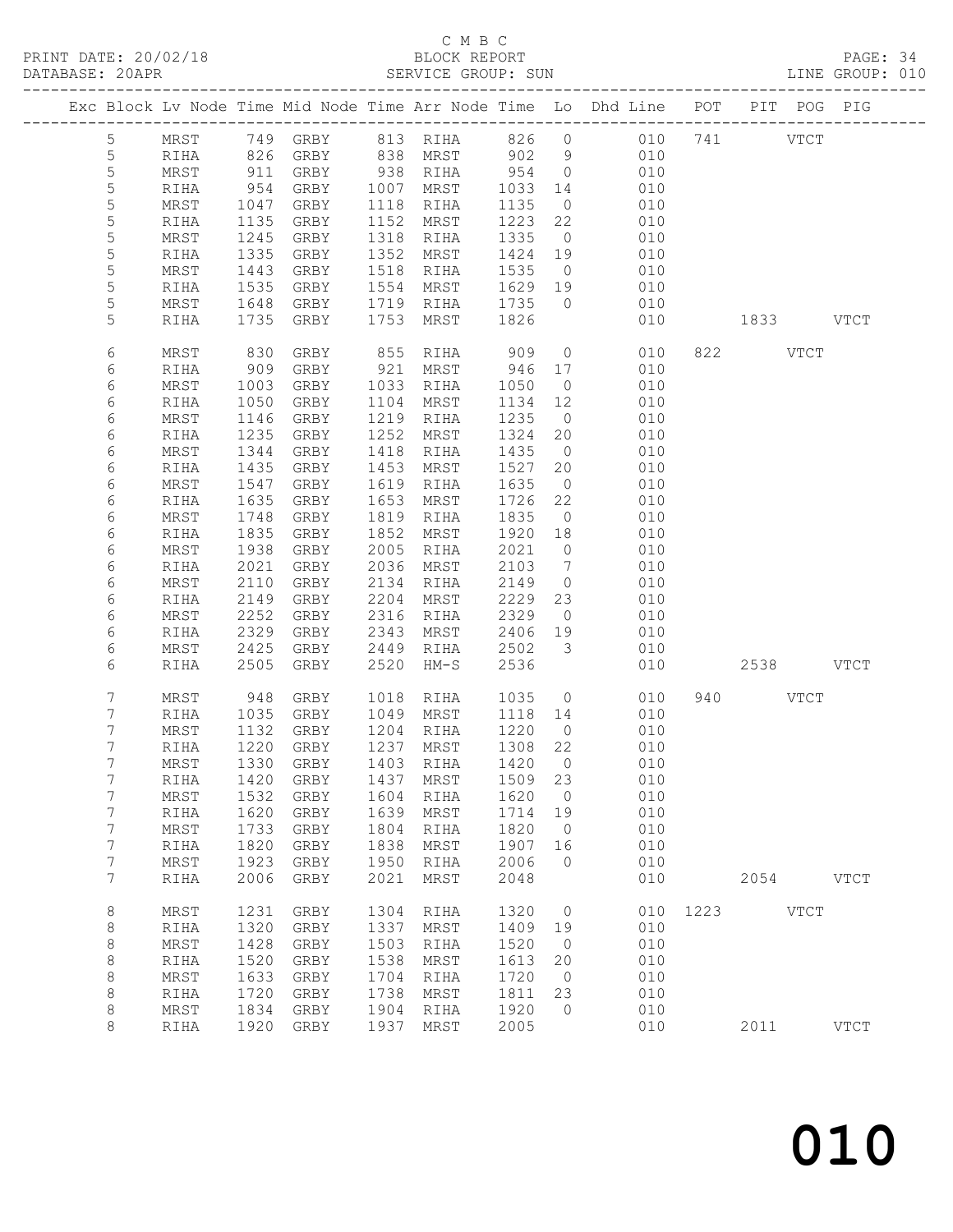|  |        |                           |              | PRINT DATE: 20/02/18 |                          | C M B C<br>BLOCK REPORT                                                                                                                                                                                                              |      |      |                |                                                                                                      |  |  |      | PAGE: 35    |  |
|--|--------|---------------------------|--------------|----------------------|--------------------------|--------------------------------------------------------------------------------------------------------------------------------------------------------------------------------------------------------------------------------------|------|------|----------------|------------------------------------------------------------------------------------------------------|--|--|------|-------------|--|
|  |        |                           |              |                      |                          | ALM ALMA & 10 AV NORTH AL10 ALMA & 10 AV ALMA & 10 AV BROADWAY & GRANVILLE A BROADWAY GRBY GRANVILLE & BROADWAY<br>HACO HASTINGS & COMMERCIAL HRPN HOMER & PENDER<br>KTLP KOOTENAY LOOP ULP1 UNIVERSITY LOOP<br>VTCT Vancouver Troll |      |      |                |                                                                                                      |  |  |      |             |  |
|  |        |                           |              |                      |                          |                                                                                                                                                                                                                                      |      |      |                | Exc Block Lv Node Time Mid Node Time Arr Node Time Lo Dhd Line POT PIT POG PIG                       |  |  |      |             |  |
|  |        |                           |              |                      |                          |                                                                                                                                                                                                                                      |      |      |                | GR 61 ULP1 300 GRBY 319 HRPN 330 0 014 230 VTCT                                                      |  |  |      |             |  |
|  |        |                           |              |                      |                          |                                                                                                                                                                                                                                      |      |      |                | #GR 61 ULP1 300 GRBY 319 HRPN 330 0 014 230 VTCT                                                     |  |  |      |             |  |
|  |        | GR 61 HRPN<br>#GR 61 HRPN |              |                      |                          |                                                                                                                                                                                                                                      |      |      |                | 330 BYGR 339 ULP1 357 8 014<br>330 BYGR 339 ULP1 357 8 014<br>405 GRBY 424 HRPN 435 0 014            |  |  |      |             |  |
|  |        |                           |              |                      |                          |                                                                                                                                                                                                                                      |      |      |                |                                                                                                      |  |  |      |             |  |
|  |        | 61                        | ULP1         |                      |                          |                                                                                                                                                                                                                                      |      |      |                |                                                                                                      |  |  |      |             |  |
|  |        | 61                        | HRPN         |                      | 435 BYGR 444 ULP1 502    |                                                                                                                                                                                                                                      |      |      |                | 6 014                                                                                                |  |  |      |             |  |
|  |        | 61                        | ULP1         |                      |                          |                                                                                                                                                                                                                                      |      |      |                |                                                                                                      |  |  |      |             |  |
|  |        | 61                        | KTLP         |                      |                          |                                                                                                                                                                                                                                      |      |      |                |                                                                                                      |  |  |      |             |  |
|  |        | 61                        | ULP1         |                      |                          |                                                                                                                                                                                                                                      |      |      |                | 756 BYGR 829 ULP1 848 5 014                                                                          |  |  |      |             |  |
|  |        | 61<br>61                  | KTLP         |                      |                          |                                                                                                                                                                                                                                      |      |      |                |                                                                                                      |  |  |      |             |  |
|  |        | 61                        | ULP1<br>KTLP |                      |                          |                                                                                                                                                                                                                                      |      |      |                | 853 GRBY 915 KTLP 949 8 014                                                                          |  |  |      |             |  |
|  |        | 61                        | ULP1         |                      |                          |                                                                                                                                                                                                                                      |      |      |                | 957 BYGR 1037 ULP1 1101 13 014<br>1114 GRBY 1139 KTLP 1221 15 014                                    |  |  |      |             |  |
|  |        | 61                        | KTLP         | 1236                 |                          |                                                                                                                                                                                                                                      |      |      |                | BYGR 1319 ULP1 1345 14 014                                                                           |  |  |      |             |  |
|  |        | 61                        | ULP1         |                      |                          |                                                                                                                                                                                                                                      |      |      |                | 1359 GRBY 1424 KTLP 1510 16 014                                                                      |  |  |      |             |  |
|  |        | 61                        | KTLP         |                      |                          |                                                                                                                                                                                                                                      |      |      |                |                                                                                                      |  |  |      |             |  |
|  |        | 61                        | ULP1         |                      |                          |                                                                                                                                                                                                                                      |      |      |                | 1526 BYGR 1608 ULP1 1636 8 014<br>1644 GRBY 1709 KTLP 1754 14 014<br>1808 BYGR 1848 ULP1 1916 6 014  |  |  |      |             |  |
|  |        | 61                        | KTLP         | 1808                 |                          |                                                                                                                                                                                                                                      |      |      |                |                                                                                                      |  |  |      |             |  |
|  |        | 61                        | ULP1         |                      |                          |                                                                                                                                                                                                                                      |      |      |                | 1922 GRBY 1946 HRPN 1959 0 014                                                                       |  |  |      |             |  |
|  |        | 61                        | HRPN         |                      |                          |                                                                                                                                                                                                                                      |      |      |                |                                                                                                      |  |  |      |             |  |
|  |        | 61                        | ULP1         |                      |                          |                                                                                                                                                                                                                                      |      |      |                | 1959 BYGR 2014 ULP1 2039 15 014<br>2054 GRBY 2117 HRPN 2129 0 014<br>2129 BYGR 2144 ULP1 2205 16 014 |  |  |      |             |  |
|  |        | 61                        | HRPN         |                      |                          |                                                                                                                                                                                                                                      |      |      |                |                                                                                                      |  |  |      |             |  |
|  |        | 61                        | ULP1         |                      | 2221 A10N 2232 GRBY 2243 |                                                                                                                                                                                                                                      |      |      |                | 014 2300 VTCT                                                                                        |  |  |      |             |  |
|  |        | GR 62                     |              |                      |                          |                                                                                                                                                                                                                                      |      |      |                | ULP1 330 GRBY 349 HRPN 400 0 014 300 VTCT<br>ULP1 330 GRBY 349 HRPN 400 0 014 300 VTCT               |  |  |      |             |  |
|  | #GR 62 |                           | ULP1         |                      |                          |                                                                                                                                                                                                                                      |      |      |                |                                                                                                      |  |  |      |             |  |
|  |        | 62                        | HRPN         | 400                  |                          |                                                                                                                                                                                                                                      |      |      |                | BYGR 409 ULP1 427 7 014                                                                              |  |  |      |             |  |
|  |        | 62                        | ULP1         |                      |                          |                                                                                                                                                                                                                                      |      |      |                | 5 014                                                                                                |  |  |      |             |  |
|  |        | 62                        | HRPN         |                      |                          |                                                                                                                                                                                                                                      |      |      |                | $014$<br>$014$                                                                                       |  |  |      |             |  |
|  |        | 62                        | ULP1         |                      |                          |                                                                                                                                                                                                                                      |      |      |                |                                                                                                      |  |  |      |             |  |
|  |        | 62                        |              |                      |                          |                                                                                                                                                                                                                                      |      |      |                | KTLP 646 BYGR 719 ULP1 738 5 014                                                                     |  |  |      |             |  |
|  |        | 62                        | ULP1         |                      | 743 GRBY                 | 804                                                                                                                                                                                                                                  | KTLP | 837  | $\overline{7}$ | 014                                                                                                  |  |  |      |             |  |
|  |        | 62                        | KTLP         | 844                  | BYGR                     | 919                                                                                                                                                                                                                                  | ULP1 | 941  | 11             | 014                                                                                                  |  |  |      |             |  |
|  |        | 62                        | ULP1         | 952                  | GRBY                     | 1015                                                                                                                                                                                                                                 | KTLP | 1054 | 10             | 014                                                                                                  |  |  |      |             |  |
|  |        | 62                        | KTLP         | 1104                 | BYGR                     | 1144                                                                                                                                                                                                                                 | ULP1 | 1210 | 12             | 014                                                                                                  |  |  |      |             |  |
|  |        | 62                        | ULP1         | 1222                 | GRBY                     | 1247                                                                                                                                                                                                                                 | KTLP | 1332 | 16             | 014                                                                                                  |  |  |      |             |  |
|  |        | 62                        | KTLP         | 1348                 | BYGR                     | 1432                                                                                                                                                                                                                                 | ULP1 | 1500 | 11             | 014                                                                                                  |  |  |      |             |  |
|  |        | 62                        | ULP1         | 1511                 | GRBY                     | 1536                                                                                                                                                                                                                                 | KTLP | 1622 | 16             | 014                                                                                                  |  |  |      |             |  |
|  |        | 62                        | KTLP         | 1638                 | BYGR                     | 1719                                                                                                                                                                                                                                 | ULP1 | 1747 | 14             | 014                                                                                                  |  |  |      |             |  |
|  |        | 62                        | ULP1         | 1801                 | GRBY                     | 1826                                                                                                                                                                                                                                 | KTLP | 1910 |                | 014                                                                                                  |  |  | 1952 | <b>VTCT</b> |  |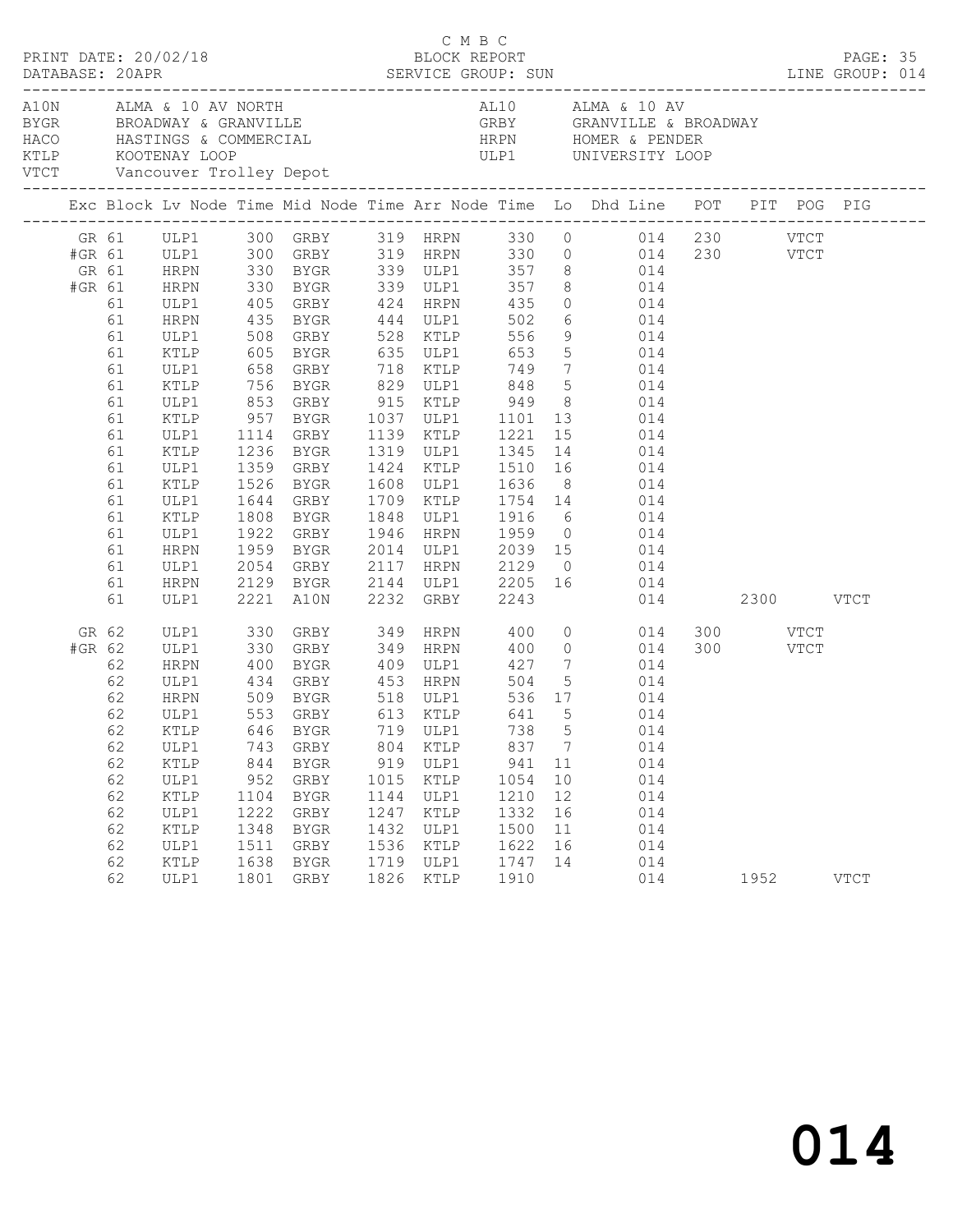PRINT DATE: 20/02/18 BLOCK REPORT BATABASE: 20APR

# C M B C<br>BLOCK REPORT

PAGE: 36<br>LINE GROUP: 014

|    |             |      |                                 |      |                      |                    |                 | Exc Block Lv Node Time Mid Node Time Arr Node Time Lo Dhd Line POT PIT POG PIG |           |             |             |
|----|-------------|------|---------------------------------|------|----------------------|--------------------|-----------------|--------------------------------------------------------------------------------|-----------|-------------|-------------|
| 63 | BYGR        |      |                                 |      |                      |                    |                 |                                                                                |           | <b>VTCT</b> |             |
| 63 | ULP1        |      | 716 GRBY                        |      |                      |                    |                 | 736 KTLP 807 5 014                                                             |           |             |             |
| 63 | KTLP        |      |                                 |      |                      | $\frac{5}{907}$ 12 |                 | 014                                                                            |           |             |             |
| 63 | ULP1        |      | 812 BYGR<br>919 GRBY            |      | 846 ULP1<br>942 KTLP | 1019               |                 | 014                                                                            |           |             |             |
| 63 | KTLP        | 1026 | BYGR                            |      | 1106 ULP1            | 1130               | 19              | 014                                                                            |           |             |             |
| 63 | ULP1        | 1149 | GRBY                            | 1214 | KTLP                 | 1259               | 13              | 014                                                                            |           |             |             |
| 63 | KTLP        | 1312 | BYGR                            | 1356 | ULP1                 | 1424               | 11              | 014                                                                            |           |             |             |
| 63 | ULP1        | 1435 | GRBY                            | 1500 | KTLP                 | 1546               | 16              | 014                                                                            |           |             |             |
| 63 | KTLP        | 1602 | BYGR                            | 1644 | ULP1                 | 1712               | 8 <sup>8</sup>  | 014                                                                            |           |             |             |
| 63 | ULP1        | 1720 | GRBY                            | 1745 | KTLP                 | 1830               | 9               | 014                                                                            |           |             |             |
| 63 | KTLP        | 1839 | BYGR                            | 1917 | ULP1                 | 1944               | 8 <sup>8</sup>  | 014                                                                            |           |             |             |
| 63 | ULP1        | 1952 | GRBY                            | 2016 | HRPN                 | 2029               | $\overline{0}$  | 014                                                                            |           |             |             |
| 63 | HRPN        | 2029 | BYGR                            | 2044 | ULP1                 | 2109 15            |                 | 014                                                                            |           |             |             |
| 63 | ULP1        | 2124 | GRBY                            | 2147 | HRPN                 | 2159               | $\overline{0}$  | 014                                                                            |           |             |             |
| 63 | HRPN        | 2159 | BYGR                            | 2214 | ULP1                 | 2235               | 9               | 014                                                                            |           |             |             |
| 63 | ULP1        | 2244 | GRBY                            | 2306 | HRPN                 | 2318               | $\overline{0}$  | 014                                                                            |           |             |             |
| 63 | HRPN        | 2318 | BYGR                            | 2333 | ULP1                 | 2352               |                 | $\begin{array}{c}\n 8 \\  \hline\n 014\n \end{array}$                          |           |             |             |
| 63 | ULP1        | 2400 | GRBY                            | 2420 | HRPN                 | 2432               |                 | $0$ 014                                                                        |           |             |             |
| 63 | HRPN        | 2432 | BYGR                            | 2447 | ULP1                 | 2506               | 5 <sup>5</sup>  | 014                                                                            |           |             |             |
| 63 | ULP1        | 2511 | A10N                            | 2520 | GRBY                 | 2528               |                 | 014                                                                            | 2543 VTCT |             |             |
|    |             |      |                                 |      |                      |                    |                 |                                                                                |           |             |             |
| 64 | BYGR        | 548  | AL10                            |      | 556 ULP1 606         |                    |                 | $6\overline{6}$<br>014                                                         | 527 VTCT  |             |             |
| 64 | ULP1        | 612  | GRBY                            | 632  | KTLP                 | 701                | $5\overline{)}$ | 014                                                                            |           |             |             |
| 64 | KTLP        | 706  | BYGR                            |      | 739 ULP1             | 758                | 11              | 014                                                                            |           |             |             |
| 64 | ULP1        | 809  | GRBY                            | 830  | KTLP                 | 903                | 10              | 014                                                                            |           |             |             |
| 64 | KTLP        | 913  | BYGR                            | 951  | ULP1                 | 1013               | 8 <sup>8</sup>  | 014                                                                            |           |             |             |
| 64 | ULP1        | 1021 | GRBY                            | 1045 | KTLP                 | 1125               | 13              | 014                                                                            |           |             |             |
| 64 | KTLP        | 1138 | BYGR                            | 1219 | ULP1                 | 1245               | 13              | 014                                                                            |           |             |             |
| 64 | ULP1        | 1258 | GRBY                            | 1323 | KTLP                 | 1408               | 17              | 014                                                                            |           |             |             |
| 64 | KTLP        | 1425 | BYGR                            | 1508 | ULP1                 | 1536               | 11              | 014                                                                            |           |             |             |
| 64 | ULP1        | 1547 | GRBY                            | 1612 | KTLP                 | 1658               | 16              | 014                                                                            |           |             |             |
| 64 | KTLP        | 1714 | BYGR                            | 1755 | ULP1                 | 1823 12            |                 | 014                                                                            |           |             |             |
| 64 | ULP1        | 1835 | GRBY                            | 1900 | KTLP                 | 1939               |                 | 014                                                                            | 2021 VTCT |             |             |
|    |             |      |                                 |      |                      |                    |                 |                                                                                |           |             |             |
| 65 | <b>BYGR</b> | 615  | AL10                            | 623  | ULP1                 | 633                | 5 <sup>5</sup>  | 014                                                                            | 554       | <b>VTCT</b> |             |
| 65 | ULP1        | 638  | GRBY                            |      | 658 KTLP             | 727 14             |                 | 014                                                                            |           |             |             |
| 65 | KTLP        | 741  | BYGR                            |      | 814 ULP1             | 833                | $5\overline{)}$ | 014                                                                            |           |             |             |
| 65 | ULP1        | 838  | GRBY                            |      | 900 KTLP             | 934                | 8 <sup>8</sup>  | 014                                                                            |           |             |             |
| 65 | KTLP        |      | 942 BYGR                        |      | 1020 ULP1            | 1042 5             |                 | 014                                                                            |           |             |             |
| 65 |             |      | ULP1 1047 GRBY 1112 KTLP 1153 8 |      |                      |                    |                 | 014                                                                            |           |             |             |
| 65 | KTLP        | 1201 | <b>BYGR</b>                     | 1242 | ULP1                 | 1308               | 14              | 014                                                                            |           |             |             |
| 65 | ULP1        | 1322 | GRBY                            | 1347 | KTLP                 | 1433               | 16              | 014                                                                            |           |             |             |
| 65 | KTLP        | 1449 | <b>BYGR</b>                     | 1532 | ULP1                 | 1600               | 9               | 014                                                                            |           |             |             |
| 65 | ULP1        | 1609 | GRBY                            | 1634 | KTLP                 | 1720               | 7               | 014                                                                            |           |             |             |
| 65 | KTLP        | 1727 | <b>BYGR</b>                     | 1808 | ULP1                 | 1836               | 16              | 014                                                                            |           |             |             |
| 65 | ULP1        | 1852 | GRBY                            | 1916 | <b>HRPN</b>          | 1929               | $\overline{0}$  | 014                                                                            |           |             |             |
| 65 | <b>HRPN</b> | 1929 | ${\tt BYGR}$                    | 1944 | ULP1                 | 2009               | 14              | 014                                                                            |           |             |             |
| 65 | ULP1        | 2023 | ${\tt GRBY}$                    | 2046 | <b>HRPN</b>          | 2059               | 0               | 014                                                                            |           |             |             |
| 65 | <b>HRPN</b> | 2059 | <b>BYGR</b>                     | 2114 | ULP1                 | 2139               | 5               | 014                                                                            |           |             |             |
| 65 | ULP1        | 2144 | $\mathtt{AlON}$                 | 2155 | GRBY                 | 2206               |                 | 014                                                                            | 2223      |             | <b>VTCT</b> |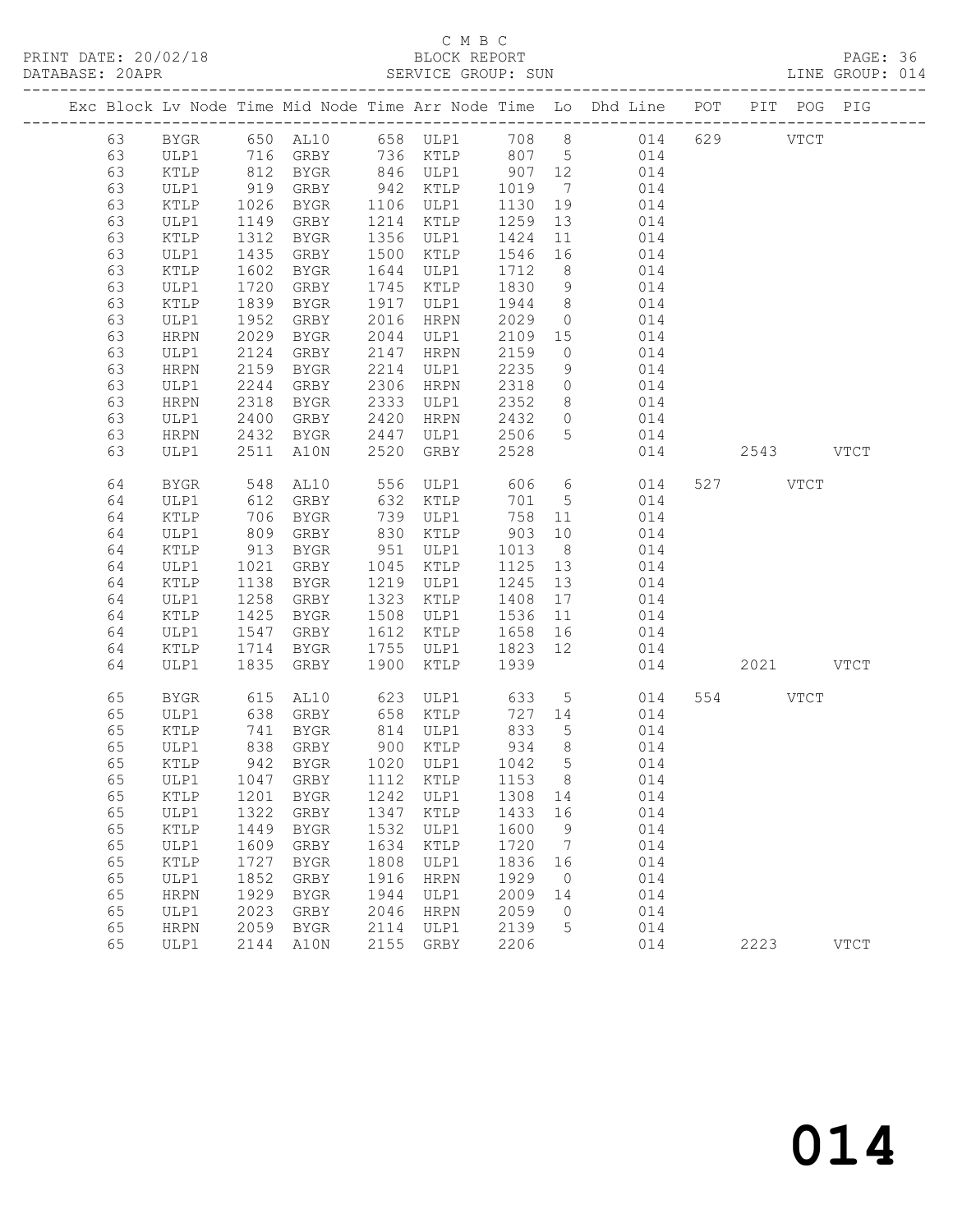# C M B C<br>BLOCK REPORT<br>SERVICE GROUP: SUN

| DATABASE: 20APR |    |                 |            |                          |      | SERVICE GROUP: SUN                                                     |                    |                 |                                                                                |               | LINE GROUP: 014 |
|-----------------|----|-----------------|------------|--------------------------|------|------------------------------------------------------------------------|--------------------|-----------------|--------------------------------------------------------------------------------|---------------|-----------------|
|                 |    |                 |            |                          |      |                                                                        |                    |                 | Exc Block Lv Node Time Mid Node Time Arr Node Time Lo Dhd Line POT PIT POG PIG |               |                 |
|                 | 66 |                 |            |                          |      |                                                                        |                    |                 | GRBY 650 HACO 710 KTLP 719 5 014 631 VTCT                                      |               |                 |
|                 | 66 | KTLP            |            |                          |      |                                                                        |                    |                 | 724 BYGR 757 ULP1 816 8 014                                                    |               |                 |
|                 | 66 | ULP1            |            | 824 GRBY 845 KTLP 918 10 |      |                                                                        |                    |                 | 014                                                                            |               |                 |
|                 | 66 | KTLP            | 928        | BYGR                     |      | 1006 ULP1                                                              | 1028               | $7\overline{ }$ | 014                                                                            |               |                 |
|                 | 66 | ULP1            | 1035       | GRBY                     |      | 1100 KTLP                                                              | 1141 9             |                 | 014                                                                            |               |                 |
|                 |    |                 |            |                          |      |                                                                        |                    |                 | 014                                                                            |               |                 |
|                 | 66 | KTLP            | 1150       | BYGR                     |      | 1231 ULP1                                                              | 1257 13            |                 |                                                                                |               |                 |
|                 | 66 | ULP1            | 1310       | GRBY                     |      | 1335 KTLP                                                              | 1421               | 16              | 014                                                                            |               |                 |
|                 | 66 | KTLP            |            | 1437 BYGR                |      | 1520 ULP1 1548 10<br>1623 KTLP 1709                                    |                    |                 | 014                                                                            |               |                 |
|                 | 66 | ULP1            |            | 1558 GRBY                | 1623 | KTLP                                                                   |                    |                 |                                                                                | 014 1751 VTCT |                 |
|                 | 67 | BYGR            | 730        | AL10                     |      | 739 ULP1                                                               | 749                | $5\overline{)}$ | 014                                                                            | 709 VTCT      |                 |
|                 | 67 | ULP1            | 754<br>858 | GRBY                     |      | 815 KTLP<br>936 ULP1                                                   | 848<br>958         | 10              | 014                                                                            |               |                 |
|                 | 67 | KTLP            |            | BYGR                     |      |                                                                        |                    | 8 <sup>8</sup>  | 014                                                                            |               |                 |
|                 | 67 | ULP1            | 1006       | GRBY                     |      | 1030 KTLP                                                              | 1110               | $6\overline{6}$ | 014                                                                            |               |                 |
|                 | 67 | KTLP            | 1116       | BYGR                     |      | 1156 ULP1                                                              | 1222               | 12              | 014                                                                            |               |                 |
|                 | 67 | ULP1            | 1234       | GRBY                     |      | 1259 KTLP                                                              | 1344 16            |                 | 014                                                                            |               |                 |
|                 | 67 | KTLP            | 1400       | BYGR                     |      | 1444 ULP1                                                              | 1512 11            |                 | 014                                                                            |               |                 |
|                 | 67 | ULP1            | 1523       | GRBY                     |      | 1548 KTLP 1634 16                                                      |                    |                 | 014                                                                            |               |                 |
|                 | 67 | KTLP            | 1650       | BYGR                     | 1731 | ULP1                                                                   | 1759               |                 |                                                                                | 014 1836 VTCT |                 |
|                 |    |                 |            |                          |      |                                                                        |                    |                 |                                                                                |               |                 |
|                 | 68 | ULP1            | 535        | GRBY                     |      | 555 KTLP                                                               | 623                | 5 <sup>5</sup>  | 014                                                                            | 500 VTCT      |                 |
|                 | 68 | KTLP            | 628        | BYGR                     |      | 700 ULP1                                                               |                    | 718 15          | 014                                                                            |               |                 |
|                 | 68 | ULP1            | 733        | GRBY                     |      | 753 KTLP                                                               | 824                | $5^{\circ}$     | 014                                                                            |               |                 |
|                 | 68 | KTLP            | 829        | BYGR                     |      | 904 ULP1                                                               | 926                | 11              | 014                                                                            |               |                 |
|                 | 68 | ULP1            | 937        | GRBY                     |      | 1000 KTLP                                                              | 1039               | 13              | 014                                                                            |               |                 |
|                 | 68 | KTLP            | 1052       | BYGR                     |      | 1132 ULP1                                                              | 1158 13            |                 | 014                                                                            |               |                 |
|                 | 68 | ULP1            | 1211       | GRBY                     |      | 1236 KTLP                                                              | 1321               | 15              | 014                                                                            |               |                 |
|                 | 68 | KTLP            | 1336       | BYGR                     |      | 1420 ULP1                                                              | 1448               | 11              | 014                                                                            |               |                 |
|                 | 68 | ULP1            | 1459       | GRBY                     |      | 1524 KTLP                                                              | 1610 16            |                 | 014                                                                            |               |                 |
|                 |    |                 |            |                          |      | 1707 ULP1 1735 11                                                      |                    |                 |                                                                                |               |                 |
|                 | 68 | KTLP            | 1626       | BYGR                     |      |                                                                        |                    |                 | 014                                                                            |               |                 |
|                 | 68 | ULP1            | 1746       | GRBY                     | 1811 | KTLP                                                                   | 1855               |                 |                                                                                | 014 1937 VTCT |                 |
|                 | 69 | BYGR            | 842        | AL10                     |      |                                                                        |                    |                 | 014                                                                            | 821 VTCT      |                 |
|                 | 69 | ULP1            |            | 907 GRBY                 |      | 852   ULP1             902        5<br>930    KTLP         1007      5 |                    |                 | 014                                                                            |               |                 |
|                 | 69 | KTLP            | 1012       | BYGR                     |      | 1052 ULP1                                                              | 1116               | 10              | 014                                                                            |               |                 |
|                 | 69 | ULP1            | 1126       | GRBY                     |      | 1151 KTLP                                                              | 1233               | 15              | 014                                                                            |               |                 |
|                 | 69 | KTLP            | 1248       | BYGR                     |      | 1332 ULP1                                                              |                    |                 |                                                                                |               |                 |
|                 |    |                 |            |                          |      |                                                                        | 1400 11<br>1522 16 |                 | 014                                                                            |               |                 |
|                 | 69 | ULP1            |            | 1411 GRBY                |      | 1436 KTLP                                                              |                    |                 | 014                                                                            |               |                 |
|                 | 69 |                 |            |                          |      |                                                                        |                    |                 | KTLP 1538 BYGR 1620 ULP1 1648 8 014                                            |               |                 |
|                 | 69 | ULP1            |            | 1656 GRBY                |      | 1721 KTLP                                                              | 1806               |                 | 014                                                                            | $1848$ VTCT   |                 |
|                 | 70 | GRBY            | 954        | HACO                     | 1021 | KTLP                                                                   | 1032               | $6\overline{6}$ | 014                                                                            | 933 VTCT      |                 |
|                 | 70 | KTLP            | 1038       | BYGR                     | 1118 | ULP1                                                                   | 1142 18            |                 | 014                                                                            |               |                 |
|                 | 70 | ULP1            | 1200       | GRBY                     | 1225 | KTLP                                                                   | 1310               | 14              | 014                                                                            |               |                 |
|                 | 70 | $\texttt{KTLP}$ | 1324       | BYGR                     | 1408 | ULP1                                                                   | 1436               | 11              | 014                                                                            |               |                 |
|                 | 70 | ULP1            | 1447       | GRBY                     | 1512 | KTLP                                                                   | 1558               | 16              | 014                                                                            |               |                 |
|                 | 70 | $\verb KTLP $   | 1614       | BYGR                     | 1656 | ULP1                                                                   | 1724               | 8               | 014                                                                            |               |                 |
|                 | 70 |                 | 1732       |                          |      |                                                                        | 1842               |                 |                                                                                |               |                 |
|                 |    | ULP1            |            | GRBY                     | 1757 | KTLP                                                                   |                    | 16              | 014                                                                            |               |                 |
|                 | 70 | KTLP            | 1858       | BYGR                     | 1936 | ULP1                                                                   | 2003               | $5^{\circ}$     | 014                                                                            |               |                 |
|                 | 70 | ULP1            | 2008       | GRBY                     | 2031 | HRPN                                                                   | 2044               | $\overline{0}$  | 014                                                                            |               |                 |
|                 | 70 | ${\tt HRPN}$    | 2044       | BYGR                     | 2059 | ULP1                                                                   | 2124               | 19              | 014                                                                            |               |                 |
|                 | 70 | ULP1            | 2143       | GRBY                     | 2206 | HRPN                                                                   | 2218               | $\overline{0}$  | 014                                                                            |               |                 |
|                 | 70 | HRPN            | 2218       | BYGR                     | 2233 | ULP1                                                                   | 2252               | 12              | 014                                                                            |               |                 |
|                 | 70 | ULP1            | 2304       | GRBY                     | 2326 | HRPN                                                                   | 2338               | $\overline{0}$  | 014                                                                            |               |                 |
|                 | 70 | HRPN            | 2338       | BYGR                     | 2353 | ULP1                                                                   | 2412               | 18              | 014                                                                            |               |                 |
|                 | 70 | ULP1            | 2430       | GRBY                     | 2450 | HRPN                                                                   | 2502               | $\overline{0}$  | 014                                                                            |               |                 |
|                 | 70 | HRPN            | 2502       | BYGR                     | 2517 | ULP1                                                                   | 2536               | 5               | 014                                                                            |               |                 |
|                 |    |                 |            |                          |      |                                                                        |                    |                 |                                                                                |               |                 |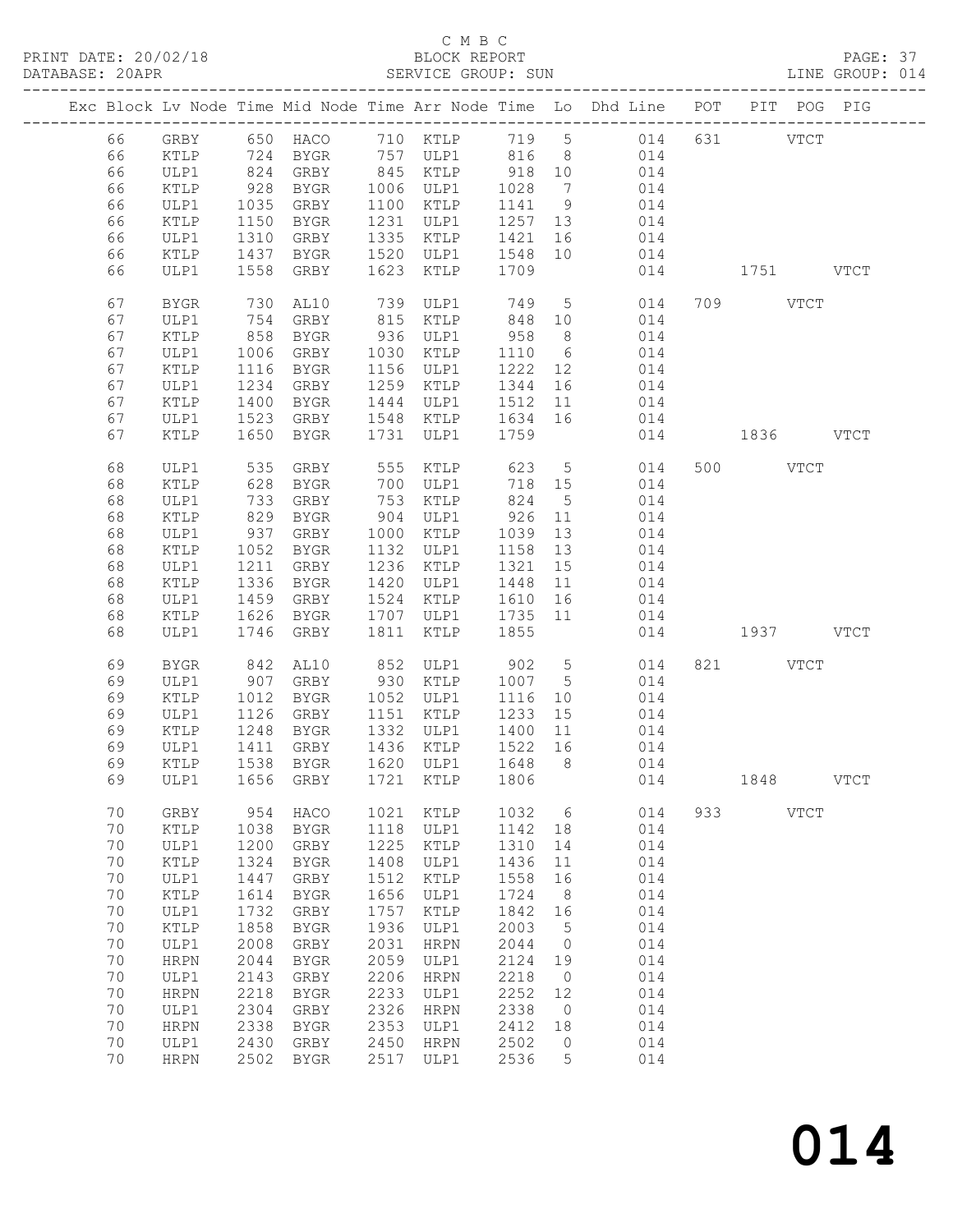#### C M B C<br>BLOCK REPORT

| DATABASE: 20APR |    |              |              |             |      | SERVICE GROUP: SUN |                   |                 | LINE GROUP: 014                                                                |               |           |           |             |  |
|-----------------|----|--------------|--------------|-------------|------|--------------------|-------------------|-----------------|--------------------------------------------------------------------------------|---------------|-----------|-----------|-------------|--|
|                 |    |              |              |             |      |                    |                   |                 | Exc Block Lv Node Time Mid Node Time Arr Node Time Lo Dhd Line POT PIT POG PIG |               |           |           |             |  |
|                 |    |              |              |             |      |                    |                   |                 | 70 ULP1 2541 A10N 2550 GRBY 2558 014 2613 VTCT                                 |               |           |           |             |  |
|                 | 71 | BYGR         | 1030         | AL10        |      |                    |                   |                 | 1042 ULP1 1054 5 014 1009 VTCT                                                 |               |           |           |             |  |
|                 | 71 | ULP1         | 1059         | GRBY        |      | 1124 KTLP 1205 8   |                   |                 | 014                                                                            |               |           |           |             |  |
|                 | 71 | KTLP         | 1213         | BYGR        |      | 1254 ULP1 1320 14  |                   |                 | 014                                                                            |               |           |           |             |  |
|                 | 71 | ULP1         | 1334         | GRBY        |      | 1359 KTLP          |                   |                 | 1445 16 014                                                                    |               |           |           |             |  |
|                 | 71 | KTLP         | 1501         | BYGR        |      | 1544 ULP1          | 1612 8            |                 | 014                                                                            |               |           |           |             |  |
|                 | 71 | ULP1         |              | GRBY        |      | 1645 KTLP 1730 10  |                   |                 | 014                                                                            |               |           |           |             |  |
|                 | 71 | KTLP         | 1620<br>1740 | BYGR        |      | 1821 ULP1          | 1849              |                 |                                                                                | 014 1926 VTCT |           |           |             |  |
|                 | 72 | GRBY         | 1040         | HACO        |      | 1107 KTLP          |                   |                 | 1120 7                                                                         | 014 1019 VTCT |           |           |             |  |
|                 | 72 | KTLP         | 1127         | BYGR        |      | 1208 ULP1          | 1234 12           |                 | 014                                                                            |               |           |           |             |  |
|                 | 72 | ULP1         |              | 1246 GRBY   |      | $1311$ KTLP        | 1356              | 16              | 014                                                                            |               |           |           |             |  |
|                 | 72 | KTLP         | 1412         | BYGR        |      | 1456 ULP1          |                   |                 | 1524 11 014                                                                    |               |           |           |             |  |
|                 | 72 | ULP1         | 1535         | GRBY        |      | 1600 KTLP 1646 16  |                   |                 | 014                                                                            |               |           |           |             |  |
|                 | 72 | KTLP         | 1702         | BYGR        |      | 1743 ULP1          | 1811 6            |                 | 014                                                                            |               |           |           |             |  |
|                 | 72 | ULP1         | 1817         | GRBY        |      | 1842 KTLP          | 1924              |                 |                                                                                | 014           |           | 2006 VTCT |             |  |
|                 | 73 | BYGR         | 1109         | AL10        |      | 1121 ULP1          |                   |                 | 1133 5 014 1048 VTCT                                                           |               |           |           |             |  |
|                 | 73 | ULP1         | 1138         | GRBY        |      | 1203 KTLP          |                   |                 | 1248 12 014                                                                    |               |           |           |             |  |
|                 | 73 | KTLP         | 1300         | BYGR        |      | 1344 ULP1          | 1412              | 11              | 014                                                                            |               |           |           |             |  |
|                 | 73 | ULP1         | 1423         | GRBY        |      | 1448 KTLP          | 1534              | 16              | 014                                                                            |               |           |           |             |  |
|                 | 73 | KTLP         | 1550         | BYGR        |      | 1632 ULP1          | 1700              | 8 <sup>8</sup>  | 014                                                                            |               |           |           |             |  |
|                 | 73 | ULP1         | 1708         | GRBY        |      | 1733 KTLP          | 1818              | $6\overline{6}$ | 014                                                                            |               |           |           |             |  |
|                 | 73 | KTLP         | 1824         | BYGR        |      | 1902 ULP1          | 1929              | 8 <sup>8</sup>  | 014                                                                            |               |           |           |             |  |
|                 | 73 | ULP1         | 1937         | GRBY        |      | 2001 HRPN          | 2014              | $\overline{0}$  | 014                                                                            |               |           |           |             |  |
|                 | 73 | HRPN         | 2014         |             |      |                    | 2054 15           |                 | 014                                                                            |               |           |           |             |  |
|                 | 73 | ULP1         | 2109         | GRBY        |      | 2132 HRPN          | 2144              | $\overline{0}$  | 014                                                                            |               |           |           |             |  |
|                 | 73 | HRPN         | 2144         | BYGR        |      | 2159 ULP1          | 2220              | $5\overline{)}$ | 014                                                                            |               |           |           |             |  |
|                 | 73 | ULP1         | 2225         | GRBY        |      | 2248 HRPN          | 2300              | $\overline{0}$  | 014                                                                            |               |           |           |             |  |
|                 | 73 | HRPN         | 2300         | BYGR        |      | 2315 ULP1 2334     |                   | 5 <sup>5</sup>  | 014                                                                            |               |           |           |             |  |
|                 | 73 | ULP1         | 2339         | A10N        | 2350 | GRBY               | 2358              |                 |                                                                                | 014           | 2413 VTCT |           |             |  |
|                 | 74 | GRBY         | 1130         | HACO        |      | 1159 KTLP          | 1212              |                 | 12                                                                             | 014 1109 VTCT |           |           |             |  |
|                 | 74 | KTLP         | 1224         | BYGR        |      | 1307 ULP1          | 1333 14           |                 | 014                                                                            |               |           |           |             |  |
|                 | 74 | ULP1         | 1347         | GRBY        |      | 1412 KTLP          | 1458 15           |                 | 014                                                                            |               |           |           |             |  |
|                 | 74 | KTLP         | 1513         | BYGR        |      | 1556 ULP1          | 1624 8<br>1742 11 |                 | $014$<br>$014$                                                                 |               |           |           |             |  |
|                 | 74 | ULP1         |              | $1632$ GRBY |      | 1657 KTLP          |                   |                 |                                                                                |               |           |           |             |  |
|                 |    |              |              |             |      |                    |                   |                 | 74 KTLP 1753 BYGR 1833 ULP1 1901 6 014                                         |               |           |           |             |  |
|                 | 74 | ULP1         |              | 1907 GRBY   | 1931 | HRPN               | 1944              | $\overline{0}$  | 014                                                                            |               |           |           |             |  |
|                 | 74 | HRPN         | 1944         | BYGR        | 1959 | ULP1               | 2024 15           |                 | 014                                                                            |               |           |           |             |  |
|                 | 74 | ULP1         | 2039         | GRBY        | 2102 | <b>HRPN</b>        | 2114              | $\overline{0}$  | 014                                                                            |               |           |           |             |  |
|                 | 74 | <b>HRPN</b>  | 2114         | BYGR        | 2129 | ULP1               | 2150              | 13              | 014                                                                            |               |           |           |             |  |
|                 | 74 | ULP1         | 2203         | GRBY        | 2226 | <b>HRPN</b>        | 2238              | $\overline{0}$  | 014                                                                            |               |           |           |             |  |
|                 | 74 | ${\tt HRPN}$ | 2238         | <b>BYGR</b> | 2253 | ULP1               | 2312              | 16              | 014                                                                            |               |           |           |             |  |
|                 | 74 | ULP1         | 2328         | GRBY        | 2350 | <b>HRPN</b>        | 2402              | $\overline{0}$  | 014                                                                            |               |           |           |             |  |
|                 | 74 | <b>HRPN</b>  | 2402         | BYGR        | 2417 | ULP1               | 2436              | 24              | 014                                                                            |               |           |           |             |  |
|                 | 74 | ULP1         | 2500         | GRBY        | 2520 | HRPN               | 2532              | $\overline{0}$  | 014                                                                            |               |           |           |             |  |
|                 | 74 | HRPN         | 2532         | BYGR        | 2547 | ULP1               | 2606              | 5               | 014                                                                            |               |           |           |             |  |
|                 | 74 | ULP1         |              | 2611 A10N   | 2620 | GRBY               | 2628              |                 | 014                                                                            |               | 2643      |           | <b>VTCT</b> |  |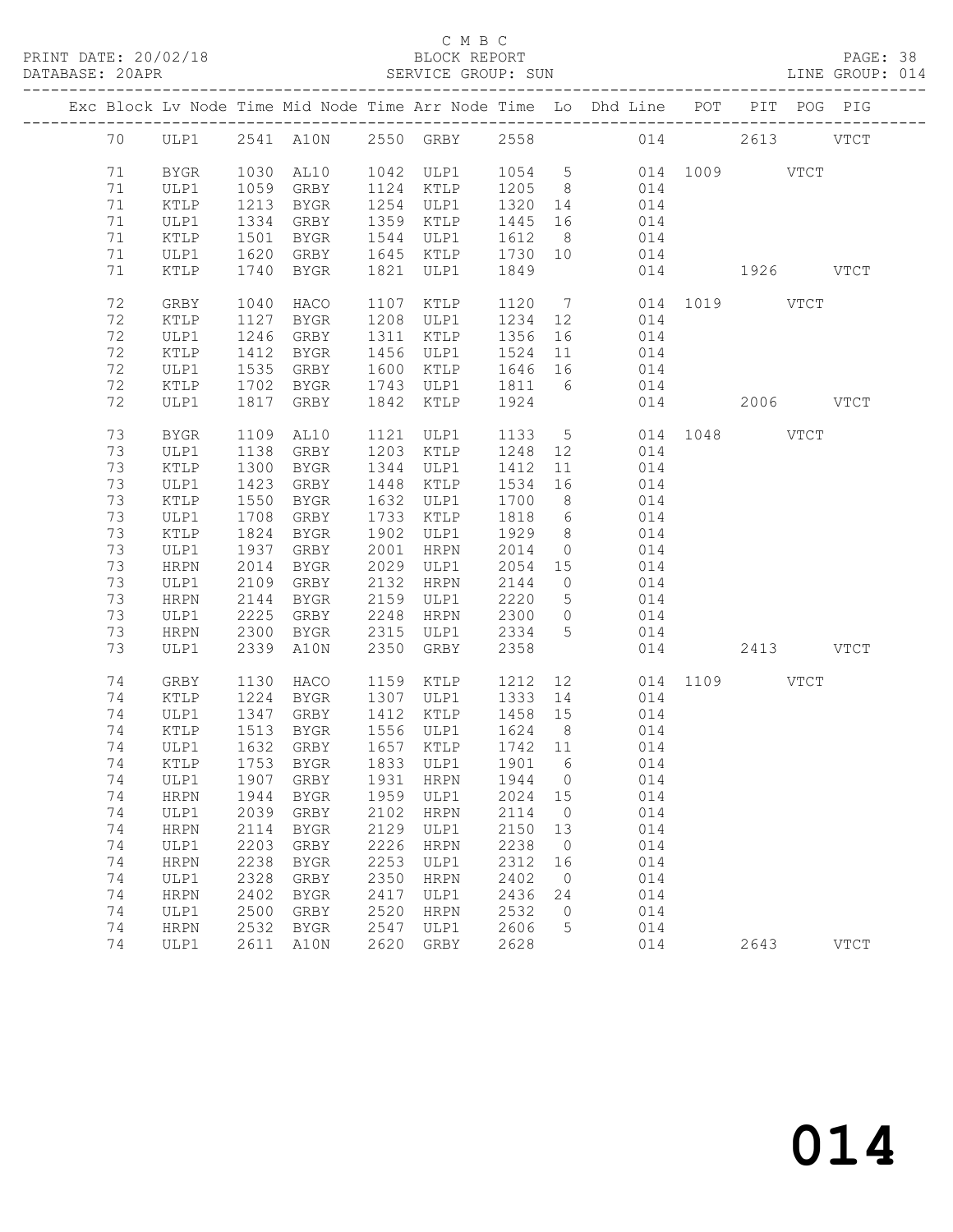|  |                              |              |              |              |              |              |      |                                                           | C M B C<br>DRINT DATE: 20/02/18 BLOCK REPORT<br>DATABASE: 20APR SERVICE GROUP: SUN<br>SERVICE GROUP: SUN<br>DINE GROUP: 015                                                                                                            |      |            |  |
|--|------------------------------|--------------|--------------|--------------|--------------|--------------|------|-----------------------------------------------------------|----------------------------------------------------------------------------------------------------------------------------------------------------------------------------------------------------------------------------------------|------|------------|--|
|  |                              |              |              |              |              |              |      |                                                           | 5 AV & GRANVILLE ST CLOV CLOVERLEAF<br>CM41 CAMBIE & 41 AV HODM HOWE & DUNSMUIR<br>KETA KEEFER & TAYLOR LAAN LAMEY'S MILL RD & ANDERSON<br>MRST SWAMARINE STN OLYE EB W2 AV FS ASH ST<br>OLYW WB W2 AV FS CAMBIE ST VTC Vancouver Dies |      |            |  |
|  |                              |              |              |              |              |              |      |                                                           | Exc Block Lv Node Time Mid Node Time Arr Node Time Lo Dhd Line POT PIT POG PIG                                                                                                                                                         |      |            |  |
|  |                              |              |              |              |              |              |      |                                                           | 1 KETA 438 CLOV 452 OLYE 500 0 050 408 VTC                                                                                                                                                                                             |      |            |  |
|  | $\mathbf{1}$                 |              |              |              |              |              |      |                                                           | OLYE 500 CM41 508 MRST 514 6 015                                                                                                                                                                                                       |      |            |  |
|  | $\mathbf{1}$                 | MRST         |              | 520 CM41     |              | 526 OLYW     |      |                                                           | 534 0 015                                                                                                                                                                                                                              |      |            |  |
|  | $\mathbf 1$                  | OLYW         |              | 534 5GRN     | 542          | KETA         |      |                                                           | 557 11 050                                                                                                                                                                                                                             |      |            |  |
|  | $\mathbf{1}$                 | KETA         |              | 608 CLOV     | 622          |              | OLYE | 630                                                       | $0\qquad \qquad 050$                                                                                                                                                                                                                   |      |            |  |
|  | $\mathbf 1$                  | OLYE         | 630          | CM41         | 638          |              | MRST |                                                           | 644 5 015                                                                                                                                                                                                                              |      |            |  |
|  | $\mathbf{1}$                 | MRST         |              | 649 CM41     | 655          | OLYW         |      |                                                           | 704 0 015                                                                                                                                                                                                                              |      |            |  |
|  | $\mathbf{1}$                 | OLYW         | 704          | 5GRN         | 713          | KETA         |      | 728                                                       | 10 050                                                                                                                                                                                                                                 |      |            |  |
|  | $\mathbf{1}$                 | KETA         | 738          | CLOV         | 752          | OLYE         |      | 800                                                       | $0$ 050                                                                                                                                                                                                                                |      |            |  |
|  | 1                            | OLYE         | 800          | CM41         | 809          | MRST         |      | 816                                                       | 11 015                                                                                                                                                                                                                                 |      |            |  |
|  | $\mathbf{1}$                 | MRST         | 827          | CM41         | 833          | OLYW         |      | 844                                                       | 0 0 0 1 5                                                                                                                                                                                                                              |      |            |  |
|  | 1                            | OLYW         | 844          | 5GRN         | 853          | KETA         |      |                                                           | 910 6 050                                                                                                                                                                                                                              |      |            |  |
|  | 1                            | KETA         | 916          | CLOV         | 932          | OLYE         |      | 940                                                       | $0 \qquad \qquad 050$                                                                                                                                                                                                                  |      |            |  |
|  | 1                            | OLYE         | 940          | CM41         | 952          | MRST         |      | 959                                                       | 16 015                                                                                                                                                                                                                                 |      |            |  |
|  | $\mathbf{1}$                 | MRST         | 1015         | CM41         | 1025         | OLYW         |      | 1038                                                      | $0$ 015                                                                                                                                                                                                                                |      |            |  |
|  | $\mathbf{1}$                 | OLYW         | 1038         | 5GRN         | 1049         | KETA         |      | 1106                                                      | 9 050                                                                                                                                                                                                                                  |      |            |  |
|  | 1<br>$\mathbf{1}$            | KETA<br>OLYE | 1115         | CLOV         | 1133<br>1156 | OLYE         |      | 1142                                                      | $0 \qquad \qquad 050$                                                                                                                                                                                                                  |      |            |  |
|  |                              |              | 1142<br>1226 | CM41         | 1238         | MRST         |      | 1207                                                      | 19 015                                                                                                                                                                                                                                 |      |            |  |
|  | $\mathbf{1}$<br>$\mathbf{1}$ | MRST<br>OLYW | 1253         | CM41         | 1306         | OLYW         |      | 1253<br>1325                                              | $0$ 015                                                                                                                                                                                                                                |      |            |  |
|  |                              |              |              | 5GRN         | 1350         | KETA         |      |                                                           | 5 050                                                                                                                                                                                                                                  |      |            |  |
|  | $\mathbf{1}$<br>$\mathbf{1}$ | KETA<br>OLYE | 1330<br>1400 | CLOV<br>CM41 | 1416         | OLYE<br>MRST |      | 1400                                                      | $0 \qquad \qquad 050$                                                                                                                                                                                                                  |      |            |  |
|  | $\mathbf{1}$                 | MRST         | 1444         | CM41         |              |              |      | 1426                                                      | 18 015                                                                                                                                                                                                                                 |      |            |  |
|  | $\mathbf{1}$                 | OLYW         | 1512         | 5GRN         |              |              |      |                                                           | $0\qquad \qquad 015$                                                                                                                                                                                                                   |      |            |  |
|  | $\mathbf{1}$                 | KETA         | 1600         | CLOV         |              |              |      | 1454 OLYW 1512 0<br>1525 KETA 1547 13<br>1620 OLYE 1630 0 | 050                                                                                                                                                                                                                                    |      |            |  |
|  | $\mathbf{1}$                 | OLYE         | 1630         | CM41         | 1646 MRST    |              |      | 1656                                                      | $\begin{array}{c} 050 \\ 015 \end{array}$                                                                                                                                                                                              | 1701 | <b>VTC</b> |  |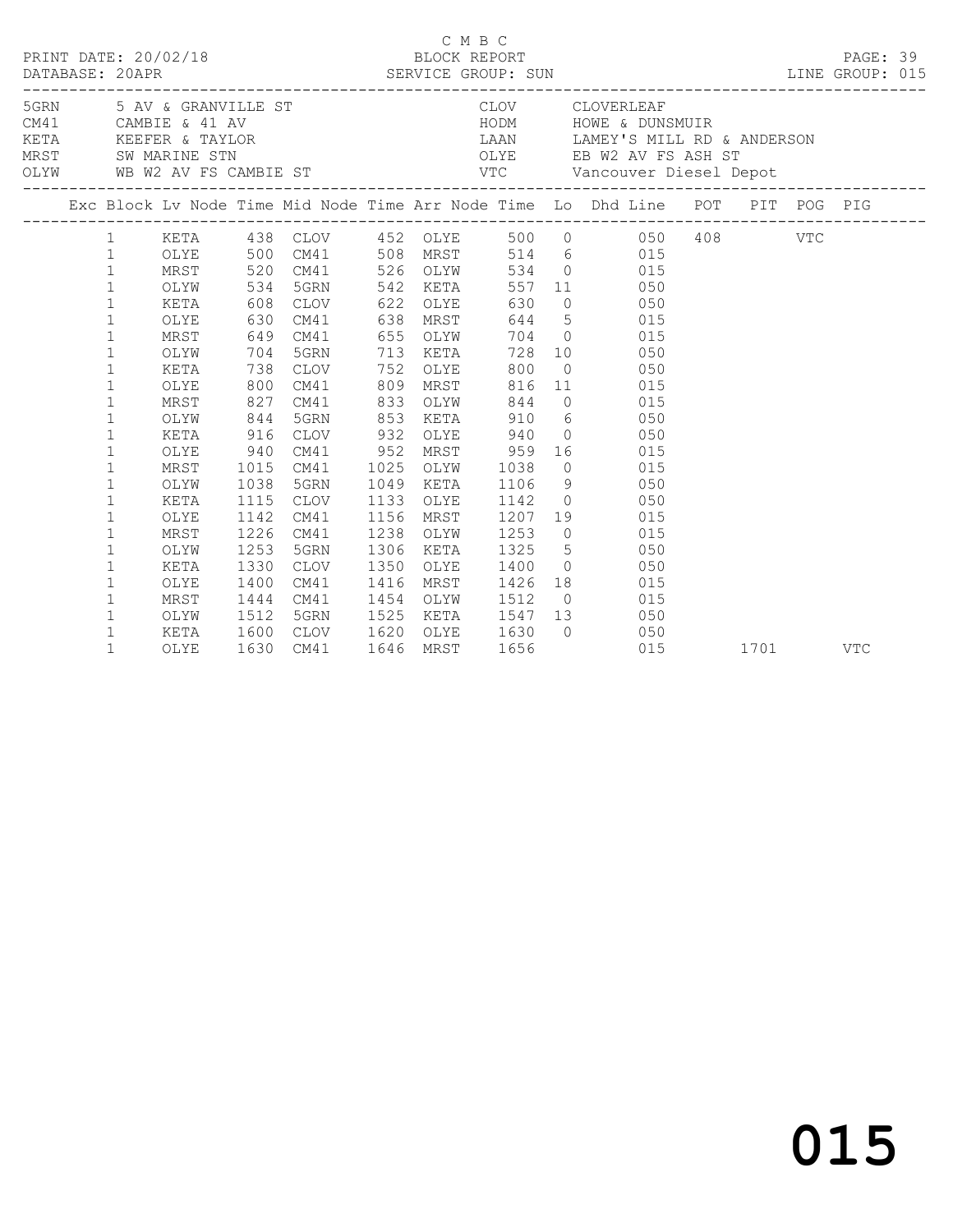#### C M B C<br>BLOCK REPORT DATABASE: 20APR SERVICE GROUP: SUN LINE GROUP: 015

|                |      |      |               |      |      |      | PRINT DATE: 20/02/18 BLOCK REPORT PAGE: 40<br>DATABASE: 20APR SERVICE GROUP: SUN SERVICE OF LINE GROUP: 015 |                                                                                |  |  |  |
|----------------|------|------|---------------|------|------|------|-------------------------------------------------------------------------------------------------------------|--------------------------------------------------------------------------------|--|--|--|
|                |      |      |               |      |      |      |                                                                                                             | Exc Block Lv Node Time Mid Node Time Arr Node Time Lo Dhd Line POT PIT POG PIG |  |  |  |
| 2              | MRST |      |               |      |      |      |                                                                                                             | 450 CM41 456 OLYW 504 0 015 442 VTC                                            |  |  |  |
| $\mathbf{2}$   | OLYW | 504  | 5GRN 512 KETA |      |      | 527  |                                                                                                             | 050<br>11 1                                                                    |  |  |  |
| $\sqrt{2}$     | KETA | 538  | CLOV          | 552  | OLYE | 600  | $\Omega$                                                                                                    | 050                                                                            |  |  |  |
| $\overline{2}$ | OLYE | 600  | CM41          | 608  | MRST | 614  | $5\overline{)}$                                                                                             | 015                                                                            |  |  |  |
| $\overline{c}$ | MRST | 619  | CM41          | 625  | OLYW | 634  | $\circ$                                                                                                     | 015                                                                            |  |  |  |
| $\mathbf{2}$   | OLYW | 634  | 5GRN          | 643  | KETA | 658  | $\overline{0}$                                                                                              | 050                                                                            |  |  |  |
| $\overline{c}$ | KETA | 658  | CLOV          | 712  | OLYE | 720  | $\overline{0}$                                                                                              | 050                                                                            |  |  |  |
| $\overline{c}$ | OLYE | 720  | CM41          | 728  | MRST | 734  | 13                                                                                                          | 015                                                                            |  |  |  |
| $\mathbf{2}$   | MRST | 747  | CM41          | 753  | OLYW | 804  | $\overline{0}$                                                                                              | 015                                                                            |  |  |  |
| $\overline{c}$ | OLYW | 804  | 5GRN          | 813  | KETA | 828  | 9                                                                                                           | 050                                                                            |  |  |  |
| $\overline{c}$ | KETA | 837  | CLOV          | 852  | OLYE | 900  | $\circ$                                                                                                     | 050                                                                            |  |  |  |
| $\overline{c}$ | OLYE | 900  | CM41          | 910  | MRST | 917  | $6\overline{6}$                                                                                             | 015                                                                            |  |  |  |
| $\overline{c}$ | MRST | 923  | CM41          | 931  | OLYW | 944  | $\circ$                                                                                                     | 015                                                                            |  |  |  |
| $\mathbf 2$    | OLYW | 944  | 5GRN          | 955  | KETA | 1012 | 12 <sup>°</sup>                                                                                             | 050                                                                            |  |  |  |
| $\overline{c}$ | KETA | 1024 | CLOV          | 1042 | OLYE | 1051 | $\overline{0}$                                                                                              | 050                                                                            |  |  |  |
| $\mathbf{2}$   | OLYE | 1051 | CM41          | 1105 | MRST | 1113 | 9                                                                                                           | 015                                                                            |  |  |  |
| $\mathbf{2}$   | MRST | 1122 | CM41          | 1132 | OLYW | 1146 | $\overline{0}$                                                                                              | 015                                                                            |  |  |  |
| $\overline{c}$ | OLYW | 1146 | 5GRN          | 1159 | KETA | 1217 | 14                                                                                                          | 050                                                                            |  |  |  |
| $\overline{c}$ | KETA | 1231 | <b>CLOV</b>   | 1250 | OLYE | 1300 | $\overline{0}$                                                                                              | 050                                                                            |  |  |  |
| $\overline{c}$ | OLYE | 1300 | CM41          | 1315 | MRST | 1326 | 16                                                                                                          | 015                                                                            |  |  |  |
| $\overline{2}$ | MRST | 1342 | CM41          | 1354 | OLYW | 1412 | $\overline{0}$                                                                                              | 015                                                                            |  |  |  |
| $\overline{c}$ | OLYW | 1412 | 5GRN          | 1425 | KETA | 1445 | 15                                                                                                          | 050                                                                            |  |  |  |
| $\overline{c}$ | KETA | 1500 | <b>CLOV</b>   | 1520 | OLYE | 1530 | $\overline{0}$                                                                                              | 050                                                                            |  |  |  |
| $\mathbf{2}$   | OLYE | 1530 | CM41          | 1546 | MRST | 1556 | 20                                                                                                          | 015                                                                            |  |  |  |
| $\overline{c}$ | MRST | 1616 | CM41          | 1626 | OLYW | 1644 | $\overline{0}$                                                                                              | 015                                                                            |  |  |  |
| $\overline{c}$ | OLYW | 1644 | 5GRN          | 1657 | KETA | 1716 | 16                                                                                                          | 050                                                                            |  |  |  |
| $\overline{2}$ | KETA | 1732 | CLOV          | 1751 | OLYE | 1801 | $\overline{0}$                                                                                              | 050                                                                            |  |  |  |
| $\sqrt{2}$     | OLYE | 1801 | CM41          | 1817 | MRST | 1827 | 22                                                                                                          | 015                                                                            |  |  |  |
| $\overline{c}$ | MRST | 1849 | CM41          | 1859 | OLYW | 1915 | $\overline{0}$                                                                                              | 015                                                                            |  |  |  |
| $\mathbf 2$    | OLYW | 1915 | 5GRN          | 1927 | KETA | 1945 | 8 <sup>8</sup>                                                                                              | 050                                                                            |  |  |  |
| $\mathbf{2}$   | KETA | 1953 | CLOV          | 2011 | OLYE | 2021 | $\overline{0}$                                                                                              | 050                                                                            |  |  |  |
| $\mathbf{2}$   | OLYE | 2021 | CM41          | 2035 | MRST | 2042 | 17                                                                                                          | 015                                                                            |  |  |  |
| $\overline{c}$ | MRST | 2059 | CM41          | 2107 | OLYW | 2119 | $\circ$                                                                                                     | 015                                                                            |  |  |  |
| $\overline{c}$ | OLYW | 2119 | 5GRN          | 2127 | KETA | 2143 | 2                                                                                                           | 050                                                                            |  |  |  |
| $\overline{2}$ | KETA | 2145 | <b>CLOV</b>   | 2213 | OLYE | 2221 | $\Omega$                                                                                                    | 050                                                                            |  |  |  |

2 OLYE 2221 CM41 2234 MRST 2240 015 2245 VTC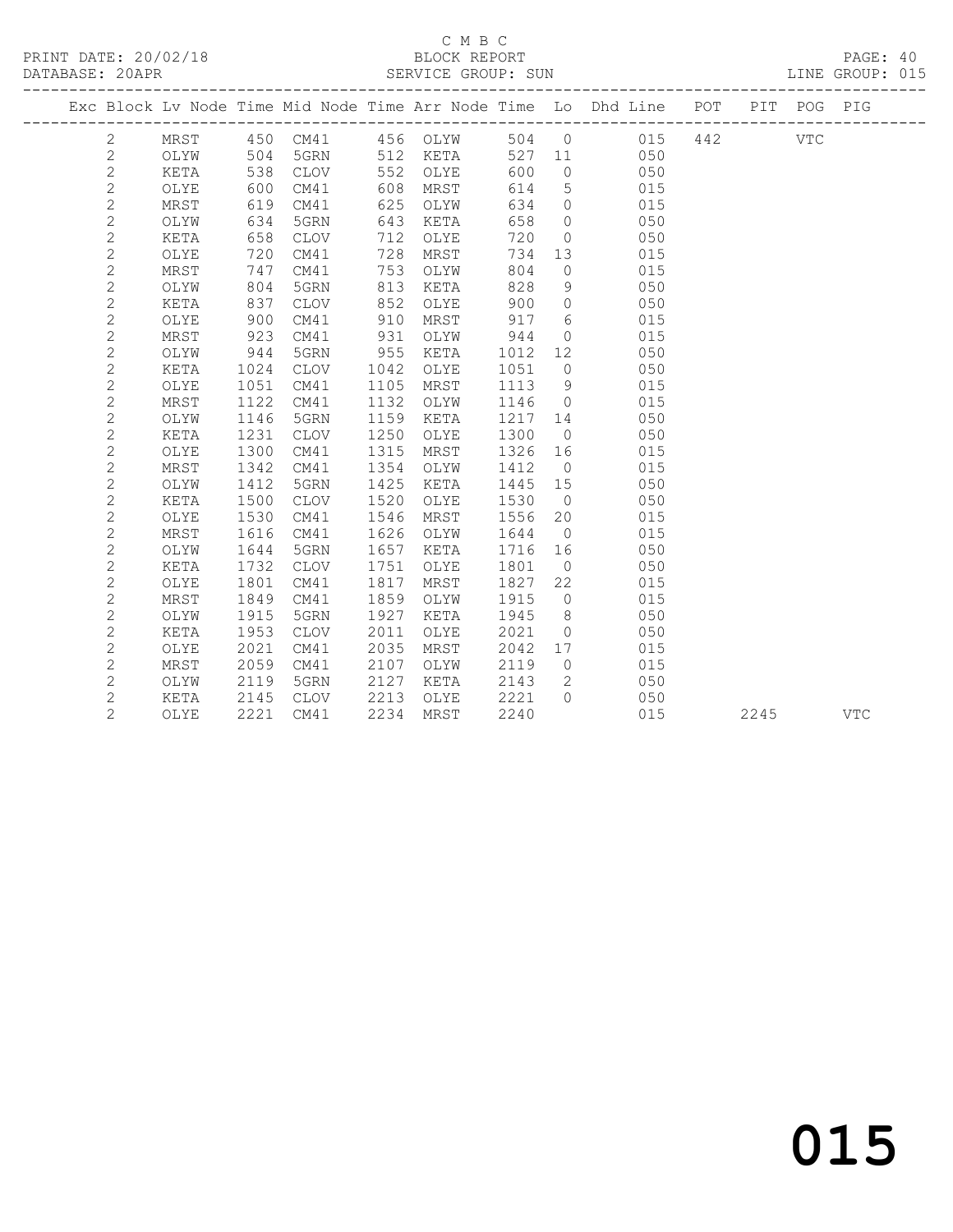### C M B C

| BLOCK REPORT |  |  |
|--------------|--|--|

#### PRINT DATE: 20/02/18 BLOCK REPORT PAGE: 41 SERVICE GROUP: SUN ------------------------------------------------------------------------------------------------- Exc Block Lv Node Time Mid Node Time Arr Node Time Lo Dhd Line POT PIT POG PIG -------------------------------------------------------------------------------------------------

| 3              | KETA          | 508  | $\mathtt{CLOV}$ | 522  | OLYE          | 530  | 0              | 050 | 438 |      | $_{\rm VTC}$ |
|----------------|---------------|------|-----------------|------|---------------|------|----------------|-----|-----|------|--------------|
| 3              | OLYE          | 530  | CM41            | 538  | MRST          | 544  | $\epsilon$     | 015 |     |      |              |
| $\mathfrak{Z}$ | MRST          | 550  | CM41            | 556  | OLYW          | 604  | 0              | 015 |     |      |              |
| 3              | OLYW          | 604  | 5GRN            | 612  | KETA          | 627  | 11             | 050 |     |      |              |
| $\mathsf 3$    | KETA          | 638  | $\mathtt{CLOV}$ | 652  | OLYE          | 700  | $\mathbb O$    | 050 |     |      |              |
| $\mathsf 3$    | OLYE          | 700  | CM41            | 708  | MRST          | 714  | 13             | 015 |     |      |              |
| $\mathfrak{Z}$ | MRST          | 727  | CM41            | 733  | OLYW          | 744  | $\mathbb O$    | 015 |     |      |              |
| $\mathfrak{Z}$ | OLYW          | 744  | 5GRN            | 753  | KETA          | 808  | 10             | 050 |     |      |              |
| $\mathsf 3$    | KETA          | 818  | <b>CLOV</b>     | 832  | OLYE          | 840  | $\mathsf{O}$   | 050 |     |      |              |
| $\mathsf 3$    | OLYE          | 840  | CM41            | 850  | MRST          | 857  | 7              | 015 |     |      |              |
| $\mathsf 3$    | MRST          | 904  | CM41            | 912  | OLYW          | 924  | 0              | 015 |     |      |              |
| $\mathsf S$    | OLYW          | 924  | 5GRN            | 935  | KETA          | 952  | $15$           | 050 |     |      |              |
| $\mathfrak{Z}$ | KETA          | 1007 | $\mathtt{CLOV}$ | 1025 | OLYE          | 1034 | $\circledcirc$ | 050 |     |      |              |
| $\mathsf 3$    | OLYE          | 1034 | CM41            | 1048 | MRST          | 1056 | $10$           | 015 |     |      |              |
| $\mathfrak{Z}$ | MRST          | 1106 | CM41            | 1116 | OLYW          | 1129 | $\mathbb O$    | 015 |     |      |              |
| $\mathsf 3$    | OLYW          | 1129 | 5GRN            | 1141 | KETA          | 1158 | 18             | 050 |     |      |              |
| 3              | KETA          | 1216 | <b>CLOV</b>     | 1235 | OLYE          | 1245 | $\mathbb O$    | 050 |     |      |              |
| $\mathsf 3$    | OLYE          | 1245 | CM41            | 1259 | MRST          | 1310 | 18             | 015 |     |      |              |
| $\mathsf 3$    | MRST          | 1328 | CM41            | 1340 | OLYW          | 1357 | $\mathbb O$    | 015 |     |      |              |
| $\mathsf 3$    | OLYW          | 1357 | 5GRN            | 1410 | KETA          | 1430 | 15             | 050 |     |      |              |
| $\mathsf 3$    | KETA          | 1445 | <b>CLOV</b>     | 1505 | OLYE          | 1515 | $\circ$        | 050 |     |      |              |
| $\mathfrak{Z}$ | OLYE          | 1515 | CM41            | 1532 | $\tt MRST$    | 1542 | 18             | 015 |     |      |              |
| $\mathfrak{Z}$ | MRST          | 1600 | CM41            | 1610 | OLYW          | 1628 | 0              | 015 |     |      |              |
| $\mathsf 3$    | OLYW          | 1628 | 5GRN            | 1641 | KETA          | 1702 | 14             | 050 |     |      |              |
| 3              | KETA          | 1716 | $\mathtt{CLOV}$ | 1735 | OLYE          | 1745 | 0              | 050 |     |      |              |
| $\mathfrak{Z}$ | OLYE          | 1745 | CM41            | 1801 | MRST          | 1811 | 18             | 015 |     |      |              |
| $\mathsf 3$    | MRST          | 1829 | CM41            | 1839 | OLYW          | 1855 | $\mathbb O$    | 015 |     |      |              |
| $\mathsf S$    | OLYW          | 1855 | 5GRN            | 1907 | KETA          | 1925 | $\,8\,$        | 050 |     |      |              |
| $\mathfrak{Z}$ | KETA          | 1933 | <b>CLOV</b>     | 1951 | OLYE          | 2001 | 0              | 050 |     |      |              |
| 3              | OLYE          | 2001 | CM41            | 2015 | MRST          | 2022 | 18             | 015 |     |      |              |
| $\mathsf 3$    | MRST          | 2040 | CM41            | 2048 | OLYW          | 2100 | $\mathbb O$    | 015 |     |      |              |
| $\mathfrak{Z}$ | OLYW          | 2100 | 5GRN            | 2108 | $\verb KETA $ | 2124 | 15             | 050 |     |      |              |
| 3              | KETA          | 2139 | $\mathtt{CLOV}$ | 2153 | OLYE          | 2201 | $\mathbb O$    | 050 |     |      |              |
| $\mathfrak{Z}$ | OLYE          | 2201 | CM41            | 2214 | MRST          | 2220 | 22             | 015 |     |      |              |
| $\mathsf 3$    | MRST          | 2242 | CM41            | 2250 | OLYW          | 2301 | 0              | 015 |     |      |              |
| 3              | OLYW          | 2301 | 5GRN            | 2309 | KETA          | 2323 | $\mathbf 2$    | 050 |     |      |              |
| $\mathsf 3$    | KETA          | 2325 | <b>CLOV</b>     | 2352 | OLYE          | 2400 | 0              | 050 |     |      |              |
| 3              | OLYE          | 2400 | CM41            | 2408 | MRST          | 2414 | 24             | 015 |     |      |              |
| $\mathfrak{Z}$ | MRST          | 2438 | CM41            | 2446 | OLYW          | 2457 | 0              | 015 |     |      |              |
| $\mathsf 3$    | OLYW          | 2457 | $5\,$ GRN       | 2505 | KETA          | 2519 | 2              | 050 |     |      |              |
| $\mathsf S$    | KETA          | 2521 | LAAN            | 2554 | OLYE          | 2600 | 0              | 050 |     |      |              |
| $\mathfrak{Z}$ | $\verb OLYE $ | 2600 | CM41            | 2608 | MRST          | 2614 | 2              | 015 |     |      |              |
| 3              | $\tt MRST$    | 2616 |                 |      | HODM          | 2639 | 0              | N15 |     |      |              |
| 3              | HODM          | 2639 |                 |      | MRST          | 2709 |                | N15 |     | 2714 | $_{\rm VTC}$ |
|                |               |      |                 |      |               |      |                |     |     |      |              |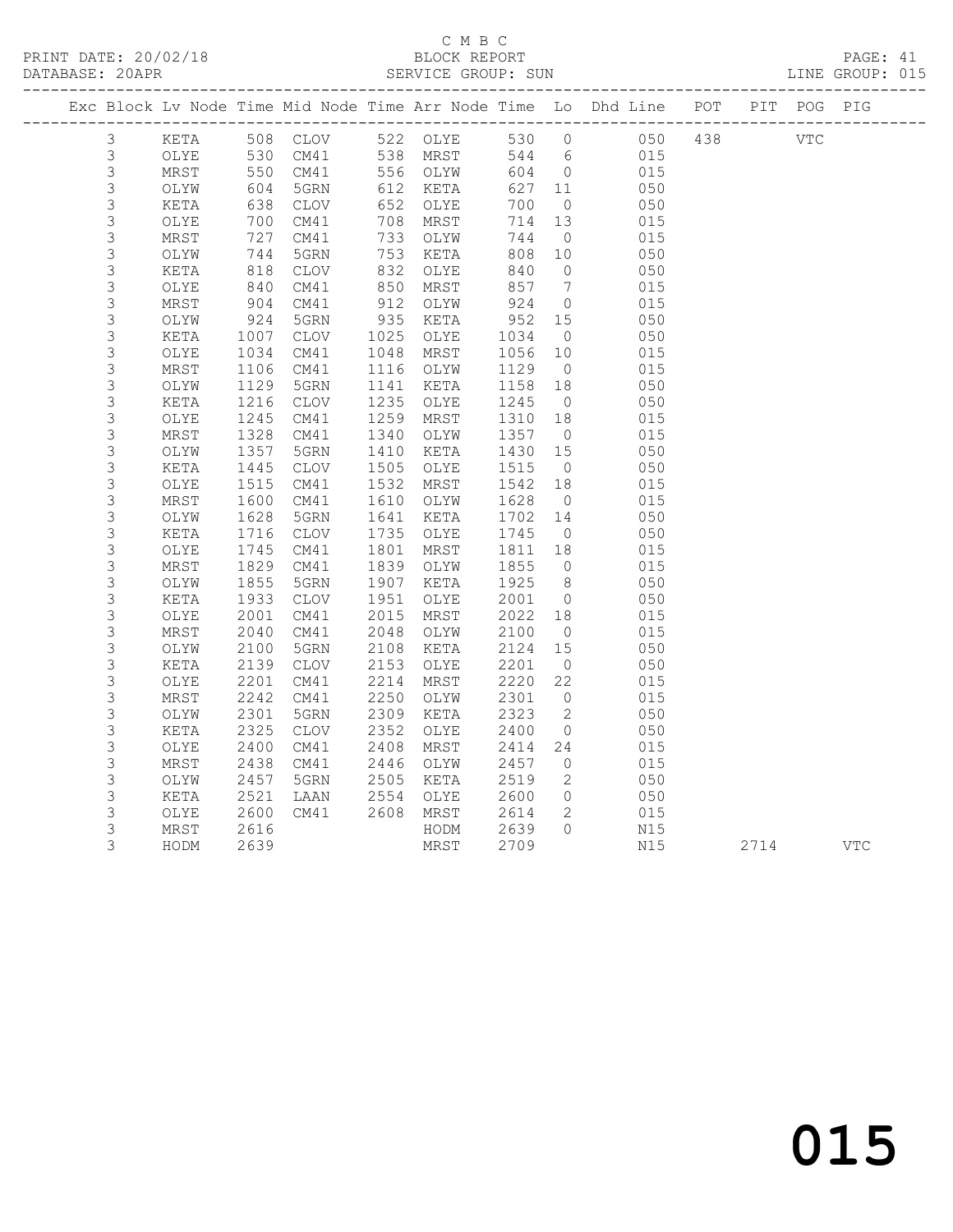### C M B C<br>BLOCK REPORT

| PRINT DATE: 20/02/18 | BLOCK REPORT                                                                                                                                                                                                                                                        | PAGE: 42        |  |
|----------------------|---------------------------------------------------------------------------------------------------------------------------------------------------------------------------------------------------------------------------------------------------------------------|-----------------|--|
| DATABASE: 20APR      | SERVICE GROUP: SUN                                                                                                                                                                                                                                                  | LINE GROUP: 015 |  |
|                      | $\Box$ , and $\Box$ , and $\Box$ , and $\Box$ , and $\Box$ , and $\Box$ , and $\Box$ , and $\Box$ , and $\Box$ , and $\Box$ , and $\Box$ , and $\Box$ , and $\Box$ , and $\Box$ , and $\Box$ , and $\Box$ , and $\Box$ , and $\Box$ , and $\Box$ , and $\Box$ , and |                 |  |

|                |             |      |             |      |          |       |                 | Exc Block Lv Node Time Mid Node Time Arr Node Time Lo Dhd Line POT |     |      | PIT POG PIG |            |
|----------------|-------------|------|-------------|------|----------|-------|-----------------|--------------------------------------------------------------------|-----|------|-------------|------------|
| 4              | MRST        |      | 709 CM41    |      | 715 OLYW | 724 0 |                 | 015                                                                | 701 |      | <b>VTC</b>  |            |
| 4              | OLYW        | 724  | 5GRN        |      | 733 KETA | 748   | 10              | 050                                                                |     |      |             |            |
| $\overline{4}$ | KETA        | 758  | CLOV        | 812  | OLYE     | 820   | $\overline{0}$  | 050                                                                |     |      |             |            |
| 4              | OLYE        | 820  | CM41        | 829  | MRST     | 836   | 8 <sup>8</sup>  | 015                                                                |     |      |             |            |
| 4              | MRST        | 844  | CM41        | 852  | OLYW     | 904   | $\overline{0}$  | 015                                                                |     |      |             |            |
| 4              | OLYW        | 904  | 5GRN        | 915  | KETA     | 932   | 20              | 050                                                                |     |      |             |            |
| 4              | KETA        | 952  | <b>CLOV</b> | 1008 | OLYE     | 1017  | $\overline{0}$  | 050                                                                |     |      |             |            |
| 4              | OLYE        | 1017 | CM41        | 1031 | MRST     | 1039  | 10              | 015                                                                |     |      |             |            |
| 4              | MRST        | 1049 | CM41        | 1059 | OLYW     | 1112  | $\overline{0}$  | 015                                                                |     |      |             |            |
| 4              | OLYW        | 1112 | 5GRN        | 1124 | KETA     | 1141  | 6               | 050                                                                |     |      |             |            |
| 4              | <b>KETA</b> | 1147 | <b>CLOV</b> | 1206 | OLYE     | 1215  | $\overline{0}$  | 050                                                                |     |      |             |            |
| 4              | OLYE        | 1215 | CM41        | 1229 | MRST     | 1240  | 18              | 015                                                                |     |      |             |            |
| 4              | MRST        | 1258 | CM41        | 1310 | OLYW     | 1327  | $\overline{0}$  | 015                                                                |     |      |             |            |
| $\sqrt{4}$     | OLYW        | 1327 | 5GRN        | 1340 | KETA     | 1400  | 15              | 050                                                                |     |      |             |            |
| 4              | KETA        | 1415 | CLOV        | 1435 | OLYE     | 1445  | $\overline{0}$  | 050                                                                |     |      |             |            |
| 4              | OLYE        | 1445 | CM41        | 1501 | MRST     | 1511  | 18              | 015                                                                |     |      |             |            |
| 4              | MRST        | 1529 | CM41        | 1539 | OLYW     | 1557  | $\overline{0}$  | 015                                                                |     |      |             |            |
| 4              | OLYW        | 1557 | 5GRN        | 1610 | KETA     | 1632  | 14              | 050                                                                |     |      |             |            |
| $\sqrt{4}$     | KETA        | 1646 | CLOV        | 1705 | OLYE     | 1715  | $\overline{0}$  | 050                                                                |     |      |             |            |
| 4              | OLYE        | 1715 | CM41        | 1731 | MRST     | 1741  | 8               | 015                                                                |     |      |             |            |
| 4              | MRST        | 1749 | CM41        | 1759 | OLYW     | 1815  | $\circ$         | 015                                                                |     |      |             |            |
| 4              | OLYW        | 1815 | 5GRN        | 1827 | KETA     | 1845  | $7\overline{ }$ | 050                                                                |     |      |             |            |
| 4              | KETA        | 1852 | <b>CLOV</b> | 1911 | OLYE     | 1921  | $\circ$         | 050                                                                |     |      |             |            |
| 4              | OLYE        | 1921 | CM41        | 1937 | MRST     | 1945  | 8               | 015                                                                |     |      |             |            |
| 4              | MRST        | 1953 | CM41        | 2001 | OLYW     | 2015  | $\circ$         | 015                                                                |     |      |             |            |
| 4              | OLYW        | 2015 | 5GRN        | 2027 | KETA     | 2045  | 9               | 050                                                                |     |      |             |            |
| 4              | KETA        | 2054 | <b>CLOV</b> | 2111 | OLYE     | 2121  | $\circ$         | 050                                                                |     |      |             |            |
| 4              | OLYE        | 2121 | CM41        | 2134 | MRST     | 2141  | 24              | 015                                                                |     |      |             |            |
| 4              | MRST        | 2205 | CM41        | 2213 | OLYW     | 2224  | $\circ$         | 015                                                                |     |      |             |            |
| 4              | OLYW        | 2224 | 5GRN        | 2232 | KETA     | 2248  | 2               | 050                                                                |     |      |             |            |
| 4              | KETA        | 2250 | <b>CLOV</b> | 2322 | OLYE     | 2330  | $\overline{0}$  | 050                                                                |     |      |             |            |
| 4              | OLYE        | 2330 | CM41        | 2341 | MRST     | 2347  | 21              | 015                                                                |     |      |             |            |
| 4              | MRST        | 2408 | CM41        | 2416 | OLYW     | 2427  | $\overline{0}$  | 015                                                                |     |      |             |            |
| 4              | OLYW        | 2427 | 5GRN        | 2435 | KETA     | 2449  | $\overline{2}$  | 050                                                                |     |      |             |            |
| 4              | KETA        | 2451 | LAAN        | 2524 | OLYE     | 2530  | $\overline{0}$  | 050                                                                |     |      |             |            |
| $\sqrt{4}$     | OLYE        | 2530 | CM41        | 2538 | MRST     | 2544  | 11              | 015                                                                |     |      |             |            |
| 4              | MRST        | 2555 |             |      | HODM     | 2634  | 5               | N8                                                                 |     |      |             |            |
| 4              | HODM        | 2639 |             |      | MRST     | 2722  |                 | N8                                                                 |     | 2727 |             | <b>VTC</b> |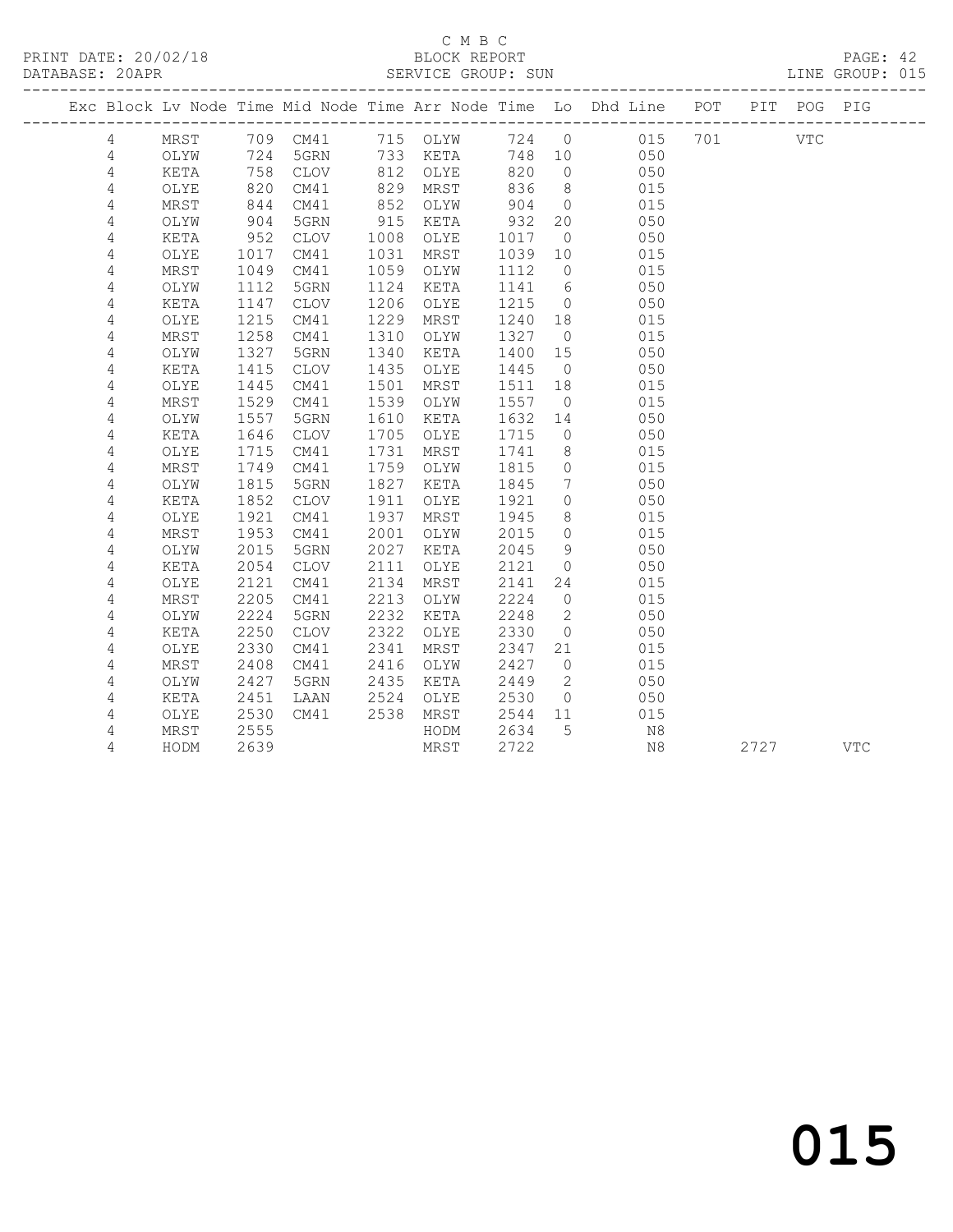### C M B C<br>BLOCK REPORT

| PRINT DATE: 20/02/18 BLOCK REPORT PRINT DATE: 20/02/18 BLOCK REPORT<br>DATABASE: 20APR SERVICE GROUP: SUN LINE GROUP: 015 |           |      |                                  |      |                                                                |              |                |                                                                                |     |      |            | PAGE: 43<br>LINE GROUP: 015 |  |
|---------------------------------------------------------------------------------------------------------------------------|-----------|------|----------------------------------|------|----------------------------------------------------------------|--------------|----------------|--------------------------------------------------------------------------------|-----|------|------------|-----------------------------|--|
|                                                                                                                           |           |      |                                  |      |                                                                |              |                | Exc Block Lv Node Time Mid Node Time Arr Node Time Lo Dhd Line POT PIT POG PIG |     |      |            |                             |  |
| 5                                                                                                                         |           |      |                                  |      |                                                                |              |                | KETA 718 CLOV 732 OLYE 740 0 050 648 VTC                                       |     |      |            |                             |  |
| $\mathsf S$                                                                                                               | OLYE      |      |                                  |      |                                                                |              |                | 740 CM41 749 MRST 756 11 015                                                   |     |      |            |                             |  |
| $\mathsf S$                                                                                                               | MRST      |      |                                  |      |                                                                |              |                |                                                                                |     |      |            |                             |  |
| $\mathsf S$                                                                                                               | OLYW      |      |                                  |      |                                                                |              |                | $\begin{matrix}0&0&15\\0&0&0\end{matrix}$<br>050                               |     |      |            |                             |  |
| 5                                                                                                                         | KETA      |      | 807 CM41<br>824 5GRN<br>857 CLOV |      | 813 OLYW 824 0<br>833 KETA 850 7<br>912 OLYE 920 0<br>912 OLYE |              |                | 050                                                                            |     |      |            |                             |  |
| 5                                                                                                                         | OLYE      |      | 920 CM41                         |      | 930 MRST                                                       | 937          | 21             | 015                                                                            |     |      |            |                             |  |
| 5                                                                                                                         | MRST      |      | 958 CM41                         |      | 1008 OLYW                                                      |              | $\overline{0}$ | 015                                                                            |     |      |            |                             |  |
| $\mathsf S$                                                                                                               | OLYW      |      | 1021 5GRN                        |      | 1032 KETA                                                      | 1021<br>1049 | 9              | 050                                                                            |     |      |            |                             |  |
| $\mathsf S$                                                                                                               | KETA      |      | 1058 CLOV                        |      | 1116 OLYE                                                      | 1125         | $\overline{0}$ | 050                                                                            |     |      |            |                             |  |
| 5                                                                                                                         | OLYE      | 1125 | CM41                             |      | 1139 MRST                                                      | 1147         | 8 <sup>8</sup> | 015                                                                            |     |      |            |                             |  |
| $\mathsf S$                                                                                                               | MRST      | 1155 | CM41                             |      | 1205 OLYW                                                      | 1220         |                | $0\qquad \qquad 015$                                                           |     |      |            |                             |  |
| 5                                                                                                                         | OLYW      | 1220 | 5GRN                             |      | 1233 KETA                                                      | 1251         | 10             | 050                                                                            |     |      |            |                             |  |
| 5                                                                                                                         | KETA      | 1301 | CLOV                             | 1320 | OLYE                                                           | 1330         | $\overline{0}$ | 050                                                                            |     |      |            |                             |  |
| 5                                                                                                                         | OLYE      | 1330 | CM41                             |      | 1345 MRST                                                      | 1355         | 17             | 015                                                                            |     |      |            |                             |  |
| $\mathsf S$                                                                                                               | MRST      | 1412 | CM41                             |      | 1424 OLYW                                                      | 1442         | $\overline{0}$ | 015                                                                            |     |      |            |                             |  |
| $\mathsf S$                                                                                                               | OLYW      | 1442 | 5GRN                             |      | 1455 KETA                                                      | 1515         | 15             | 050                                                                            |     |      |            |                             |  |
| 5                                                                                                                         | KETA      |      | 1530 CLOV                        |      | 1550 OLYE                                                      | 1600         | $\overline{0}$ | 050                                                                            |     |      |            |                             |  |
| 5                                                                                                                         | OLYE      | 1600 | CM41                             |      | 1616 MRST                                                      | 1626         | 23             | 015                                                                            |     |      |            |                             |  |
| $\mathsf S$                                                                                                               | MRST      | 1649 | CM41                             |      | 1659 OLYW                                                      | 1715         | $\overline{0}$ | 015                                                                            |     |      |            |                             |  |
| 5                                                                                                                         | OLYW      | 1715 | 5GRN                             |      | 1727 KETA                                                      |              | $\overline{7}$ | 050                                                                            |     |      |            |                             |  |
| 5                                                                                                                         | KETA      |      | 1752 CLOV                        | 1811 | OLYE                                                           | 1745<br>1821 | $\overline{0}$ | 050                                                                            |     |      |            |                             |  |
| 5                                                                                                                         | OLYE      |      | 1821 CM41                        | 1837 | MRST                                                           | 1847         | 23             | 015                                                                            |     |      |            |                             |  |
| $\mathsf S$                                                                                                               | MRST      | 1910 | CM41                             | 1920 | OLYW                                                           | 1935         | $\overline{0}$ | 015                                                                            |     |      |            |                             |  |
| 5                                                                                                                         | OLYW      | 1935 | 5GRN                             | 1947 | KETA                                                           | 2005         | 9              | 050                                                                            |     |      |            |                             |  |
| 5                                                                                                                         | KETA      | 2014 | CLOV                             | 2031 | OLYE                                                           | 2041         | $\overline{0}$ | 050                                                                            |     |      |            |                             |  |
| 5                                                                                                                         | OLYE      | 2041 | CM41                             | 2055 | MRST                                                           | 2102         | 17             | 015                                                                            |     |      |            |                             |  |
| $\mathsf S$                                                                                                               | MRST      | 2119 | CM41                             | 2127 | OLYW                                                           | 2139         | $\overline{0}$ | 015                                                                            |     |      |            |                             |  |
| 5                                                                                                                         | OLYW      | 2139 | 5GRN                             | 2147 | KETA                                                           | 2203         | $\overline{2}$ | 050                                                                            |     |      |            |                             |  |
| 5                                                                                                                         | KETA      | 2205 | CLOV                             | 2233 | OLYE                                                           | 2241         | $\overline{0}$ | 050                                                                            |     |      |            |                             |  |
| 5                                                                                                                         | OLYE      | 2241 | CM41                             | 2254 | MRST                                                           | 2300         | 8              | 015                                                                            |     |      |            |                             |  |
| 5                                                                                                                         | MRST      | 2308 | CM41                             |      | 2316 OLYW                                                      | 2327         | $\circ$        | 015                                                                            |     |      |            |                             |  |
| 5                                                                                                                         | OLYW      | 2327 | 5GRN                             | 2335 | KETA                                                           | 2349         | $\overline{2}$ | 050                                                                            |     |      |            |                             |  |
| $\mathsf S$                                                                                                               | KETA      | 2351 | LAAN                             | 2424 | OLYE                                                           | 2430         | $\overline{0}$ | 050                                                                            |     |      |            |                             |  |
| $\mathsf S$                                                                                                               | OLYE      | 2430 | CM41                             |      | 2438 MRST                                                      | 2444         | 25             | 015                                                                            |     |      |            |                             |  |
| $\mathsf S$                                                                                                               | MRST      |      | 2509 CM41                        |      | 2516 OLYW                                                      | 2527         |                | $\overline{O}$<br>015                                                          |     |      |            |                             |  |
| 5                                                                                                                         | OLYW      | 2527 | 5GRN                             |      | 2535 KETA                                                      | 2549         | 21             | 15 050                                                                         |     |      |            |                             |  |
| 5                                                                                                                         | MRST      | 2625 |                                  |      | HODM                                                           | 2704 5       |                | N8                                                                             |     |      |            |                             |  |
| 5                                                                                                                         | HODM 2709 |      |                                  |      | MRST                                                           |              |                | 2752 N8                                                                        |     | 2757 |            | $_{\rm VTC}$                |  |
| 6                                                                                                                         | KETA      | 935  | CLOV                             | 951  | OLYE                                                           | 1000         | $\circ$        | 050                                                                            | 905 |      | <b>VTC</b> |                             |  |
| 6                                                                                                                         | OLYE      | 1000 | CM41                             | 1014 | MRST                                                           | 1022         | 10             | 015                                                                            |     |      |            |                             |  |
| 6                                                                                                                         | MRST      | 1032 | CM41                             | 1042 | OLYW                                                           | 1055         | $\circ$        | 015                                                                            |     |      |            |                             |  |
| 6                                                                                                                         | OLYW      | 1055 | 5GRN                             | 1106 | KETA                                                           | 1123         | 9              | 050                                                                            |     |      |            |                             |  |
| 6                                                                                                                         | KETA      | 1132 | <b>CLOV</b>                      | 1150 | OLYE                                                           | 1159         | 0              | 050                                                                            |     |      |            |                             |  |
| 6                                                                                                                         | OLYE      | 1159 | CM41                             | 1213 | MRST                                                           | 1224         | 18             | 015                                                                            |     |      |            |                             |  |
| $\epsilon$                                                                                                                | MRST      | 1242 | CM41                             | 1254 | OLYW                                                           | 1311         | $\circ$        | 015                                                                            |     |      |            |                             |  |
| 6                                                                                                                         | OLYW      | 1311 | 5GRN                             | 1324 | KETA                                                           | 1344         | 16             | 050                                                                            |     |      |            |                             |  |
| 6                                                                                                                         | KETA      | 1400 | CLOV                             | 1420 | OLYE                                                           | 1430         | 0              | 050                                                                            |     |      |            |                             |  |
| 6                                                                                                                         | OLYE      | 1430 | CM41                             | 1446 | MRST                                                           | 1456         | 18             | 015                                                                            |     |      |            |                             |  |
| $\epsilon$                                                                                                                | MRST      | 1514 | CM41                             | 1524 | OLYW                                                           | 1542         | $\circ$        | 015                                                                            |     |      |            |                             |  |
| 6                                                                                                                         | OLYW      | 1542 | 5GRN                             | 1555 | KETA                                                           | 1617         | 13             | 050                                                                            |     |      |            |                             |  |
| 6                                                                                                                         | KETA      | 1630 | <b>CLOV</b>                      | 1650 | OLYE                                                           | 1700         | 0              | 050                                                                            |     |      |            |                             |  |
| 6                                                                                                                         | OLYE      | 1700 | CM41                             | 1716 | MRST                                                           | 1726         | 8              | 015                                                                            |     |      |            |                             |  |
| 6                                                                                                                         | MRST      | 1734 | CM41                             | 1744 | OLYW                                                           | 1800         | 0              | 015                                                                            |     |      |            |                             |  |

6 OLYW 1800 5GRN 1812 KETA 1830 050 1855 VTC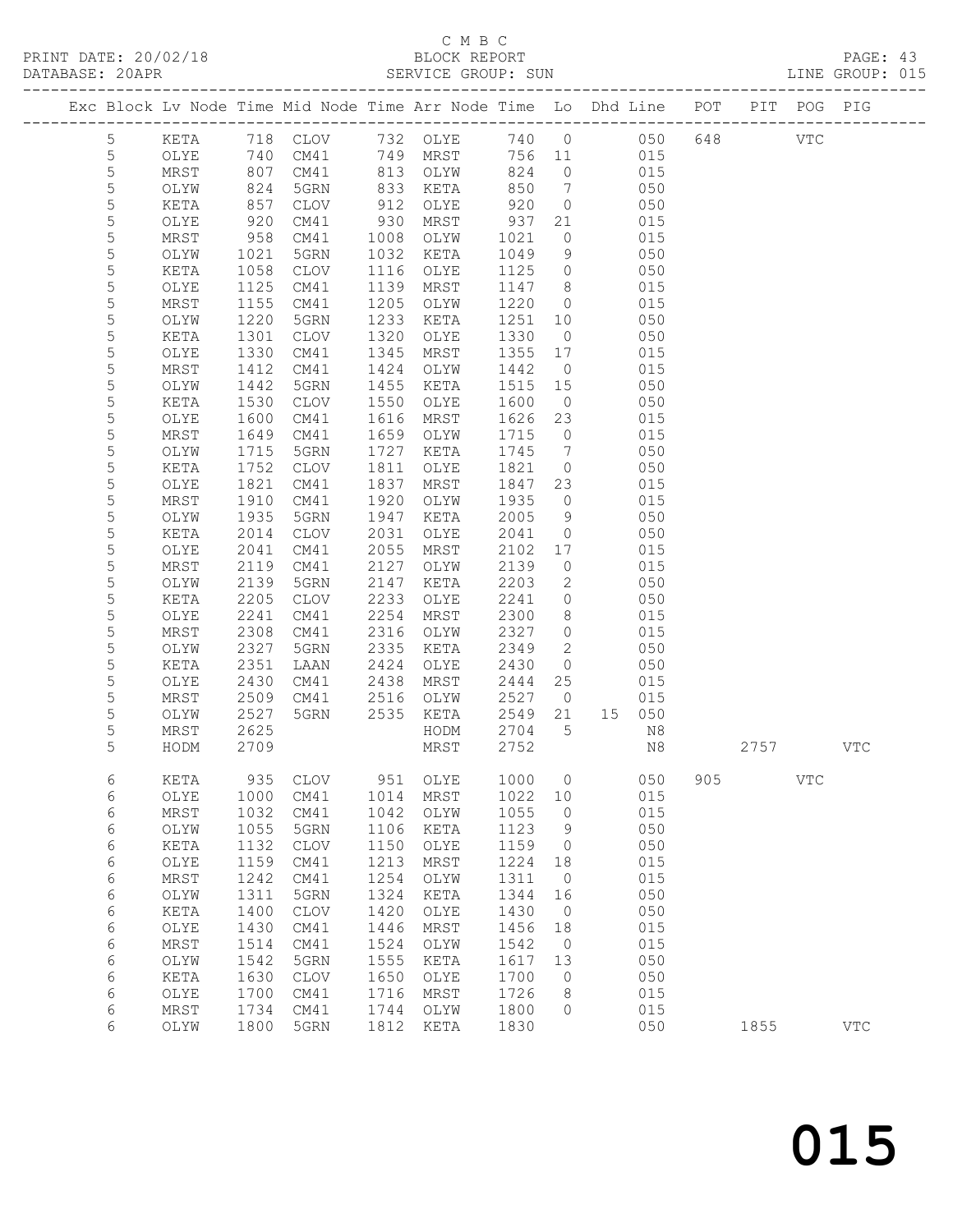# C M B C<br>BLOCK REPORT

PAGE: 44<br>LINE GROUP: 015

|                  |      |      |                   |      |                |              |                              | Exc Block Lv Node Time Mid Node Time Arr Node Time Lo Dhd Line POT |          | PIT  | POG        | PIG        |
|------------------|------|------|-------------------|------|----------------|--------------|------------------------------|--------------------------------------------------------------------|----------|------|------------|------------|
| $7\overline{ }$  | MRST |      | 941 CM41 951 OLYW |      |                | 1004 0       |                              | 015                                                                | 933      |      | <b>VTC</b> |            |
| $7\phantom{.0}$  | OLYW | 1004 | 5GRN              |      | 1015 KETA 1032 |              | 9                            | 050                                                                |          |      |            |            |
| $7\phantom{.0}$  | KETA | 1041 | CLOV              |      | 1059 OLYE      | 1108<br>1130 | $\overline{0}$               | 050                                                                |          |      |            |            |
| $\boldsymbol{7}$ | OLYE | 1108 | CM41              | 1122 | MRST           | 1130         | 8 <sup>8</sup>               | 015                                                                |          |      |            |            |
| 7                | MRST | 1138 | CM41              | 1148 | OLYW           | 1203         | $\overline{0}$               | 015                                                                |          |      |            |            |
| $\boldsymbol{7}$ | OLYW | 1203 | 5GRN              | 1216 | KETA           | 1234         | 12                           | 050                                                                |          |      |            |            |
| $\boldsymbol{7}$ | KETA | 1246 | CLOV              | 1305 | OLYE           | 1315         | $\overline{0}$               | 050                                                                |          |      |            |            |
| 7                | OLYE | 1315 | CM41              | 1330 | MRST           | 1341         | 16                           | 015                                                                |          |      |            |            |
| $\boldsymbol{7}$ | MRST | 1357 | CM41              | 1409 | OLYW           | 1427         | $\overline{0}$               | 015                                                                |          |      |            |            |
| 7                | OLYW | 1427 | 5GRN              | 1440 | KETA           | 1500         | 15                           | 050                                                                |          |      |            |            |
| $\boldsymbol{7}$ | KETA | 1515 | CLOV              | 1535 | OLYE           | 1545         | $\overline{0}$               | 050                                                                |          |      |            |            |
| $\boldsymbol{7}$ | OLYE | 1545 | CM41              | 1601 | MRST           | 1611 21      |                              | 015                                                                |          |      |            |            |
| 7                | MRST | 1632 | CM41              | 1642 | OLYW           | 1700         | $\Omega$                     | 015                                                                |          |      |            |            |
| 7                | OLYW | 1700 | 5GRN              | 1713 | KETA           | 1731         |                              | 050                                                                |          | 1756 |            | <b>VTC</b> |
| $\,8\,$          | MRST | 1210 | CM41              | 1222 | OLYW           | 1237         | $\overline{0}$               |                                                                    | 015 1202 |      | VTC        |            |
| $\,8\,$          | OLYW | 1237 | 5GRN              | 1250 | KETA           | 1309         | $7\phantom{.0}\phantom{.0}7$ | 050                                                                |          |      |            |            |
| 8                | KETA | 1316 | CLOV              | 1335 | OLYE           | 1345         | $\overline{0}$               | 050                                                                |          |      |            |            |
| 8                | OLYE | 1345 | CM41              | 1400 | MRST           | 1410         | 17                           | 015                                                                |          |      |            |            |
| $\,8\,$          | MRST | 1427 | CM41              | 1439 | OLYW           | 1457         | $\overline{0}$               | 015                                                                |          |      |            |            |
| 8                | OLYW | 1457 | 5GRN              | 1510 | KETA           | 1530         | 15                           | 050                                                                |          |      |            |            |
| $\,8\,$          | KETA | 1545 | CLOV              | 1605 | OLYE           | 1615         | $\overline{0}$               | 050                                                                |          |      |            |            |
| 8                | OLYE | 1615 | CM41              | 1631 | MRST           | 1641         | 23                           | 015                                                                |          |      |            |            |
| $\,8\,$          | MRST | 1704 | CM41              | 1714 | OLYW           | 1730         | $\overline{0}$               | 015                                                                |          |      |            |            |
| 8                | OLYW | 1730 | 5GRN              | 1742 | KETA           | 1800         | 12                           | 050                                                                |          |      |            |            |
| $\,8\,$          | KETA | 1812 | CLOV              | 1831 | OLYE           | 1841         | $\overline{0}$               | 050                                                                |          |      |            |            |
| 8                | OLYE | 1841 | CM41              | 1857 | MRST           | 1905         | 25                           | 015                                                                |          |      |            |            |
| $\,8\,$          | MRST | 1930 | CM41              | 1940 | OLYW           | 1955         | $\overline{0}$               | 015                                                                |          |      |            |            |
| 8                | OLYW | 1955 | 5GRN              | 2007 | KETA           | 2025         | $\overline{9}$               | 050                                                                |          |      |            |            |
| 8                | KETA | 2034 | CLOV              | 2051 | OLYE           | 2101         | $\overline{0}$               | 050                                                                |          |      |            |            |
| 8                | OLYE | 2101 | CM41              | 2114 | MRST           | 2121         | 22                           | 015                                                                |          |      |            |            |
| 8                | MRST | 2143 | CM41              | 2151 | OLYW           | 2202         | $\overline{0}$               | 015                                                                |          |      |            |            |
| 8                | OLYW | 2202 | 5GRN              | 2210 | KETA           | 2226         | 2                            | 050                                                                |          |      |            |            |
| $\,8\,$          | KETA | 2228 | <b>CLOV</b>       | 2253 | OLYE           | 2301         | $\overline{0}$               | 050                                                                |          |      |            |            |
| 8                | OLYE | 2301 | CM41              | 2312 | MRST           | 2318         | 20                           | 015                                                                |          |      |            |            |
| 8                | MRST | 2338 | CM41              | 2346 | OLYW           | 2357         | $\overline{0}$               | 015                                                                |          |      |            |            |
| $\,8\,$          | OLYW | 2357 | 5GRN              | 2405 | KETA           | 2419         | 2                            | 050                                                                |          |      |            |            |
| 8                | KETA | 2421 | LAAN              | 2454 | OLYE           | 2500         | $\overline{0}$               | 050                                                                |          |      |            |            |
| $\,8\,$          | OLYE | 2500 | CM41              | 2508 | MRST           | 2514         | 32                           | 015                                                                |          |      |            |            |
| 8                | MRST | 2546 |                   |      | HODM           | 2609         | $\overline{0}$               | N15                                                                |          |      |            |            |
| 8                | HODM | 2609 |                   |      | MRST           | 2639         | $5\phantom{.0}$              | N15                                                                |          |      |            |            |
| 8                | MRST | 2644 |                   |      | HODM           | 2707         | $\overline{2}$               | N15                                                                |          |      |            |            |
| 8                | HODM | 2709 |                   |      | MRST           | 2739         |                              | N15                                                                |          | 2744 |            | VTC        |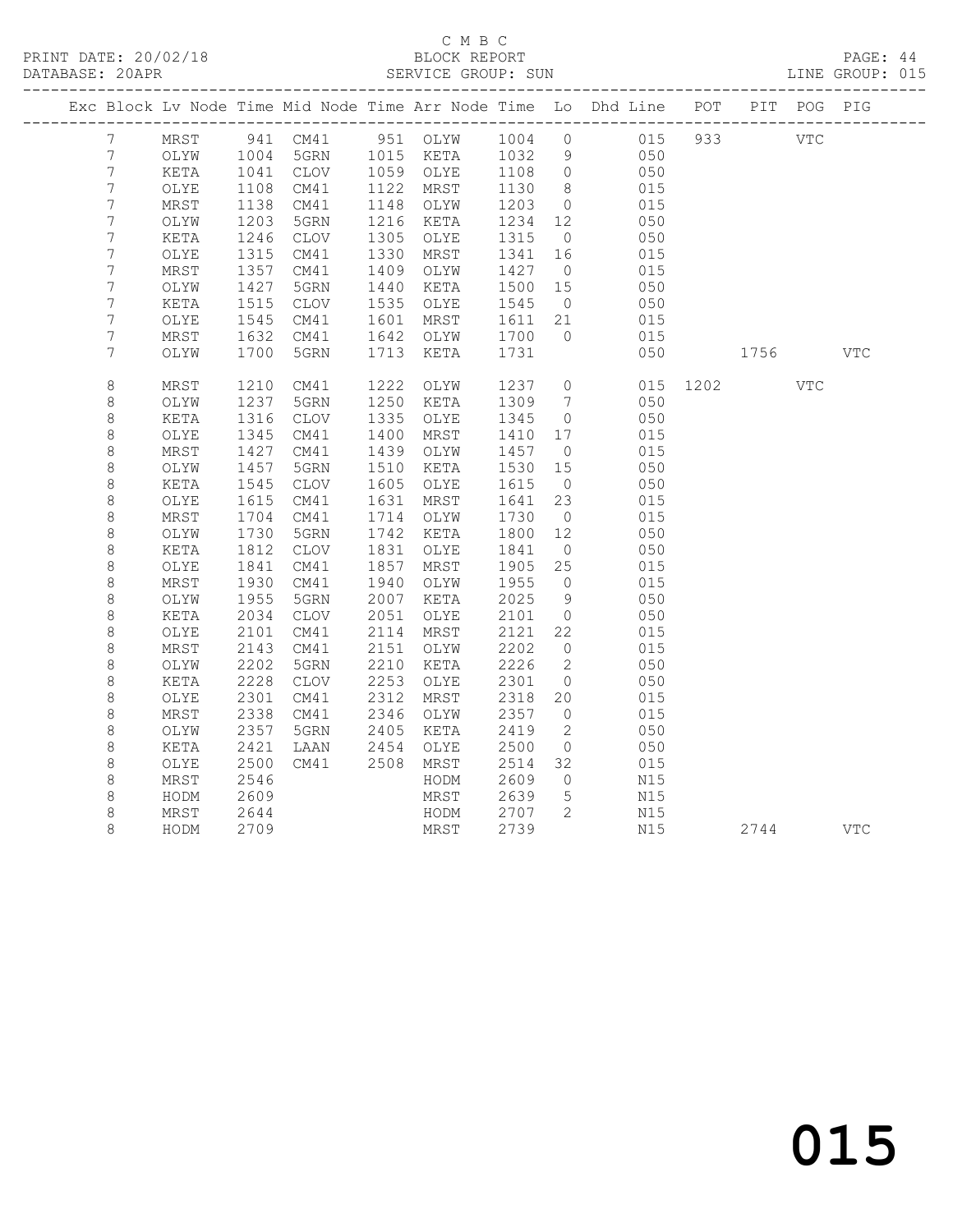|  |             |      |      |                     |      |      |        |                | Exc Block Lv Node Time Mid Node Time Arr Node Time Lo Dhd Line POT PIT POG PIG |              |      |            |            |
|--|-------------|------|------|---------------------|------|------|--------|----------------|--------------------------------------------------------------------------------|--------------|------|------------|------------|
|  | 9           | KETA |      | 1201 CLOV 1220 OLYE |      |      | 1230 0 |                |                                                                                | 050 1131 VTC |      |            |            |
|  | 9           | OLYE | 1230 | CM41                | 1244 | MRST |        |                | 1255 18<br>015                                                                 |              |      |            |            |
|  | $\mathsf 9$ | MRST | 1313 | CM41                | 1325 | OLYW | 1342   | $\overline{0}$ | 015                                                                            |              |      |            |            |
|  | $\mathsf 9$ | OLYW | 1342 | 5GRN                | 1355 | KETA | 1415   | 15             | 050                                                                            |              |      |            |            |
|  | 9           | KETA | 1430 | CLOV                | 1450 | OLYE | 1500   | $\overline{0}$ | 050                                                                            |              |      |            |            |
|  | $\mathsf 9$ | OLYE | 1500 | CM41                | 1517 | MRST | 1527   | 17             | 015                                                                            |              |      |            |            |
|  | 9           | MRST | 1544 | CM41                | 1554 | OLYW | 1612   | $\overline{0}$ | 015                                                                            |              |      |            |            |
|  | 9           | OLYW | 1612 | 5GRN                | 1625 | KETA | 1647   | 14             | 050                                                                            |              |      |            |            |
|  | 9           | KETA | 1701 | CLOV                | 1720 | OLYE | 1730   | $\overline{0}$ | 050                                                                            |              |      |            |            |
|  | 9           | OLYE | 1730 | CM41                | 1746 | MRST | 1756   | 13             | 015                                                                            |              |      |            |            |
|  | $\mathsf 9$ | MRST | 1809 | CM41                | 1819 | OLYW | 1835   | $\overline{0}$ | 015                                                                            |              |      |            |            |
|  | 9           | OLYW | 1835 | 5GRN                | 1847 | KETA | 1905   | 8 <sup>8</sup> | 050                                                                            |              |      |            |            |
|  | 9           | KETA | 1913 | <b>CLOV</b>         | 1931 | OLYE | 1941   | $\bigcirc$     | 050                                                                            |              |      |            |            |
|  | 9           | OLYE | 1941 | CM41                | 1955 | MRST | 2002   | 11             | 015                                                                            |              |      |            |            |
|  | 9           | MRST | 2013 | CM41                | 2021 | OLYW | 2035   | $\overline{0}$ | 015                                                                            |              |      |            |            |
|  | 9           | OLYW | 2035 | 5GRN                | 2047 | KETA | 2105   | 11             | 050                                                                            |              |      |            |            |
|  | 9           | KETA | 2116 | <b>CLOV</b>         | 2131 | OLYE | 2141   | $\overline{0}$ | 050                                                                            |              |      |            |            |
|  | 9           | OLYE | 2141 | CM41                | 2154 | MRST | 2200   | 21             | 015                                                                            |              |      |            |            |
|  | 9           | MRST | 2221 | CM41                | 2229 | OLYW | 2240   | $\bigcap$      | 015                                                                            |              |      |            |            |
|  | 9           | OLYW | 2240 | 5GRN                | 2248 | KETA | 2304   |                | 050                                                                            |              | 2329 |            | VTC        |
|  |             |      |      |                     |      |      |        |                |                                                                                |              |      |            |            |
|  | 10          | KETA | 1345 | CLOV                | 1405 | OLYE | 1415   |                | $\overline{0}$<br>050                                                          | 1315         |      | <b>VTC</b> |            |
|  | 10          | OLYE | 1415 | CM41                | 1431 | MRST | 1441   | 18             | 015                                                                            |              |      |            |            |
|  | 10          | MRST | 1459 | CM41                | 1509 | OLYW | 1527   | $\overline{0}$ | 015                                                                            |              |      |            |            |
|  | 10          | OLYW | 1527 | 5GRN                | 1540 | KETA | 1602   | 13             | 050                                                                            |              |      |            |            |
|  | 10          | KETA | 1615 | CLOV                | 1635 | OLYE | 1645   | $\overline{0}$ | 050                                                                            |              |      |            |            |
|  | 10          | OLYE | 1645 | CM41                | 1701 | MRST | 1711   | 8              | 015                                                                            |              |      |            |            |
|  | 10          | MRST | 1719 | CM41                | 1729 | OLYW | 1745   | $\overline{0}$ | 015                                                                            |              |      |            |            |
|  | 10          | OLYW | 1745 | 5GRN                | 1757 | KETA | 1815   | 17             | 050                                                                            |              |      |            |            |
|  | 10          | KETA | 1832 | CLOV                | 1851 | OLYE | 1901   | $\overline{0}$ | 050                                                                            |              |      |            |            |
|  | 10          | OLYE | 1901 | CM41                | 1917 | MRST | 1925   |                | 015                                                                            |              | 1931 |            | <b>VTC</b> |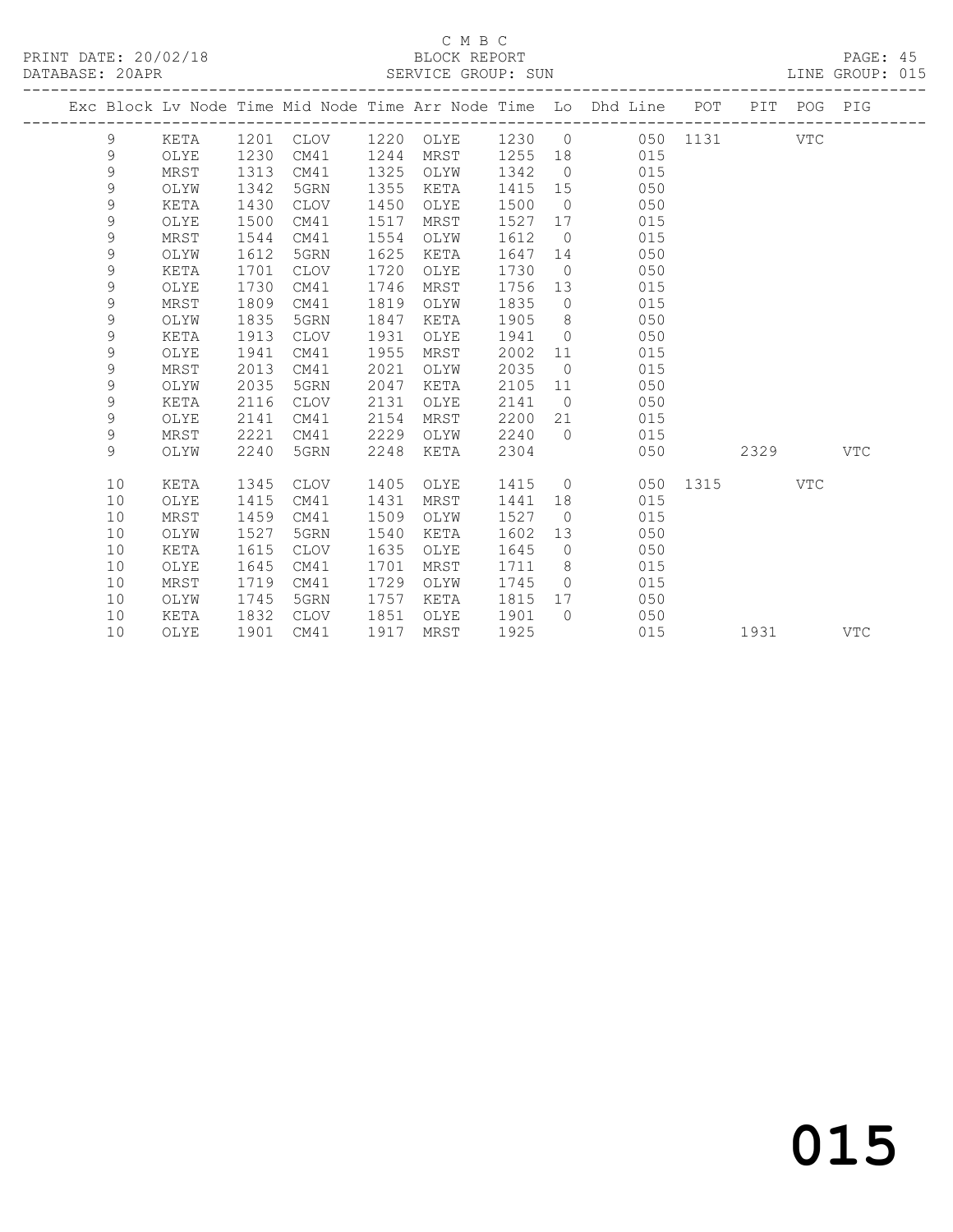| PRINT DATE: 20/02/18                            |                     |              |                        |              | C M B C      | BLOCK REPORT |                 |                                                                                                                             |          |           | PAGE: 46 |  |
|-------------------------------------------------|---------------------|--------------|------------------------|--------------|--------------|--------------|-----------------|-----------------------------------------------------------------------------------------------------------------------------|----------|-----------|----------|--|
| 29ST 29 AV STATION<br>BYGR BROADWAY & GRANVILLE |                     |              |                        |              |              |              |                 | 63LP 63 LOOP<br>EAKY EARLES & KINGSWAY                                                                                      |          |           |          |  |
|                                                 |                     |              |                        |              |              |              |                 | Exc Block Lv Node Time Mid Node Time Arr Node Time Lo Dhd Line POT PIT POG PIG                                              |          |           |          |  |
|                                                 |                     |              |                        |              |              |              |                 | 10 63LP 600 GRBY 619 EAKY 700 23 016 553 VTCT                                                                               |          |           |          |  |
| 10                                              |                     |              |                        |              |              |              |                 | EAKY 723 HACO 743 63LP 825 17 016                                                                                           |          |           |          |  |
| 10                                              |                     |              |                        |              |              |              |                 | 63LP 842 GRBY 905 29ST 954 8 016<br>29ST 1002 HACO 1025 63LP 1116 20 016<br>63LP 1136 GRBY 1200 29ST 1256 13 016            |          |           |          |  |
| 10                                              |                     |              |                        |              |              |              |                 |                                                                                                                             |          |           |          |  |
| 10                                              |                     |              |                        |              |              |              |                 |                                                                                                                             |          |           |          |  |
| 10                                              | 29ST                |              |                        |              |              |              |                 | 1309 HACO 1335 63LP 1433 17 016                                                                                             |          |           |          |  |
| 10<br>10                                        |                     |              |                        |              |              |              |                 | 63LP 1450 GRBY 1515 29ST 1612 10 016<br>29ST 1622 HACO 1645 63LP 1740 17 016<br>63LP 1757 GRBY 1821 29ST 1915 15 016        |          |           |          |  |
| 10                                              |                     |              |                        |              |              |              |                 |                                                                                                                             |          |           |          |  |
| 10                                              | 29ST                |              |                        |              |              |              |                 | 1930 HACO 1951 63LP 2043 8 016                                                                                              |          |           |          |  |
| 10                                              | 63LP                |              |                        |              |              |              |                 | 2051 GRBY 2114 29ST 2205 22 016                                                                                             |          |           |          |  |
| 10                                              |                     |              |                        |              |              |              |                 |                                                                                                                             |          |           |          |  |
| 10                                              |                     |              |                        |              |              |              |                 |                                                                                                                             |          |           |          |  |
| 10                                              |                     |              |                        |              |              |              |                 | 29ST 2227 HACO 2246 63LP 2334 8 016<br>63LP 2342 GRBY 2400 EAKY 2452 12 016<br>EAKY 2504 HACO 2523 63LP 2605 016 2611 VTCT  |          |           |          |  |
| 11                                              |                     |              |                        |              |              |              |                 | 63LP 633 GRBY 652 EAKY 737 6 016<br>EAKY 743 HACO 804 63LP 846 9 016<br>63LP 855 GRBY 918 29ST 1009 8 016                   | 626 VTCT |           |          |  |
| 11                                              |                     |              |                        |              |              |              |                 |                                                                                                                             |          |           |          |  |
| 11                                              |                     |              |                        |              |              |              |                 |                                                                                                                             |          |           |          |  |
| 11                                              | 29ST                |              |                        |              |              |              |                 | 1017 HACO 1040 63LP 1131 17 016                                                                                             |          |           |          |  |
| 11                                              | 63LP                |              | 1148 GRBY              |              |              |              |                 | 1212 29ST 1308 13 016<br>1347 63LP 1445 17 016<br>1527 29ST 1624 10 016                                                     |          |           |          |  |
| 11                                              | 29ST                |              | 1321 HACO<br>1502 GRBY |              |              |              |                 |                                                                                                                             |          |           |          |  |
| 11                                              | 63LP                |              |                        |              |              |              |                 | 1634 HACO 1657 63LP 1752 20 016                                                                                             |          |           |          |  |
| 11<br>11                                        | 29ST<br>63LP        |              |                        |              |              |              |                 |                                                                                                                             |          |           |          |  |
| 11                                              |                     |              |                        |              |              |              |                 |                                                                                                                             |          |           |          |  |
| 11                                              |                     |              |                        |              |              |              |                 | 63LP 1812 GRBY 1836 29ST 1930 17 016<br>29ST 1947 HACO 2008 63LP 2100 13 016<br>63LP 2113 GRBY 2134 29ST 2222 016 2250 VTCT |          |           |          |  |
| 12                                              |                     |              |                        |              |              |              |                 | EAKY 639 HACO 658 63LP 738 10 016                                                                                           | 609 VTCT |           |          |  |
| 12                                              |                     |              |                        |              |              |              |                 | 63LP 748 GRBY 810 29ST 852 10 016<br>29ST 902 HACO 924 63LP 1013 9 016                                                      |          |           |          |  |
| 12                                              |                     |              |                        |              |              |              |                 |                                                                                                                             |          |           |          |  |
|                                                 |                     |              |                        |              |              |              |                 | 12 63LP 1022 GRBY 1046 29ST 1141 16 016                                                                                     |          |           |          |  |
| 12                                              | 29ST                | 1157         | HACO                   | 1223         | 63LP         | 1318 15      |                 | 016                                                                                                                         |          |           |          |  |
| 12                                              | 63LP                | 1333         | GRBY                   | 1359         | 29ST         | 1458 11      |                 | 016                                                                                                                         |          |           |          |  |
| 12<br>12                                        | 29ST                | 1509         | HACO                   | 1533         | 63LP         | 1631         | 12              | 016                                                                                                                         |          |           |          |  |
| $12$                                            | 63LP<br>29ST        | 1643<br>1814 | GRBY<br>HACO           | 1707<br>1837 | 29ST<br>63LP | 1801<br>1930 | 13<br>17        | 016<br>016                                                                                                                  |          |           |          |  |
| 12                                              | 63LP                | 1947         | GRBY                   | 2010         | 29ST         | 2102         |                 | 016                                                                                                                         |          | 2130 VTCT |          |  |
| 13                                              | <b>BYGR</b>         | 644          | REBY                   |              | 63LP         | 702          | $6\overline{6}$ | 016                                                                                                                         | 623 VTCT |           |          |  |
| 13                                              | 63LP                | 708          | GRBY                   |              | 730 29ST     | 812          | 20              | 016                                                                                                                         |          |           |          |  |
| 13                                              | <b>29ST</b>         | 832          | HACO                   | 853          | 63LP         | 940          | 13              | 016                                                                                                                         |          |           |          |  |
| 13                                              | 63LP                | 953          | GRBY                   | 1017         | 29ST         | 1109         | 12              | 016                                                                                                                         |          |           |          |  |
| 13                                              | <b>29ST</b>         | 1121         | HACO                   | 1145         | 63LP         | 1237         | 10              | 016                                                                                                                         |          |           |          |  |
| 13                                              | 63LP                | 1247         | GRBY                   | 1313         | 29ST         | 1410         | 11              | 016                                                                                                                         |          |           |          |  |
| $13$                                            | <b>29ST</b>         | 1421         | HACO                   | 1445         | 63LP         | 1543         | 22              | 016                                                                                                                         |          |           |          |  |
| 13                                              | 63LP                | 1605         | GRBY                   | 1629         | 29ST         | 1725         | 19              | 016                                                                                                                         |          |           |          |  |
| 13                                              | <b>29ST</b>         | 1744         | HACO                   | 1807         | 63LP         | 1901         | 15              | 016                                                                                                                         |          |           |          |  |
| 13                                              | 63LP                | 1916         | GRBY                   | 1939         | 29ST         | 2031         | 16              | 016                                                                                                                         |          |           |          |  |
| 13<br>13                                        | <b>29ST</b><br>63LP | 2047<br>2212 | HACO<br>GRBY           | 2108<br>2232 | 63LP<br>29ST | 2158<br>2317 | 14<br>18        | 016<br>016                                                                                                                  |          |           |          |  |
| 13                                              | <b>29ST</b>         |              | 2335 HACO              | 2351         | 63LP         | 2435         | 6               | 016                                                                                                                         |          |           |          |  |
|                                                 |                     |              |                        |              |              |              |                 |                                                                                                                             |          |           |          |  |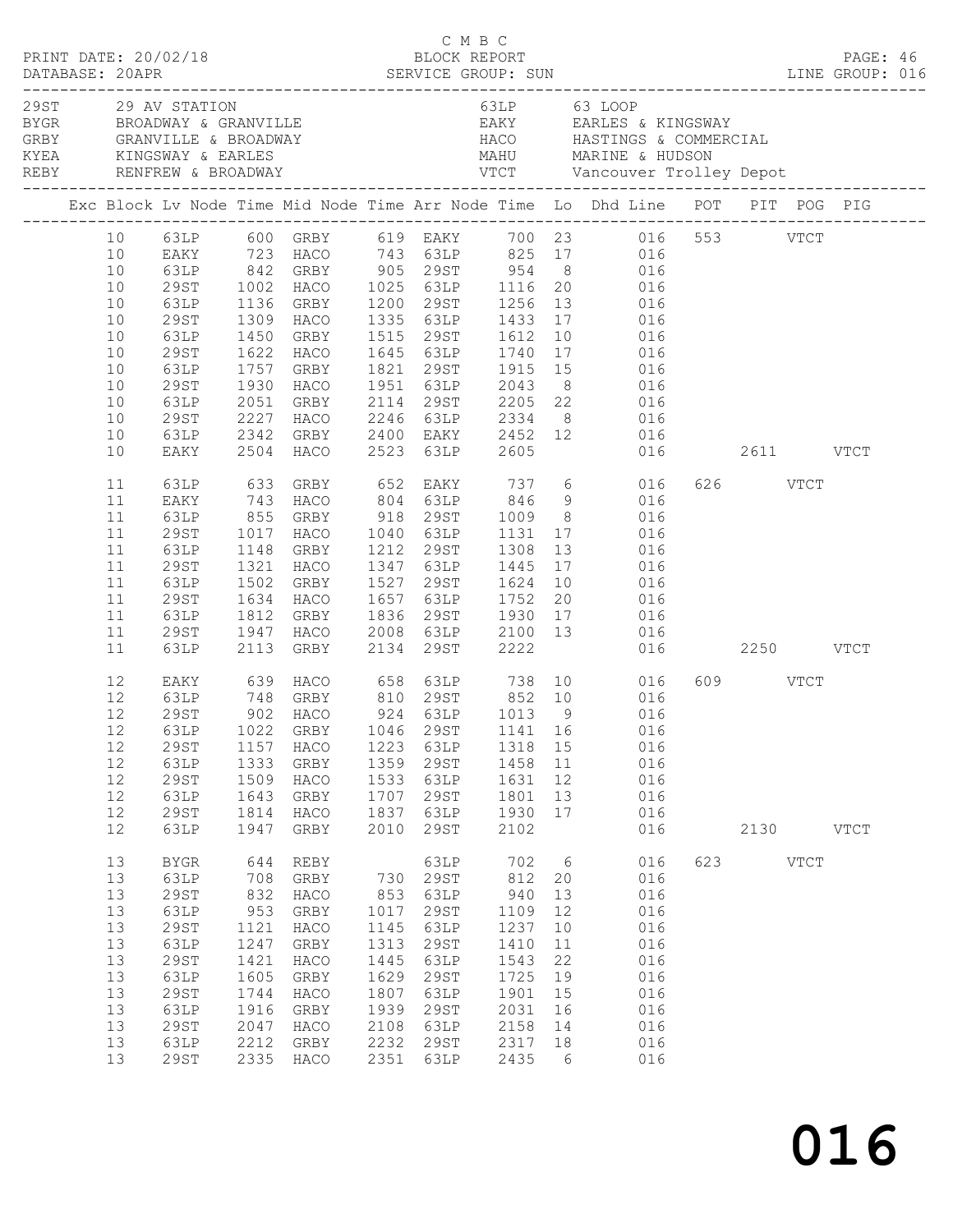#### C M B C<br>BLOCK REPORT

| PRINT DATE: 20/02/18<br>DATABASE: 20APR |          |                     |              | 2/18                                                      |              |                           |                    |          | BLOCK REPORT<br>SERVICE GROUP: SUN                                             |                   | PAGE: 47<br>LINE GROUP: 016 |  |
|-----------------------------------------|----------|---------------------|--------------|-----------------------------------------------------------|--------------|---------------------------|--------------------|----------|--------------------------------------------------------------------------------|-------------------|-----------------------------|--|
|                                         |          |                     |              |                                                           |              |                           |                    |          | Exc Block Lv Node Time Mid Node Time Arr Node Time Lo Dhd Line POT PIT POG PIG |                   |                             |  |
|                                         |          |                     |              |                                                           |              |                           |                    |          | 13 63LP 2441 GRBY 2459 KYEA 2552 016 2615 VTCT                                 |                   |                             |  |
|                                         | 14       |                     |              | 63LP 648 GRBY 710 29ST                                    |              |                           |                    |          | 752 9 016 641 VTCT                                                             |                   |                             |  |
|                                         | 14       | 29ST                |              | 801 HACO       821   63LP<br>925   GRBY        948   29ST |              |                           | $904$<br>$1039$    |          | 21 016<br>18 016                                                               |                   |                             |  |
|                                         | 14       | 63LP                |              |                                                           |              |                           |                    | 18       | 016                                                                            |                   |                             |  |
|                                         | 14       | 29ST                |              | 1057 HACO                                                 |              | 1121 63LP                 | 1213               | 9        | 016                                                                            |                   |                             |  |
|                                         | 14       | 63LP                |              | 1222 GRBY                                                 |              | 1248 29ST                 | 1345               | 12       | 016                                                                            |                   |                             |  |
|                                         | 14       | 29ST                |              | 1357 HACO                                                 |              | 1421 63LP                 | 1519 22<br>1701 14 |          | $\begin{array}{c}\n016 \\ 03\n\end{array}$                                     |                   |                             |  |
|                                         | 14       | 63LP                |              | 1541 GRBY                                                 |              | 1605 29ST                 |                    |          | 016                                                                            |                   |                             |  |
|                                         | 14       | 29ST                |              | 1715 HACO                                                 |              | 1738 63LP 1832 11         |                    |          |                                                                                |                   |                             |  |
|                                         | 14       | 63LP                |              | 1843 GRBY                                                 |              | 1907 29ST 2001            |                    |          |                                                                                | 016  2031    VTCT |                             |  |
|                                         | 15<br>15 | EAKY<br>63LP        |              | 701 HACO<br>815 GRBY                                      |              | 721 63LP<br>837 29ST      | 922                | 10       | 801 14 016<br>016                                                              | 631 VTCT          |                             |  |
|                                         | 15       | 29ST                |              | 932 HACO                                                  |              | 955 63LP                  | 1044               | 16       | 016                                                                            |                   |                             |  |
|                                         | 15       | 63LP                |              | 1100 GRBY                                                 |              | 1124 29ST                 | 1220               | 13       | 016                                                                            |                   |                             |  |
|                                         | 15       | 29ST                |              | 1233 HACO                                                 |              | 1259 63LP                 | 1357 16            |          | 016                                                                            |                   |                             |  |
|                                         | 15       | 63LP                |              | 1413 GRBY                                                 |              | 1438 29ST                 | 1536               | 10       | 016                                                                            |                   |                             |  |
|                                         | 15       | 29ST                |              | 1546 HACO                                                 |              | 1609 63LP                 | 1707               | 18       | 016                                                                            |                   |                             |  |
|                                         | 15       | 63LP                |              | 1725 GRBY                                                 |              | 1749 29ST                 | 1845               | 15       | 016                                                                            |                   |                             |  |
|                                         | 15       | 29ST                |              | 1900 HACO                                                 |              | 1921 63LP                 | 2014 21<br>2149 18 |          |                                                                                |                   |                             |  |
|                                         | 15       | 63LP                |              | 2035 GRBY                                                 |              | 2058 29ST                 |                    |          | 016<br>016                                                                     |                   |                             |  |
|                                         | 15       | 29ST                |              | 2207 HACO                                                 |              | 2226 63LP                 | 2314               |          |                                                                                | 016 2321 VTCT     |                             |  |
|                                         | 16       | BYGR                |              |                                                           |              | 63LP 722 6<br>29ST 832 15 |                    |          | 016                                                                            | 643 VTCT          |                             |  |
|                                         | 16       | 63LP                |              |                                                           |              |                           |                    |          | 016                                                                            |                   |                             |  |
|                                         | 16       | 29ST                |              | 847 HACO                                                  |              | 908 63LP                  | 956                | 12       | 016                                                                            |                   |                             |  |
|                                         | 16       | 63LP                | 1008         | GRBY                                                      |              | 1032 29ST                 | 1124               | 21       | 016                                                                            |                   |                             |  |
|                                         | 16       | 29ST                |              | 1145 HACO                                                 |              | 1209 63LP                 | 1301               | 10       | 016                                                                            |                   |                             |  |
|                                         | 16<br>16 | 63LP<br>29ST        |              | 1311 GRBY<br>1445 HACO                                    |              | 1337 29ST<br>1509 63LP    | 1434<br>1607       | 11<br>23 | 016<br>016                                                                     |                   |                             |  |
|                                         | 16       | 63LP                |              | 1630 GRBY                                                 |              | 1654 29ST                 | 1749               | 10       | 016                                                                            |                   |                             |  |
|                                         | 16       | 29ST                |              | 1759 HACO                                                 |              | 1822 63LP                 |                    | 16       | 016                                                                            |                   |                             |  |
|                                         | 16       | 63LP                |              | 1931 GRBY                                                 |              | 1954 29ST                 | 1915<br>2046       | 21       | 016                                                                            |                   |                             |  |
|                                         | 16       | 29ST                |              | 2107 HACO 2127 63LP 2217 15                               |              |                           |                    |          | 016                                                                            |                   |                             |  |
|                                         | 16       | 63LP                |              | 2232 GRBY                                                 |              | 2252 29ST                 | 2337               |          | 016 2402 VTCT                                                                  |                   |                             |  |
|                                         |          |                     |              |                                                           |              |                           |                    |          | 17 MAHU 749 GRBY 63LP 755 5 010 747 VTCT                                       |                   |                             |  |
|                                         | 17       | 63LP                | 800          | GRBY                                                      | 822          | 29ST                      | 907 10             |          | 016                                                                            |                   |                             |  |
|                                         | 17       | 29ST                | 917          | HACO                                                      | 939          | 63LP                      | 1028               | - 9      | 016                                                                            |                   |                             |  |
|                                         | 17       | 63LP                | 1037         | GRBY                                                      | 1101         | 29ST                      | 1156               | 13       | 016                                                                            |                   |                             |  |
|                                         | 17       | <b>29ST</b>         | 1209         | HACO                                                      | 1235         | 63LP                      | 1330               | 18       | 016                                                                            |                   |                             |  |
|                                         | 17       | 63LP                | 1348         | GRBY                                                      | 1413         | 29ST                      | 1511               | 10       | 016                                                                            |                   |                             |  |
|                                         | 17       | <b>29ST</b>         | 1521         | HACO                                                      | 1545         | 63LP                      | 1643               | 14       | 016                                                                            |                   |                             |  |
|                                         | 17       | 63LP                | 1657         | GRBY                                                      | 1721         | 29ST                      | 1815               | 14       | 016                                                                            |                   |                             |  |
|                                         | 17       | <b>29ST</b>         | 1829         | HACO                                                      | 1852         | 63LP                      | 1945               | 18       | 016                                                                            |                   |                             |  |
|                                         | 17       | 63LP                | 2003         | GRBY                                                      | 2026         | 29ST                      | 2118               | 9        | 016                                                                            |                   |                             |  |
|                                         | 17<br>17 | <b>29ST</b>         | 2127<br>2252 | HACO                                                      | 2147<br>2312 | 63LP                      | 2237<br>2357       | 15       | 016                                                                            |                   |                             |  |
|                                         | 17       | 63LP<br><b>29ST</b> | 2407         | GRBY<br>HACO                                              | 2423         | 29ST<br>63LP              | 2507               | 10       | 016<br>016                                                                     | 2513              | <b>VTCT</b>                 |  |
|                                         |          |                     |              |                                                           |              |                           |                    |          |                                                                                |                   |                             |  |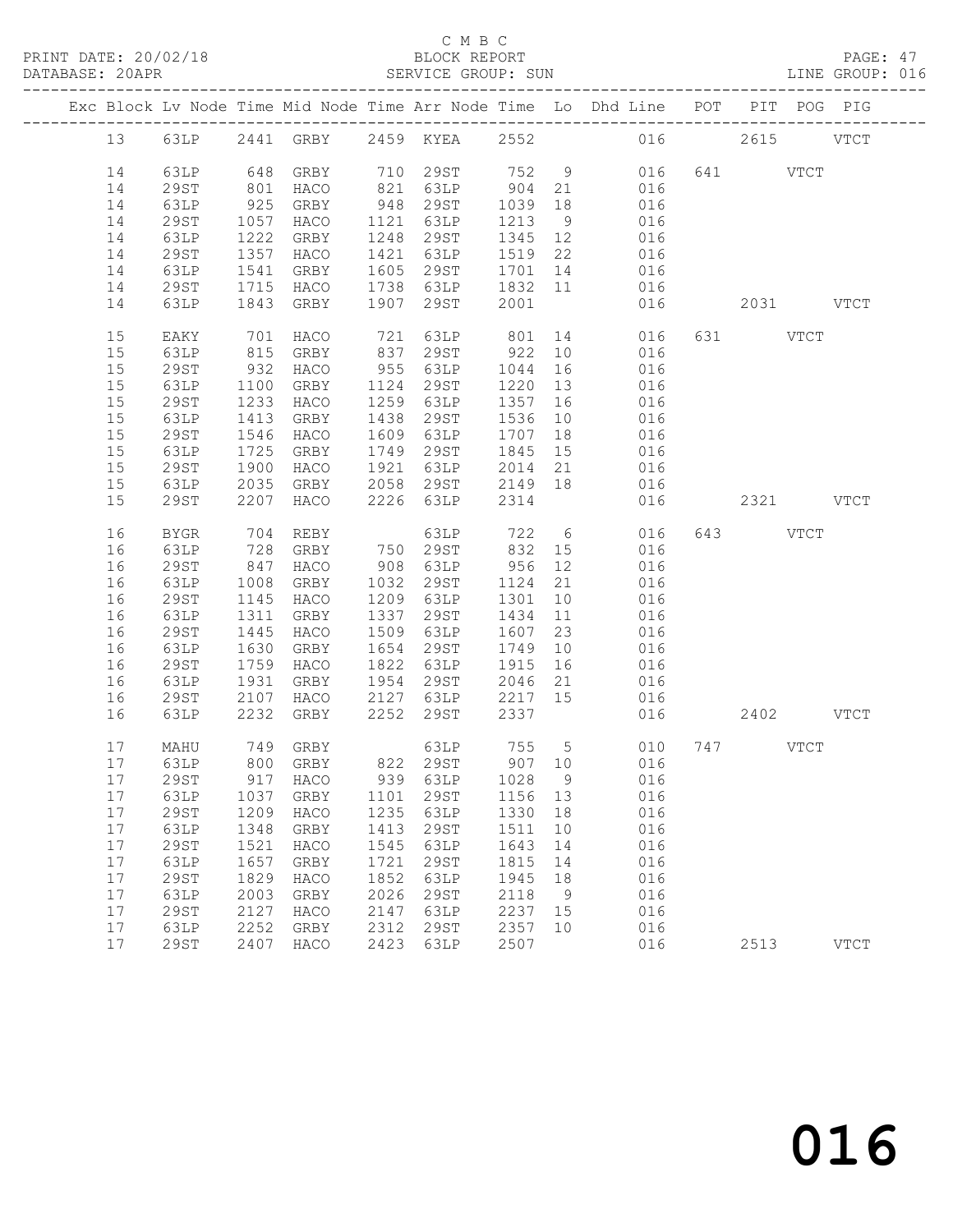#### C M B C<br>BLOCK REPORT

| PRINT DATE: 20/02/18<br>DATABASE: 20APR |          |              |              | 12/18 BLOCK REPORT<br>SERVICE GROUP: SUN |      | C M B C            |      |    | LINE GROUP: 016                                                                     |      |          |             | PAGE: 48      |  |
|-----------------------------------------|----------|--------------|--------------|------------------------------------------|------|--------------------|------|----|-------------------------------------------------------------------------------------|------|----------|-------------|---------------|--|
|                                         |          |              |              |                                          |      |                    |      |    | Exc Block Lv Node Time Mid Node Time Arr Node Time Lo Dhd Line POT PIT POG PIG      |      |          |             |               |  |
|                                         |          |              |              |                                          |      |                    |      |    | 18 EAKY 814 HACO 837 63LP 924 16 016 744 VTCT                                       |      |          |             |               |  |
|                                         | 18       |              |              |                                          |      |                    |      |    | 63LP 940 GRBY 1003 29ST 1054 15 016                                                 |      |          |             |               |  |
|                                         | 18       | 29ST         |              |                                          |      |                    |      |    | 1109 HACO 1133 63LP 1225 10 016                                                     |      |          |             |               |  |
|                                         | 18       | 63LP         | 1235         | GRBY                                     |      |                    |      |    | 1301  29ST  1358  11  016<br>1433  63LP  1531  22  016<br>1617  29ST  1713  16  016 |      |          |             |               |  |
|                                         | 18       | 29ST         | 1409         | HACO                                     |      |                    |      |    |                                                                                     |      |          |             |               |  |
|                                         | 18       | 63LP         |              | 1553 GRBY                                |      |                    |      |    |                                                                                     |      |          |             |               |  |
|                                         | 18       | 29ST<br>63LP | 1729<br>1901 | HACO<br>GRBY                             |      |                    |      |    | 1752 63LP 1846 15 016                                                               |      |          |             |               |  |
|                                         | 18       |              |              |                                          |      |                    |      |    |                                                                                     |      |          |             |               |  |
|                                         | 18       | 29ST         |              | 2027 HALL<br>2151 GRBY                   |      |                    |      |    | 1924 29ST 2016 11 016<br>2048 63LP 2138 13 016<br>2212 29ST 2300 7 016              |      |          |             |               |  |
|                                         | 18<br>18 | 63LP<br>29ST |              | 2307 HACO                                |      | 2325 63LP 2409     |      |    | 016 2416 VTCT                                                                       |      |          |             |               |  |
|                                         |          |              |              |                                          |      |                    |      |    |                                                                                     |      |          |             |               |  |
|                                         | 19       | MAHU         | 814          |                                          |      |                    |      |    | GRBY 63LP 820 7 010 812 VTCT<br>GRBY 850 29ST 939 8 016                             |      |          |             |               |  |
|                                         | 19       | 63LP         | 827          |                                          |      |                    |      |    |                                                                                     |      |          |             |               |  |
|                                         | 19       | 29ST         |              | 947 HACO                                 |      |                    |      |    | 1010 63LP 1059 13 016                                                               |      |          |             |               |  |
|                                         | 19       | 63LP         | 1112         | GRBY                                     |      | 1136 29ST          | 1232 |    | 13 016                                                                              |      |          |             |               |  |
|                                         | 19       | 29ST         |              | 1245 HACO<br>1425 GRBY                   |      | 1311 63LP          |      |    | 1409  16  016<br>1548  10  016                                                      |      |          |             |               |  |
|                                         | 19       | 63LP         |              |                                          |      | 1450 29ST          |      |    | 1621 63LP 1719 22 016                                                               |      |          |             |               |  |
|                                         | 19       | 29ST         | 1558         | HACO                                     |      |                    |      |    |                                                                                     |      |          |             |               |  |
|                                         | 19       | 63LP         | 1741         | GRBY                                     |      |                    |      |    | 1805 29ST 1900 15 016                                                               |      |          |             |               |  |
|                                         | 19       | 29ST         | 1915         | HACO                                     |      | 1936 63LP          | 2029 |    | 016 2036 VTCT                                                                       |      |          |             |               |  |
|                                         | 20       | MAHU         | 855          | GRBY                                     |      |                    |      |    | 63LP 901 9 010                                                                      |      | 853 VTCT |             |               |  |
|                                         | 20       | 63LP         | 910          |                                          |      | GRBY 933 29ST 1024 |      |    | 20 016                                                                              |      |          |             |               |  |
|                                         | 20       | 29ST         | 1044         | HACO                                     |      |                    |      |    | 1108 63LP 1200 10 016<br>1236 29ST 1333 12 016<br>1409 63LP 1507 21 016             |      |          |             |               |  |
|                                         | 20       | 63LP         |              | 1210 GRBY                                |      |                    |      |    |                                                                                     |      |          |             |               |  |
|                                         | 20       | 29ST         | 1345         | HACO                                     |      |                    |      |    |                                                                                     |      |          |             |               |  |
|                                         | 20       | 63LP         | 1528         | GRBY                                     |      |                    |      |    | 1552 29ST 1648 13 016                                                               |      |          |             |               |  |
|                                         | 20       | 29ST         | 1701         | HACO                                     |      | 1724 63LP          | 1818 |    | 016 1825 VTCT                                                                       |      |          |             |               |  |
|                                         | 21       | 29ST         | 1031         | HACO                                     | 1055 | 63LP               | 1147 |    | 10 016                                                                              |      | 955 VTCT |             |               |  |
|                                         | 21       | 63LP         | 1157         | GRBY                                     |      | 1223 29ST          | 1320 |    | 13 016                                                                              |      |          |             |               |  |
|                                         | 21       | 29ST         | 1333         | HACO                                     | 1357 | 63LP               | 1455 |    | 20 016                                                                              |      |          |             |               |  |
|                                         | 21       | 63LP         | 1515         | GRBY                                     | 1540 | 29ST 1635          |      |    | $\begin{array}{cc} 12 & \hspace{1.5mm} 016 \\ 22 & \hspace{1.5mm} 016 \end{array}$  |      |          |             |               |  |
|                                         | 21       | 29ST         |              | 1647 HACO                                |      | 1710 63LP 1805     |      |    |                                                                                     |      |          |             |               |  |
|                                         | 21       | 63LP         |              | 1827 GRBY                                |      |                    |      |    | 1851 29ST 1945 22 016                                                               |      |          |             |               |  |
|                                         | 21       | 29ST         | 2007         | HACO                                     | 2028 | 63LP               | 2120 | 11 | 016                                                                                 |      |          |             |               |  |
|                                         | 21       | 63LP         | 2131         | GRBY                                     | 2152 | 29ST               | 2240 | 7  | 016                                                                                 |      |          |             |               |  |
|                                         | 21       | <b>29ST</b>  | 2247         | HACO                                     | 2306 | 63LP               | 2354 | 18 | 016                                                                                 |      |          |             |               |  |
|                                         | 21       | 63LP         | 2412         | GRBY                                     | 2430 | KYEA               | 2523 |    | 016                                                                                 |      | 2546     |             | <b>VTCT</b>   |  |
|                                         | 22       | 63LP         | 1049         | <b>GRBY</b>                              | 1113 | 29ST               | 1208 | 13 | 016                                                                                 | 1035 |          | <b>VTCT</b> |               |  |
|                                         | 22       | <b>29ST</b>  | 1221         | HACO                                     | 1247 | 63LP               | 1342 | 19 | 016                                                                                 |      |          |             |               |  |
|                                         | 22       | 63LP         | 1401         | GRBY                                     | 1426 | 29ST               | 1524 | 10 | 016                                                                                 |      |          |             |               |  |
|                                         | 22       | <b>29ST</b>  | 1534         | HACO                                     | 1557 | 63LP               | 1655 | 17 | 016                                                                                 |      |          |             |               |  |
|                                         | 22       | 63LP         | 1712         | GRBY                                     | 1736 | 29ST               | 1830 | 14 | 016                                                                                 |      |          |             |               |  |
|                                         | 22       | <b>29ST</b>  | 1844         | HACO                                     | 1907 | 63LP               | 2000 | 19 | 016                                                                                 |      |          |             |               |  |
|                                         | 22       | 63LP         | 2019         | GRBY                                     | 2042 | 29ST               | 2134 | 13 | 016                                                                                 |      |          |             |               |  |
|                                         | 22       | <b>29ST</b>  | 2147         | HACO                                     | 2207 | 63LP               | 2257 | 22 | 016                                                                                 |      |          |             |               |  |
|                                         | 22       | 63LP         | 2319         | GRBY                                     | 2339 | 29ST               | 2420 | 17 | 016                                                                                 |      |          |             |               |  |
|                                         | 22       | <b>29ST</b>  | 2437         | HACO                                     | 2453 | 63LP               | 2537 |    | 016                                                                                 |      | 2543     |             | VTCT          |  |
|                                         | 23       | 29ST         | 1133         | HACO                                     | 1157 | 63LP               | 1249 | 10 | 016                                                                                 | 1057 |          | <b>VTCT</b> |               |  |
|                                         | 23       | 63LP         | 1259         | GRBY                                     | 1325 | 29ST               | 1422 | 11 | 016                                                                                 |      |          |             |               |  |
|                                         | 23       | <b>29ST</b>  | 1433         | HACO                                     | 1457 | 63LP               | 1555 | 22 | 016                                                                                 |      |          |             |               |  |
|                                         | 23       | 63LP         | 1617         | GRBY                                     | 1641 | 29ST               | 1737 |    | 016                                                                                 |      | 1807     |             | $_{\rm VTCT}$ |  |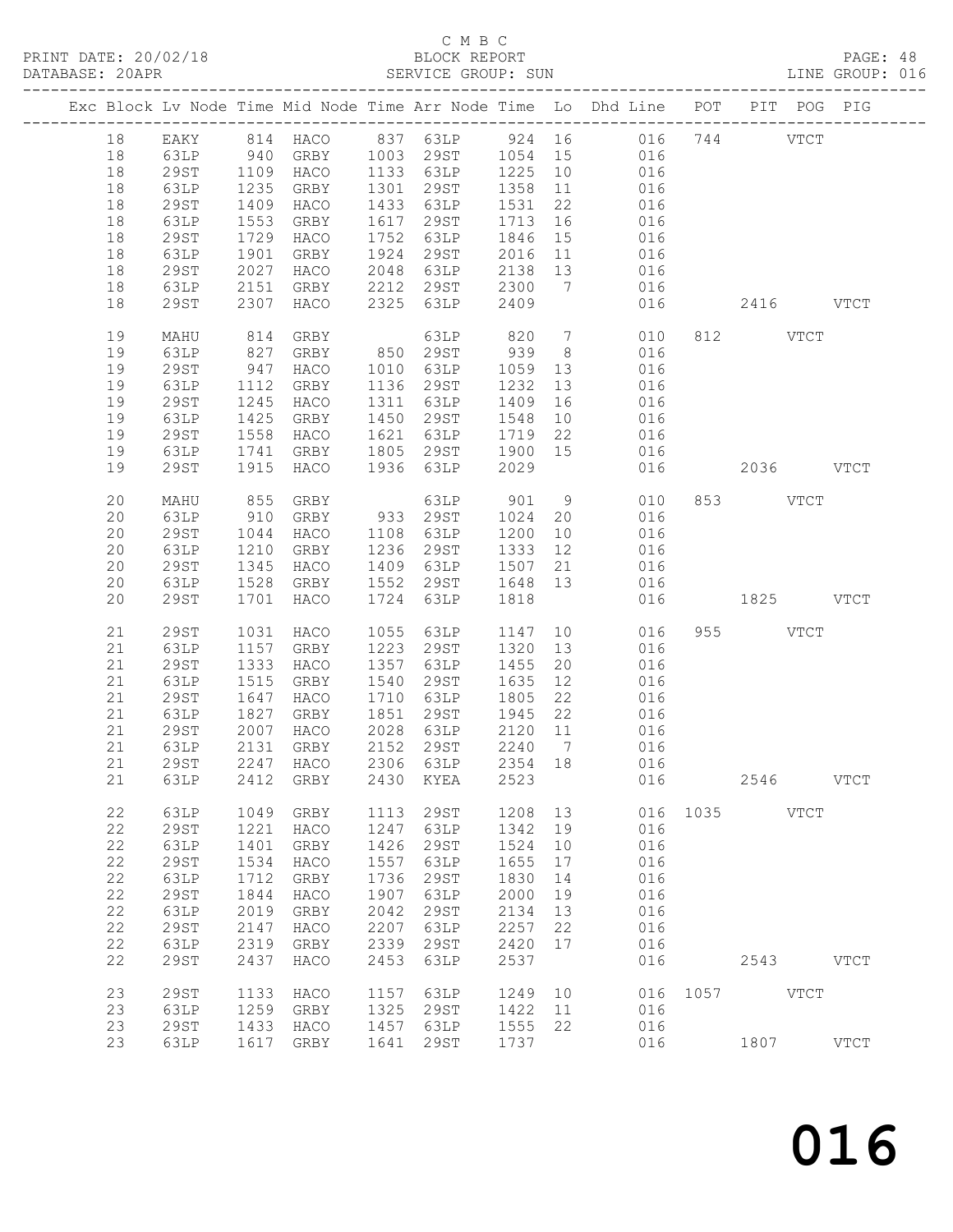PRINT DATE: 20/02/18 BLOCK REPORT BATABASE: 20APR

#### C M B C<br>BLOCK REPORT

PAGE: 49<br>LINE GROUP: 016

| ----------- |    |      |      |      |      | <u>ULINI ULIVUL I UVIN</u> |      |      |                                                                     |          |      |      |         |
|-------------|----|------|------|------|------|----------------------------|------|------|---------------------------------------------------------------------|----------|------|------|---------|
|             |    |      |      |      |      |                            |      |      | Exc Block Lv Node Time Mid Node Time Arr Node Time  Lo  Dhd Line  . | POT      | PIT  |      | POG PIG |
|             | 24 | 63LP | 1124 | GRBY | 1148 | 29ST                       | 1244 | 13   |                                                                     | 016 1110 |      | VTCT |         |
|             | 24 | 29ST | 1257 | HACO | 1323 | 63LP                       | 1421 | -16  | 016                                                                 |          |      |      |         |
|             | 24 | 63LP | 1437 | GRBY | 1502 | 29ST                       | 1600 | 10   | 016                                                                 |          |      |      |         |
|             | 24 | 29ST | 1610 | HACO | 1633 | 63LP                       | 1731 |      | 016                                                                 |          | 1738 |      | VTCT    |
|             | 25 | 63LP | 1321 | GRBY | 1347 | 29ST                       | 1446 | - 11 |                                                                     | 016 1307 |      | VTCT |         |
|             | 25 | 29ST | 1457 | HACO | 1521 | 63LP                       | 1619 |      | 016                                                                 |          | 1626 |      | VTCT    |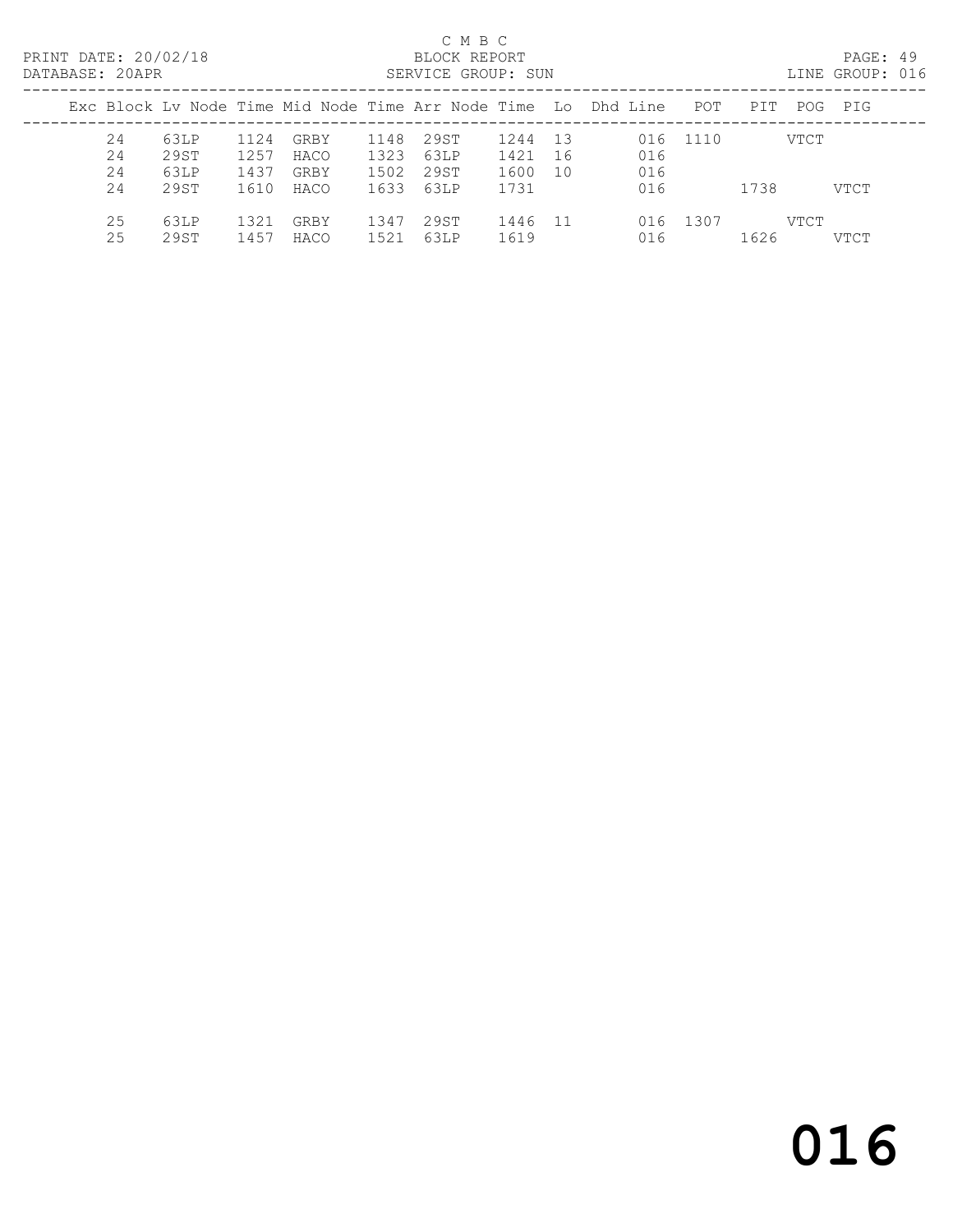|  | DATABASE: 20APR                  | PRINT DATE: 20/02/18 |              |                             |      | C M B C                            |                   |                | 12/18<br>BLOCK REPORT<br>SERVICE GROUP: SUN                                                                                                       |          | PAGE: 50<br>LINE GROUP: 017 |  |
|--|----------------------------------|----------------------|--------------|-----------------------------|------|------------------------------------|-------------------|----------------|---------------------------------------------------------------------------------------------------------------------------------------------------|----------|-----------------------------|--|
|  |                                  |                      |              |                             |      |                                    |                   |                | CBYN CAMBIE ST FS W BROADWAY MRST SW MARINE STN OABY OAK & BROADWAY RORI ROBSON & RICHARDS<br>VTCT Vancouver Trolley Depot NORI ROBSON & RICHARDS |          |                             |  |
|  |                                  |                      |              |                             |      |                                    |                   |                |                                                                                                                                                   |          |                             |  |
|  |                                  |                      |              |                             |      |                                    |                   |                | Exc Block Lv Node Time Mid Node Time Arr Node Time Lo Dhd Line POT PIT POG PIG                                                                    |          |                             |  |
|  |                                  |                      |              |                             |      |                                    |                   |                | 1 MRST 520 CBYN 543 RORI 548 0 017 512 VTCT                                                                                                       |          |                             |  |
|  | $\mathbf{1}$                     | RORI                 |              |                             |      |                                    |                   |                |                                                                                                                                                   |          |                             |  |
|  | $\mathbf{1}$                     | MRST                 |              |                             |      |                                    |                   |                |                                                                                                                                                   |          |                             |  |
|  | $\mathbf{1}$                     | RORI                 |              |                             |      |                                    |                   |                | 548 OABY<br>548 OABY MRST 628 12 017<br>640 CBYN 703 RORI 708 0 017<br>708 OABY MRST 748 17 017<br>805 CBYN 828 RORI 833 0 017                    |          |                             |  |
|  | $\mathbf{1}$                     | MRST                 |              |                             |      |                                    |                   |                |                                                                                                                                                   |          |                             |  |
|  | $\mathbf{1}$                     | RORI                 | 833          | OABY                        |      | MRST 914 17                        |                   |                | 017                                                                                                                                               |          |                             |  |
|  | $\mathbf{1}$                     | MRST                 | 931          |                             |      | CBYN 958 RORI 1003                 |                   | $\overline{0}$ | 017                                                                                                                                               |          |                             |  |
|  | $\mathbf{1}$                     | RORI                 | 1003         | OABY                        |      | MRST                               |                   |                | 1047 13 017<br>1133 0 017                                                                                                                         |          |                             |  |
|  | $\mathbf{1}$                     | MRST                 | 1100         | CBYN                        |      | 1128 RORI                          | 1133              |                |                                                                                                                                                   |          |                             |  |
|  | $\mathbf{1}$                     | RORI                 | 1133         | OABY                        |      |                                    |                   |                | MRST 1219 21 017                                                                                                                                  |          |                             |  |
|  | $\mathbf{1}$                     | MRST                 | 1240         | CBYN                        |      | 1312 RORI                          | 1318              |                | 0 017                                                                                                                                             |          |                             |  |
|  | $\mathbf 1$<br>$\mathbf{1}$      | RORI                 | 1318         |                             |      |                                    | 1409 15<br>1503 0 |                | 017<br>017                                                                                                                                        |          |                             |  |
|  | $\mathbf 1$                      | MRST<br>RORI         | 1424<br>1503 | OABY                        |      | MRST 1557 12                       |                   |                | 017                                                                                                                                               |          |                             |  |
|  | $\mathbf 1$                      | MRST                 | 1609         | CBYN                        |      | 1642 RORI 1648                     |                   |                | $0 \qquad \qquad 017$                                                                                                                             |          |                             |  |
|  | $\mathbf 1$                      | RORI                 | 1648         | OABY                        |      | MRST                               |                   |                |                                                                                                                                                   |          |                             |  |
|  | $\mathbf{1}$                     | MRST                 |              | 1758 CBYN 1827 RORI         |      |                                    |                   |                | 1741 17 017<br>1833 0 017                                                                                                                         |          |                             |  |
|  | $\mathbf 1$                      | RORI                 | 1833         | OABY                        |      | MRST 1922                          |                   |                | 8 017                                                                                                                                             |          |                             |  |
|  | $\mathbf{1}$                     | MRST                 | 1930         | CBYN                        |      | 1957 RORI 2003                     |                   |                | $0 \qquad 017$                                                                                                                                    |          |                             |  |
|  | $\mathbf 1$                      | RORI                 |              |                             |      |                                    |                   |                |                                                                                                                                                   |          |                             |  |
|  | $\mathbf{1}$                     | MRST                 |              |                             |      |                                    |                   |                | 017                                                                                                                                               |          |                             |  |
|  | $\mathbf 1$                      | RORI                 |              | 2133 OABY                   |      | MRST 2214                          |                   |                | 017 2219 VTCT                                                                                                                                     |          |                             |  |
|  | 2                                | MRST                 | 540<br>608   |                             |      | CBYN 603 RORI 608<br>OARY MRST 648 |                   |                | $0 \t 017$                                                                                                                                        | 532 VTCT |                             |  |
|  | $\mathbf{2}$                     | RORI                 |              | OABY                        |      | MRST                               | 648 12            |                | 017                                                                                                                                               |          |                             |  |
|  | $\mathbf 2$                      | MRST                 | 700          | CBYN                        |      | 723 RORI                           | 728               |                | $0\qquad \qquad 017$                                                                                                                              |          |                             |  |
|  | $\mathbf{2}$                     | RORI                 | 728          | OABY                        |      | MRST                               | 808               | 12             | 017                                                                                                                                               |          |                             |  |
|  | $\mathbf{2}$                     | MRST                 |              |                             |      | 843 RORI                           |                   |                | 820 CBYN 843 RORI 848 0 017<br>848 OABY MRST 930 16 017<br>946 CBYN 1013 RORI 1018 0 017                                                          |          |                             |  |
|  | $\mathbf{2}$                     | RORI                 |              |                             |      |                                    |                   |                |                                                                                                                                                   |          |                             |  |
|  | $\mathbf{2}$                     | MRST                 |              | 1018 OABY                   |      | MRST 1102 13                       |                   |                | 017                                                                                                                                               |          |                             |  |
|  | $\overline{c}$<br>$\overline{c}$ | RORI<br>MRST         |              | 1115 CBYN                   |      | 1143 RORI                          | 1148 0            |                | 017                                                                                                                                               |          |                             |  |
|  | $\mathbf{2}$                     |                      |              | RORI 1148 OABY MRST 1234 21 |      |                                    |                   |                | 017                                                                                                                                               |          |                             |  |
|  | $\mathbf{2}$                     | MRST                 | 1255         | CBYN                        | 1327 | RORI                               | 1333              | $\circ$        | 017                                                                                                                                               |          |                             |  |
|  | $\mathbf{2}$                     | RORI                 | 1333         | OABY                        |      | MRST                               | 1424              | 15             | 017                                                                                                                                               |          |                             |  |
|  | $\mathbf{2}$                     | MRST                 | 1439         | CBYN                        | 1512 | RORI                               | 1518              | 0              | 017                                                                                                                                               |          |                             |  |
|  | $\sqrt{2}$                       | RORI                 | 1518         | OABY                        |      | MRST                               | 1612              | 12             | 017                                                                                                                                               |          |                             |  |
|  | $\mathbf{2}$                     | MRST                 | 1624         | CBYN                        | 1657 | RORI                               | 1703              | $\circ$        | 017                                                                                                                                               |          |                             |  |
|  | $\mathbf 2$                      | RORI                 | 1703         | OABY                        |      | MRST                               | 1756              | 17             | 017                                                                                                                                               |          |                             |  |
|  | $\mathbf{2}$                     | MRST                 | 1813         | CBYN                        | 1842 | RORI                               | 1848              | 0              | 017                                                                                                                                               |          |                             |  |
|  | $\sqrt{2}$                       | RORI                 | 1848         | OABY                        |      | MRST                               | 1937              | 8              | 017                                                                                                                                               |          |                             |  |
|  | $\mathbf 2$                      | MRST                 | 1945         | CBYN                        | 2012 | RORI                               | 2018              | $\circ$        | 017                                                                                                                                               |          |                             |  |
|  | $\sqrt{2}$                       | RORI                 | 2018         | OABY                        |      | MRST                               | 2102              | 15             | 017                                                                                                                                               |          |                             |  |
|  | $\mathbf{2}$                     | MRST                 | 2117         | CBYN                        | 2143 | RORI                               | 2148              | 0              | 017                                                                                                                                               |          |                             |  |
|  | $\sqrt{2}$                       | RORI                 | 2148         | OABY                        |      | MRST                               | 2229              | 9              | 017                                                                                                                                               |          |                             |  |
|  | $\mathbf 2$                      | MRST                 | 2238         | CBYN                        | 2303 | RORI                               | 2308              | $\circ$        | 017                                                                                                                                               |          |                             |  |
|  | $\mathbf 2$                      | RORI                 | 2308         | OABY                        |      | MRST                               | 2349              | 17             | 017                                                                                                                                               |          |                             |  |
|  | $\mathbf{2}$                     | MRST                 | 2406         | CBYN                        | 2431 | RORI                               | 2436              | $\circ$        | 017                                                                                                                                               |          |                             |  |
|  | $\mathbf{2}$                     | RORI                 | 2436         | OABY                        |      | MRST                               | 2517              |                | 017                                                                                                                                               | 2522     | <b>VTCT</b>                 |  |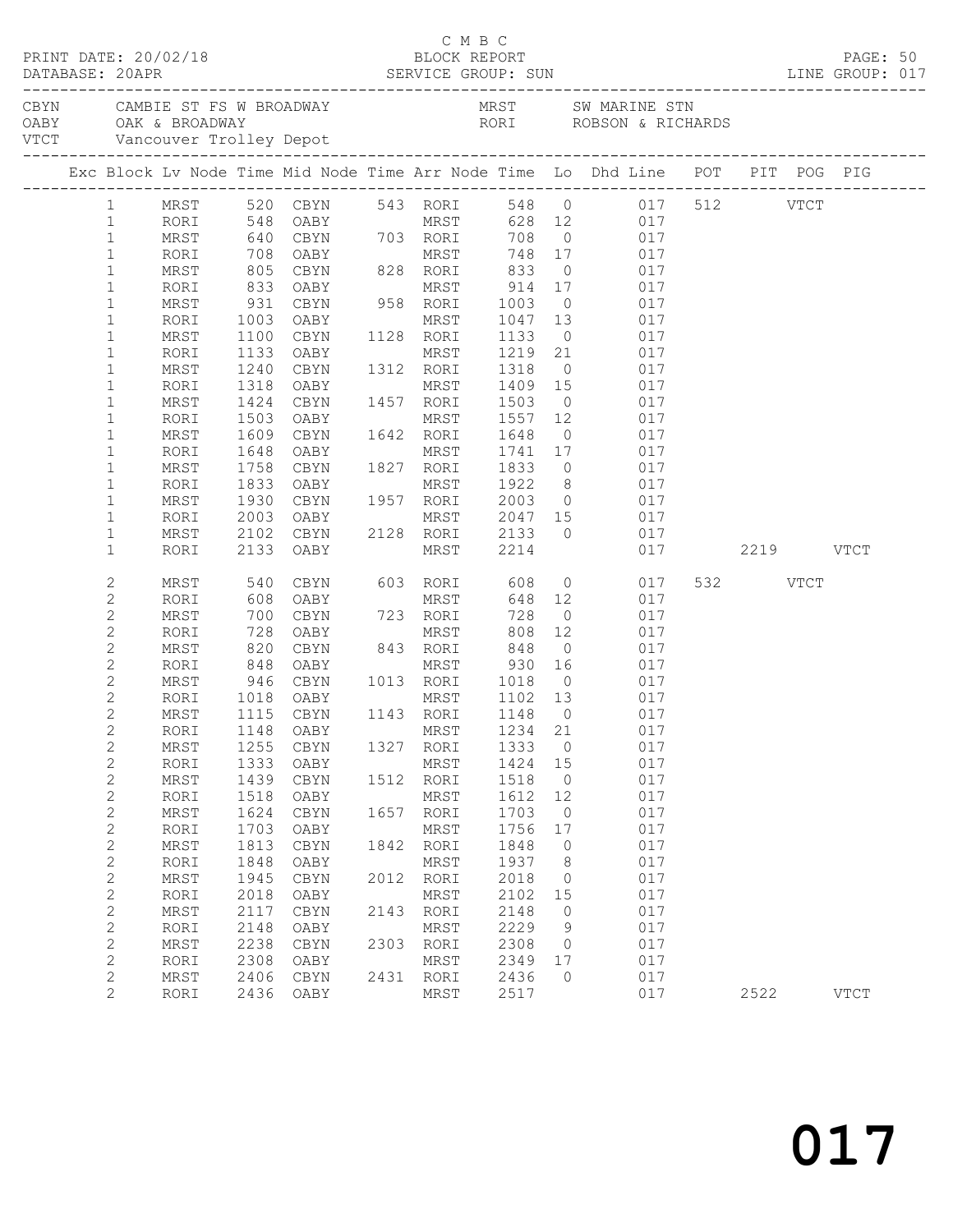### C M B C<br>BLOCK REPORT

PAGE: 51<br>LINE GROUP: 017

|                           |              |              |              |      |                   |              |                      | Exc Block Lv Node Time Mid Node Time Arr Node Time Lo Dhd Line POT |     | PIT         | POG PIG     |  |
|---------------------------|--------------|--------------|--------------|------|-------------------|--------------|----------------------|--------------------------------------------------------------------|-----|-------------|-------------|--|
| 3                         | MRST         |              |              |      | 600 CBYN 623 RORI | 628 0        |                      | 017                                                                | 552 | <b>VTCT</b> |             |  |
| $\mathsf 3$               | RORI         | 628          | OABY         |      | MRST              | 708 12       |                      | 017                                                                |     |             |             |  |
| 3                         | MRST         | 720          | CBYN         |      | 743 RORI          | 748          | $\overline{0}$       | 017                                                                |     |             |             |  |
| $\mathsf S$               | RORI         | 748          | OABY         |      | MRST              | 829          | 20                   | 017                                                                |     |             |             |  |
| 3                         | MRST         | 849          | CBYN         |      | 913 RORI          | 918          | $\overline{0}$       | 017                                                                |     |             |             |  |
| $\mathsf S$               | RORI         | 918          | OABY         |      | MRST              | 1000         | 15                   | 017                                                                |     |             |             |  |
| $\mathsf 3$               | MRST         | 1015         | CBYN         |      | 1043 RORI         | 1048         | $\overline{0}$       | 017                                                                |     |             |             |  |
| $\mathsf S$               | RORI         | 1048         | OABY         |      | MRST              | 1134         | 10                   | 017                                                                |     |             |             |  |
| 3                         | MRST         | 1144         | CBYN         |      | 1213 RORI         | 1218         | $\overline{0}$       | 017                                                                |     |             |             |  |
| $\mathsf S$               | RORI         | 1218         | OABY         |      | MRST              | 1305         | 19                   | 017                                                                |     |             |             |  |
| $\mathsf 3$               | MRST         | 1324         | CBYN         |      | 1357 RORI         | 1403         | $\overline{0}$       | 017                                                                |     |             |             |  |
| 3<br>3                    | RORI         | 1403         | OABY         | 1542 | MRST              | 1454         | 15                   | 017<br>017                                                         |     |             |             |  |
| $\mathsf S$               | MRST<br>RORI | 1509<br>1548 | CBYN<br>OABY |      | RORI<br>MRST      | 1548<br>1642 | $\overline{0}$<br>14 | 017                                                                |     |             |             |  |
| $\mathsf 3$               | MRST         | 1656         | CBYN         |      | 1727 RORI         | 1733         | $\overline{0}$       | 017                                                                |     |             |             |  |
| $\mathsf 3$               | RORI         | 1733         | OABY         |      | MRST              | 1825         | 18                   | 017                                                                |     |             |             |  |
| $\mathsf S$               | MRST         | 1843         | CBYN         | 1912 | RORI              | 1918         | $\overline{0}$       | 017                                                                |     |             |             |  |
| $\mathsf S$               | RORI         | 1918         | OABY         |      | MRST              | 2005         | 11                   | 017                                                                |     |             |             |  |
| $\ensuremath{\mathsf{3}}$ | MRST         | 2016         | CBYN         |      | 2042 RORI         | 2048         | $\overline{0}$       | 017                                                                |     |             |             |  |
| 3                         | RORI         | 2048         | OABY         |      | MRST              | 2132         |                      | 017                                                                |     |             | 2137 VTCT   |  |
|                           |              |              |              |      |                   |              |                      |                                                                    |     |             |             |  |
| 4                         | MRST         | 620          | CBYN         |      | 643 RORI          | 648          | $\overline{0}$       | 017                                                                |     | 612 VTCT    |             |  |
| 4                         | RORI         | 648          | OABY         |      | MRST              | 728          | $\overline{7}$       | 017                                                                |     |             |             |  |
| 4                         | MRST         | 735          | CBYN         |      | 758 RORI          | 803          | $\overline{0}$       | 017                                                                |     |             |             |  |
| 4                         | RORI         | 803          | OABY         |      | MRST              | 844          | 18                   | 017                                                                |     |             |             |  |
| 4                         | MRST         | 902          | CBYN         |      | 928 RORI          | 933          | $\overline{0}$       | 017                                                                |     |             |             |  |
| 4                         | RORI         | 933          | OABY         |      | MRST              | 1016         | 14                   | 017                                                                |     |             |             |  |
| 4                         | MRST         | 1030         | CBYN         |      | 1058 RORI         | 1103         | $\overline{0}$       | 017                                                                |     |             |             |  |
| 4                         | RORI         | 1103         | OABY         |      | MRST              | 1149         | 21                   | 017                                                                |     |             |             |  |
| 4                         | MRST         | 1210         | CBYN         |      | 1242 RORI         | 1248         | $\overline{0}$       | 017                                                                |     |             |             |  |
| 4                         | RORI         | 1248         | OABY         |      | MRST              | 1338         | 16                   | 017                                                                |     |             |             |  |
| 4                         | MRST         | 1354         | CBYN         |      | 1427 RORI         | 1433         | $\overline{0}$       | 017                                                                |     |             |             |  |
| 4                         | RORI         | 1433         | OABY         |      | MRST              | 1524         | 15                   | 017                                                                |     |             |             |  |
| 4<br>4                    | MRST<br>RORI | 1539<br>1618 | CBYN<br>OABY | 1612 | RORI<br>MRST      | 1618<br>1712 | $\overline{0}$<br>14 | 017<br>017                                                         |     |             |             |  |
| 4                         | MRST         | 1726         | CBYN         |      | 1757 RORI         | 1803         | $\overline{0}$       | 017                                                                |     |             |             |  |
| 4                         | RORI         | 1803         | OABY         |      | MRST              | 1852         | 8 <sup>8</sup>       | 017                                                                |     |             |             |  |
| 4                         | MRST         | 1900         | CBYN         |      | 1927 RORI         | 1933         | $\overline{0}$       | 017                                                                |     |             |             |  |
| 4                         | RORI         | 1933         | OABY         |      | MRST              | 2019 13      |                      | 017                                                                |     |             |             |  |
| 4                         | MRST         |              | 2032 CBYN    |      | 2058 RORI         | 2103 0       |                      | 017                                                                |     |             |             |  |
| 4                         | RORI         | 2103         | OABY         |      | MRST              | 2144         | 13                   | 017                                                                |     |             |             |  |
| 4                         | MRST         | 2157         | CBYN         | 2223 | RORI              | 2228         | 0                    | 017                                                                |     |             |             |  |
| 4                         | RORI         | 2228         | OABY         |      | MRST              | 2309         | 9                    | 017                                                                |     |             |             |  |
| 4                         | MRST         | 2318         | CBYN         | 2343 | RORI              | 2348         | 0                    | 017                                                                |     |             |             |  |
| 4                         | RORI         | 2348         | OABY         |      | MRST              | 2429         | 7                    | 017                                                                |     |             |             |  |
| 4                         | MRST         | 2436         | CBYN         | 2501 | RORI              | 2506         | $\Omega$             | 017                                                                |     |             |             |  |
| 4                         | RORI         | 2506         | OABY         |      | MRST              | 2547         |                      | 017                                                                |     | 2552        | <b>VTCT</b> |  |
|                           |              |              |              |      |                   |              |                      |                                                                    |     |             |             |  |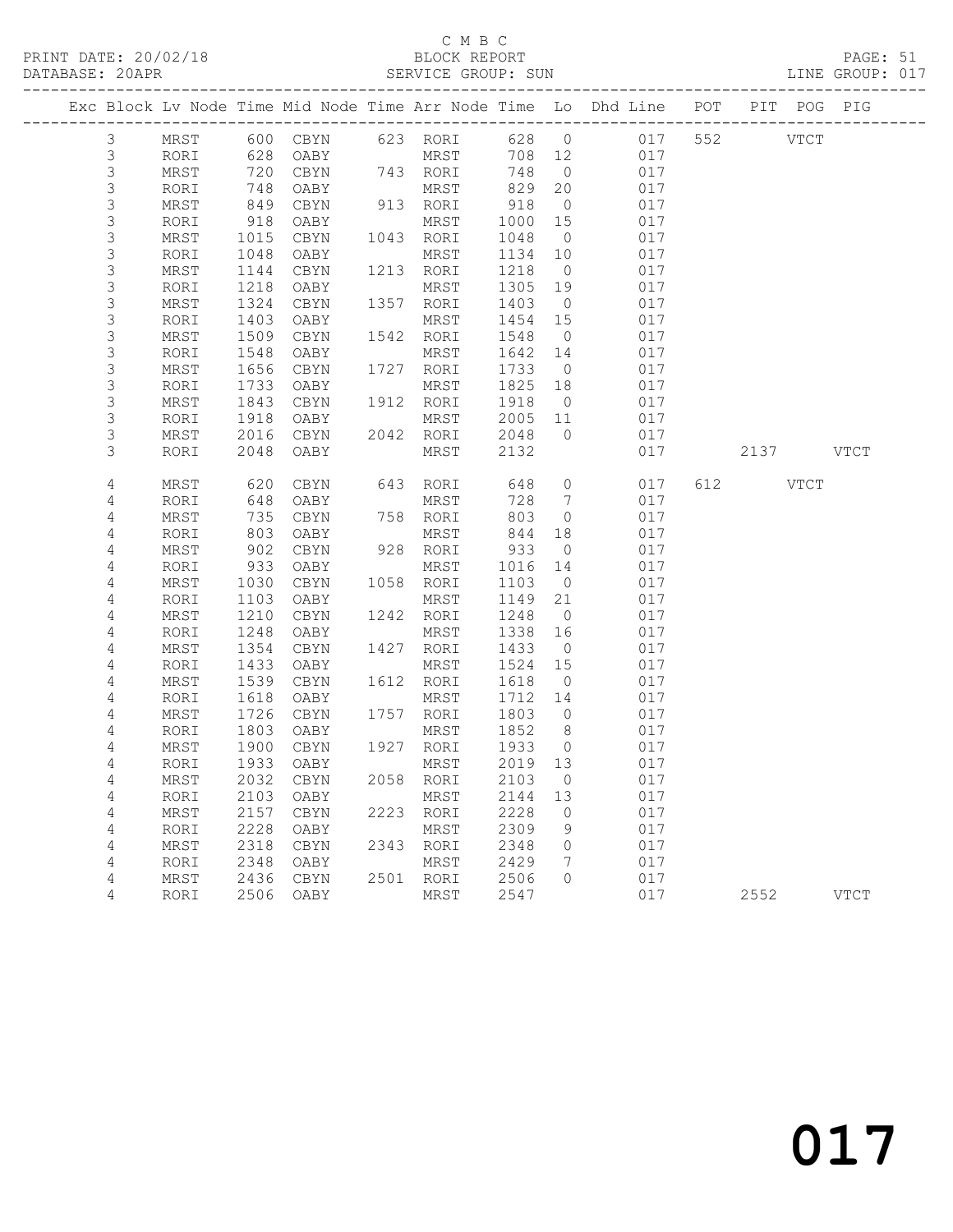#### C M B C

| DATABASE: 20APR |                 |                |              |                                |      | SERVICE GROUP: SUN |              |                      |                                                                                |               | LINE GROUP: 017 |  |
|-----------------|-----------------|----------------|--------------|--------------------------------|------|--------------------|--------------|----------------------|--------------------------------------------------------------------------------|---------------|-----------------|--|
|                 |                 |                |              |                                |      |                    |              |                      | Exc Block Lv Node Time Mid Node Time Arr Node Time Lo Dhd Line POT PIT POG PIG |               |                 |  |
|                 | 5               |                |              |                                |      |                    |              |                      | MRST 750 CBYN 813 RORI 818 0 017 742 VTCT                                      |               |                 |  |
|                 | 5               | RORI           | 818          | OABY                           |      | MRST 859 18        |              |                      | 017                                                                            |               |                 |  |
|                 | 5               | MRST           | 917          |                                |      | CBYN 943 RORI 948  |              | $\overline{0}$       | 017                                                                            |               |                 |  |
|                 | $\mathsf S$     | RORI           | 948          | OABY                           |      | MRST               | 1031         | 14                   | 017                                                                            |               |                 |  |
|                 | 5               | MRST           | 1045         | CBYN                           |      | 1113 RORI          | 1118         | $\overline{0}$       | 017                                                                            |               |                 |  |
|                 | 5               | RORI           | 1118         | OABY                           |      | MRST               | 1204         | 21                   | 017                                                                            |               |                 |  |
|                 | 5               | MRST           | 1225         | CBYN                           |      | 1257 RORI          | 1303         | $\overline{0}$       | 017                                                                            |               |                 |  |
|                 | $\mathsf S$     | RORI           | 1303         | OABY                           |      | MRST               | 1354 15      |                      | 017                                                                            |               |                 |  |
|                 | 5               | MRST           | 1409         | CBYN                           |      | 1442 RORI          | 1448         | $\overline{0}$       | 017                                                                            |               |                 |  |
|                 | 5               | RORI           | 1448         | OABY                           |      | MRST               | 1539 15      |                      | 017                                                                            |               |                 |  |
|                 | 5               | MRST           | 1554         | CBYN                           |      | 1627 RORI          | 1633         | $\overline{0}$       | 017                                                                            |               |                 |  |
|                 | 5               | RORI           | 1633         | OABY                           |      | MRST               | 1726 15      |                      | 017                                                                            |               |                 |  |
|                 | 5               | MRST           | 1741         | CBYN                           |      | 1812 RORI          | 1818         | $\overline{0}$       | 017                                                                            |               |                 |  |
|                 | 5               | RORI           | 1818         | OABY                           |      | MRST               | 1907         | 8 <sup>8</sup>       | 017                                                                            |               |                 |  |
|                 | 5               | MRST           | 1915         | CBYN                           |      | 1942 RORI          | 1948         | $\overline{0}$       | 017                                                                            |               |                 |  |
|                 | 5               | RORI           | 1948         | OABY                           |      | MRST               | 2034         | 13                   | 017                                                                            |               |                 |  |
|                 | 5               | MRST           | 2047         | CBYN                           |      | 2113 RORI          | 2118         | $\overline{0}$       | 017                                                                            |               |                 |  |
|                 | 5<br>5          | RORI           | 2118         | OABY                           |      | MRST               | 2159         | 18                   | 017                                                                            |               |                 |  |
|                 | 5               | MRST           | 2217         | CBYN                           |      | 2243 RORI          | 2248         | $\overline{0}$       | 017<br>017                                                                     |               |                 |  |
|                 |                 | RORI           | 2248         | OABY                           |      | MRST               | 2329         | 9                    |                                                                                |               |                 |  |
|                 | 5<br>5          | MRST           | 2338         | CBYN                           |      | 2403 RORI<br>MRST  | 2408         | $\overline{0}$<br>19 | 017<br>017                                                                     |               |                 |  |
|                 | 5               | RORI<br>MRST   | 2408<br>2508 | OABY<br>CBYN                   |      | 2533 RORI          | 2449<br>2538 | $\overline{0}$       | 017                                                                            |               |                 |  |
|                 | 5               | RORI           | 2538         | OABY                           |      | MRST               | 2619         |                      | 017                                                                            | 2624 VTCT     |                 |  |
|                 |                 |                |              |                                |      |                    |              |                      |                                                                                |               |                 |  |
|                 | 6               | MRST           | 834          | CBYN                           |      | 858 RORI           | 903          |                      | $\overline{0}$<br>017                                                          | 826 VTCT      |                 |  |
|                 | 6               | RORI           | 903          | OABY                           |      | MRST 945 15        |              |                      | 017                                                                            |               |                 |  |
|                 | 6               | MRST           | 1000         | CBYN                           |      | 1028 RORI          | 1033         | $\overline{0}$       | 017                                                                            |               |                 |  |
|                 | 6               | RORI           | 1033         | OABY                           |      | MRST               | 1119         | 10                   | 017                                                                            |               |                 |  |
|                 | 6               | MRST           | 1129         | CBYN                           |      | 1158 RORI          | 1203         | $\overline{0}$       | 017                                                                            |               |                 |  |
|                 | 6               | RORI           | 1203         | OABY                           |      | MRST               | 1250         | 20                   | 017                                                                            |               |                 |  |
|                 | 6               | MRST           | 1310         | CBYN                           |      | 1342 RORI          | 1348         | $\overline{0}$       | 017                                                                            |               |                 |  |
|                 | 6               | RORI           | 1348         | OABY                           |      | MRST               | 1439 15      |                      | 017                                                                            |               |                 |  |
|                 | 6               | MRST           | 1454         | CBYN                           |      | 1527 RORI          | 1533         | $\overline{0}$       | 017                                                                            |               |                 |  |
|                 | 6               | RORI           | 1533         | OABY                           |      | MRST               | 1627         | 12                   | 017                                                                            |               |                 |  |
|                 | 6               | MRST           | 1639         | CBYN                           |      | 1712 RORI          | 1718         | $\overline{0}$       | 017                                                                            |               |                 |  |
|                 | 6               | RORI           |              | 1718 OABY<br>1828 CBYN<br>OABY |      | MRST               | 1811 17      |                      | 017                                                                            |               |                 |  |
|                 | 6               | MRST           |              |                                |      | 1857 RORI          | 1903         | $\overline{0}$       | 017                                                                            |               |                 |  |
|                 | 6               | RORI 1903 OABY |              |                                |      |                    |              |                      | MRST 1950 11 017                                                               |               |                 |  |
|                 | 6               | MRST           | 2001         | CBYN                           |      | 2027 RORI          | 2033         | $\overline{0}$       | 017                                                                            |               |                 |  |
|                 | 6               | RORI           | 2033         | OABY                           |      | MRST<br>2203 RORI  | 2117<br>2208 | 20<br>$\overline{0}$ | 017<br>017                                                                     |               |                 |  |
|                 | 6               | MRST           | 2137<br>2208 | CBYN                           |      |                    | 2249         |                      | 017                                                                            |               |                 |  |
|                 | 6<br>6          | RORI<br>MRST   | 2258         | OABY<br>CBYN                   | 2323 | MRST<br>RORI       | 2328         | 9<br>$\circ$         | 017                                                                            |               |                 |  |
|                 | 6               | RORI           | 2328         | OABY                           |      | MRST               | 2409         |                      | 017                                                                            | 2414 VTCT     |                 |  |
|                 |                 |                |              |                                |      |                    |              |                      |                                                                                |               |                 |  |
|                 | 7               | $\tt MRST$     | 1155         | $\tt CBYN$                     |      | 1227 RORI          | 1233         | $\overline{0}$       |                                                                                | 017 1147 VTCT |                 |  |
|                 | 7               | RORI           | 1233         | OABY                           |      | MRST               | 1323         | 16                   | 017                                                                            |               |                 |  |
|                 | 7               | MRST           | 1339         | CBYN                           |      | 1412 RORI          | 1418         | $\overline{0}$       | 017                                                                            |               |                 |  |
|                 | $\overline{7}$  | RORI           | 1418         | OABY                           |      | MRST               | 1509         | 15                   | 017                                                                            |               |                 |  |
|                 | 7               | $\tt MRST$     | 1524         | $\tt CBYN$                     |      | 1557 RORI          | 1603         | $\overline{0}$       | 017                                                                            |               |                 |  |
|                 | $7\phantom{.}$  | RORI           | 1603         | OABY                           |      | MRST               | 1657         | 14                   | 017                                                                            |               |                 |  |
|                 | 7               | MRST           | 1711         | CBYN                           |      | 1742 RORI          | 1748         | $\overline{0}$       | 017                                                                            |               |                 |  |
|                 | $7\phantom{.0}$ | RORI           |              | 1748 OABY                      |      | MRST               | 1840         |                      | 017                                                                            | 1847          | <b>VTCT</b>     |  |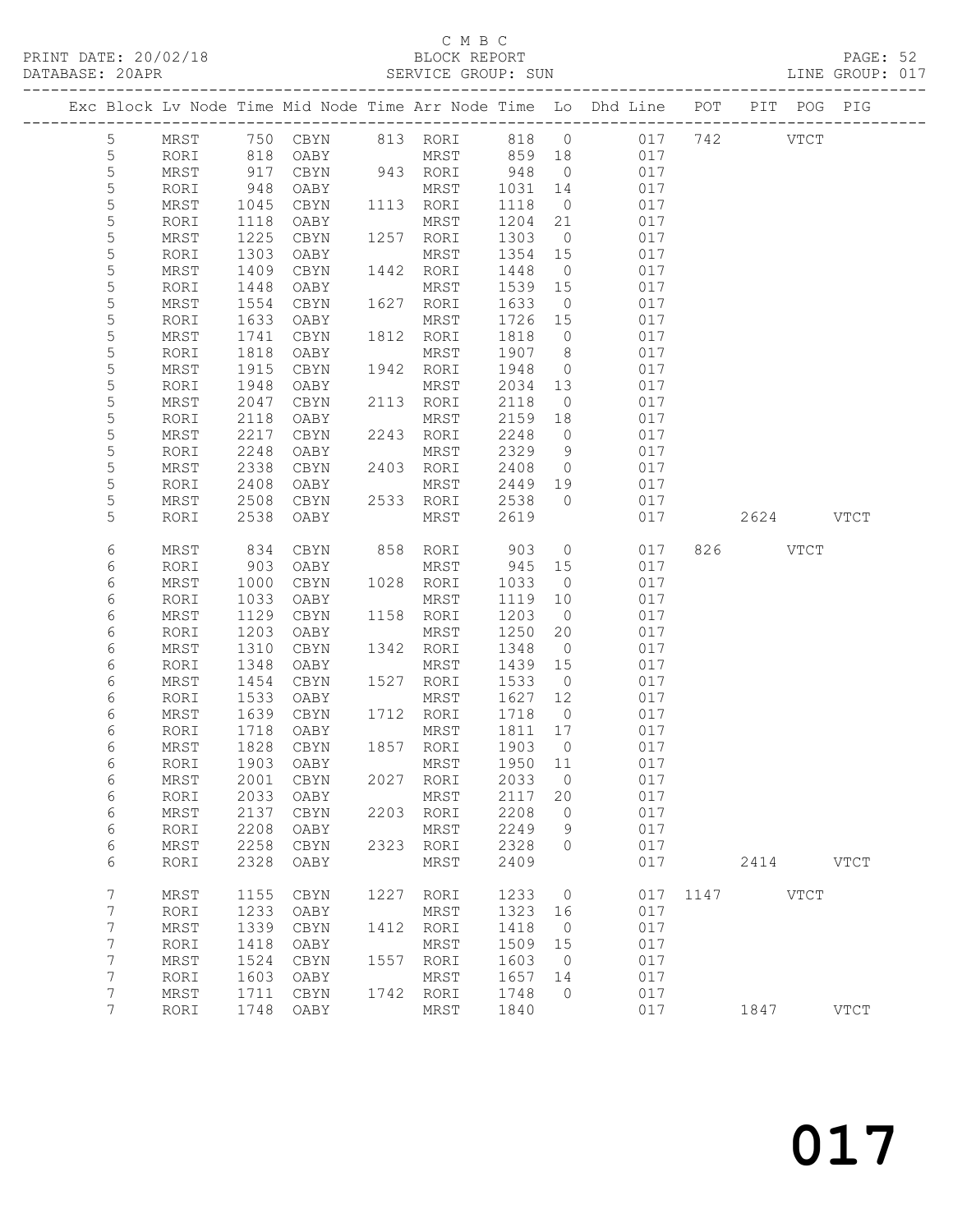|                                                                                                                                                                                                                                                           |                                                                                                                      |                                                                                                |                                                                                                      |                                                                                                 |                                                                                                              |                                                                                                 |                                                                          | PAGE: 53<br>LINE GROUP: 019                                                                                                                                                                                                                                                                                                                                                                                                                     |     |                  |             |             |  |
|-----------------------------------------------------------------------------------------------------------------------------------------------------------------------------------------------------------------------------------------------------------|----------------------------------------------------------------------------------------------------------------------|------------------------------------------------------------------------------------------------|------------------------------------------------------------------------------------------------------|-------------------------------------------------------------------------------------------------|--------------------------------------------------------------------------------------------------------------|-------------------------------------------------------------------------------------------------|--------------------------------------------------------------------------|-------------------------------------------------------------------------------------------------------------------------------------------------------------------------------------------------------------------------------------------------------------------------------------------------------------------------------------------------------------------------------------------------------------------------------------------------|-----|------------------|-------------|-------------|--|
|                                                                                                                                                                                                                                                           |                                                                                                                      |                                                                                                |                                                                                                      |                                                                                                 |                                                                                                              |                                                                                                 |                                                                          |                                                                                                                                                                                                                                                                                                                                                                                                                                                 |     |                  |             |             |  |
|                                                                                                                                                                                                                                                           |                                                                                                                      |                                                                                                |                                                                                                      |                                                                                                 |                                                                                                              |                                                                                                 |                                                                          | Exc Block Lv Node Time Mid Node Time Arr Node Time Lo Dhd Line POT PIT POG PIG                                                                                                                                                                                                                                                                                                                                                                  |     |                  |             |             |  |
| $1 \quad$<br>$\mathbf{1}$<br>$\mathbf{1}$<br>$\mathbf{1}$<br>$\mathbf{1}$<br>$\mathbf{1}$<br>$\mathbf{1}$<br>$\mathbf{1}$<br>$\mathbf{1}$<br>$\mathbf{1}$<br>$\mathbf{1}$<br>$\mathbf{1}$<br>$\mathbf{1}$<br>$\mathbf{1}$<br>$\mathbf{1}$<br>$\mathbf{1}$ | MTST<br>MTST<br>STLP<br>MTST<br>STLP<br>MTST<br>STLP<br>MTST<br>STLP<br>MTST                                         | 2033                                                                                           | 1308 KIDI<br>1424 KYBY                                                                               |                                                                                                 |                                                                                                              | JOKY 2046                                                                                       |                                                                          | 629 KYBY 654 STLP 717 16 019<br>STLP 733 KYBY 755 MTST 819 11 019<br>MTST 830 KYBY 855 STLP 919 15 019<br>STLP 934 KYBY 958 MTST 1028 7 019<br>1035 KYBY 1110 STLP 1140 6 019<br>1146 KYBY 1215 MTST 1253 15 019<br>1308 KYBY 1346 STLP 1419 5 019<br>1424 KYBY 1458 MTST 1536 11 019<br>1547 KYBY 1622 STLP 1651 5 019<br>1656 KYBY 1732 MTST 1803 9 019<br>1812 KYBY 1846 STLP 1910 14 019<br>1924 KYBY 1957 MTST 2028 5 019<br>019 2108 VTCT |     |                  |             |             |  |
| 2<br>$\overline{c}$<br>2<br>$\overline{c}$<br>$\mathbf{2}$<br>$\overline{c}$<br>2<br>$\overline{c}$<br>$\overline{c}$<br>$2^{\circ}$<br>2<br>$\overline{c}$<br>$\mathbf{2}$<br>$\mathbf{2}$<br>2                                                          | KYJO<br>MTST<br>PNBU<br>MTST<br>MTST<br>STLP<br>STLP<br>MTST<br>STLP<br>$\mathtt{MTST}$<br>STLP                      | 1436<br>1559<br>1709<br>1824<br>1927                                                           | 606 KYBY 620 MTST<br>647 KYBY 712 STLP<br>1158 KYBY<br>KYBY<br>KYBY<br>KYBY<br>KYBY                  | 1511<br>1634<br>1745<br>1858                                                                    | 1227 MTST<br>MTST<br>${\tt STLP}$<br>MTST<br>${\tt STLP}$<br>${\tt PNGR}$                                    | 642<br>735<br>1305 15<br>1549<br>1703<br>1816<br>1922<br>1942                                   | 10<br>6<br>8<br>5                                                        | 512 MTST 519 5 019<br>524 KYBY 547 PNBU 601 5 019<br>5 019<br>11 019<br>STLP 746 KYBY 808 MTST 832 12 019<br>MTST 844 KYBY 910 STLP 935 12 019<br>STLP 947 KYBY 1011 MTST 1041 6 019<br>1047 KYBY 1122 STLP 1152 6 019<br>019<br>MTST 1320 KYBY 1358 STLP 1431 5 019<br>019<br>019<br>019<br>019<br>019                                                                                                                                         |     | 447 VTCT<br>2010 |             | <b>VTCT</b> |  |
| 3<br>3<br>3<br>3<br>3<br>3<br>3<br>3<br>3<br>3<br>3<br>3<br>3                                                                                                                                                                                             | KYBY<br>MTST<br>${\tt STLP}$<br>MTST<br>STLP<br>MTST<br>${\tt STLP}$<br>MTST<br>STLP<br>MTST<br>STLP<br>MTST<br>STLP | 533<br>600<br>658<br>749<br>845<br>951<br>1056<br>1210<br>1323<br>1444<br>1600<br>1723<br>1836 | KYJO<br>KYBY<br>KYBY<br>KYBY<br>KYBY<br>KYBY<br>KYBY<br>KYBY<br>KYBY<br>KYBY<br>KYBY<br>KYBY<br>KYBY | 548<br>624<br>720<br>814<br>909<br>1022<br>1123<br>1245<br>1355<br>1522<br>1636<br>1758<br>1909 | MTST<br>STLP<br>MTST<br>STLP<br>MTST<br>${\tt STLP}$<br>MTST<br>STLP<br>MTST<br>STLP<br>MTST<br>STLP<br>MTST | 555<br>644<br>743<br>838<br>935<br>1050<br>1157<br>1315<br>1434<br>1555<br>1712<br>1825<br>1940 | 5<br>14<br>$6\,$<br>7<br>16<br>6<br>13<br>8<br>10<br>5<br>11<br>11<br>11 | 019<br>019<br>019<br>019<br>019<br>019<br>019<br>019<br>019<br>019<br>019<br>019<br>019                                                                                                                                                                                                                                                                                                                                                         | 508 |                  | <b>VTCT</b> |             |  |

C M B C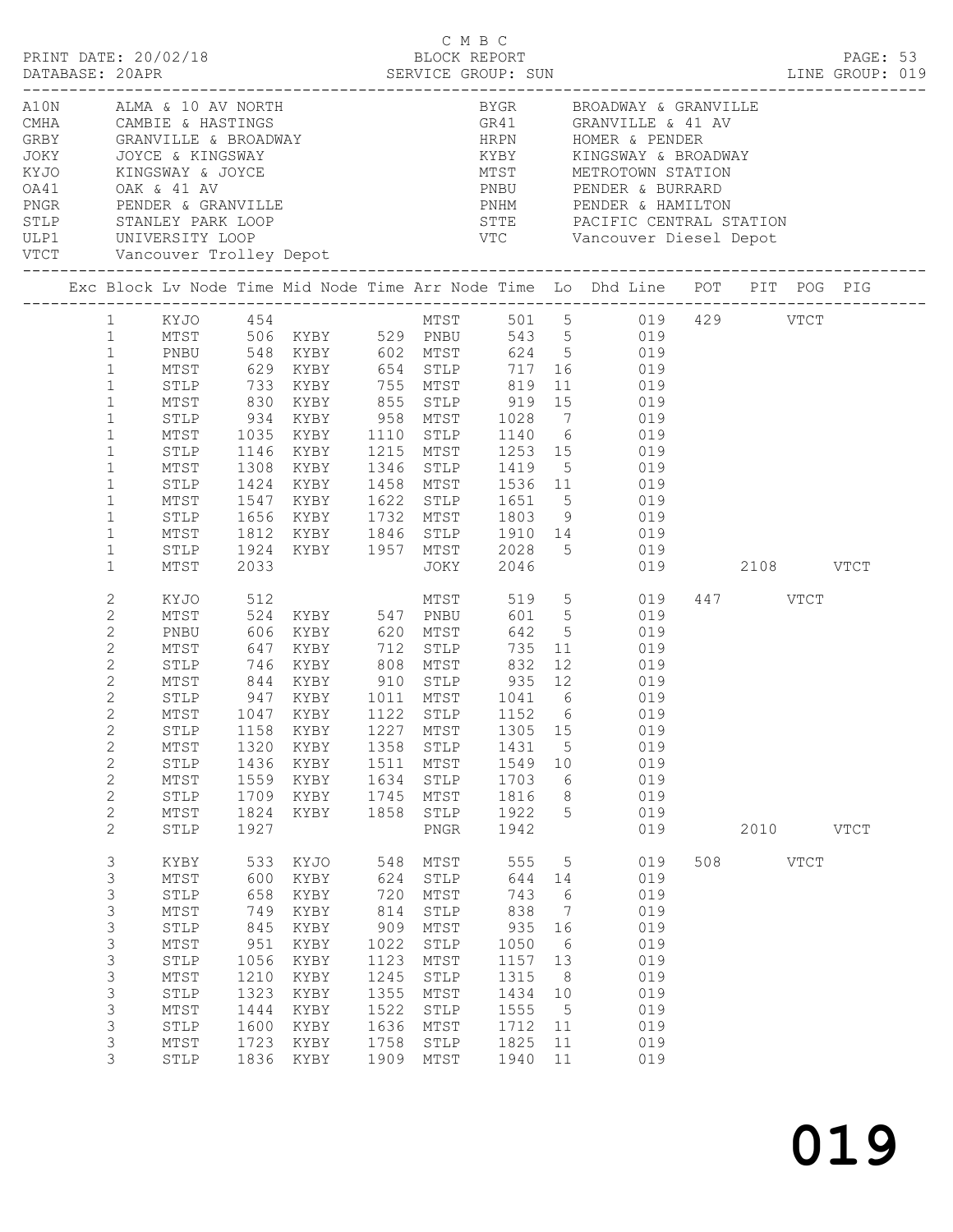PRINT DATE: 20/02/18<br>DATABASE: 20APR

|                     |                 |              |                                          |      |                                                    |         |             |                                                                                |     |      |             | PAGE: 54<br>LINE GROUP: 019 |  |
|---------------------|-----------------|--------------|------------------------------------------|------|----------------------------------------------------|---------|-------------|--------------------------------------------------------------------------------|-----|------|-------------|-----------------------------|--|
|                     |                 |              |                                          |      |                                                    |         |             | Exc Block Lv Node Time Mid Node Time Arr Node Time Lo Dhd Line POT PIT POG PIG |     |      |             |                             |  |
|                     |                 |              |                                          |      |                                                    |         |             | 3 MTST 1951 KYBY 2022 STLP 2046 5 019                                          |     |      |             |                             |  |
| $\mathcal{S}$       | STLP 2051       |              |                                          |      |                                                    |         |             | PNGR 2103 019 2131 VTCT                                                        |     |      |             |                             |  |
| $\overline{4}$      | KYJO            |              |                                          |      |                                                    |         |             |                                                                                |     |      |             |                             |  |
| 4                   | MTST            |              |                                          |      |                                                    |         |             |                                                                                |     |      |             |                             |  |
| $\overline{4}$      | STLP            | 643          | KYBY                                     |      | 705 MTST                                           |         |             | 728 6 019                                                                      |     |      |             |                             |  |
| 4                   | MTST            | 734          | KYBY                                     |      | 759 STLP                                           |         |             | 822 11 019                                                                     |     |      |             |                             |  |
| 4                   | STLP            | 833          | KYBY                                     | 857  | MTST                                               |         |             | 922 6 019                                                                      |     |      |             |                             |  |
| $\overline{4}$      | MTST            | 928          | KYBY                                     | 958  | STLP                                               | 1023 9  |             | 019                                                                            |     |      |             |                             |  |
| 4                   | STLP            | 1032         | KYBY                                     |      | 1059 MTST                                          |         |             | $1130$ $17$ $019$                                                              |     |      |             |                             |  |
| 4                   | MTST            | 1147         | KYBY                                     | 1222 | STLP                                               |         |             | 1251 7 019                                                                     |     |      |             |                             |  |
| 4                   | STLP            | 1258         | KYBY                                     | 1330 | MTST                                               | 1409 11 |             | 019                                                                            |     |      |             |                             |  |
| $\overline{4}$<br>4 | MTST            | 1420<br>1536 | KYBY                                     |      | 1458 STLP<br>1611 MTST                             | 1531 5  |             | 019<br>1649 10 019                                                             |     |      |             |                             |  |
| $\overline{4}$      | STLP<br>MTST    | 1659         | KYBY<br>KYBY                             |      | 1734 STLP                                          |         |             | 1801 10 019                                                                    |     |      |             |                             |  |
| 4                   | STLP            | 1811         | KYBY                                     |      | 1845 MTST                                          |         |             | 1916 5 019                                                                     |     |      |             |                             |  |
| $\overline{4}$      | MTST            | 1921         |                                          |      |                                                    |         |             |                                                                                |     |      |             |                             |  |
| $\overline{4}$      | STLP            | 2024         |                                          |      | KYBY 1954 STLP 2018 6<br>KYBY 2054 MTST 2124 5     |         |             | 2018 6 019<br>2124 5 019                                                       |     |      |             |                             |  |
| 4                   | MTST            | 2129         |                                          |      | JOKY                                               | 2142    |             | 019  2204  VTCT                                                                |     |      |             |                             |  |
| $\mathsf S$         | CMHA            |              |                                          |      |                                                    |         |             |                                                                                |     |      |             |                             |  |
| 5                   | STLP            |              |                                          |      |                                                    | 658 6   |             | 608 5 019 516 VTCT<br>019                                                      |     |      |             |                             |  |
| $\mathsf S$         | MTST            | 704          | KYBY                                     |      | 729 STLP                                           | 752     |             | 7 019                                                                          |     |      |             |                             |  |
| 5                   | STLP            | 759          | KYBY                                     |      | 821 MTST 845                                       |         |             | 11 019                                                                         |     |      |             |                             |  |
| $\mathsf S$         | MTST            |              |                                          |      | 922 STLP<br>$1023$ MTST $1053$<br>1023 MTST $1053$ |         | 12          | 019                                                                            |     |      |             |                             |  |
| $\mathsf S$         | STLP            |              | 856 KYBY<br>959 KYBY                     |      |                                                    | 1053 6  |             | 019                                                                            |     |      |             |                             |  |
| 5                   | MTST            | 1059         | KYBY                                     | 1134 | STLP                                               |         |             | 1204 5 019                                                                     |     |      |             |                             |  |
| 5                   | STLP            | 1209         | KYBY                                     |      | 1241 MTST                                          |         |             | 1322 8 019                                                                     |     |      |             |                             |  |
| 5                   | MTST            | 1330         | KYBY                                     | 1410 | STLP                                               | 1443 5  |             | 019                                                                            |     |      |             |                             |  |
| $\mathsf S$         | STLP            | 1448         | KYBY                                     |      | 1523 MTST                                          | 1601 10 |             | 019                                                                            |     |      |             |                             |  |
| 5                   | MTST            | 1611         | KYBY                                     |      | 1646 STLP                                          |         |             | 1715 6 019                                                                     |     |      |             |                             |  |
| 5                   | STLP            | 1721         | KYBY                                     |      | 1757 MTST                                          |         |             | 1828 8 019                                                                     |     |      |             |                             |  |
| $\mathsf S$         | MTST            | 1836         | KYBY                                     | 1910 | STLP                                               |         |             | 1934 5 019                                                                     |     |      |             |                             |  |
| $\mathsf S$         | STLP            | 1939<br>2046 | KYBY                                     |      | 2009 MTST<br>KYBY 2117 STLP 2140 0                 | 2039 7  |             | 019<br>019                                                                     |     |      |             |                             |  |
| 5                   | MTST            |              |                                          |      |                                                    |         |             |                                                                                |     |      |             |                             |  |
| 5<br>5              | STLP<br>MTST    |              | 2140 KYBY 2210 MTST 2238 11<br>2249 KYBY |      | 2318 STLP                                          | 2339 0  |             | 019<br>019                                                                     |     |      |             |                             |  |
| 5                   |                 |              | STLP 2339 KYBY 2406 MTST 2432 5          |      |                                                    |         |             | 019                                                                            |     |      |             |                             |  |
| $\mathsf S$         | MTST            | 2437         |                                          |      | JOKY                                               | 2447    | 0           | 019                                                                            |     |      |             |                             |  |
| 5                   | JOKY            | 2447         | OA41                                     | 2504 | OA41                                               | 2504    |             | 041                                                                            |     | 2515 |             | <b>VTCT</b>                 |  |
| 6                   | CMHA            | 611          | PNGR                                     | 614  | STLP                                               | 623     | $\mathsf S$ | 019                                                                            | 531 |      | <b>VTCT</b> |                             |  |
| 6                   | STLP            | 628          | KYBY                                     | 650  | MTST                                               | 713     | 6           | 019                                                                            |     |      |             |                             |  |
| 6                   | MTST            | 719          | KYBY                                     | 744  | STLP                                               | 807     | 14          | 019                                                                            |     |      |             |                             |  |
| 6                   | STLP            | 821          | KYBY                                     | 845  | MTST                                               | 910     | 6           | 019                                                                            |     |      |             |                             |  |
| 6                   | MTST            | 916          | KYBY                                     | 946  | STLP                                               | 1011    | 9           | 019                                                                            |     |      |             |                             |  |
| 6                   | STLP            | 1020         | KYBY                                     | 1047 | MTST                                               | 1118    | 17          | 019                                                                            |     |      |             |                             |  |
| 6                   | MTST            | 1135         | KYBY                                     | 1210 | STLP                                               | 1239    | 6           | 019                                                                            |     |      |             |                             |  |
| 6                   | STLP            | 1245         | KYBY                                     | 1317 | MTST                                               | 1358    | 10          | 019                                                                            |     |      |             |                             |  |
| 6                   | $\mathtt{MTST}$ | 1408         | KYBY                                     | 1446 | STLP                                               | 1519    | 5           | 019                                                                            |     |      |             |                             |  |
| 6                   | STLP            | 1524         | KYBY                                     | 1559 | MTST                                               | 1637    | 10          | 019                                                                            |     |      |             |                             |  |
| 6                   | MTST            | 1647         | KYBY                                     | 1722 | STLP                                               | 1750    | 9           | 019                                                                            |     |      |             |                             |  |
| 6                   | STLP            | 1759         | KYBY                                     | 1833 | MTST                                               | 1904    | 5           | 019                                                                            |     |      |             |                             |  |
| 6                   | MTST            | 1909         |                                          |      | JOKY                                               | 1922    |             | 019                                                                            |     | 1947 |             | $_{\rm VTCT}$               |  |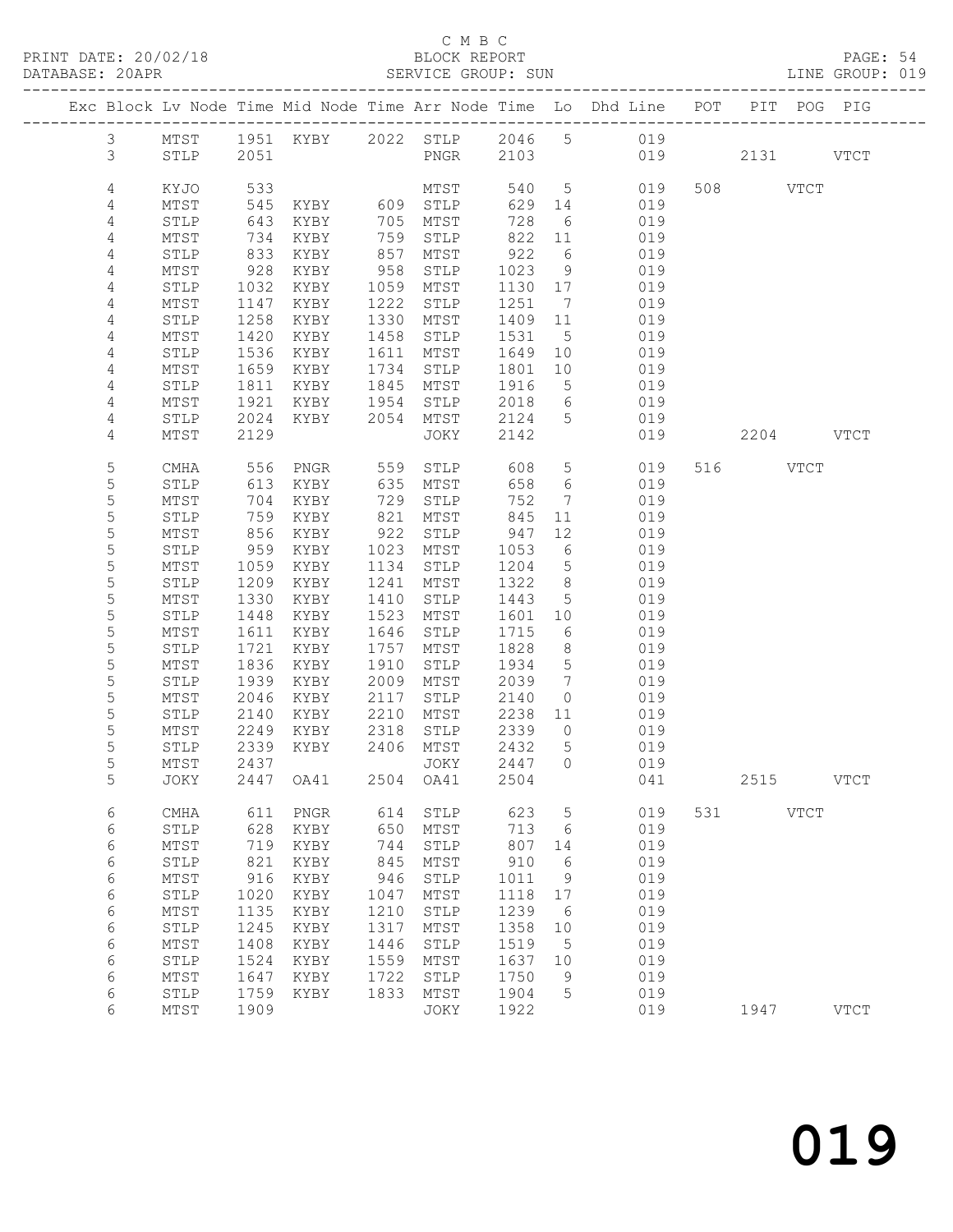# C M B C<br>BLOCK REPORT

PAGE: 55<br>LINE GROUP: 019

|  |                |                 |              |               |              |              |              |                       | Exc Block Lv Node Time Mid Node Time Arr Node Time Lo Dhd Line POT PIT POG PIG |     |           |               |               |
|--|----------------|-----------------|--------------|---------------|--------------|--------------|--------------|-----------------------|--------------------------------------------------------------------------------|-----|-----------|---------------|---------------|
|  |                |                 |              |               |              |              |              |                       |                                                                                |     |           |               |               |
|  | $7\phantom{.}$ | KYJO            | 603          |               |              | MTST         | 610 5        |                       | 019                                                                            |     | 538 33    | $_{\rm VTCT}$ |               |
|  | 7              | $\mathtt{MTST}$ | 615          | KYBY 639 STLP |              |              | 702          | 16                    | 019                                                                            |     |           |               |               |
|  | 7              | STLP            | 718          | KYBY          |              | 740 MTST     | 804          | 13                    | 019                                                                            |     |           |               |               |
|  | 7              | MTST            | 817          | KYBY          | 842          | STLP         | 906          | 16                    | 019                                                                            |     |           |               |               |
|  | 7              | STLP            | 922          | KYBY          | 946          | MTST         | 1016         | 11                    | 019                                                                            |     |           |               |               |
|  | 7              | MTST            | 1027         | KYBY          | 1058         | STLP         | 1128         | 5                     | 019                                                                            |     |           |               |               |
|  | 7              | STLP            | 1133         | KYBY          | 1202         | MTST         | 1240         | 16                    | 019                                                                            |     |           |               |               |
|  | 7              | MTST            | 1256         | KYBY          | 1334         | STLP         | 1407         | $5\overline{)}$       | 019                                                                            |     |           |               |               |
|  | 7              | STLP            | 1412         | KYBY          | 1446         | MTST         | 1524         | 9                     | 019                                                                            |     |           |               |               |
|  | 7              | MTST            | 1533         | KYBY          | 1610         | STLP         | 1639         | 6                     | 019                                                                            |     |           |               |               |
|  | 7              | STLP            | 1645         | KYBY          | 1721         | MTST         | 1752         | 8                     | 019                                                                            |     |           |               |               |
|  | 7              | MTST            | 1800         | KYBY          | 1834         | STLP         | 1858         | 14                    | 019                                                                            |     |           |               |               |
|  | 7              | STLP            | 1912         | KYBY          | 1945         | MTST         | 2016         | 10                    | 019                                                                            |     |           |               |               |
|  | 7              | MTST            | 2026         | KYBY          | 2057         | STLP         | 2120         | $\circ$               | 019                                                                            |     |           |               |               |
|  | 7              | STLP            | 2120         | KYBY          | 2150         | MTST         | 2220         | 6                     | 019                                                                            |     |           |               |               |
|  | 7              | MTST            | 2226         | KYBY          | 2256         | STLP         | 2319         | $\circ$               | 019                                                                            |     |           |               |               |
|  | 7              | STLP            | 2319         | KYBY          | 2347         | MTST         | 2414         | 11                    | 019                                                                            |     |           |               |               |
|  | 7              | MTST            | 2425         | KYBY          | 2453         | STLP         | 2519         | $\circ$               | 019                                                                            |     |           |               |               |
|  | 7              | STLP            | 2519         | KYBY          | 2600         | MTST         | 2624         | 5                     | 019                                                                            |     |           |               |               |
|  | 7              | MTST            | 2629         |               |              | JOKY         | 2639         | $\circ$               | 019                                                                            |     |           |               |               |
|  | 7              | JOKY            | 2639         |               |              | GR41         | 2657         |                       | 041                                                                            |     | 2707 VTCT |               |               |
|  |                |                 |              |               |              |              |              |                       |                                                                                |     |           |               |               |
|  | 8              | CMHA            | 752          | PNGR          |              | 755 STLP     | 804          | $5\phantom{.0}$       | 019                                                                            |     | 712 VTCT  |               |               |
|  | 8              | STLP            | 809          | KYBY          | 833          | MTST         | 858          | 6                     | 019                                                                            |     |           |               |               |
|  | 8              | MTST            | 904          | KYBY          | 934          | STLP         | 959          | 9                     | 019                                                                            |     |           |               |               |
|  | $\,8\,$        | STLP            | 1008         | KYBY          | 1035         | MTST         | 1106         | 17                    | 019                                                                            |     |           |               |               |
|  | $\,8\,$        | MTST            | 1123         | KYBY          | 1158         | STLP         | 1228         | 5                     | 019                                                                            |     |           |               |               |
|  | $\,8\,$        | STLP            | 1233         | KYBY          | 1305         | MTST         | 1346         | 10                    | 019                                                                            |     |           |               |               |
|  | 8<br>$\,8\,$   | MTST<br>STLP    | 1356<br>1512 | KYBY          | 1434<br>1547 | STLP         | 1507         | $5^{\circ}$           | 019<br>019                                                                     |     |           |               |               |
|  |                |                 | 1635         | KYBY          |              | MTST         | 1625<br>1738 | 10<br>$7\overline{ }$ | 019                                                                            |     |           |               |               |
|  | 8<br>$\,8\,$   | MTST<br>STLP    | 1745         | KYBY<br>KYBY  | 1710<br>1821 | STLP<br>MTST | 1852         | 12                    | 019                                                                            |     |           |               |               |
|  | 8              | MTST            | 1904         | KYBY          | 1937         | STLP         | 2001         | 8                     | 019                                                                            |     |           |               |               |
|  | $\,8\,$        | STLP            | 2009         | KYBY          | 2039         | MTST         |              |                       | 019                                                                            |     |           |               |               |
|  | 8              | MTST            | 2125         | KYBY          | 2156         | STLP         | 2109<br>2219 | 16<br>$\circ$         | 019                                                                            |     |           |               |               |
|  | $\,8\,$        | STLP            | 2219         | KYBY          | 2249         | MTST         | 2317         | 8                     | 019                                                                            |     |           |               |               |
|  | 8              | MTST            | 2325         | KYBY          | 2353         | STLP         | 2419         | $\circ$               | 019                                                                            |     |           |               |               |
|  | $\,8\,$        | STLP            | 2419         | KYBY          | 2500         | MTST         | 2524         | 5                     | 019                                                                            |     |           |               |               |
|  | $\,8\,$        | MTST            | 2529         |               |              | JOKY         | 2539         | $\bigcirc$            | 019                                                                            |     |           |               |               |
|  | 8              | JOKY 2539       |              |               |              | GR41 2557    |              |                       | 041                                                                            |     | 2607      |               | <b>VTCT</b>   |
|  |                |                 |              |               |              |              |              |                       |                                                                                |     |           |               |               |
|  | 9              | KYJO            | 750          |               |              | MTST         | 759          | 5                     | 019                                                                            | 725 |           | <b>VTCT</b>   |               |
|  | $\mathsf 9$    | MTST            | 804          | KYBY          | 829          | STLP         | 853          | 16                    | 019                                                                            |     |           |               |               |
|  | 9              | STLP            | 909          | KYBY          | 933          | MTST         | 1003         | 12                    | 019                                                                            |     |           |               |               |
|  | $\mathsf 9$    | MTST            | 1015         | KYBY          | 1046         | STLP         | 1116         | 5                     | 019                                                                            |     |           |               |               |
|  | $\mathsf 9$    | ${\tt STLP}$    | 1121         | KYBY          | 1149         | MTST         | 1227         | 17                    | 019                                                                            |     |           |               |               |
|  | 9              | MTST            | 1244         | KYBY          | 1322         | STLP         | 1352         | 6                     | 019                                                                            |     |           |               |               |
|  | 9              | STLP            | 1358         | KYBY          | 1432         | MTST         | 1510         | 10                    | 019                                                                            |     |           |               |               |
|  | $\mathsf 9$    | MTST            | 1520         | KYBY          | 1558         | STLP         | 1628         | 6                     | 019                                                                            |     |           |               |               |
|  | $\mathsf 9$    | STLP            | 1634         | KYBY          | 1710         | MTST         | 1741         | 6                     | 019                                                                            |     |           |               |               |
|  | 9              | MTST            | 1747         | KYBY          | 1822         | STLP         | 1849         | 11                    | 019                                                                            |     |           |               |               |
|  | $\mathsf 9$    | STLP            | 1900         | KYBY          | 1933         | MTST         | 2004         | 5                     | 019                                                                            |     |           |               |               |
|  | 9              | $MTST$          | 2009         |               |              | JOKY         | 2022         |                       | 019                                                                            |     | 2044      |               | $_{\rm VTCT}$ |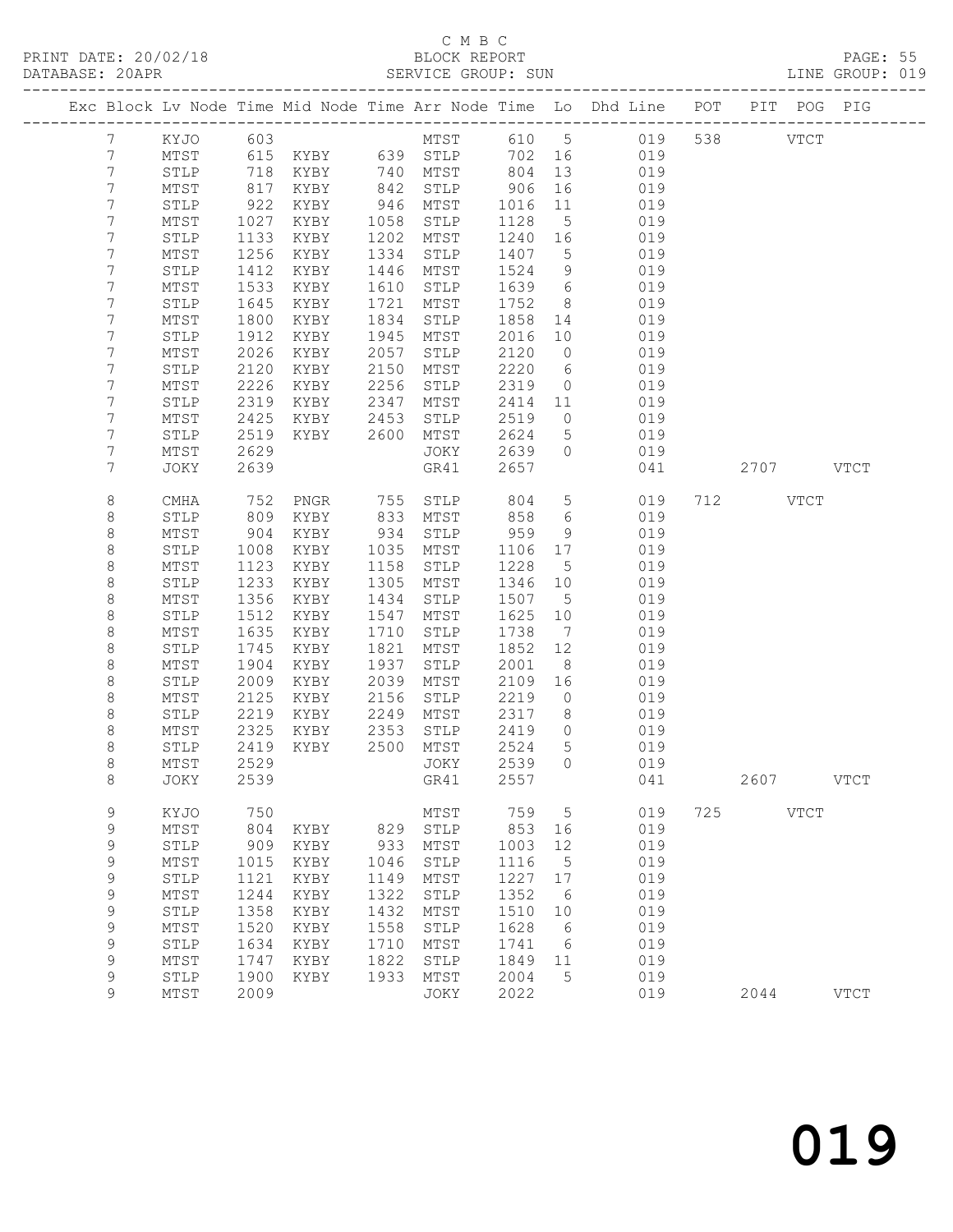# C M B C<br>BLOCK REPORT<br>SERVICE GROUP: SUN

|                                                                                              |                                                                                                                                                                      |                                                                                                                              |                                                                                                                                                                                         |                                                                                                      | C M B C                                                                                                                      |                                                                                                                              |                                                                              |                                                                                                                                                                                                                                                                                                                                                                        |           |          |                     |                            |  |
|----------------------------------------------------------------------------------------------|----------------------------------------------------------------------------------------------------------------------------------------------------------------------|------------------------------------------------------------------------------------------------------------------------------|-----------------------------------------------------------------------------------------------------------------------------------------------------------------------------------------|------------------------------------------------------------------------------------------------------|------------------------------------------------------------------------------------------------------------------------------|------------------------------------------------------------------------------------------------------------------------------|------------------------------------------------------------------------------|------------------------------------------------------------------------------------------------------------------------------------------------------------------------------------------------------------------------------------------------------------------------------------------------------------------------------------------------------------------------|-----------|----------|---------------------|----------------------------|--|
|                                                                                              |                                                                                                                                                                      |                                                                                                                              |                                                                                                                                                                                         |                                                                                                      |                                                                                                                              |                                                                                                                              |                                                                              | Exc Block Lv Node Time Mid Node Time Arr Node Time Lo Dhd Line POT PIT POG PIG                                                                                                                                                                                                                                                                                         |           |          |                     |                            |  |
| 10<br>10<br>10<br>10<br>10<br>10<br>10                                                       | MTST<br>STLP<br>MTST<br>STLP<br>MTST<br>STLP                                                                                                                         | 1621                                                                                                                         |                                                                                                                                                                                         |                                                                                                      |                                                                                                                              |                                                                                                                              |                                                                              | 10 CMHA 839 PNGR 842 STLP 852 5 019 759 VTCT<br>STLP 857 KYBY 921 MTST 947 16 019<br>1003 KYBY 1034 STLP 1104 5 019<br>1109 KYBY 1137 MTST 1215 17 019<br>1232 KYBY 1310 STLP 1340 8 019<br>1348 KYBY 1420 MTST 1459 9 019<br>1508 KYBY 1546 STLP 1616 5 019<br>KYBY 1658 MTST 1732 5 019                                                                              |           |          |                     |                            |  |
| 10                                                                                           | MTST                                                                                                                                                                 | 1737                                                                                                                         |                                                                                                                                                                                         |                                                                                                      | JOKY 1749                                                                                                                    |                                                                                                                              |                                                                              | 019                                                                                                                                                                                                                                                                                                                                                                    | 1814 VTCT |          |                     |                            |  |
| 11<br>11<br>11<br>11<br>11<br>11<br>11<br>11<br>11<br>11<br>11<br>11<br>11<br>11             | KYJO<br>MTST<br>${\tt STLP}$<br>MTST<br>STLP<br>MTST<br>STLP<br>MTST<br>STLP<br>MTST<br>STLP<br>MTST<br>STLP<br>MTST                                                 | 1310<br>1432<br>1548<br>1823<br>1936<br>2039<br>2146<br>2339                                                                 | KYBY<br>KYBY<br>KYBY<br>1711 KYBY<br>KYBY<br>KYBY                                                                                                                                       | 1857<br>2007                                                                                         | 1342 MTST<br>1510 STLP<br>1624 MTST<br>1746 STLP<br>MTST<br>STLP<br>JOKY                                                     | 1928<br>2349                                                                                                                 |                                                                              | MTST 932 7 019<br>922 MTST 932 7 019<br>939 KYBY 1010 STLP 1038 6 019<br>1044 KYBY 1111 MTST 1145 13 019<br>1158 KYBY 1233 STLP 1303 7 019<br>1421 11 019<br>$\begin{array}{cccc} 1543 & 5 & 019 \\ 1700 & 11 & 019 \\ 1813 & 10 & 019 \end{array}$<br>8 019<br>2031 8 019<br>XYBY 2109 MTST 2139 7 019<br>XYBY 2216 STLP 2239 0 019<br>2239 KYBY 2307 MTST 2334 5 019 |           | 857 VTCT |                     |                            |  |
| 12<br>12<br>12<br>12<br>12<br>12<br>12<br>12<br>12<br>12<br>12<br>12<br>12<br>12<br>12       | KYJO<br>MTST<br>STLP<br>MTST<br>STLP<br>MTST<br>STLP<br>MTST<br>STLP<br>MTST<br>STLP<br>MTST<br>STLP<br>$\mathtt{MTST}$<br><b>HRPN</b>                               | 1342<br>1500<br>1623<br>1733<br>1848<br>2309<br>2359<br>2503<br>2541                                                         | 1052 MTST<br>1111 KYBY 1146 STLP<br>1221 KYBY 1253 MTST<br>KYBY<br>KYBY<br>KYBY<br>KYBY<br>KYBY<br>1954 KYBY<br>2105 KYBY<br>2159 KYBY 2229 MTST<br>KYBY<br>KYBY<br>KYBY<br><b>BYGR</b> | 1422<br>1658<br>2338<br>2434<br>2530<br>2556                                                         | MTST<br>STLP<br>1535 MTST<br>STLP<br>1809 MTST<br>STLP<br>MTST<br>PNHM<br>ULP1                                               | 2359<br>2458<br>2538<br>2615                                                                                                 | $\circ$<br>5<br>$\circ$<br>5                                                 | 1104 7 019 1026 VTCT<br>1216 5 019<br>1334 8 019<br>$\begin{array}{cccc} 1455 & 5 & 019 \\ 1613 & 10 & 019 \\ 1727 & 6 & 019 \end{array}$<br>1840 8 019<br>1922 STLP 1946 8 019<br>2024 MTST 2054 11 019<br>2136 STLP 2159 0 019<br>2257 12 019<br>019<br>019<br>$\mathcal{E}$<br>019<br>014                                                                           |           |          |                     |                            |  |
| 12<br>13<br>13<br>13<br>13<br>13<br>13<br>13<br>13<br>13<br>13<br>13<br>13<br>13<br>13<br>13 | ULP1<br>KYJO<br>MTST<br>${\tt STLP}$<br>MTST<br>${\tt STLP}$<br>MTST<br>STLP<br>$\mathtt{MTST}$<br>STLP<br>$MTST$<br>STLP<br>$\mathtt{MTST}$<br>STLP<br>MTST<br>JOKY | 2620<br>1159<br>1223<br>1336<br>1456<br>1609<br>1735<br>1848<br>2006<br>2100<br>2206<br>2259<br>2359<br>2453<br>2603<br>2613 | A10N<br>KYBY<br>KYBY<br>KYBY<br>KYBY<br>KYBY<br>KYBY<br>KYBY<br>KYBY<br>KYBY<br>KYBY<br>KYBY<br>KYBY                                                                                    | 2629<br>1258<br>1408<br>1534<br>1646<br>1810<br>1921<br>2037<br>2130<br>2236<br>2327<br>2427<br>2534 | GRBY<br>MTST<br>STLP<br>MTST<br>STLP<br>MTST<br>STLP<br>MTST<br>STLP<br>MTST<br>STLP<br>MTST<br>STLP<br>MTST<br>JOKY<br>GR41 | 2637<br>1211<br>1328<br>1447<br>1604<br>1720<br>1837<br>1952<br>2100<br>2200<br>2259<br>2354<br>2453<br>2558<br>2613<br>2631 | 12<br>8<br>9<br>5<br>15<br>11<br>14<br>$\circ$<br>6<br>0<br>5<br>0<br>5<br>0 | 014<br>019<br>019<br>019<br>019<br>019<br>019<br>019<br>019<br>019<br>019<br>019<br>019<br>019<br>019<br>041                                                                                                                                                                                                                                                           | 1133      | 2641     | 2652<br><b>VTCT</b> | <b>VTCT</b><br><b>VTCT</b> |  |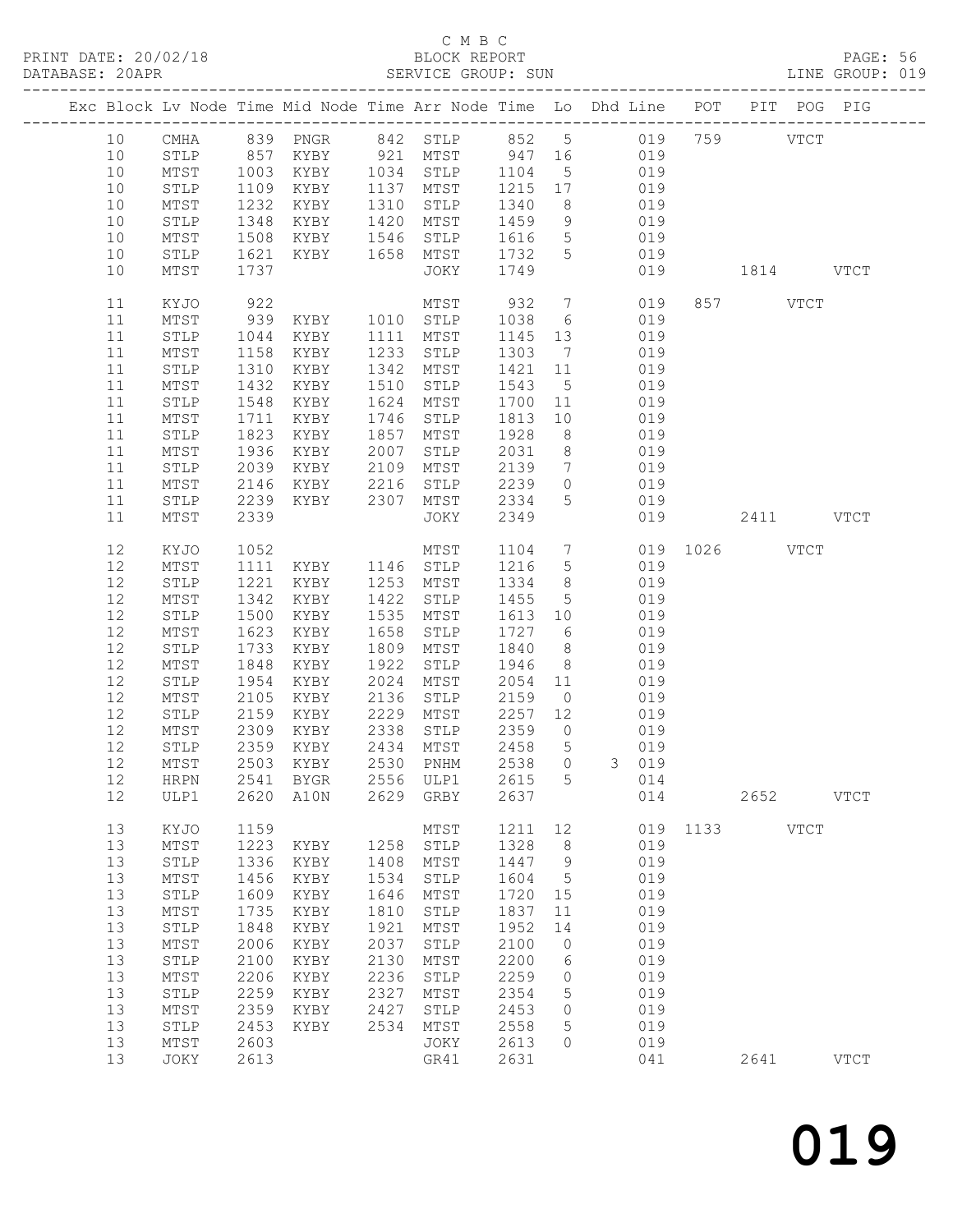## C M B C<br>BLOCK REPORT

| DATABASE: 20APR |       |              |              |  | SERVICE GROUP: SUN                 |         |                       |                                                                                |          |         |     | LINE GROUP: 019 |  |
|-----------------|-------|--------------|--------------|--|------------------------------------|---------|-----------------------|--------------------------------------------------------------------------------|----------|---------|-----|-----------------|--|
|                 |       |              |              |  |                                    |         |                       | Exc Block Lv Node Time Mid Node Time Arr Node Time Lo Dhd Line POT PIT POG PIG |          |         |     |                 |  |
|                 | SP 60 | STTE 827     |              |  |                                    |         |                       | STLP 847 16 019 802 VTC                                                        |          |         |     |                 |  |
|                 | SP 60 | STLP 903     |              |  |                                    |         |                       | STTE 921 10 019                                                                |          |         |     |                 |  |
| SP 60           |       | STTE         | 931          |  | STLP 953<br>STTE 1022<br>STLP 1058 |         | 10                    | 019                                                                            |          |         |     |                 |  |
| SP 60           |       | STLP         | 1003         |  |                                    |         | 10                    | 019                                                                            |          |         |     |                 |  |
| SP 60           |       | STTE         | 1032         |  |                                    |         | $5\overline{)}$       | 019                                                                            |          |         |     |                 |  |
| SP 60           |       | STLP         | 1103         |  | STTE                               | 1123    | 9                     | 019                                                                            |          |         |     |                 |  |
| SP 60           |       | STTE         | 1132         |  | STLP                               | 1158    | $5\overline{)}$       | 019                                                                            |          |         |     |                 |  |
| SP 60           |       | STLP         | 1203         |  | STTE                               | 1224    | $6\overline{6}$       | 019                                                                            |          |         |     |                 |  |
| SP 60           |       | STTE         | 1230         |  | STLP                               | 1259    | 5 <sup>5</sup>        | 019                                                                            |          |         |     |                 |  |
| SP 60           |       | STLP         | 1304         |  | STTE                               | 1325 16 |                       | 019                                                                            |          |         |     |                 |  |
| SP 60           |       | STTE         | 1341         |  | STLP                               | 1413    | $5\overline{)}$       | 019                                                                            |          |         |     |                 |  |
| SP 60           |       | STLP         | 1418         |  | STTE                               | 1440 14 |                       | 019                                                                            |          |         |     |                 |  |
| SP 60           |       | STTE         | 1454         |  | STLP                               | 1525    | $5\overline{)}$       | 019                                                                            |          |         |     |                 |  |
| SP 60           |       | STLP         | 1530         |  | STTE                               | 1552 15 |                       | 019                                                                            |          |         |     |                 |  |
| SP 60           |       | STTE         | 1607         |  | STLP                               | 1633    | $7\overline{)}$       | 019                                                                            |          |         |     |                 |  |
| SP 60           |       | STLP         | 1640         |  | STTE 1704 15<br>STLP 1744 8        |         |                       | 019                                                                            |          |         |     |                 |  |
| SP 60           |       | STTE         | 1719         |  |                                    |         |                       | 019                                                                            |          |         |     |                 |  |
| SP 60           |       | STLP         | 1752         |  | STTE 1816                          |         |                       | 019                                                                            | 1841 VTC |         |     |                 |  |
| SP 61           |       | STTE         | 851          |  | STLP 911                           |         | 5 <sup>5</sup>        | 019                                                                            |          | 826 VTC |     |                 |  |
| SP 61           |       | STLP         | 916          |  | STTE                               | 934     | 9                     | 019                                                                            |          |         |     |                 |  |
| SP 61           |       | STTE         | 943          |  | STLP                               | 1005    | 9                     | 019                                                                            |          |         |     |                 |  |
| SP 61           |       | STLP         | 1014         |  | STTE                               | 1033    | 11                    | 019                                                                            |          |         |     |                 |  |
| SP 61           |       | STTE         | 1044         |  | STLP                               | 1110    | 5                     | 019                                                                            |          |         |     |                 |  |
| SP 61           |       | STLP         | 1115         |  | STTE                               | 1135    | 9                     | 019                                                                            |          |         |     |                 |  |
| SP 61           |       | STTE         | 1144         |  | STLP                               | 1210    | $5\overline{)}$       | 019                                                                            |          |         |     |                 |  |
| SP 61           |       | STLP         | 1215         |  | STTE                               | 1236    | $5\overline{)}$       | 019                                                                            |          |         |     |                 |  |
| SP 61           |       | STTE         | 1241         |  | STLP                               | 1310    | 6                     | 019                                                                            |          |         |     |                 |  |
| SP 61<br>SP 61  |       | STLP         | 1316<br>1353 |  | STTE<br>STLP 1425                  | 1337    | 16<br>$5\overline{)}$ | 019<br>019                                                                     |          |         |     |                 |  |
| SP 61           |       | STTE<br>STLP | 1430         |  | STTE                               | 1452 14 |                       | 019                                                                            |          |         |     |                 |  |
| SP 61           |       | STTE         | 1506         |  | STLP                               | 1537    | $5\overline{)}$       | 019                                                                            |          |         |     |                 |  |
| SP 61           |       | STLP         | 1542         |  | STTE                               | 1605 14 |                       | 019                                                                            |          |         |     |                 |  |
| SP 61           |       | STTE         | 1619         |  | STLP                               | 1645 6  |                       | 019                                                                            |          |         |     |                 |  |
| SP 61           |       | STLP         | 1651         |  | STTE                               | 1715 16 |                       | 019                                                                            |          |         |     |                 |  |
| SP 61           |       | STTE         | 1731         |  | STLP                               | 1755 10 |                       | 019                                                                            |          |         |     |                 |  |
| SP 61           |       | STLP         | 1805         |  | STTE                               | 1829    |                       | 019                                                                            | 1854     |         |     | VTC             |  |
|                 | SP 62 | ${\tt STTE}$ | 904          |  | STLP                               | 924     |                       | 5 019 839                                                                      |          |         | VTC |                 |  |
| SP 62           |       | STLP         | 929          |  | STTE                               | 947     | 8                     | 019                                                                            |          |         |     |                 |  |
| SP 62           |       | STTE         | 955          |  | STLP                               | 1017    | 9                     | 019                                                                            |          |         |     |                 |  |
| SP 62           |       | ${\tt STLP}$ | 1026         |  | STTE                               | 1045    | 11                    | 019                                                                            |          |         |     |                 |  |
| SP 62           |       | STTE         | 1056         |  | STLP                               | 1122    | 5                     | 019                                                                            |          |         |     |                 |  |
| SP 62           |       | STLP         | 1127         |  | ${\tt STTE}$                       | 1147    | 9                     | 019                                                                            |          |         |     |                 |  |
| SP 62           |       | STTE         | 1156         |  | STLP                               | 1222    | $5\phantom{.0}$       | 019                                                                            |          |         |     |                 |  |
| SP 62           |       | ${\tt STLP}$ | 1227         |  | ${\tt STTE}$                       | 1248    | $5\phantom{.0}$       | 019                                                                            |          |         |     |                 |  |
| SP 62           |       | STTE         | 1253         |  | STLP                               | 1322    | $\overline{7}$        | 019                                                                            |          |         |     |                 |  |
| SP 62           |       | STLP         | 1329         |  | STTE                               | 1350    | 16                    | 019                                                                            |          |         |     |                 |  |
| SP 62           |       | STTE         | 1406         |  | STLP                               | 1437    | $5^{\circ}$           | 019                                                                            |          |         |     |                 |  |
| SP 62           |       | ${\tt STLP}$ | 1442         |  | STTE                               | 1504    | 14                    | 019                                                                            |          |         |     |                 |  |
| SP 62           |       | ${\tt STTE}$ | 1518         |  | STLP                               | 1549    | $5^{\circ}$           | 019                                                                            |          |         |     |                 |  |
| SP 62           |       | STLP         | 1554         |  | STTE                               | 1617    | 14                    | 019                                                                            |          |         |     |                 |  |
| SP 62           |       | STTE         | 1631         |  | STLP                               | 1657    | $5^{\circ}$           | 019                                                                            |          |         |     |                 |  |
| SP 62           |       | STLP         | 1702         |  | ${\tt STTE}$                       | 1726    | 17                    | 019                                                                            |          |         |     |                 |  |
| SP 62           |       | STTE         | 1743         |  | STLP                               | 1807 10 |                       | 019                                                                            |          |         |     |                 |  |
| SP 62           |       | STLP         | 1817         |  | STTE                               | 1841    |                       | 019                                                                            |          | 1906    |     | $_{\rm VTC}$    |  |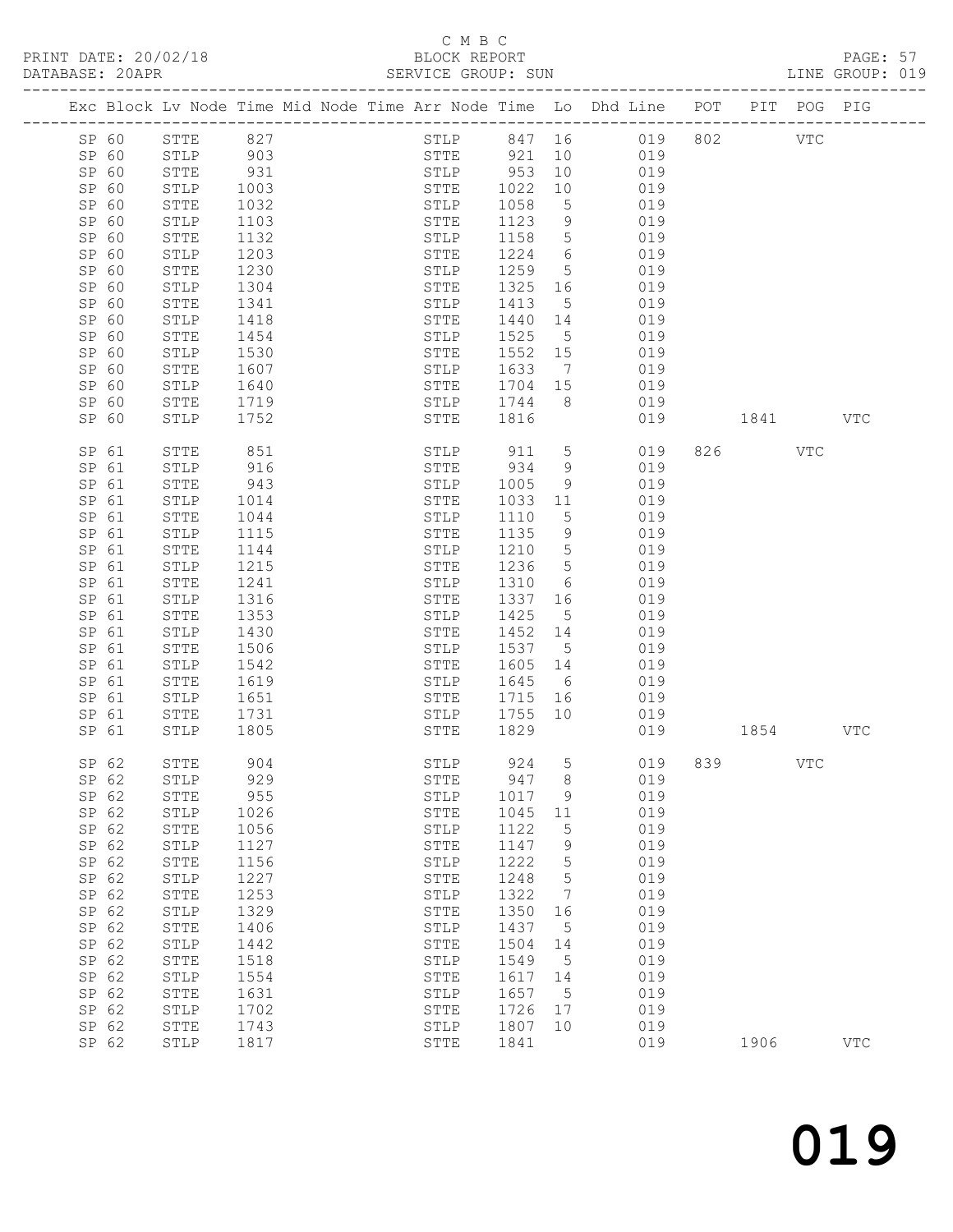## C M B C<br>BLOCK REPORT

PAGE: 58<br>LINE GROUP: 019

|                |                 |              |  |                     |                       |                              | Exc Block Lv Node Time Mid Node Time Arr Node Time Lo Dhd Line POT PIT POG PIG |              |      |            |            |
|----------------|-----------------|--------------|--|---------------------|-----------------------|------------------------------|--------------------------------------------------------------------------------|--------------|------|------------|------------|
| SP 63          | STTE            | 910          |  | STLP                |                       |                              | 930 10 019 845                                                                 |              |      | <b>VTC</b> |            |
| SP 63          | STLP            | 940<br>1007  |  |                     | STTE 958<br>STLP 1031 | 9                            | 019                                                                            |              |      |            |            |
| SP 63          | STTE            |              |  |                     |                       | $\overline{7}$               | 019                                                                            |              |      |            |            |
| SP 63          | STLP            | 1038         |  | STTE                | 1057                  | 11                           | 019                                                                            |              |      |            |            |
| SP 63          | STTE            | 1108         |  | STLP                | 1134                  | $5\overline{)}$              | 019                                                                            |              |      |            |            |
| SP 63          | STLP            | 1139         |  | STTE                | 1159                  | 9                            | 019                                                                            |              |      |            |            |
| SP 63          | STTE            | 1208         |  | STLP                | 1234                  | $5\phantom{.0}$              | 019                                                                            |              |      |            |            |
| SP 63          | STLP            | 1239         |  | STTE                | 1300                  | $5\overline{)}$              | 019                                                                            |              |      |            |            |
| SP 63          | STTE            | 1305         |  | STLP                | 1334                  | 8 <sup>8</sup>               | 019                                                                            |              |      |            |            |
| SP 63<br>SP 63 | STLP<br>STTE    | 1342<br>1418 |  | STTE<br>STLP        | 1403<br>1449          | 15<br>$5\overline{)}$        | 019<br>019                                                                     |              |      |            |            |
| SP 63          | STLP            | 1454         |  | STTE                | 1516                  | 15                           | 019                                                                            |              |      |            |            |
| SP 63          | STTE            | 1531         |  | STLP                | 1558                  | $\overline{7}$               | 019                                                                            |              |      |            |            |
| SP 63          | STLP            | 1605         |  | STTE                | 1629                  | 14                           | 019                                                                            |              |      |            |            |
| SP 63          | <b>STTE</b>     | 1643         |  | STLP                | 1709                  | 6                            | 019                                                                            |              |      |            |            |
| SP 63          | STLP            | 1715         |  | STTE                | 1739                  | 16                           | 019                                                                            |              |      |            |            |
| SP 63          | STTE            | 1755         |  | STLP                | 1819                  | 10                           | 019                                                                            |              |      |            |            |
| SP 63          | STLP            | 1829         |  | STTE                | 1853                  |                              | 019                                                                            |              | 1918 |            | <b>VTC</b> |
|                |                 |              |  |                     |                       |                              |                                                                                |              |      |            |            |
| SP 64          | STTE            | 921          |  | STLP                | 941 12                |                              | 019                                                                            | 856          |      | VTC        |            |
| SP 64          | STLP            | 953          |  | STTE                | 1011                  | - 9                          | 019                                                                            |              |      |            |            |
| SP 64          | STTE            | 1020         |  | STLP                | 1044                  | 6                            | 019                                                                            |              |      |            |            |
| SP 64          | STLP            | 1050         |  | STTE                | 1109                  | 11                           | 019                                                                            |              |      |            |            |
| SP 64          | STTE            | 1120         |  | STLP                | 1146                  | 6                            | 019                                                                            |              |      |            |            |
| SP 64          | STLP            | 1152         |  | STTE                | 1212                  | 7                            | 019                                                                            |              |      |            |            |
| SP 64          | STTE            | 1219         |  | STLP                | 1245                  | 6                            | 019                                                                            |              |      |            |            |
| SP 64          | STLP            | 1251         |  | STTE                | 1312                  | $5^{\circ}$                  | 019                                                                            |              |      |            |            |
| SP 64          | STTE            | 1317         |  | STLP                | 1346                  | $7\phantom{.0}\phantom{.0}7$ | 019                                                                            |              |      |            |            |
| SP 64<br>SP 64 | STLP<br>STTE    | 1353<br>1430 |  | STTE<br>STLP        | 1414<br>1501          | 16<br>$5\phantom{.0}$        | 019<br>019                                                                     |              |      |            |            |
| SP 64          | STLP            | 1506         |  | STTE                | 1528                  | 15                           | 019                                                                            |              |      |            |            |
| SP 64          | STTE            | 1543         |  | STLP                | 1610                  | $5^{\circ}$                  | 019                                                                            |              |      |            |            |
| SP 64          | STLP            | 1615         |  | STTE                | 1639                  | 16                           | 019                                                                            |              |      |            |            |
| SP 64          | STTE            | 1655         |  | STLP                | 1721                  | 6                            | 019                                                                            |              |      |            |            |
| SP 64          | STLP            | 1727         |  | STTE                | 1751                  | 16                           | 019                                                                            |              |      |            |            |
| SP 64          | STTE            | 1807         |  | STLP                | 1831                  | 10                           | 019                                                                            |              |      |            |            |
| SP 64          | STLP            | 1841         |  | STTE                | 1905                  |                              |                                                                                | 019          | 1930 |            | VTC        |
|                |                 |              |  |                     |                       |                              |                                                                                |              |      |            |            |
| SP 65          | STTE            | 1329         |  | STLP                | 1358 7                |                              |                                                                                | 019 1304 VTC |      |            |            |
|                | SP 65 STLP 1405 |              |  |                     | STTE 1427 15          |                              | 019                                                                            |              |      |            |            |
| SP 65          | STTE            | 1442         |  | STLP                | 1513                  | 5                            | 019                                                                            |              |      |            |            |
| SP 65          | STLP            | 1518         |  | ${\tt STTE}$        | 1540                  | 15                           | 019                                                                            |              |      |            |            |
| SP 65          | STTE            | 1555         |  | STLP                | 1622                  | 5                            | 019                                                                            |              |      |            |            |
| SP 65          | STLP            | 1627         |  | STTE                | 1651                  | 16                           | 019                                                                            |              |      |            |            |
| SP 65          | STTE            | 1707         |  | STLP                | 1732                  | $7\phantom{.0}$              | 019                                                                            |              |      |            |            |
| SP 65          | STLP            | 1739         |  | <b>STTE</b>         | 1803                  | 16                           | 019                                                                            |              |      |            |            |
| SP 65<br>SP 65 | STTE<br>STLP    | 1819<br>1854 |  | STLP<br><b>STTE</b> | 1843<br>1918          | 11                           | 019<br>019                                                                     |              | 1943 |            | VTC        |
|                |                 |              |  |                     |                       |                              |                                                                                |              |      |            |            |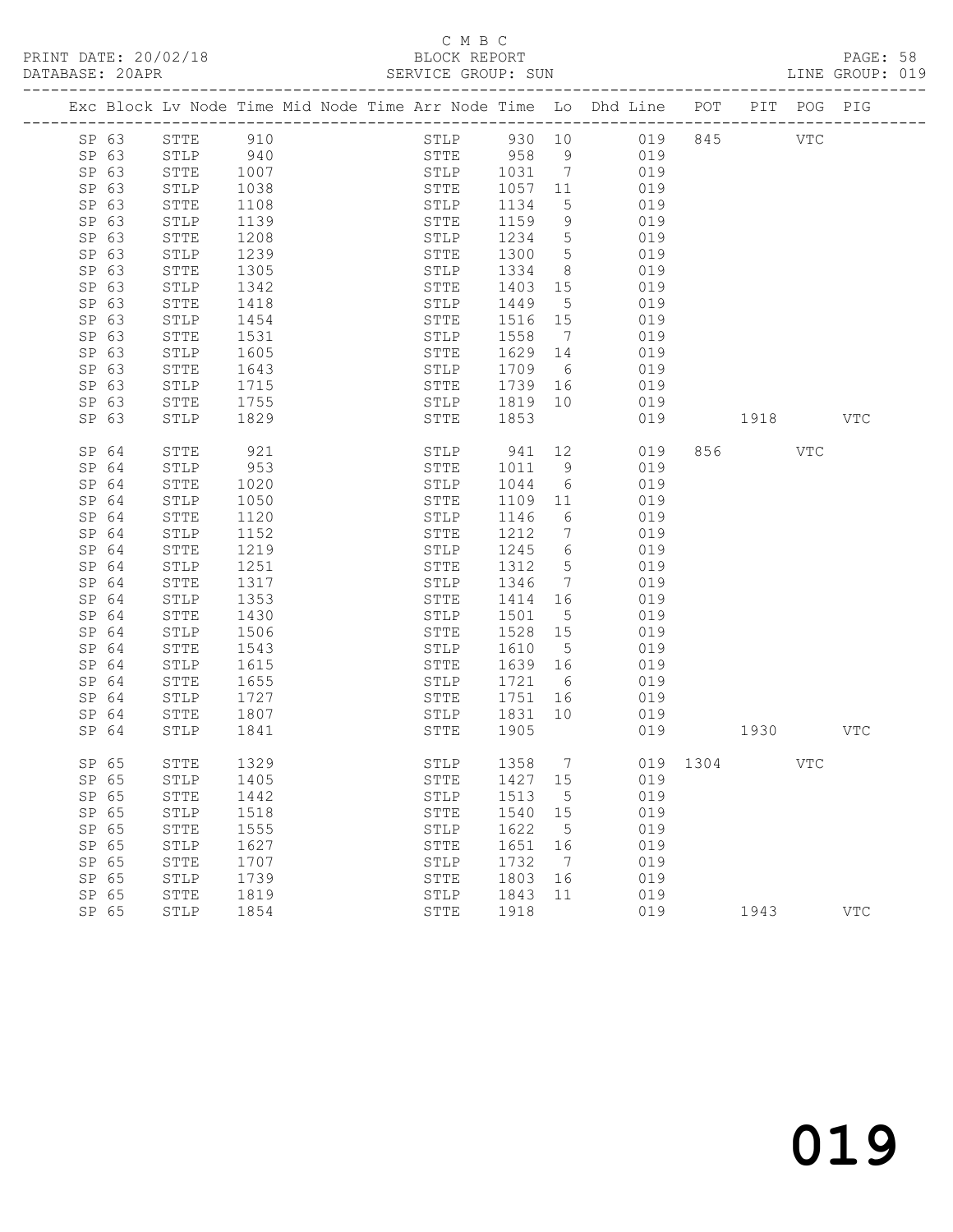|                                                                                                                                                                                                                                                                                                                                                     | PRINT DATE: 20/02/18                                                                                                                                 |                                                                                                            |                                                                                                                                                                                                                                                                                         |                                                                                      | C M B C<br>BLOCK REPORT                                                                                     |                                                                                                     |                                                                                                      |                                                                                                                                                                                                                                                                                                                                                                                                                                                                                                                                                                                                 |                  | PAGE: 59    |  |
|-----------------------------------------------------------------------------------------------------------------------------------------------------------------------------------------------------------------------------------------------------------------------------------------------------------------------------------------------------|------------------------------------------------------------------------------------------------------------------------------------------------------|------------------------------------------------------------------------------------------------------------|-----------------------------------------------------------------------------------------------------------------------------------------------------------------------------------------------------------------------------------------------------------------------------------------|--------------------------------------------------------------------------------------|-------------------------------------------------------------------------------------------------------------|-----------------------------------------------------------------------------------------------------|------------------------------------------------------------------------------------------------------|-------------------------------------------------------------------------------------------------------------------------------------------------------------------------------------------------------------------------------------------------------------------------------------------------------------------------------------------------------------------------------------------------------------------------------------------------------------------------------------------------------------------------------------------------------------------------------------------------|------------------|-------------|--|
|                                                                                                                                                                                                                                                                                                                                                     | 41BR 41AV & BRUCE ST                                                                                                                                 |                                                                                                            |                                                                                                                                                                                                                                                                                         |                                                                                      |                                                                                                             |                                                                                                     |                                                                                                      | 41VI 41 AV & VICTORIA<br>BYST BROADWAY STN HALP HARRISON LOOP<br>RORI ROBSON & RICHARDS VI41 VICTORIA & 41 AV<br>VTCT Vancouver Trolley Depot VI41 VICTORIA & 41 AV                                                                                                                                                                                                                                                                                                                                                                                                                             |                  |             |  |
|                                                                                                                                                                                                                                                                                                                                                     |                                                                                                                                                      |                                                                                                            |                                                                                                                                                                                                                                                                                         |                                                                                      |                                                                                                             |                                                                                                     |                                                                                                      | Exc Block Lv Node Time Mid Node Time Arr Node Time Lo Dhd Line POT PIT POG PIG                                                                                                                                                                                                                                                                                                                                                                                                                                                                                                                  |                  |             |  |
| $\mathbf{1}$<br>$\mathbf{1}$<br>$\mathbf{1}$<br>$\mathbf{1}$<br>$1\,$<br>$\mathbf{1}$<br>$1\,$<br>$\mathbf{1}$<br>$\mathbf{1}$<br>$\mathbf{1}$<br>$\mathbf{1}$<br>$\mathbf{1}$<br>$\mathbf 1$<br>$\mathbf{1}$<br>$\mathbf 1$<br>$\mathbf{1}$<br>$\mathbf{1}$                                                                                        | RORI<br>HALP<br>RORI<br>HALP<br>RORI<br>HALP<br>RORI<br>HALP<br>RORI<br>HALP<br>RORI<br>HALP                                                         |                                                                                                            | HALP 954 BYST 1015 RORI 1044<br>1358 BYST<br>1459 BYST<br>1613 BYST<br>1705 BYST<br>1822 BYST<br>1912 BYST                                                                                                                                                                              |                                                                                      |                                                                                                             | 1843 RORI 1912                                                                                      |                                                                                                      | 1 VI41 501 BYST 510 RORI 530 0 020 438 VTCT<br>1 RORI 530 BYST 551 HALP 609 22 020<br>HALP 631 BYST 649 RORI 710 0 020<br>RORI 710 BYST 733 HALP 751 15 020<br>HALP 806 BYST 824 RORI 850 0 020<br>RORI 850 BYST 917 HALP 939 15 020<br>5 020<br>1049 BYST 1122 HALP 1146 6 020<br>1152 BYST 1214 RORI 1245 5 020<br>1250 BYST 1326 HALP 1352 6 020<br>1422 RORI 1454 5 020<br>1536 HALP 1601 12 020<br>1636 RORI 1705 0 020<br>1741 HALP 1806 16 020<br>$0$ 020<br>1947 HALP 2008 7 020<br>2015 BYST 2034 RORI 2103 0 020<br>2103 BYST 2133 HALP 2153 13 020<br>2206 BYST 2223 RORI 2248 0 020 |                  |             |  |
| $\mathbf{1}$<br>$\mathbf{1}$                                                                                                                                                                                                                                                                                                                        | RORI<br>HALP                                                                                                                                         | 2341                                                                                                       |                                                                                                                                                                                                                                                                                         |                                                                                      |                                                                                                             |                                                                                                     |                                                                                                      | 2248 BYST 2316 HALP 2336 5 020<br>41VI 2349 020 2408 VTCT                                                                                                                                                                                                                                                                                                                                                                                                                                                                                                                                       |                  |             |  |
| 2<br>$\mathbf{2}$<br>$\mathbf{2}$<br>$\mathbf{2}$<br>$\mathbf{2}$<br>$\mathbf{2}$<br>$\mathbf{2}$<br>$\overline{2}$<br>$\mathbf{2}$<br>$\mathbf{2}^{\mathsf{I}}$<br>$\mathbf{2}$<br>$\mathbf{2}$<br>$\mathbf{2}$<br>$\mathbf{2}$<br>$\mathbf{2}$<br>$\mathbf{2}$<br>$\mathbf{2}$<br>$\mathbf{2}$<br>$\mathbf{2}$<br>$\mathbf{2}$<br>$\sqrt{2}$<br>2 | 41BR<br>RORI<br>HALP<br>RORI<br>RORI<br>HALP<br>RORI<br>RORI<br>HALP<br>RORI<br>HALP<br>RORI<br>HALP<br>RORI<br>HALP<br>RORI<br>HALP<br>RORI<br>HALP | 458<br>908<br>1320<br>1430<br>1529<br>1642<br>1734<br>1847<br>1936<br>2047<br>2133<br>2236<br>2318<br>2408 | HALP 512 BYST 529 RORI<br>HALP 822 BYST 841 RORI 908<br>1014    BYST         1035     RORI         1104       5<br>1109     BYST         1142     HALP         1206     12<br>BYST<br>BYST<br>BYST<br>BYST<br><b>BYST</b><br><b>BYST</b><br><b>BYST</b><br>BYST<br>BYST<br>BYST<br>BYST | 1356<br>1453<br>1607<br>1705<br>1809<br>1907<br>2010<br>2105<br>2203<br>2253<br>2344 | <b>HALP</b><br>HALP<br>RORI<br>HALP<br>RORI<br>HALP<br>RORI<br>HALP<br>RORI<br>HALP<br>RORI<br>HALP<br>41VI | 550<br>1422<br>1524<br>1632<br>1734<br>1833<br>1936<br>2031<br>2133<br>2223<br>2318<br>2403<br>2416 | 8<br>5<br>10<br>$\overline{0}$<br>14<br>$\overline{0}$<br>16<br>$\overline{0}$<br>13<br>$\circ$<br>5 | 507 5 020<br>$0 \qquad 020$<br>550 BYST 611 HALP 629 22 020<br>651 BYST 709 RORI 730 0 020<br>730 BYST 754 HALP 812 10 020<br>$0 \qquad \qquad 020$<br>BYST 937 HALP 1000 14 020<br>$\begin{array}{c} 020 \\ 020 \end{array}$<br>HALP 1218 BYST 1242 RORI 1315 5 020<br>020<br>020<br>020<br>020<br>020<br>020<br>020<br>020<br>020<br>020<br>020<br>020                                                                                                                                                                                                                                        | 439 VTCT<br>2435 | <b>VTCT</b> |  |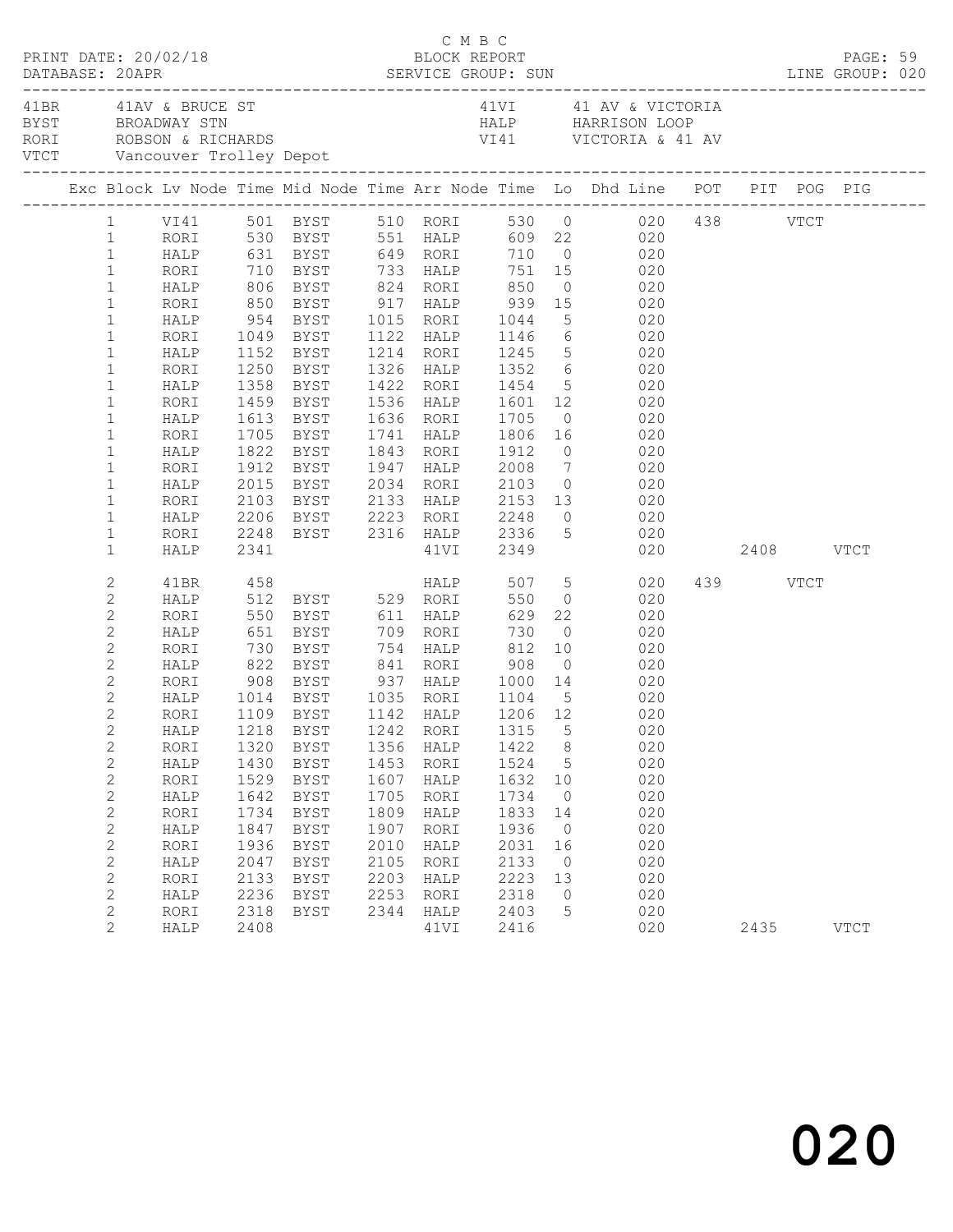### C M B C<br>BLOCK REPORT

LINE GROUP: 020

|                |       |      |               |      |                      |      |                     | Exc Block Lv Node Time Mid Node Time Arr Node Time Lo Dhd Line POT PIT POG PIG |     |             |             |
|----------------|-------|------|---------------|------|----------------------|------|---------------------|--------------------------------------------------------------------------------|-----|-------------|-------------|
| 3 41BR         |       | 518  |               |      |                      |      |                     | HALP 527 5 020 459 VTCT                                                        |     |             |             |
| $\mathfrak{Z}$ | HALP  |      |               |      |                      |      |                     | 532 BYST 549 RORI 610 0 020                                                    |     |             |             |
| $\mathfrak{Z}$ | RORI  |      | 610 BYST      |      | 631 HALP<br>729 POPT | 649  |                     | 22 020                                                                         |     |             |             |
| $\mathsf 3$    | HALP  |      | 711 BYST      |      | 729 RORI             | 750  | $\overline{0}$      | 020                                                                            |     |             |             |
| $\mathfrak{Z}$ | RORI  | 750  | BYST          |      | 814 HALP             | 832  |                     | 16<br>020                                                                      |     |             |             |
| 3              | HALP  | 848  | BYST          | 907  | RORI                 | 935  |                     | 020<br>$5 - 5$                                                                 |     |             |             |
| 3              | RORI  | 940  | BYST          | 1013 | HALP                 | 1037 |                     | $\frac{13}{13}$ $\frac{02}{020}$                                               |     |             |             |
| 3              | HALP  | 1050 | BYST          | 1114 | RORI                 | 1144 |                     |                                                                                |     |             |             |
| 3              | RORI  | 1149 | BYST          | 1223 | HALP                 | 1248 |                     | $9$ 020                                                                        |     |             |             |
| 3              | HALP  | 1257 | BYST          | 1321 | RORI                 |      |                     | 1354 5 020                                                                     |     |             |             |
| 3              | RORI  | 1359 | BYST          | 1435 | HALP                 | 1501 | 9                   | 020<br>020                                                                     |     |             |             |
| $\mathsf S$    | HALP  | 1510 | BYST          | 1533 | RORI                 | 1604 | 5 <sup>5</sup>      |                                                                                |     |             |             |
| 3              | RORI  | 1609 | BYST          | 1647 | HALP                 | 1712 | 12                  | 020                                                                            |     |             |             |
| 3              | HALP  | 1724 | BYST          | 1745 | RORI                 | 1814 |                     | 020<br>$\overline{O}$                                                          |     |             |             |
| 3              | RORI  | 1814 | BYST          | 1849 | HALP                 | 1912 | 13                  | 020                                                                            |     |             |             |
| $\mathsf S$    | HALP  | 1925 | BYST          | 1944 | RORI                 | 2012 | $\overline{0}$      | 020                                                                            |     |             |             |
| 3              | RORI  | 2012 | BYST          | 2044 | HALP                 | 2104 | 13                  | 020                                                                            |     |             |             |
| 3              | HALP  | 2117 | BYST          | 2135 | RORI                 | 2203 | $\overline{0}$      | 020                                                                            |     |             |             |
| 3              | RORI  | 2203 | BYST          | 2231 | HALP                 | 2251 |                     | 020<br>17                                                                      |     |             |             |
| 3              | HALP  | 2308 | BYST          | 2324 | RORI                 | 2348 | $\overline{0}$      | 020                                                                            |     |             |             |
| 3              | RORI  | 2348 | BYST          | 2414 | HALP                 | 2433 | 5 <sup>5</sup>      | 020                                                                            |     |             |             |
| 3              | HALP  | 2438 |               |      | 41VI                 | 2446 |                     | 020                                                                            |     | 2505 VTCT   |             |
| 4              | 41BR  | 538  |               |      | HALP                 | 547  |                     | 5 <sub>5</sub><br>020                                                          |     | 517 VTCT    |             |
| 4              | HALP  | 552  | BYST 609 RORI |      |                      | 630  | $\overline{O}$      | 020                                                                            |     |             |             |
| 4              | RORI  | 630  | BYST          |      | 652 HALP             | 710  |                     | 20<br>020                                                                      |     |             |             |
| 4              | HALP  | 730  | BYST          | 748  | RORI                 | 811  | $\circ$             | 020                                                                            |     |             |             |
| 4              | RORI  | 811  | BYST          | 836  | HALP                 | 855  |                     | 020<br>$\frac{1}{8}$                                                           |     |             |             |
| 4              | HALP  | 903  | BYST          |      | 922 RORI             | 950  | 5 <sup>5</sup>      | 020                                                                            |     |             |             |
| 4              | RORI  | 955  | BYST          | 1028 | HALP                 | 1052 |                     | 18<br>020                                                                      |     |             |             |
| 4              | HALP  | 1110 | BYST          | 1134 | RORI                 | 1204 | $5\overline{)}$     | 020                                                                            |     |             |             |
| 4              | RORI  | 1209 | BYST          | 1244 | HALP                 | 1309 | 8                   | 020                                                                            |     |             |             |
| 4              | HALP  | 1317 | BYST          | 1341 | RORI                 | 1414 | 5 <sup>5</sup>      | 020                                                                            |     |             |             |
| 4              | RORI  | 1419 | BYST          | 1456 | HALP                 | 1521 |                     | $9 \left( \frac{1}{2} \right)$<br>020                                          |     |             |             |
| 4              | HALP  | 1530 | BYST          | 1553 | RORI                 | 1624 |                     | 5 <sub>5</sub><br>020                                                          |     |             |             |
| 4              | RORI  | 1629 | BYST          | 1706 | HALP                 | 1731 | 15                  | 020                                                                            |     |             |             |
| 4              | HALP  | 1746 | BYST          | 1807 | RORI                 | 1836 | $\overline{0}$      | 020                                                                            |     |             |             |
| 4              | RORI  | 1836 | BYST          | 1911 | HALP                 | 1932 | 17                  | 020                                                                            |     |             |             |
| 4              | HALP  |      | 1949 BYST     | 2008 | RORI                 | 2036 | $\overline{0}$      | 020                                                                            |     |             |             |
| 4              | RORI  | 2036 | BYST          | 2106 | HALP                 | 2126 | 5                   | 020                                                                            |     |             |             |
| 4              | HALP  | 2131 |               |      | 41VI                 | 2140 |                     | 020                                                                            |     | 2159        | <b>VTCT</b> |
| 5              | 41BR  | 558  |               |      | HALP                 | 607  | 5                   | 020                                                                            | 537 | <b>VTCT</b> |             |
| 5              | HALP  | 612  | BYST          | 629  | RORI                 | 650  | 0                   | 020                                                                            |     |             |             |
| 5              | RORI  | 650  | BYST          | 713  | HALP                 | 731  | 17                  | 020                                                                            |     |             |             |
| 5              | HALP  | 748  | <b>BYST</b>   | 806  | RORI                 | 831  | $\circlearrowright$ | 020                                                                            |     |             |             |
| 5              | RORI  | 831  | <b>BYST</b>   | 856  | HALP                 | 915  | 13                  | 020                                                                            |     |             |             |
| 5              | HALP  | 928  | <b>BYST</b>   | 949  | RORI                 | 1019 | $\mathsf S$         | 020                                                                            |     |             |             |
| 5              | RORI  | 1024 | BYST          | 1057 | HALP                 | 1121 | $\mathsf 9$         | 020                                                                            |     |             |             |
| 5              | HALP  | 1130 | ${\tt BYST}$  | 1154 | RORI                 | 1224 | $\mathsf S$         | 020                                                                            |     |             |             |
| 5              | RORI  | 1229 | <b>BYST</b>   | 1304 | HALP                 | 1329 | 9                   | 020                                                                            |     |             |             |
| 5              | HALP  | 1338 | BYST          | 1402 | RORI                 | 1434 | 5                   | 020                                                                            |     |             |             |
| 5              | RORI  | 1439 | <b>BYST</b>   | 1516 | HALP                 | 1541 | 7                   | 020                                                                            |     |             |             |
| $\overline{5}$ | HAT.P |      | 1548 RYST     | 1611 | ROR <sub>T</sub>     | 1642 | $\overline{5}$      | 020                                                                            |     |             |             |

 5 RORI 1439 BYST 1516 HALP 1541 7 020 5 HALP 1548 BYST 1611 RORI 1642 5 020 5 RORI 1647 BYST 1724 HALP 1749 6 020

5 HALP 1755 41VI 1805 020 1824 VTCT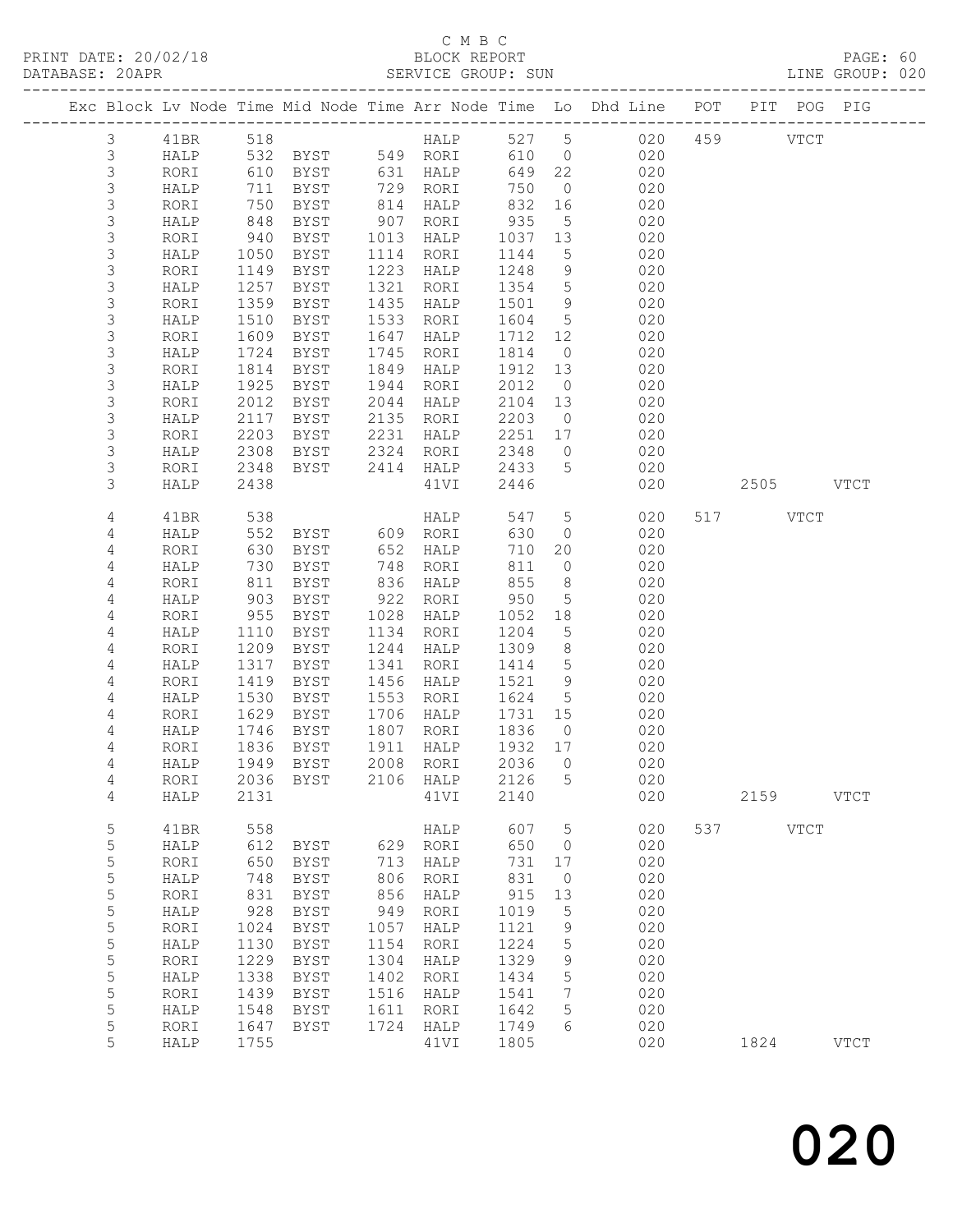#### C M B C<br>BLOCK REPORT

PAGE: 61<br>LINE GROUP: 020

|                  |            |      |                                 |            |      |            |                 | Exc Block Lv Node Time Mid Node Time Arr Node Time Lo Dhd Line POT |     |             | PIT POG   | PIG |
|------------------|------------|------|---------------------------------|------------|------|------------|-----------------|--------------------------------------------------------------------|-----|-------------|-----------|-----|
| 6                | 41BR       | 821  |                                 |            |      | HALP 830 6 |                 | 020                                                                | 800 | <b>VTCT</b> |           |     |
| 6                | HALP       |      | 836 BYST 855 RORI 922 5         |            |      |            |                 | 020                                                                |     |             |           |     |
| 6                | RORI       | 927  | BYST                            | $956$ HALP |      | 1019 14    |                 | 020                                                                |     |             |           |     |
| 6                | HALP       | 1033 | BYST                            | 1054 RORI  |      | 1123       | 6               | 020                                                                |     |             |           |     |
| 6                | RORI       | 1129 | BYST                            | 1202 HALP  |      | 1226       | 11              | 020                                                                |     |             |           |     |
| 6                | HALP       | 1237 | BYST                            | 1301 RORI  |      | 1334       | $5^{\circ}$     | 020                                                                |     |             |           |     |
| 6                | RORI       | 1339 | BYST                            | 1415 HALP  |      | 1441       | 9               | 020                                                                |     |             |           |     |
| 6                | HALP       | 1450 | BYST                            | 1513 RORI  |      | 1544       | $5\overline{)}$ | 020                                                                |     |             |           |     |
| 6                | RORI       | 1549 | BYST                            | 1627       | HALP | 1652 10    |                 | 020                                                                |     |             |           |     |
| $\epsilon$       | HALP       | 1702 | BYST                            | 1725       | RORI | 1754       | $\overline{0}$  | 020                                                                |     |             |           |     |
| 6                | RORI       | 1754 | BYST                            | 1829 HALP  |      | 1853       | $5\overline{)}$ | 020                                                                |     |             |           |     |
| 6                | HALP       | 1858 |                                 |            | 41VI | 1908       |                 | 020                                                                |     |             | 1927 VTCT |     |
| $\overline{7}$   | 41BR       | 900  |                                 |            | HALP | 910        | $5\overline{)}$ | 020                                                                |     | 839 VTCT    |           |     |
| 7                | HALP       | 915  | BYST 936 RORI<br>BYST 1044 HALP |            |      | 1006       | 5               | 020                                                                |     |             |           |     |
| $\boldsymbol{7}$ | RORI       | 1011 |                                 |            |      | 1108       | 12              | 020                                                                |     |             |           |     |
| $\boldsymbol{7}$ | HALP       | 1120 | BYST                            | 1144 RORI  |      | 1214       | $5\phantom{.0}$ | 020                                                                |     |             |           |     |
| $\boldsymbol{7}$ | RORI       | 1219 | BYST                            | 1254 HALP  |      | 1319       | 8 <sup>8</sup>  | 020                                                                |     |             |           |     |
| 7                | HALP       | 1327 | BYST                            | 1351       | RORI | 1424       | $5^{\circ}$     | 020                                                                |     |             |           |     |
| 7                | RORI       | 1429 | BYST                            | 1506       | HALP | 1531       | 8               | 020                                                                |     |             |           |     |
| $\boldsymbol{7}$ | HALP       | 1539 | BYST                            | 1602       | RORI | 1633       | 5               | 020                                                                |     |             |           |     |
| $\boldsymbol{7}$ | RORI       | 1638 | BYST                            | 1715       | HALP | 1740       | 18              | 020                                                                |     |             |           |     |
| 7                | HALP       | 1758 | BYST                            | 1819       | RORI | 1848       | $\overline{0}$  | 020                                                                |     |             |           |     |
| $\boldsymbol{7}$ | $\tt RORI$ | 1848 | BYST                            | 1923       | HALP | 1944       | 17              | 020                                                                |     |             |           |     |
| $\boldsymbol{7}$ | HALP       | 2001 | BYST                            | 2020       | RORI | 2048       | $\overline{0}$  | 020                                                                |     |             |           |     |
| $\boldsymbol{7}$ | RORI       | 2048 | BYST                            | 2118       | HALP | 2138       | 13              | 020                                                                |     |             |           |     |
| $\boldsymbol{7}$ | HALP       | 2151 | BYST                            | 2208       | RORI | 2233       | $\overline{0}$  | 020                                                                |     |             |           |     |
| $\overline{7}$   | RORI       | 2233 | BYST                            | 2301       | HALP | 2321       | 5               | 020                                                                |     |             |           |     |
| 7                | HALP       | 2326 |                                 |            | 41VI | 2334       |                 | 020                                                                |     |             | 2353 VTCT |     |
| 8                | 41BR       | 927  |                                 |            | HALP | 937        | 6               | 020                                                                |     | 904 VTCT    |           |     |
| $\,8\,$          | HALP       | 943  | BYST 1004 RORI                  |            |      | 1033       | 5 <sup>5</sup>  | 020                                                                |     |             |           |     |
| 8                | RORI       | 1038 | BYST                            | 1111 HALP  |      | 1135       | $7\phantom{.0}$ | 020                                                                |     |             |           |     |
| 8                | HALP       | 1142 | BYST                            | 1204 RORI  |      | 1235       | $5\phantom{.0}$ | 020                                                                |     |             |           |     |
| $\,8\,$          | RORI       | 1240 | BYST                            | 1316       | HALP | 1342       | 6               | 020                                                                |     |             |           |     |
| 8                | HALP       | 1348 | BYST                            | 1412       | RORI | 1444       | $5\phantom{.0}$ | 020                                                                |     |             |           |     |
| 8                | RORI       | 1449 | BYST                            | 1526       | HALP | 1551       | 8 <sup>8</sup>  | 020                                                                |     |             |           |     |
| 8                | HALP       | 1559 | BYST                            | 1622       | RORI | 1651       | $5^{\circ}$     | 020                                                                |     |             |           |     |
| 8                | RORI       | 1656 | BYST                            | 1733       | HALP | 1758       | 12              | 020                                                                |     |             |           |     |
| 8                | HALP       | 1810 | BYST                            | 1831 RORI  |      | 1900       | $\overline{0}$  | 020                                                                |     |             |           |     |
| 8                | RORI       | 1900 | BYST                            | 1935 HALP  |      | 1956       | 6               | 020                                                                |     |             |           |     |
| 8                | HALP       | 2002 |                                 |            | 41VI | 2011       |                 | 020                                                                |     |             | 2030 VTCT |     |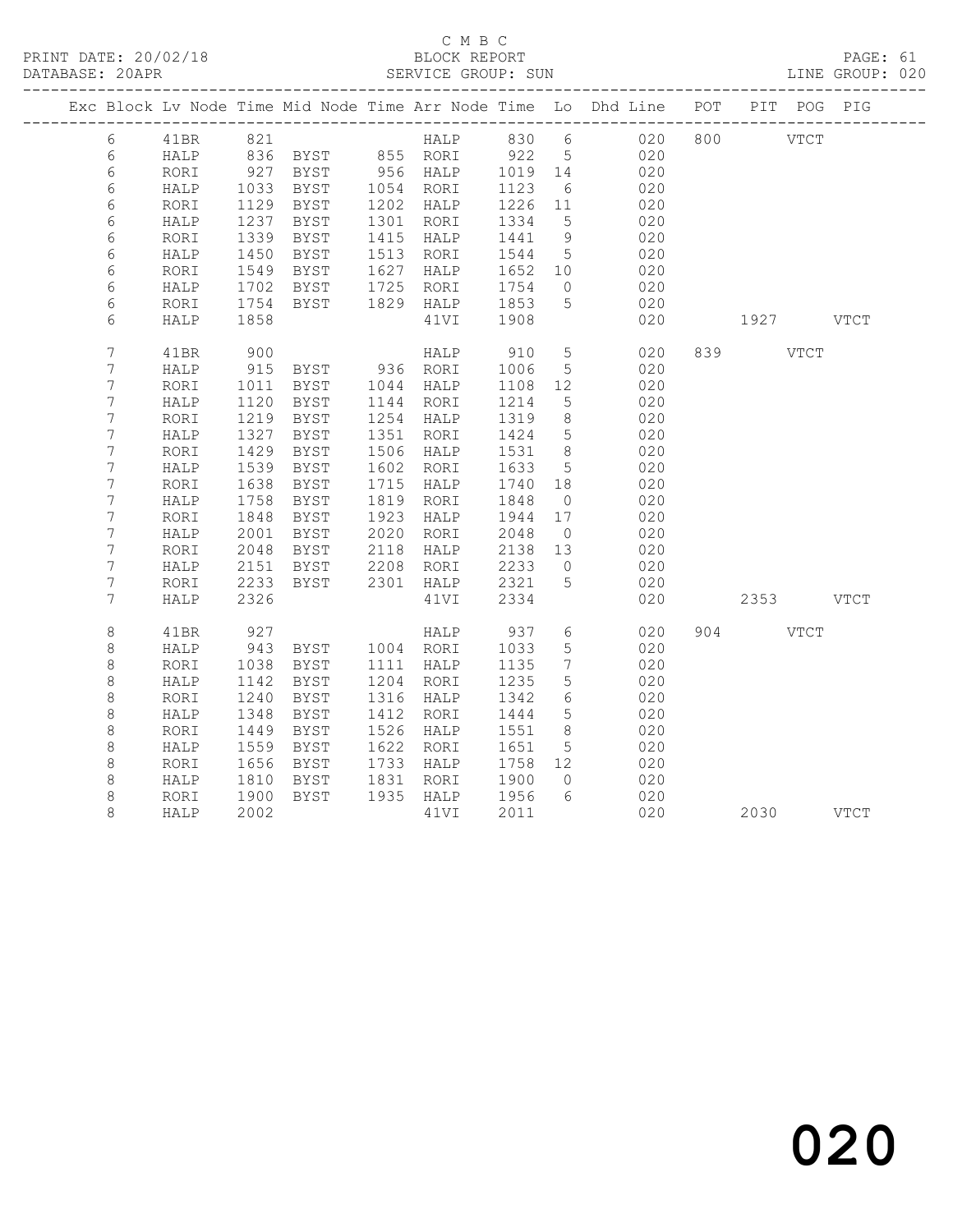## C M B C<br>BLOCK REPORT

PAGE: 62<br>LINE GROUP: 020

|               |                      |              |                     |              |                            |              |                      | Exc Block Lv Node Time Mid Node Time Arr Node Time Lo Dhd Line POT PIT POG PIG |           |             |
|---------------|----------------------|--------------|---------------------|--------------|----------------------------|--------------|----------------------|--------------------------------------------------------------------------------|-----------|-------------|
| $\mathcal{G}$ | 41BR 942             |              |                     |              |                            |              |                      | HALP 952 12 020                                                                | 919 VTCT  |             |
| $\mathcal{G}$ | HALP                 |              |                     |              | 1004 BYST 1025 RORI 1054 5 |              |                      | 020                                                                            |           |             |
| $\mathsf 9$   | RORI                 |              |                     |              | 1059 BYST 1132 HALP 1156 6 |              |                      | 020                                                                            |           |             |
| $\mathsf 9$   | HALP                 | 1202         | BYST                |              | 1224 RORI                  | 1255         | $5\overline{)}$      | 020                                                                            |           |             |
| $\mathsf 9$   | RORI                 | 1300         | BYST                |              | 1336 HALP                  | 1402 8       |                      | 020                                                                            |           |             |
| 9             | HALP                 | 1410         | BYST                |              | 1433 RORI                  | 1504 5       |                      | 020                                                                            |           |             |
| 9             | RORI                 | 1509         | BYST                |              | 1547 HALP                  | 1612 10      |                      | 020                                                                            |           |             |
| $\mathsf 9$   | HALP                 | 1622         | BYST                |              | 1645 RORI                  | 1714         | $\overline{0}$       | 020                                                                            |           |             |
| 9             | RORI                 | 1714         | BYST                |              | 1750 HALP                  | 1815 19      |                      | 020                                                                            |           |             |
| 9             | HALP                 | 1834         | BYST                |              | 1855 RORI                  | 1924         | $\overline{0}$       | 020                                                                            |           |             |
| 9             | RORI                 | 1924         | BYST                | 1959         | HALP                       | 2020 10      |                      | 020                                                                            |           |             |
| 9             | HALP                 | 2030         | BYST                | 2049         | RORI                       | 2118         | $\overline{0}$       | 020                                                                            |           |             |
| 9             | RORI                 | 2118         | BYST                |              | 2148 HALP                  | 2208 13      |                      | 020                                                                            |           |             |
| 9             | HALP                 | 2221         | BYST                |              | 2238 RORI                  | 2303         | $\overline{0}$       | 020                                                                            |           |             |
| 9             | RORI                 | 2303         | BYST 2329 HALP      |              |                            | 2348         | $6\overline{6}$      | 020                                                                            |           |             |
| 9             | HALP                 | 2354         | BYST 2410 RORI      |              |                            | 2433         | $\overline{0}$       | 020                                                                            |           |             |
| 9             | RORI                 | 2433         | BYST 2502 HALP      |              |                            | 2519 5       |                      | 020                                                                            |           |             |
| 9             | HALP                 | 2524         |                     |              | 41VI                       | 2532         |                      | 020                                                                            | 2550 VTCT |             |
| 10            | 41BR                 | 1002         |                     |              | HALP                       |              |                      | 1012 12<br>020                                                                 | 939 VTCT  |             |
| 10            | HALP                 | 1024         | BYST 1045 RORI      |              |                            | 1114 5       |                      | 020                                                                            |           |             |
| 10            | RORI                 | 1119         | BYST                |              | 1152 HALP                  | 1216 11      |                      | 020                                                                            |           |             |
| 10            | HALP                 | 1227         | BYST                |              | 1251 RORI                  | 1324 5       |                      | 020                                                                            |           |             |
| 10            | RORI                 | 1329         | BYST                |              | 1405 HALP                  | 1431 9       |                      | 020                                                                            |           |             |
| 10            | HALP                 | 1440         | BYST                |              | 1503 RORI                  | 1534 5       |                      | 020                                                                            |           |             |
| 10            | RORI                 | 1539         | BYST                |              | 1617 HALP                  | 1642 10      |                      | 020                                                                            |           |             |
| 10            | HALP                 | 1652         | BYST                |              | 1715 RORI                  | 1744         | $\overline{0}$       | 020                                                                            |           |             |
| 10            | RORI                 | 1744         | <b>BYST</b>         |              | 1819 HALP                  | 1843 16      |                      | 020                                                                            |           |             |
| 10            | HALP                 | 1859         | BYST                | 1919         | RORI                       | 1948         | $\overline{0}$       | 020                                                                            |           |             |
| 10            | RORI                 | 1948         | BYST                |              | 2022 HALP                  | 2043         | $5\overline{)}$      | 020                                                                            |           |             |
| 10            | HALP                 | 2048         |                     |              | 41VI                       | 2057         |                      | 020                                                                            | 2116 VTCT |             |
| 11            | 41BR                 | 1021         |                     |              | HALP                       | 1031 9       |                      | 020                                                                            | 958 VTCT  |             |
| 11            | HALP                 | 1040         | BYST 1104 RORI      |              |                            | 1134         | $5\phantom{.0}$      | 020                                                                            |           |             |
| 11            | RORI                 | 1139         | BYST                |              | 1213 HALP                  | 1238         | 9                    | 020                                                                            |           |             |
| 11            | HALP                 | 1247         | BYST                |              | 1311 RORI                  | 1344         | $5^{\circ}$          | 020                                                                            |           |             |
| 11            | RORI                 | 1349         | BYST                |              | 1425 HALP                  | 1451 9       |                      | 020                                                                            |           |             |
| 11            | HALP                 | 1500         | BYST                |              | 1523 RORI                  | 1554         | $5\overline{)}$      | 020                                                                            |           |             |
| 11            | RORI                 |              | $1559$ BYST         |              | 1637 HALP                  | 1702 10      |                      | 020                                                                            |           |             |
|               |                      |              |                     |              |                            |              |                      | 11 HALP 1712 BYST 1735 RORI 1804 0 020                                         |           |             |
| 11            | RORI                 | 1804         | BYST                | 1839         | HALP                       | 1902         | 11                   | 020                                                                            |           |             |
| 11<br>11      | HALP                 | 1913<br>2000 | BYST                | 1932<br>2032 | RORI                       | 2000<br>2052 | $\overline{0}$       | 020<br>020                                                                     |           |             |
| 11            | RORI<br>${\tt HALP}$ | 2102         | BYST<br><b>BYST</b> | 2120         | HALP<br>RORI               | 2148         | 10<br>$\overline{0}$ | 020                                                                            |           |             |
| 11            | RORI                 | 2148         | <b>BYST</b>         | 2218         | HALP                       | 2238         | 15                   | 020                                                                            |           |             |
| 11            | HALP                 | 2253         | <b>BYST</b>         | 2309         | RORI                       | 2333         | $\circ$              | 020                                                                            |           |             |
| 11            | RORI                 | 2333         | BYST                | 2359         | HALP                       | 2418         | 6                    | 020                                                                            |           |             |
| 11            | HALP                 | 2424         | BYST                | 2440         | RORI                       | 2503         | $\circ$              | 020                                                                            |           |             |
| 11            | RORI                 | 2503         | BYST                | 2532         | HALP                       | 2549         | 5                    | 020                                                                            |           |             |
| 11            | HALP                 | 2554         |                     |              | 41VI                       | 2602         |                      | 020                                                                            | 2620      | <b>VTCT</b> |
|               |                      |              |                     |              |                            |              |                      |                                                                                |           |             |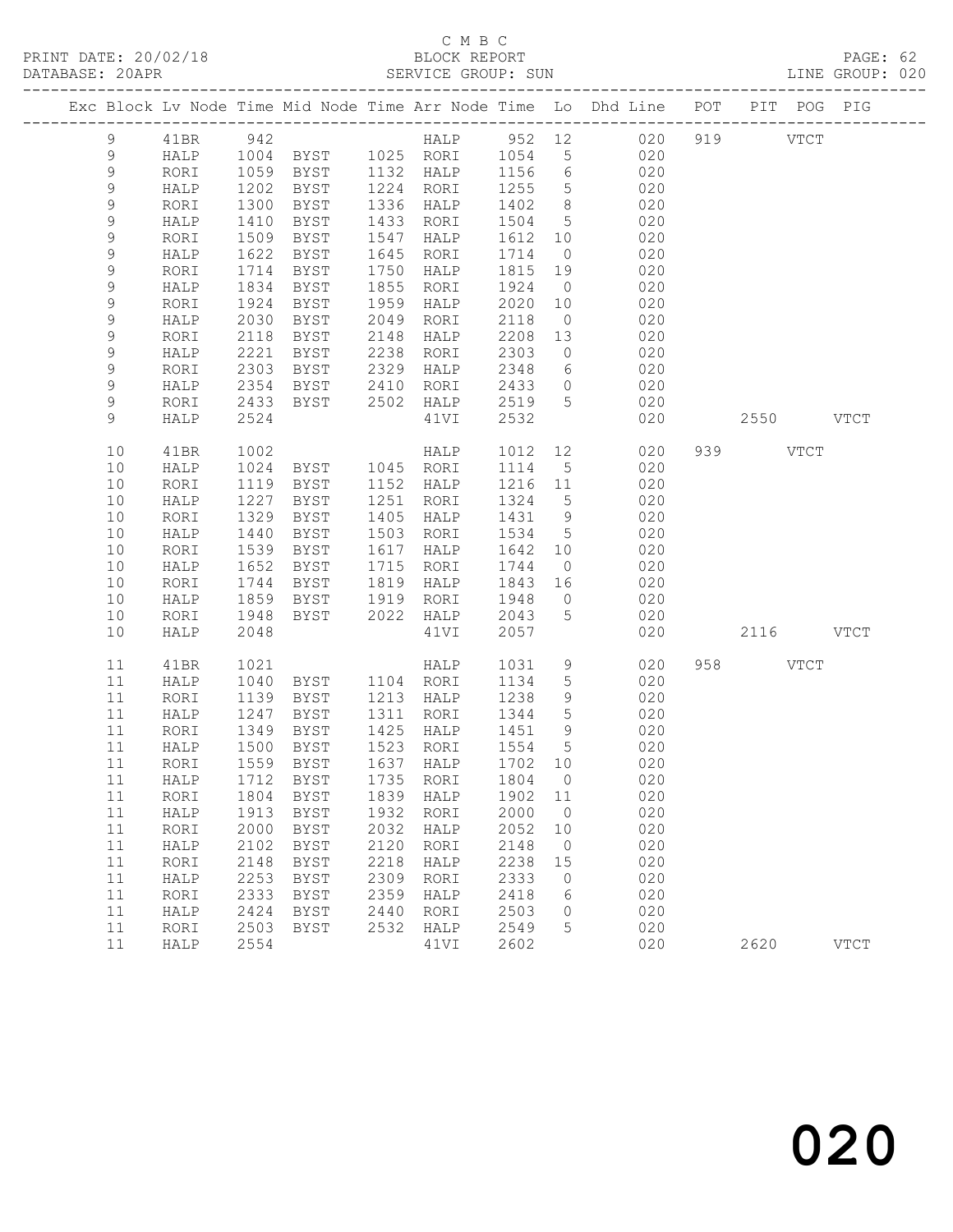#### C M B C<br>BLOCK REPORT SERVICE GROUP: SUN

|  |          |              |              |              |              |              |              |                 | Exc Block Lv Node Time Mid Node Time Arr Node Time Lo Dhd Line POT |               |           | PIT POG PIG |      |
|--|----------|--------------|--------------|--------------|--------------|--------------|--------------|-----------------|--------------------------------------------------------------------|---------------|-----------|-------------|------|
|  | 12       | 41BR         | 1038         |              |              | HALP         | 1048 12      |                 |                                                                    | 020 1015 VTCT |           |             |      |
|  | 12       | HALP         | 1100         | BYST         |              | 1124 RORI    | 1154         | 5 <sup>5</sup>  | 020                                                                |               |           |             |      |
|  | 12       | RORI         | 1159         | BYST         | 1233         | HALP         | 1258         | 9               | 020                                                                |               |           |             |      |
|  | 12       | HALP         | 1307         | <b>BYST</b>  | 1331         | RORI         | 1404         | 5               | 020                                                                |               |           |             |      |
|  | 12       | RORI         | 1409         | <b>BYST</b>  | 1446         | HALP         | 1511         | 9               | 020                                                                |               |           |             |      |
|  | 12       | HALP         | 1520         | BYST         | 1543         | RORI         | 1614         | $5\overline{)}$ | 020                                                                |               |           |             |      |
|  | 12       | RORI         | 1619         | BYST         | 1656         | HALP         | 1721         | 13              | 020                                                                |               |           |             |      |
|  | 12       | HALP         | 1734         | BYST         | 1755         | RORI         | 1824         | $\overline{0}$  | 020                                                                |               |           |             |      |
|  | 12       | RORI         | 1824         | <b>BYST</b>  | 1859         | HALP         | 1922         | 15              | 020                                                                |               |           |             |      |
|  | 12       | HALP         | 1937         | BYST         | 1956         | RORI         | 2024         | $\bigcirc$      | 020                                                                |               |           |             |      |
|  | 12       | RORI         | 2024         | BYST         | 2056         | HALP         | 2116         | 16              | 020                                                                |               |           |             |      |
|  | 12       | HALP         | 2132         | BYST         | 2150         | RORI         | 2218         | $\overline{0}$  | 020                                                                |               |           |             |      |
|  | 12       | RORI         | 2218         | <b>BYST</b>  | 2246         | HALP         | 2306         | 17              | 020                                                                |               |           |             |      |
|  | 12       | HALP         | 2323         | BYST         | 2339         | RORI         | 2403         | $\overline{0}$  | 020                                                                |               |           |             |      |
|  | 12       | RORI         | 2403         | BYST         | 2432         | HALP         | 2449         | 12              | 020                                                                |               |           |             |      |
|  | 12       | HALP         | 2501         | BYST         | 2516         | RORI         | 2533         | $\bigcirc$      | 020                                                                |               |           |             |      |
|  | 12       | RORI         | 2533         | BYST         | 2602         | HALP         | 2619         | $5^{\circ}$     | 020                                                                |               |           |             |      |
|  | 12       | HALP         | 2624         |              |              | 41VI         | 2632         |                 | 020                                                                |               | 2650      |             | VTCT |
|  |          |              |              |              |              |              |              |                 |                                                                    |               |           |             |      |
|  | 13       | 41BR         | 1154         |              |              | HALP         | 1204         |                 | 5 <sub>5</sub>                                                     | 020 1131 VTCT |           |             |      |
|  | 13       | HALP         | 1209         | BYST         | 1233         | RORI         | 1306         | 5               | 020                                                                |               |           |             |      |
|  | 13       | RORI         | 1311         | <b>BYST</b>  | 1347         | HALP         | 1413         | 7               | 020                                                                |               |           |             |      |
|  | 13<br>13 | HALP         | 1420         | BYST         | 1443<br>1557 | RORI         | 1514         | 5               | 020<br>10<br>020                                                   |               |           |             |      |
|  | 13       | RORI<br>HALP | 1519<br>1632 | BYST<br>BYST | 1655         | HALP<br>RORI | 1622<br>1724 | $\overline{0}$  | 020                                                                |               |           |             |      |
|  | 13       | RORI         | 1724         | BYST         | 1800         | HALP         | 1825         | 5               | 020                                                                |               |           |             |      |
|  | 13       | HALP         | 1830         |              |              | 41VI         | 1840         |                 | 020                                                                |               |           |             |      |
|  |          |              |              |              |              |              |              |                 |                                                                    |               | 1859 VTCT |             |      |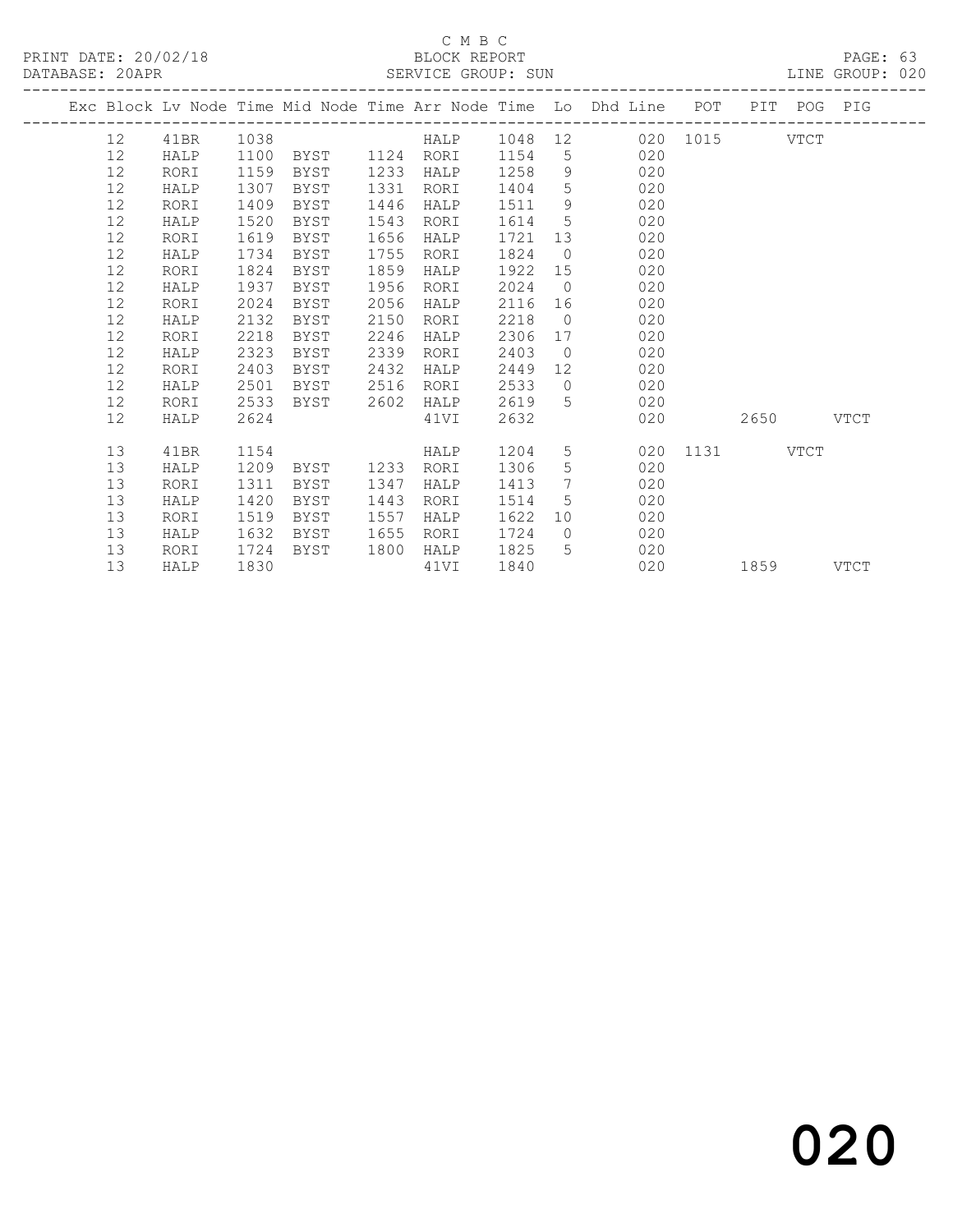|  |                                                                                                                                                                                                                                                                        |                                                                                                                                                 |                                                                                                                                | C M B C<br>PRINT DATE: 20/02/18<br>BLOCK REPORT                                                                                      |                                                                                                                                |                                                                                                                                      |                                                                                                                                |                                                                                                        |                                                                                                                                                                                                                                                                                                                                                                                 |     |      |            | PAGE: 64   |  |
|--|------------------------------------------------------------------------------------------------------------------------------------------------------------------------------------------------------------------------------------------------------------------------|-------------------------------------------------------------------------------------------------------------------------------------------------|--------------------------------------------------------------------------------------------------------------------------------|--------------------------------------------------------------------------------------------------------------------------------------|--------------------------------------------------------------------------------------------------------------------------------|--------------------------------------------------------------------------------------------------------------------------------------|--------------------------------------------------------------------------------------------------------------------------------|--------------------------------------------------------------------------------------------------------|---------------------------------------------------------------------------------------------------------------------------------------------------------------------------------------------------------------------------------------------------------------------------------------------------------------------------------------------------------------------------------|-----|------|------------|------------|--|
|  |                                                                                                                                                                                                                                                                        |                                                                                                                                                 |                                                                                                                                |                                                                                                                                      |                                                                                                                                |                                                                                                                                      |                                                                                                                                |                                                                                                        | CLARE & BROADWAY<br>CLARE & BROADWAY<br>CLARE & BROADWAY<br>CLARE & GEORGIA ST & GRANVILLE ST HODM HOWE & DUNSMUIR<br>KN14 KNIGHT & 41 AV KN63 KNIGHT & 63 AV<br>KNLP KNIGHT STREET LOOP MDBY MACDONALD & BROADWAY<br>MRST SW MARINE STN V                                                                                                                                      |     |      |            |            |  |
|  |                                                                                                                                                                                                                                                                        |                                                                                                                                                 |                                                                                                                                |                                                                                                                                      |                                                                                                                                |                                                                                                                                      |                                                                                                                                |                                                                                                        | Exc Block Lv Node Time Mid Node Time Arr Node Time Lo Dhd Line POT PIT POG PIG                                                                                                                                                                                                                                                                                                  |     |      |            |            |  |
|  | $\mathbf{1}$<br>$\mathbf{1}$<br>$\mathbf{1}$<br>$\mathbf{1}$<br>$\mathbf{1}$<br>$1\,$<br>$\mathbf{1}$                                                                                                                                                                  | <b>DULP</b> 1110<br>BUB4<br>DULP                                                                                                                | 1148                                                                                                                           |                                                                                                                                      |                                                                                                                                |                                                                                                                                      |                                                                                                                                |                                                                                                        | 1 DULP 614 MDBY 626 BUB4 641 5 002 557 VTC<br>1 BUB4 646 MDBY 659 DULP 708 6 002<br>1 DULP 714 MDBY 726 BUB4 741 5 002<br>1 BUB4 746 MDBY 802 DULP 812 19 002<br>DULP 831 MDBY 843 BUB4 903 5 002<br>BUB4 908 MDBY 924 DULP 935 18 002<br>DULP 953 MDBY 1005 BUB4 1023 5 002<br>BUB4 1028 MDBY 1046 DULP 1058 12 002<br>MDBY 1123 BUB4 1143 5 002<br>MDBY 1208 DULP 1221 18 002 |     |      |            |            |  |
|  | $\mathbf{1}$<br>$\mathbf{1}$<br>$\mathbf{1}$<br>$\mathbf{1}$<br>$\mathbf{1}$<br>$\mathbf{1}$<br>$\mathbf{1}$<br>$\mathbf{1}$<br>$\mathbf{1}$<br>$\mathbf{1}$<br>$1\,$                                                                                                  | BUB4<br>16BA<br>BUB4<br>DULP<br>BUB4<br>16BA<br>BUB4<br>DULP<br>BUB4<br>DULP<br>BUB4                                                            | 1239<br>1318<br>1428<br>1708<br>2025                                                                                           | 1356 MDBY<br>MDBY<br>1516 MDBY<br>1558 MDBY<br>1633 MDBY<br>1803 MDBY<br>1842 MDBY<br>1946 MDBY<br>MDBY                              |                                                                                                                                |                                                                                                                                      |                                                                                                                                |                                                                                                        | MDBY 1252 BUB4 1313 5 002<br>MDBY 1338 16BA 1345 11 002<br>1402 BUB4 1423 5 002<br>1448 DULP 1501 15 002<br>MDBY 1530 BUB4 1553 5 002<br>MDBY 1618 16BA 1625 8 002<br>MDBY 1640 BUB4 1703 5 002<br>MDBY 1728 DULP 1743 20 002<br>1816 BUB4 1837 5 002<br>1902 DULP 1916 30 002<br>1959 BUB4 2020 5 002<br>2045 16BA 2051 22 002                                                 |     |      |            |            |  |
|  | $\mathbf{1}$<br>$1\,$<br>$\mathbf{1}$<br>$1\,$<br>$\mathbf{1}$<br>$\mathbf{1}$<br>$\mathbf{1}$<br>1<br>$\mathbf{1}$<br>$\mathbf{1}$                                                                                                                                    | 16BA<br>BUB4<br>DULP<br>BUB4<br>16BA<br>BUB4<br>DULP<br>DULP<br>GEGR                                                                            | 2113<br>2140<br>2220<br>2255<br>2344<br>2610<br>2639                                                                           | MDBY<br>MDBY<br>MDBY<br>MDBY<br>2410 MDBY<br>2457 MDBY                                                                               |                                                                                                                                | GEGR<br>DULP                                                                                                                         | 2636<br>2704                                                                                                                   | 3                                                                                                      | 2117 BUB4 2135 5 002<br>2156 DULP 2207 13 002<br>2232 BUB4 2250 5 002<br>2311 16BA 2316 28 002<br>MDBY 2348 BUB4 2405 5 002<br>MDBY 2426 DULP 2437 20 002<br>MDBY 2507 BUB4 2523 8 002<br>BUB4 2531 MDBY 2547 DULP 2558 12 002<br>N22<br>N22                                                                                                                                    |     | 2714 |            | <b>VTC</b> |  |
|  | $\mathbf{2}$<br>$\mathbf{2}$<br>$\mathbf{2}$<br>$\mathbf{2}$<br>$\mathbf{2}$<br>$\mathbf{2}$<br>$\mathbf{2}$<br>$\sqrt{2}$<br>$\mathbf{2}$<br>$\sqrt{2}$<br>$\mathbf{2}$<br>$\mathbf{2}$<br>$\mathbf{2}$<br>$\mathbf{2}$<br>2<br>$\mathbf{2}$<br>$\mathbf{2}^{\prime}$ | DULP<br>BUB4<br>DULP<br>BUB4<br>DULP<br>BUB4<br>DULP<br>BUB4<br>$\texttt{DULP}$<br>BUB4<br>DULP<br>BUB4<br>16BA<br>BUB4<br>DULP<br>BUB4<br>16BA | 633<br>705<br>734<br>806<br>851<br>928<br>1012<br>1048<br>1129<br>1208<br>1257<br>1338<br>1414<br>1448<br>1536<br>1618<br>1653 | MDBY<br>MDBY<br>MDBY<br>MDBY<br>MDBY<br>MDBY<br>MDBY<br>MDBY<br>MDBY<br>MDBY<br>MDBY<br>MDBY<br>MDBY<br>MDBY<br>MDBY<br>MDBY<br>MDBY | 645<br>719<br>746<br>822<br>903<br>944<br>1025<br>1108<br>1142<br>1228<br>1312<br>1358<br>1420<br>1508<br>1550<br>1638<br>1700 | BUB4<br>DULP<br>BUB4<br>DULP<br>BUB4<br>DULP<br>BUB4<br>DULP<br>BUB4<br>DULP<br>BUB4<br>16BA<br>BUB4<br>DULP<br>BUB4<br>16BA<br>BUB4 | 700<br>729<br>801<br>832<br>923<br>955<br>1043<br>1120<br>1203<br>1241<br>1333<br>1405<br>1443<br>1521<br>1613<br>1645<br>1723 | 5<br>5<br>5<br>19<br>5<br>17<br>5<br>$\overline{9}$<br>5<br>16<br>5<br>$\,9$<br>5<br>15<br>5<br>8<br>5 | 002<br>002<br>002<br>002<br>002<br>002<br>002<br>002<br>002<br>002<br>002<br>002<br>002<br>002<br>002<br>002<br>002                                                                                                                                                                                                                                                             | 616 |      | <b>VTC</b> |            |  |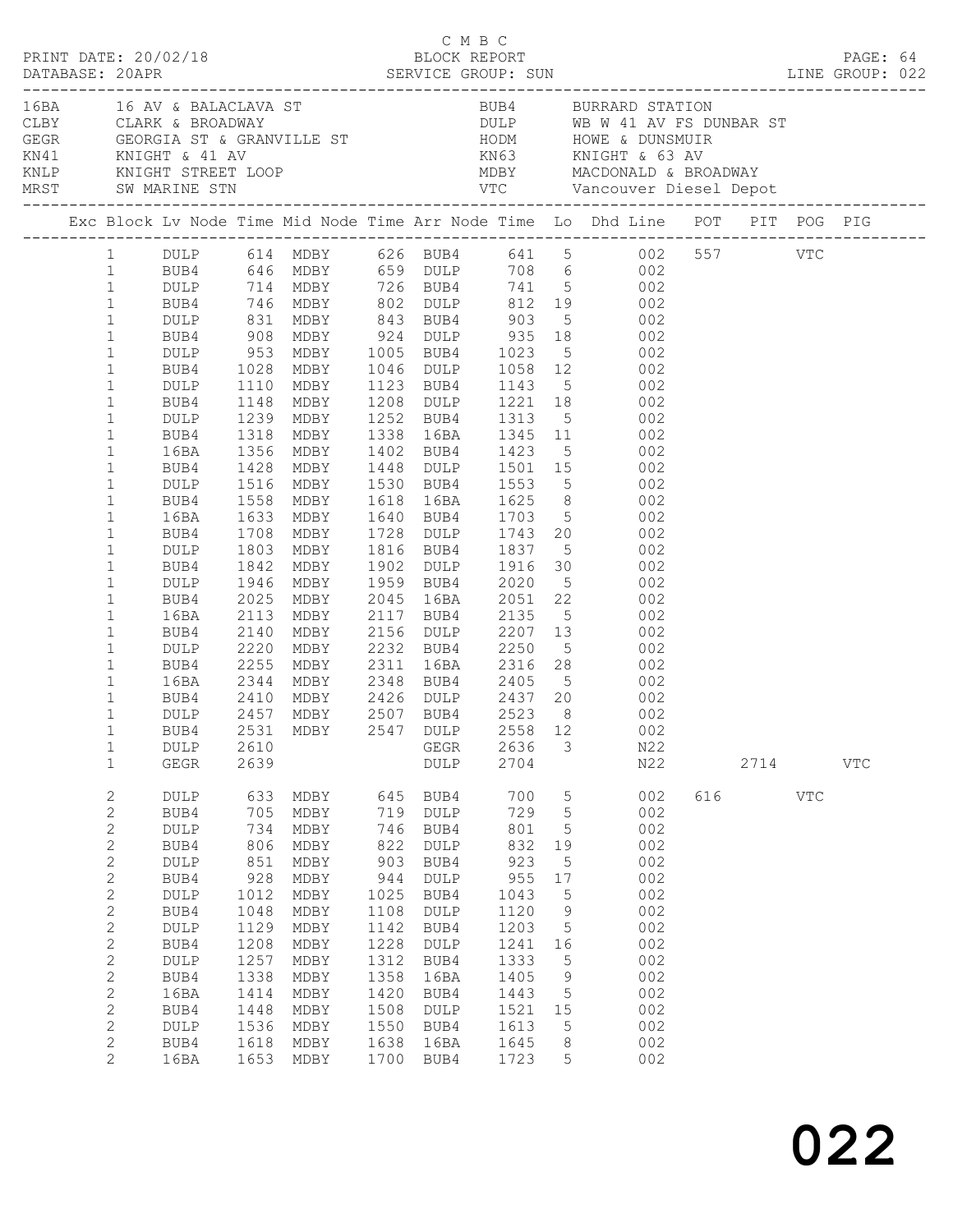|                            |              |              |                                 |              |                   |                 |                      | Exc Block Lv Node Time Mid Node Time Arr Node Time Lo Dhd Line POT |           | PIT POG PIG |              |
|----------------------------|--------------|--------------|---------------------------------|--------------|-------------------|-----------------|----------------------|--------------------------------------------------------------------|-----------|-------------|--------------|
|                            |              |              |                                 |              |                   |                 |                      | 1728 MDBY 1748 DULP 1803 002 1815                                  |           |             |              |
| $\overline{2}$             | BUB4         |              |                                 |              |                   |                 |                      |                                                                    |           |             | $_{\rm VTC}$ |
| 3                          | DULP         |              | 654 MDBY 706 BUB4               |              |                   | 721 5           |                      | 002                                                                | 637 VTC   |             |              |
| 3                          | BUB4         | 726          | MDBY                            |              | 740 DULP          | 750 6           |                      | 002                                                                |           |             |              |
| 3                          | <b>DULP</b>  | 756          | MDBY                            | 808          | BUB4              | 823             | $5\overline{)}$      | 002                                                                |           |             |              |
| 3                          | BUB4         | 828          | MDBY                            | 844          | DULP              | 854             | 17                   | 002                                                                |           |             |              |
| 3                          | DULP         | 911          | MDBY                            | 923          | BUB4              | 943             | $5^{\circ}$          | 002                                                                |           |             |              |
| 3                          | BUB4         | 948          | MDBY                            | 1006         | DULP              | 1018            | 14                   | 002                                                                |           |             |              |
| $\mathsf S$                | DULP         | 1032         | MDBY                            | 1045         | BUB4              | 1103            | $5^{\circ}$          | 002                                                                |           |             |              |
| $\mathsf S$                | BUB4         | 1108         | MDBY                            | 1130         | DULP              | 1143 16         |                      | 002                                                                |           |             |              |
| $\mathsf S$<br>$\mathsf 3$ | DULP<br>BUB4 | 1159<br>1238 | MDBY<br>MDBY                    | 1212<br>1258 | BUB4<br>16BA      | 1233<br>1305 11 | $5^{\circ}$          | 002<br>002                                                         |           |             |              |
| $\mathsf S$                | 16BA         | 1316         | MDBY                            | 1322         | BUB4              | 1343            | $5\overline{)}$      | 002                                                                |           |             |              |
| $\mathsf S$                | BUB4         | 1348         | MDBY                            | 1408         | DULP              | 1421 15         |                      | 002                                                                |           |             |              |
| $\mathsf S$                | DULP         | 1436         | MDBY                            | 1450         | BUB4              | 1513            | $5\overline{)}$      | 002                                                                |           |             |              |
| $\mathsf 3$                | BUB4         | 1518         | MDBY                            | 1538         | 16BA              | 1545            | 9                    | 002                                                                |           |             |              |
| $\mathsf S$                | 16BA         | 1554         | MDBY                            | 1600         | BUB4              | 1623            | $5^{\circ}$          | 002                                                                |           |             |              |
| 3                          | BUB4         | 1628         | MDBY                            | 1648         | DULP              | 1701            | 17                   | 002                                                                |           |             |              |
| $\mathsf S$                | DULP         | 1718         | MDBY                            | 1732         | BUB4              | 1753            | $5\overline{)}$      | 002                                                                |           |             |              |
| 3                          | BUB4         | 1758         | MDBY                            | 1818         | DULP              | 1833            | 28                   | 002                                                                |           |             |              |
| $\mathsf 3$                | <b>DULP</b>  | 1901         | MDBY                            | 1914         | BUB4              | 1935            | $5^{\circ}$          | 002                                                                |           |             |              |
| 3                          | BUB4         | 1940         | MDBY                            | 2000         | DULP              | 2014            | 36                   | 002                                                                |           |             |              |
| $\mathsf S$                | <b>DULP</b>  | 2050         | MDBY                            | 2102         | BUB4              | 2120            | $5\overline{)}$      | 002                                                                |           |             |              |
| $\mathsf 3$                | BUB4         | 2125         | MDBY                            | 2141         | 16BA              | 2146            | 27                   | 002                                                                |           |             |              |
| $\mathsf S$                | 16BA         | 2213         | MDBY                            | 2217         | BUB4              | 2235            | $5^{\circ}$          | 002                                                                |           |             |              |
| 3                          | BUB4         | 2240         | MDBY                            | 2256         | DULP              | 2307            | 13                   | 002                                                                |           |             |              |
| $\mathsf S$                | <b>DULP</b>  | 2320         | MDBY                            | 2332         | BUB4              | 2350            | $5^{\circ}$          | 002                                                                |           |             |              |
| 3<br>3                     | BUB4<br>16BA | 2355<br>2448 | MDBY<br>MDBY                    | 2411<br>2452 | 16BA<br>BUB4      | 2416<br>2508    | 32<br>6              | 002<br>002                                                         |           |             |              |
| 3                          | BUB4         | 2514         | MDBY                            | 2530         | 16BA              | 2535            |                      | 002                                                                | 2600 2600 |             | <b>VTC</b>   |
|                            |              |              |                                 |              |                   |                 |                      |                                                                    |           |             |              |
| 4                          | 16BA         | 754          | MDBY                            | 757          | BUB4              | 812             | $5\overline{)}$      | 002                                                                | 732       | VTC         |              |
| 4                          | BUB4         | 817          | MDBY                            | 833          | 16BA              | 838             | 10                   | 002                                                                |           |             |              |
| 4                          | 16BA         | 848          | MDBY                            | 853          | BUB4              | 913             | $5\phantom{.0}$      | 002                                                                |           |             |              |
| $\overline{4}$             | BUB4         | 918          | MDBY                            | 934          | 16BA              | 939             | 11                   | 002                                                                |           |             |              |
| 4<br>4                     | 16BA<br>BUB4 | 950<br>1018  | MDBY<br>MDBY                    | 955          | BUB4<br>1036 16BA | 1013<br>1041    | $5\overline{)}$<br>9 | 002<br>002                                                         |           |             |              |
| 4                          | 16BA         | 1050         | MDBY                            |              | 1055 BUB4         | 1113            | $5^{\circ}$          | 002                                                                |           |             |              |
| 4                          | BUB4         |              | 1118 MDBY                       |              | 1140 16BA         | 1145 12         |                      | 002                                                                |           |             |              |
| 4                          |              |              | 16BA 1157 MDBY 1202 BUB4 1223 5 |              |                   |                 |                      | 002                                                                |           |             |              |
| 4                          | BUB4         | 1228         | MDBY                            | 1248         | <b>DULP</b>       | 1301            | 16                   | 002                                                                |           |             |              |
| 4                          | DULP         | 1317         | MDBY                            | 1332         | BUB4              | 1353            | 5                    | 002                                                                |           |             |              |
| 4                          | BUB4         | 1358         | MDBY                            | 1418         | 16BA              | 1425            | 9                    | 002                                                                |           |             |              |
| 4                          | 16BA         | 1434         | MDBY                            | 1440         | BUB4              | 1503            | 5                    | 002                                                                |           |             |              |
| 4                          | BUB4         | 1508         | MDBY                            | 1528         | <b>DULP</b>       | 1541            | 15                   | 002                                                                |           |             |              |
| 4                          | <b>DULP</b>  | 1556         | MDBY                            | 1610         | BUB4              | 1633            | 5                    | 002                                                                |           |             |              |
| 4                          | BUB4         | 1638         | MDBY                            | 1658         | 16BA              | 1705            | 9                    | 002                                                                |           |             |              |
| 4                          | 16BA         | 1714         | MDBY                            | 1720         | BUB4              | 1743            | 5                    | 002                                                                |           |             |              |
| 4                          | BUB4         | 1748         | MDBY                            | 1808         | 16BA              | 1814            | 10                   | 002                                                                |           |             |              |
| 4                          | 16BA         | 1824         | MDBY                            | 1830         | BUB4              | 1851            | 5                    | 002                                                                |           |             |              |
| 4                          | BUB4         | 1856         | MDBY                            | 1916         | 16BA              | 1922            | 18                   | 002                                                                |           |             |              |
| $\overline{4}$<br>4        | 16BA<br>BUB4 | 1940<br>2010 | MDBY                            | 1944<br>2030 | BUB4              | 2005<br>2044    | 5                    | 002<br>002                                                         | 2054      |             | <b>VTC</b>   |
|                            |              |              | MDBY                            |              | DULP              |                 |                      |                                                                    |           |             |              |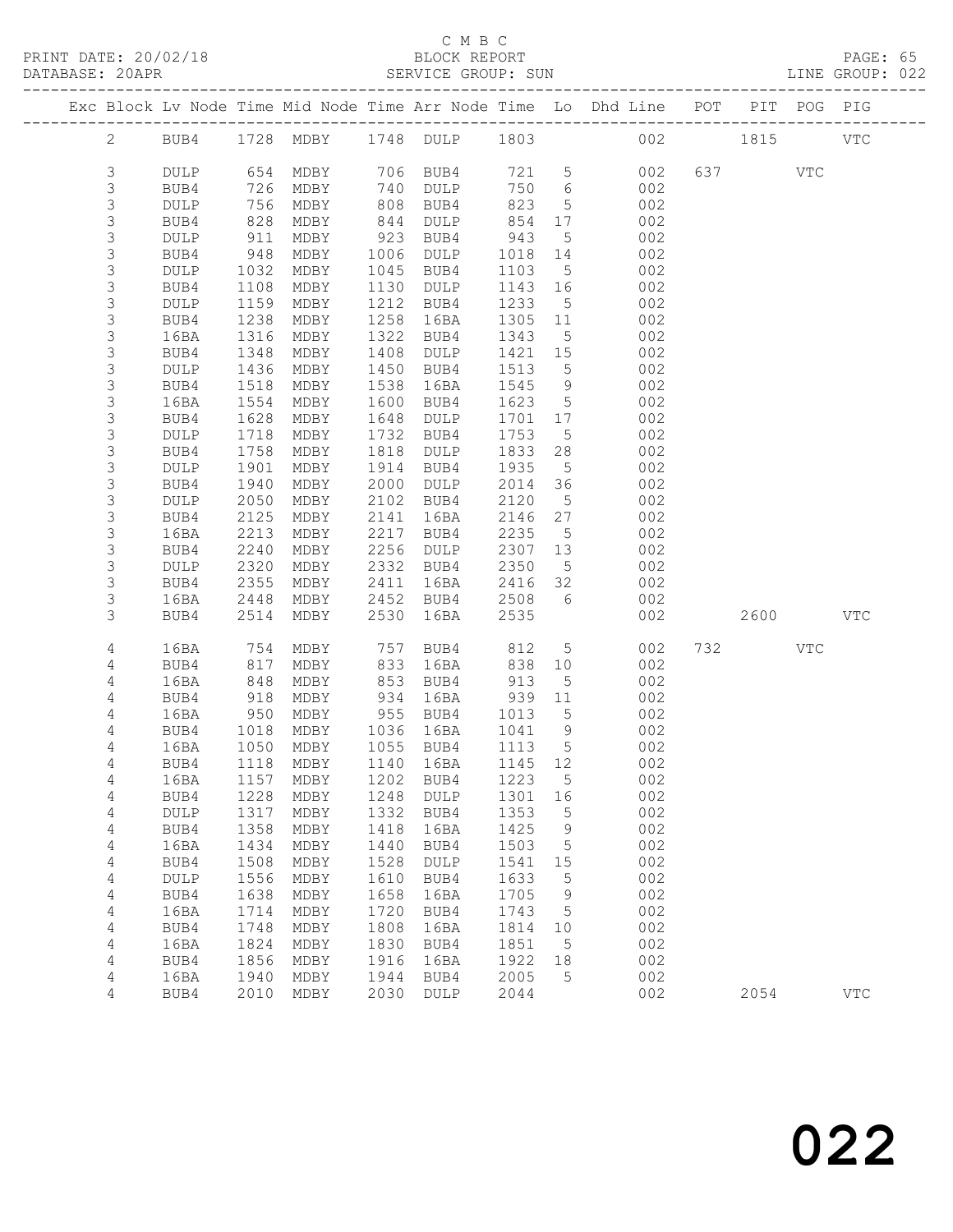|                  |              |              |              |              |                                 |              |                                   | Exc Block Lv Node Time Mid Node Time Arr Node Time Lo Dhd Line POT |         | PIT POG PIG |     |
|------------------|--------------|--------------|--------------|--------------|---------------------------------|--------------|-----------------------------------|--------------------------------------------------------------------|---------|-------------|-----|
| $5\overline{)}$  | 16BA         |              |              |              |                                 |              |                                   | 810 MDBY 815 BUB4 833 5 002 748                                    |         | VTC         |     |
| 5                | BUB4         | 838          | MDBY         |              | 854 16BA                        | 859          | 9                                 | 002                                                                |         |             |     |
| 5                | 16BA         | 908          | MDBY         |              | 913 BUB4                        | 933          | $5\overline{)}$                   | 002                                                                |         |             |     |
| 5                | BUB4         | 938          | MDBY         |              | 956 16BA                        | 1001         | 9                                 | 002                                                                |         |             |     |
| 5                | 16BA         | 1010         | MDBY         |              | 1015 BUB4                       | 1033         | $5\overline{)}$                   | 002                                                                |         |             |     |
| $\mathsf S$<br>5 | BUB4         | 1038         | MDBY         | 1058<br>1113 | 16BA                            | 1103<br>1133 | $5\phantom{.0}$<br>5 <sup>5</sup> | 002<br>002                                                         |         |             |     |
| 5                | 16BA<br>BUB4 | 1108<br>1138 | MDBY<br>MDBY | 1158         | BUB4<br>16BA                    | 1205         | 12                                | 002                                                                |         |             |     |
| 5                | 16BA         | 1217         | MDBY         | 1222         | BUB4                            | 1243         | $5^{\circ}$                       | 002                                                                |         |             |     |
| 5                | BUB4         | 1248         | MDBY         | 1308         | DULP                            | 1321         | 16                                | 002                                                                |         |             |     |
| 5                | DULP         | 1337         | MDBY         | 1352         | BUB4                            | 1413         | 5 <sup>5</sup>                    | 002                                                                |         |             |     |
| 5                | BUB4         | 1418         | MDBY         | 1438         | 16BA                            | 1445         | 9                                 | 002                                                                |         |             |     |
| 5                | 16BA         | 1454         | MDBY         | 1500         | BUB4                            | 1523         | $5\overline{)}$                   | 002                                                                |         |             |     |
| 5                | BUB4         | 1528         | MDBY         | 1548         | DULP                            | 1601         | 15                                | 002                                                                |         |             |     |
| 5                | DULP         | 1616         | MDBY         |              | 1630 BUB4                       | 1653         | $5\overline{)}$                   | 002                                                                |         |             |     |
| 5                | BUB4         | 1658         | MDBY         | 1718         | 16BA                            | 1725         | 11                                | 002                                                                |         |             |     |
| $\mathsf S$      | 16BA         | 1736         | MDBY         | 1742         | BUB4                            | 1803         | $5\overline{)}$                   | 002                                                                |         |             |     |
| 5                | BUB4         | 1808         | MDBY         | 1828         | 16BA                            | 1834         | 19                                | 002                                                                |         |             |     |
| 5                | 16BA         | 1853         | MDBY         | 1859         | BUB4                            | 1920         | $5\overline{)}$                   | 002                                                                |         |             |     |
| 5                | BUB4         | 1925         | MDBY         | 1945         | 16BA                            | 1951 19      |                                   | 002                                                                |         |             |     |
| 5<br>5           | 16BA<br>BUB4 | 2010<br>2040 | MDBY<br>MDBY | 2014<br>2058 | BUB4<br>DULP                    | 2035<br>2110 | $5^{\circ}$<br>10                 | 002<br>002                                                         |         |             |     |
| 5                | DULP         | 2120         | MDBY         |              | 2132 BUB4                       | 2150         | $5\overline{)}$                   | 002                                                                |         |             |     |
| 5                | BUB4         | 2155         | MDBY         | 2211         | 16BA                            | 2216         | 27                                | 002                                                                |         |             |     |
| 5                | 16BA         | 2243         | MDBY         | 2247         | BUB4                            | 2305         | $5\overline{)}$                   | 002                                                                |         |             |     |
| 5                | BUB4         | 2310         | MDBY         | 2326         | DULP                            | 2337         | 16                                | 002                                                                |         |             |     |
| 5                | DULP         | 2353         | MDBY         |              | 2403 BUB4                       | 2420         | $5^{\circ}$                       | 002                                                                |         |             |     |
| 5                | BUB4         | 2425         | MDBY         | 2441         | 16BA                            | 2446         |                                   | 002                                                                | 2511    |             | VTC |
| 6                | DULP         | 813          | MDBY         | 825          | BUB4                            | 843          | $5\overline{)}$                   | 002                                                                | 756 VTC |             |     |
| 6                | BUB4         | 848          | MDBY         |              | 904 DULP                        | 914          | 19                                | 002                                                                |         |             |     |
| 6                | DULP         | 933          | MDBY         | 945          | BUB4                            | 1003         | $5^{\circ}$                       | 002                                                                |         |             |     |
| 6                | BUB4         | 1008         | MDBY         | 1026         | DULP                            | 1038         | 14                                | 002                                                                |         |             |     |
| 6                | <b>DULP</b>  | 1052         | MDBY         | 1105         | BUB4                            | 1123         | 5                                 | 002                                                                |         |             |     |
| 6                | BUB4         | 1128         | MDBY         | 1150         | DULP                            | 1203 16      |                                   | 002                                                                |         |             |     |
| 6                | DULP         | 1219         | MDBY         | 1232         | BUB4                            | 1253         | $5\overline{)}$                   | 002                                                                |         |             |     |
| 6                | BUB4         | 1258         | MDBY         | 1318         | 16BA                            | 1325 11      |                                   | 002                                                                |         |             |     |
| 6                | 16BA         | 1336         | MDBY         |              | 1342 BUB4                       | 1403         | 5                                 | 002                                                                |         |             |     |
| 6                | BUB4         | 1408         | MDBY         |              | 1428 DULP                       | 1441 15      |                                   | 002                                                                |         |             |     |
| 6                |              |              |              |              | DULP 1456 MDBY 1510 BUB4 1533 5 |              |                                   | 002                                                                |         |             |     |
| 6                | BUB4         | 1538         | MDBY         | 1558         | 16BA                            | 1605         | 9                                 | 002                                                                |         |             |     |
| 6                | 16BA         | 1614         | MDBY         | 1620         | BUB4                            | 1643         | 5                                 | 002                                                                |         |             |     |
| 6                | BUB4         | 1648         | MDBY         | 1708         | DULP                            | 1721         | 18                                | 002                                                                |         |             |     |
| 6                | DULP         | 1739<br>1819 | MDBY         | 1753<br>1839 | BUB4                            | 1814         | 5                                 | 002<br>002                                                         |         |             |     |
| 6                | BUB4         | 1916         | MDBY         | 1929         | DULP                            | 1854<br>1950 | 22                                | 002                                                                |         |             |     |
| 6<br>6           | DULP<br>BUB4 | 1955         | MDBY<br>MDBY | 2015         | BUB4<br>16BA                    | 2021         | 5<br>22                           | 002                                                                |         |             |     |
| 6                | 16BA         | 2043         | MDBY         | 2047         | BUB4                            | 2105         | 5                                 | 002                                                                |         |             |     |
| 6                | BUB4         | 2110         | MDBY         | 2126         | DULP                            | 2137         | 13                                | 002                                                                |         |             |     |
| 6                | DULP         | 2150         | MDBY         | 2202         | BUB4                            | 2220         | 5                                 | 002                                                                |         |             |     |
| 6                | BUB4         | 2225         | MDBY         | 2241         | 16BA                            | 2246         | 27                                | 002                                                                |         |             |     |
| $\epsilon$       | 16BA         | 2313         | MDBY         | 2317         | BUB4                            | 2335         | 5                                 | 002                                                                |         |             |     |
| 6                | BUB4         | 2340         | MDBY         | 2356         | DULP                            | 2407         | 18                                | 002                                                                |         |             |     |
| 6                | DULP         | 2425         | MDBY         | 2435         | BUB4                            | 2452         | 5                                 | 002                                                                |         |             |     |
| 6                | BUB4         | 2457         | MDBY         | 2513         | DULP                            | 2524         | 16                                | 002                                                                |         |             |     |
| 6                | DULP         | 2540         |              |              | GEGR                            | 2606         | 3                                 | N22                                                                |         |             |     |
| 6                | GEGR         | 2609         |              |              | DULP                            | 2634         | 6                                 | N22                                                                |         |             |     |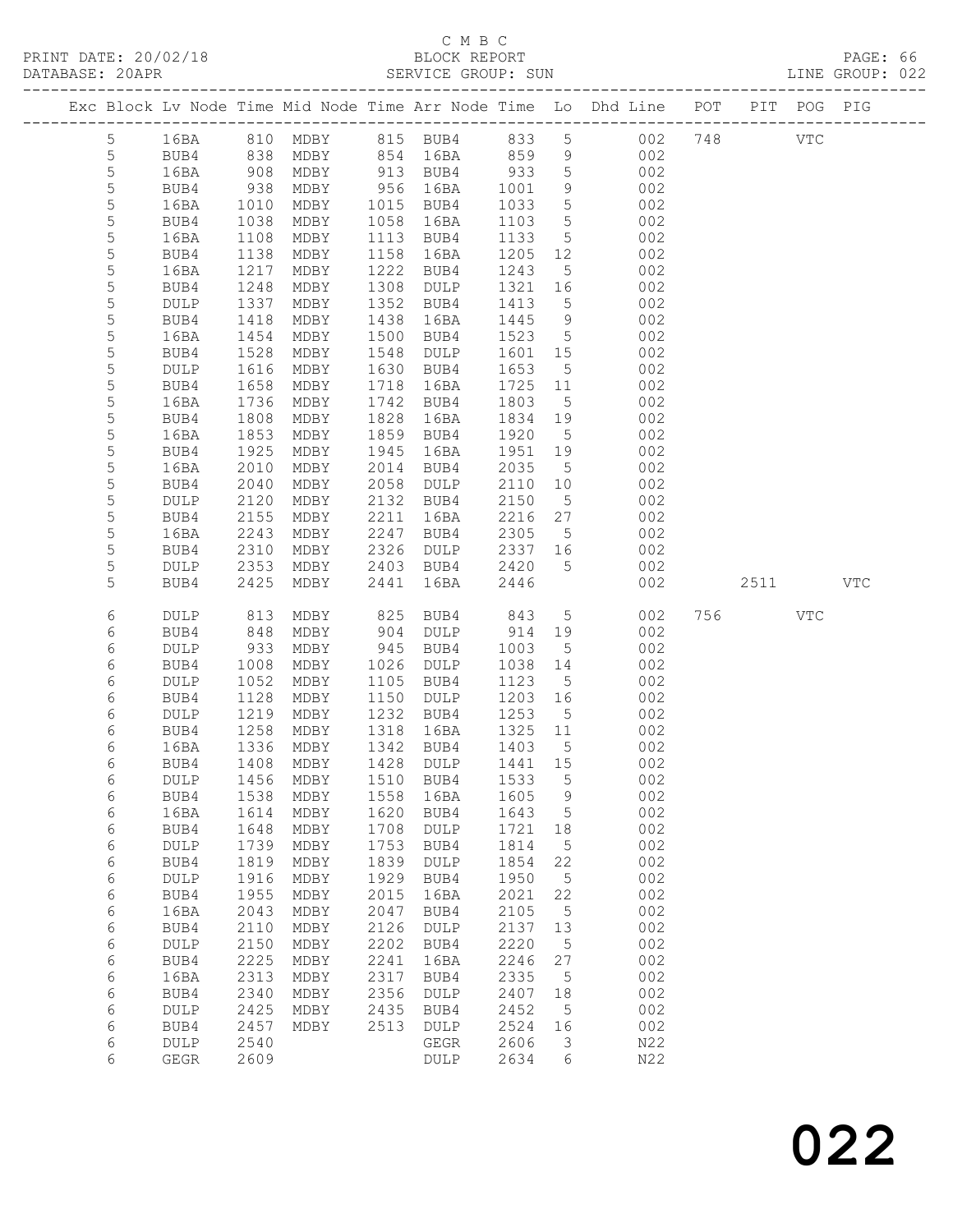|  |                                      |                         |              |                   |              |                      |              |                      | Exc Block Lv Node Time Mid Node Time Arr Node Time Lo Dhd Line POT |      |                                                                                                                                                                                                                                 | PIT POG PIG |            |
|--|--------------------------------------|-------------------------|--------------|-------------------|--------------|----------------------|--------------|----------------------|--------------------------------------------------------------------|------|---------------------------------------------------------------------------------------------------------------------------------------------------------------------------------------------------------------------------------|-------------|------------|
|  | $6\overline{6}$                      | DULP                    | 2640         |                   |              |                      |              |                      | GEGR 2706 3 N22                                                    |      |                                                                                                                                                                                                                                 |             |            |
|  | 6                                    | GEGR                    | 2709         |                   |              | DULP 2734            |              |                      |                                                                    | N22  | 2744                                                                                                                                                                                                                            |             | <b>VTC</b> |
|  | $\overline{7}$                       |                         |              |                   |              |                      |              |                      |                                                                    |      |                                                                                                                                                                                                                                 |             |            |
|  | $\overline{7}$                       | 16BA<br>BUB4            | 830<br>858   | MDBY<br>MDBY      |              | 835 BUB4<br>914 16BA | 853<br>919   | $5\phantom{.0}$<br>9 | 002<br>002                                                         |      |                                                                                                                                                                                                                                 | <b>VTC</b>  |            |
|  | $\overline{7}$                       | 16BA                    | 928          | MDBY              |              | 933 BUB4             | 953          | 5                    | 002                                                                |      |                                                                                                                                                                                                                                 |             |            |
|  | $\overline{7}$                       | BUB4                    | 958          | MDBY              | 1016         | 16BA                 | 1021         | 9                    | 002                                                                |      |                                                                                                                                                                                                                                 |             |            |
|  | $\overline{7}$                       | 16BA                    | 1030         | MDBY              |              | 1035 BUB4            | 1053         | 5                    | 002                                                                |      |                                                                                                                                                                                                                                 |             |            |
|  | $\boldsymbol{7}$                     | BUB4                    | 1058         | MDBY              | 1118         | 16BA                 | 1123         | $5\overline{)}$      | 002                                                                |      |                                                                                                                                                                                                                                 |             |            |
|  | $\overline{7}$                       | 16BA                    | 1128         | MDBY              |              | 1133 BUB4            | 1153         | $5\phantom{.0}$      | 002                                                                |      |                                                                                                                                                                                                                                 |             |            |
|  | $7\phantom{.}$                       | BUB4                    | 1158         | MDBY              | 1218         | 16BA                 | 1225         | 10 <sup>°</sup>      | 002                                                                |      |                                                                                                                                                                                                                                 |             |            |
|  | $\overline{7}$                       | 16BA                    | 1235         | MDBY              | 1242         | BUB4                 | 1303         | $5\phantom{.0}$      | 002                                                                |      |                                                                                                                                                                                                                                 |             |            |
|  | $\boldsymbol{7}$                     | BUB4                    | 1308         | MDBY              | 1328         | DULP                 | 1341         | 14                   | 002                                                                |      |                                                                                                                                                                                                                                 |             |            |
|  | $\boldsymbol{7}$                     | $\texttt{DULP}$         | 1355         | MDBY              | 1410         | BUB4                 | 1433         | $5\phantom{.0}$      | 002                                                                |      |                                                                                                                                                                                                                                 |             |            |
|  | $\boldsymbol{7}$<br>$\boldsymbol{7}$ | BUB4                    | 1438         | MDBY              | 1458         | 16BA                 | 1505         | 9<br>$5\overline{)}$ | 002                                                                |      |                                                                                                                                                                                                                                 |             |            |
|  | $\boldsymbol{7}$                     | 16BA<br>BUB4            | 1514<br>1548 | MDBY<br>MDBY      | 1520<br>1608 | BUB4<br>DULP         | 1543<br>1621 | 15                   | 002<br>002                                                         |      |                                                                                                                                                                                                                                 |             |            |
|  | 7                                    | <b>DULP</b>             | 1636         | MDBY              | 1650         | BUB4                 | 1713         | $5^{\circ}$          | 002                                                                |      |                                                                                                                                                                                                                                 |             |            |
|  | $\boldsymbol{7}$                     | BUB4                    | 1718         | MDBY              | 1738         | 16BA                 | 1744 14      |                      | 002                                                                |      |                                                                                                                                                                                                                                 |             |            |
|  | $\boldsymbol{7}$                     | 16BA                    | 1758         | MDBY              |              | 1804 BUB4            | 1825         | $5^{\circ}$          | 002                                                                |      |                                                                                                                                                                                                                                 |             |            |
|  | 7                                    | BUB4                    | 1830         | MDBY              | 1850         | 16BA                 | 1856         |                      | 002                                                                |      | 1921 — 1921 — 1922 — 1923 — 1924 — 1925 — 1927 — 1928 — 1928 — 1928 — 1928 — 1928 — 1928 — 1928 — 1928 — 1928 — 1928 — 1928 — 1928 — 1928 — 1928 — 1928 — 1928 — 1928 — 1928 — 1928 — 1928 — 1928 — 1928 — 1928 — 1928 — 1928 — |             | <b>VTC</b> |
|  |                                      |                         |              |                   |              |                      |              |                      |                                                                    |      |                                                                                                                                                                                                                                 |             |            |
|  | 8                                    | DULP                    | 1139         | MDBY              |              | 1152 BUB4            | 1213         | $5\overline{)}$      | 002                                                                | 1122 |                                                                                                                                                                                                                                 | <b>VTC</b>  |            |
|  | 8                                    | BUB4                    | 1218         | MDBY              | 1238         | 16BA                 | 1245         | 10                   | 002                                                                |      |                                                                                                                                                                                                                                 |             |            |
|  | $\,8\,$                              | 16BA                    | 1255         | MDBY              | 1302         | BUB4                 | 1323         | $5\phantom{.0}$      | 002                                                                |      |                                                                                                                                                                                                                                 |             |            |
|  | $\,8\,$                              | BUB4                    | 1328         | MDBY              | 1348         | DULP                 | 1401         | 14                   | 002                                                                |      |                                                                                                                                                                                                                                 |             |            |
|  | 8                                    | <b>DULP</b>             | 1415         | MDBY              | 1430         | BUB4                 | 1453         | $5^{\circ}$          | 002                                                                |      |                                                                                                                                                                                                                                 |             |            |
|  | $\,8\,$                              | BUB4                    | 1458         | MDBY              | 1518<br>1540 | 16BA                 | 1525         | 9<br>$5\overline{)}$ | 002                                                                |      |                                                                                                                                                                                                                                 |             |            |
|  | $\,8\,$<br>8                         | 16BA                    | 1534<br>1608 | MDBY<br>MDBY      | 1628         | BUB4<br>DULP         | 1603<br>1641 | 15                   | 002<br>002                                                         |      |                                                                                                                                                                                                                                 |             |            |
|  | $\,8\,$                              | BUB4<br>$\texttt{DULP}$ | 1656         | MDBY              | 1710         | BUB4                 | 1733         | $5\phantom{.0}$      | 002                                                                |      |                                                                                                                                                                                                                                 |             |            |
|  | 8                                    | BUB4                    | 1738         | MDBY              | 1758         | DULP                 | 1813         | 18                   | 002                                                                |      |                                                                                                                                                                                                                                 |             |            |
|  | $\,8\,$                              | DULP                    | 1831         | MDBY              | 1844         | BUB4                 | 1905         | $5\overline{)}$      | 002                                                                |      |                                                                                                                                                                                                                                 |             |            |
|  | 8                                    | BUB4                    | 1910         | MDBY              | 1930         | DULP                 | 1944         | 32                   | 002                                                                |      |                                                                                                                                                                                                                                 |             |            |
|  | 8                                    | <b>DULP</b>             | 2016         | MDBY              | 2029         | BUB4                 | 2050         | $5\phantom{.0}$      | 002                                                                |      |                                                                                                                                                                                                                                 |             |            |
|  | 8                                    | BUB4                    | 2055         | MDBY              | 2113         | 16BA                 | 2119         | 24                   | 002                                                                |      |                                                                                                                                                                                                                                 |             |            |
|  | 8                                    | 16BA                    | 2143         | MDBY              | 2147         | BUB4                 | 2205         | $5^{\circ}$          | 002                                                                |      |                                                                                                                                                                                                                                 |             |            |
|  | 8                                    | BUB4                    | 2210         | MDBY              | 2226         | DULP                 | 2237         | 13                   | 002                                                                |      |                                                                                                                                                                                                                                 |             |            |
|  | 8                                    | <b>DULP</b>             | 2250         | MDBY              | 2302         | BUB4                 | 2320         | $5\phantom{.0}$      | 002                                                                |      |                                                                                                                                                                                                                                 |             |            |
|  | $\,8\,$                              | BUB4                    | 2325         | MDBY              | 2341         | 16BA                 | 2346         | 28                   | 002                                                                |      |                                                                                                                                                                                                                                 |             |            |
|  | 8                                    | 16BA                    | 2414         | MDBY              | 2418         | BUB4                 | 2435         | $5\phantom{.0}$      | 002                                                                |      |                                                                                                                                                                                                                                 |             |            |
|  | 8                                    | BUB4                    | 2440         | MDBY              | 2456         | DULP                 | 2507<br>2538 | $5\overline{)}$      | 002                                                                |      |                                                                                                                                                                                                                                 |             |            |
|  | 8<br>8                               | <b>DULP</b><br>BUB4     | 2512         | MDBY<br>2546 MDBY | 2522         | BUB4<br>2602 16BA    | 2607         | 8                    | 002<br>002                                                         |      | 2632                                                                                                                                                                                                                            |             | <b>VTC</b> |
|  |                                      |                         |              |                   |              |                      |              |                      |                                                                    |      |                                                                                                                                                                                                                                 |             |            |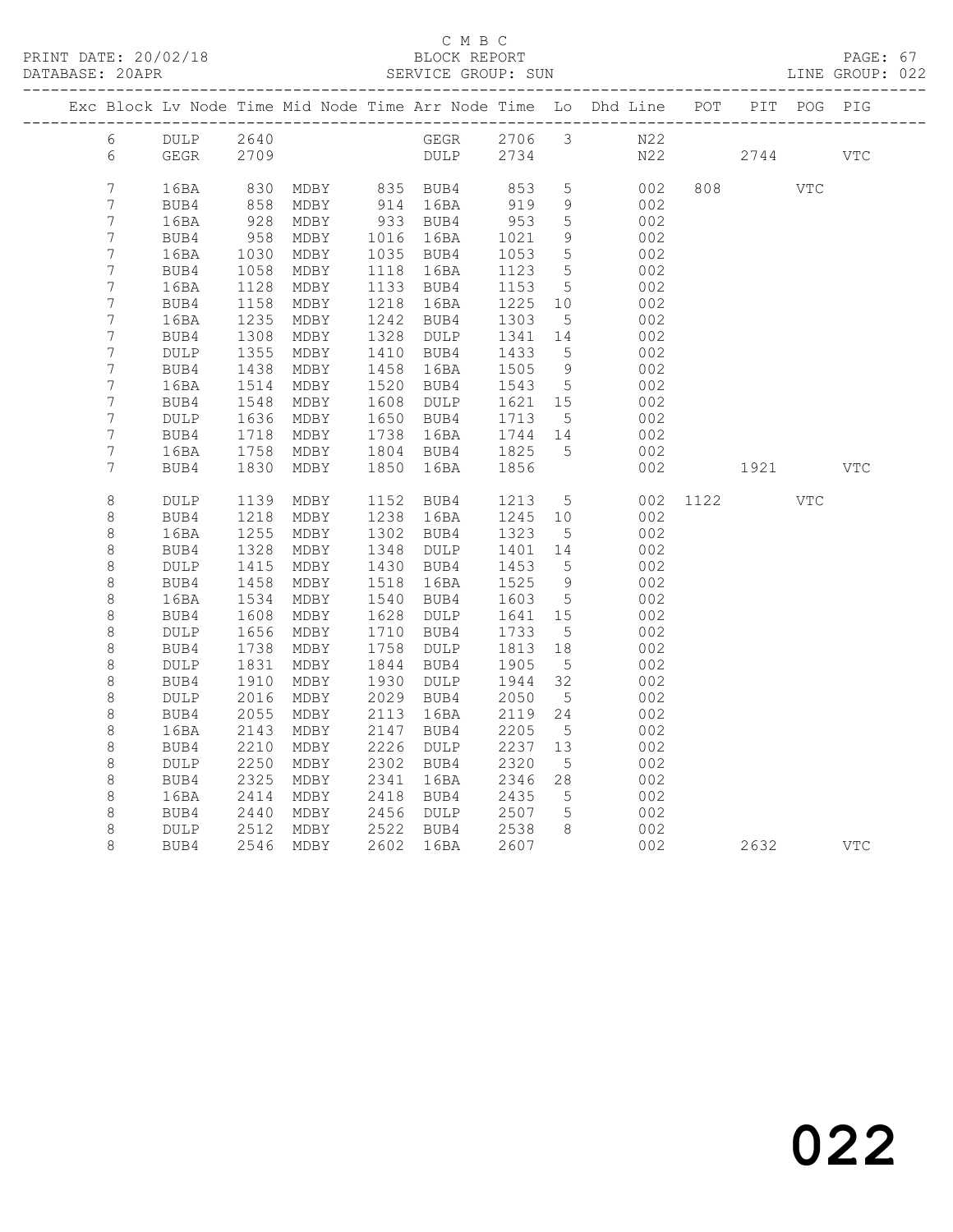|             |                 |              |                      |              |                 |              |                                | Exc Block Lv Node Time Mid Node Time Arr Node Time Lo Dhd Line POT PIT POG PIG |     |       |              |              |
|-------------|-----------------|--------------|----------------------|--------------|-----------------|--------------|--------------------------------|--------------------------------------------------------------------------------|-----|-------|--------------|--------------|
| 40          | KN41            |              |                      |              |                 |              |                                | 614 CLBY 622 BUB4 640 5 022                                                    | 558 |       | $_{\rm VTC}$ |              |
| 40          | BUB4            |              | 645 CLBY             |              | 703 KNLP        | 717 7        |                                | 022                                                                            |     |       |              |              |
| 40          | $\texttt{KNLP}$ |              | 724 CLBY<br>804 CLBY |              | 740 BUB4        | 759          | $5\overline{)}$                | 022                                                                            |     |       |              |              |
| 40          | BUB4            |              |                      |              | 823 KNLP        | 838          | 11                             | 022                                                                            |     |       |              |              |
| 40          | KNLP            | 849          | CLBY                 | 906          | BUB4            | 925          | $5\overline{)}$                | 022                                                                            |     |       |              |              |
| 40          | BUB4            | 930          | CLBY                 | 952          | KNLP            | 1009         | 6                              | 022                                                                            |     |       |              |              |
| 40          | KNLP            | 1015         | CLBY                 |              | 1034 BUB4       | 1056         | $5\overline{)}$                | 022                                                                            |     |       |              |              |
| 40          | BUB4            | 1101         | CLBY                 | 1124         | KNLP            | 1143         | 16                             | 022                                                                            |     |       |              |              |
| 40          | KNLP            | 1159         | CLBY                 | 1218         | BUB4            | 1242         | $5^{\circ}$                    | 022                                                                            |     |       |              |              |
| 40          | BUB4            | 1247         | CLBY                 | 1313         | KNLP            | 1334         | 8 <sup>8</sup>                 | 022                                                                            |     |       |              |              |
| 40          | KNLP            | 1342         | CLBY                 | 1405         | BUB4            | 1430         | $5\overline{)}$                | 022                                                                            |     |       |              |              |
| 40<br>40    | BUB4            | 1435         | CLBY                 | 1501<br>1558 | KNLP            | 1522 16      |                                | 022<br>022                                                                     |     |       |              |              |
| 40          | KNLP<br>BUB4    | 1538<br>1623 | CLBY<br>CLBY         | 1647         | BUB4<br>KNLP    | 1618<br>1708 | $5^{\circ}$<br>$6\overline{6}$ | 022                                                                            |     |       |              |              |
| 40          | KNLP            | 1714         | CLBY                 | 1734         | BUB4            | 1754         | 5                              | 022                                                                            |     |       |              |              |
| 40          | BUB4            | 1759         | CLBY                 |              | 1823 KN63       | 1844         |                                | 022                                                                            |     | 1855  |              | <b>VTC</b>   |
|             |                 |              |                      |              |                 |              |                                |                                                                                |     |       |              |              |
| 41          | KN41            | 632          | CLBY                 |              | KNLP            | 637          | $7\phantom{.0}$                | 022                                                                            |     | 616 7 | <b>VTC</b>   |              |
| 41          | KNLP            | 644<br>724   | CLBY                 |              | 700 BUB4        | 719          | $5\phantom{.0}$                | 022                                                                            |     |       |              |              |
| 41          | BUB4            |              | CLBY                 |              | 742 KNLP        | 756          | $7\phantom{.0}$                | 022                                                                            |     |       |              |              |
| 41          | KNLP            | 803          | CLBY                 |              | 819 BUB4        | 838          | 6                              | 022                                                                            |     |       |              |              |
| 41          | BUB4            | 844          | CLBY                 | 904          | KNLP            | 919          | 8                              | 022                                                                            |     |       |              |              |
| 41          | KNLP            | 927          | CLBY                 | 946          | BUB4            | 1005         | $5\phantom{.0}$                | 022                                                                            |     |       |              |              |
| 41          | BUB4            | 1010         | CLBY                 |              | 1033 KNLP       | 1052         | 9                              | 022                                                                            |     |       |              |              |
| 41          | KNLP            | 1101         | CLBY                 | 1120         | BUB4            | 1142         | $5\overline{)}$                | 022                                                                            |     |       |              |              |
| 41          | BUB4            | 1147         | CLBY                 | 1211         | KNLP            | 1232         | 12                             | 022                                                                            |     |       |              |              |
| 41          | KNLP            | 1244         | CLBY                 | 1305         | BUB4            | 1330         | $5^{\circ}$                    | 022                                                                            |     |       |              |              |
| 41          | BUB4            | 1335         | CLBY                 | 1403         | KNLP            | 1424         | 9                              | 022                                                                            |     |       |              |              |
| 41          | KNLP            | 1433         | CLBY                 | 1456<br>1548 | BUB4            | 1518         | $5\overline{)}$                | 022                                                                            |     |       |              |              |
| 41<br>41    | BUB4<br>KNLP    | 1523<br>1626 | CLBY<br>CLBY         | 1646         | KNLP<br>BUB4    | 1610<br>1706 | 16<br>5                        | 022<br>022                                                                     |     |       |              |              |
| 41          | BUB4            | 1711         | CLBY                 | 1735         | KNLP            | 1756         | $7\phantom{.0}\phantom{.0}7$   | 022                                                                            |     |       |              |              |
| 41          | KNLP            | 1803         | CLBY                 | 1823         | BUB4            | 1842         | $5\overline{)}$                | 022                                                                            |     |       |              |              |
| 41          | BUB4            | 1847         | CLBY                 | 1910         | KNLP            | 1929         | $7\phantom{.0}\phantom{.0}7$   | 022                                                                            |     |       |              |              |
| 41          | KNLP            | 1936         | CLBY                 | 1954         | BUB4            | 2012         | $5\overline{)}$                | 022                                                                            |     |       |              |              |
| 41          | BUB4            | 2017         | CLBY                 | 2040         | KNLP            | 2057         | 11                             | 022                                                                            |     |       |              |              |
| 41          | KNLP            | 2108         |                      |              | BUB4            | 2142         | $5\overline{)}$                | 022                                                                            |     |       |              |              |
| 41          | BUB4            |              | 2147 CLBY            |              | 2207 KNLP       | 2224 15      |                                | 022                                                                            |     |       |              |              |
| 41          | KNLP            | 2239         |                      |              | BUB4            | 2311         | $5^{\circ}$                    | 022                                                                            |     |       |              |              |
| 41          | BUB4 2316 CLBY  |              |                      |              | 2335 KN63 2351  |              |                                | 022                                                                            |     | 2402  |              | ${\tt VTC}$  |
| 42          | KN41            | 632          | CLBY                 | 641          | BUB4            | 700          | $\overline{5}$                 | 022                                                                            | 616 |       | $_{\rm VTC}$ |              |
| 42          | BUB4            | 705          | CLBY                 | 723          | KNLP            | 737          | $7\phantom{.0}$                | 022                                                                            |     |       |              |              |
| 42          | $\texttt{KNLP}$ | 744          | CLBY                 | 800          | BUB4            | 819          | 5                              | 022                                                                            |     |       |              |              |
| 42          | BUB4            | 824          | CLBY                 | 844          | $\texttt{KNLP}$ | 859          | 15                             | 022                                                                            |     |       |              |              |
| $4\,2$      | KNLP            | 914          | CLBY                 | 933          | BUB4            | 952          | 5                              | 022                                                                            |     |       |              |              |
| $4\,2$      | BUB4            | 957          | CLBY                 | 1019         | $\texttt{KNLP}$ | 1036         | 13                             | 022                                                                            |     |       |              |              |
| $4\sqrt{2}$ | $\texttt{KNLP}$ | 1049         | CLBY                 | 1108         | BUB4            | 1130         | 5                              | 022                                                                            |     |       |              |              |
| 42          | BUB4            | 1135         | $\texttt{CLBY}{}$    | 1159         | $\texttt{KNLP}$ | 1220         | 15                             | 022                                                                            |     |       |              |              |
| 42          | $\texttt{KNLP}$ | 1235         | $\texttt{CLBY}{}$    | 1254         | BUB4            | 1318         | 5                              | 022                                                                            |     |       |              |              |
| 42          | BUB4            | 1323         | $\texttt{CLBY}{}$    | 1349         | KNLP            | 1410         | 11                             | 022                                                                            |     |       |              |              |
| 42          | KNLP            | 1421         | $\texttt{CLBY}{}$    | 1444         | BUB4            | 1506         | 5                              | 022                                                                            |     |       |              |              |
| $4\,2$      | BUB4            | 1511         | CLBY                 | 1536         | $\texttt{KNLP}$ | 1558         | 15                             | 022                                                                            |     |       |              |              |
| 42          | KNLP            | 1613         | CLBY                 | 1633         | BUB4            | 1654         | 5                              | 022                                                                            |     |       |              |              |
| $4\,2$      | BUB4            | 1659         | $\texttt{CLBY}{}$    | 1723         | KNLP            | 1744         | 7                              | 022                                                                            |     |       |              |              |
| 42          | KNLP            | 1751         | CLBY                 | 1811         | BUB4            | 1830         | 5                              | 022                                                                            |     |       |              |              |
| 42          | BUB4            | 1835         | ${\tt CLBY}$         | 1858         | KN63            | 1917         |                                | 022                                                                            |     | 1928  |              | $_{\rm VTC}$ |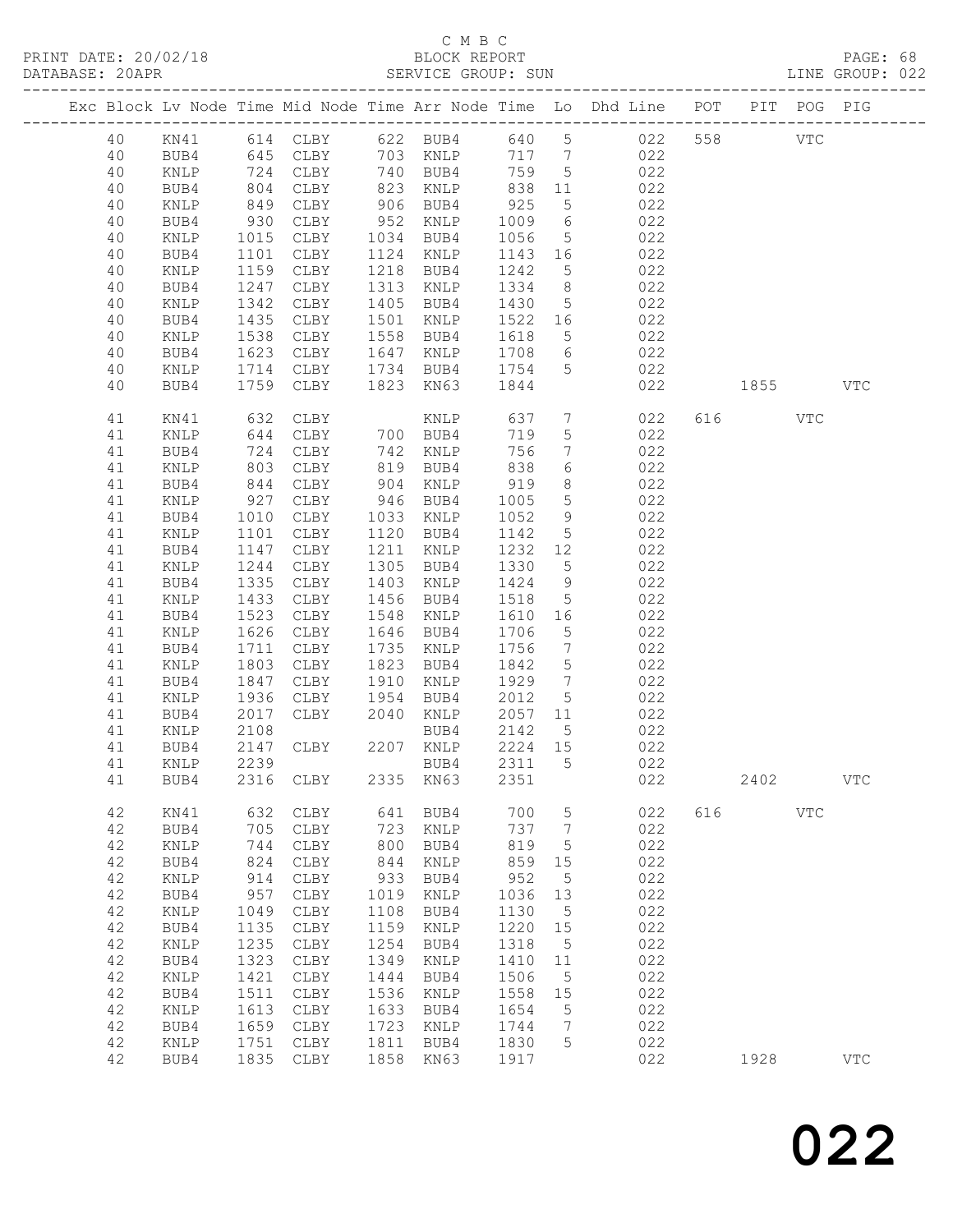|  |          |                 |                               |                            |      |                                                               |                 |                 | Exc Block Lv Node Time Mid Node Time Arr Node Time Lo Dhd Line POT PIT POG PIG |     |          |              |            |
|--|----------|-----------------|-------------------------------|----------------------------|------|---------------------------------------------------------------|-----------------|-----------------|--------------------------------------------------------------------------------|-----|----------|--------------|------------|
|  | 43       | KN41            |                               | 652 CLBY                   |      |                                                               |                 |                 | KNLP 657 7 022                                                                 | 636 |          | $_{\rm VTC}$ |            |
|  | 43       | KNLP            | 704                           | CLBY                       |      | 720 BUB4                                                      | 739 5           |                 | 022                                                                            |     |          |              |            |
|  | 43       | BUB4            |                               | CLBY                       |      |                                                               | 818 16          |                 | 022                                                                            |     |          |              |            |
|  | 43       | KNLP            | 744<br>834                    | CLBY                       |      | 803 KNLP 818<br>951 RIIB4 910<br>80 ב.<br>851 BUB4<br>א דזאיז |                 | $5\overline{)}$ | 022                                                                            |     |          |              |            |
|  | 43       | BUB4            | 915                           | CLBY                       |      | 935 KNLP                                                      | 950 14          |                 | 022                                                                            |     |          |              |            |
|  | 43       | KNLP            | 1004                          | CLBY                       |      | 1023 BUB4                                                     | 1045            | $5\overline{)}$ | 022                                                                            |     |          |              |            |
|  | 43       | BUB4            | 1050                          | CLBY                       |      | 1113 KNLP                                                     | 1132 15         |                 | 022                                                                            |     |          |              |            |
|  | 43       | KNLP            | 1147                          | CLBY                       |      | 1206 BUB4                                                     | 1230            | $5\overline{)}$ | 022                                                                            |     |          |              |            |
|  | 43       | BUB4            | 1235                          | CLBY                       | 1301 | KNLP                                                          | 1322            | 8 <sup>8</sup>  | 022                                                                            |     |          |              |            |
|  | 43       | KNLP            | 1330                          | CLBY                       | 1353 | BUB4                                                          | 1418            | $5\overline{)}$ | 022                                                                            |     |          |              |            |
|  | 43       | BUB4            | 1423                          | CLBY                       | 1449 | KNLP                                                          | 1510 16         |                 | 022                                                                            |     |          |              |            |
|  | 43       | KNLP            |                               | CLBY                       |      | 1546 BUB4                                                     | 1606            | $5\overline{)}$ | 022                                                                            |     |          |              |            |
|  | 43       | BUB4            | $142$<br>1526<br>1611<br>1611 | CLBY                       |      | 1635 KN63                                                     | 1656            |                 | 022                                                                            |     | 1707 VTC |              |            |
|  | 44       | KN41            | 808                           | CLBY                       |      | KNLP                                                          | 813             | $7\overline{ }$ | 022                                                                            |     | 752      | VTC          |            |
|  | 44       | KNLP            | 820                           | CLBY                       |      | 836 BUB4                                                      | 855             | $5^{\circ}$     | 022                                                                            |     |          |              |            |
|  | 44       | BUB4            | 900                           | CLBY                       |      | 920 KNLP                                                      | 935 17          |                 | 022                                                                            |     |          |              |            |
|  | 44       | KNLP            | 952                           | CLBY                       |      | 1011 BUB4                                                     | 1033            | $5^{\circ}$     | 022                                                                            |     |          |              |            |
|  | 44       | BUB4            | 1038                          | CLBY                       |      | 1101 KNLP                                                     | 1120 15         |                 | 022                                                                            |     |          |              |            |
|  | 44       | KNLP            | 1135                          | CLBY                       |      | 1154 BUB4                                                     | 1218            | $5\overline{)}$ | 022                                                                            |     |          |              |            |
|  | 44       | BUB4            | 1223                          | CLBY                       | 1247 | KNLP                                                          | 1308 10         |                 | 022                                                                            |     |          |              |            |
|  | 44       | KNLP            | 1318                          | CLBY                       | 1341 | BUB4                                                          | 1406            | $5\overline{)}$ | 022                                                                            |     |          |              |            |
|  | 44       | BUB4            | 1411                          | CLBY                       | 1437 | KNLP                                                          | 1458            | 14              | 022                                                                            |     |          |              |            |
|  | 44       | KNLP            | 1512                          | CLBY                       |      | 1532 BUB4                                                     | 1554            | $5\overline{)}$ | 022                                                                            |     |          |              |            |
|  | 44       | BUB4            | 1559                          | CLBY                       |      | 1624 KNLP                                                     | 1646 16         |                 | 022                                                                            |     |          |              |            |
|  | 44       | KNLP            | 1702                          | CLBY                       |      | 1722 BUB4                                                     | 1742            | $5\overline{)}$ | 022                                                                            |     |          |              |            |
|  | 44       | BUB4            | 1747                          | CLBY                       | 1811 | KNLP                                                          | 1832 16         |                 | 022                                                                            |     |          |              |            |
|  | 44       | KNLP            | 1848                          | CLBY                       | 1908 | BUB4                                                          | 1927 5          |                 | 022                                                                            |     |          |              |            |
|  | 44       | BUB4            | 1932                          | CLBY                       | 1955 | KNLP                                                          | 2013            | 8 <sup>8</sup>  | 022                                                                            |     |          |              |            |
|  | 44       | KNLP            | 2021                          | CLBY                       | 2039 | BUB4                                                          | 2057            | $5\overline{)}$ | 022                                                                            |     |          |              |            |
|  |          |                 |                               | CLBY                       | 2122 |                                                               |                 |                 | 022                                                                            |     |          |              |            |
|  | 44<br>44 | BUB4            | 2102<br>2154                  |                            |      | KNLP                                                          | 2139 15<br>2227 | $5^{\circ}$     | 022                                                                            |     |          |              |            |
|  | 44       | KNLP<br>BUB4    | 2232                          | CLBY                       |      | BUB4<br>2252 KN63                                             | 2308            |                 | 022                                                                            |     | 2319     |              | <b>VTC</b> |
|  |          |                 |                               |                            |      |                                                               |                 |                 |                                                                                |     |          |              |            |
|  | 45       | KN41            | 852                           | CLBY                       |      | KNLP                                                          | 857             | $5\overline{)}$ | 022                                                                            |     | 836 8    | <b>VTC</b>   |            |
|  | 45       | KNLP            | 902<br>945                    | CLBY                       |      | 921 BUB4                                                      | 940             | $5\overline{)}$ | 022                                                                            |     |          |              |            |
|  | 45       | BUB4            |                               | CLBY                       |      | 1007 KNLP 1024 13                                             |                 |                 | 022                                                                            |     |          |              |            |
|  | 45       | KNLP            | 1037                          | CLBY                       |      | 1056 BUB4 1118                                                |                 | $5\overline{)}$ | 022                                                                            |     |          |              |            |
|  | 45       | BUB4            |                               | 1123 CLBY                  |      | 1146 KNLP                                                     | 1205 18         |                 | 022                                                                            |     |          |              |            |
|  | 45       | KNLP            |                               | 1223 CLBY 1242 BUB4 1306 5 |      |                                                               |                 |                 | 022                                                                            |     |          |              |            |
|  | 45       | BUB4            | 1311                          | CLBY                       | 1337 | KNLP                                                          | 1358            | 8               | 022                                                                            |     |          |              |            |
|  | 45       | $\texttt{KNLP}$ | 1406                          | ${\tt CLBY}$               | 1429 | BUB4                                                          | 1454            | $\mathsf S$     | 022                                                                            |     |          |              |            |
|  | 45       | BUB4            | 1459                          | CLBY                       | 1525 | KNLP                                                          | 1546            | 15              | 022                                                                            |     |          |              |            |
|  | 45       | $\texttt{KNLP}$ | 1601                          | ${\tt CLBY}$               | 1621 | BUB4                                                          | 1642            | 5               | 022                                                                            |     |          |              |            |
|  | 45       | BUB4            | 1647                          | CLBY                       | 1711 | KNLP                                                          | 1732            | 6               | 022                                                                            |     |          |              |            |
|  | 45       | KNLP            | 1738                          | ${\tt CLBY}$               | 1758 | BUB4                                                          | 1818            | 5               | 022                                                                            |     |          |              |            |
|  | 45       | BUB4            | 1823                          | ${\tt CLBY}$               | 1847 | KNLP                                                          | 1908            | 12              | 022                                                                            |     |          |              |            |
|  | 45       | KNLP            | 1920                          | CLBY                       | 1939 | BUB4                                                          | 1957            | 5               | 022                                                                            |     |          |              |            |
|  | 45       | BUB4            | 2002                          | CLBY                       | 2025 | KNLP                                                          | 2042            | 11              | 022                                                                            |     |          |              |            |
|  | 45       | KNLP            | 2053                          |                            |      | BUB4                                                          | 2127            | $\mathsf S$     | 022                                                                            |     |          |              |            |
|  | 45       | BUB4            | 2132                          | CLBY                       | 2152 | KNLP                                                          | 2209            | 14              | 022                                                                            |     |          |              |            |
|  | 45       | KNLP            | 2223                          |                            |      | BUB4                                                          | 2256            | 5               | 022                                                                            |     |          |              |            |
|  | 45       | BUB4            | 2301                          | CLBY                       | 2320 | KNLP                                                          | 2336            | 16              | 022                                                                            |     |          |              |            |
|  | 45       | KNLP            | 2352                          | CLBY                       | 2407 | BUB4                                                          | 2429            | 5               | 022                                                                            |     |          |              |            |
|  | 45       | BUB4            | 2434                          | CLBY                       | 2500 | KN63                                                          | 2513            | 26              | 022<br>7                                                                       |     |          |              |            |
|  | 45       | MRST            | 2546                          |                            |      | HODM                                                          | 2633            | 6               | N20                                                                            |     |          |              |            |
|  | 45       | HODM            | 2639                          |                            |      | MRST                                                          | 2728            |                 | N20                                                                            |     | 2733     |              | <b>VTC</b> |
|  |          |                 |                               |                            |      |                                                               |                 |                 |                                                                                |     |          |              |            |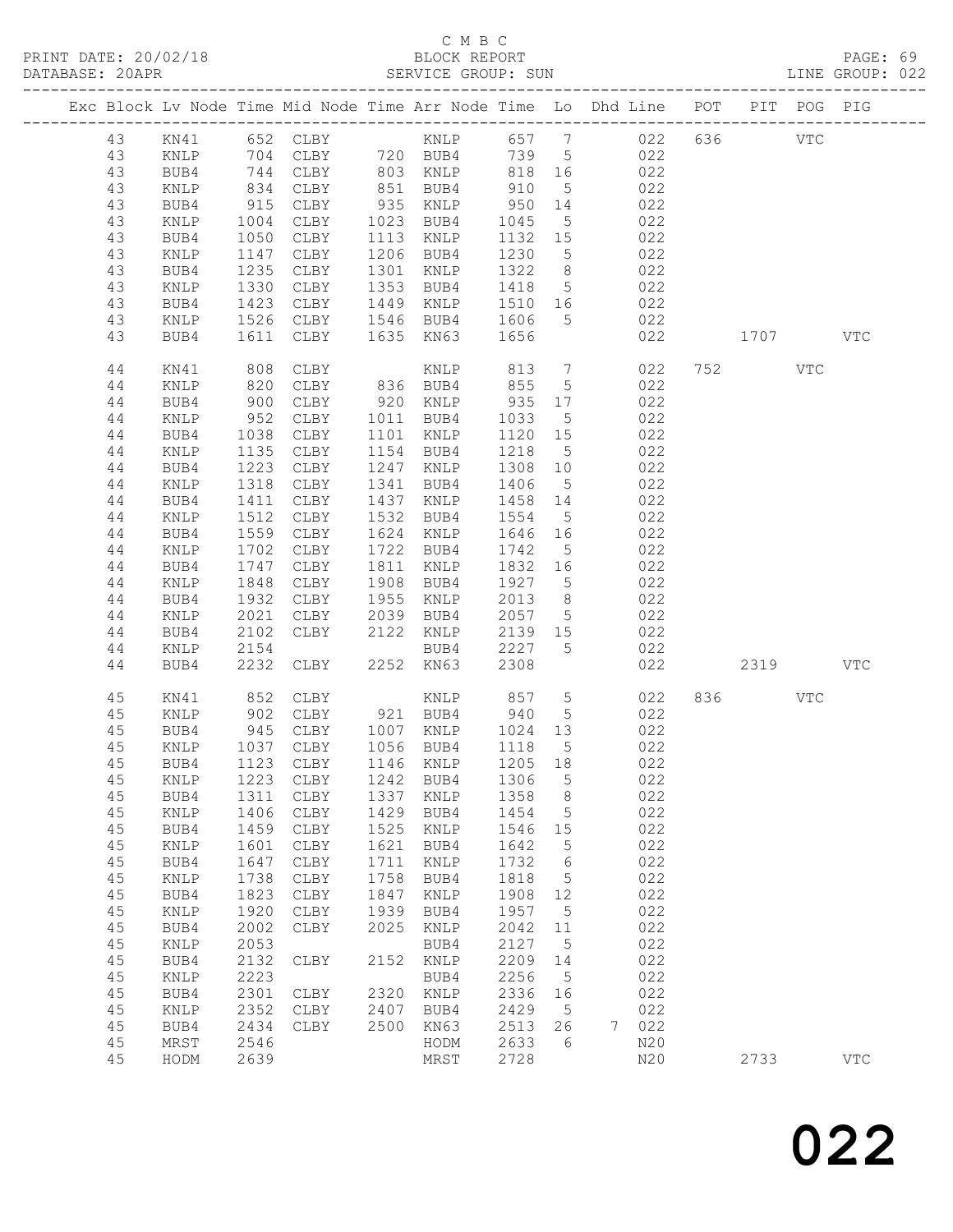## C M B C

| DATABASE: 20APR |    |      |      |      |      | SERVICE GROUP: SUN |      |                 |                                                                    |     |      |             | LINE GROUP: 022 |
|-----------------|----|------|------|------|------|--------------------|------|-----------------|--------------------------------------------------------------------|-----|------|-------------|-----------------|
|                 |    |      |      |      |      |                    |      |                 | Exc Block Lv Node Time Mid Node Time Arr Node Time Lo Dhd Line POT |     |      | PIT POG PIG |                 |
|                 | 46 | KN41 | 927  | CLBY |      | KNLP               | 933  | 7               | 022                                                                | 911 |      | <b>VTC</b>  |                 |
|                 | 46 | KNLP | 940  | CLBY | 959  | BUB4               | 1018 | 5               | 022                                                                |     |      |             |                 |
|                 | 46 | BUB4 | 1023 | CLBY | 1046 | KNLP               | 1105 | - 8             | 022                                                                |     |      |             |                 |
|                 | 46 | KNLP | 1113 | CLBY | 1132 | BUB4               | 1154 | $5\phantom{.0}$ | 022                                                                |     |      |             |                 |
|                 | 46 | BUB4 | 1159 | CLBY | 1223 | KNLP               | 1244 | 12              | 022                                                                |     |      |             |                 |
|                 | 46 | KNLP | 1256 | CLBY | 1317 | BUB4               | 1342 | 5               | 022                                                                |     |      |             |                 |
|                 | 46 | BUB4 | 1347 | CLBY | 1415 | KNLP               | 1436 | $\,9$           | 022                                                                |     |      |             |                 |
|                 | 46 | KNLP | 1445 | CLBY | 1508 | BUB4               | 1530 | $5\phantom{.0}$ | 022                                                                |     |      |             |                 |
|                 | 46 | BUB4 | 1535 | CLBY | 1600 | KNLP               | 1622 | 16              | 022                                                                |     |      |             |                 |
|                 | 46 | KNLP | 1638 | CLBY | 1658 | BUB4               | 1718 | 5               | 022                                                                |     |      |             |                 |
|                 | 46 | BUB4 | 1723 | CLBY | 1747 | KNLP               | 1808 | 10              | 022                                                                |     |      |             |                 |
|                 | 46 | KNLP | 1818 | CLBY | 1838 | BUB4               | 1857 | 5               | 022                                                                |     |      |             |                 |
|                 | 46 | BUB4 | 1902 | CLBY | 1925 | KNLP               | 1944 | $7\phantom{.0}$ | 022                                                                |     |      |             |                 |
|                 | 46 | KNLP | 1951 | CLBY | 2009 | BUB4               | 2027 | 5               | 022                                                                |     |      |             |                 |
|                 | 46 | BUB4 | 2032 | CLBY | 2053 | KNLP               | 2110 | 13              | 022                                                                |     |      |             |                 |
|                 | 46 | KNLP | 2123 |      |      | BUB4               | 2157 | 5               | 022                                                                |     |      |             |                 |
|                 | 46 | BUB4 | 2202 | CLBY | 2222 | KNLP               | 2238 | 16              | 022                                                                |     |      |             |                 |
|                 | 46 | KNLP | 2254 |      |      | BUB4               | 2326 | $5\phantom{.0}$ | 022                                                                |     |      |             |                 |
|                 | 46 | BUB4 | 2331 | CLBY | 2350 | KNLP               | 2406 | 18              | 022                                                                |     |      |             |                 |
|                 | 46 | KNLP | 2424 | CLBY | 2439 | BUB4               | 2501 | $5\overline{)}$ | 022                                                                |     |      |             |                 |
|                 | 46 | BUB4 | 2506 | CLBY | 2532 | KN63               | 2545 | 24              | 7<br>022                                                           |     |      |             |                 |
|                 | 46 | MRST | 2616 |      |      | HODM               | 2703 | 6               | N20                                                                |     |      |             |                 |
|                 | 46 | HODM | 2709 |      |      | MRST               | 2758 |                 | N20                                                                |     | 2803 |             | <b>VTC</b>      |
|                 | 47 | KN41 | 1012 | CLBY |      | KNLP               | 1020 | 6               | 022                                                                | 956 |      | <b>VTC</b>  |                 |
|                 | 47 | KNLP | 1026 | CLBY |      | 1045 BUB4          | 1107 | $\mathsf S$     | 022                                                                |     |      |             |                 |
|                 | 47 | BUB4 | 1112 | CLBY |      | 1135 KNLP          | 1154 | 17              | 022                                                                |     |      |             |                 |
|                 | 47 | KNLP | 1211 | CLBY | 1230 | BUB4               | 1254 | 5               | 022                                                                |     |      |             |                 |
|                 | 47 | BUB4 | 1259 | CLBY | 1325 | KNLP               | 1346 | 8               | 022                                                                |     |      |             |                 |
|                 | 47 | KNLP | 1354 | CLBY | 1417 | BUB4               | 1442 | 5               | 022                                                                |     |      |             |                 |
|                 | 47 | BUB4 | 1447 | CLBY | 1513 | KNLP               | 1534 | 15              | 022                                                                |     |      |             |                 |
|                 | 47 | KNLP | 1549 | CLBY | 1609 | BUB4               | 1630 | 5               | 022                                                                |     |      |             |                 |
|                 | 47 | BUB4 | 1635 | CLBY | 1659 | KNLP               | 1720 | 6               | 022                                                                |     |      |             |                 |
|                 | 47 | KNLP | 1726 | CLBY | 1746 | BUB4               | 1806 | 5               | 022                                                                |     |      |             |                 |
|                 | 47 | BUB4 | 1811 | CLBY | 1835 | KNLP               | 1856 | 9               | 022                                                                |     |      |             |                 |
|                 | 47 | KNLP | 1905 | CLBY | 1924 | BUB4               | 1942 | $5\phantom{.0}$ | 022                                                                |     |      |             |                 |
|                 | 47 | BUB4 | 1947 | CLBY | 2010 | KNLP               | 2028 | 10              | 022                                                                |     |      |             |                 |
|                 | 47 | KNLP | 2038 |      |      | BUB4               | 2112 | 5               | 022                                                                |     |      |             |                 |
|                 | 47 | BUB4 | 2117 | CLBY | 2137 | KNLP               | 2154 | 15              | 022                                                                |     |      |             |                 |
|                 | 47 | KNLP | 2209 |      |      | BUB4               | 2242 | 5               | 022                                                                |     |      |             |                 |
|                 | 47 | BUB4 | 2247 | CLBY | 2307 | KNLP               | 2323 | $\mathsf 5$     | 022                                                                |     |      |             |                 |
|                 | 47 | KNLP | 2328 | CLBY | 2343 | BUB4               | 2405 | $5\phantom{.0}$ | 022                                                                |     |      |             |                 |
|                 | 47 | BUB4 | 2410 | CLBY | 2436 | KNLP               | 2449 | 12              | 022                                                                |     |      |             |                 |
|                 | 47 | KNLP | 2501 | CLBY | 2516 | BUB4               | 2538 | 5               | 022                                                                |     |      |             |                 |
|                 | 47 | BUB4 | 2543 | CLBY |      | 2609 KN63          | 2622 |                 | 022                                                                |     | 2633 |             | <b>VTC</b>      |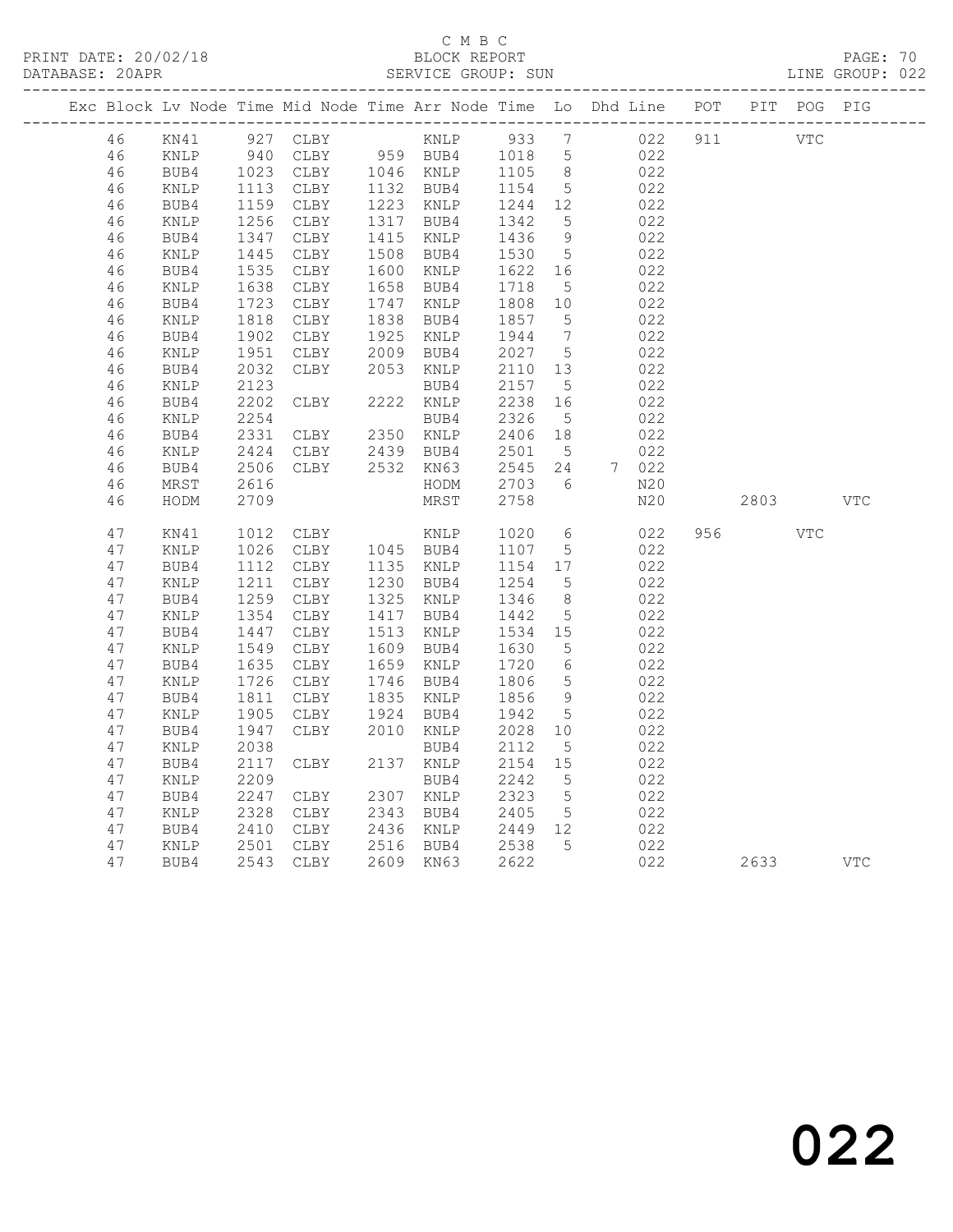# C M B C<br>BLOCK REPORT

PAGE: 71<br>LINE GROUP: 022

|  |    |      |      |      |      |      |      |    | Exc Block Lv Node Time Mid Node Time Arr Node Time Lo Dhd Line | POT  | PIT. | POG | PIG |
|--|----|------|------|------|------|------|------|----|----------------------------------------------------------------|------|------|-----|-----|
|  | 48 | KN41 | 1106 | CLBY |      | KNLP | 1114 | 9  | 022                                                            | 1050 |      | VTC |     |
|  | 48 | KNLP | 1123 | CLBY | 1142 | BUB4 | 1206 | 5  | 022                                                            |      |      |     |     |
|  | 48 | BUB4 | 1211 | CLBY | 1235 | KNLP | 1256 | 12 | 022                                                            |      |      |     |     |
|  | 48 | KNLP | 1308 | CLBY | 1329 | BUB4 | 1354 | 5  | 022                                                            |      |      |     |     |
|  | 48 | BUB4 | 1359 | CLBY | 1427 | KNLP | 1448 | 9  | 022                                                            |      |      |     |     |
|  | 48 | KNLP | 1457 | CLBY | 1520 | BUB4 | 1542 | 5  | 022                                                            |      |      |     |     |
|  | 48 | BUB4 | 1547 | CLBY | 1612 | KNLP | 1634 | 16 | 022                                                            |      |      |     |     |
|  | 48 | KNLP | 1650 | CLBY | 1710 | BUB4 | 1730 | 5  | 022                                                            |      |      |     |     |
|  | 48 | BUB4 | 1735 | CLBY | 1759 | KNLP | 1820 | 13 | 022                                                            |      |      |     |     |
|  | 48 | KNLP | 1833 | CLBY | 1853 | BUB4 | 1912 | 5  | 022                                                            |      |      |     |     |
|  | 48 | BUB4 | 1917 | CLBY | 1940 | KNLP | 1959 | 7  | 022                                                            |      |      |     |     |
|  | 48 | KNLP | 2006 | CLBY | 2024 | BUB4 | 2042 | .5 | 022                                                            |      |      |     |     |
|  | 48 | BUB4 | 2047 | CLBY | 2108 | KNLP | 2125 | 14 | 022                                                            |      |      |     |     |
|  | 48 | KNLP | 2139 |      |      | BUB4 | 2212 | 5  | 022                                                            |      |      |     |     |
|  | 48 | BUB4 | 2217 | CLBY | 2237 | KNLP | 2253 | 16 | 022                                                            |      |      |     |     |
|  | 48 | KNLP | 2309 |      |      | BUB4 | 2341 | 5  | 022                                                            |      |      |     |     |
|  | 48 | BUB4 | 2346 | CLBY | 2405 | KN63 | 2421 |    | 022                                                            |      | 2432 |     | VTC |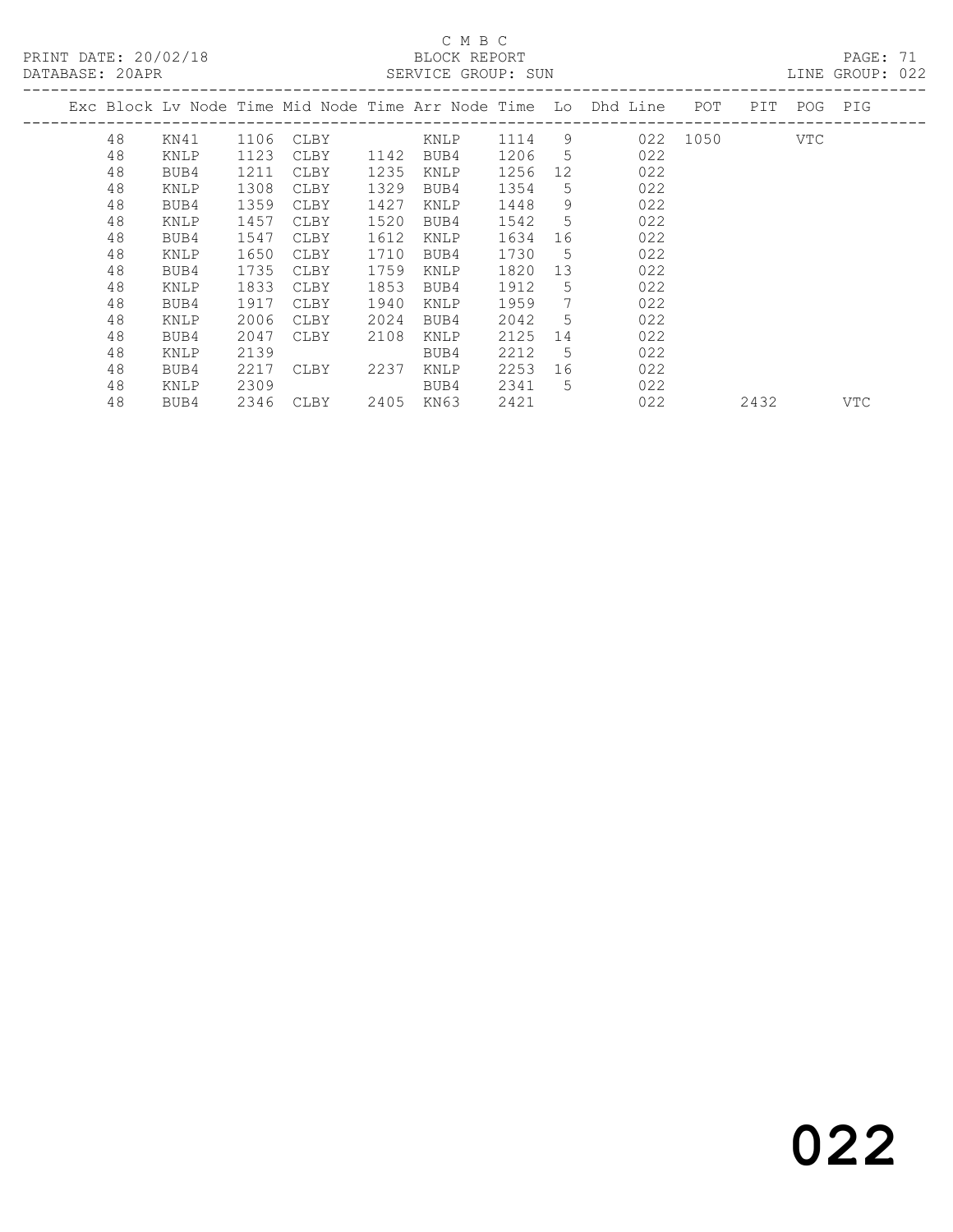|  |                                                                                                                                                                                                                   |                                                                                     |                                                                          | C M B C                                                                                                              |      |                                                                                                                                                                                                                                        |                                     |                                       |                                                                                                                                                                                                                                                                                                  |  |          |            |            |  |
|--|-------------------------------------------------------------------------------------------------------------------------------------------------------------------------------------------------------------------|-------------------------------------------------------------------------------------|--------------------------------------------------------------------------|----------------------------------------------------------------------------------------------------------------------|------|----------------------------------------------------------------------------------------------------------------------------------------------------------------------------------------------------------------------------------------|-------------------------------------|---------------------------------------|--------------------------------------------------------------------------------------------------------------------------------------------------------------------------------------------------------------------------------------------------------------------------------------------------|--|----------|------------|------------|--|
|  |                                                                                                                                                                                                                   |                                                                                     |                                                                          |                                                                                                                      |      | 16GR 16 AV & GRANVILLE 22BD 22 AV & BOUNDARY<br>25DU KING EDWARD & DUNBAR 25GR KING EDWARD & GRANVILLE<br>29 AV STATION BW05 BRENTWOOD STN BAY5<br>GR25 GRANVILLE & KING EDWARD HODM HOWE & DUNSMUIR<br>MRST SW_MARINE_STN NAST NANAIM |                                     |                                       |                                                                                                                                                                                                                                                                                                  |  |          |            |            |  |
|  |                                                                                                                                                                                                                   |                                                                                     |                                                                          |                                                                                                                      |      |                                                                                                                                                                                                                                        |                                     |                                       | Exc Block Lv Node Time Mid Node Time Arr Node Time Lo Dhd Line POT PIT POG PIG                                                                                                                                                                                                                   |  |          |            |            |  |
|  | 1<br>$\mathbf{1}$<br>$\mathbf{1}$<br>$\mathbf{1}$<br>$\mathbf{1}$<br>$\mathbf{1}$<br>$\mathbf{1}$<br>$\mathbf{1}$<br>$\mathbf{1}$<br>$\mathbf{1}$<br>$\mathbf{1}$<br>$\mathbf{1}$<br>$\mathbf{1}$<br>$\mathbf{1}$ | ULP 1101 25GR<br>BW05 1212 25GR<br>ULP<br>BW05<br>ULP<br>BW05<br>ULP<br>BW05<br>ULP | 2051                                                                     | 1323 25GR<br>1436 25GR<br>1557 25GR<br>1712 25GR<br>1833 25GR<br>1939 25GR<br>25GR                                   | 2112 | 1123   BW05       1202   10<br>1251   ULP        1316     7<br>1621 BW05 1704 8<br>1753 ULP 1816 17<br>1855 BW05 1934 5<br>2016 ULP 2036 15<br>BW05                                                                                    | 2149                                |                                       | 22BD 548 25GR 613 ULP 632 13 025 518 VTC<br>ULP 645 25GR 704 BW05 736 5 025<br>BW05 741 25GR 817 ULP 837 6 025<br>ULP 843 25GR 902 BW05 936 13 025<br>BW05 949 25GR 1029 ULP 1052 9 025<br>025<br>025<br>1347 BW05 1430 6 025<br>1518 ULP 1543 14 025<br>$025$<br>$025$<br>$025$<br>$025$<br>025 |  | 2217     |            | <b>VTC</b> |  |
|  | $\overline{c}$<br>$\overline{2}$<br>$\overline{c}$<br>$\sqrt{2}$<br>$\overline{2}$<br>$\mathbf{2}$<br>$\overline{c}$<br>$\mathbf{2}$<br>$\overline{c}$<br>$\overline{c}$                                          | 22BD<br>ULP<br>BW05<br>ULP 926<br>BW05<br>ULP<br>BW05<br>ULP<br>BW05<br>ULP         | 618<br>715<br>811<br>1150<br>1423<br>1658                                | 25GR 643 ULP 702<br>25GR 734 BW05 806<br>25GR<br>25GR<br>1037 25GR<br>25GR<br>1301 25GR<br>25GR<br>1537 25GR<br>25GR |      | 847 ULP 908 18<br>947 BW05 1022 15<br>1116 ULP 1141<br>1212 BW05 1254<br>1341 ULP 1406 17<br>1448 BW05 1530 7<br>1618 ULP 1643 15<br>1721 BW05 1802                                                                                    |                                     | 5 <sup>5</sup><br>9<br>$\overline{7}$ | 13 025<br>025<br>025<br>025<br>025<br>025<br>025<br>025<br>025                                                                                                                                                                                                                                   |  | 025 1837 | <b>VTC</b> | VTC        |  |
|  | 3<br>3<br>3<br>3<br>3<br>3<br>3<br>3<br>3<br>3                                                                                                                                                                    | 25DU<br>BW05<br>ULP<br>BW05<br>ULP<br>BW05<br>ULP<br>BW05<br>ULP<br>BW05<br>BW05    | 627<br>711<br>813<br>910<br>1027<br>1136<br>1249<br>1249<br>1401<br>1523 | NAST 651 BW05<br>25GR<br>25GR<br>25GR<br>25GR<br>25GR<br>25GR<br>25GR<br>25GR<br>1638 25GR                           |      | 747 ULP<br>832 BW05<br>$949$ ULP $1012$<br>1048 BW05<br>1215 ULP<br>1312 BW05 1354 7<br>1442 ULP 1507 16<br>1547 BW05 1630 8<br>1717 ULP 1742                                                                                          | 706 5<br>807<br>904<br>1125<br>1240 | 6<br>6<br>15<br>11<br>9               | 025<br>025<br>025<br>025<br>025<br>025<br>025<br>025<br>025<br>025 1804 VTC                                                                                                                                                                                                                      |  | 607 VTC  |            |            |  |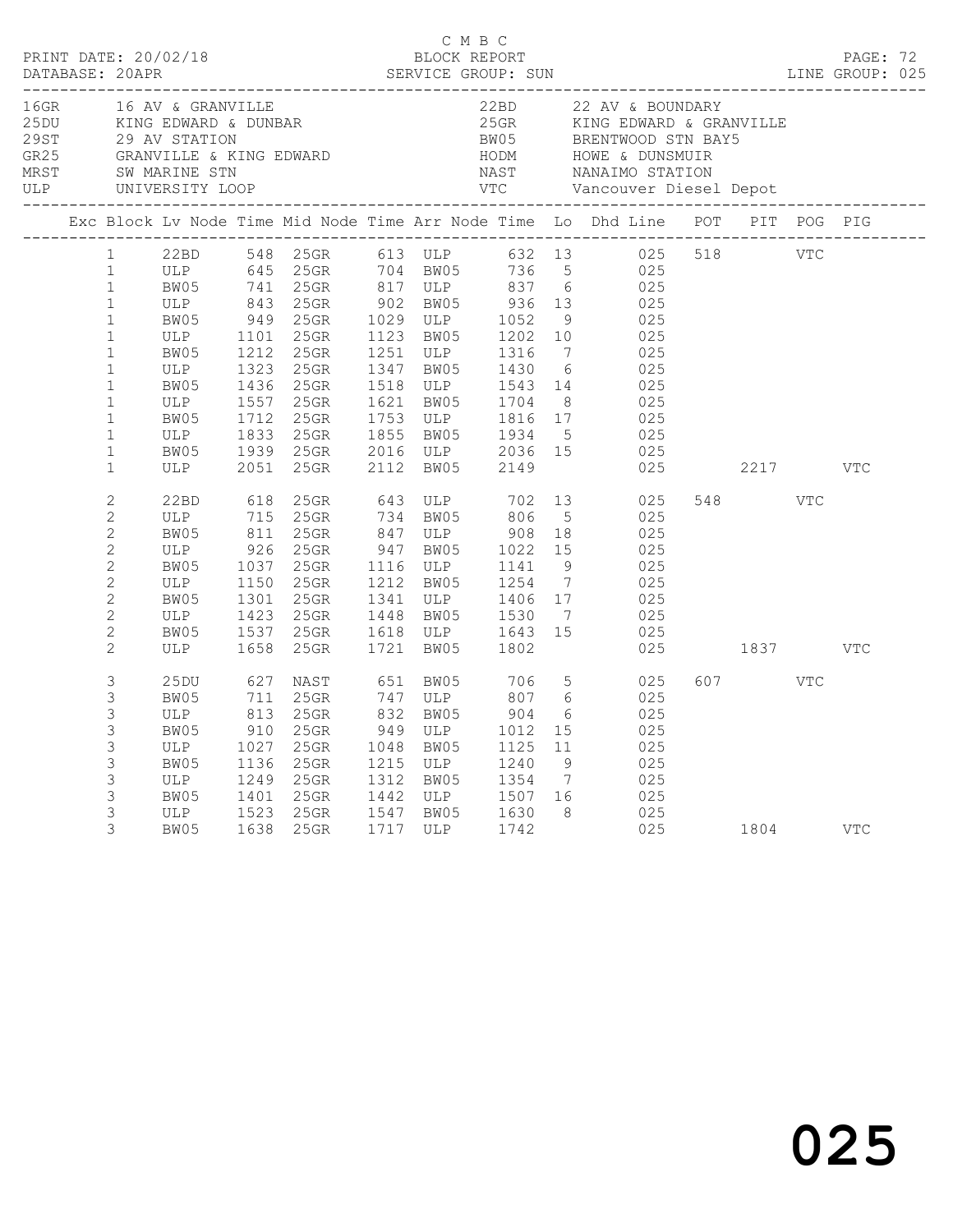#### C M B C DATABASE: 20APR SERVICE GROUP: SUN LINE GROUP: 025

| Exc Block Lv Node Time Mid Node Time Arr Node Time Lo Dhd Line POT |      |      |           |      |                                 |         |                 |           |         | PIT POG PIG |            |
|--------------------------------------------------------------------|------|------|-----------|------|---------------------------------|---------|-----------------|-----------|---------|-------------|------------|
| $\overline{4}$                                                     | BW05 |      |           |      | 643 25GR 717 ULP                |         |                 | 736 8 025 | 608 VTC |             |            |
| 4                                                                  | ULP  | 744  | 25GR      |      | 803 BW05                        | 835 5   |                 | 025       |         |             |            |
| 4                                                                  | BW05 | 840  | $25$ GR   |      | 918 ULP                         | 939 11  |                 | 025       |         |             |            |
| 4                                                                  | ULP  | 950  | 25GR      | 1011 | BW05                            | 1048    | 12              | 025       |         |             |            |
| $\overline{4}$                                                     | BW05 | 1100 | $25$ GR   |      | 1139 ULP                        | 1204    | 10              | 025       |         |             |            |
| 4                                                                  | ULP  | 1214 | 25GR      | 1236 | BW05                            | 1318    | $\overline{7}$  | 025       |         |             |            |
| 4                                                                  | BW05 | 1325 | 25GR      |      | 1405 ULP                        | 1430 17 |                 | 025       |         |             |            |
| 4                                                                  | ULP  | 1447 | $25$ GR   | 1511 | BW05                            | 1554    | 8 <sup>8</sup>  | 025       |         |             |            |
| $\sqrt{4}$                                                         | BW05 | 1602 | $25$ GR   | 1641 | ULP                             | 1706 17 |                 | 025       |         |             |            |
| $\overline{4}$                                                     | ULP  | 1723 | $25$ GR   | 1746 | BW05                            | 1826    | 11              | 025       |         |             |            |
| 4                                                                  | BW05 | 1837 | 25GR      | 1916 | ULP                             | 1939    | 10              | 025       |         |             |            |
| 4                                                                  | ULP  | 1949 | 25GR      | 2011 | BW05                            | 2050    | 5               | 025       |         |             |            |
| 4                                                                  | BW05 | 2055 | $25$ GR   | 2131 | ULP                             | 2151 15 |                 | 025       |         |             |            |
| 4                                                                  | ULP  | 2206 | $25$ GR   | 2227 | BW05                            | 2303    | $5^{\circ}$     | 025       |         |             |            |
| 4                                                                  | BW05 | 2308 | 25GR      | 2344 | ULP                             | 2403    | $5\overline{)}$ | 025       |         |             |            |
| 4                                                                  | ULP  | 2408 | 25GR 2429 |      | NAST                            | 2449 23 |                 | 13 025    |         |             |            |
| 4                                                                  | MRST | 2525 |           |      | HODM                            | 2604    | $5\overline{)}$ | N8        |         |             |            |
| 4                                                                  | HODM | 2609 |           |      | MRST                            | 2652    |                 | N8        | 2657    |             | VTC        |
| 5                                                                  | BW05 | 658  |           |      | 25GR 732 ULP 751                |         | 8 <sup>8</sup>  | 025       | 623 VTC |             |            |
| 5                                                                  | ULP  | 759  | 25GR      | 818  | BW05                            | 850     | $5\overline{)}$ | 025       |         |             |            |
| $\mathsf S$                                                        | BW05 | 855  | 25GR      |      | 934 ULP                         | 957     | $5\phantom{.0}$ | 025       |         |             |            |
| 5                                                                  | ULP  | 1002 | 25GR      | 1023 | BW05                            | 1100    | 12              | 025       |         |             |            |
| $\mathsf S$                                                        | BW05 | 1112 | $25$ GR   | 1151 | ULP                             | 1216    | 10              | 025       |         |             |            |
| 5                                                                  | ULP  | 1226 | $25$ GR   | 1248 | BW05                            | 1330    | $\overline{7}$  | 025       |         |             |            |
| $\mathsf S$                                                        | BW05 | 1337 | $25$ GR   | 1417 | ULP                             | 1442 17 |                 | 025       |         |             |            |
| $\mathsf S$                                                        | ULP  | 1459 | 25GR      | 1523 | BW05                            | 1606    | 8 <sup>8</sup>  | 025       |         |             |            |
| $\mathsf S$                                                        | BW05 | 1614 | $25$ GR   | 1653 | ULP                             | 1718    | 18              | 025       |         |             |            |
| 5                                                                  | ULP  | 1736 | $25$ GR   | 1758 | BW05                            | 1838    | 14              | 025       |         |             |            |
| $\mathsf S$                                                        | BW05 | 1852 | 25GR      | 1931 | ULP                             | 1954 12 |                 | 025       |         |             |            |
| 5                                                                  | ULP  | 2006 | 25GR      | 2027 | BW05                            | 2105    | $5\overline{)}$ | 025       |         |             |            |
| 5                                                                  | BW05 | 2110 | 25GR      | 2146 | ULP                             | 2206    |                 | 025       | 2228    |             | <b>VTC</b> |
| 6                                                                  | BW05 | 726  | 25GR      |      | 802 ULP<br>846 BW05<br>ULP      | 822     | $5\overline{)}$ | 025       | 651 VTC |             |            |
| 6                                                                  | ULP  | 827  | 25GR      |      |                                 | 920     | 5               | 025       |         |             |            |
| 6                                                                  | BW05 | 925  | $25$ GR   | 1005 | ULP                             | 1028    | 10              | 025       |         |             |            |
| 6                                                                  | ULP  | 1038 | 25GR      | 1100 | BW05                            | 1139    | 9               | 025       |         |             |            |
| 6                                                                  | BW05 | 1148 | $25$ GR   |      | 1227 ULP                        | 1252    | 9               | 025       |         |             |            |
| 6                                                                  | ULP  | 1301 | 25GR      |      | 1324 BW05                       | 1406    | $\overline{7}$  | 025       |         |             |            |
| 6                                                                  |      |      |           |      | BW05 1413 25GR 1454 ULP 1519 16 |         |                 | 025       |         |             |            |
| 6                                                                  | ULP  | 1535 | 25GR      | 1559 | BW05                            | 1642    | 8 <sup>8</sup>  | 025       |         |             |            |
| 6                                                                  | BW05 | 1650 | 25GR      | 1729 | ULP                             | 1754    | 9               | 025       |         |             |            |
| 6                                                                  | ULP  | 1803 | 25GR      | 1825 | BW05                            | 1905    | 17              | 025       |         |             |            |
| 6                                                                  | BW05 | 1922 | 25GR      | 2001 | ULP                             | 2022    | 13              | 025       |         |             |            |
| 6                                                                  | ULP  | 2035 | 25GR      | 2056 | BW05                            | 2133    | 5               | 025       |         |             |            |
| 6                                                                  | BW05 | 2138 | 25GR      | 2214 | ULP                             | 2234    | 5               | 025       |         |             |            |
| 6                                                                  | ULP  | 2239 | 25GR      | 2300 | BW05                            | 2336    | 5               | 025       |         |             |            |
| 6                                                                  | BW05 | 2341 | 25GR      |      | GR25                            | 2414    |                 | 025       | 2424    |             | <b>VTC</b> |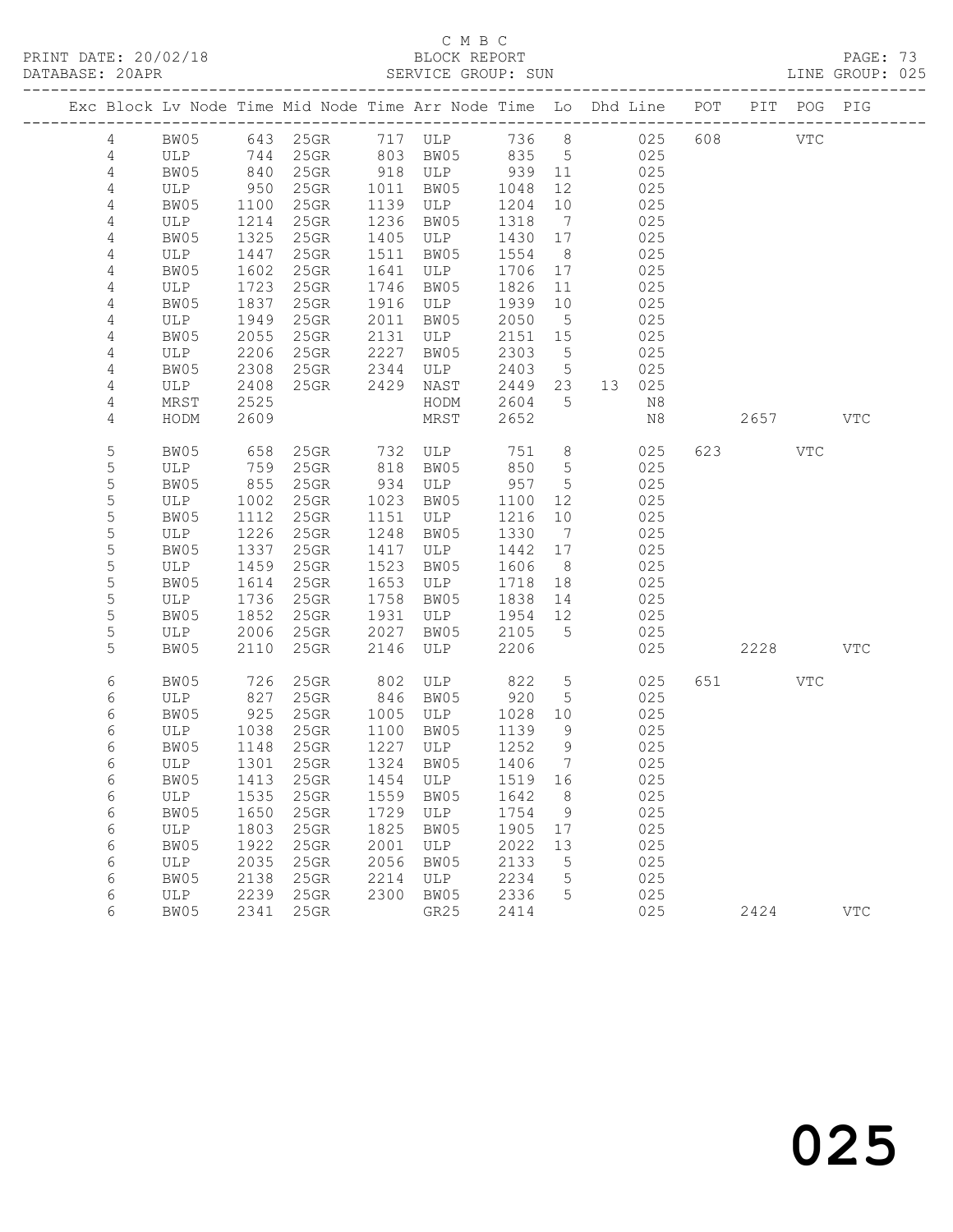PRINT DATE: 20/02/18 BLOCK REPORT BATABASE: 20APR BLOCK REPORT

#### C M B C<br>BLOCK REPORT

PAGE: 74<br>LINE GROUP: 025

|  |                 |             |              | Exc Block Lv Node Time Mid Node Time Arr Node Time Lo Dhd Line POT PIT POG PIG |              |                  |                 |                              |                       |            |     |         |     |            |
|--|-----------------|-------------|--------------|--------------------------------------------------------------------------------|--------------|------------------|-----------------|------------------------------|-----------------------|------------|-----|---------|-----|------------|
|  | $7\overline{ }$ |             |              | ULP 730 25GR 749 BW05 821 5 025                                                |              |                  |                 |                              |                       |            |     | 708 VTC |     |            |
|  | $7\phantom{.0}$ | BW05        |              | 826 25GR                                                                       |              | 902 ULP 923 15   |                 |                              | 025                   |            |     |         |     |            |
|  | $7\phantom{.0}$ | ULP         | 938          | 25GR                                                                           |              | 959 BW05         | 1036            | 12                           |                       | 025        |     |         |     |            |
|  | $7\phantom{.0}$ | BW05        | 1048         | $25$ GR                                                                        | 1127         | ULP              | 1152            | 10                           |                       | 025        |     |         |     |            |
|  | $7\phantom{.}$  | ULP         | 1202         | $25$ GR                                                                        | 1224         | BW05             | 1306            | $\overline{7}$               |                       | 025        |     |         |     |            |
|  | 7               | BW05        | 1313         | $25$ GR                                                                        | 1353         | ULP              | 1418            | 17                           |                       | 025        |     |         |     |            |
|  | $7\phantom{.}$  | ULP         | 1435         | 25GR                                                                           | 1459         | BW05             | 1542            | $\overline{7}$               |                       | 025        |     |         |     |            |
|  | 7               | BW05        | 1549         | 25GR                                                                           | 1630         | ULP              | 1655            | 16                           |                       | 025        |     |         |     |            |
|  | 7               | ULP         | 1711         | $25$ GR                                                                        | 1734         | BW05             | 1814            | $\overline{7}$               |                       | 025        |     |         |     |            |
|  | $7\phantom{.}$  | BW05        | 1821         | 25GR                                                                           | 1901         | ULP<br>BW05      | 1924            | 10                           |                       | 025        |     |         |     |            |
|  | 7<br>7          | ULP<br>BW05 | 1934<br>2040 | 25GR                                                                           | 1956<br>2116 |                  | 2035<br>2136    | $5^{\circ}$                  |                       | 025<br>025 |     |         |     | <b>VTC</b> |
|  |                 |             |              | 25GR                                                                           |              | ULP              |                 |                              |                       |            |     | 2158    |     |            |
|  | 8               | 29ST        | 800          | $16$ GR                                                                        | 823          | ULP              | 842             |                              | 14 and $\overline{a}$ | 033        |     | 735     | VTC |            |
|  | 8               | ULP         | 856          | $25$ GR                                                                        | 917          | BW05             | 952             | 9                            |                       | 025        |     |         |     |            |
|  | 8               | BW05        | 1001         | $25$ GR                                                                        | 1041         | ULP              | 1106            | $\overline{7}$               |                       | 025        |     |         |     |            |
|  | $\,8\,$         | ULP         | 1113         | 25GR                                                                           | 1135         | BW05             | 1214            | 10                           |                       | 025        |     |         |     |            |
|  | $\,8\,$         | BW05        | 1224         | 25GR                                                                           | 1303         | ULP              | 1328            | $6\overline{6}$              |                       | 025        |     |         |     |            |
|  | 8               | ULP         | 1334         | $25$ GR                                                                        | 1359         | BW05             | 1441            | $\overline{7}$               |                       | 025        |     |         |     |            |
|  | 8               | BW05        | 1448         | 25GR                                                                           | 1530         | ULP              | 1555            | 14                           |                       | 025        |     |         |     |            |
|  | 8               | ULP         | 1609         | 25GR                                                                           | 1633         | BW05             | 1716            | $\overline{7}$               |                       | 025        |     |         |     |            |
|  | 8               | BW05        | 1723         | $25$ GR                                                                        | 1805         | ULP              | 1828            |                              |                       | 025        |     | 1850    |     | <b>VTC</b> |
|  | 9               | ULP         | 700          | 25GR                                                                           | 719          | BW05             | 751             | $5\overline{)}$              |                       | 025        |     | 638 8   | VTC |            |
|  | 9               | BW05        | 756          | 25GR                                                                           | 832          | ULP              | 852             | 19                           |                       | 025        |     |         |     |            |
|  | 9               | ULP         | 911          | $25$ GR                                                                        | 932          | BW05             | 1007            | $6\overline{6}$              |                       | 025        |     |         |     |            |
|  | 9               | BW05        | 1013         | $25$ GR                                                                        | 1053         | ULP              | 1118            | $7\phantom{.0}\phantom{.0}7$ |                       | 025        |     |         |     |            |
|  | 9               | ULP         | 1125         | $25$ GR                                                                        | 1147         | BW05             | 1226            | 9                            |                       | 025        |     |         |     |            |
|  | 9               | BW05        | 1235         | 25GR                                                                           | 1315         | ULP              | 1340            | $7\phantom{.0}\phantom{.0}7$ |                       | 025        |     |         |     |            |
|  | $\mathsf 9$     | ULP         | 1347         | $25$ GR                                                                        | 1412         | BW05             | 1454            | 6                            |                       | 025        |     |         |     |            |
|  | 9               | BW05        | 1500         | 25GR                                                                           | 1542         | ULP              | 1607            | 14                           |                       | 025        |     |         |     |            |
|  | 9               | ULP         | 1621         | $25$ GR                                                                        | 1644         | BW05             | 1728            | $\overline{7}$               |                       | 025        |     |         |     |            |
|  | 9               | BW05        | 1735         | 25GR                                                                           | 1817         | ULP              | 1840            | 8                            |                       | 025        |     |         |     |            |
|  | 9               | ULP         | 1848         | 25GR                                                                           | 1910         | BW05             | 1949            | $5^{\circ}$                  |                       | 025        |     |         |     |            |
|  | 9               | BW05        | 1954         | 25GR                                                                           | 2031         | ULP              | 2051            | 15                           |                       | 025        |     |         |     |            |
|  | 9               | ULP         | 2106         | 25GR                                                                           | 2127         | BW05             | 2203            | 5                            |                       | 025        |     |         |     |            |
|  | 9               | BW05        | 2208         | $25$ GR                                                                        | 2244         | ULP<br>2330 BW05 | 2304            | $5\overline{)}$              |                       | 025        |     |         |     |            |
|  | 9<br>9          | ULP<br>BW05 | 2309         | 25GR<br>2411 25GR                                                              |              | GR25             | 2406<br>2444 17 | $5\overline{)}$              | 15 025                | 025        |     |         |     |            |
|  | 9               | $\tt MRST$  |              | 2516 2516                                                                      |              | HODM 2603 6 N20  |                 |                              |                       |            |     |         |     |            |
|  | 9               | HODM        | 2609         |                                                                                |              | MRST             | 2658            |                              |                       | N20        |     | 2703    |     | <b>VTC</b> |
|  |                 |             |              |                                                                                |              |                  |                 |                              |                       |            |     |         |     |            |
|  | 10              | BW05        | 937          | 25GR                                                                           | 1017         | ULP              | 1040            | 9                            |                       | 025        | 902 |         | VTC |            |
|  | 10              | ULP         | 1049         | 25GR                                                                           | 1111         | BW05             | 1150            | 10                           |                       | 025        |     |         |     |            |
|  | 10              | BW05        | 1200         | 25GR                                                                           | 1239         | ULP              | 1304            | 9                            |                       | 025        |     |         |     |            |
|  | 10              | ULP         | 1313         | 25GR                                                                           | 1336         | BW05             | 1418            | 6                            |                       | 025        |     |         |     |            |
|  | 10              | BW05        | 1424         | 25GR                                                                           | 1506         | ULP              | 1531            | 15                           |                       | 025        |     |         |     |            |
|  | 10              | ULP         | 1546         | 25GR                                                                           | 1610         | BW05             | 1653            | $\overline{7}$               |                       | 025        |     |         |     |            |
|  | 10              | BW05        | 1700         | 25GR                                                                           | 1741         | ULP              | 1804            | 14                           |                       | 025        |     |         |     |            |
|  | 10              | ULP         | 1818         | 25GR                                                                           | 1840         | BW05             | 1919            |                              |                       | 025        |     | 1954    |     | <b>VTC</b> |

# 025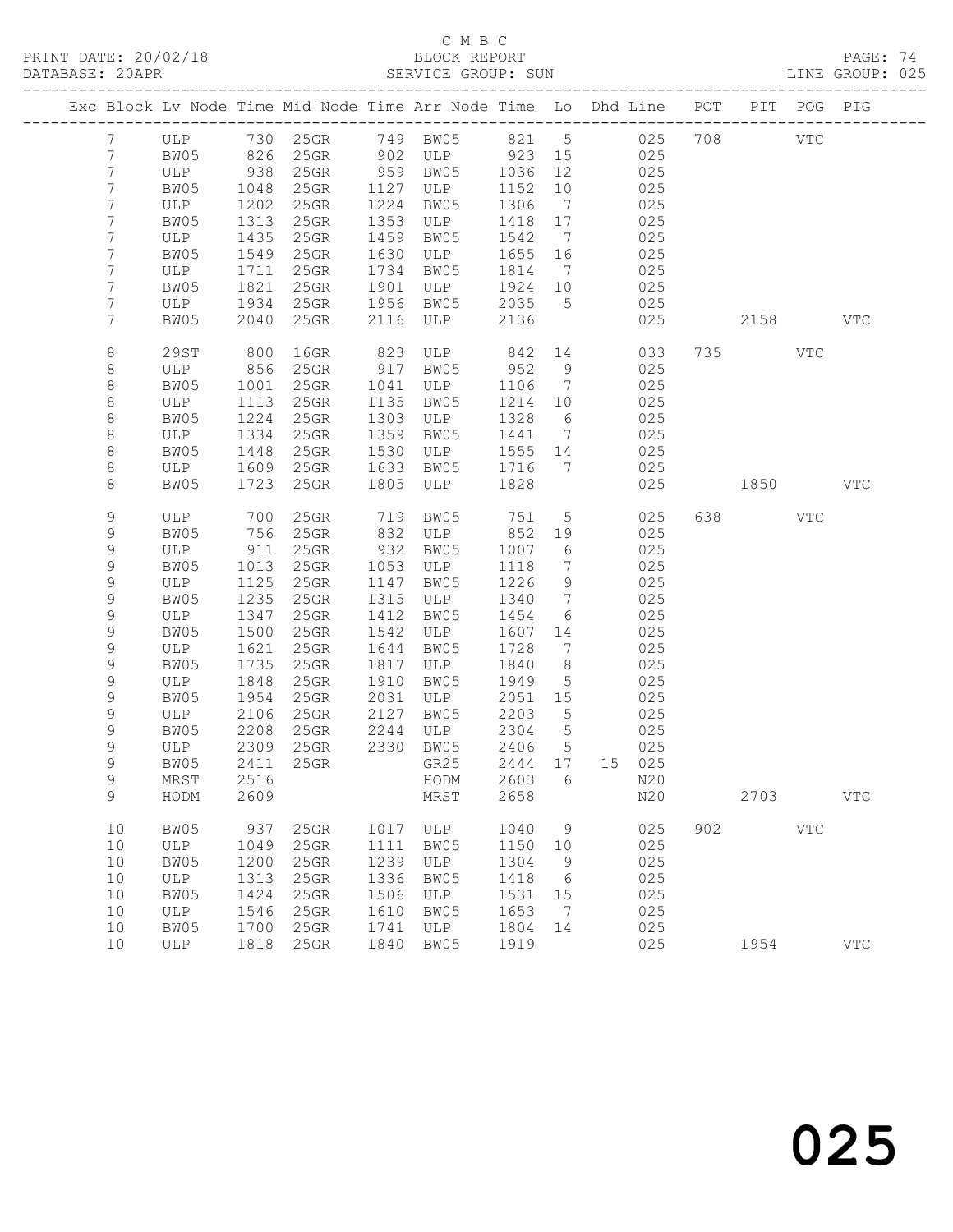PRINT DATE: 20/02/18 BLOCK REPORT BATABASE: 20APR BLOCK REPORT

#### C M B C<br>BLOCK REPORT

PAGE: 75<br>LINE GROUP: 025

|      |      |      |                             |      |      |      |                 | Exc Block Lv Node Time Mid Node Time Arr Node Time Lo Dhd Line POT PIT POG PIG |          |                           |     |            |
|------|------|------|-----------------------------|------|------|------|-----------------|--------------------------------------------------------------------------------|----------|---------------------------|-----|------------|
| 11   | ULP  |      | 1014 25GR 1035 BW05 1112 12 |      |      |      |                 | 025                                                                            |          | 952 and the set of $\sim$ | VTC |            |
| 11   | BW05 | 1124 | $25$ GR                     | 1203 | ULP  | 1228 |                 | $9 \left( \frac{1}{2} \right)$<br>025                                          |          |                           |     |            |
| 11   | ULP  | 1237 | 25GR                        | 1300 | BW05 | 1342 | $\overline{7}$  | 025                                                                            |          |                           |     |            |
| 11   | BW05 | 1349 | 25GR                        | 1429 | ULP  | 1454 | 17              | 025                                                                            |          |                           |     |            |
| 11   | ULP  | 1511 | 25GR                        | 1535 | BW05 | 1618 | 8 <sup>8</sup>  | 025                                                                            |          |                           |     |            |
| 11   | BW05 | 1626 | 25GR                        | 1705 | ULP  | 1730 |                 | 025<br>18                                                                      |          |                           |     |            |
| 11   | ULP  | 1748 | 25GR                        | 1810 | BW05 | 1850 |                 | 025                                                                            |          |                           |     |            |
| 11   | BW05 | 1907 | 25GR                        | 1946 | ULP  | 2007 |                 | 025<br>14 \                                                                    |          |                           |     |            |
| 11   | ULP  | 2021 | 25GR                        | 2042 | BW05 | 2120 |                 | 025                                                                            |          | 2155                      |     | <b>VTC</b> |
| 12   | BW05 | 1026 | 25GR                        | 1105 | ULP  | 1130 |                 | $7\overline{ }$<br>025                                                         |          | 951 — 100                 | VTC |            |
| 12   | ULP  | 1137 | $25$ GR                     | 1159 | BW05 | 1241 | $\overline{7}$  | 025                                                                            |          |                           |     |            |
| 12   | BW05 | 1248 | 25GR                        | 1328 | ULP  | 1353 | 18              | 025                                                                            |          |                           |     |            |
| 12   | ULP  | 1411 | 25GR                        | 1436 | BW05 | 1518 | $\overline{7}$  | 025                                                                            |          |                           |     |            |
| $12$ | BW05 | 1525 | 25GR                        | 1606 | ULP  | 1631 | 14              | 025                                                                            |          |                           |     |            |
| 12   | ULP  | 1645 | 25GR                        | 1708 | BW05 | 1752 | 14              | 025                                                                            |          |                           |     |            |
| 12   | BW05 | 1806 | $25$ GR                     | 1846 | ULP  | 1909 | 9 <sup>°</sup>  | 025                                                                            |          |                           |     |            |
| 12   | ULP  | 1918 | 25GR                        | 1940 | BW05 | 2019 | $5\overline{)}$ | 025                                                                            |          |                           |     |            |
| 12   | BW05 | 2024 | 25GR                        | 2101 | ULP  | 2121 | 15              | 025                                                                            |          |                           |     |            |
| 12   | ULP  | 2136 | 25GR                        | 2157 | BW05 | 2233 | 5               | 025                                                                            |          |                           |     |            |
| 12   | BW05 | 2238 | 25GR                        | 2314 | ULP  | 2333 | 5               | 025                                                                            |          |                           |     |            |
| 12   | ULP  | 2338 | 25GR                        | 2359 | BW05 | 2435 |                 | 025                                                                            |          | 2503                      |     | VTC        |
| 13   | ULP  | 1359 | 25GR                        | 1424 | BW05 | 1506 |                 | $6 \qquad \qquad$                                                              | 025 1337 |                           | VTC |            |
| 13   | BW05 | 1512 | 25GR                        | 1554 | ULP  | 1619 | 14              | 025                                                                            |          |                           |     |            |
| 13   | ULP  | 1633 | 25GR                        | 1656 | BW05 | 1740 | 9               | 025                                                                            |          |                           |     |            |
| 13   | BW05 | 1749 | 25GR                        | 1831 | ULP  | 1854 | 9               | 025                                                                            |          |                           |     |            |
| 13   | ULP  | 1903 | 25GR                        | 1925 | BW05 | 2004 | 5 <sup>1</sup>  | 025                                                                            |          |                           |     |            |
| 13   | BW05 | 2009 | 25GR                        | 2046 | ULP  | 2106 |                 | 025                                                                            |          | 2128                      |     | <b>VTC</b> |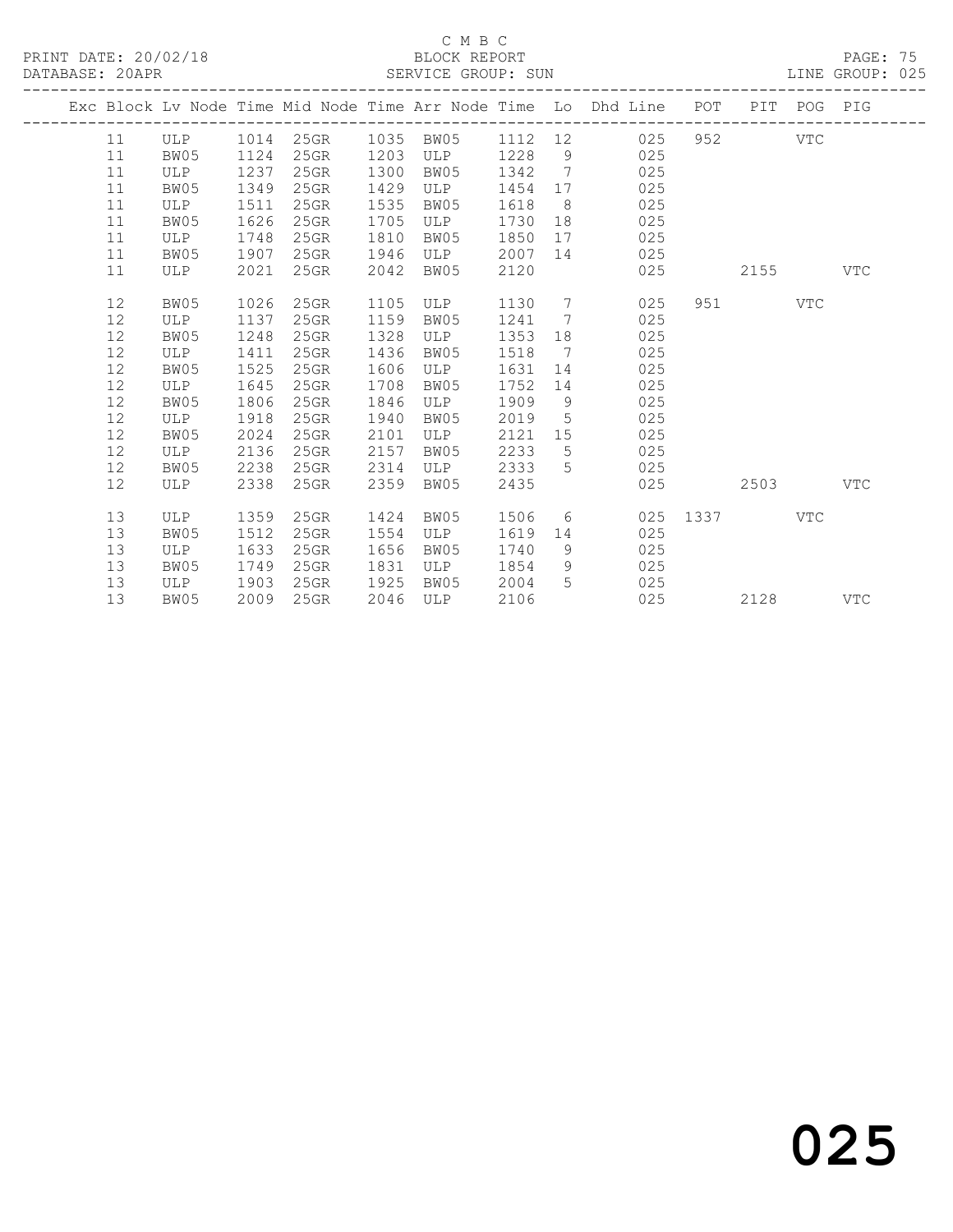|  |                                |                          |              |              |              |                                                  |              |                | C M B C<br>PRINT DATE: 20/02/18 BLOCK REPORT<br>DATABASE: 20APR SERVICE GROUP: SUN LINE GROUP: 033 |         |            |  |
|--|--------------------------------|--------------------------|--------------|--------------|--------------|--------------------------------------------------|--------------|----------------|----------------------------------------------------------------------------------------------------|---------|------------|--|
|  |                                |                          |              |              |              |                                                  |              |                |                                                                                                    |         |            |  |
|  |                                |                          |              |              |              |                                                  |              |                | Exc Block Lv Node Time Mid Node Time Arr Node Time Lo Dhd Line POT PIT POG PIG                     |         |            |  |
|  | $1 \quad \blacksquare$         |                          |              |              |              |                                                  |              |                | ULP 900 16GR 919 29ST 944 12 033 838 VTC<br>29ST 956 16GR 1023 ULP 1042 16 033                     |         |            |  |
|  | $\mathbf{1}$                   |                          |              |              |              |                                                  |              |                |                                                                                                    |         |            |  |
|  | $\mathbf{1}$                   | ULP 1058 16GR            |              |              |              |                                                  |              |                | 1118 29ST 1145 7 033                                                                               |         |            |  |
|  | $\mathbf{1}$                   | 29ST 1152<br>ULP 1255    |              | 16GR         |              |                                                  |              |                | 1221 ULP 1243 12 033<br>1316 29ST 1345 7 033<br>1421 ULP 1443 12 033                               |         |            |  |
|  | $\mathbf{1}$                   |                          |              | 16GR         |              |                                                  |              |                |                                                                                                    |         |            |  |
|  | $\mathbf{1}$                   | 29ST                     | 1352         | 16GR         |              |                                                  |              |                |                                                                                                    |         |            |  |
|  | $\mathbf{1}$                   | ULP                      | 1455         | 16GR         |              | 1516 29ST 1544                                   |              |                | 9 033                                                                                              |         |            |  |
|  | $\mathbf{1}$                   | 29ST                     | 1553         | 16GR         |              |                                                  |              |                |                                                                                                    |         |            |  |
|  | $\mathbf{1}$<br>$\mathbf{1}$   | ULP<br>29ST<br>29ST      | 1655<br>1756 | 16GR<br>16GR |              |                                                  |              |                | 1621 ULP 1644 11 033<br>1717 29ST 1743 13 033<br>1822 ULP 1843 15 033<br>033                       |         |            |  |
|  | $\mathbf{1}$                   | ULP                      | 1858         | 16GR         | 1919         | 29ST 1944                                        |              | 16             | 033                                                                                                |         |            |  |
|  | $\mathbf{1}$                   | 29ST                     | 2000         | 16GR         |              |                                                  |              | 18             | 033                                                                                                |         |            |  |
|  | $\mathbf{1}$                   | ULP                      |              | 16GR         |              |                                                  |              |                |                                                                                                    |         |            |  |
|  | $\mathbf{1}$                   | 29ST                     | 2101<br>2200 | 16GR         |              | 2024 ULP 2043<br>2119 29ST 2140<br>2223 ULP 2240 |              |                | 20 033<br>20 033                                                                                   |         |            |  |
|  | $\mathbf{1}$                   | ULP 2300                 |              | 16GR         |              | 2318 29ST 2339                                   |              |                | 033 2402 VTC                                                                                       |         |            |  |
|  | $\mathbf{2}$                   | 29ST 828<br>ULP 930      |              |              |              |                                                  |              |                | 16GR 853 ULP 912 18 033<br>16GR 949 29ST 1015 10 033                                               | 803 VTC |            |  |
|  | $\overline{c}$                 |                          |              |              |              |                                                  |              |                |                                                                                                    |         |            |  |
|  | $\mathbf{2}$                   | 29ST                     | 1025         | 16GR         |              | 1053 ULP 1113 15                                 |              |                | 033                                                                                                |         |            |  |
|  | $\overline{c}$                 | ULP                      | 1128         | 16GR         |              | 1148 29ST                                        | 1215         | $\overline{7}$ | 033                                                                                                |         |            |  |
|  | $\mathbf{2}$                   | 29ST<br>$\overline{ULP}$ | 1222         | 16GR         |              | 1251 ULP 1313 12<br>1346 29ST 1415 8             |              |                | 033                                                                                                |         |            |  |
|  | $\mathbf{2}$                   |                          | 1325         | 16GR         |              |                                                  |              |                | 033                                                                                                |         |            |  |
|  | $\mathbf{2}$                   | 29ST                     | 1423         | 16GR         |              | 1451 ULP 1514 11                                 |              |                | 033                                                                                                |         |            |  |
|  | $\overline{c}$                 | ULP                      | 1525         | 16GR         |              | 1546 29ST 1614                                   |              | 9              | 033                                                                                                |         |            |  |
|  | $\overline{c}$                 | 29ST                     | 1623         | 16GR         |              | 1651 ULP 1714 12<br>1748 29ST 1814 12            |              |                | 033                                                                                                |         |            |  |
|  | $\mathbf{2}$<br>$\overline{c}$ | ULP<br>29ST              | 1726<br>1826 | 16GR<br>16GR |              | 1852 ULP 1913 15                                 |              |                | 033<br>033                                                                                         |         |            |  |
|  | $\mathbf{2}$                   | ULP                      | 1928         | 16GR         |              | 1949 29ST 2014 16                                |              |                | 033                                                                                                |         |            |  |
|  | $\overline{c}$                 | 29ST                     | 2030         | 16GR         |              |                                                  |              |                |                                                                                                    |         |            |  |
|  | $\overline{2}$                 | ULP                      | 2130         | 16GR         |              |                                                  |              |                | 2054 ULP 2113 17 033<br>2148 29ST 2209 033<br>033 2232                                             |         | VTC        |  |
|  | 3                              |                          |              |              |              |                                                  |              |                | ULP 800 16GR 819 29ST 841 17 033                                                                   | 738 VTC |            |  |
|  | 3                              | 29ST                     |              |              |              |                                                  |              |                | 858 16GR 923 ULP 942 18 033                                                                        |         |            |  |
|  | 3                              |                          |              |              |              |                                                  |              |                | ULP 1000 16GR 1019 29ST 1046 9 033                                                                 |         |            |  |
|  | 3                              | 29ST                     | 1055         | 16GR         | 1123         | ULP                                              | 1143         | 15             | 033                                                                                                |         |            |  |
|  | 3                              | ULP                      | 1158         | 16GR         | 1218         | 29ST                                             | 1246         | 6              | 033                                                                                                |         |            |  |
|  | 3                              | 29ST                     | 1252         | 16GR         | 1321         | ULP                                              | 1343         | 12             | 033                                                                                                |         |            |  |
|  | 3                              | ULP                      | 1355         | 16GR         | 1416<br>1521 | <b>29ST</b>                                      | 1445         | 8              | 033<br>033                                                                                         |         |            |  |
|  | 3                              | 29ST<br>ULP              | 1453<br>1555 | 16GR<br>16GR | 1616         | ULP<br>29ST                                      | 1544<br>1644 | 11<br>9        | 033                                                                                                |         |            |  |
|  | 3<br>3                         | 29ST                     | 1653         | 16GR         | 1721         | ULP                                              | 1744         | 14             | 033                                                                                                |         |            |  |
|  | 3                              | ULP                      | 1758         | 16GR         | 1819         | 29ST                                             | 1844         | 13             | 033                                                                                                |         |            |  |
|  | 3                              | 29ST                     | 1857         | 16GR         | 1922         | ULP                                              | 1943         | 17             | 033                                                                                                |         |            |  |
|  | 3                              | ULP                      | 2000         | 16GR         | 2019         | 29ST                                             | 2043         | 17             | 033                                                                                                |         |            |  |
|  | 3                              | 29ST                     | 2100         | 16GR         | 2124         | ULP                                              | 2143         | 17             | 033                                                                                                |         |            |  |
|  | 3                              | ULP                      | 2200         | 16GR         | 2218         | 29ST                                             | 2239         |                | 033                                                                                                | 2302    | <b>VTC</b> |  |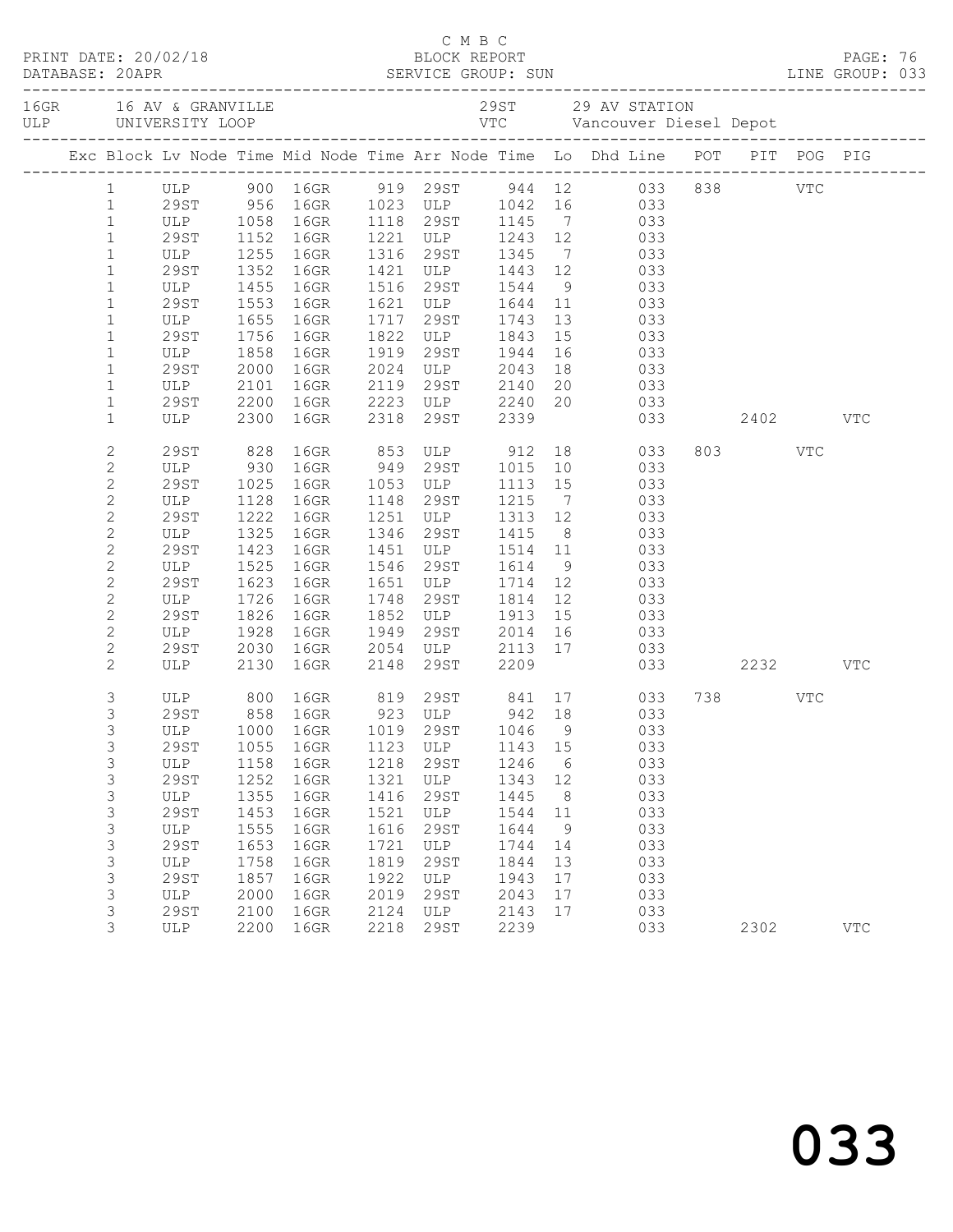## $\begin{tabular}{lllll} \multicolumn{2}{c}{\multicolumn{2}{c}{\textbf{C} M B C}}\\ \multicolumn{2}{c}{\multicolumn{2}{c}{\textbf{P R INT} DATE: }}&20/02/18\\ \multicolumn{2}{c}{\multicolumn{2}{c}{\textbf{C} M B C}}\\ \multicolumn{2}{c}{\multicolumn{2}{c}{\textbf{P R INT} DATE: }}&20/02/18\\ \multicolumn{2}{c}{\multicolumn{2}{c}{\textbf{C} M B C}}\\ \multicolumn{2}{c}{\multicolumn{2}{c}{\textbf{C} M B C}}\\ \multicolumn{2}{c}{\$

| DATABASE: 20APR |   |            |      |      |      | SERVICE GROUP: SUN |        |     |                                                                |     |      |     | LINE GROUP: 033 |  |
|-----------------|---|------------|------|------|------|--------------------|--------|-----|----------------------------------------------------------------|-----|------|-----|-----------------|--|
|                 |   |            |      |      |      |                    |        |     | Exc Block Lv Node Time Mid Node Time Arr Node Time Lo Dhd Line | POT | PIT  | POG | PIG             |  |
|                 | 4 | <b>ULP</b> | 830  | 16GR | 849  | 29ST               | 911 15 |     | 033                                                            | 808 |      | VTC |                 |  |
|                 | 4 | 29ST       | 926  | 16GR | 953  | ULP                | 1012   | 17  | 033                                                            |     |      |     |                 |  |
|                 | 4 | ULP        | 1029 | 16GR | 1048 | 29ST               | 1115   | - 8 | 033                                                            |     |      |     |                 |  |
|                 | 4 | 29ST       | 1123 | 16GR | 1151 | <b>ULP</b>         | 1213   | 15  | 033                                                            |     |      |     |                 |  |
|                 | 4 | ULP.       | 1228 | 16GR | 1248 | 29ST               | 1316   | 6   | 033                                                            |     |      |     |                 |  |
|                 | 4 | 29ST       | 1322 | 16GR | 1351 | <b>ULP</b>         | 1413   | 12  | 033                                                            |     |      |     |                 |  |
|                 | 4 | ULP.       | 1425 | 16GR | 1446 | 29ST               | 1515   | - 8 | 033                                                            |     |      |     |                 |  |
|                 | 4 | 29ST       | 1523 | 16GR | 1551 | <b>ULP</b>         | 1614   | 11  | 033                                                            |     |      |     |                 |  |
|                 | 4 | ULP.       | 1625 | 16GR | 1646 | 29ST               | 1714   | 9   | 033                                                            |     |      |     |                 |  |
|                 | 4 | 29ST       | 1723 | 16GR | 1751 | <b>ULP</b>         | 1814   | 14  | 033                                                            |     |      |     |                 |  |
|                 | 4 | <b>ULP</b> | 1828 | 16GR | 1849 | 29ST               | 1914   | 14  | 033                                                            |     |      |     |                 |  |
|                 | 4 | 29ST       | 1928 | 16GR | 1952 | <b>ULP</b>         | 2013   | 17  | 033                                                            |     |      |     |                 |  |
|                 | 4 | ULP.       | 2030 | 16GR | 2049 | 29ST               | 2113   | 19  | 033                                                            |     |      |     |                 |  |
|                 | 4 | 29ST       | 2132 | 16GR | 2155 | <b>ULP</b>         | 2212   | 18  | 033                                                            |     |      |     |                 |  |
|                 | 4 | <b>ULP</b> | 2230 | 16GR | 2248 | 29ST               | 2309   |     | 033                                                            |     | 2332 |     | <b>VTC</b>      |  |

033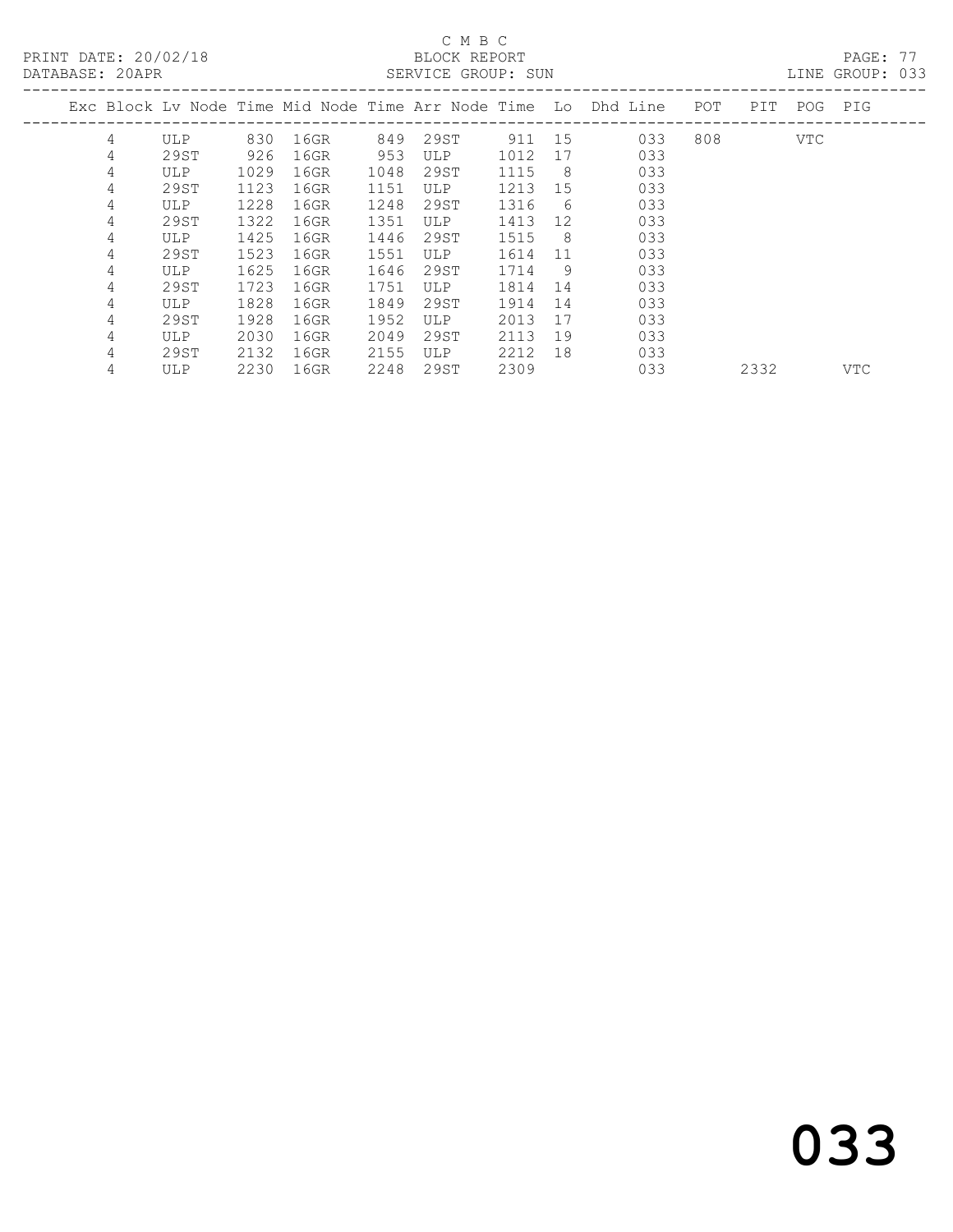|  | DATABASE: 20APR | PRINT DATE: 20/02/18 |      |                            |      | C M B C<br>BLOCK REPORT |        |                 |                                                                                                                                                                                                                                                                      |  | PAGE: 78 |  |
|--|-----------------|----------------------|------|----------------------------|------|-------------------------|--------|-----------------|----------------------------------------------------------------------------------------------------------------------------------------------------------------------------------------------------------------------------------------------------------------------|--|----------|--|
|  |                 | 41 CR 41 AV & CROWN  |      | VTC Vancouver Diesel Depot |      |                         |        |                 | 41 FR 41 AV & FRASER<br>41 CK 41 AV & CRANVILLE 41 AV & OAK<br>41 GRANVILLE 41 AV & OAK<br>50 JOYCE STATION<br>41 OAK & 41 AV                                                                                                                                        |  |          |  |
|  |                 |                      |      |                            |      |                         |        |                 | Exc Block Lv Node Time Mid Node Time Arr Node Time Lo Dhd Line POT PIT POG PIG                                                                                                                                                                                       |  |          |  |
|  |                 |                      |      |                            |      |                         |        |                 |                                                                                                                                                                                                                                                                      |  |          |  |
|  |                 |                      |      |                            |      |                         |        |                 |                                                                                                                                                                                                                                                                      |  |          |  |
|  |                 |                      |      |                            |      |                         |        |                 |                                                                                                                                                                                                                                                                      |  |          |  |
|  | 60              | JOST                 |      |                            |      |                         |        |                 | 555 41GR 615 41CR 626 6 041                                                                                                                                                                                                                                          |  |          |  |
|  | 60              | 41CR                 |      |                            |      |                         |        |                 |                                                                                                                                                                                                                                                                      |  |          |  |
|  | 60              | JOST                 |      |                            |      |                         |        |                 |                                                                                                                                                                                                                                                                      |  |          |  |
|  | 60              | 41CR                 |      |                            |      |                         |        |                 |                                                                                                                                                                                                                                                                      |  |          |  |
|  | 60              | JOST                 |      | 824 41GR 846 41CR          |      |                         | 857    |                 | 16 041                                                                                                                                                                                                                                                               |  |          |  |
|  | 60              |                      |      |                            |      |                         |        |                 | $\begin{array}{cccccc} 41 \text{CR} & 913 & 41 \text{GR} & 923 & \text{JOST} & 949 & 18 & 041 \\ \text{JOST} & 1007 & 41 \text{GR} & 1032 & 41 \text{CR} & 1045 & 12 & 041 \\ 41 \text{CR} & 1057 & 41 \text{GR} & 1107 & \text{JOST} & 1136 & 16 & 041 \end{array}$ |  |          |  |
|  | 60              |                      |      |                            |      |                         |        |                 |                                                                                                                                                                                                                                                                      |  |          |  |
|  | 60              |                      |      |                            |      |                         |        |                 |                                                                                                                                                                                                                                                                      |  |          |  |
|  | 60              | JOST                 |      |                            |      |                         |        |                 | 1152 41GR 1217 41CR 1232 8 041                                                                                                                                                                                                                                       |  |          |  |
|  | 60              | 41CR                 | 1240 | 41GR                       |      |                         |        |                 | 1251 JOST 1323 11 041<br>1401 41CR 1416 9 041<br>1436 JOST 1508 11 041                                                                                                                                                                                               |  |          |  |
|  | 60              | JOST                 |      | 1334 41GR<br>1425 41GR     |      |                         |        |                 |                                                                                                                                                                                                                                                                      |  |          |  |
|  | 60              | 41CR                 |      |                            |      |                         |        |                 |                                                                                                                                                                                                                                                                      |  |          |  |
|  | 60              | JOST                 |      |                            |      |                         |        |                 | 1519 41GR 1548 41CR 1603 7 041                                                                                                                                                                                                                                       |  |          |  |
|  | 60              | 41CR                 | 1610 | 41GR                       |      |                         |        |                 |                                                                                                                                                                                                                                                                      |  |          |  |
|  | 60              | JOST                 |      | 1704 41GR<br>1755 41GR     |      |                         |        |                 | 1621 JOST 1652 12 041<br>1732 41CR 1746 9 041<br>1806 JOST 1835 16 041                                                                                                                                                                                               |  |          |  |
|  | 60              | 41CR                 |      |                            |      |                         |        |                 |                                                                                                                                                                                                                                                                      |  |          |  |
|  | 60              | JOST                 |      |                            |      |                         |        |                 | 1851 41GR 1919 41CR 1932 9 041                                                                                                                                                                                                                                       |  |          |  |
|  | 60              | 41CR                 | 1941 | 41GR                       |      |                         |        |                 | 1952 JOST 2019 5 041<br>2048 41CR 2100 18 041<br>2128 JOST 2155 9 041                                                                                                                                                                                                |  |          |  |
|  | 60              | JOST                 |      | 2024 41GR<br>2118 41GR     |      |                         |        |                 |                                                                                                                                                                                                                                                                      |  |          |  |
|  | 60              | 41CR                 |      |                            |      |                         |        |                 |                                                                                                                                                                                                                                                                      |  |          |  |
|  | 60              | JOST                 |      | 2204 41GR                  |      | 2228 41CR 2240          |        |                 | 8 041                                                                                                                                                                                                                                                                |  |          |  |
|  | 60              | 41CR                 |      | 2248 41GR                  | 2258 |                         |        |                 | JOST 2324 11 041                                                                                                                                                                                                                                                     |  |          |  |
|  | 60              | JOST                 |      |                            |      |                         |        |                 |                                                                                                                                                                                                                                                                      |  |          |  |
|  | 60              | 41CR                 |      |                            |      |                         |        |                 | JOST 2506 41GR 2527 41CR 2536 5 041                                                                                                                                                                                                                                  |  |          |  |
|  | 60              |                      |      |                            |      |                         |        |                 |                                                                                                                                                                                                                                                                      |  |          |  |
|  | 60              | 41CR                 | 2541 |                            |      |                         |        |                 | 41GR 2549 041 2559 VTC                                                                                                                                                                                                                                               |  |          |  |
|  | 61              |                      |      |                            |      |                         |        |                 | 410A 433 41FR 439 JOST 450 5 041 423 VTC                                                                                                                                                                                                                             |  |          |  |
|  |                 |                      |      |                            |      |                         |        |                 | 61 JOST 455 41GR 515 41CR 526 7 041                                                                                                                                                                                                                                  |  |          |  |
|  | 61              | 41CR                 |      | 533 41GR                   | 541  | JOST                    | 600 10 |                 | 041                                                                                                                                                                                                                                                                  |  |          |  |
|  | 61              | JOST                 | 610  | 41GR                       | 630  | 41CR                    | 641    | 6               | 041                                                                                                                                                                                                                                                                  |  |          |  |
|  | 61              | 41CR                 | 647  | 41GR                       | 656  | JOST                    | 716    | $\overline{9}$  | 041                                                                                                                                                                                                                                                                  |  |          |  |
|  | 61              | JOST                 | 725  | 41GR                       | 745  | 41CR                    | 756    | $5\phantom{.0}$ | 041                                                                                                                                                                                                                                                                  |  |          |  |
|  | 61              | 41CR                 | 801  | 41GR                       | 810  | JOST                    | 832    | $\overline{7}$  | 041                                                                                                                                                                                                                                                                  |  |          |  |
|  | 61              | JOST                 | 839  | 41GR                       | 901  | 41CR                    | 912    | 16              | 041                                                                                                                                                                                                                                                                  |  |          |  |
|  | 61              | 41CR                 | 928  | 41GR                       | 938  | JOST                    | 1004   | 18              | 041                                                                                                                                                                                                                                                                  |  |          |  |
|  | 61              | JOST                 | 1022 | $41$ GR                    | 1047 | 41CR                    | 1100   | 11              | 041                                                                                                                                                                                                                                                                  |  |          |  |
|  | 61              | 41CR                 | 1111 | 41GR                       | 1122 | JOST                    | 1151   | 16              | 041                                                                                                                                                                                                                                                                  |  |          |  |
|  | 61              | JOST                 | 1207 | 41GR                       | 1232 | 41CR                    | 1247   | 8 <sup>8</sup>  | 041                                                                                                                                                                                                                                                                  |  |          |  |
|  | 61              | 41CR                 | 1255 | 41GR                       | 1306 | JOST                    | 1338   | 11              | 041                                                                                                                                                                                                                                                                  |  |          |  |
|  | 61              | JOST                 | 1349 | 41GR                       | 1418 | 41CR                    | 1433   | $\overline{7}$  | 041                                                                                                                                                                                                                                                                  |  |          |  |
|  | 61              | 41CR                 | 1440 | 41GR                       | 1451 | JOST                    | 1523   | 11              | 041                                                                                                                                                                                                                                                                  |  |          |  |
|  | 61              | JOST                 | 1534 | $41$ GR                    | 1603 | 41CR                    | 1618   | $\overline{7}$  | 041                                                                                                                                                                                                                                                                  |  |          |  |
|  | 61              | 41CR                 | 1625 | 41GR                       | 1636 | JOST                    | 1707   | 12              | 041                                                                                                                                                                                                                                                                  |  |          |  |
|  | 61              | JOST                 | 1719 | 41GR                       | 1748 | 41CR                    | 1801   | 10              | 041                                                                                                                                                                                                                                                                  |  |          |  |
|  | 61              | 41CR                 | 1811 | 41GR                       | 1822 | JOST                    | 1850   | 16              | 041                                                                                                                                                                                                                                                                  |  |          |  |
|  | 61              | JOST                 | 1906 | 41GR                       | 1934 | 41CR                    | 1947   | 9               | 041                                                                                                                                                                                                                                                                  |  |          |  |
|  | 61              | 41CR                 | 1956 | 41GR                       | 2007 | JOST                    | 2034   | $5^{\circ}$     | 041                                                                                                                                                                                                                                                                  |  |          |  |
|  | 61              | JOST                 |      | 2039 41GR                  | 2103 | 41CR                    | 2115   | 5               | 041                                                                                                                                                                                                                                                                  |  |          |  |

## 041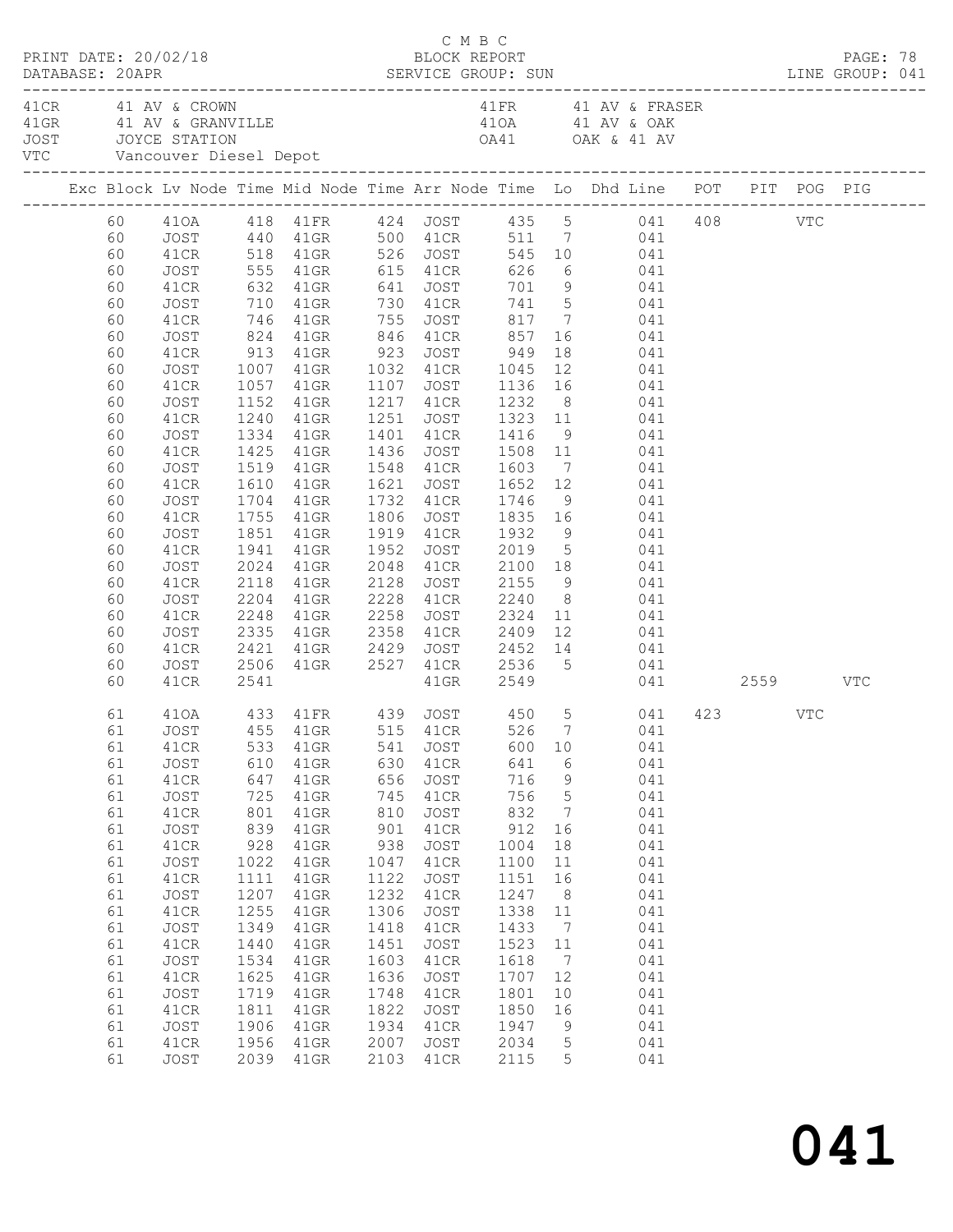PRINT DATE: 20/02/18 BLOCK REPORT BATABASE: 20APR BLOCK REPORT

#### C M B C<br>BLOCK REPORT

PAGE: 79<br>LINE GROUP: 041

|  |          |              |              |                            |              |              |              |                 | Exc Block Lv Node Time Mid Node Time Arr Node Time Lo Dhd Line POT |     |         | PIT POG PIG |              |
|--|----------|--------------|--------------|----------------------------|--------------|--------------|--------------|-----------------|--------------------------------------------------------------------|-----|---------|-------------|--------------|
|  | 61 0     | 41CR 2120    |              |                            |              | 41GR 2130    |              |                 |                                                                    | 041 | 2140    |             | <b>VTC</b>   |
|  | 62       | 410A         |              | 513    41FR    519    JOST |              |              |              |                 | 530 10<br>041                                                      |     | 503 VTC |             |              |
|  | 62       | JOST         | 540          | $41$ GR                    |              | 600 41CR     | 611          | $7\overline{7}$ | 041                                                                |     |         |             |              |
|  | 62       | 41CR         | 618          | 41GR                       |              | 626 JOST     | 645 10       |                 | 041                                                                |     |         |             |              |
|  | 62       | JOST         | 655          | $41$ GR                    |              | 715 41CR     | 726          | $5\overline{)}$ | 041                                                                |     |         |             |              |
|  | 62       | 41CR         | 731          | 41GR                       | 740          | JOST         | 802          | 8 <sup>8</sup>  | 041                                                                |     |         |             |              |
|  | 62       | JOST         | 810          | 41GR                       | 830          | 41CR         | 841          | 17              | 041                                                                |     |         |             |              |
|  | 62       | 41CR         | 858          | 41GR                       | 908          | JOST         | 934          | 18              | 041                                                                |     |         |             |              |
|  | 62       | JOST         | 952          | 41GR                       |              | 1017 41CR    | 1030         | 12              | 041                                                                |     |         |             |              |
|  | 62       | 41CR         | 1042         | 41GR                       | 1052         | JOST         | 1121         |                 | 041                                                                |     |         |             |              |
|  | 62       | JOST         | 1137         | 41GR                       | 1202         | 41CR         | 1215         |                 | 10<br>041                                                          |     |         |             |              |
|  | 62       | 41CR         | 1225         | 41GR                       | 1236         | JOST         | 1307 12      |                 | 041                                                                |     |         |             |              |
|  | 62       | JOST         | 1319         | $41$ GR                    |              | 1346 41CR    | 1401 9       |                 | 041                                                                |     |         |             |              |
|  | 62       | 41CR         | 1410         | $41$ GR                    | 1421         | JOST         | 1453 11      |                 | 041                                                                |     |         |             |              |
|  | 62       | JOST         | 1504         | 41GR                       |              | 1533 41CR    | 1548         | $\overline{7}$  | 041                                                                |     |         |             |              |
|  | 62       | 41CR         | 1555         | 41GR                       |              | 1606 JOST    | 1637 12      |                 | 041                                                                |     |         |             |              |
|  | 62       | JOST         | 1649         | 41GR                       |              | 1717 41CR    | 1731 9       |                 | 041                                                                |     |         |             |              |
|  | 62       | 41CR         | 1740         | 41GR                       | 1751         | JOST         | 1820 16      |                 | 041                                                                |     |         |             |              |
|  | 62       | JOST         | 1836         | 41GR                       | 1904         | 41CR         | 1917 9       |                 | 041                                                                |     |         |             |              |
|  | 62       | 41CR         | 1926         | $41$ GR                    | 1937         | JOST         | 2004 5       |                 | 041                                                                |     |         |             |              |
|  | 62       | JOST         | 2009         | $41$ GR                    | 2034         | 41CR         | 2046 12      |                 | 041                                                                |     |         |             |              |
|  | 62       | 41CR         | 2058         | $41$ GR                    | 2108         | JOST         | 2135         | $5^{\circ}$     | 041                                                                |     |         |             |              |
|  | 62       | JOST         | 2140         | OA41                       | 2202         | OA41         | 2202         |                 | 041                                                                |     | 2212    |             | $_{\rm VTC}$ |
|  | 63       | 410A         | 447          | 41FR                       | 453          | <b>JOST</b>  |              |                 | 504 6<br>041                                                       |     | 437     | VTC         |              |
|  | 63       | JOST         | 510          | $41$ GR                    | 530          | 41CR         | 541          | $7\overline{ }$ | 041                                                                |     |         |             |              |
|  | 63       | 41CR         | 548          | 41GR                       | 556          | JOST         | 615 10       |                 | 041                                                                |     |         |             |              |
|  | 63       | JOST         | 625          | 41GR                       | 645          | 41CR         | 656          | $6\overline{6}$ | 041                                                                |     |         |             |              |
|  | 63       | 41CR         | 702          | 41GR                       | 711          | JOST         | 731 9        |                 | 041                                                                |     |         |             |              |
|  | 63       | JOST         | 740          | $41$ GR                    |              | 800 41CR     | 811          | 18              | 041                                                                |     |         |             |              |
|  | 63       | 41CR         | 829          | 41GR                       | 839          | JOST         | 904          | 18              | 041                                                                |     |         |             |              |
|  | 63       | JOST         | 922          | 41GR                       | 946          | 41CR         | 957          | 16              | 041                                                                |     |         |             |              |
|  | 63       | 41CR         | 1013         | 41GR                       | 1023         | JOST         | 1049         | 18              | 041                                                                |     |         |             |              |
|  | 63       | JOST         | 1107         | 41GR                       |              | 1132 41CR    | 1145 11      |                 | 041                                                                |     |         |             |              |
|  | 63       | 41CR         | 1156         | 41GR                       | 1207         | JOST         | 1236 15      |                 | 041                                                                |     |         |             |              |
|  | 63       | JOST         | 1251         | 41GR                       |              | 1317 41CR    | 1332 8       |                 | 041                                                                |     |         |             |              |
|  | 63       | 41CR         | 1340         | $41$ GR                    |              | 1351 JOST    | 1423 11      |                 | 041                                                                |     |         |             |              |
|  | 63       | JOST         | 1434         | 41GR                       |              | 1503 41CR    | 1518 7       |                 | 041                                                                |     |         |             |              |
|  | 63       |              |              |                            |              |              |              |                 | 41CR 1525 41GR 1536 JOST 1608 11 041                               |     |         |             |              |
|  | 63       | JOST         | 1619         | 41GR                       | 1647         | 41CR         | 1701         | 9               | 041                                                                |     |         |             |              |
|  | 63       | 41CR         | 1710         | 41GR                       | 1721         | JOST         | 1752         | 13              | 041                                                                |     |         |             |              |
|  | 63       | JOST         | 1805         | 41GR                       | 1834         | 41CR         | 1847         | - 9             | 041                                                                |     |         |             |              |
|  | 63<br>63 | 41CR         | 1856         | 41GR                       | 1907         | JOST         | 1934         | 5               | 041<br>041                                                         |     |         |             |              |
|  | 63       | JOST         | 1939<br>2027 | 41GR                       | 2004<br>2038 | 41CR         | 2016<br>2105 | 11<br>5         |                                                                    |     |         |             |              |
|  | 63       | 41CR<br>JOST | 2110         | 41GR<br>OA41               | 2132         | JOST<br>OA41 | 2132         |                 | 041<br>041                                                         |     | 2142    |             | <b>VTC</b>   |
|  |          |              |              |                            |              |              |              |                 |                                                                    |     |         |             |              |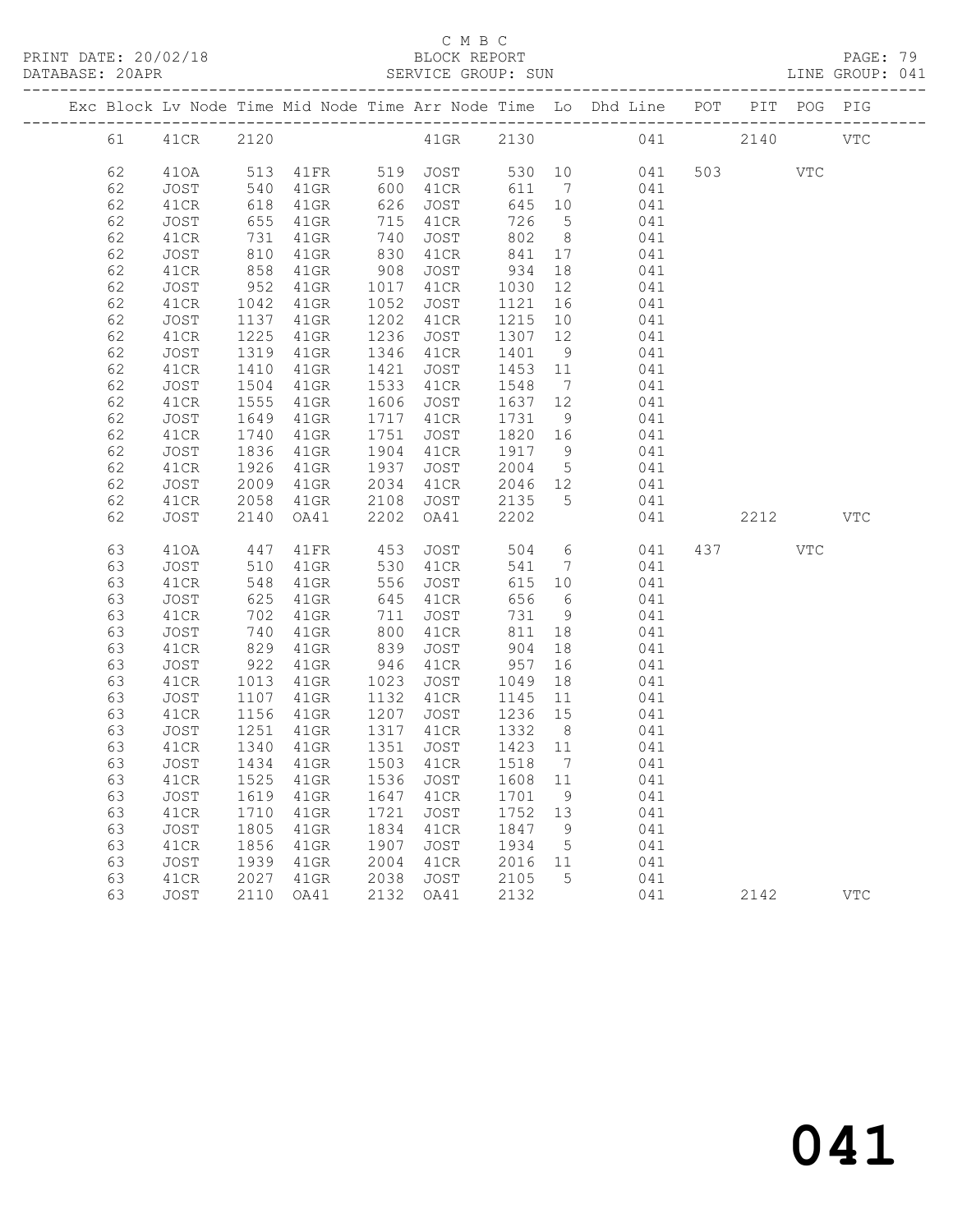#### C M B C<br>BLOCK REPORT SERVICE GROUP: SUN

|  |          |              |              |                 |              |                     |              |                 | Exc Block Lv Node Time Mid Node Time Arr Node Time Lo Dhd Line POT |      | PIT POG PIG  |              |
|--|----------|--------------|--------------|-----------------|--------------|---------------------|--------------|-----------------|--------------------------------------------------------------------|------|--------------|--------------|
|  | 64       | 410A         |              |                 |              |                     |              |                 | 500 41FR 506 JOST 517 8 041 450                                    |      | $_{\rm VTC}$ |              |
|  | 64       | JOST         | 525          | 41GR            |              | 545 41CR            |              |                 | 556 7 041                                                          |      |              |              |
|  | 64       | 41CR         |              | $41$ GR         |              | 611 JOST            |              |                 | 630 10 041                                                         |      |              |              |
|  | 64       | JOST         | 603<br>640   | $41$ GR         |              | 700 41CR            | 711 5        |                 | 041                                                                |      |              |              |
|  | 64       | 41CR         | 716          | $41$ GR         | 725          | JOST                | 747 8        |                 | 041                                                                |      |              |              |
|  | 64       | JOST         | 755          | 41GR            | 815          | 41CR                |              |                 | 826 17 041                                                         |      |              |              |
|  | 64       | 41CR         | 843<br>937   | 41GR            | 853          | JOST                | 919          | 18              | 041                                                                |      |              |              |
|  | 64       | JOST         |              | $41$ GR         | 1001         | 41CR                | 1012         | 16              | 041                                                                |      |              |              |
|  | 64       | 41CR         | 1028         | $41$ GR         | 1038         | JOST                | 1104         |                 | 18<br>041                                                          |      |              |              |
|  | 64       | JOST         | 1122         | $41$ GR         | 1147         | 41CR                | 1200         | 10              | 041                                                                |      |              |              |
|  | 64       | 41CR         | 1210         | $41$ GR         | 1221         | JOST                | 1252         | 13              | 041                                                                |      |              |              |
|  | 64       | JOST         | 1305         | 41GR            | 1331         | 41CR                | 1346         | 9               | 041                                                                |      |              |              |
|  | 64       | 41CR         | 1355         | $41$ GR         | 1406         | JOST                | 1438 11      |                 | 041                                                                |      |              |              |
|  | 64       | JOST         | 1449         | $41$ GR         | 1518         | 41CR                | 1533         | $7\overline{ }$ | 041                                                                |      |              |              |
|  | 64<br>64 | 41CR<br>JOST | 1540<br>1634 | $41$ GR<br>41GR | 1551<br>1702 | JOST<br>41CR        | 1623<br>1716 | 11<br>9         | 041<br>041                                                         |      |              |              |
|  | 64       | 41CR         | 1725         | $41$ GR         | 1736         | JOST                | 1807 14      |                 | 041                                                                |      |              |              |
|  | 64       | JOST         | 1821         | 41GR            | 1849         | 41CR                | 1902         | 9               | 041                                                                |      |              |              |
|  | 64       | 41CR         | 1911         | $41$ GR         | 1922         | JOST                | 1949 5       |                 | 041                                                                |      |              |              |
|  | 64       | JOST         | 1954         | 41GR            | 2019         | 41CR                | 2031 12      |                 | 041                                                                |      |              |              |
|  | 64       | 41CR         | 2043         | 41GR            | 2053         | JOST                | 2120 14      |                 | 041                                                                |      |              |              |
|  | 64       | JOST         | 2134         | 41GR            | 2158         | 41CR                | 2210         | 8 <sup>8</sup>  | 041                                                                |      |              |              |
|  | 64       | 41CR         | 2218         | 41GR            | 2228         | JOST                | 2254         |                 | 11<br>041                                                          |      |              |              |
|  | 64       | JOST         | 2305         | 41GR            | 2328         | 41CR                | 2339         | 11              | 041                                                                |      |              |              |
|  | 64       | 41CR         | 2350         | 41GR            | 2359         | JOST                | 2422         | 15              | 041                                                                |      |              |              |
|  | 64       | JOST         | 2437         | 41GR            | 2457         | 41CR                |              |                 | 2508 6<br>041                                                      |      |              |              |
|  | 64       | 41CR         | 2514         | 41GR            | 2522         | JOST                | 2551 5       |                 | 041                                                                |      |              |              |
|  | 64       | JOST         | 2556         | OA41            | 2613         | OA41                | 2613         |                 | 041                                                                | 2623 |              | <b>VTC</b>   |
|  | 65       | 410A         | 825          | 41FR            | 832          | JOST                |              |                 | 847 5<br>041                                                       | 815  | VTC          |              |
|  | 65       | JOST         | 852          | 41GR            | 916          | 41CR                | 927          |                 | 041                                                                |      |              |              |
|  | 65       | 41CR         | 943          | 41GR            | 953          | JOST                | 1019         | 18              | 041                                                                |      |              |              |
|  | 65       | JOST         | 1037         | 41GR            |              | 1102 41CR           | 1115         | 11              | 041                                                                |      |              |              |
|  | 65       | 41CR         | 1126         | $41$ GR         | 1137         | JOST                | 1206         | 15              | 041                                                                |      |              |              |
|  | 65       | JOST         | 1221         | $41$ GR         | 1247         | 41CR                | 1302         | 8 <sup>8</sup>  | 041                                                                |      |              |              |
|  | 65       | 41CR         | 1310         | $41$ GR         | 1321         | JOST                | 1353 11      |                 | 041                                                                |      |              |              |
|  | 65       | JOST         | 1404         | 41GR            | 1433         | 41CR                | 1448 7       |                 | 041                                                                |      |              |              |
|  | 65       | 41CR         | 1455         | 41GR            |              | 1506 JOST           | 1538 11      |                 | 041                                                                |      |              |              |
|  | 65       | JOST         | 1549         | 41GR            |              | 1617 41CR           | 1631         | 9               | 041                                                                |      |              |              |
|  | 65       | 41CR         | 1640         | 41GR            | 1651         | JOST                | 1722 13      |                 | 041                                                                |      |              |              |
|  | 65<br>65 | JOST<br>41CR | 1735<br>1826 | 41GR<br>41GR    | 1804<br>1837 | 41CR<br><b>JOST</b> | 1817<br>1905 | 9<br>18         | 041<br>041                                                         |      |              |              |
|  | 65       | JOST         | 1923         | 41GR            | 1948         | 41CR                | 2000         | 12              | 041                                                                |      |              |              |
|  | 65       | 41CR         | 2012         | 41GR            | 2023         | <b>JOST</b>         | 2050         | 14              | 041                                                                |      |              |              |
|  | 65       | JOST         | 2104         | 41GR            | 2128         | 41CR                | 2140         | 8               | 041                                                                |      |              |              |
|  | 65       | 41CR         | 2148         | 41GR            | 2158         | <b>JOST</b>         | 2224         | 10              | 041                                                                |      |              |              |
|  | 65       | JOST         | 2234         | 41GR            | 2258         | 41CR                | 2309         | 9               | 041                                                                |      |              |              |
|  | 65       | 41CR         | 2318         | 41GR            | 2328         | <b>JOST</b>         | 2354         | 13              | 041                                                                |      |              |              |
|  | 65       | JOST         | 2407         | 41GR            | 2427         | 41CR                | 2438         | 10              | 041                                                                |      |              |              |
|  | 65       | 41CR         | 2448         | 41GR            | 2456         | <b>JOST</b>         | 2522         | 14              | 041                                                                |      |              |              |
|  | 65       | JOST         | 2536         | 41GR            | 2557         | 41CR                | 2606         | 5               | 041                                                                |      |              |              |
|  | 65       | 41CR         | 2611         |                 |              | 41GR                | 2619         |                 | 041                                                                | 2629 |              | $_{\rm VTC}$ |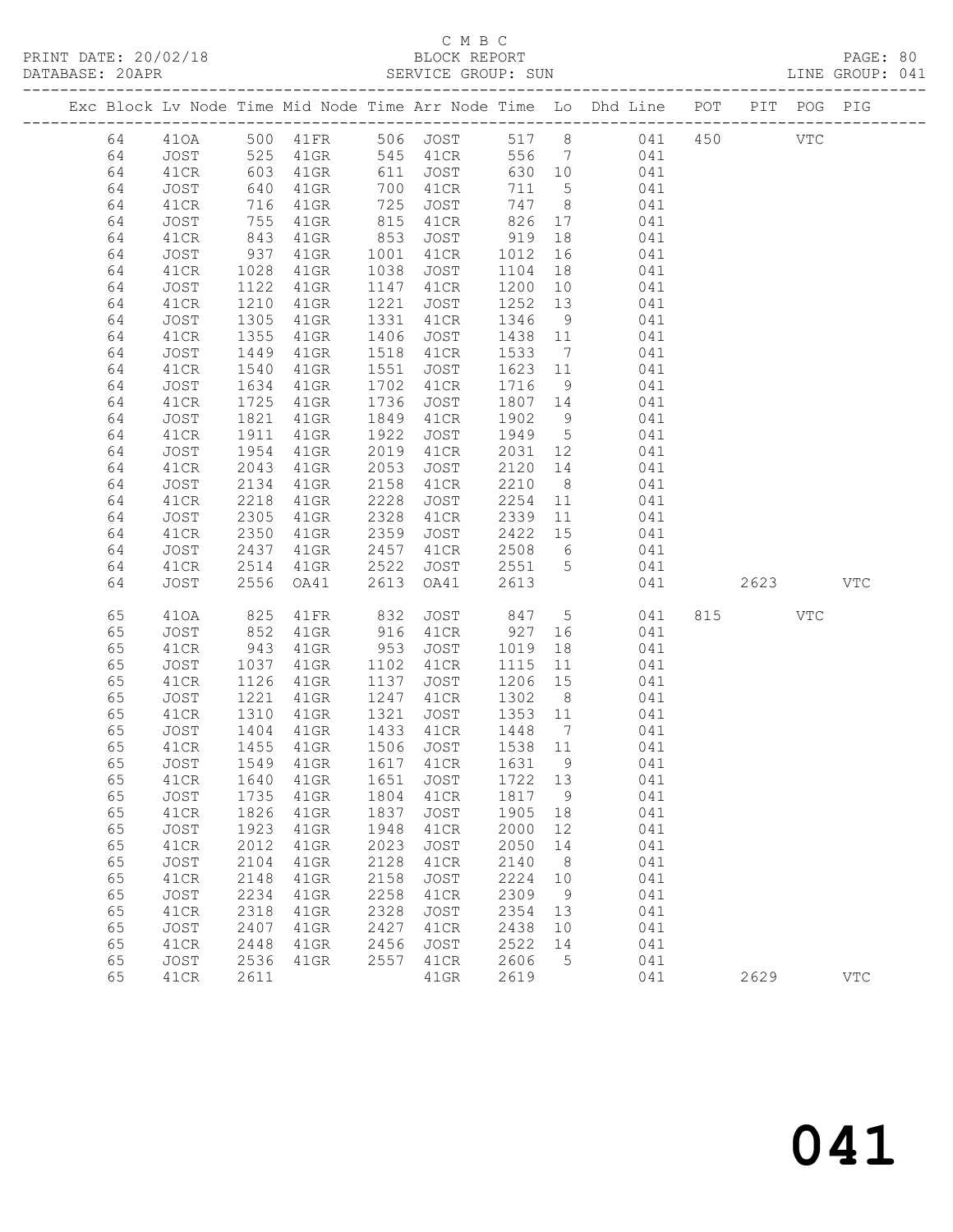### C M B C<br>BLOCK REPORT

PAGE: 81<br>LINE GROUP: 041

|    |      |      |         |      |      |      |     | Exc Block Lv Node Time Mid Node Time Arr Node Time Lo Dhd Line | POT | PIT  | POG  | PIG        |
|----|------|------|---------|------|------|------|-----|----------------------------------------------------------------|-----|------|------|------------|
| 66 | 410A | 756  |         |      | 41CR | 809  | 5   | 041                                                            | 746 |      | VTC. |            |
| 66 | 41CR | 814  | 41GR    | 824  | JOST | 849  | 18  | 041                                                            |     |      |      |            |
| 66 | JOST | 907  | 41GR    | 931  | 41CR | 942  | 16  | 041                                                            |     |      |      |            |
| 66 | 41CR | 958  | 41GR    | 1008 | JOST | 1034 | 18  | 041                                                            |     |      |      |            |
| 66 | JOST | 1052 | 41GR    | 1117 | 41CR | 1130 | 11  | 041                                                            |     |      |      |            |
| 66 | 41CR | 1141 | 41GR    | 1152 | JOST | 1221 | 15  | 041                                                            |     |      |      |            |
| 66 | JOST | 1236 | 41GR    | 1302 | 41CR | 1317 | - 8 | 041                                                            |     |      |      |            |
| 66 | 41CR | 1325 | 41GR    | 1336 | JOST | 1408 | 11  | 041                                                            |     |      |      |            |
| 66 | JOST | 1419 | 41GR    | 1448 | 41CR | 1503 | 7   | 041                                                            |     |      |      |            |
| 66 | 41CR | 1510 | 41GR    | 1521 | JOST | 1553 | 11  | 041                                                            |     |      |      |            |
| 66 | JOST | 1604 | 41GR    | 1632 | 41CR | 1646 | 9   | 041                                                            |     |      |      |            |
| 66 | 41CR | 1655 | $41$ GR | 1706 | JOST | 1737 | 13  | 041                                                            |     |      |      |            |
| 66 | JOST | 1750 | $41$ GR | 1819 | 41CR | 1832 | 10  | 041                                                            |     |      |      |            |
| 66 | 41CR | 1842 | 41GR    | 1853 | JOST | 1920 | 5.  | 041                                                            |     |      |      |            |
| 66 | JOST | 1925 | OA41    | 1947 | OA41 | 1947 |     | 041                                                            |     | 1957 |      | <b>VTC</b> |
|    |      |      |         |      |      |      |     |                                                                |     |      |      |            |